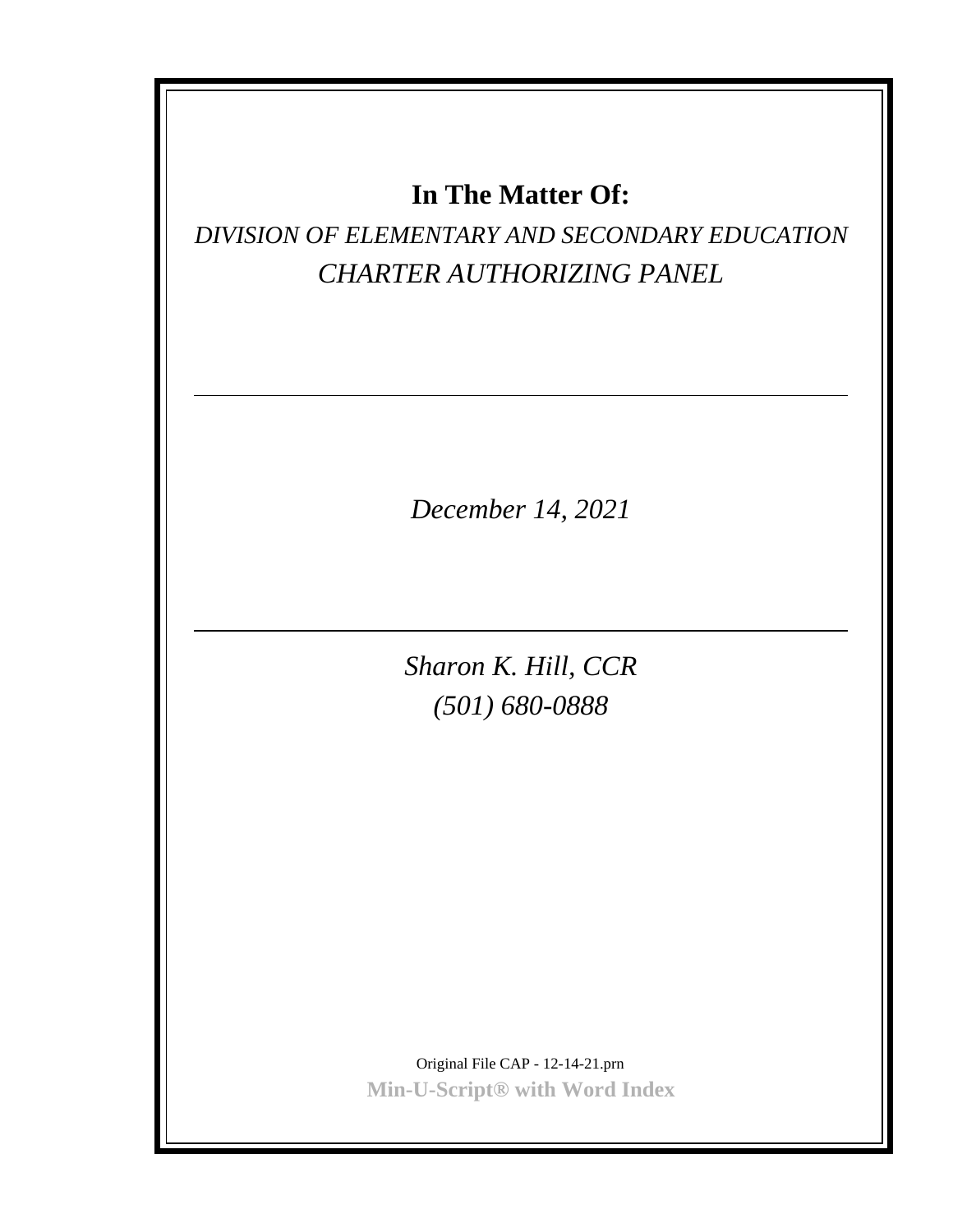**ARKANSAS DIVISION OF ELEMENTARY AND SECONDARY EDUCATION CHARTER AUTHORIZING PANEL DECEMBER 14, 2021 9:00 a.m. A P P E A R A N C E S PANEL MEMBERS (IN PERSON): MS. DEBORAH COFFMAN Chairperson/ADE Asst. Commissioner - Public School Accountability MR. PHIL BALDWIN CEO, Citizens Bank DR. SONJA WRIGHT-McMURRAY Division of CTE - Assoc. Director for Career Readiness MS. KARLI SARACINI ADE Asst. Commissioner - Educator Effectiveness & Licensure**<br>DR. ERIC FLOWERS **ADE Asst.** to Director **ADE Asst. to Director PANEL MEMBERS (VIA ZOOM): DR. NACCAMAN WILLIAMS Former State Board of Ed. Member ADE LEGAL COUNSEL: MS. WHITNEY JAMES DESE Attorney ALSO APPEARING: MR. TIM JOHNSTON DESE Coordinator of Monitoring and Systems Support LOCATION: DESE Auditorium #4 Capitol Mall Little Rock, Arkansas**

> **Sharon K. Hill, CCR (501) 680-0888**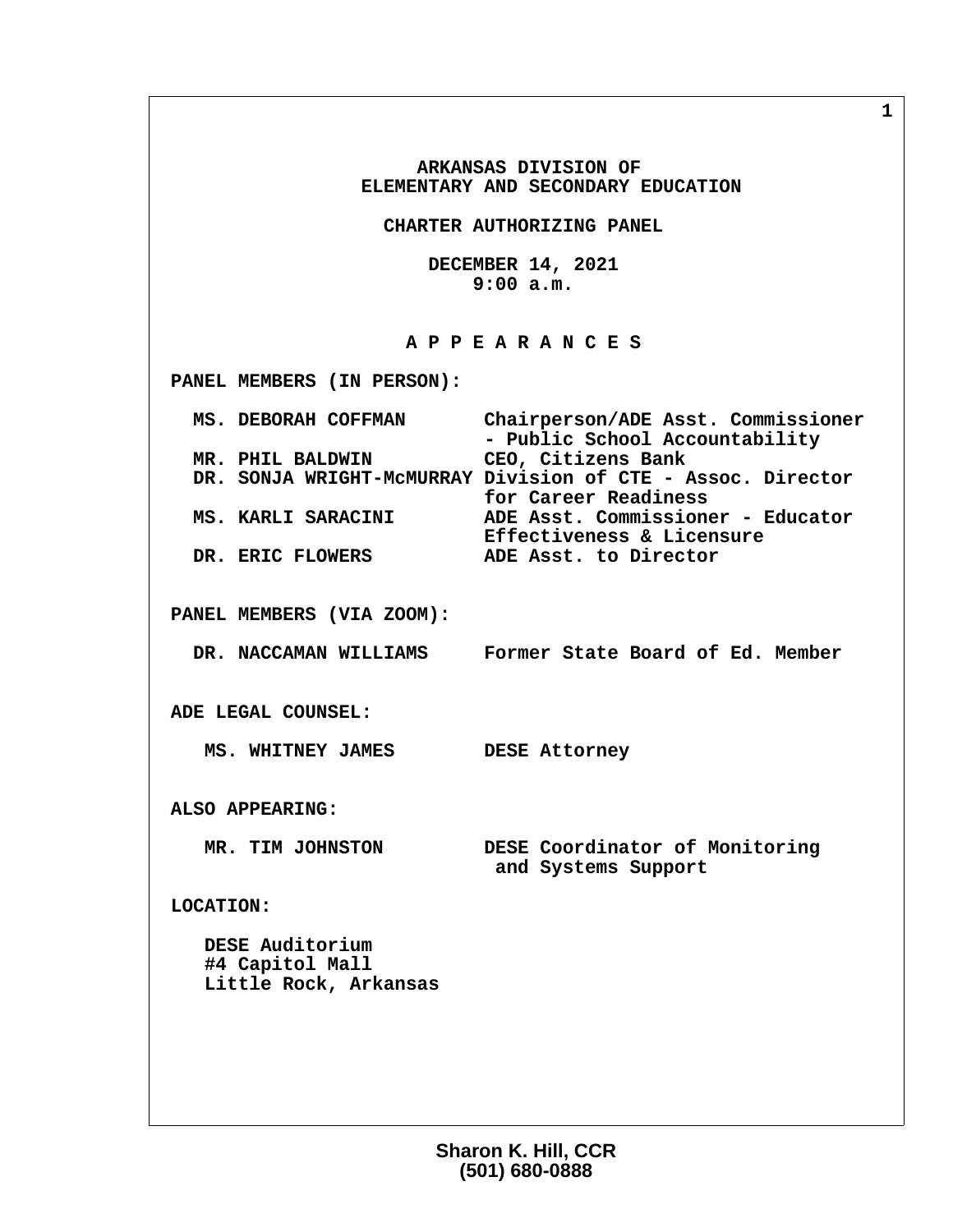## **I N D E X**

| Page                                                         |  |
|--------------------------------------------------------------|--|
| $\mathbf{3}$                                                 |  |
| 8                                                            |  |
| Action Agenda - Charter Renewals:                            |  |
| 8<br>Procedures $\cdots\cdots\cdots\cdots\cdots\cdots\cdots$ |  |
| 9                                                            |  |
| Hot Springs Junior Academy 44                                |  |
| Cross County Elementary 94                                   |  |
| Lincoln High School 127                                      |  |
| Prairie Grove High School 150                                |  |
| NLR Center of Excellence 151                                 |  |
| Closing Comments 193                                         |  |
|                                                              |  |
| Court Reporter's Certificate 196                             |  |

## **E X H I B I T S**

 **NLR CENTER OF EXCELLENCE**

 **Exhibit One (1) School Newsletter**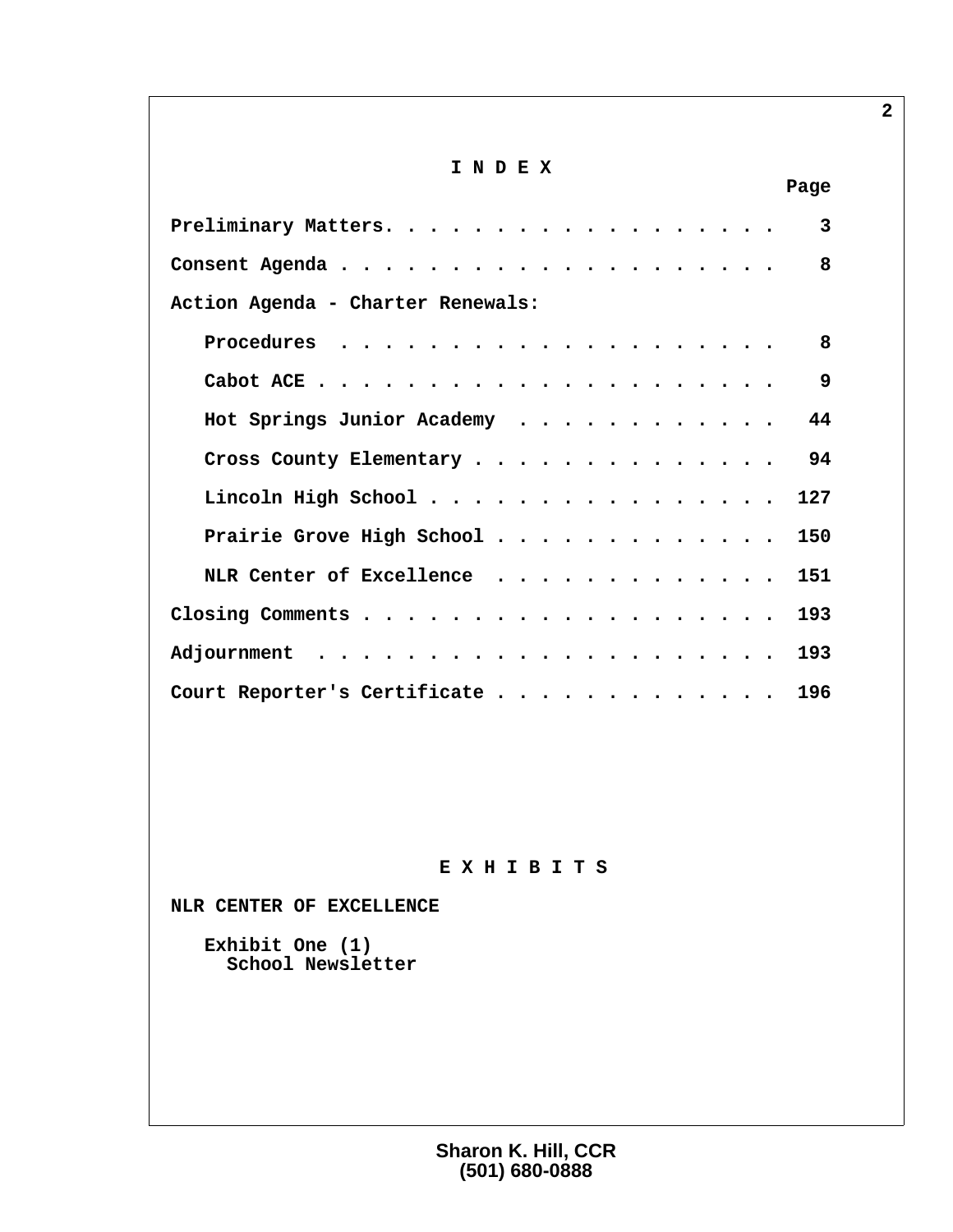**1 P R O C E E D I N G S**

 **2 CHAIRMAN COFFMAN: Good morning. The December 3 14, 2021 meeting of the Charter Authorizing Panel is 4 called to order. I'd like to welcome everyone to the 5 Department and ask you to please silence your 6 devices. We will facilitate a fair and responsible 7 hearing, and I request that if you are speaking that 8 you would please get close to the microphone, state 9 your name and title for the record. And we would ask 10 that you continue to speak into the microphone so 11 that -- for the benefit of the Panel, as well as our 12 viewing audience and for the recording. This meeting 13 is being live-streamed and recorded and a transcript 14 of the meeting will be posted on the DESE website. 15 So we appreciate all of you being here this morning. 16 I think we need to start with a few 17 announcements. We have received a resignation letter 18 from Grant Hodges, effective immediately. So Mr. 19 Hodges is pursuing some other interests and is 20 unavailable for the Panel. 21 We have an announcement of -- one of our panel 22 members has a very special announcement. Ms. Sonja, 23 would you like to tell us what has recently happened? 24 DR. WRIGHT-McMURRAY: Thank you.**

**25 For those of you that know me know that I hate**

**Sharon K. Hill, CCR (501) 680-0888**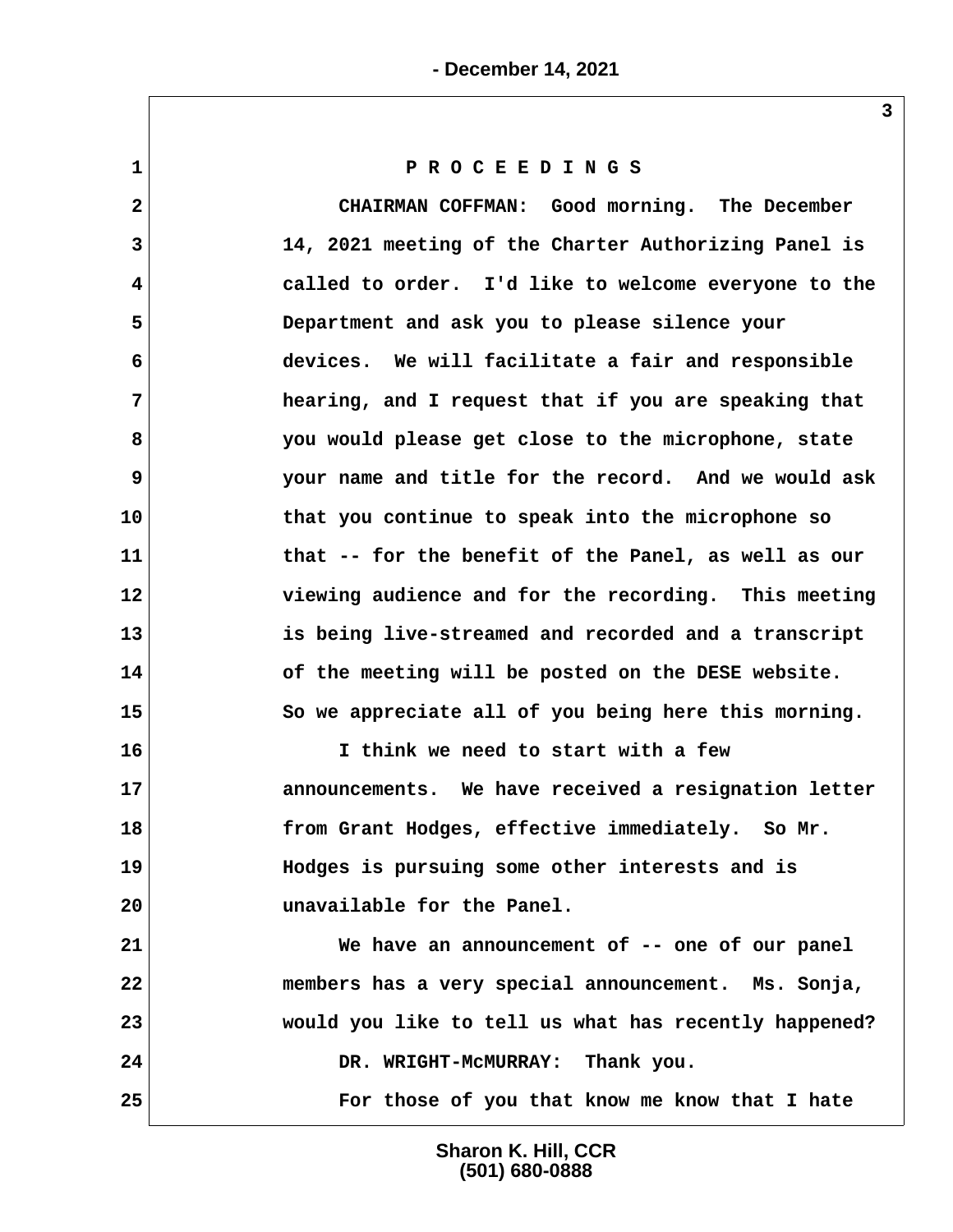**- December 14, 2021**

1 tooting my own horn, but -- **2 CHAIRMAN COFFMAN: Toot. 3 DR. WRIGHT-McMURRAY: Toot. But I was fortunate 4 just to complete my doctorial degree, and so I 5 graduated on December 4th from Maryville University 6 in St. Louis and I have a Doctorate in Higher 7 Education Leadership. So -- 8 CHAIRMAN COFFMAN: Awesome. Congratulations. 9 [AUDIENCE APPLAUSE]** 10 | CHAIRMAN COFFMAN: Congratulations, Dr. Wright-**11 McMurray. 12 And then we have a little sad but exciting news. 13 Our Charter Director, Tim Johnston, has taken a new 14 position. 15 Tim, you want to come to the microphone and tell 16 us what you're going to be doing? 17 MR. JOHNSTON: Yes, ma'am. Good morning. I 18 have accepted the position of Associate Director with 19 Career and Technical Education. So I will be working 20 with Dr. Wright-McMurray, as well as Ross White and 21 all of the staff in the CTE Division. So -- 22 CHAIRMAN COFFMAN: So we are sad to lose him in 23 Charter, but always happy to enhance anyone's career 24 and especially when they're staying with the Division 25 of Elementary and Secondary Education. So we're very**

> **Sharon K. Hill, CCR (501) 680-0888**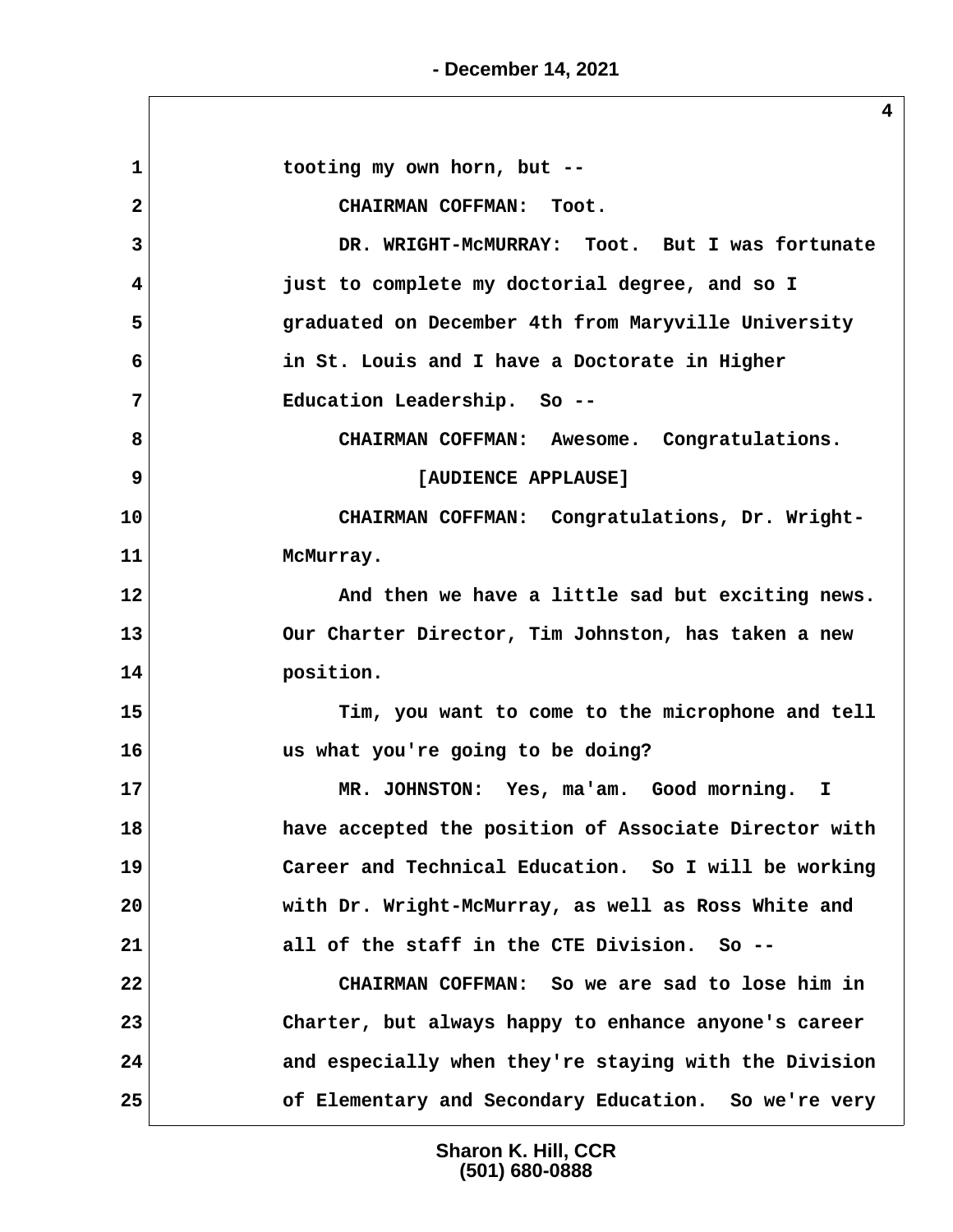| excited about that. Congratulations, Tim.             |
|-------------------------------------------------------|
| MR. JOHNSTON: Thank you.                              |
| [AUDIENCE APPLAUSE]                                   |
| CHAIRMAN COFFMAN: Graciously, our own Dr.             |
| Matthew Sutherlin has agreed to not only continue to  |
| work with Standards but to take on the role of        |
| Charter Director for a period of time. So starting    |
| in January you'll see Dr. Matthew Sutherlin and get   |
| your emails and correspondence from him as he takes   |
| on that role. So, thank you very much.                |
| And I believe, Dr. Williams, you have an              |
| announcement you want to make as well?                |
| DR. WILLIAMS: Absolutely. Good morning,               |
| everyone. I can't remember the number of years that   |
| I have been on the Charter Authorizing Panel. I was   |
| trying to figure that out. But I -- and this will be  |
| my last meeting. I will be submitting my resignation  |
| end of this week, first of next week. This has been   |
| a great experience, between this and serving on the   |
| State Board of Education for seven years. I recently  |
| went on the Rockefeller Foundation Board, and between |
| the Foundations I'm working with here my time is      |
| limited. And I want to spend more time with my        |
| grandkids and that's going to be the -- that'll be    |
| the highlight of my next journey that I'm going to    |
|                                                       |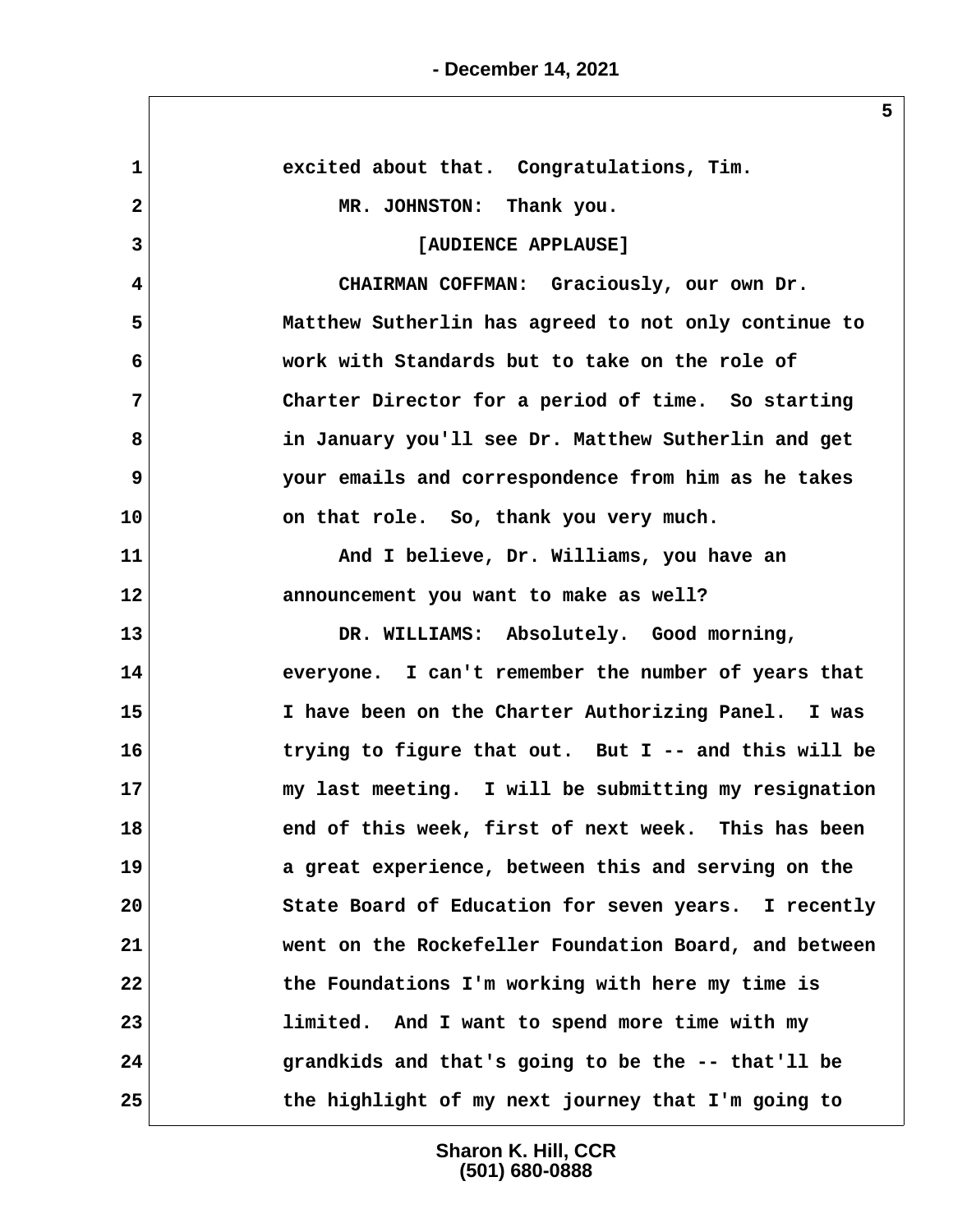| $\mathbf 1$    | start. But it has been great working with the         |
|----------------|-------------------------------------------------------|
| $\mathbf{2}$   | Department of Education and working with the schools  |
| 3              | and so-forth. And to go out the right way, Mr.        |
| 4              | Baldwin and I had a chance to go visit a school       |
| 5              | yesterday; so that's how I really wanted to kind of   |
| 6              | finish this off, so it's great. And I just want to    |
| $7\phantom{.}$ | say thank you to everyone at the Department of        |
| 8              | Education. It's been a great ride.                    |
| 9              | CHAIRMAN COFFMAN: Well, Dr. Williams, you have        |
| 10             | been an amazing public servant and we certainly       |
| 11             | appreciate you, both for your time on the State Board |
| 12             | but most especially for us for your guidance and      |
| 13             | leadership on the Charter Authorizing Panel.          |
| 14             | Any members would like to say anything?               |
| 15             | MR. BALDWIN: I would, Madam Chair.                    |
| 16             | I've known Dr. Williams for probably 20 or 25         |
| 17             | years and he is a man of impeccable integrity and     |
| 18             | character. He's I think brilliant. I suspect he has   |
| 19             | a photographic memory and -- because he remembers     |
| 20             | everything. And I just -- Dr. Williams, Naccaman,     |
| 21             | Nac, I want to say thank you for everything and for   |
| 22             | your leadership and for the strength that you brought |
| 23             | to the Charter Panel.                                 |
| 24             | DR. WILLIAMS: Thank you.                              |
| 25             | DR. WRIGHT-MCMURRAY: I'm not quite sure if you        |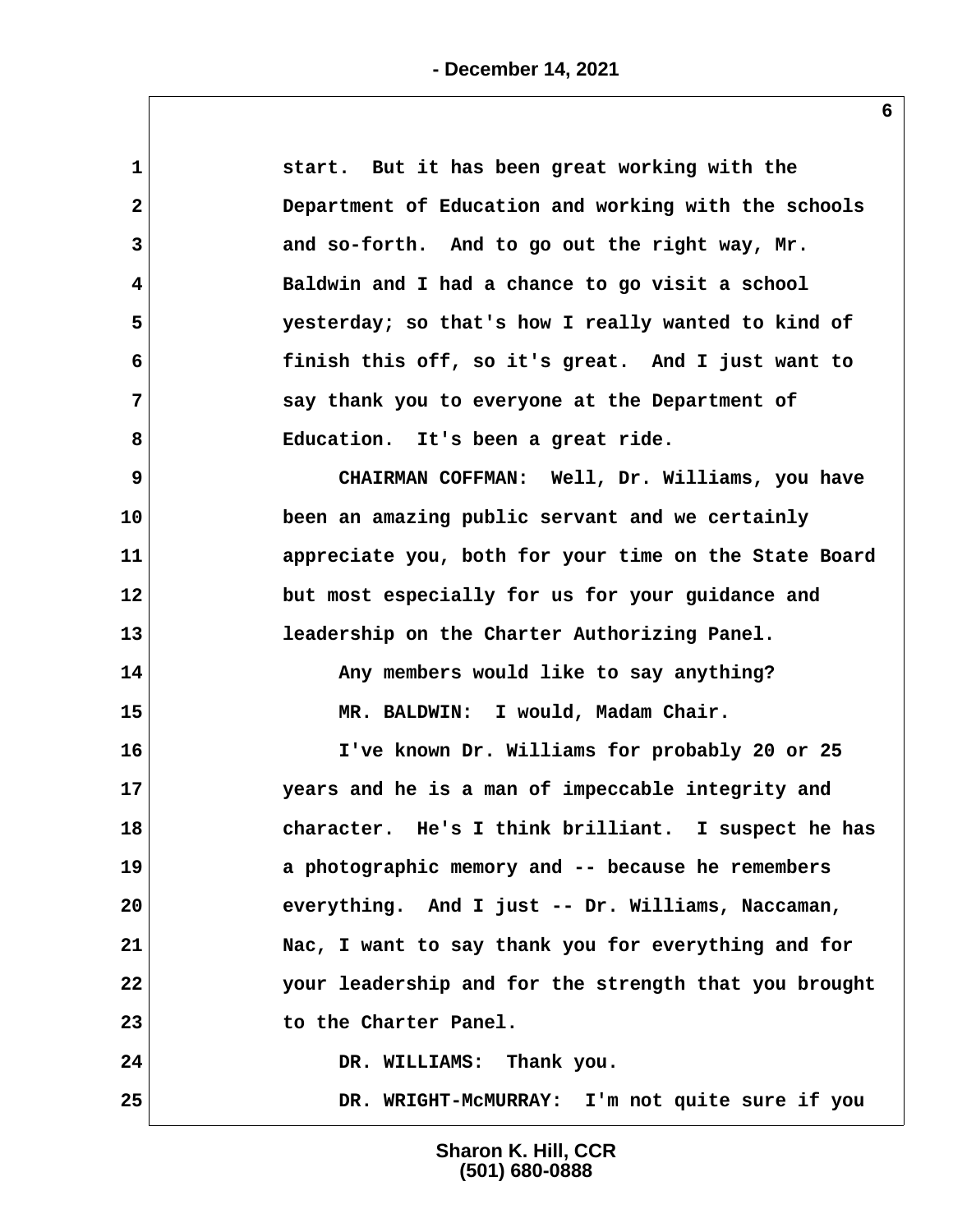| 1            | remember me, but I remember looking up to you as a    |
|--------------|-------------------------------------------------------|
| $\mathbf{2}$ | leader when I was at the U of A, day before           |
| 3            | yesterday. And so definitely have enjoyed working     |
| 4            | with you on the Panel. I always felt like any time    |
| 5            | that my thoughts aligned and agreed with yours that I |
| 6            | was on the right track. So thank you so much for      |
| 7            | your leadership on the Panel and hopefully we can     |
| 8            | work together in some capacity in the future.         |
| 9            | DR. WILLIAMS: Absolutely. Thank you.                  |
| 10           | MS. SARACINI: I just want to say I haven't been       |
| 11           | on this Charter Panel board very long, but I've       |
| $12 \,$      | always looked up to your leadership and what you have |
| 13           | contributed to this board. So thank you for your      |
| 14           | time, because we know that's precious. But enjoy      |
| 15           | those grandkids. I hope to have them soon.            |
| 16           | DR. WILLIAMS: Thank you.                              |
| 17           | DR. FLOWERS: Dr. Williams, thank you so much          |
| 18           | for your leadership. I've always admired you from     |
| 19           | afar and respected you so much. And thank you for     |
| 20           | your time and support on this board.                  |
| 21           | DR. WILLIAMS: Thank you. But you all on the           |
| 22           | Panel, the Panel is in great hands.                   |
| 23           | CHAIRMAN COFFMAN: Thank you. We do appreciate         |
| 24           | and we've learned a lot.                              |
| 25           | All right. Well, any other announcements? Any         |
|              |                                                       |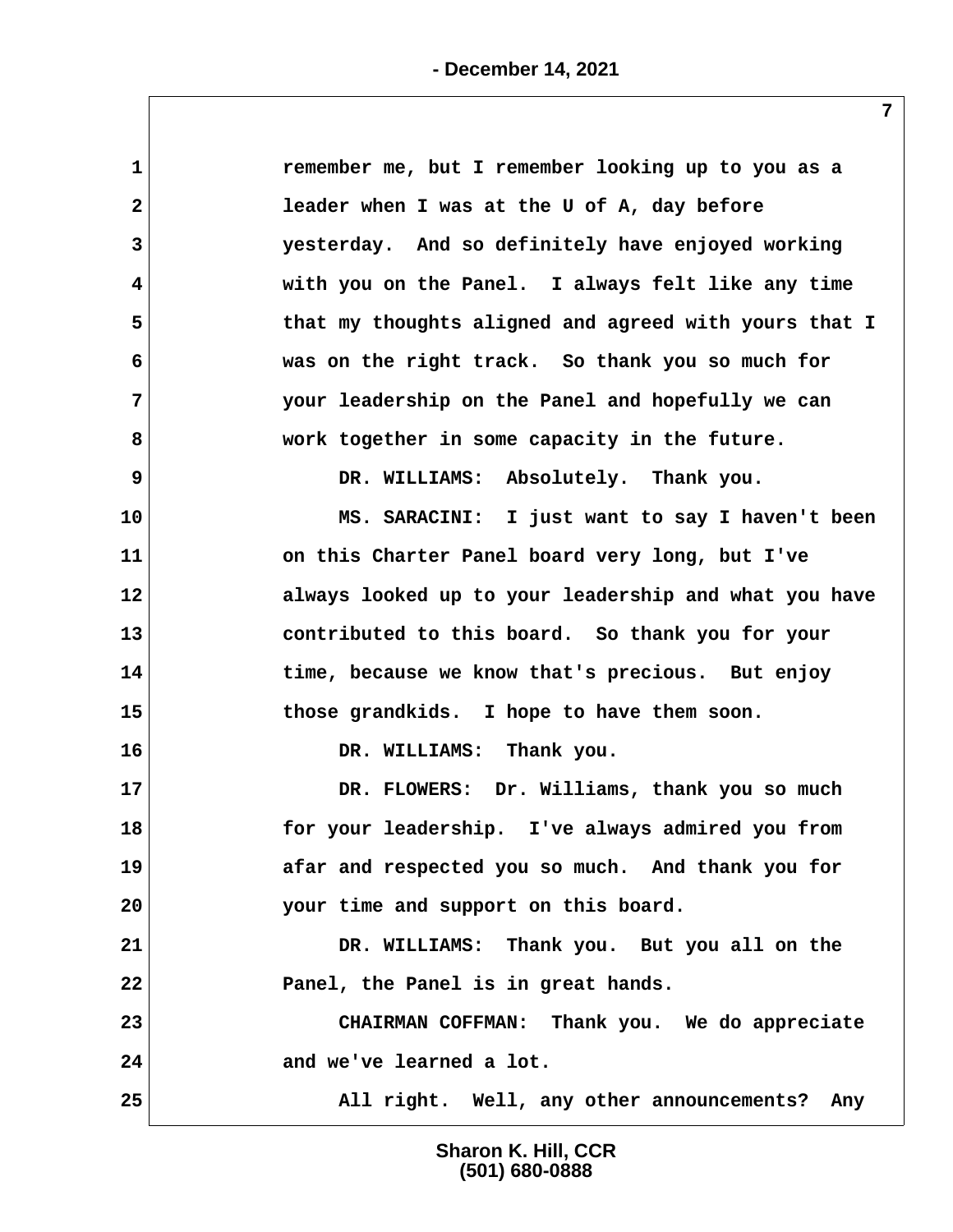**8**

1 **Secrets I don't know about?** 2 All right. **3** CONSENT AGENDA  **4 CHAIRMAN COFFMAN: Then let's get started with 5 our Consent Agenda this morning. And if -- Panel 6 Members, if you will look at the minutes from our 7 October 19th meeting, I'll accept a motion.** 8 MR. BALDWIN: I'll make the motion. **9** MS. SARACINI: Second. **10 CHAIRMAN COFFMAN: To approve? 11 MR. BALDWIN: Yes. 12 CHAIRMAN COFFMAN: I have a motion by Mr. 13 Baldwin, a second by Ms. Saracini to approve the 14 October 19, 2021 Charter Authorizing Panel minutes. 15 All those in favor? 16 (UNANIMOUS CHORUS OF AYES) 17 CHAIRMAN COFFMAN: Any opposed? 18 Motion passes. 19 ACTION AGENDA 20 - CHARTER RENEWALS - 21 PROCEDURES 22 CHAIRMAN COFFMAN: All right. On our Action 23 Agenda, Whitney, would you like to come and go over 24 our procedures? 25 MS. JAMES: My name is Whitney James, with the**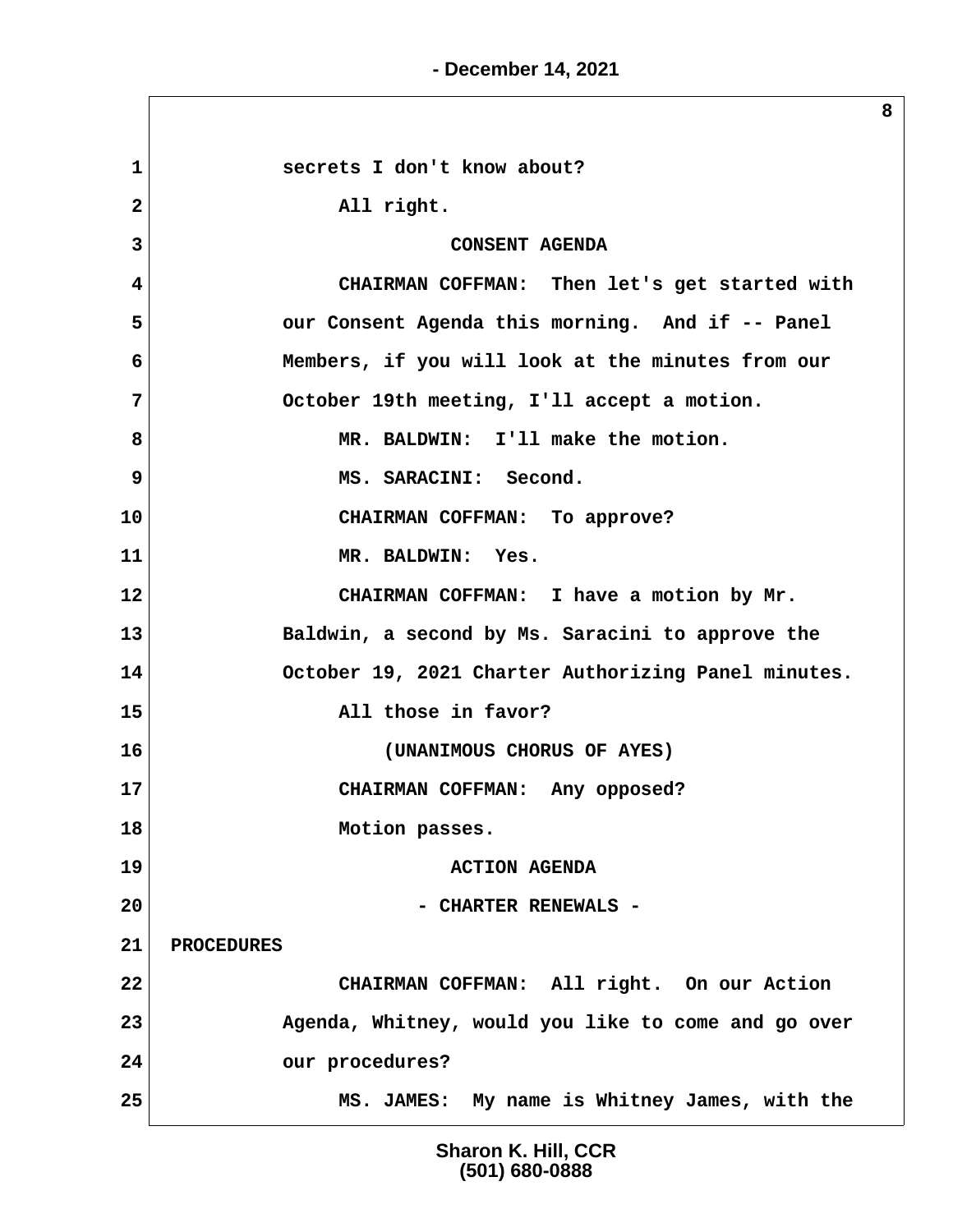**1 Department.**

 **2 And each school will have 20 minutes to present 3 information about their charter renewal. We will 4 need the court reporter to swear in anyone who is 5 speaking on behalf of the school -- that is, anybody 6 but the attorneys -- and, I'm sorry, Ms. Coffman will 7 swear in. And then there are no oppositions to any 8 of the applications, to the best of my knowledge, so 9** there won't be anybody to speak after the schools. **10 Then we'll have the legal review. 11 And we would just remind everyone who is 12 speaking to identify themselves and step up to the 13 podium so that the court reporter can get a clear 14 record. 15 IV.1. CABOT ACE 16 CHAIRMAN COFFMAN: Perfect. All right. I ask 17 that everyone from -- ask that anyone from Cabot, if 18 you will please stand and raise your right hand. Do 19 you swear or affirm that the testimony you're about 20 to give shall be the truth, the whole truth and 21 nothing but the truth? 22 (ALL SPEAKERS ANSWERED AFFIRMATIVELY) 23 CHAIRMAN COFFMAN: Thank you. 24 Mr. Johnston, if you'll present the item. 25 MR. JOHNSTON: Tim Johnston, DESE Charter Unit.**

> **Sharon K. Hill, CCR (501) 680-0888**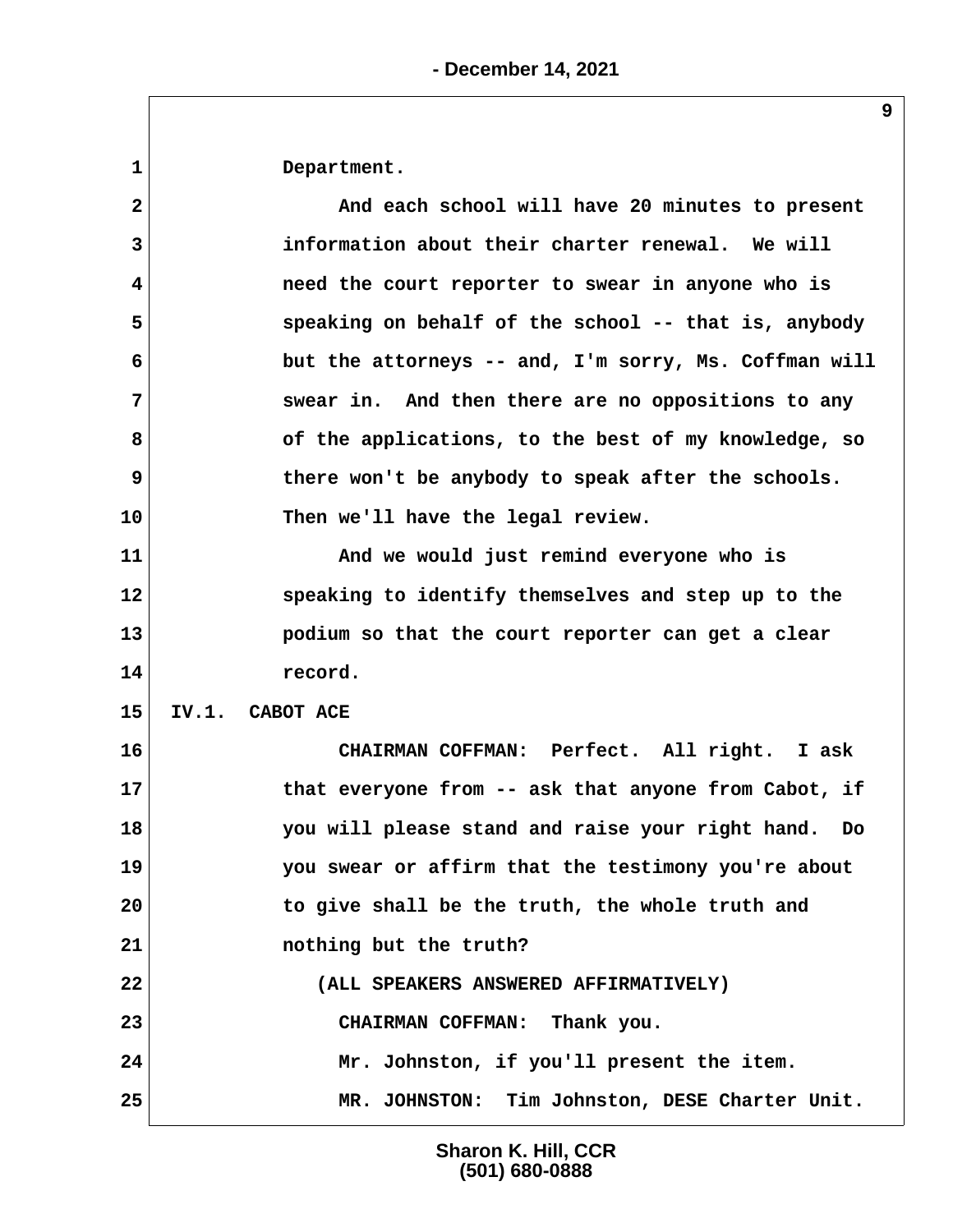| $\mathbf 1$  | First is Cabot Academic Center of Excellence.         |
|--------------|-------------------------------------------------------|
| $\mathbf{2}$ | The district is requesting a renewal of the charter   |
| 3            | for a five-year period. The campus serves grades 5-   |
| 4            | 12. Current enrollment cap is 2,500 students.         |
| 5            | They're also requesting to change the name of the     |
| 6            | charter from Academic Center of Excellence to Cabot   |
| 7            | Panther Academy. The charter will continue to follow  |
| 8            | a combination of an Alternative Learning Environment  |
| 9            | and will offer virtual only and credit recovery       |
| 10           | models.                                               |
| 11           | And present is Mr. Aaron Randolph, and I will         |
| 12           | let him introduce the rest of his team.               |
| 13           | CHAIRMAN COFFMAN: Good morning, Mr. Randolph.         |
| 14           | MR. RANDOLPH: Good morning, Mrs. Coffman,             |
| 15           | Members of the Panel. Appreciate you all giving us    |
| 16           | the opportunity to be here. And I am Aaron Randolph,  |
| 17           | Executive Director for Curriculum and Instruction for |
| 18           | the Cabot School District. And with me also I have    |
| 19           | Mrs. Carrie Lair, the Principal at the Academic       |
| 20           | Center for Excellence, and Mrs. Mallory Jones, our    |
| 21           | Assistant Principal. And they are here with us to     |
| 22           | talk a little bit more about our charter, hopefully   |
| 23           | to get a renewal, and to tell you a little bit about  |
| 24           | the good things that are happening in Cabot and what  |
| 25           | we hope to do as we move forward in the future.       |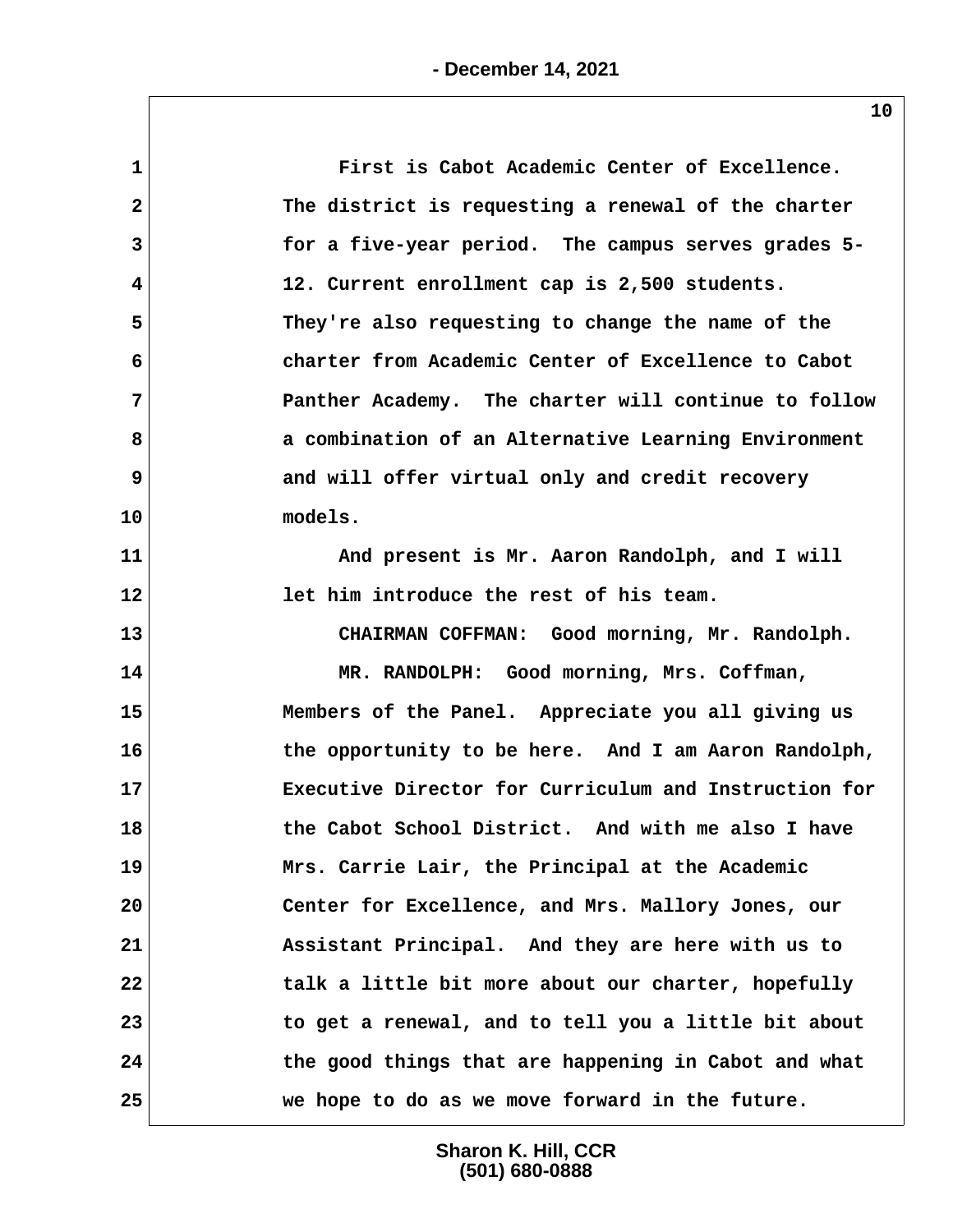**1 So a little bit of background information just 2 so everybody can understand a little bit more about 3 our charter. As Mr. Johnston said, we do have a 4 completely virtual option, we have an ALE setting, 5 and we also have a hybrid setting. And so some 6 students don't come five days a week, 8:00 to 3:20. 7 We have a little bit more flexibility because we 8 know, you know, there's some situations that students 9 may have to work, they may have to take care of 10 family members, they may have to be doing different 11 things, and so we want to have a little bit more 12 flexibility. And so we have three different settings 13 on our campus and as part of our charter, and so it's 14 a little bit unique animal compared to all our other 15 schools.**

**16 And so I'll tell you a little bit more about our 17 charter school. And the mission that we have for the 18 Panther Academy is that we're going to re-imagine 19 education by building relationships, inspiring every 20 student to reach their full -- their potential, 21 teaching students academic life skills, guiding them 22 to become successful and productive citizens, and 23 also helping them to find their own strengths and 24 unique abilities -- and that's something we'll 25 reference several times over this presentation is**

> **Sharon K. Hill, CCR (501) 680-0888**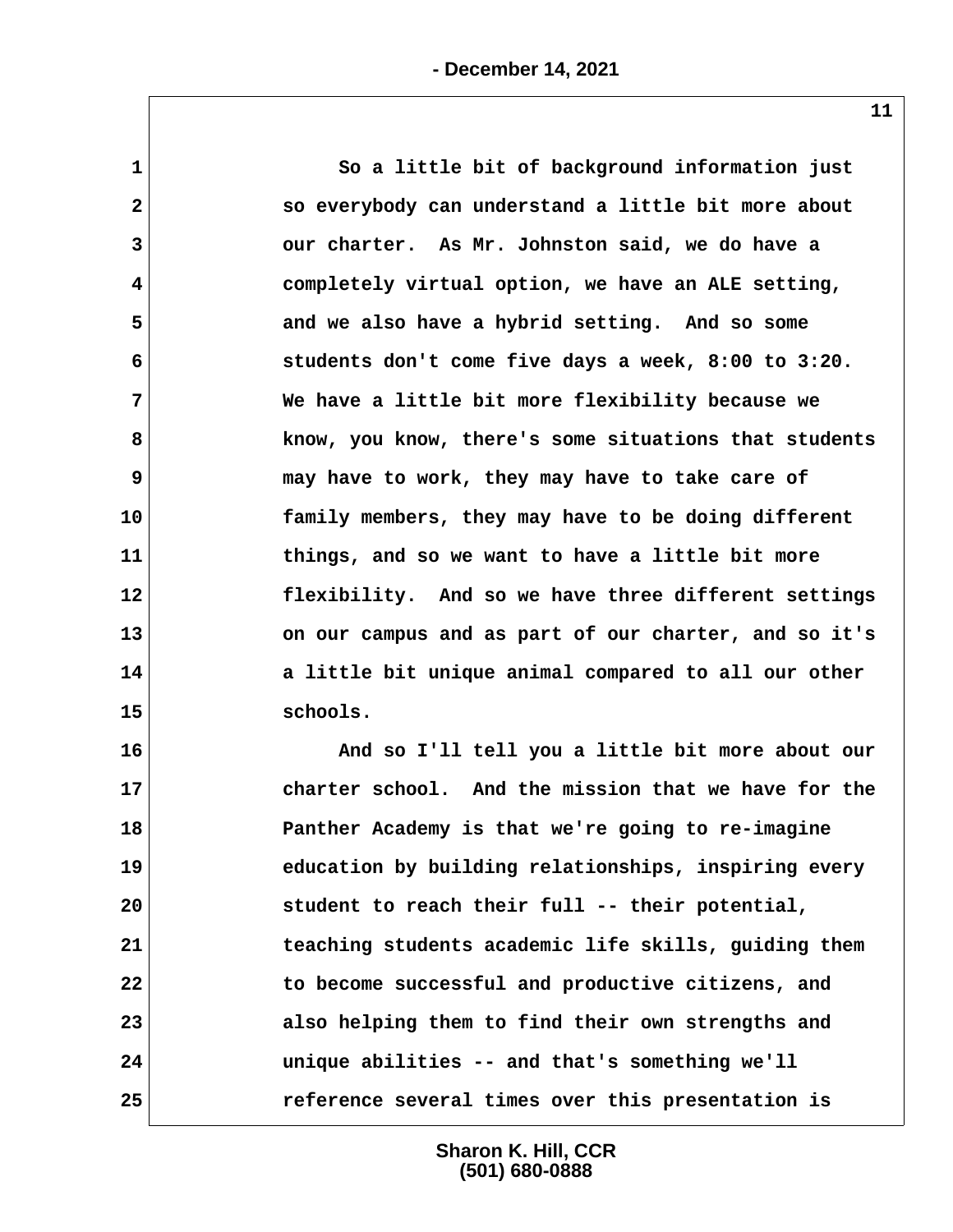| $\mathbf 1$             | it's about the individual students. One thing that    |
|-------------------------|-------------------------------------------------------|
| $\overline{\mathbf{2}}$ | we want to emphasize at the Cabot Panther Academy is  |
| 3                       | that every kid is different, every student has unique |
| 4                       | skill sets and has unique interests, and we want to   |
| 5                       | have the opportunity to work with them to help them   |
| 6                       | grow individually.                                    |
| 7                       | So what is CPA, Cabot Panther Academy? It is a        |
| 8                       | place where all students are valued, that we see them |
| 9                       | as individuals, we see that they have the individual  |
| 10                      | educational needs, and we know that they have         |
| 11                      | specific needs or maybe there are some specific       |
| 12                      | interventions that they need to be successful on      |
| 13                      | their own and we want to work with them through that. |
| 14                      | It's also a place that we allow students to work at   |
| 15                      | their own pace. Utilizing the Edmentum platform for   |
| 16                      | education, we allow students to progress; the more    |
| 17                      | they learn, the faster they learn, great -- we want   |
| 18                      | to help them go faster. If they need a little bit     |
| 19                      | more targeted support, then we can slow them down and |
| 20                      | they can work at that, but it's at their own pace.    |
| 21                      | And we also know, as again I mentioned, work,         |
| 22                      | families, everything else, that we have students that |
| 23                      | have a lot of responsibilities outside of the school  |
| 24                      | setting. Utilizing Edmentum in the hybrid setting or  |
| 25                      | completely digital allows students to have            |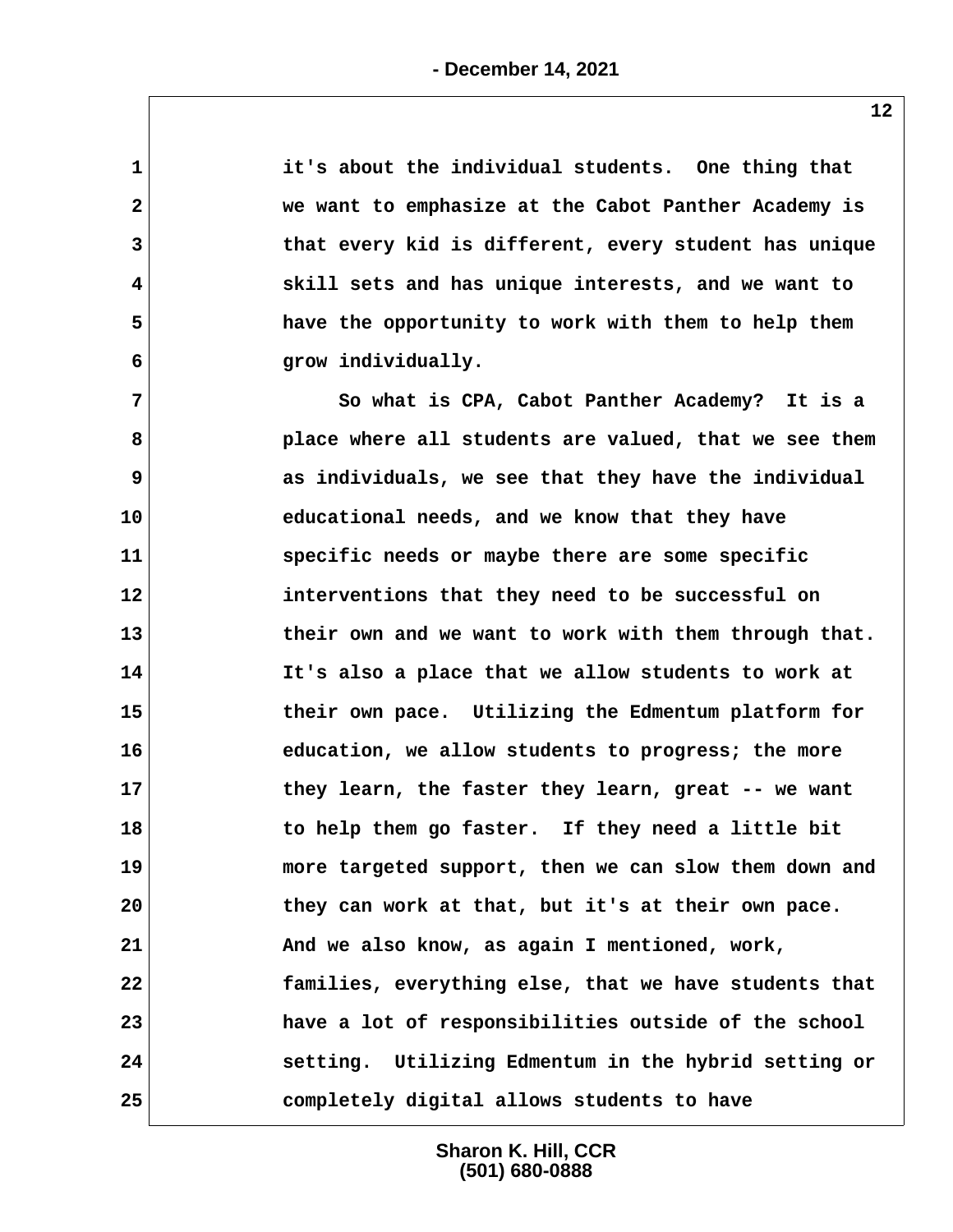| $\mathbf 1$  | flexibility in their life where they can best meet    |
|--------------|-------------------------------------------------------|
| $\mathbf{2}$ | the needs of their own academic schedule. And then,   |
| 3            | also, smaller setting -- we allow a lot more of a     |
| 4            | small setting; you know, it's an ALE. It's a 15-to-1  |
| 5            | ratio, students to teachers. In our hybrid setting    |
| 6            | we have a little bit bigger numbers, but still        |
| 7            | falling within that threshold. And what we do is we   |
| 8            | are able to pull students in small groups. Versus     |
| 9            | having 28 kids, 30 kids in a classroom in a           |
| 10           | traditional 7-12 setting, we can pull them and work   |
| 11           | with them in small groups. They're all working        |
| 12           | individually at their own pace so we know these       |
| 13           | students need extra support in say, you know,         |
| 14           | thagerim [ps] theorem or something along those lines, |
| 15           | and we can work with them. We can even pull them      |
| 16           | one-on-one. And we have teachers and space spread     |
| 17           | out across our campus for that very purpose. So no    |
| 18           | student has ever felt like they're just one of a big  |
| 19           | group of students; we can meet with them one-on-one   |
| 20           | and we talk weekly with them and go through all those |
| 21           | specific issues.                                      |
| 22           | Also, the Cabot Panther Academy serves students       |
| 23           | from all our other 7-12 campuses. And it is a 5-12    |
| 24           | charter, so we do have that opportunity for an ALE    |

**25 setting for students in 5th or 6th grade. But**

**Sharon K. Hill, CCR (501) 680-0888**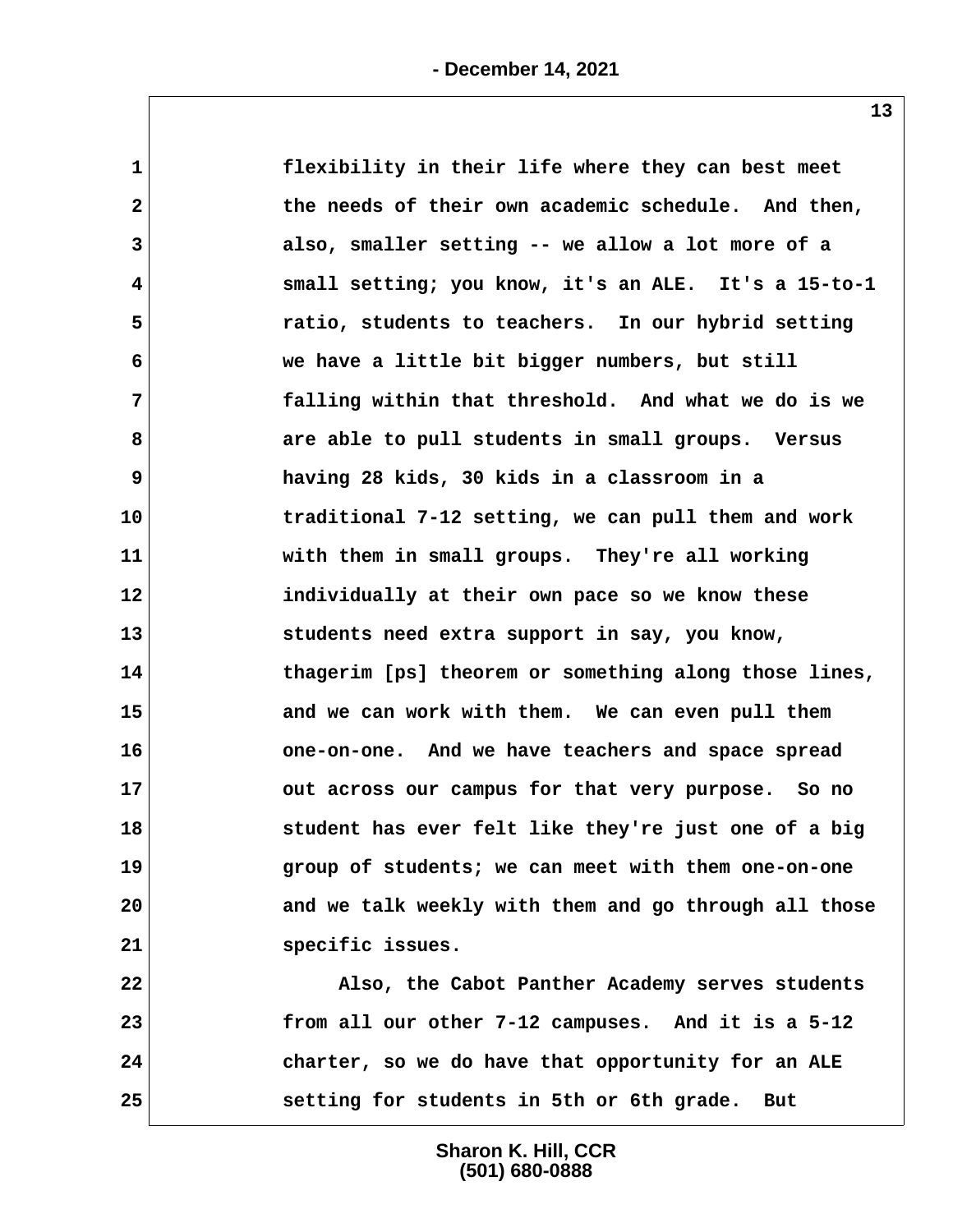| $\mathbf 1$    | typically the biggest percentage of our students are  |
|----------------|-------------------------------------------------------|
| $\mathbf{2}$   | made up by 7-12; we have students from Junior North,  |
| 3              | South, Freshmen Academy, and the High School.         |
| 4              | Sometimes students will actually take their electives |
| 5              | on those campuses. Maybe they're involved in          |
| 6              | football, maybe they're involved in band at those     |
| $7\phantom{.}$ | other campuses, and we work with them; we provide     |
| 8              | transportation. So we have a lot of different         |
| 9              | opportunities that they're not just at Panther        |
| 10             | Academy, unless that's where they want to be, all     |
| 11             | day.                                                  |
| 12             | And we also know that we have students across         |
| 13             | the district that need something a little bit         |
| 14             | different, and then we can bring them into Panther    |
| 15             | Academy and take care of them. And so, you know,      |
| 16             | we're not one of those that's a north side of town or |
| 17             | a south side of town; we're Cabot and we take care of |
| 18             | all the students in our district through that.        |
| 19             | I mean we can talk a lot more about why students      |
| 20             | choose to come to the Cabot Panther Academy, but we   |
| 21             | would love to actually let you hear from some         |
| 22             | students. So we've got a video that we've put         |
| 23             | together, hearing from some of our current students.  |
| 24             | And then after that Mrs. Lair is going to come up and |
| 25             | talk a little bit more about the charter. It should   |
|                |                                                       |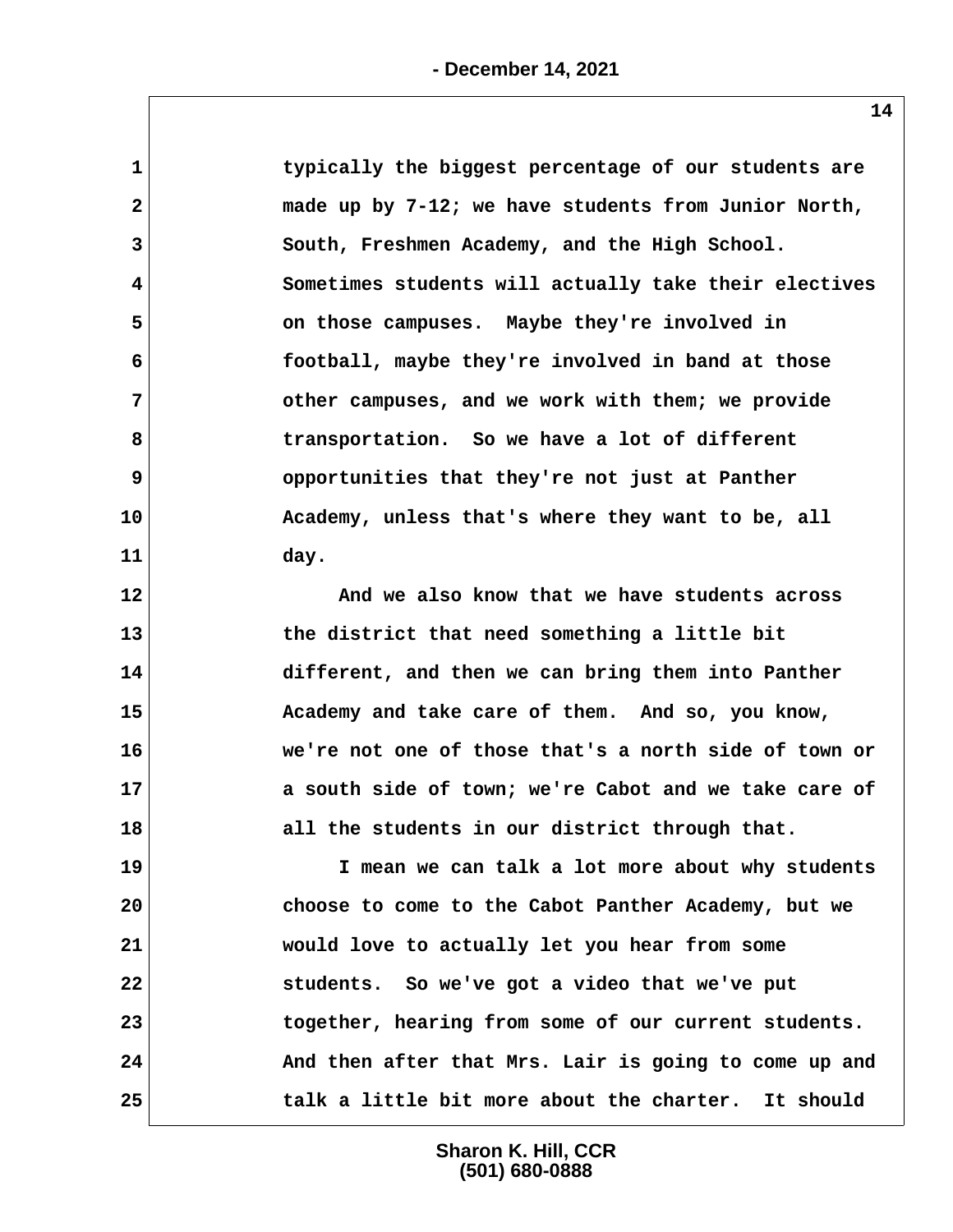**1 open up a You Tube video. 2 (WHEREUPON, a video was played; it may be viewed 3 on the DESE website.) 4 MS. LAIR: Good morning. Carrie Lair. 5 MS. JONES: And Mallory Jones, I'm the assistant 6 principal at ACE. 7 All right. So we just wanted to show you guys 8 some -- kind of some demographics of our district 9 versus our specific school. So you can see here, 10 just pulled from the data dashboard, this is the 11 Cabot School District breakdown. We also have the 12 Cabot Panther Academy demographics broken down there. 13 While these are great graphics, we thought that it 14 might be easier to see it in a chart platform where 15 you could compare them side-by-side. So here you can 16 see that we have basically very similar demographics 17 from Cabot School District versus our Cabot Panther 18 Academy. We're all in a line there. 19 We also have our enrollment. You can see here 20 these are four years of enrollment at the Academic 21 Center of Excellence. We kind of hit a peak in the 22 2018-2019 school year. We declined just a tad, and 23 now we are at 347 students. We've had a massive 24 increase this year. We're really excited about it. 25 Our program is growing. We have all of these**

> **Sharon K. Hill, CCR (501) 680-0888**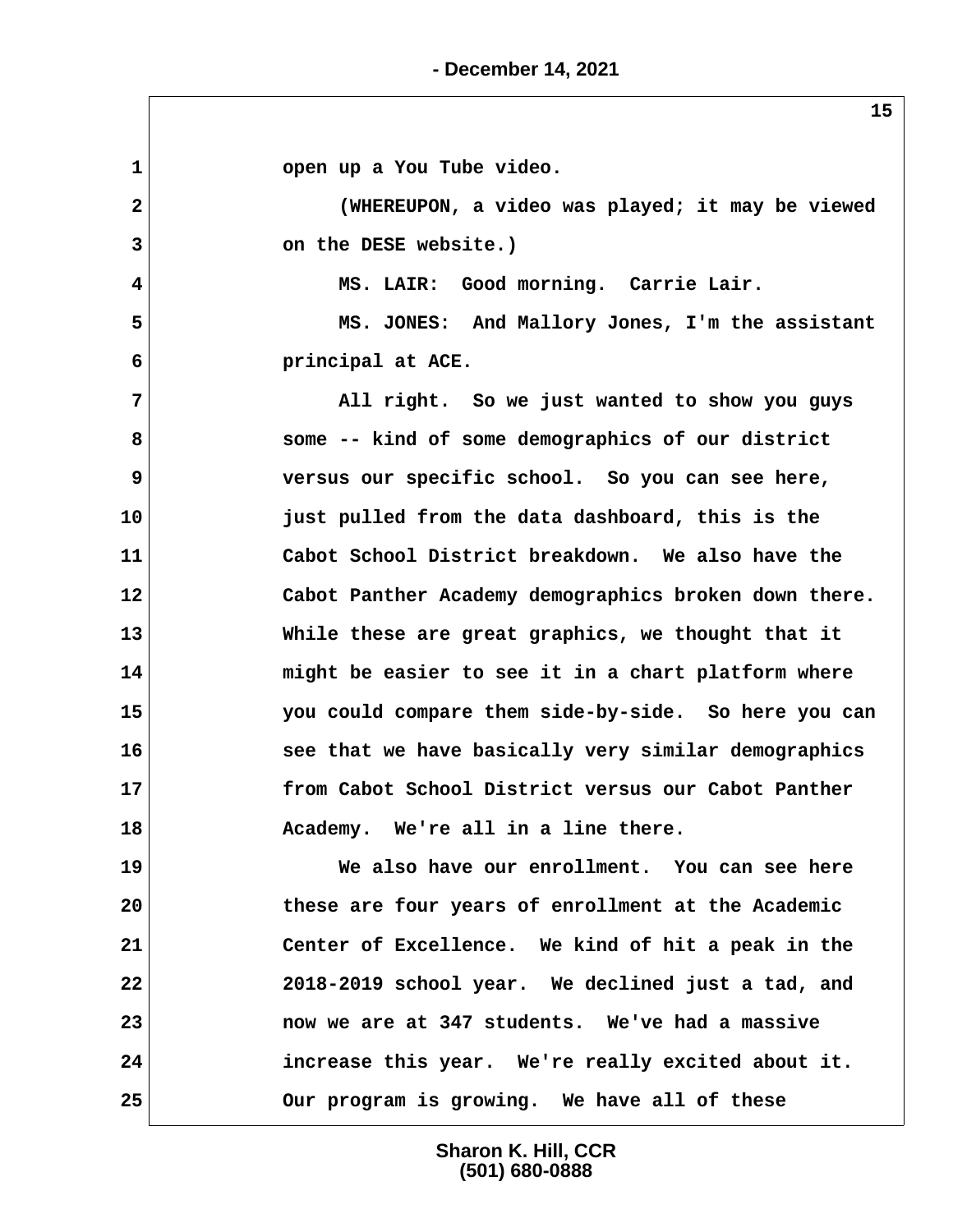| students that we get to help every day. It's really              |
|------------------------------------------------------------------|
| our passion. Like he said, you know, we have that                |
| individualized learning opportunity and we're getting            |
| to grow our program to help more students in the                 |
| Cabot School District.                                           |
| So our goals are these. So these are the                         |
| previous goals. Ms. Lair and I were not involved as              |
| far as creating these goals; however, we were                    |
| involved on assessing these goals.                               |
| So the first goal from the previous charter was                  |
| 11<br>to increase the school's average ACT composite score.      |
| 12<br>The goal was to score a 20 or higher. Unfortunately,       |
| 13<br>our school did not meet that criteria. We have -- 20       |
| 14<br>is a pretty lofty goal in serving at-risk students.        |
| 15<br>It seems that maybe that was a little far-fetched at       |
| 16<br>that time. We would like to continue to use the ACT        |
| 17<br>composite score in the future as a goal; however, we       |
| think that the 20 mark might be a little too high.<br>18         |
| You can see here a chart breakdown of where we                   |
| have been since the 2017-2018 school year.                       |
| So our second goal, we wanted to improve the                     |
| students' proficiency percentage in math on an                   |
| average of 10% each school year. So we again,                    |
| 24<br>unfortunately, did not meet that goal either.<br><b>We</b> |
| have quite a few students again that are in an at-               |
|                                                                  |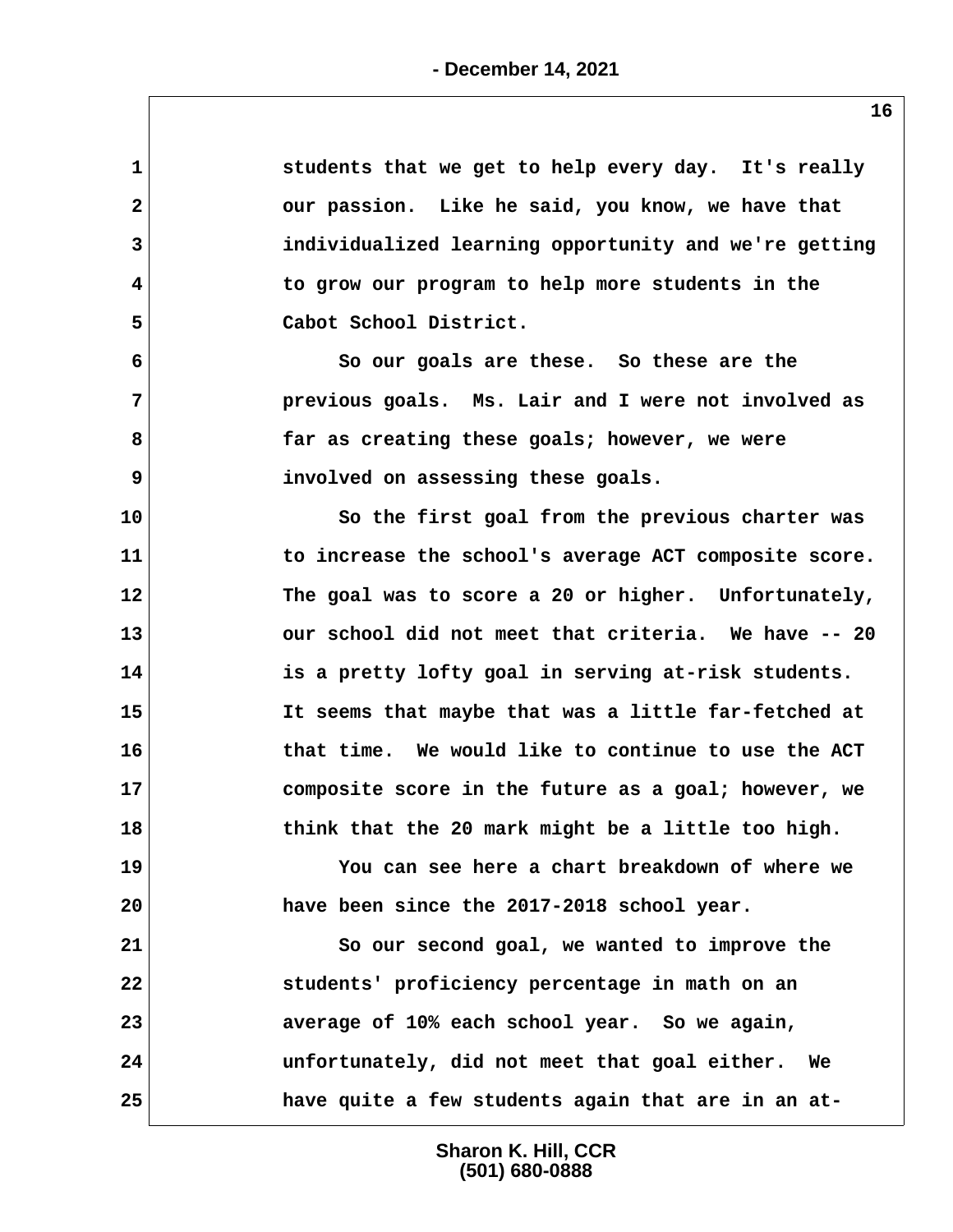| $\mathbf 1$             | risk population. You know, we have a total number of  |
|-------------------------|-------------------------------------------------------|
| $\mathbf{2}$            | students that we anticipated are coming from those    |
| 3                       | at-risk -- sorry -- that are coming from those at-    |
| $\overline{\mathbf{4}}$ | risk situations. We think that, you know, having      |
| 5                       | that assessment percentage might have been a little   |
| 6                       | too high again. For those reasons, as well as the     |
| 7                       | desire to prepare our students for postsecondary      |
| 8                       | education success, we want to be able to modify that  |
| 9                       | goal for the future. And you can see here the         |
| 10                      | breakdown again.                                      |
| 11                      | Our goal number three was that we wanted to           |
| 12                      | increase the percentage in literacy by an average of  |
| 13                      | 5% each year. We wanted to increase that proficiency  |
| 14                      | percentage; however, again, we did not meet that goal |
| 15                      | of the 60% readiness by 2021. Again, we do have       |
| 16                      | students coming from that at-risk population and we   |
| 17                      | anticipate -- again, these are always -- there's      |
| 18                      | always going to be kind of a high validity in the     |
| 19                      | assessment percentages. So we do believe that that    |
| 20                      | kind of hindered our -- hindered us from actually     |
| 21                      | meeting this goal. And again you have a chart here    |
| 22                      | with all of the data.                                 |
| 23                      | And, again, we wanted to increase the student         |
| 24                      | proficiency in science on an average of 5% each year  |
| 25                      | from 2016 on the ACT Aspire. You can see again,       |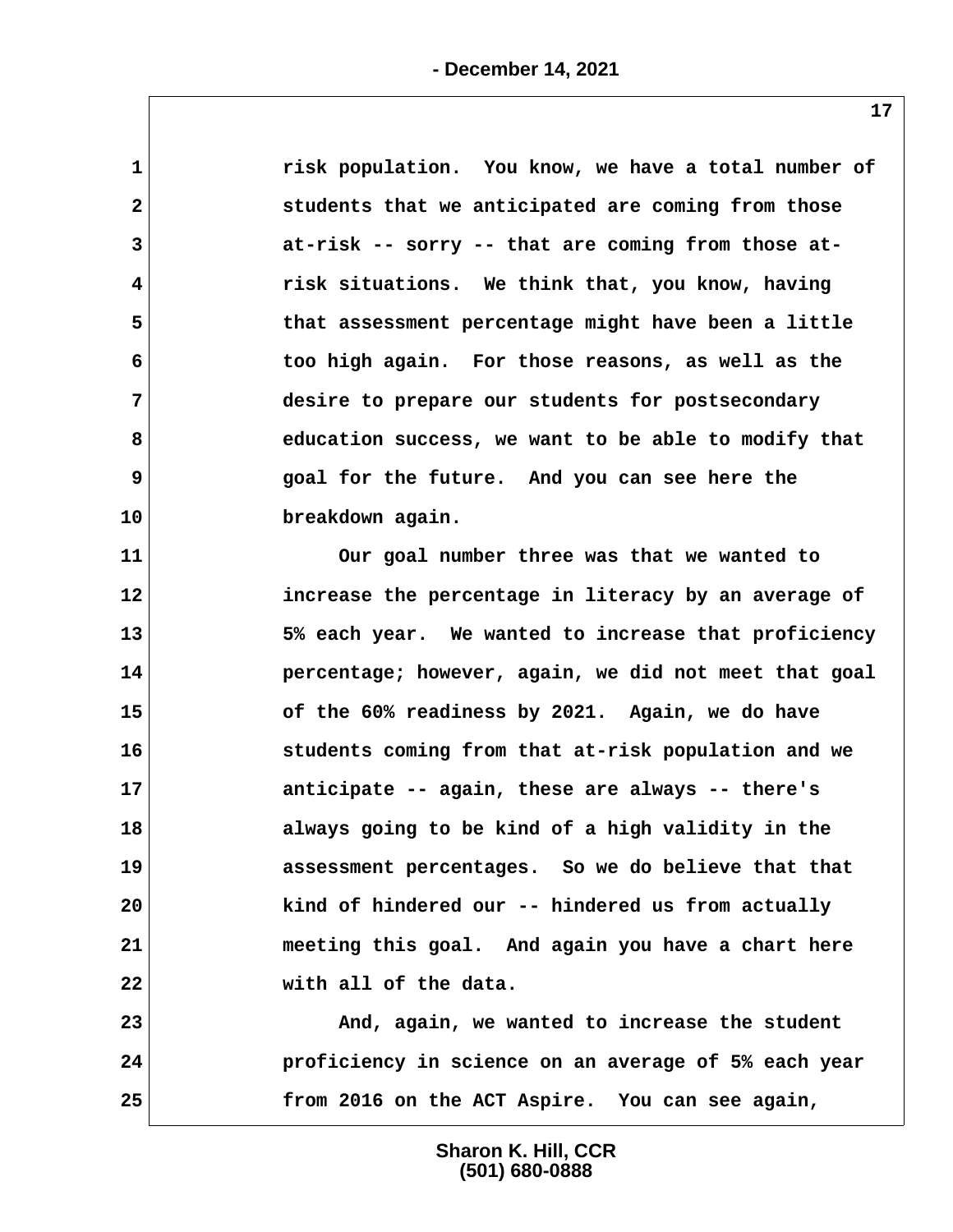| $\mathbf 1$  | unfortunately, we did not meet that goal for the same |
|--------------|-------------------------------------------------------|
| $\mathbf{2}$ | reasons that we didn't in the previous goals as far   |
| 3            | as increasing the percentage of proficiency on ACT    |
| 4            | Aspire. Our at-risk population assessment             |
| 5            | percentages, we really feel like there are other ways |
| 6            | to assess students other than test scores moving      |
| 7            | forward. And again here's the chart of our ACT        |
| 8            | Aspire data.                                          |
| 9            | We have some Panther Academy highlights that we       |
| 10           | would love to share with you guys.                    |
| 11           | MS. LAIR: All right. Unfortunately, like Ms.          |
| 12           | Jones said, we did not meet some of our charter       |
| 13           | goals. However, we do have a lot of great things      |
| 14           | going on at Panther Academy. One thing that we were   |
| 15           | very excited about was to be designated as a School   |
| 16           | on the Move towards Excellence this year.             |
| 17           | Our data -- as you can see, our ESSA score rose       |
| 18           | by over 10 percentage points over this past year; so  |
| 19           | we were very excited about that. As you know, scores  |
| 20           | were not issued in 2020, so the difference between    |
| 21           | 2019 and 2021 was something we're very proud of.      |
| 22           | Weighted achievement -- as you can see, that's a      |
| 23           | gigantic leap for us, so another area that we were    |
| 24           | very excited about this year. Moving forward we       |
| 25           | continue to put great things out there and hope that  |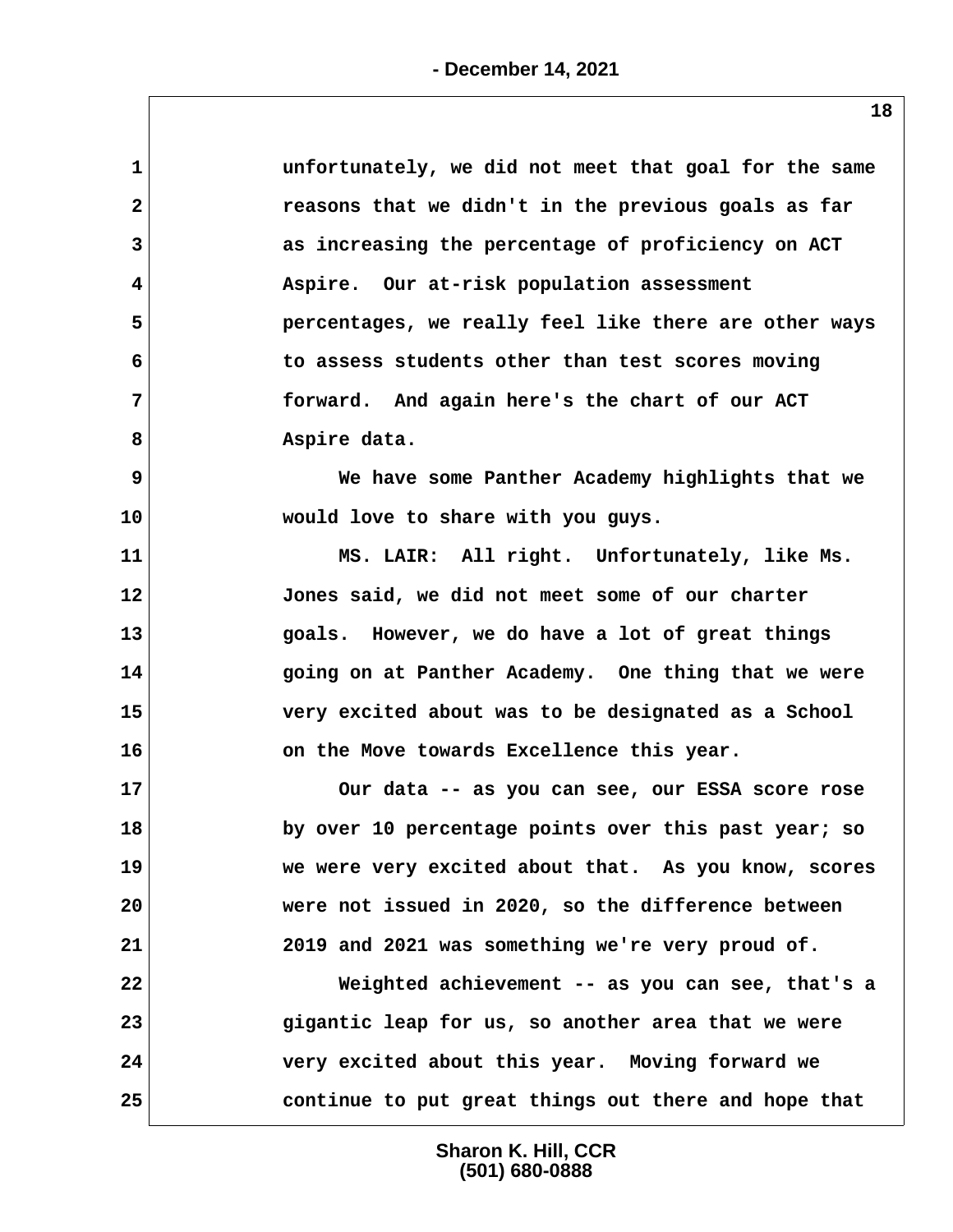|                         | 19                                                    |
|-------------------------|-------------------------------------------------------|
| $\mathbf{1}$            | the students will respond to that and that that goal  |
| $\mathbf{2}$            | will keep going up as well.                           |
| 3                       | One thing that we have included in our next           |
| $\overline{\mathbf{4}}$ | goals for this upcoming charter renewal period is the |
| 5                       | ACT, the Work Keys Assessment. That's something that  |
| 6                       | we feel like our CTE students -- they really strived  |
| 7                       | towards doing those last year. We had 14 students     |
| 8                       | tested; this year we are estimating we're going to    |
| 9                       | have about 80 by the end of the year. But we were     |
| 10                      | excited to see that all 14 of them met a mastery      |
| 11                      | level of at least bronze, silver or platinum; so very |
| 12                      | great information there.                              |
| 13                      | Ms. Jones, do you want to talk about Declaration      |
| 14                      | Day?                                                  |
| 15                      | MS. JONES: I would love to.                           |
| 16                      | So we started a new event this year, titled it        |
| 17                      | Declaration Day. We have students that can actually   |
| 18                      | finish their senior year pretty much at any time      |
| 19                      | during the course of the school year. And so these    |
| 20                      | are the students that finished early and will         |
| 21                      | technically, I guess, be graduating in December; they |
| 22                      | just won't walk until May. We just wanted to give     |
| 23                      | them a special time kind of to highlight and declare  |
| 24                      | their next steps, whatever those might be, once they  |
| 25                      | graduate from Cabot. You can see here we have         |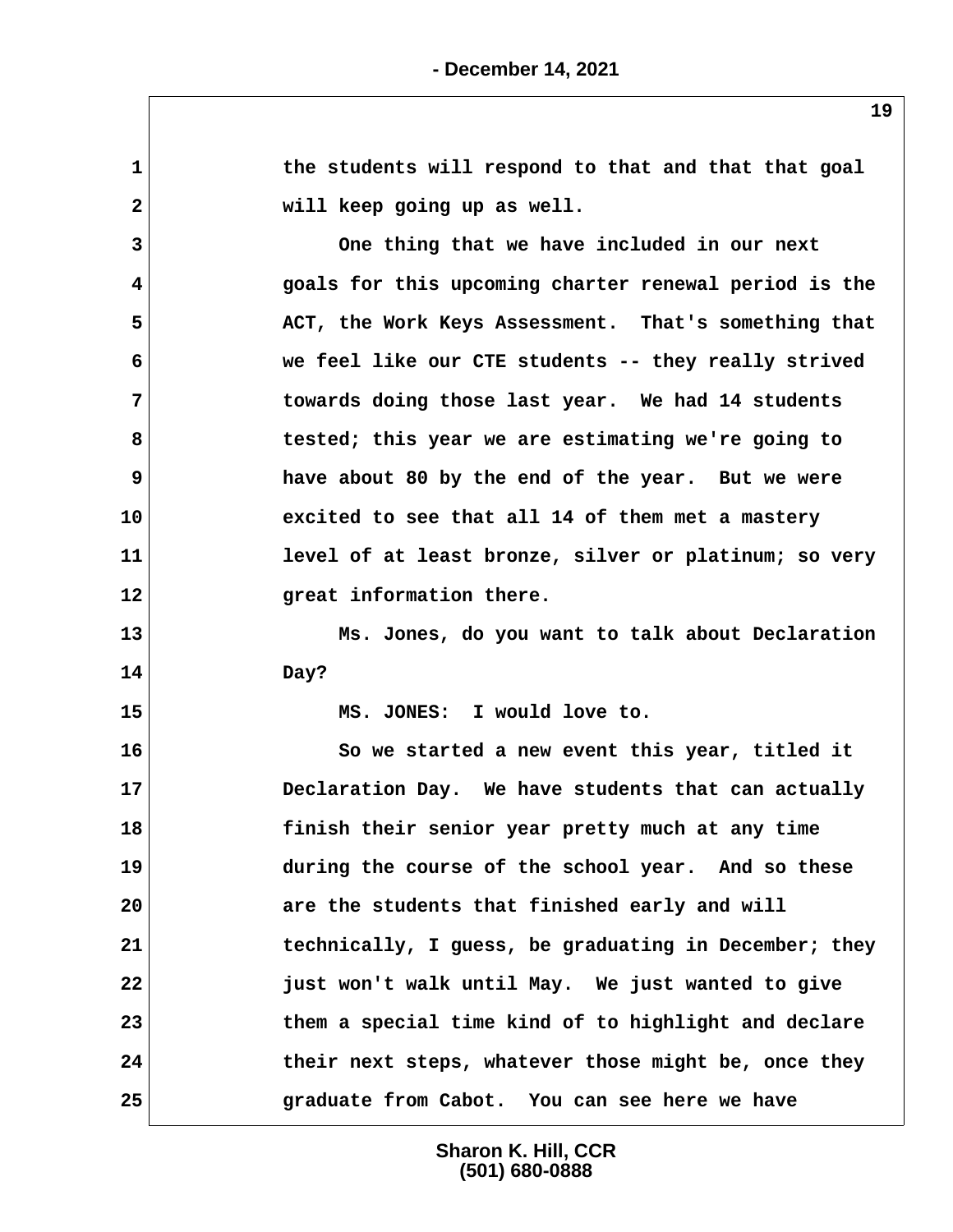| $\mathbf 1$    | multiple students, different groups of students that  |
|----------------|-------------------------------------------------------|
| $\mathbf{2}$   | are really excited. We got to invite their parents    |
| 3              | to come in. It was a great event. We had central      |
| 4              | office staff there. They really felt loved and        |
| 5              | celebrated this day. We will continue to celebrate    |
| 6              | our seniors every semester, so we will have a         |
| $\overline{7}$ | declaration day next semester as well.                |
| 8              | MS. LAIR: And I think actually a couple of you        |
| 9              | might've been there on our Declaration Day.           |
| 10             | All right. So some academic updates since our         |
| 11             | last renewal. We do have new leadership in the        |
| 12             | building. Both Ms. Jones and I are new                |
| 13             | administrators. We focused on individualized          |
| 14             | intervention. We do have a fully digital learning     |
| 15             | option now, as Mr. Randolph had stated.               |
| 16             | Increased elective course offerings -- we've          |
| 17             | worked really hard with our sister campuses in the    |
| 18             | district to align those to make sure that we have     |
| 19             | other offerings besides just our core classes. So     |
| 20             | that's been a big draw for our students.              |
| 21             | A push towards mastery-level learning -- we have      |
| 22             | weekly small intervention group sessions and a lot of |
| 23             | that is based on our Edmentum data that we get        |
| 24             | through our Exact Path. We align that with our MAP    |
| 25             | data to make sure that we are assessing students, and |
|                |                                                       |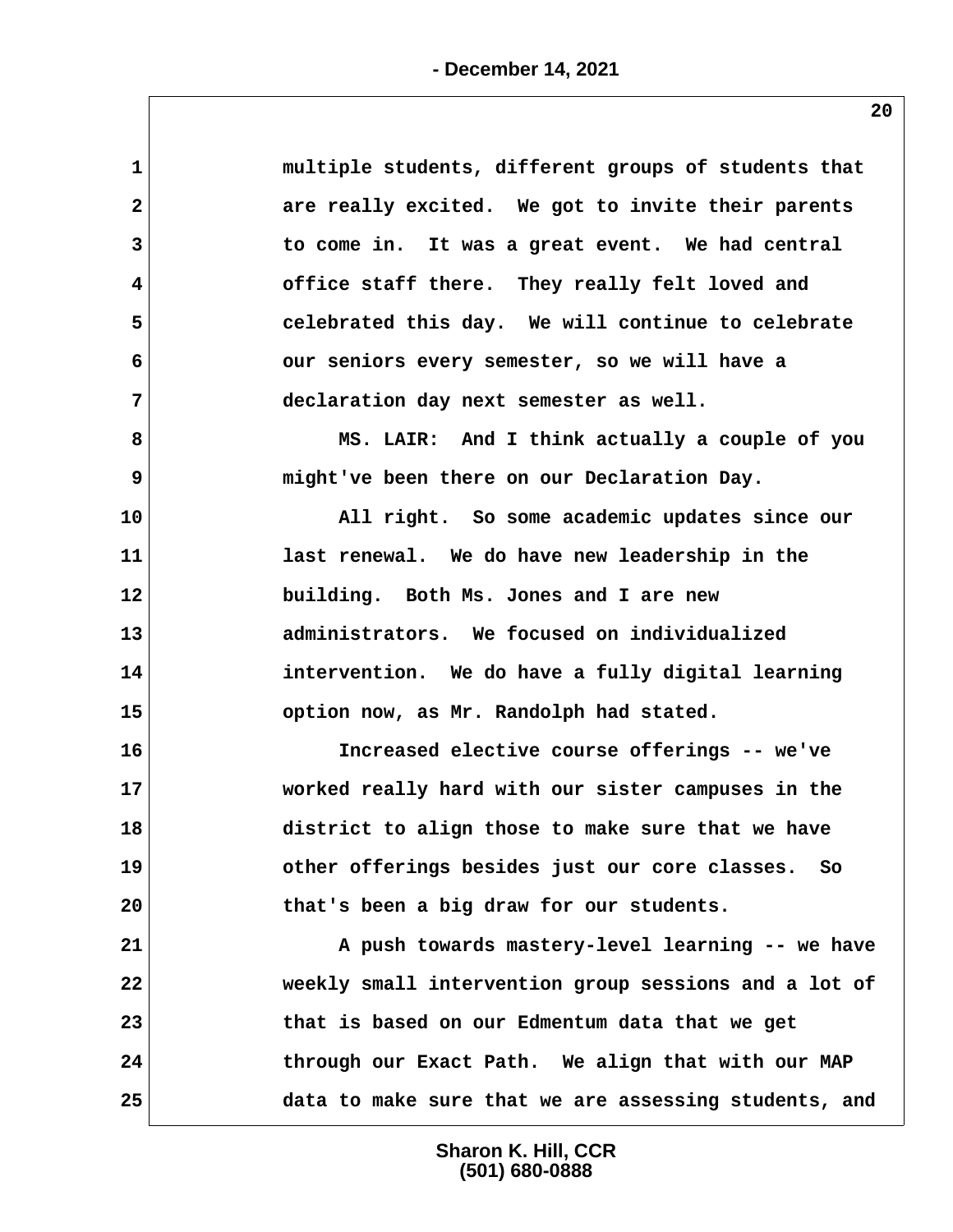| 1            | then using that data to help them grow.               |  |
|--------------|-------------------------------------------------------|--|
| $\mathbf{2}$ | Professional Learning Communities has been a big      |  |
| 3            | push for us this year.                                |  |
| 4            | Curriculum aligned, like I said, with the other       |  |
| 5            | campuses.                                             |  |
| 6            | And our overall increased enrollment, but also        |  |
| 7            | parental involvement. Covid has brought about lots    |  |
| 8            | of changes, as you all know; so increasing that       |  |
| 9            | parental involvement has been key for us, and we feel |  |
| 10           | like last year that's a big reason why we had such a  |  |
| 11           | great push in achievement.                            |  |
| 12           | So these moving forward are the areas that we         |  |
| 13           | want to focus on for our charter renewal:             |  |
| 14           | An increase in our four-year graduation rate --       |  |
| 15           | we were at around 78% last time. On the next screen,  |  |
| 16           | that Ms. Jones is going to show you guys in a minute, |  |
| 17           | we have a table and we're going to increase that up   |  |
| 18           | into the 80s, and hopefully by the end of that five-  |  |
| 19           | year period we're close to 90% for that four-year     |  |
| 20           | rate;                                                 |  |
| 21           | Increasing the school's average ACT composite         |  |
| 22           | score;                                                |  |
| 23           | Increasing the percentage of juniors and seniors      |  |
| 24           | that are participating in those CTE courses, as well  |  |
| 25           | as the Work Keys Assessment;                          |  |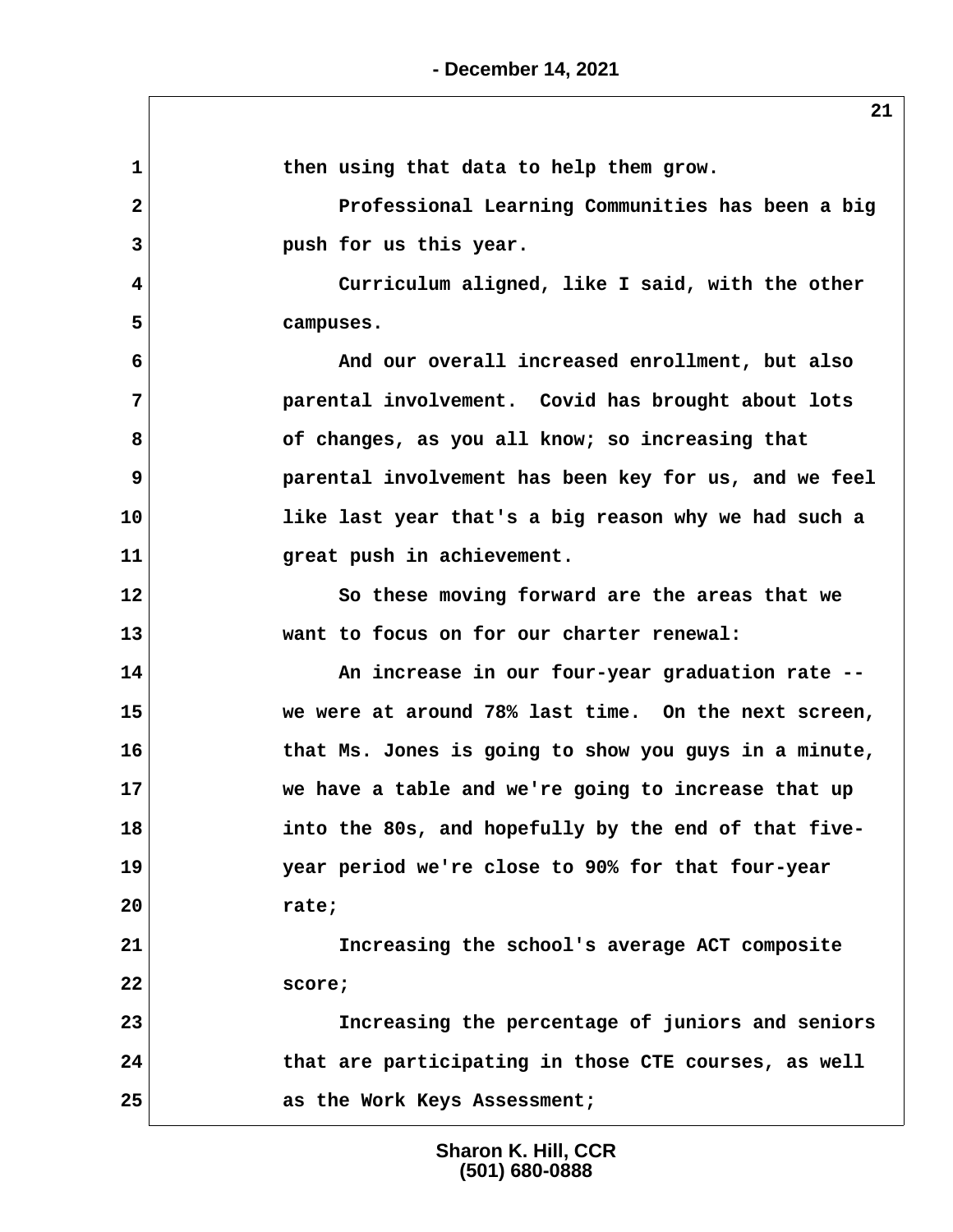| $\mathbf{1}$ | Also, a big push for us right now is that SEL         |
|--------------|-------------------------------------------------------|
| $\mathbf{2}$ | program. With Covid, again, a lot of changes have     |
| 3            | come about and we know that students are dealing with |
| 4            | more trauma now than they ever have before. So a      |
| 5            | push towards making sure that we address those needs  |
| 6            | is also important to us;                              |
| 7            | And then, increasing the enrollment for future        |
| 8            | students who are considered at-risk.                  |
| 9            | All right. And that's just a breakdown of all         |
| 10           | of those goals and projections out for those five     |
| 11           | years.                                                |
| 12           | So the overall Panther Academy experience, we         |
| 13           | wanted to be individualized to each student. If you   |
| 14           | notice that our logo earlier was a fingerprint, we    |
| 15           | truly feel like each of our students are unique in    |
| 16           | their needs and challenges. Just like we each have    |
| 17           | our own individual fingerprint, we know that those    |
| 18           | students need individualized help and instruction.    |
| 19           | By offering them a flexible schedule and different    |
| 20           | options we hope that they are college and career      |
| 21           | ready. We have many students that are going straight  |
| 22           | into the workforce; we have some that go into the     |
| 23           | military. So just overall helping them, meeting them  |
| 24           | where they're at, that's what our experience is       |
| 25           | about.                                                |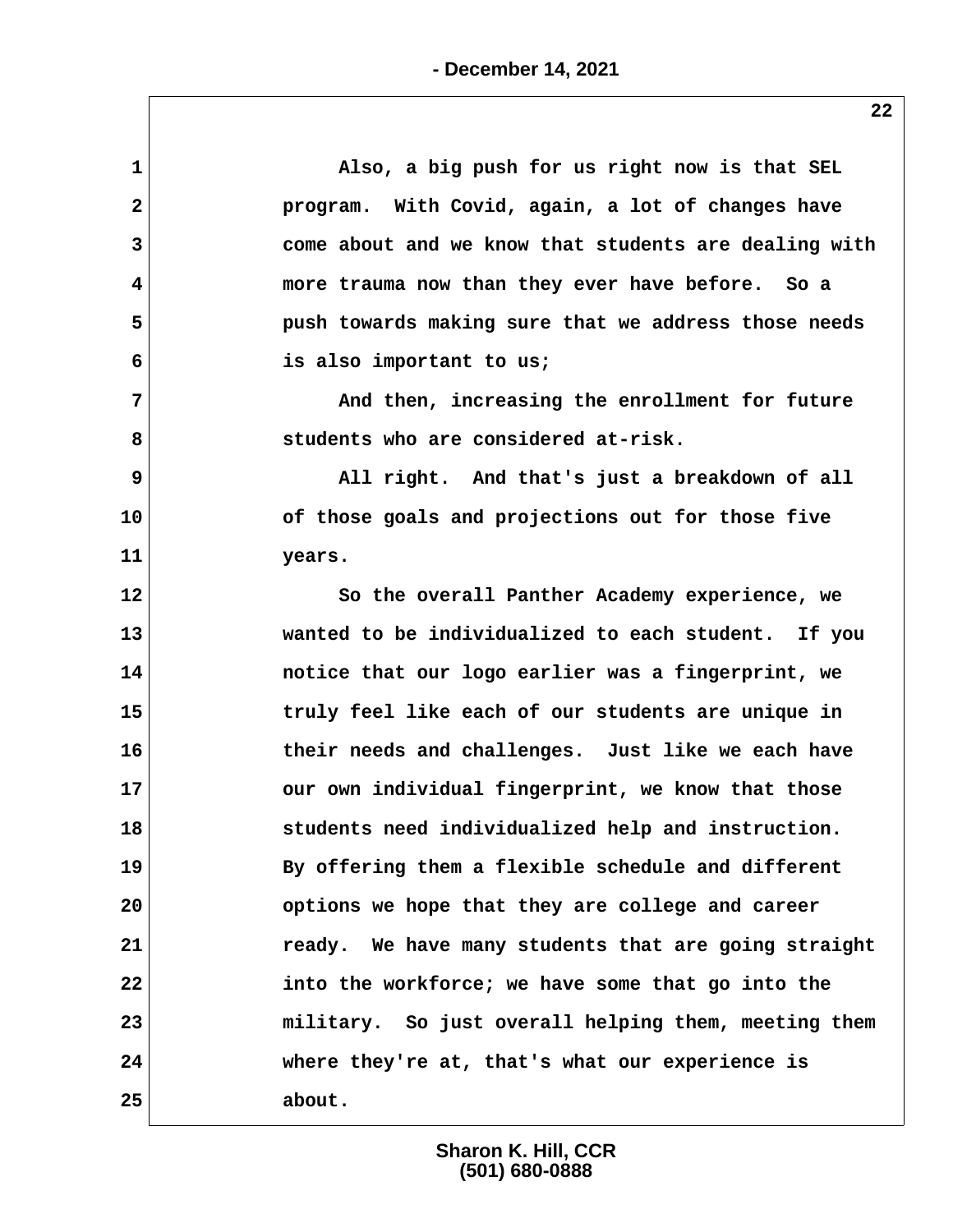| $\mathbf 1$    | Another focus that we have had this year is          |
|----------------|------------------------------------------------------|
| $\mathbf{2}$   | working with our faculty and staff on identifying    |
| 3              | their why. It takes a special group of people to     |
| 4              | work with at-risk schools, so we want to make sure   |
| 5              | that we have the best group of people there that we  |
| 6              | can to help our students.                            |
| $\overline{7}$ | And we want to end with a video of a couple of       |
| 8              | our staff members.                                   |
| 9              | (WHEREUPON, a video was played; it may be viewed     |
| 10             | on the DESE website.)                                |
| 11             | MS. LAIR: All right. And that does conclude          |
| 12             | our presentation.                                    |
| 13             | CHAIRMAN COFFMAN: Thank you so much.                 |
| 14             | I will just for the record let you know that Ms.     |
| 15             | Saracini and I had a wonderful visit at ACE or Cabot |
| 16             | Panther Academy, maybe for the future. It was quite  |
| 17             | -- it was very enjoyable. But it was just            |
| 18             | reinvigorating to get to talk to the students and to |
| 19             | the teachers and to hear what they were learning and |
| 20             | what their takeaways were from it. So it was very    |
| 21             | impressive.                                          |
| 22             | Do you want to add anything?                         |
| 23             | MS. SARACINI: I just want to say that in             |
| 24             | visiting with the students they really -- you could  |
| 25             | really tell they were where they needed to be. And   |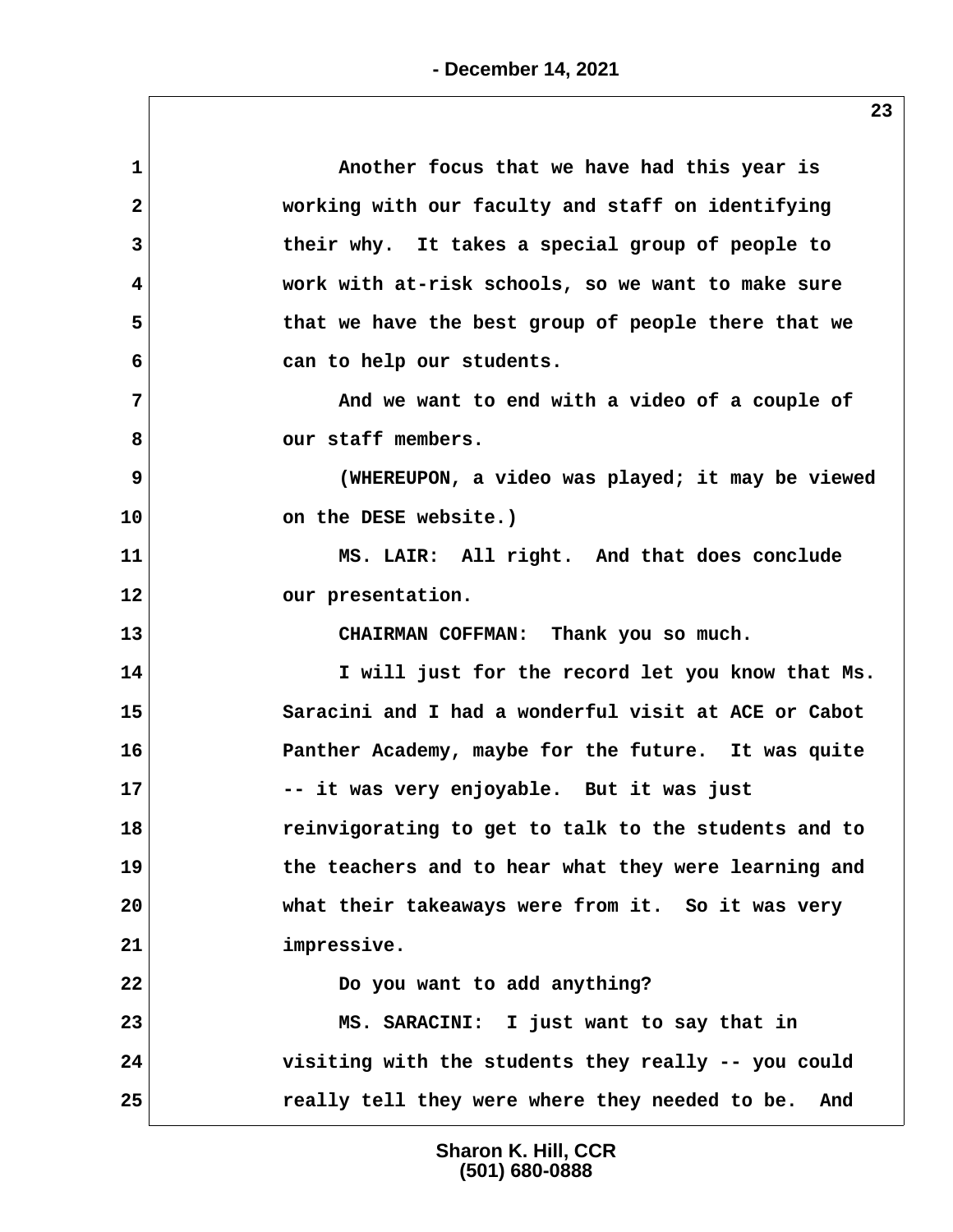| $\mathbf{1}$   | to me that's why we're here is to impact all          |
|----------------|-------------------------------------------------------|
| $\mathbf{2}$   | students. And it was very obvious that you are        |
| $\overline{3}$ | impacting students' lives.                            |
| 4              | MS. JONES: Thank you.                                 |
| 5              | MS. LAIR: Thank you.                                  |
| 6              | <b>WAIVERS</b>                                        |
| 7              | CHAIRMAN COFFMAN: All right. Let's get started        |
| 8              | with waivers then. Ms. James, if you'll come up.      |
| 9              | And if you'll remain close so she will go over        |
| 10             | each waiver and then we'll have questions for you.    |
| 11             | Thank you so much.                                    |
| 12             | MS. JAMES: My name is Whitney James with the          |
| 13             | Department.                                           |
| 14             | At this time I'll go over the final legal             |
| 15             | review, and then once I'm done if there's anything    |
| 16             | the school needs to clarify we can go over that. And  |
| 17             | also I will want the school to confirm that           |
| 18             | everything that I have stated is correct; that way,   |
| 19             | it's on the record.                                   |
| 20             | The school did respond and state that they did        |
| 21             | not have ALE students engaged in virtual learning, so |
| 22             | that resolved my general legal concern.               |
| 23             | I do not have any legal concerns regarding the        |
| 24             | first waiver, Adopting a School Calendar.             |
| 25             | The second waiver, Class Size --                      |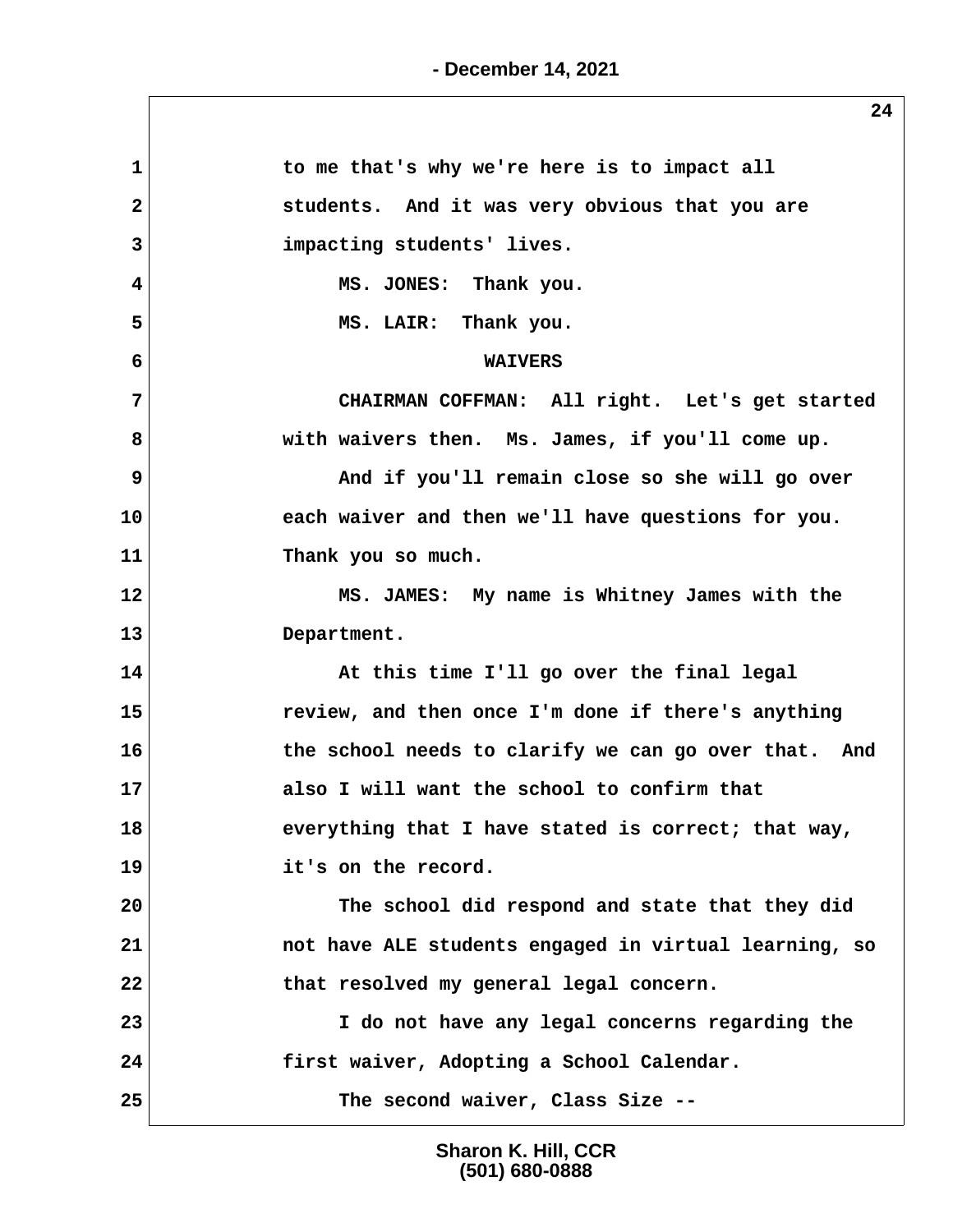**1 CHAIRMAN COFFMAN: So do you want me to stop as 2 we go along? 3 MS. JAMES: However you prefer to do it. We can 4 go through them one by one or at the end, you know, 5 we can talk about any concerns, whichever you prefer. 6 CHAIRMAN COFFMAN: Any preference? 7 So I think that's the one I mainly have a 8 question about. So I'd like to hear the rationale 9 for why this school would have a different calendar 10 than the other schools in the district. 11 MR. RANDOLPH: Yes, ma'am. So at this point we 12 don't have a request to have a different calendar. 13 But what we have been talking about is just with that 14 mindset of flexibility in the future if there is an 15 extreme student need to have a different start date, 16 to have, you know, different days -- how it works 17 that may not necessarily align with the rest of the 18 district we just wanted to maintain that flexibility 19 for us. And again, going back to that individualized 20 piece, we want to be able to offer something 21 different to students if that's what the desire is 22 for -- from our community. 23 CHAIRMAN COFFMAN: And so you're aware that the 24 Commissioner Memo came out recently about school 25 calendars, that district have to make a decision?**

> **Sharon K. Hill, CCR (501) 680-0888**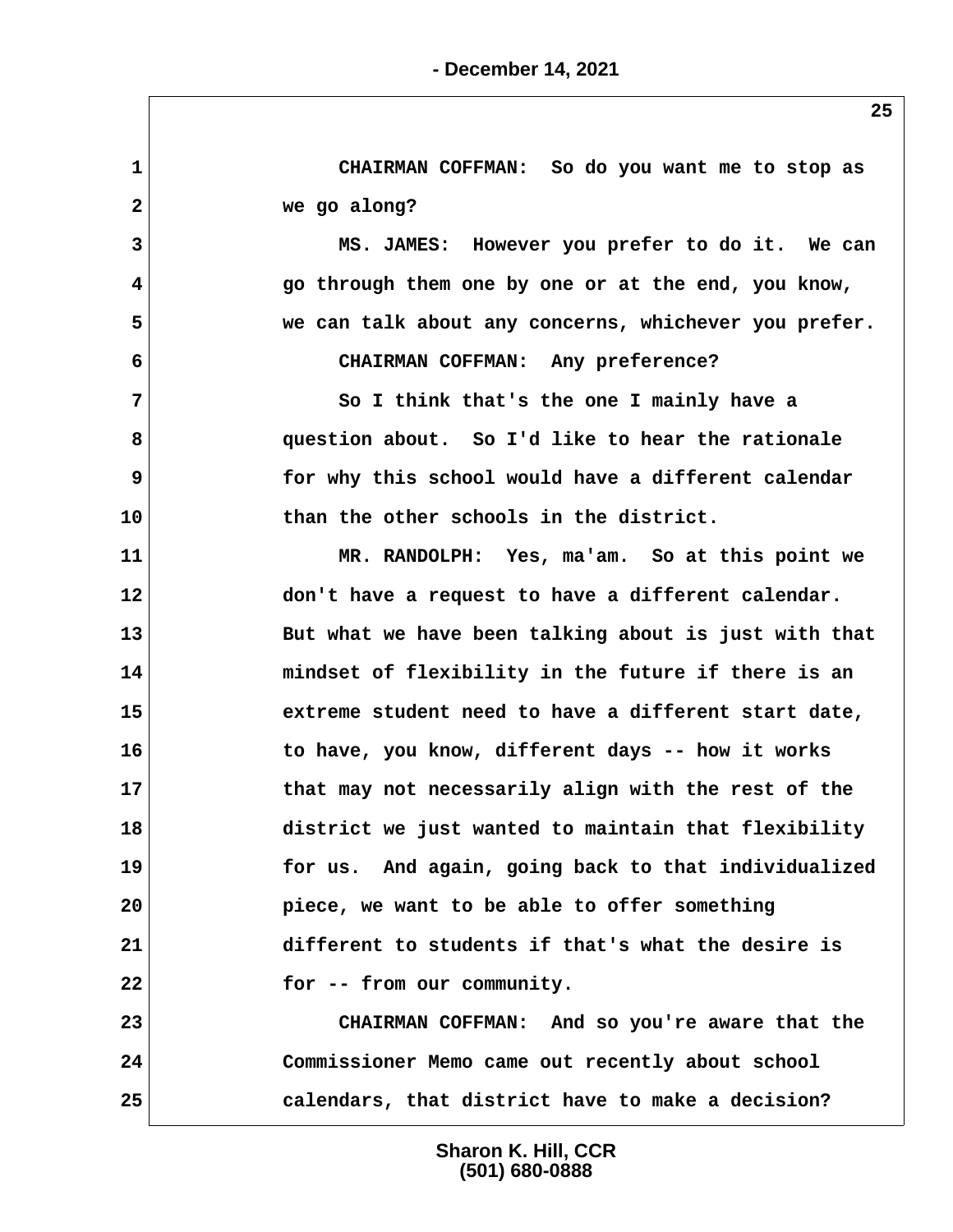| 1            | MR. RANDOLPH: Yes. Yes. And so that's, again,         |
|--------------|-------------------------------------------------------|
| $\mathbf{2}$ | with having the flexibility within the charter we     |
| 3            | have that opportunity if something else is needed     |
| 4            | beyond what the district would decide. It's my        |
| 5            | understanding with the Commissioner's Memo is we have |
| 6            | those four options and the district decides of those  |
| 7            | four which one they would follow as a district as a   |
|              |                                                       |
| 8            | whole. But we still wanted to have that potential     |
| 9            | for ACE to do or Cabot Panther Academy to do          |
| 10           | something different.                                  |
| 11           | CHAIRMAN COFFMAN: Any discussion?                     |
| 12           | I think it's a challenge.                             |
| 13           | MR. RANDOLPH: Okay.                                   |
| 14           | CHAIRMAN COFFMAN: I mean I'm not comfortable          |
| 15           | with it myself without a better rationale for why.    |
| 16           | But I'm just one.                                     |
| 17           | All right. Ms. James, let's go ahead and move         |
| 18           | forward and then we can always come back and revisit  |
| 19           | that one.                                             |
| 20           | MS. JAMES: I do not have any legal concerns           |
| 21           | with their request for a waiver or to continue the    |
| 22           | waiver of Class Size and Teaching Load.               |
| 23           | I do not have any -- they've actually got two         |
|              |                                                       |
| 24           | Class Size and Teaching Load waivers listed, but I    |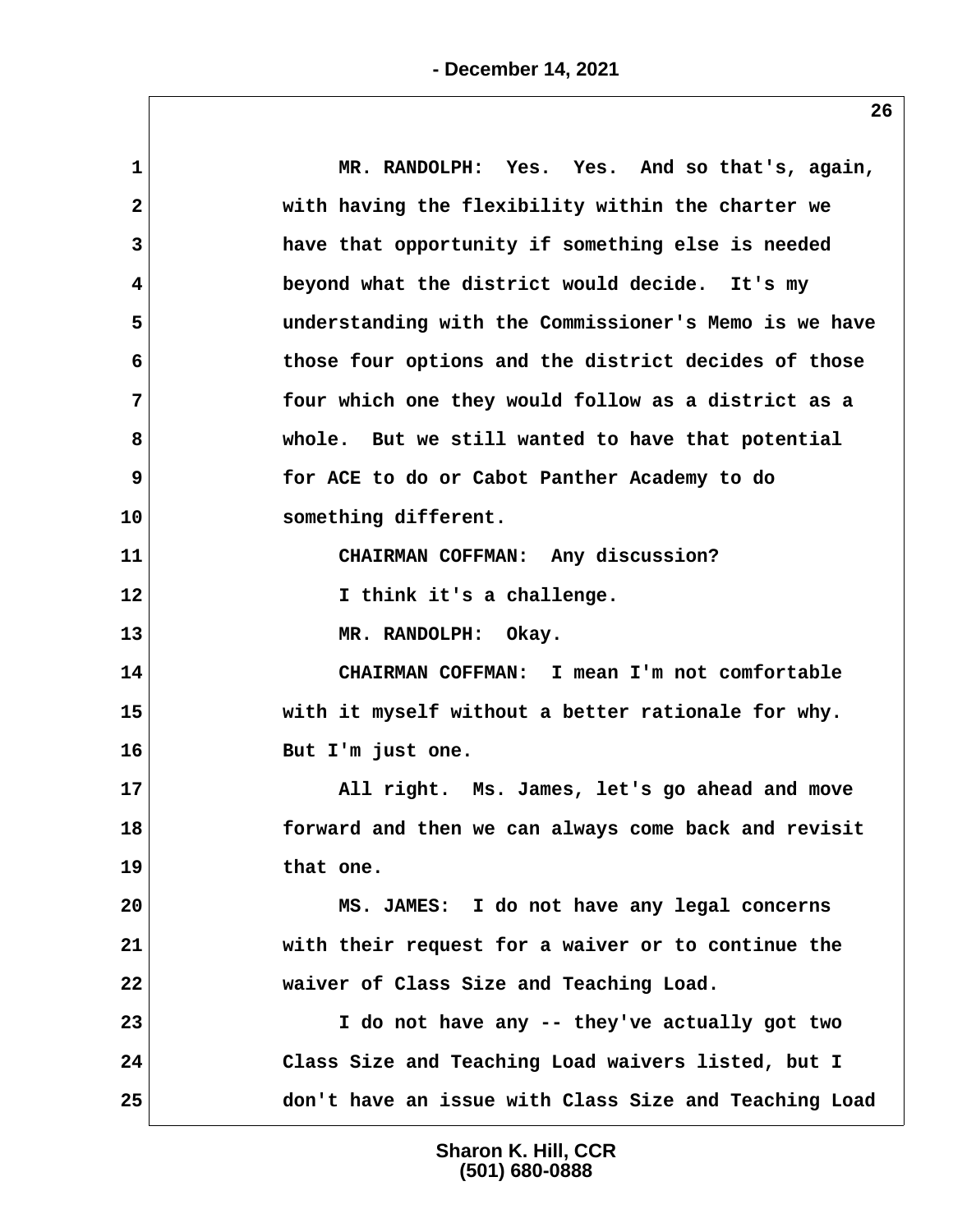1 Compensation.  **2 I do not have an issue with them continuing 3 their waiver of Library Media Services; that's waiver 4 number four. 5 No legal issues with waiver number five, which 6 is the Balance of Print, Non-print and Electronic 7 Media. 8 They are rescinding their waiver of code section 9 6-17-203, which is waiver number six. No issues with 10 that -- most of the time not going to have issues 11 with a school rescinding a waiver, most of the time. 12 They are also asking to rescind their waiver of 13 code section 6-17-1701 et seq. I have no issues with 14 that. 15 Number eight, they're asking to rescind their 16 waiver of the Teacher Fair Dismissal Act which is 6- 17 17-1501 et seq. 18 They're also asking to rescind their waivers 19 nine and ten, the Definition of a Teacher and 20 Warrants Void without a Valid License and Contract. 21 They're just moving those code sections over to their 22 teacher licensure waiver. They're still asking for 23 them; they're just rescinding them on their 24 application and moving them to a different spot. 25 On the legal review I go exactly by what they've**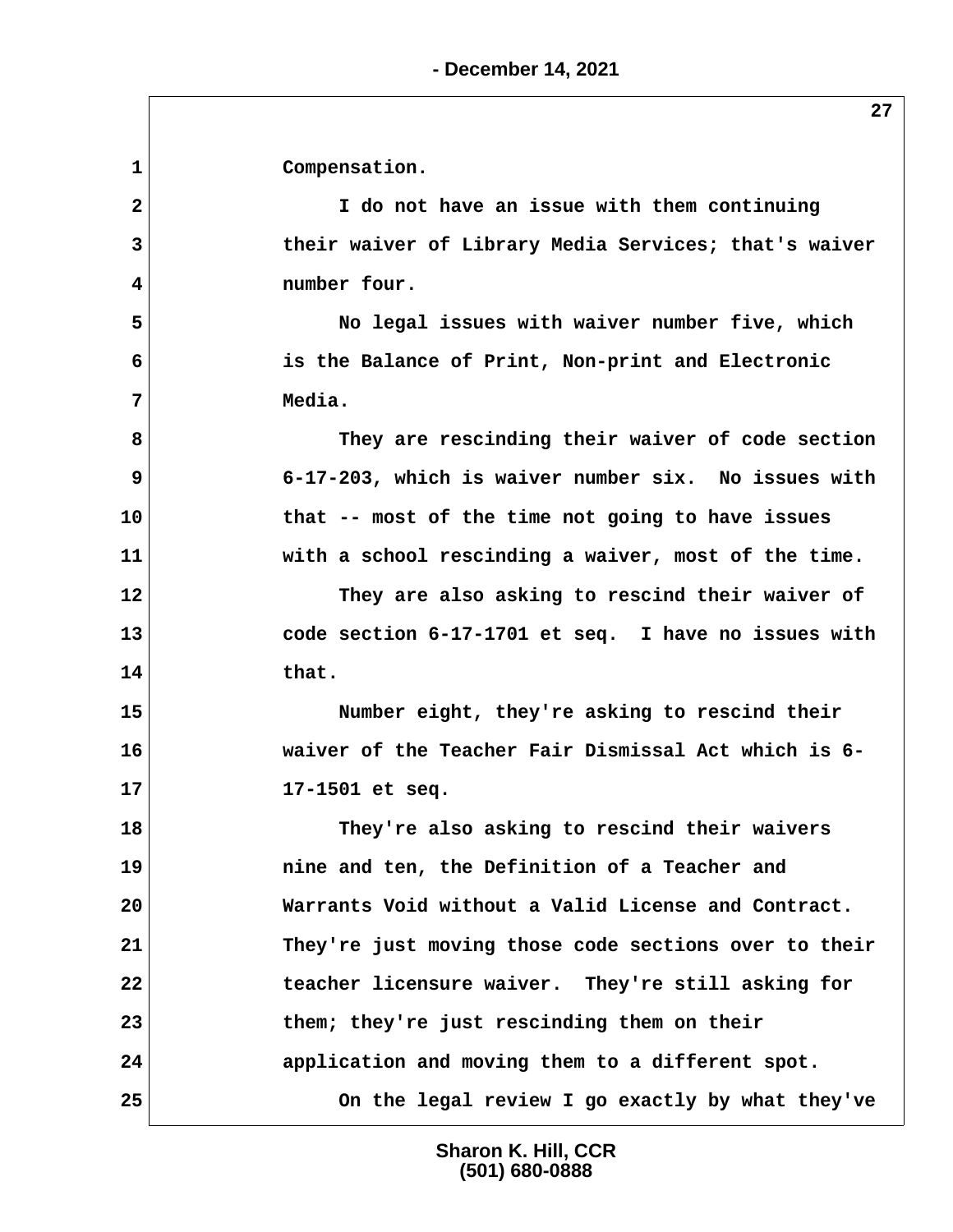| 1              | got on their application, just to prevent confusion. |
|----------------|------------------------------------------------------|
| $\overline{2}$ | They are asking to rescind their waiver of a         |
| 3              | School Counselor Licensure. I don't have any issues  |
| 4              | with that.                                           |
| 5              | They are asking to continue their waiver of          |
| 6              | Instructional Time and Six-Hour Instructional Day. I |
| $\overline{7}$ | did ask about waiving recess for the elementary      |
| 8              | students and they have confirmed they do not have    |
| 9              | elementary students enrolled in virtual learning.    |
| 10             | The thirteenth waiver request is a continuation      |
| 11             | of Standard 1-A.4.1, which is Student-Teacher        |
| 12             | Interaction Days. I do not have a legal issue with   |
| 13             | that.                                                |
| 14             | They are rescinding their request for a waiver       |
| 15             | of Superintendent Licensure. No issues with that.    |
| 16             | And then they have several code sections of          |
| 17             | standard and are adding Section 7 of the Rules       |
| 18             | Governing Educator Licensure to their Teacher        |
| 19             | Licensure waiver request, which is number 15. I      |
| 20             | believe my concern before was that, first thing, you |
| 21             | need to add the rules, which they do want to add the |
| 22             | rule, Section 7. And the school has confirmed that   |
| 23             | they are aware they must meet all Arkansas Qualified |
| 24             | Teaching standards and that all special education    |
| 25             | teachers will have full licensure.                   |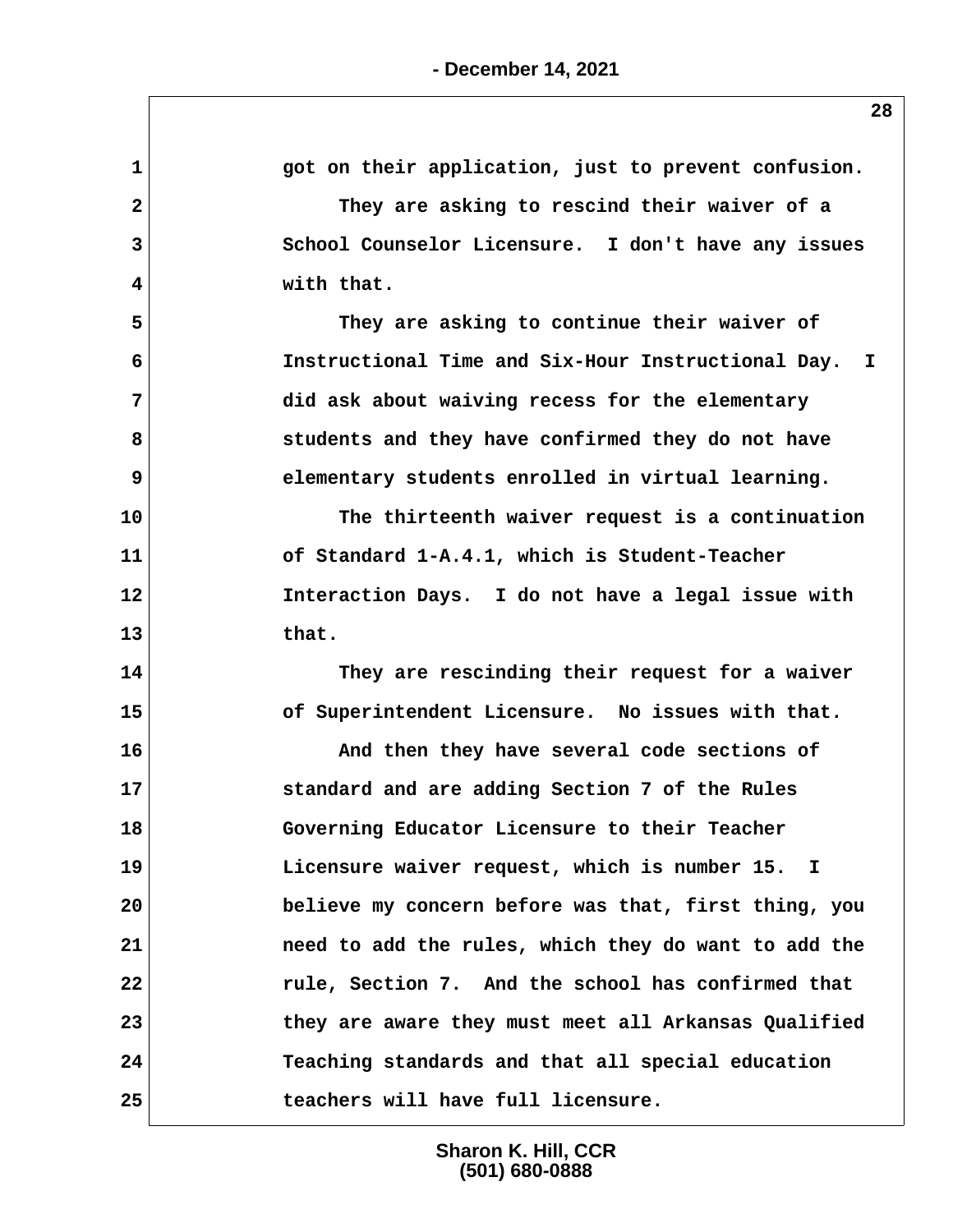**1 If all that is correct, I would just ask the** 2 **19 SP in Sectional Example 2** school to please confirm I've got it all right.  **3 MR. RANDOLPH: Yes, that's correct. 4 MS. JAMES: I'm sorry; I should remind you -- 5 (COURT REPORTER'S NOTE: Mr. Randolph comes to 6 the microphone.) 7 MS. JAMES: Please confirm I've got it all 8 right. 9 MR. RANDOLPH: No, we do confirm that. Yes. 10 QUESTIONS 11 CHAIRMAN COFFMAN: Okay. All right. We're 12 ready to start our questions then. 13 Ms. -- Dr. Wright-McMurray, would you start us 14 off? 15 DR. WRIGHT-McMURRAY: I did have a question I 16 wanted to go back to just for my clarification. You 17 said you don't have any students that are elementary 18 age enrolled in virtual? 19 MR. RANDOLPH: That's correct. 20 DR. WRIGHT-McMURRAY: So that allows them to 21 waive the recess? 22 CHAIRMAN COFFMAN: Yeah, you don't need -- 23 DR. WRIGHT-McMURRAY: Do you not ever anticipate 24 having any students enrolled at that level? 25 MR. RANDOLPH: No, ma'am. No. In fact, when we**

> **Sharon K. Hill, CCR (501) 680-0888**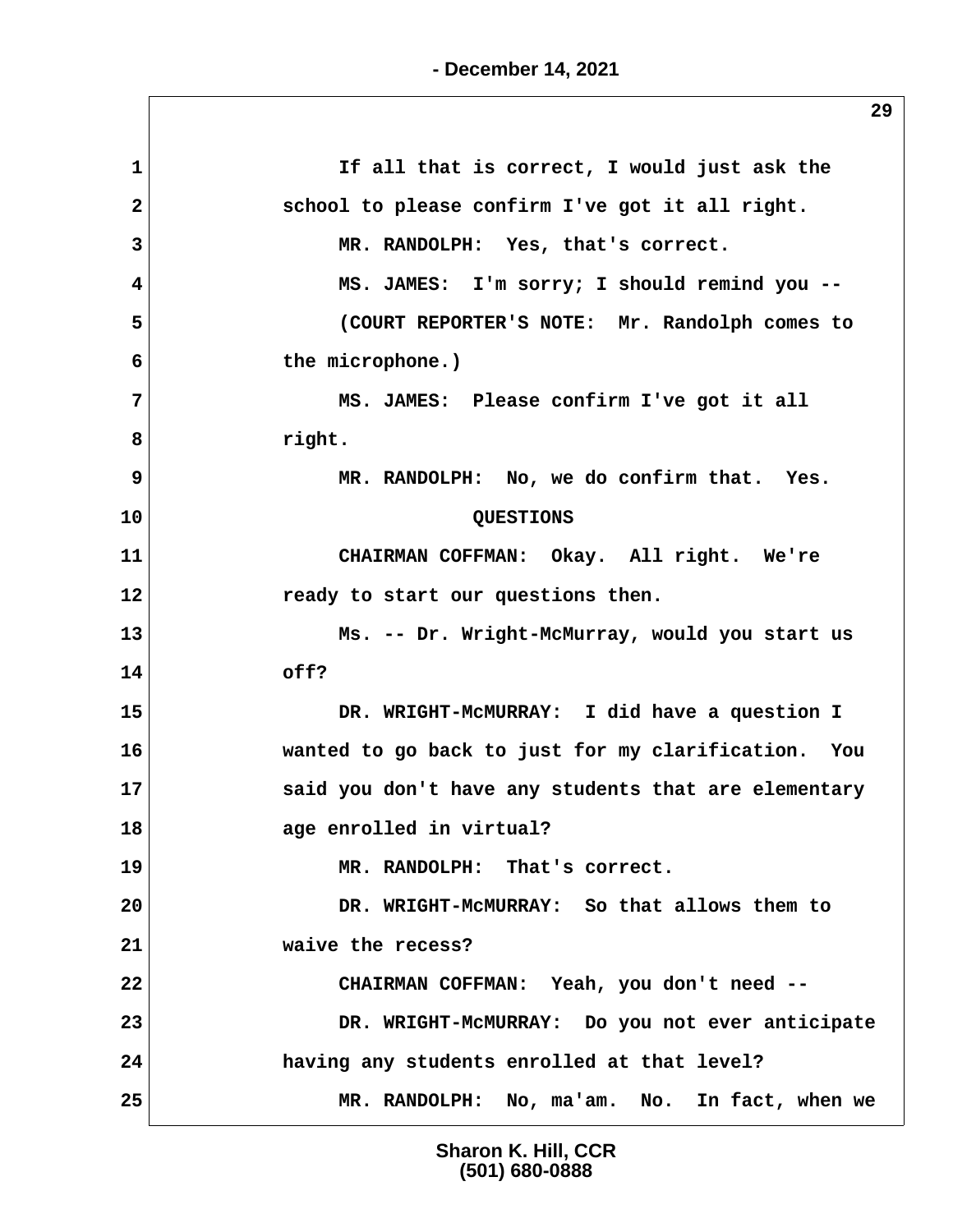| came last summer to -- on the digital learning plan    |
|--------------------------------------------------------|
| that was one thing that we were very adamant about --  |
| DR. WRIGHT-MCMURRAY: Okay.                             |
| MR. RANDOLPH: -- was that we felt like K-6 was         |
| where we had the most $-$ - the biggest struggles with |
| virtual learning last year, and so did not want to     |
| continue that option. And so that was one -- we were   |
| pretty adamant about that. Yes, ma'am.                 |
| DR. WRIGHT-MCMURRAY: Okay.                             |
| CHAIRMAN COFFMAN: Ms. Saracini?                        |
| MS. SARACINI: No.                                      |
| CHAIRMAN COFFMAN: Mr. Baldwin?                         |
| MR. BALDWIN: I was interested in your process          |
| that you went through to re-evaluate your goals. And   |
| then so I do think the goals initially were pretty     |
| aggressive, it looked like, for the population that    |
| you serve. But talk to us how -- about how you         |
| adjusted those goals and how comfortable you are that  |
| you'll hit the goals in the future?                    |
| MR. RANDOLPH: Sure. And I'd love to have my            |
| colleagues come up and talk about that too, because    |
| that was one of the things that we worked with our     |
| staff and looked at our students and what were things  |
| that were achievable, and even looking at some of the  |
| metrics, for example, for graduation rate, you know.   |
|                                                        |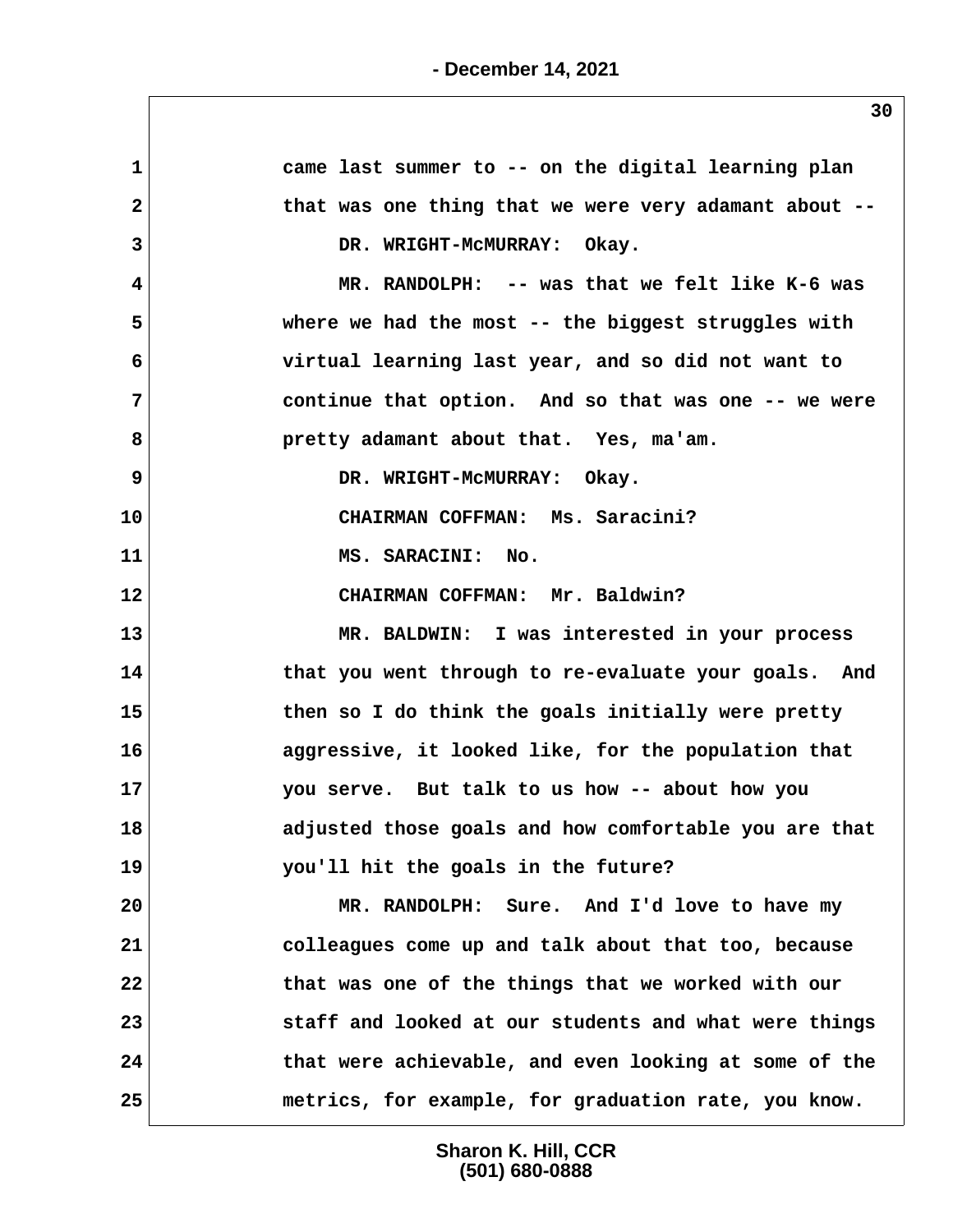**1** It's very easy, I think, sometimes for people to put  **2 a goal -- like here's our ultimate goal, but is it 3 truly a smart goal, is it something that's 4 reasonable, can we achieve it. And so I'd love for 5 them to talk a little bit more about how they do that 6 in their building. 7 MS. LAIR: So when we met with our leadership 8 team -- we have about three teachers on the 9 leadership team that were there when the previous 10 charter was renewed. And in visiting with them, they 11 agreed that those goals were probably a little lofty 12 going back and looking at that, especially with an 13 at-risk population. I will use that composite score 14 for an example; 20 is higher than the national 15 average, or right at the national average. So 16 expecting a group of at-risk students to score at 17 that point was probably a little far-fetched for what 18 we can really do. 19 Some of the other goals -- we would talk about 20 those percentages of testing. If our overall scores 21 are going up, then naturally those scores should 22 progress along with that. So we felt like not only 23 -- we know ACT is important, but we looked at some 24 CTE goals, social-emotional goals. We just felt like**

**Sharon K. Hill, CCR (501) 680-0888**

**25 post-Covid re-imagining school is what we've got to**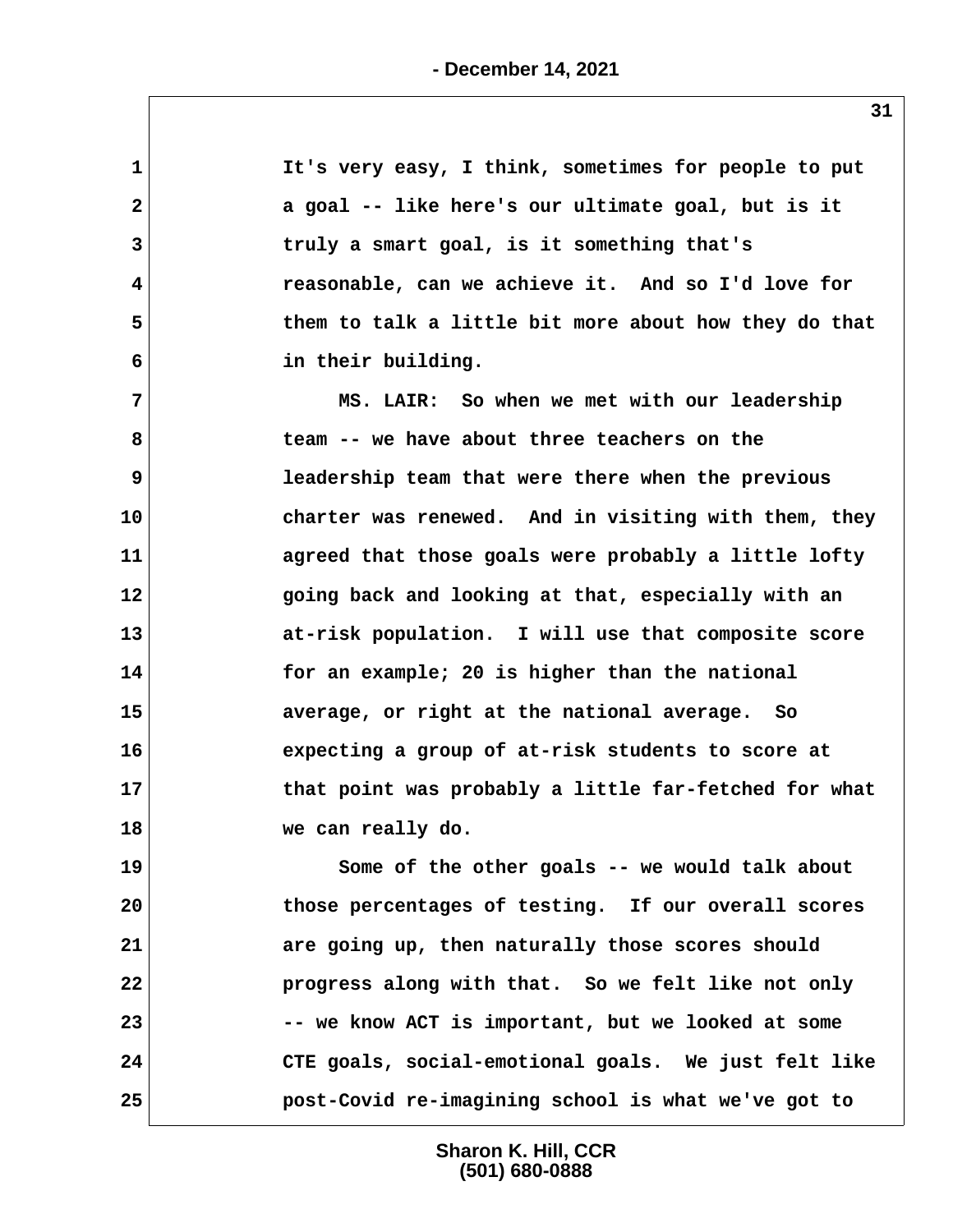| $\mathbf 1$  | do. Nothing is really the same as it was five years  |
|--------------|------------------------------------------------------|
| $\mathbf{2}$ | ago when we came for renewal, so that was very       |
| 3            | important to us that we be more realistic and looked |
| 4            | at students individually. And hopefully with that    |
| 5            | individual growth would bring about the school       |
| 6            | growth, as well.                                     |
| 7            | MR. BALDWIN: So you -- I heard -- I think I          |
| 8            | heard you say that you had several people involved.  |
| 9            | And I guess my follow-up question would be: teachers |
| 10           | were involved, and so the folks that are actually    |
| 11           | teaching the students were part of the goal setting? |
| 12           | MS. LAIR: Yes, sir. For the renewal, yes, sir.       |
| 13           | So those goals were not only established by the      |
| 14           | leadership team, but we also had student input on    |
| 15           | those as well.                                       |
| 16           | MR. BALDWIN: Okay. Thank you.                        |
| 17           | CHAIRMAN COFFMAN: Dr. Flowers?                       |
| 18           | DR. FLOWERS: Dr. Baldwin asked my question, so       |
| 19           | thanks for your response.                            |
| 20           | CHAIRMAN COFFMAN: Dr. Williams?                      |
| 21           | DR. WILLIAMS: Yes. I want to follow-up a             |
| 22           | little bit with Mr. Baldwin.                         |
| 23           | First of all, I love the process of you all          |
| 24           | presenting the goals and the fact that you didn't    |
| 25           | reach those goals. I mean it gives us a look into    |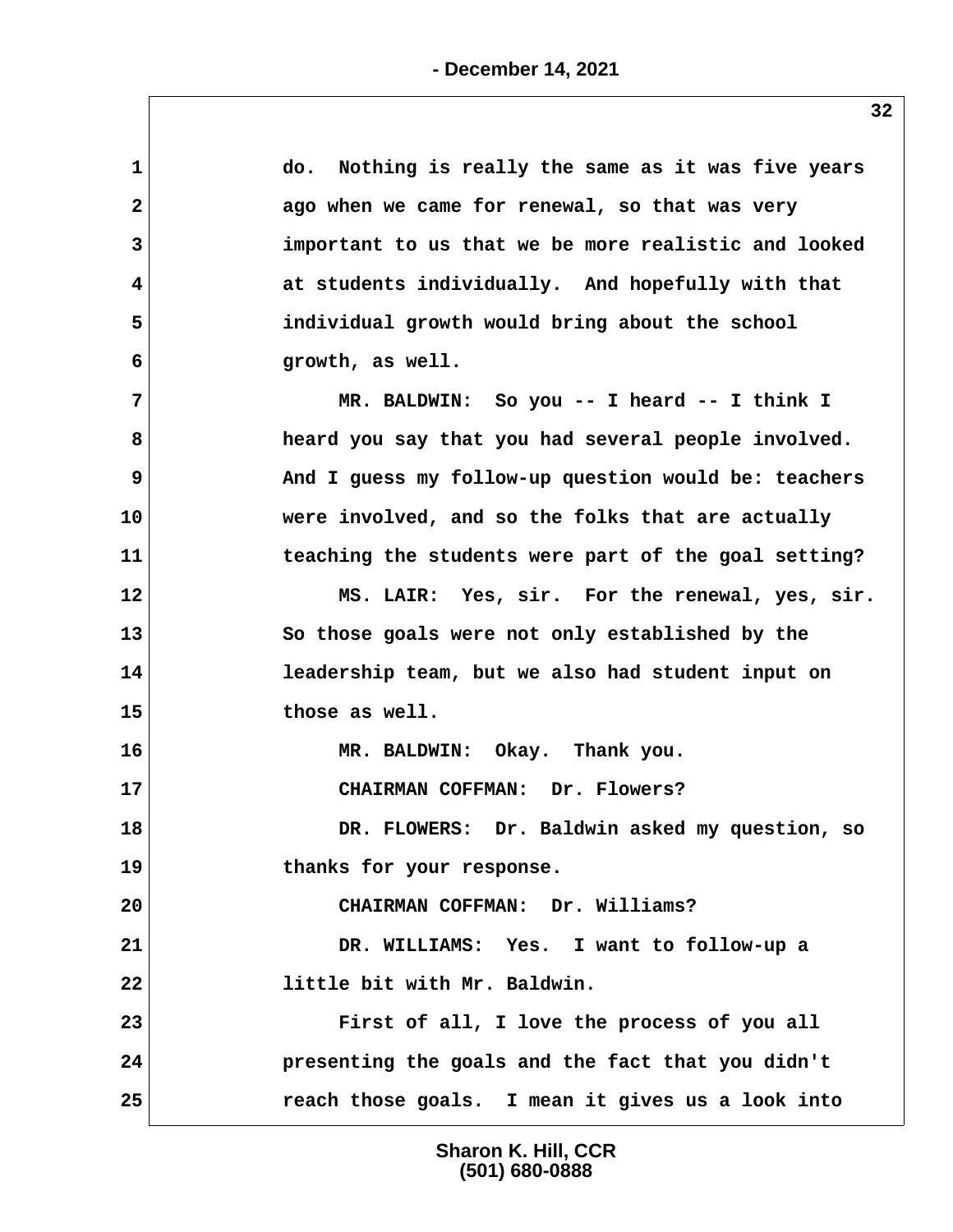**1 what you're striving to do, and I agree those goals 2 were probably somewhat ambitious for those students. 3 So your new goals look good. 4 But my question is about your mission statement. 5 When I look at your old mission statement and look at 6 your new mission statement, that's quite a growth 7 process from one to the next. Could you just talk a 8 little bit about what led you to change your mission 9 statement and how you went about it? 10 MS. LAIR: Yes, sir. And I hate to keep 11 referring to Covid, but that's kind of where we're 12 at. The last two summers at our back-to-school days 13 we've really talked about focusing on our why, 14 developing a sense of who we are as a school and as a 15 community. We've invited stakeholders into those 16 meetings, school board members, central office 17 administrators. We want to make sure that everyone 18 is on the same page because when we talk about that 19 at-risk group of students it's important that not 20 only we reach them at our school but community-wide. 21 We work with them on finding jobs and different 22 things. And we just decided a mission overall is 23 really focusing on their individuality and making 24 sure that we reach each student separately, but also 25 as a whole. We feel like if we could do that, then**

> **Sharon K. Hill, CCR (501) 680-0888**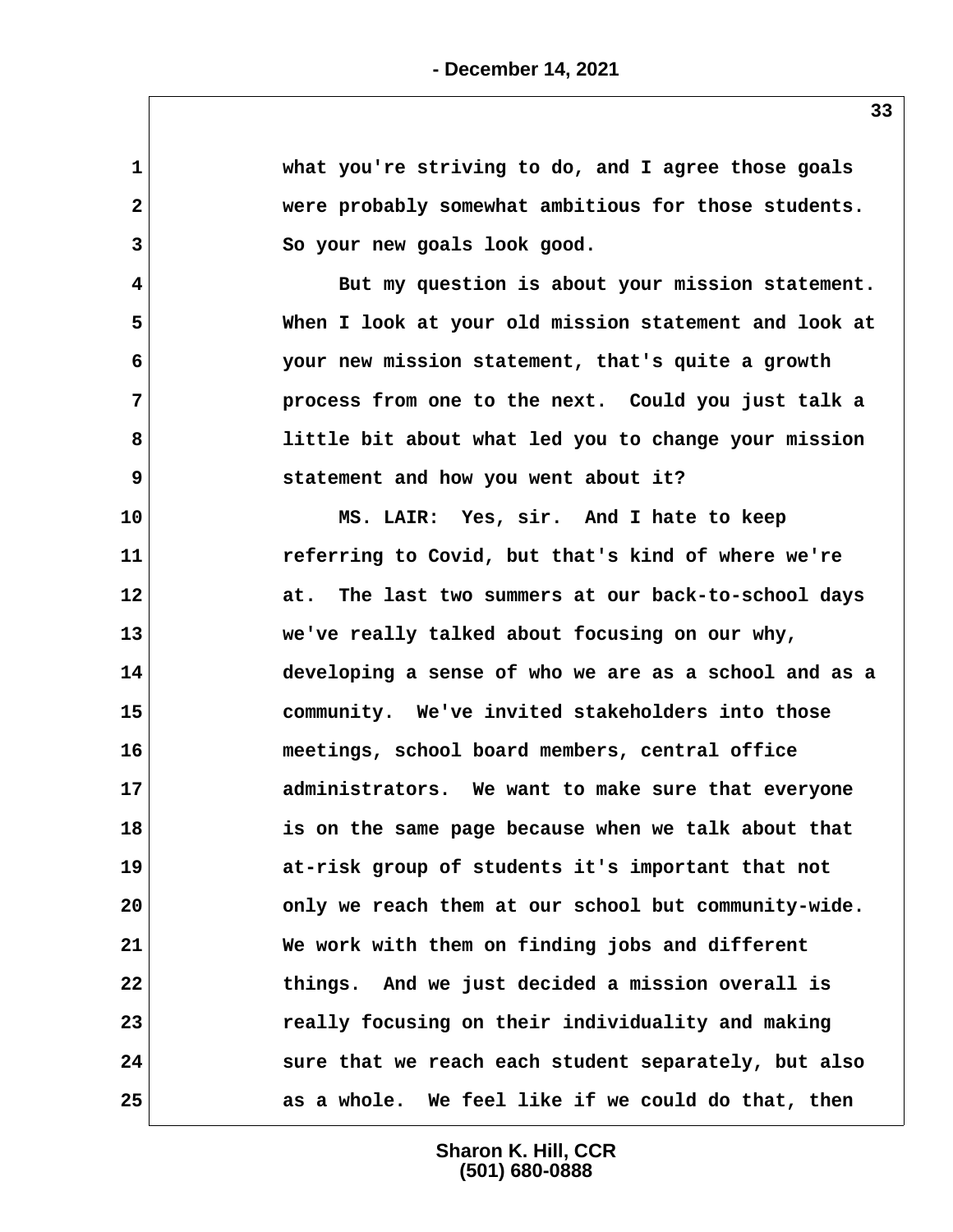**34 1 we're really serving our community better, and that 2 matches up with that mission. 3 DR. WILLIAMS: Uh-huh. Thank you. It's just 4 when I -- I have it up on my second screen here in 5 the application. And when you read the first one and 6 you look at the second one, there's kind of an 7 epiphany has occurred there. Uh-huh.** 8 MS. LAIR: Yes, sir. 9 DR. WILLIAMS: Great job on this. Uh-huh. **10 CHAIRMAN COFFMAN: Thank you, Dr. Williams. 11 Ms. Saracini? 12 MS. SARACINI: More of a comment. I just 13 appreciate that when you're -- when you were looking 14 at your waivers, the ones you weren't utilizing you 15 rescinded. And to me, I applaud you on that because 16 sometimes we do not do that; it's easier just to go 17 on and continue -- which I felt like you analyzed 18 what you needed, so thank you. 19 MS. LAIR: Thank you. 20 MR. RANDOLPH: And I will say that was one of 21 the things that we discussed as we were going 22 through. There were waivers in there, for example, 23 counseling. Like no, like our kids need a counselor, 24 so that's not something we would pursue. So that was 25 something we discussed.**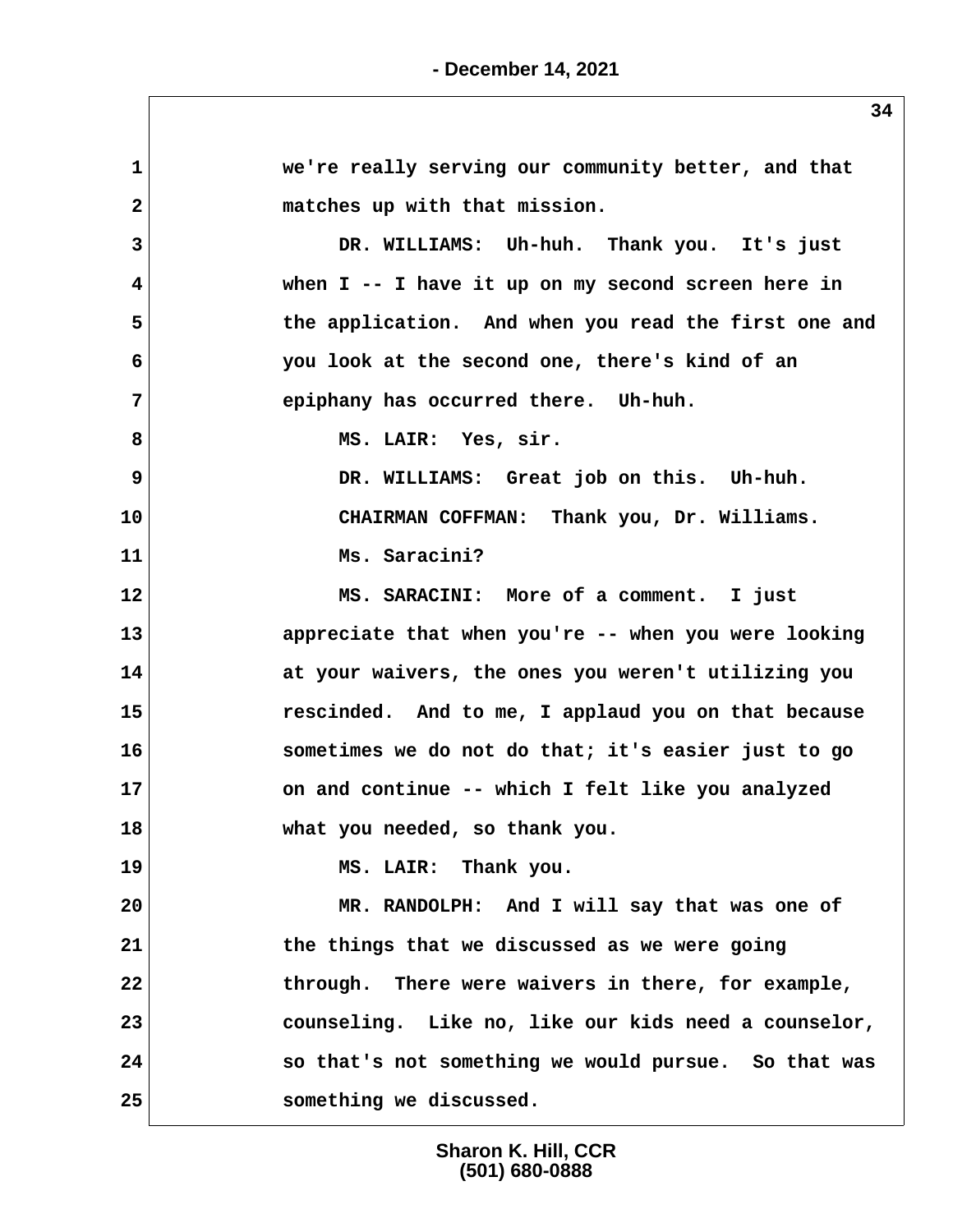**1 CHAIRMAN COFFMAN: So let me ask the question, 2 do you feel like you have the waivers necessary to 3 implement your digital learning plan for the next 4 five years? Because I mean that all ends with your 5 charter and so as you're renewing, you're renewing 6 your full concept.**

 **7 MR. RANDOLPH: And I would say -- so on those 8 digital waivers, so I included an addendum that I 9 hope you all got on Friday and it was specific to 10 that digital learning plan because that was one 11 concern that we had. We were just reviewing things 12 last week and went Oh, heavens, what we went through 13 this summer is not on our charter renewal. And so 14 with those waivers that are part of that digital 15 learning plan we can continue on and be successful 16 with digital learning. But those that were on the 17 initial application we submitted, we would need those 18 additional waivers from the summer.**

**19 CHAIRMAN COFFMAN: Ms. James, did you get a 20 chance to review those?**

**21 MS. JAMES: I got the addendum last night, so I 22 can pull that up here.**

**23 MR. RANDOLPH: And like I said, it's exactly -- 24 CHAIRMAN COFFMAN: Okay.**

**25 MR. RANDOLPH: -- what we submitted this summer.**

**Sharon K. Hill, CCR (501) 680-0888**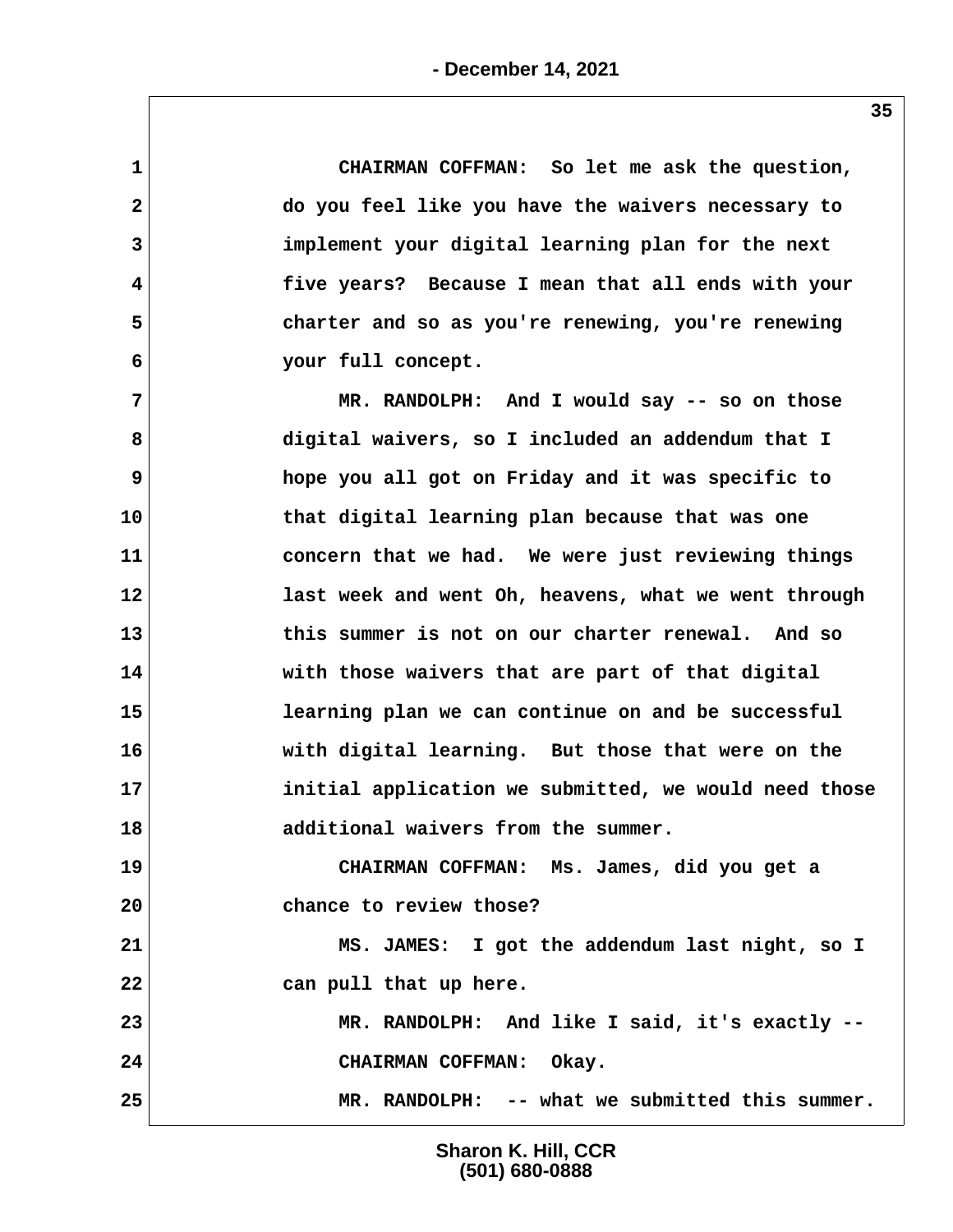**1 CHAIRMAN COFFMAN: Let's let -- let's give Ms. 2 James a few moments to review those. 3 In reading through, your program is a 200-to-1 4 ratio max is what you've recommended on Class Size 5 and Teaching Load. And, honestly, as I'm reading 6 through, the waivers all make sense to me. I'm stuck 7** on the school calendar.  **8 MR. RANDOLPH: Sure. 9 CHAIRMAN COFFMAN: And the reason I'm stuck on 10 it is because, I mean, we're asking districts to make 11 district decisions. I don't have a good rationale 12 for why and "in case" doesn't sit well with me. 13 MR. RANDOLPH: Okay. 14 CHAIRMAN COFFMAN: Because we amend so easily 15 and quickly when schools need it and they come with 16 their rationale, and that's what I'm hung on without 17 a rationale. 18 MR. RANDOLPH: Okay. 19 CHAIRMAN COFFMAN: I mean I need a solid reason. 20 Because you have flexibility with, you know, the 21 school day and how many hours the kids are doing, and 22 I just need a reason for why you might need to start 23 early. Going longer -- I mean we allow kids to go to 24 summer school and there's lots of programs for kids 25 to continue their learning. But official school**

> **Sharon K. Hill, CCR (501) 680-0888**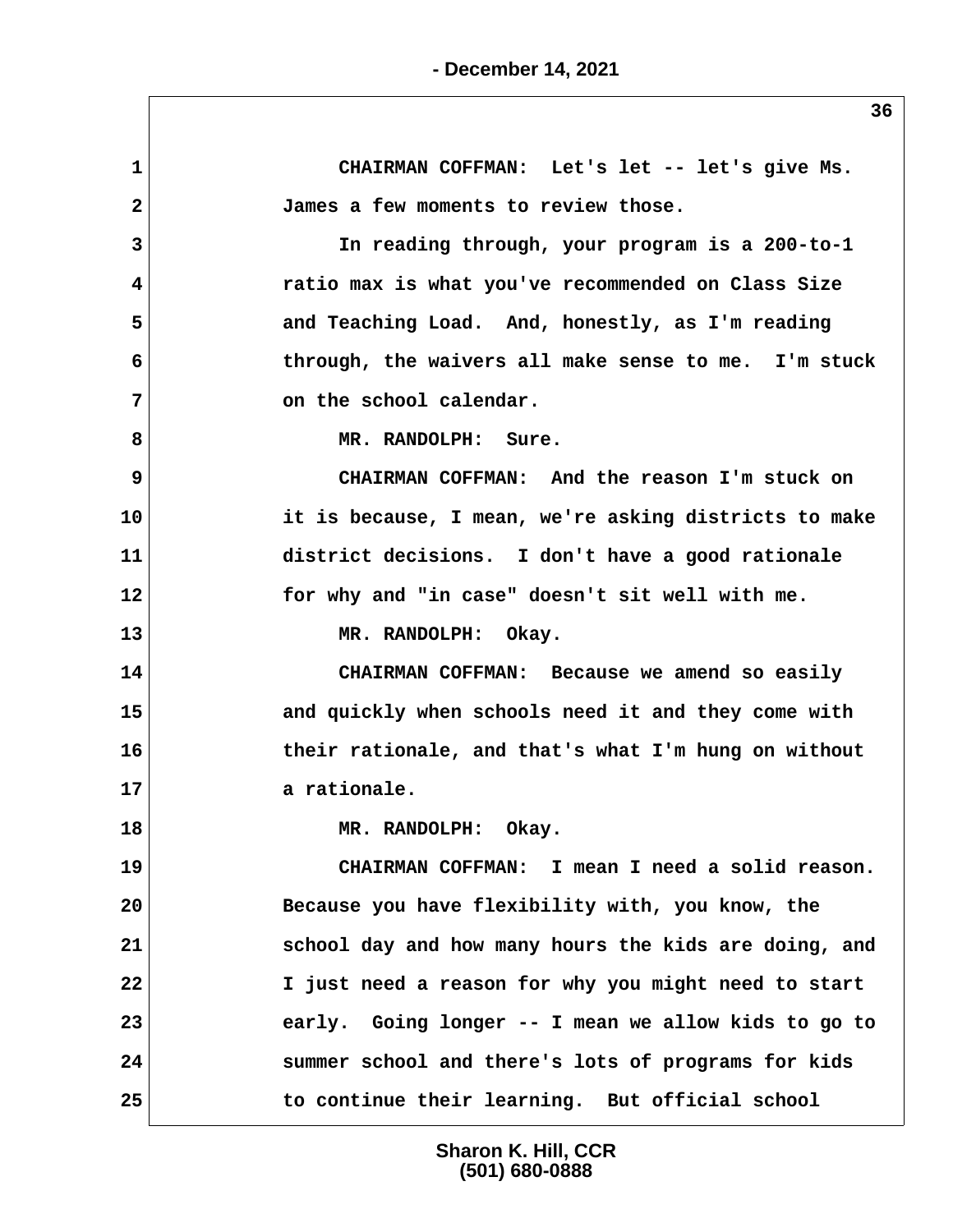**1 calendars are very important to me. 2 MR. RANDOLPH: Yes, ma'am. I will tell you the 3 conversation that we had was just looking at, you 4 know, the need that may exist for students to come in 5 we'll say two weeks before school starts, before 6 everyone else comes to school, having an earlier 7 start date. 8 CHAIRMAN COFFMAN: So you can do that now, I 9 mean with a select group of students. It's when 10 you're taking a school calendar and you're saying 11 everyone starts at a certain time and all of our 12 contracts start at a certain time. So just like you 13 can have summer school, you can have a pre-start 14 opportunity for kids that want to attend, you can do 15 that now. I mean that's just -- we never -- we are 16 never sad about adding educational opportunities for 17 kids. So I mean lots of people have summer schools 18 that, you know, go right after school ends in the 19 summer or in the mid-summer or they'll do kind of a 20 pre-learning opportunity for kids before the school 21 year officially begins. 22 MR. RANDOLPH: But would that count towards -- 23 so if we had 190-day contracts, is that something we 24 would -- because in our summer services we typically 25 pay those staff members to come and work those other**

> **Sharon K. Hill, CCR (501) 680-0888**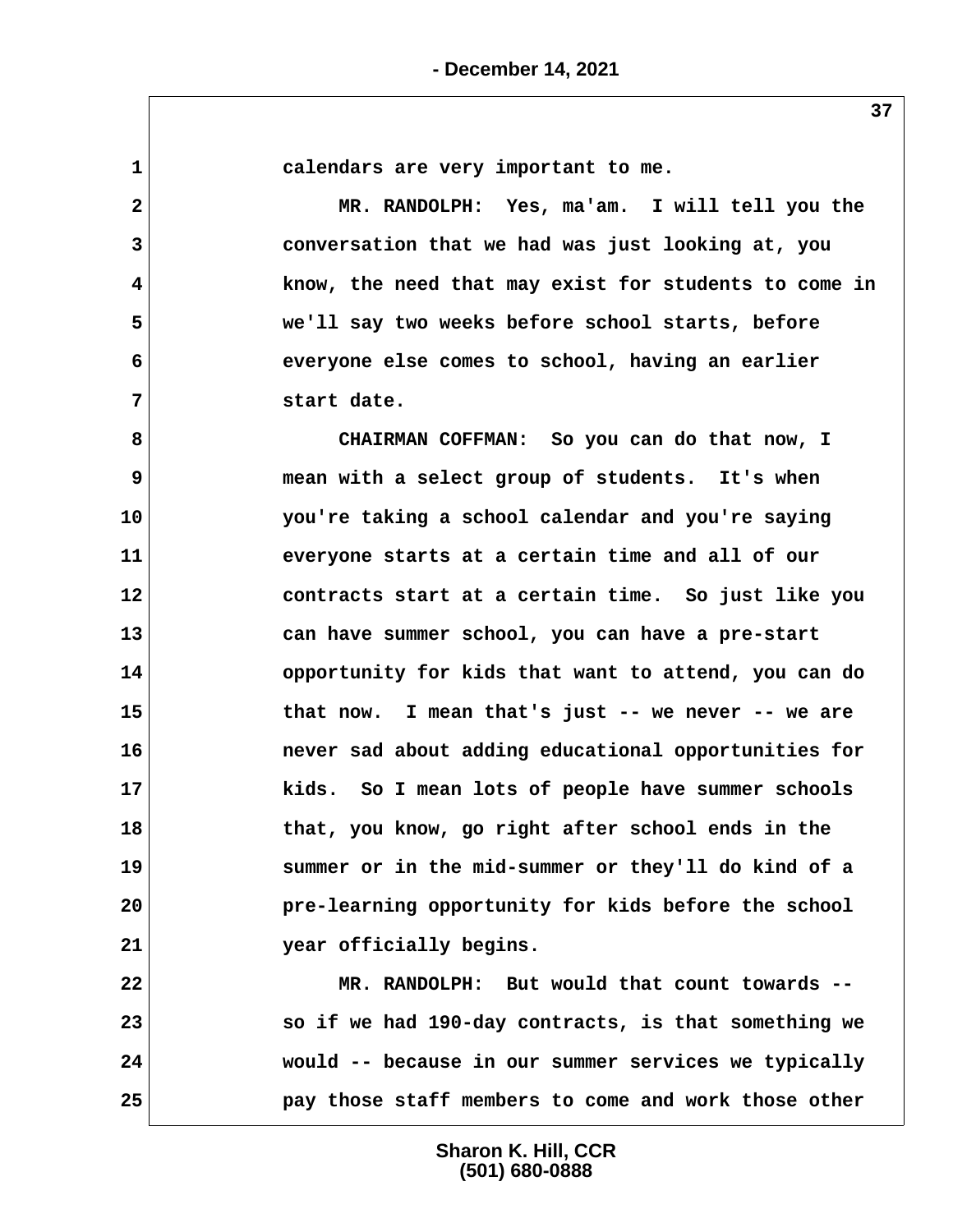**1 hours; it's not counted in that 190 days. Do we have 2 flexibility to do that and have it be part of the 3 190? 4 CHAIRMAN COFFMAN: As long as you're providing 5 178 days of instructional opportunities to all 6 students. I mean how you design your --** 7 MR. RANDOLPH: Okay.  **8 CHAIRMAN COFFMAN: If you were having some 9 people that started earlier with a small group and 10 other people that were ending later with the later 11 groups, those are all decisions that you're making. 12 We don't set the -- we set the amount; we don't set 13 the timeframe. So, yeah, there's some flexibility in 14 doing that. Just know that you're not going to be 15 able to end school in April and say, "Oh, well, we 16 did all of ours two weeks early." 17 MR. RANDOLPH: Sure. 18 MS. LAIR: Okay. That makes sense. 19 MR. RANDOLPH: So I mean do we see wanting to 20 start the school or would it be just a select group 21 of students, do you think? 22 MS. LAIR: I would say a select group. Yeah. 23 MR. RANDOLPH: Okay. 24 MS. LAIR: Yeah. 25 MR. RANDOLPH: Well, can we rescind that?**

> **Sharon K. Hill, CCR (501) 680-0888**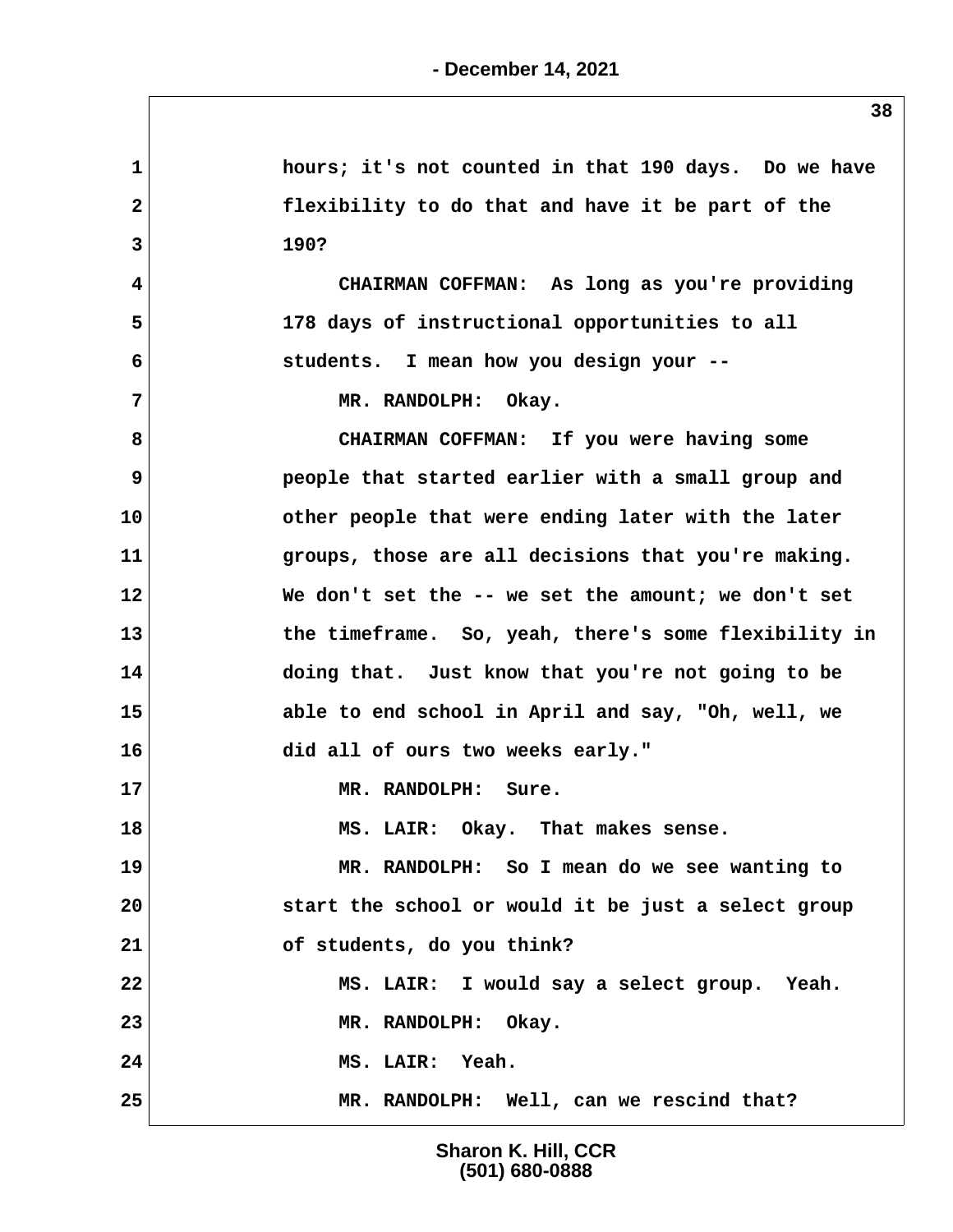1 CHAIRMAN COFFMAN: You certainly can.  **2 And the point is if it -- if you try that with 3 select kids and see, oh, that's super successful, 4 then, you know, there's always a process to come back 5 and say, "Oh, we've got data now to say this worked." 6 MS. LAIR: Okay. 7 CHAIRMAN COFFMAN: And then we might need to 8 amend based on something that we know works, not -- 9 we need a little more reason. 10 MR. RANDOLPH: Okay. 11 CHAIRMAN COFFMAN: Ms. James, when you're ready. 12 MS. JAMES: I believe the only two additional 13 waivers -- and y'all can confirm this -- that they 14 wanted to add that are related to their digital 15 learning plan that they didn't have on their original 16 application are the Attendance waiver and the Clock 17 Hours waiver. Is that correct? 18 MR. RANDOLPH: Correct. 19 MS. JAMES: Okay. And the Attendance is code 20 section 6-18-213(a)(2) and Clock Hours is Standard 1- 21 a.2. I don't have any issues with that if they need 22 it for their digital learning plan, but we can go 23 ahead and add that to the waiver list. 24 CHAIRMAN COFFMAN: So you would be confirming 25 that you're taking attendance based on the students'**

> **Sharon K. Hill, CCR (501) 680-0888**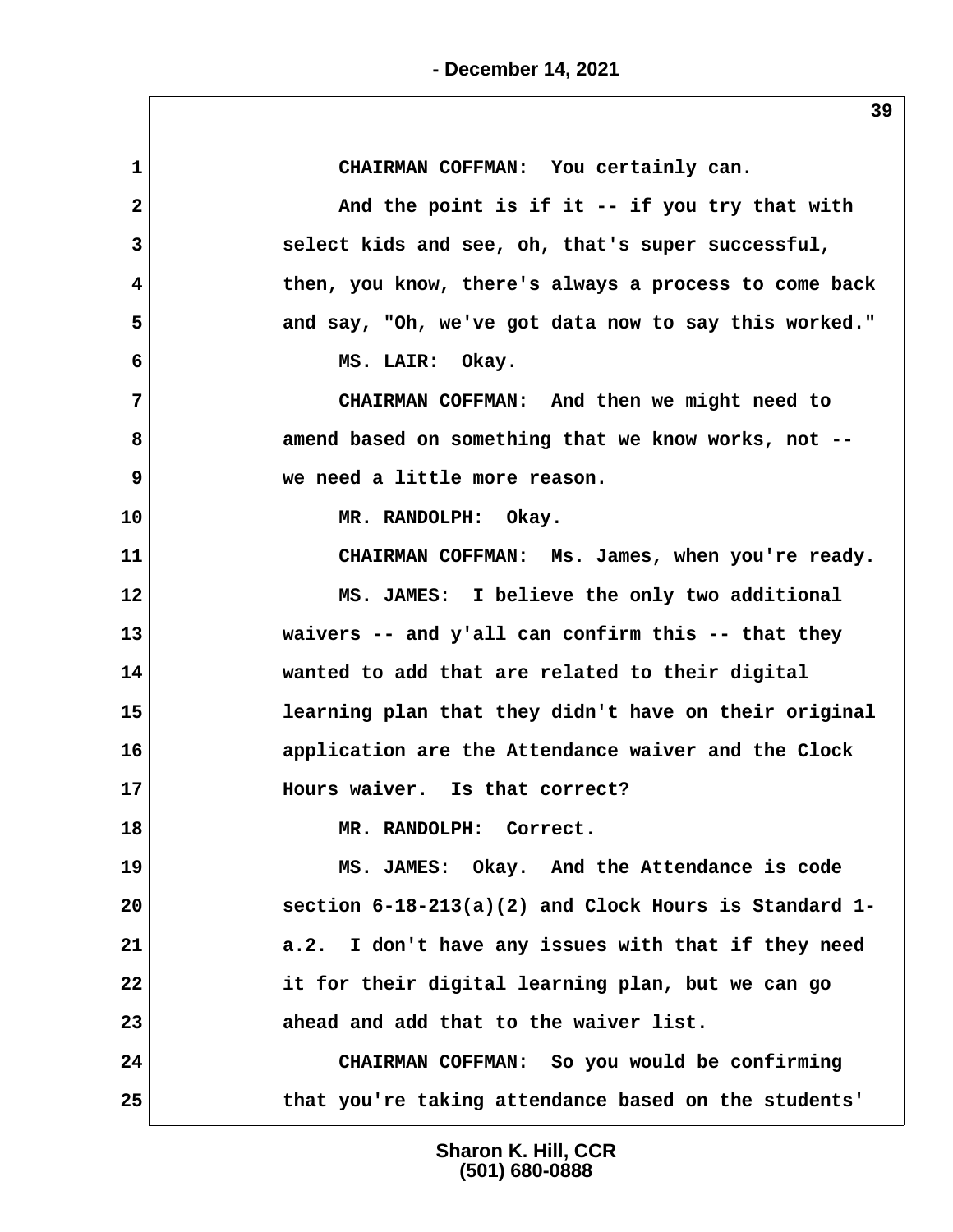| $\mathbf{1}$ | engagement in their online activities, as opposed to  |
|--------------|-------------------------------------------------------|
| $\mathbf{2}$ | physical presence?                                    |
| 3            | MS. LAIR: Yes, ma'am.                                 |
| 4            | CHAIRMAN COFFMAN: And you're confirming that on       |
| 5            | the Clock Hours, because you're required to have 120  |
| 6            | clock hours to consider that a credit in high school, |
| 7            | that the students have completed coursework --        |
| 8            | MR. RANDOLPH: Correct.                                |
| 9            | CHAIRMAN COFFMAN: -- that would be similar to         |
| 10           | the coursework expected of a class for credit?        |
| 11           | MS. LAIR: Yes, ma'am.                                 |
| 12           | MR. RANDOLPH: Yes, ma'am.                             |
| 13           | CHAIRMAN COFFMAN: Okay. Dr. Wright-McMurray?          |
| 14           | DR. WRIGHT-MCMURRAY: Just more of a comment and       |
| 15           | a -- I guess a recommendation. I know that your       |
| 16           | district does have a Jobs for Arkansas Graduates      |
| 17           | program and we have this aligned with the ALE. From   |
| 18           | just looking at your current roster, there's like 25  |
| 19           | students on the roster. So maybe there's an           |
| 20           | opportunity there for you to build in more students   |
| 21           | to be engaged in that program. Because looking at     |
| 22           | your anticipated goals, a lot of what the JAG program |
| 23           | addresses and focuses on will help you to meet those  |
| 24           | goals. So I just think that -- I just wanted to       |
| 25           | encourage you to try to enroll more students in that  |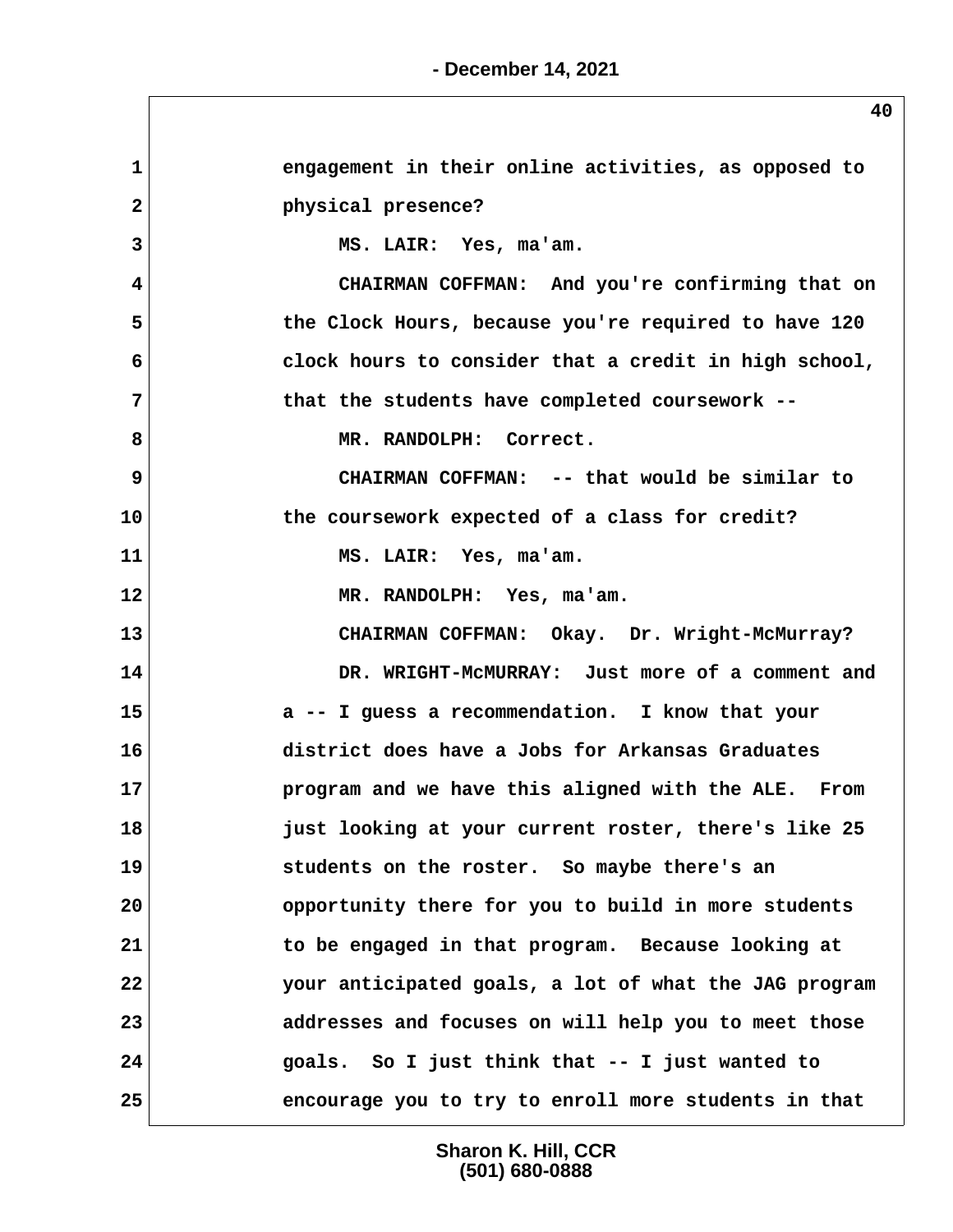| $\mathbf{1}$ | program and engage them more through that process.    |
|--------------|-------------------------------------------------------|
| $\mathbf{2}$ | MS. LAIR: We have actually partnered with a           |
| 3            | local church who will sponsor some of our JAG         |
| 4            | students for this upcoming semester, for the spring   |
| 5            | semester. So we have 48 that have indicated that      |
| 6            | they're going to enroll in JAG in the spring. So --   |
| 7            | DR. WRIGHT-MCMURRAY: Okay. Great.                     |
| 8            | MS. LAIR: -- I'm hoping that that's almost            |
| 9            | double of what we are at right now.                   |
| 10           | DR. WRIGHT-MCMURRAY: Okay. Very good.                 |
| 11           | CHAIRMAN COFFMAN: Any additional questions?           |
| 12           | Any questions of us? We're all clear, digital         |
| 13           | learning plan included in the process?                |
| 14           | MR. RANDOLPH: We're good.                             |
| 15           | MS. LAIR: Yes.                                        |
| 16           | CHAIRMAN COFFMAN: Okay. All right. Then if            |
| 17           | there's no further conversation, I'll accept a        |
| 18           | motion.                                               |
| 19           | DR. WILLIAMS: Move to approve.                        |
| 20           | DR. WRIGHT-MCMURRAY: Second.                          |
| 21           | CHAIRMAN COFFMAN: I have a motion from Dr.            |
| 22           | Williams and a second from Dr. Wright-McMurray to     |
| 23           | approve the Cabot Panther Academy for five years with |
| 24           | the waivers as discussed.                             |
| 25           | Any discussion?                                       |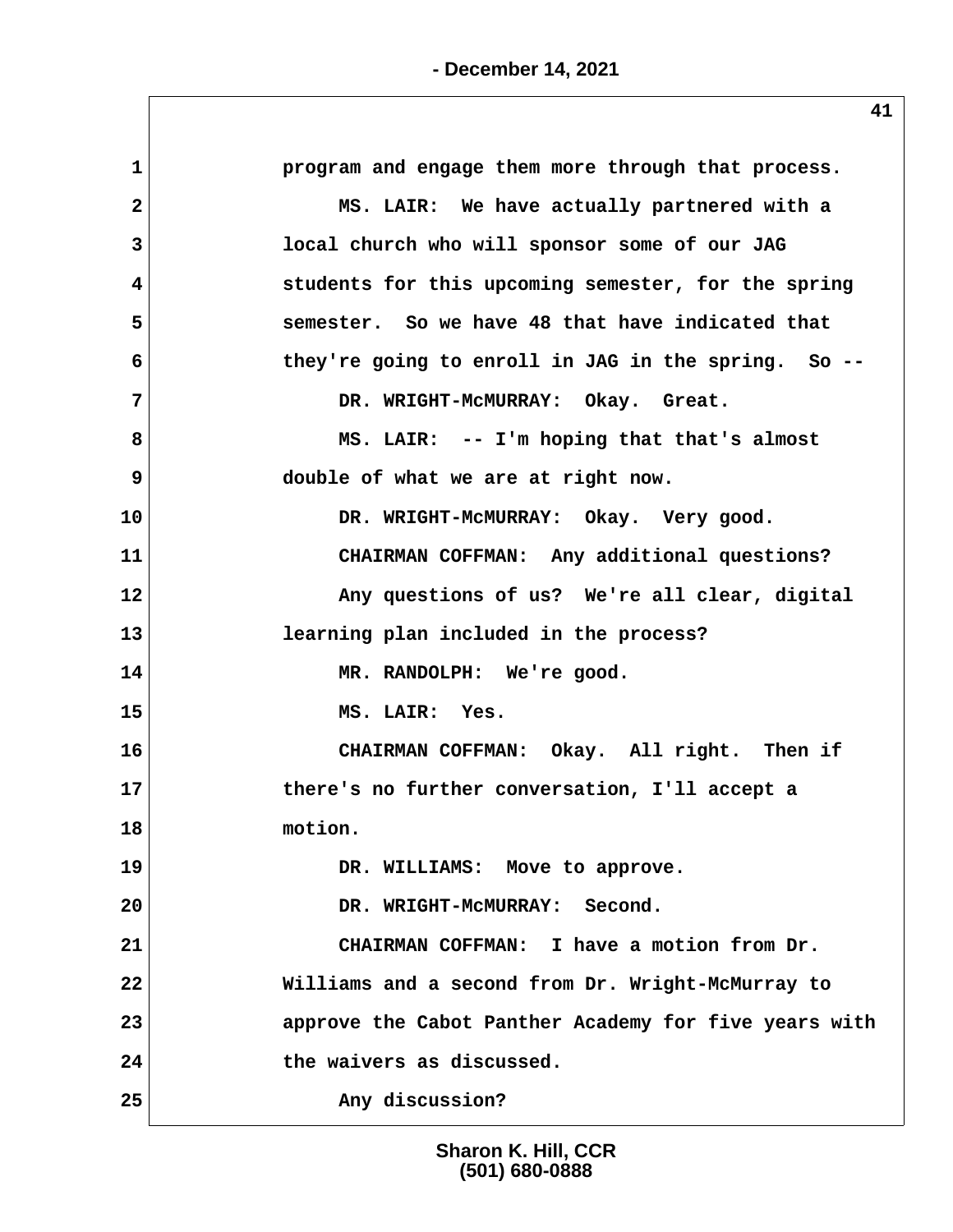| $\mathbf{1}$   | All those in favor?                                  |
|----------------|------------------------------------------------------|
| $\overline{2}$ | (UNANIMOUS CHORUS OF AYES)                           |
| 3              | CHAIRMAN COFFMAN: Any opposed?                       |
| 4              | Motion passes.                                       |
| 5              | Congratulations. As you know the process, we'll      |
| 6              | take a moment to record our thoughts and share those |
| 7              | with you. And then at the next State Board meeting   |
| 8              | the Board will determine if they will review or not  |
| 9              | review.                                              |
| 10             | MR. RANDOLPH: Thank you all.                         |
| 11             | MS. LAIR: Thank you.                                 |
| 12             | MS. JONES: Thank you.                                |
| 13             | (A FEW MOMENTS OF SILENCE)                           |
| 14             | CHAIRMAN COFFMAN: Dr. Williams, if you would         |
| 15             | start us off please.                                 |
| 16             | DR. WILLIAMS: Absolutely. I support the              |
| 17             | motion. Cabot Panther Academy will continue to meet  |
| 18             | the needs of students via in-person, virtual and     |
| 19             | hybrid learning. What really stands out is their     |
| 20             | work with ALE students.                              |
| 21             | CHAIRMAN COFFMAN: Thank you.                         |
| 22             | Dr. Baldwin. Mr. Baldwin. Sorry.                     |
| 23             | MR. BALDWIN: Thank you. I vote to approve the        |
| 24             | renewal. I think the program does benefit the        |
| 25             | student population that you serve and I really like  |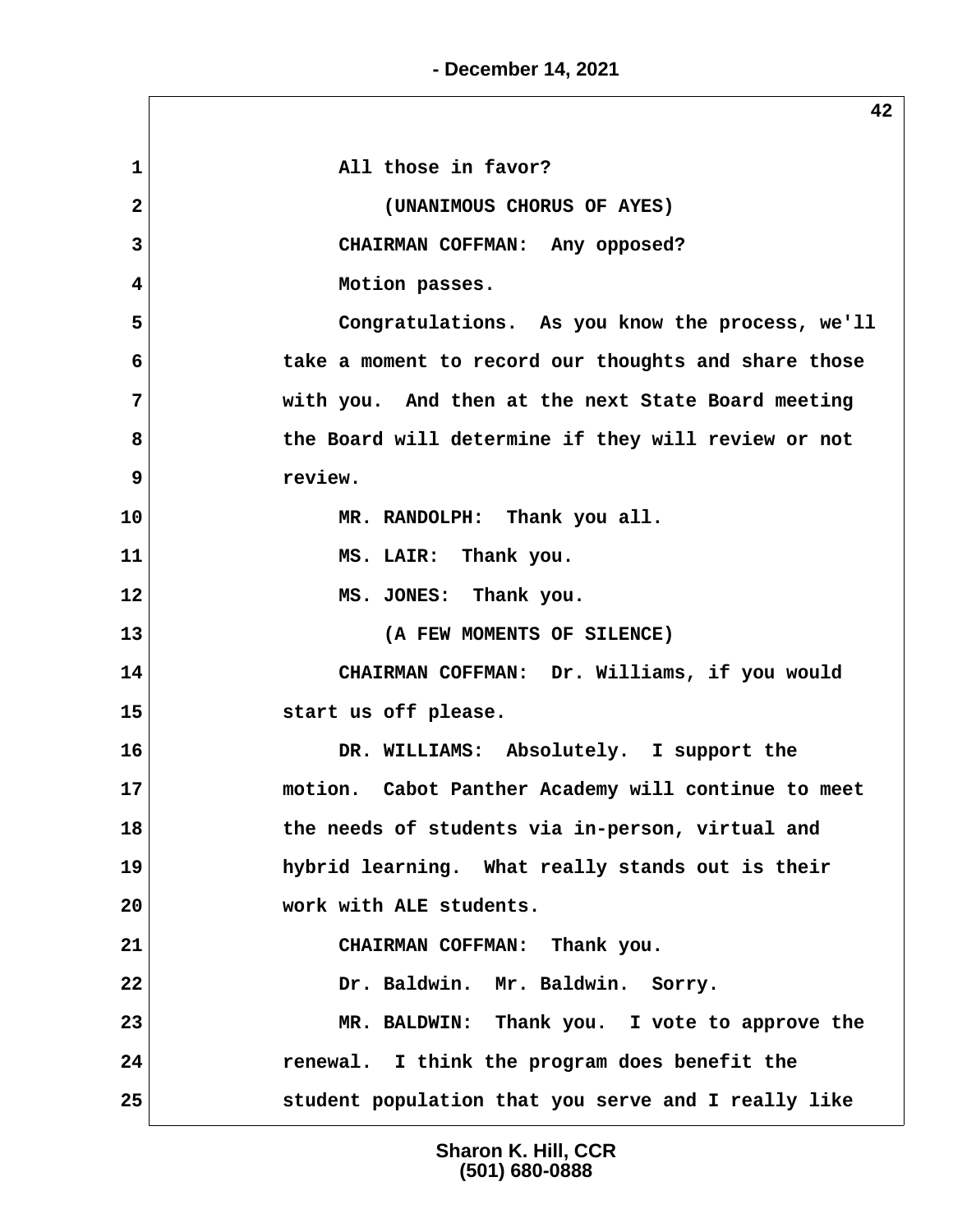**1 the fact you re-evaluated your goals and set those at** 2 an appropriate level.  **3 CHAIRMAN COFFMAN: Dr. Flowers. 4 DR. FLOWERS: Yes. I vote to approve the 5 charter renewal for Cabot Panther Academy, with 6 waivers as discussed. I'm excited about awesome 7 educational opportunities as you re-imagine 8 individualized needs while working to meet the needs 9 of your new smart goals. 10 CHAIRMAN COFFMAN: Thank you. 11 Ms. Saracini. 12 MS. SARACINI: I vote to approve the new name of 13 Cabot Panther Academy and looking forward to seeing 14 the impact, not only on the students but the 15 community as well. 16 CHAIRMAN COFFMAN: Dr. Wright-McMurray. 17 DR. WRIGHT-McMURRAY: I support the motion to 18 renew. I appreciate the thoughtful consideration of 19 reviewing and revising goals for the school. I am 20 encouraged that moving forward seeing that you will 21 continue to provide a strong environment that will 22 produce great resources and outcomes for those 23 students. 24 CHAIRMAN COFFMAN: Congratulations. I was just 25 thinking we're the Charter Authorizing Panel, CAP,**

> **Sharon K. Hill, CCR (501) 680-0888**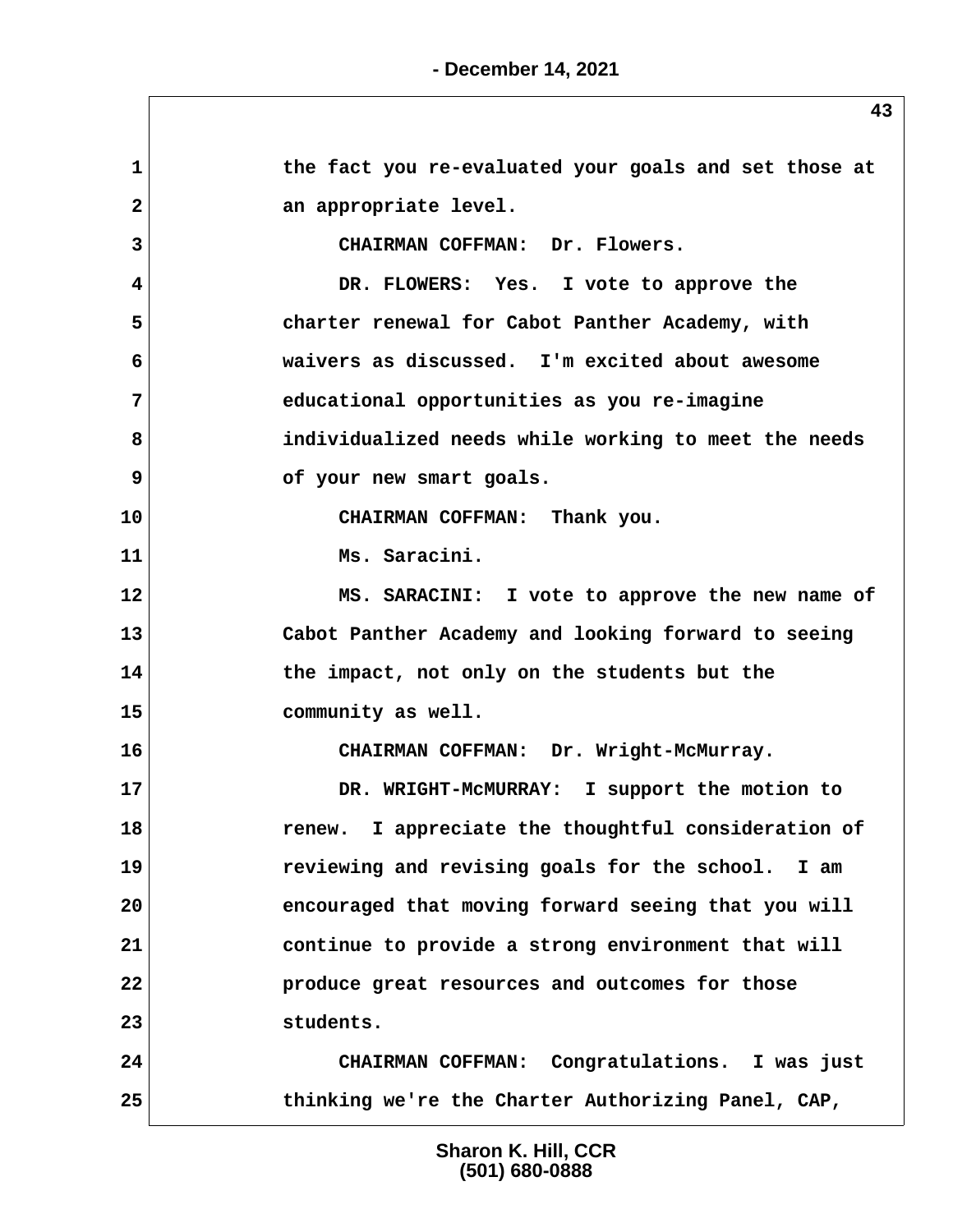| $\mathbf 1$  | you're CPA; we could share letters. Congratulations.  |
|--------------|-------------------------------------------------------|
| $\mathbf{2}$ | So, really amazing work going on there with kids.     |
| 3            | And I will share Karli and I were so impressed        |
| 4            | when we were talking to the students, but $-$ - so my |
| 5            | impression was very high. But then when I got to      |
| 6            | talk to one of your teachers and talk about the       |
| 7            | shared role in the traditional school as opposed to   |
| 8            | the academy she was really thoughtful and insightful. |
| 9            | And just the idea that the things that she's learning |
| 10           | in your school could be transferred to the other      |
| 11           | school to benefit all students is really exciting.    |
| 12           | So, keep that conversation going; we're really proud  |
| 13           | of you.                                               |
| 14           | Thank you.                                            |
| 15           | If you would like to take -- Tim, there you are       |
| 16           | -- would you like to take about a 6-minute break so   |
| 17           | we can get our next group in and get everything       |
| 18           | ready?                                                |
| 19           | MR. JOHNSTON: Yes, ma'am.                             |
| 20           | CHAIRMAN COFFMAN: All right. Thank you.               |
| 21           | (BREAK: 9:59 A.M. - 10:06 A.M.)                       |
| 22           | CHAIRMAN COFFMAN: All right. Let's call our           |
| 23           | meeting back together.                                |
| 24           | IV.2. HOT SPRINGS JUNIOR ACADEMY                      |
| 25           | CHAIRMAN COFFMAN: Mr. Johnston, if you'll             |

**- December 14, 2021**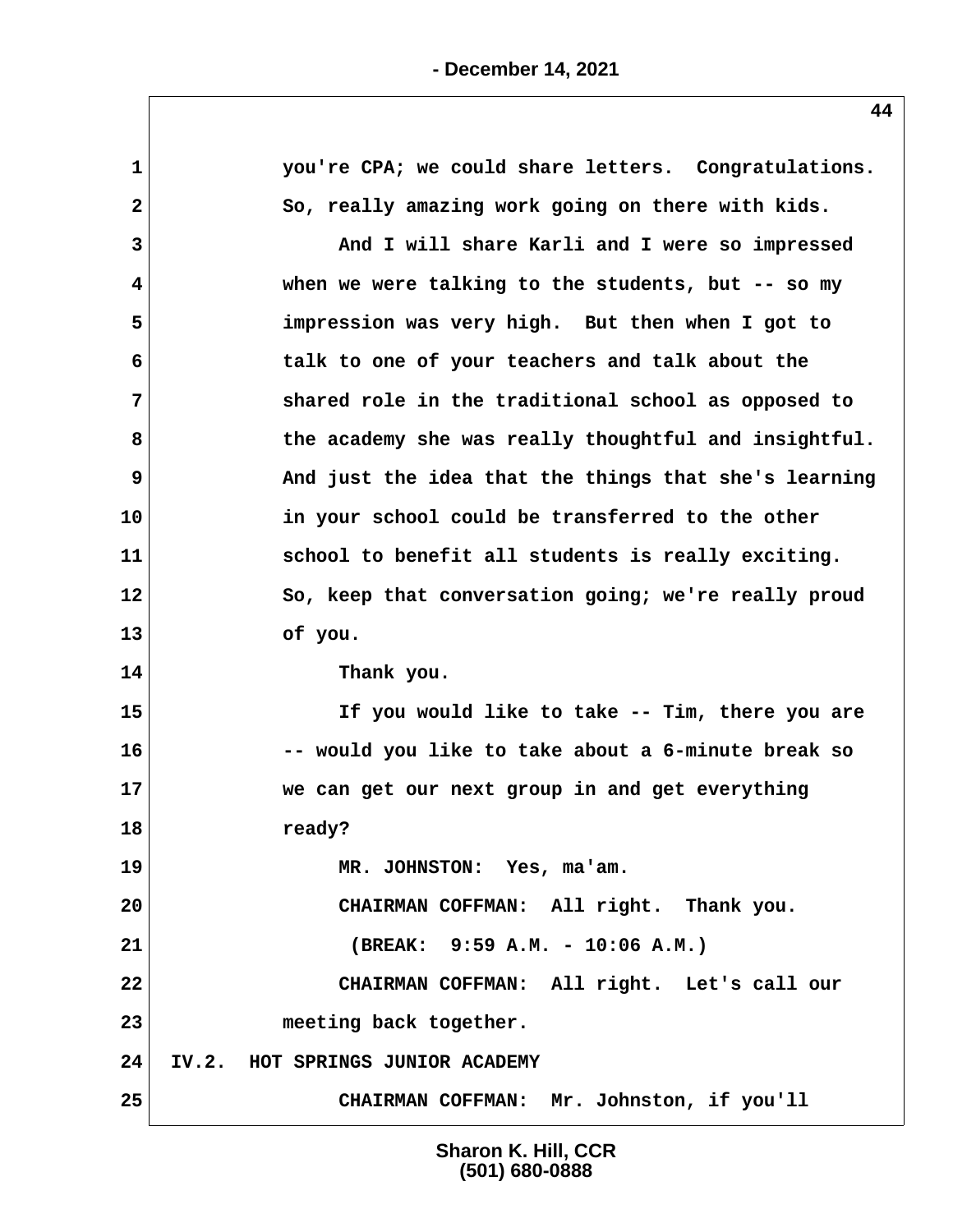**1 present our next agenda item. 2 MR. JOHNSTON: Tim Johnston, DESE Charter Unit. 3 Next is Hot Springs Junior Academy. The 4 district is requesting renewal for the Hot Springs 5 Junior Academy for a five-year period. The campus 6 currently serves grades 7-9. The current enrollment 7 cap is 900 students and the charter will continue to 8 follow a traditional education model. And present we 9 have Dr. Taryn Echols and William Brazle. 10 CHAIRMAN COFFMAN: If you will stand and raise 11 your right hand please? Do you swear or affirm that 12 the testimony you're about to give shall be the 13 truth, the whole truth, and nothing but the truth? 14 (ALL SPEAKERS ANSWERED AFFIRMATIVELY) 15 CHAIRMAN COFFMAN: All right. You are 16 recognized. If you'll state your name for the record 17 please, you may begin. 18 DR. ECHOLS: I'm Taryn Echols. 19 MR. BRAZLE: And I'm William Brazle, Head 20 Principal of the Junior Academy. 21 DR. ECHOLS: He really goes by Billy, so we're 22 going to call him Billy today. 23 Thank you all for allowing us to come today. We 24 are going to talk you through Hot Springs Junior 25 Academy and their charter renewal. Today, you're**

> **Sharon K. Hill, CCR (501) 680-0888**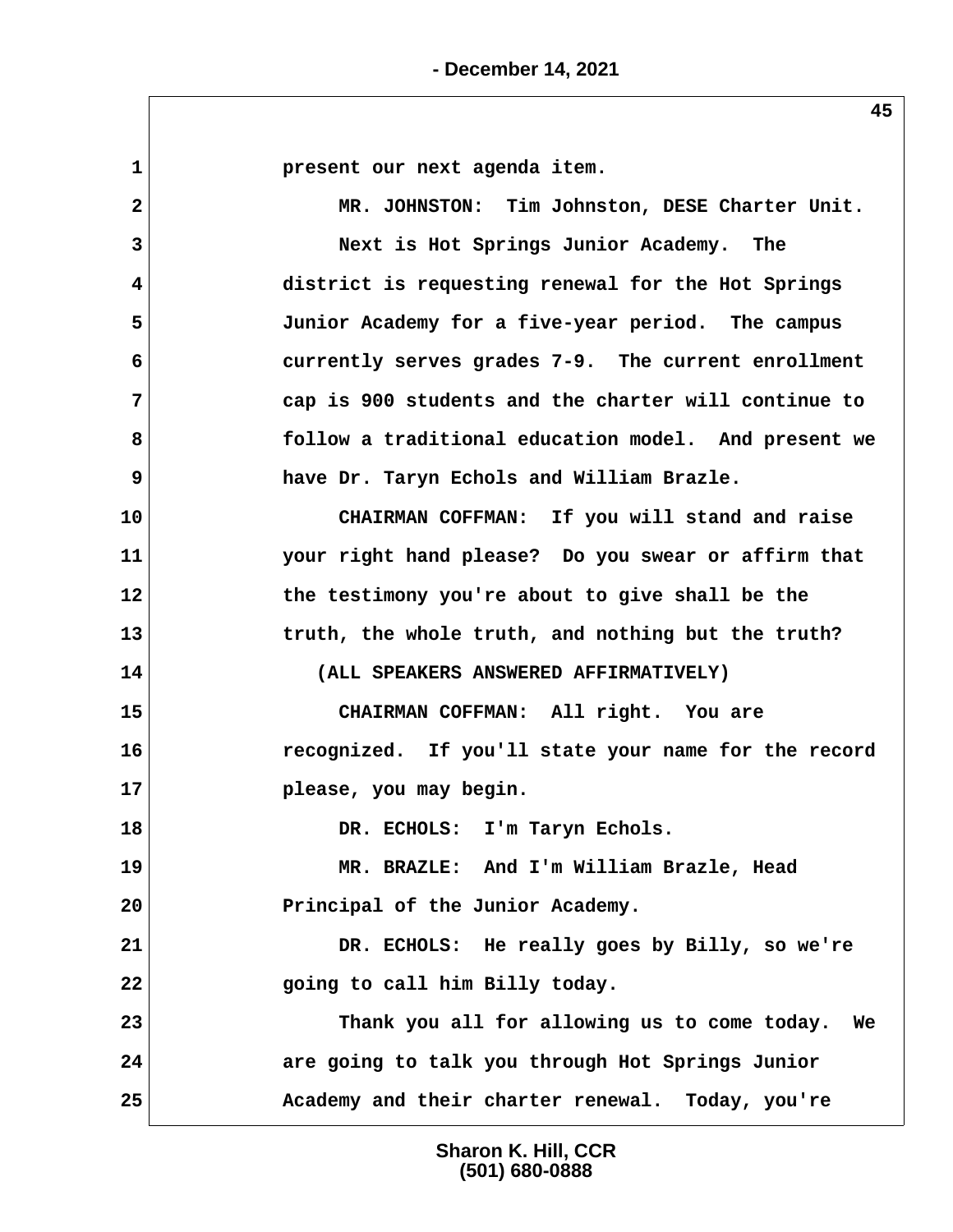| 1            | going to learn about our original charter goal        |
|--------------|-------------------------------------------------------|
| $\mathbf{2}$ | progress, Glows and Grows, through the last five year |
| 3            | moving forward, and then waiver requests. We just     |
| 4            | added them in the presentation, so that will be the   |
| 5            | end of our kind of communications part.               |
| 6            | HSJA is really preparing our students for the         |
| 7            | flagship at Hot Springs World Class High School. So,  |
| 8            | many of you saw me last year when we came via Zoom to |
| 9            | ask for another five-year renewal for the high        |
| 10           | school. And so the Junior Academy is our flagship.    |
| 11           | Currently, they serve 821 scholars grades 7-9. And    |
| 12           | Hot Springs School District is the most diverse       |
| 13           | school district within Garland County. You can see    |
| 14           | our demographics there, but those demographics and    |
| 15           | what I'm going to talk to you about in the next       |
| 16           | couple of slides don't define the work that is going  |
| 17           | on at Hot Springs Junior Academy.                     |
| 18           | In 2020-2021, HSJA was selected to participate        |
| 19           | in the PLC pilot Cohort 4. They had applied twice     |
| 20           | and finally received the application during the 2021  |
| 21           | school year. So since then, I kind of want to talk    |
| 22           | about the things that have happened over the last     |
| 23           | year-and-a-half. The school has established           |
| 24           | essential standards and have passed them for learning |
| 25           | targets, which is a key focus on providing a high-    |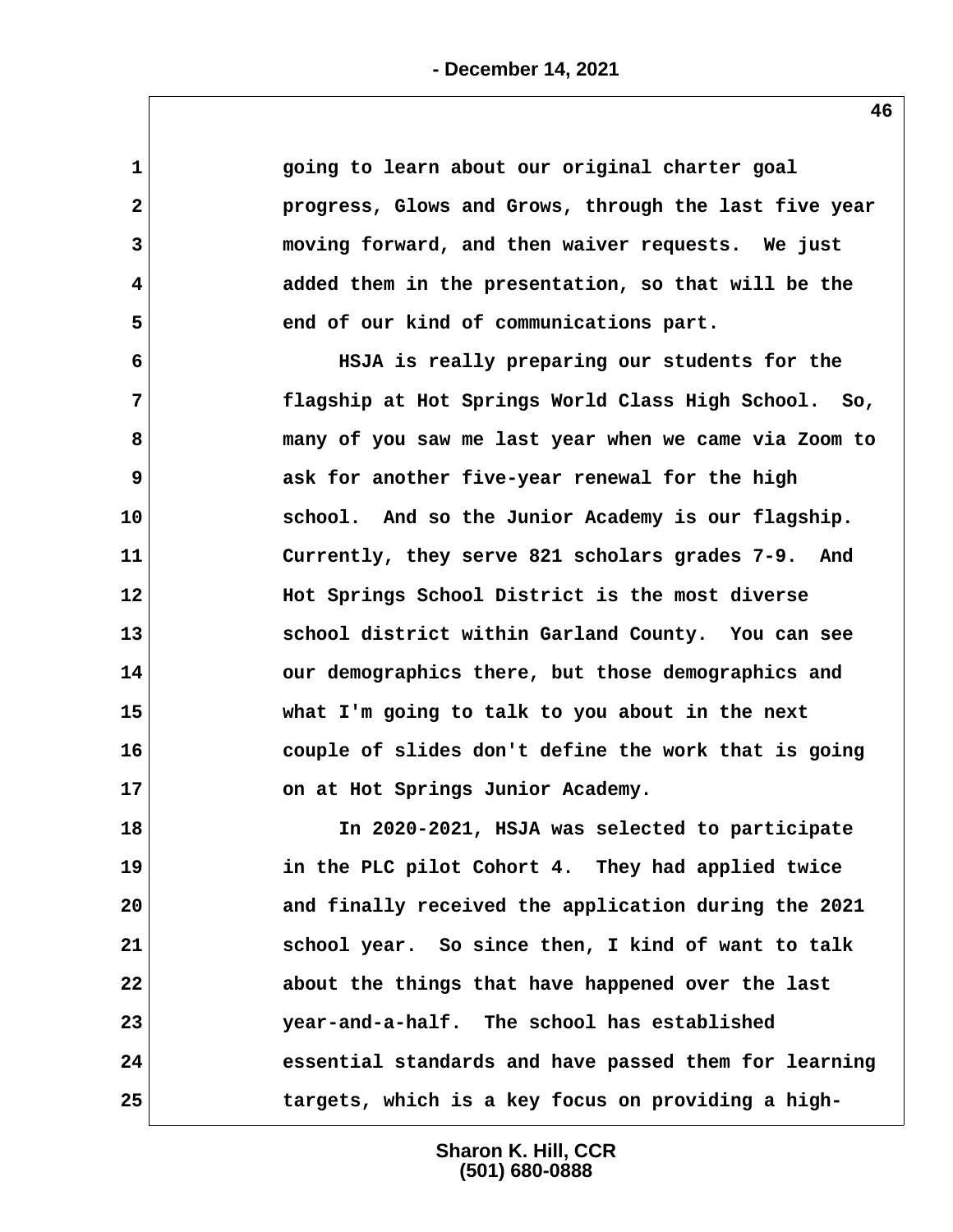| $\mathbf{1}$ | quality learning experience for all students; they    |
|--------------|-------------------------------------------------------|
| $\mathbf{2}$ | revised the mission and the vision, created a         |
| 3            | celebration tracker -- and Mr. Brazle is going to     |
| 4            | talk to you all a little bit more about that -- that  |
| 5            | houses all of their essential learning and            |
| 6            | assessments for all content; and they've added a plan |
| 7            | to attack reading and math achievement through        |
| 8            | targeted RTI and core instruction.                    |
| 9            | The mission of Hot Springs Junior Academy is to       |
| 10           | insure high levels of learning for all students to    |
| 11           | compete in a global society. And that vision now is   |
| 12           | to become a national model PLC school by the          |
| 13           | completion of the 2022-2023 school year.              |
| 14           | So I want to talk briefly about the goals that        |
| 15           | the school had over the last five years. What I       |
| 16           | found when I took this role is that both conversion   |
| 17           | charter applications were actually written very       |
| 18           | differently. What we've tried to do this next go-     |
| 19           | around is really make them cohesive so that the goals |
| 20           | at the Junior Academy really reflect what happens     |
| 21           | once students get to the high school.                 |
| 22           | So the first goal of the last five years was to       |
| 23           | increase mathematics achievement. If you look         |
| 24           | throughout the application, you'll see I put a        |
| 25           | rationale in there as to why mathematics achievement  |
|              |                                                       |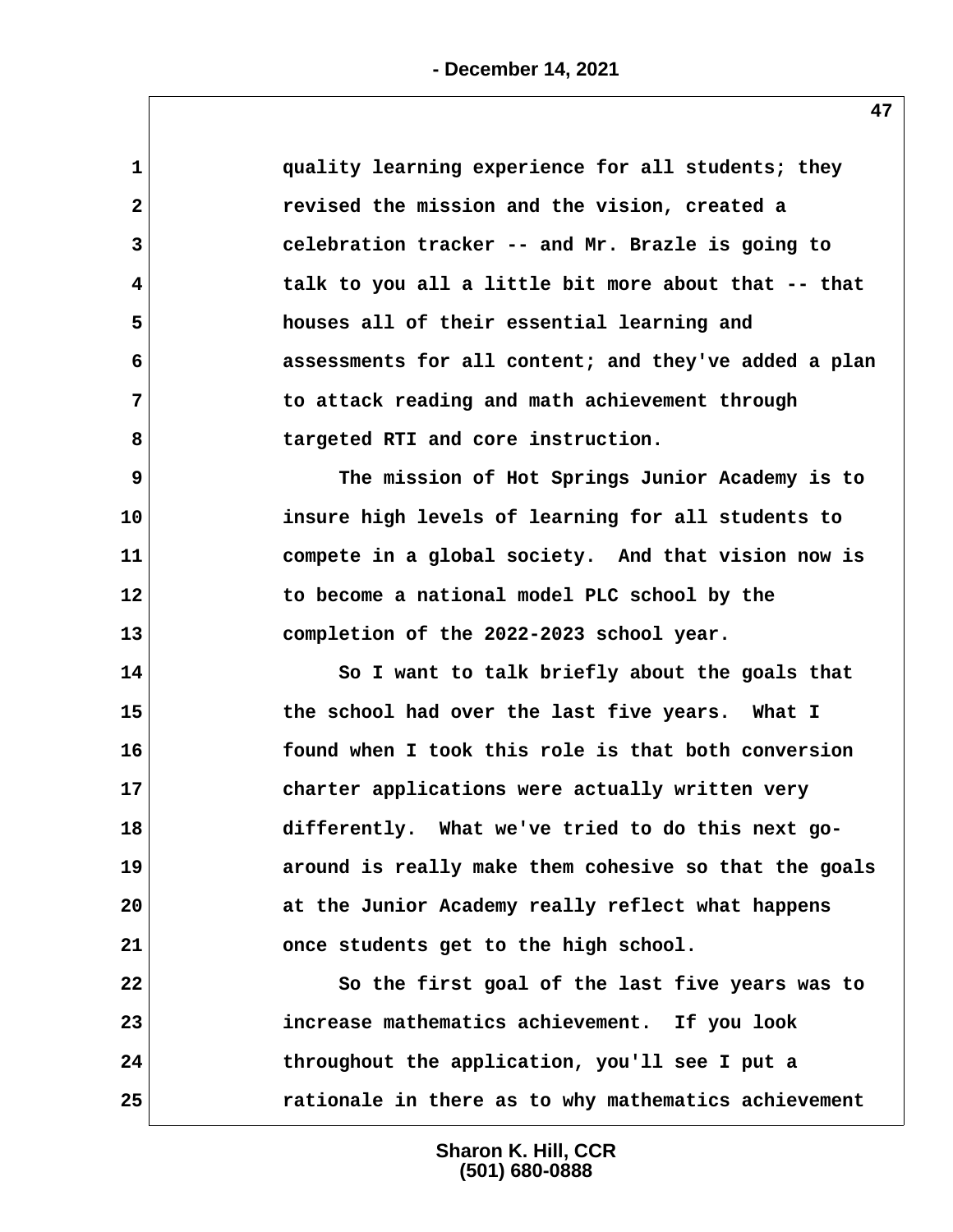| 1            | has not increased. Part of that was due to a lack of  |
|--------------|-------------------------------------------------------|
| $\mathbf{2}$ | core content instruction. Our -- the school at the    |
| 3            | time was using the Math 180 program; but instead of   |
| 4            | using that as an intervention, it was the core        |
| 5            | instruction and that was not the right way to utilize |
| 6            | that platform. So we took that away two years ago     |
| 7            | and we have started implementing Eureka Math, which   |
| 8            | is what we used kindergarten through 6th grade; we    |
| 9            | use that now kindergarten through 8th grade. And      |
| 10           | with the help of our math instructional facilitator   |
| 11           | and myself, working with Mr. Brazle and his team,     |
| 12           | we've really worked through to develop essential      |
| 13           | standards and learning targets, specific and directed |
| 14           | response to intervention for students who are not     |
| 15           | scoring where they need to or mastering those         |
| 16           | essentials, and then improving the mathematics        |
| 17           | curriculum.                                           |
| 18           | The next goal from the last five years was to         |
| 19           | increase literacy achievement. If you look in the     |
| 20           | packet, the rationale is similar to what the          |
| 21           | rationale was for the mathematics achievement.<br>The |
| 22           | school at the time used Read 180; but instead of      |
| 23           | using it as a targeted intervention program, they     |

**25 was not the intent of the platform. Therefore, our**

**Sharon K. Hill, CCR (501) 680-0888**

**24 were using it as a core instruction program and that**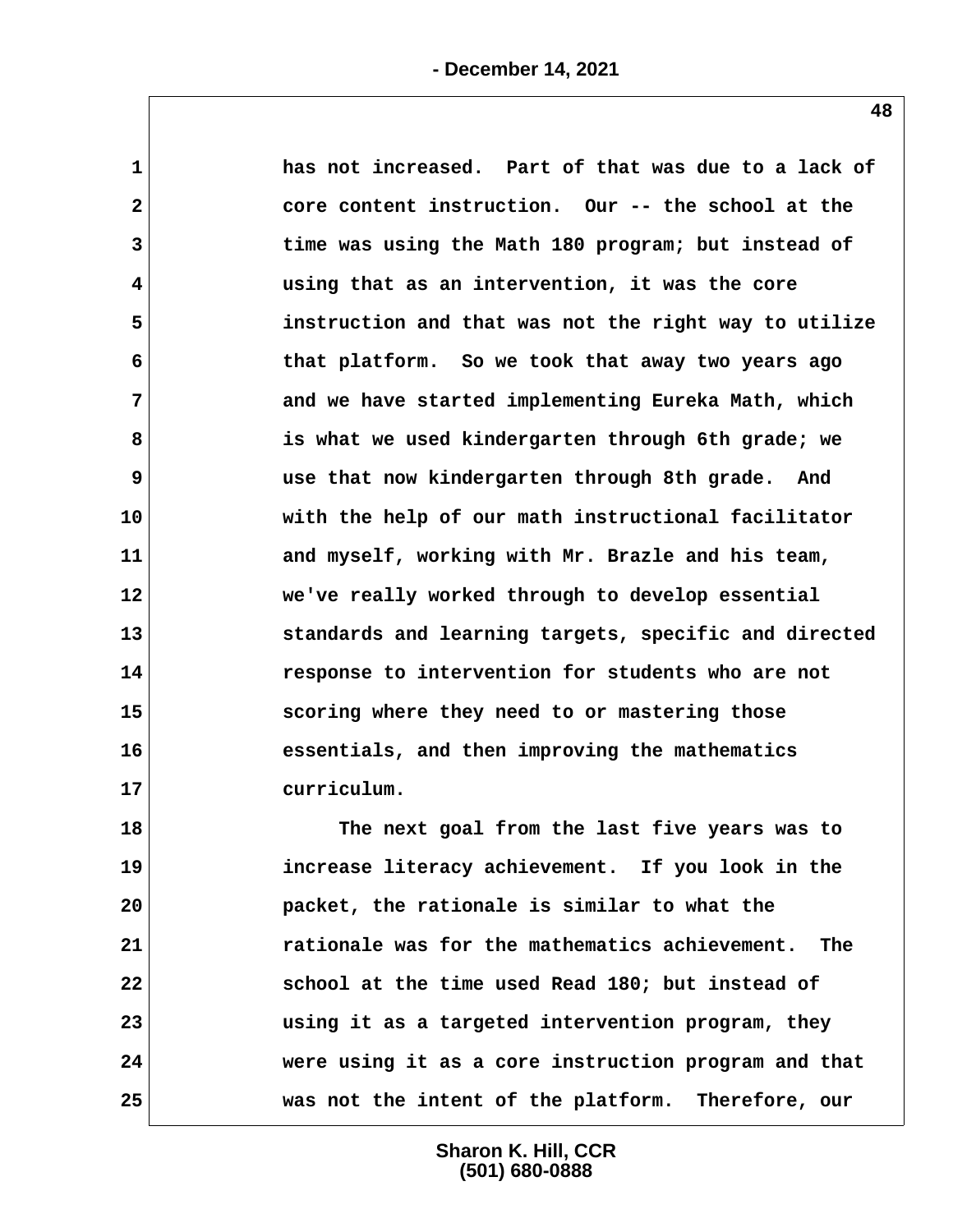| $\mathbf{1}$            | students' literacy scores, specifically in reading,   |
|-------------------------|-------------------------------------------------------|
| $\overline{\mathbf{2}}$ | did not increase. So what we've done over the last    |
| $\overline{3}$          | two years is the development of those same essential  |
| 4                       | standards but targeted them for literacy and reading, |
| 5                       | specific and directed response to intervention. But   |
| 6                       | we also added some courses. So we added the reading   |
| $\overline{7}$          | courses, critical reading, academic reading, and we   |
| 8                       | added those courses in for our 7th and 8th grade      |
| 9                       | students. I think I came two years ago to ask for     |
| 10                      | the district alignment to change. Originally in the   |
| 11                      | charter the alignment was 7th and 8th grade only; now |
| 12                      | it is 7th, 8th and 9th grade. So we configured both   |
| 13                      | campuses and now our Junior Academy campus houses 9th |
| 14                      | grade students, so we had to make some changes in     |
| 15                      | regards to curriculum and instruction.                |
| 16                      | The next goal was to provide career exposure and      |
| 17                      | opportunities for students. This goal had very        |
| 18                      | limited progress, and I believe the last time I was   |
| 19                      | here one of the statements that I very much remember  |
| 20                      | is Leadership Matters. And when you have someone who  |
| 21                      | is at the forefront of implementation of a conversion |
| 22                      | charter, you have to know how to take the vision and  |

**23 implement that and make it come to life. Right -- 24 during the last five years this goal was not achieved 25 in the original way that the charter was presented.**

> **Sharon K. Hill, CCR (501) 680-0888**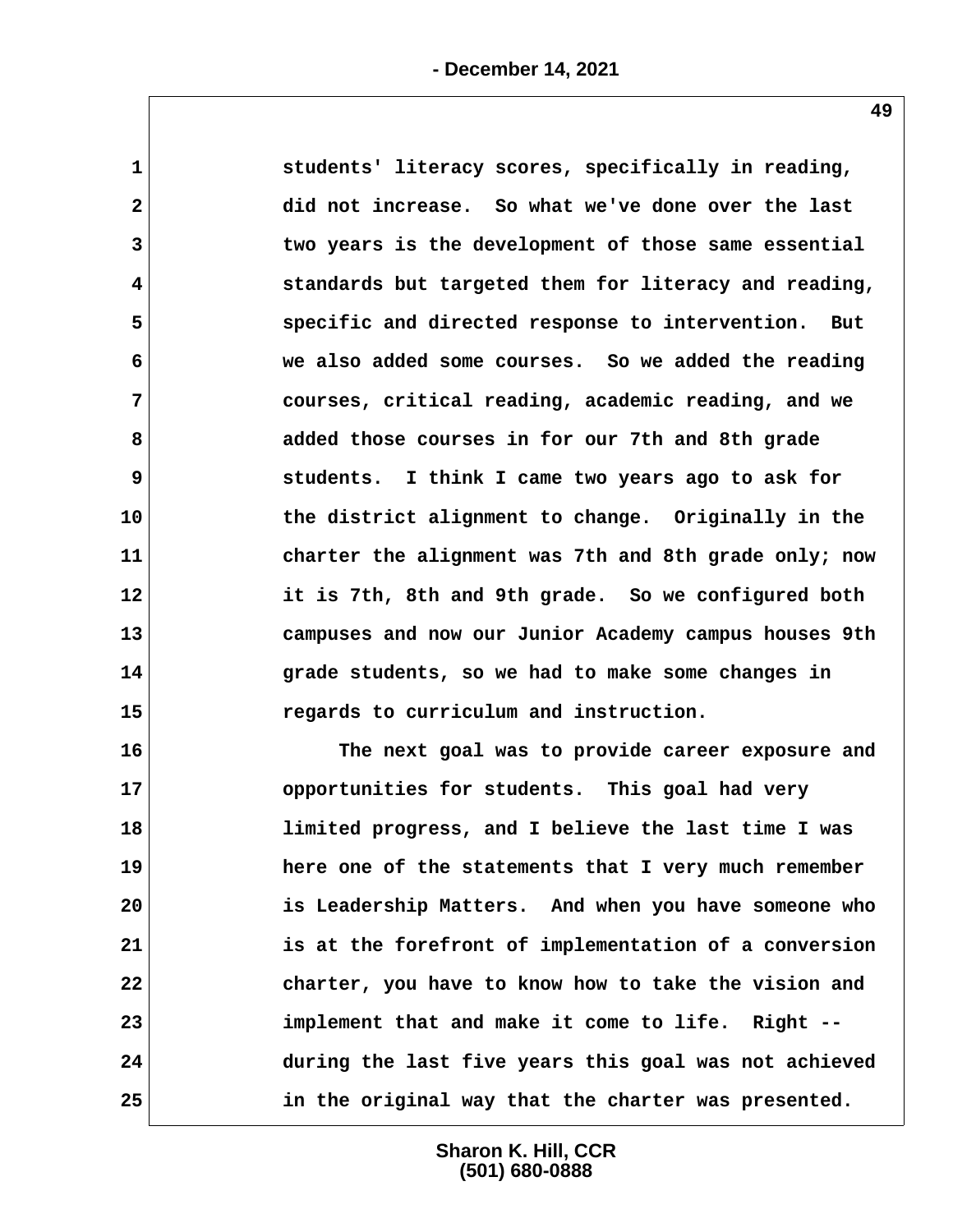| $\mathbf{1}$   | The school changed master schedules from year to      |
|----------------|-------------------------------------------------------|
| $\mathbf{2}$   | year, they changed their schedule in general from     |
| 3              | year to year, and that just didn't adhere to what the |
| 4              | original goals of the charter needed. So what we've   |
| 5              | done over the last two years is now our current       |
| 6              | master schedule -- we sat down -- Mr. Brazle is a new |
| $\overline{7}$ | principal, so let me back up to that. We hired him    |
| 8              | back in April, and so when we hired Mr. Brazle he and |
| 9              | I sat down and really talked about the last five      |
| 10             | years. And I told him, "Part of your first year you   |
| 11             | get to renew your conversion charter at the Junior    |
| 12             | Academy." Luckily, he was assistant principal at the  |
| 13             | high school, so he knew what kind of needed to happen |
| 14             | in order for us to make that work. So we put some     |
| 15             | things in place in the current master schedule for    |
| 16             | this school year to add this, providing exposure to   |
| 17             | students. But also our Tuesday and Thursday seminar   |
| 18             | classes, he's done a really good job of taking what   |
| 19             | we talked about this summer and really making it      |
| 20             | happen with our students.                             |
| 21             | The standards-based report card -- there is no        |
| 22             | standards-based report card at the 7th and 8th grade  |
| 23             | levels for our students right now. I took that as a   |
| 24             | goal from the district level. When I started this     |
| 25             | position we had standards-based report cards K-2;     |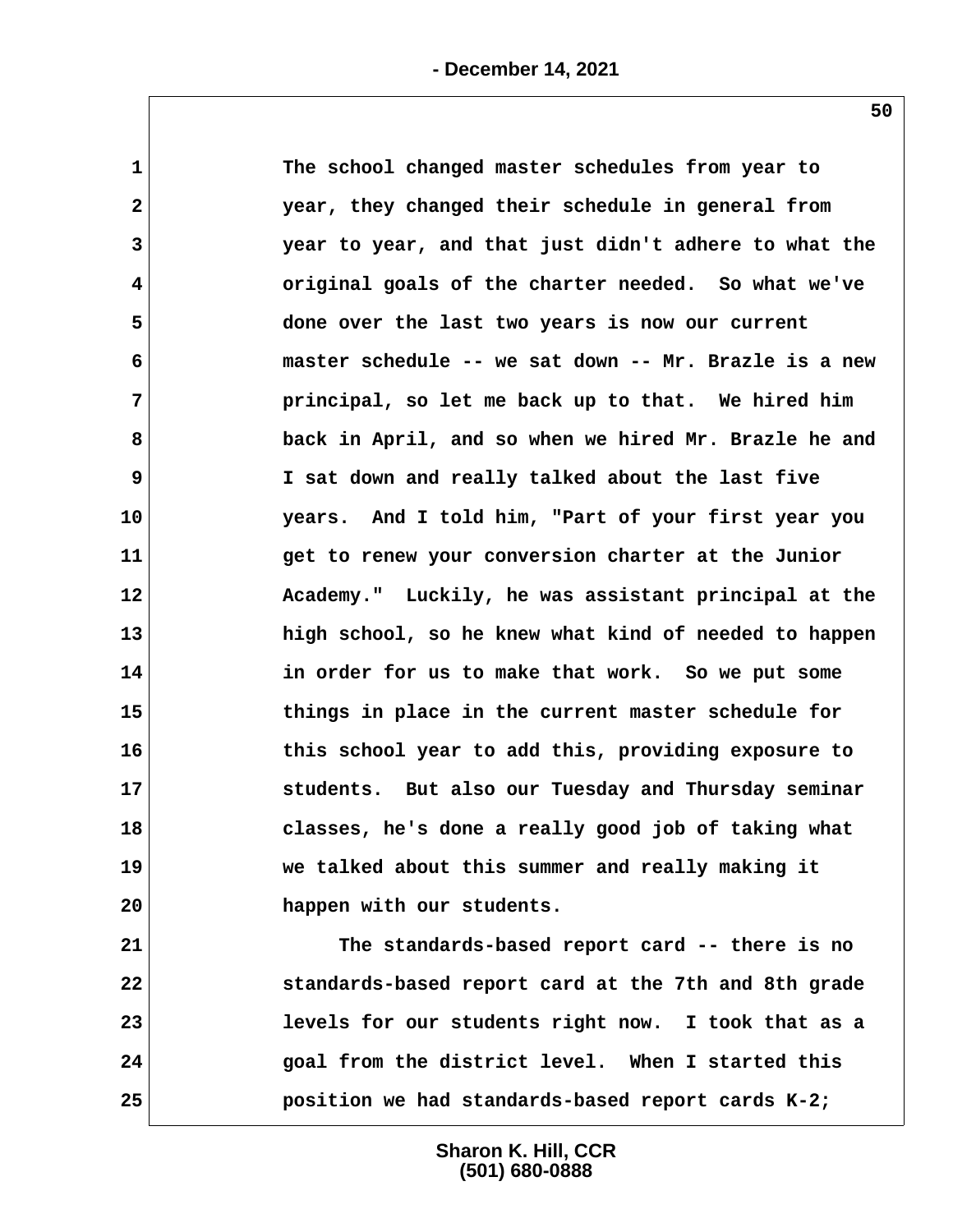| $\mathbf 1$    | we've moved those up to 6th grade for this year. But   |
|----------------|--------------------------------------------------------|
| $\mathbf{2}$   | right now, we've had a lot of discussion about that    |
| 3              | and we don't think that that is something that we're   |
| 4              | going to pursue any time soon. It is a challenge       |
| 5              | doing standards-based report cards if you really want  |
| 6              | to do them effectively through the Professional        |
| $\overline{7}$ | Learning Community process. So we really are trying    |
| 8              | to hone in on the effectiveness of that kindergarten   |
| 9              | through 6th grade before we try to put that on our     |
| 10             | teachers and students at the 7th and 8th grade level.  |
| 11             | And then, lastly was monitoring student                |
| 12             | progress. If you read the original application, this   |
| 13             | goal was very vague. To monitor student progress is    |
| 14             | something that we should always be doing anyways. So   |
| 15             | the evidence that we had was not concrete evidence     |
| 16             | that we had monitored student progress the way it was  |
| 17             | written in the original application. So Mr. Brazle     |
| 18             | and I talked through -- one of the greatest things     |
| 19             | that I think he has access to right now is his         |
| 20             | Celebration Tracker. And what it does is it gives      |
| 21             | him a live view of actually what students are          |
| 22             | learning and what they're doing and what skills        |
| 23             | they're gaining in their classrooms on a day-to-day    |
| 24             | basis. So that's kind of where we are right now.<br>It |
| 25             | has CFAs and CSAs and then also access to ACT          |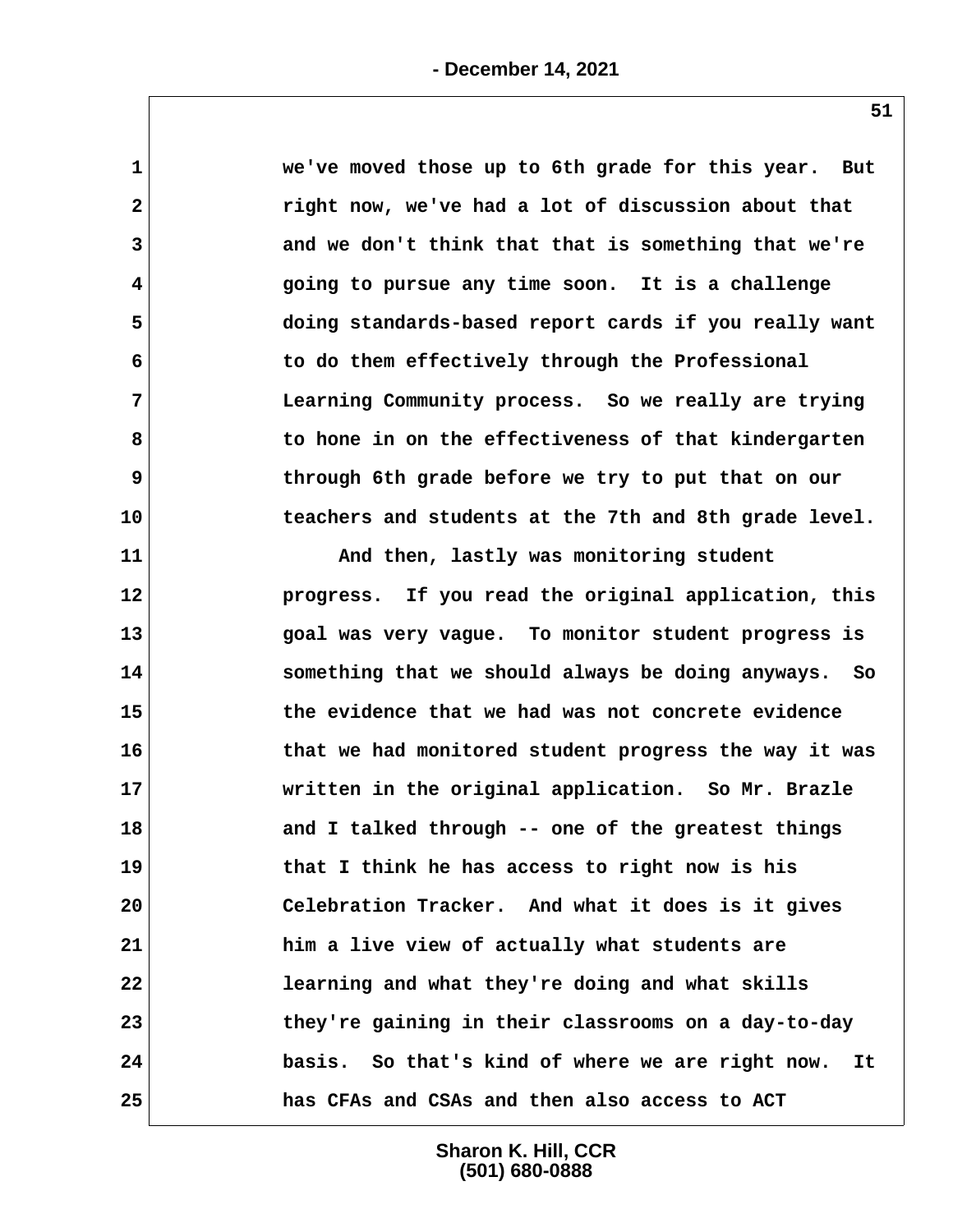**52 1 summative assessments and NWEA, all for each student 2 compartmentalized in one complete document. 3 So if you look at the last five years you're 4 probably going to say, "Well, what progress did you 5 really make?" We have made some progress, but it has 6 been limited. The thing that I'm most proud of 7 though is the conversations that Mr. Brazle and I 8 have had over the summer to start implementing what 9 needed to change, effective immediately. 10 Our ESSA School Index -- obviously, the school 11 for the 17-18, 18-19 school year earned a D letter 12 grade. We didn't have ESSA school letter grades for 13 the last two years, but SQSS did improve at the 14 Junior Academy quite significantly. And I can tell 15 you part of that was just an error on the part of our 16 attendance keeping. The attendance component/student 17 engagement on the ESSA School Index, the score was 18 very low during the 18-19 school year. So I did a 19 little digging and found out that the way that they 20 were taking school attendance was incorrect, so we 21 fixed that, as well as done some training with his 22 staff on what each component of the ESSA School Index 23 means. Because it's very, very important for staff 24 to know, not just your leadership but staff to know 25 how all of those indicators align to your school**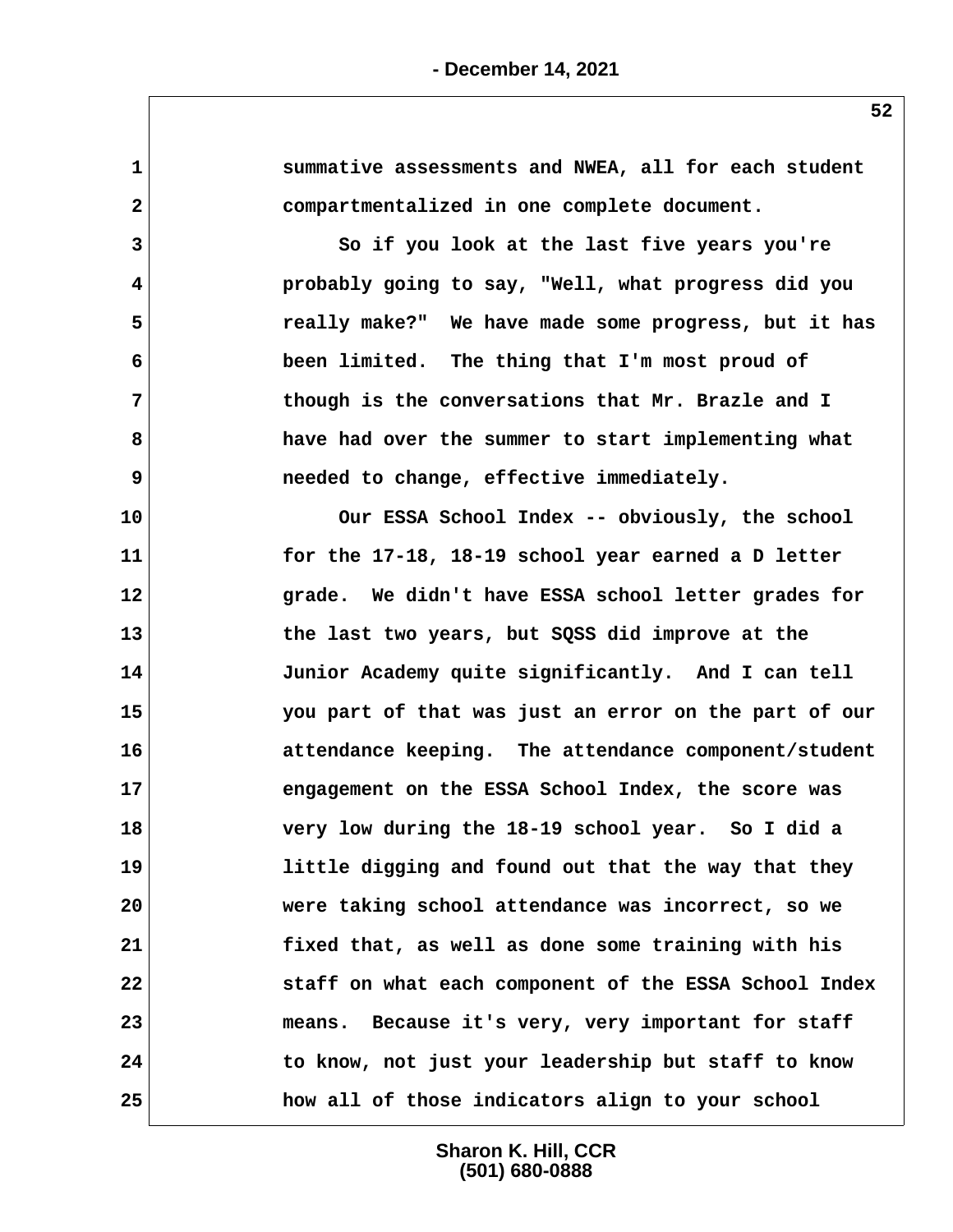1 letter grade.

 **2 So your harsh reality is always better than 3 false hope. We can hope that things will get better, 4 but, you know, I really had to sit down with our 5 superintendent and we had to talk about what we 6 needed in the next leader at Hot Springs Junior 7 Academy. So what has to change in order for us to 8 execute the conversion charter vision? Who has the 9 leadership capacity to support the school community? 10 I'm only one person servicing six and seven campuses 11 across our district. How does the school district 12 support the continuity of a 7-12 conversion charter? 13 Because that really is our vision as far as students 14 to leave us with a value-added diploma, but doing 15 school differently and providing the opportunities 16 that they may not have at the seven other school 17 districts within the county.**

**18 And then, what are our next steps? So 19 leadership is action, not necessarily position. And 20 I think we acted upon a gem having Mr. Brazle knowing 21 the background of the Junior Academy and also knowing 22 what it takes to implement the components of a 23 conversion charter. So he's going to talk to you all 24 a little bit now about what we've done since we hired 25 him in April and then the goals that he and his**

> **Sharon K. Hill, CCR (501) 680-0888**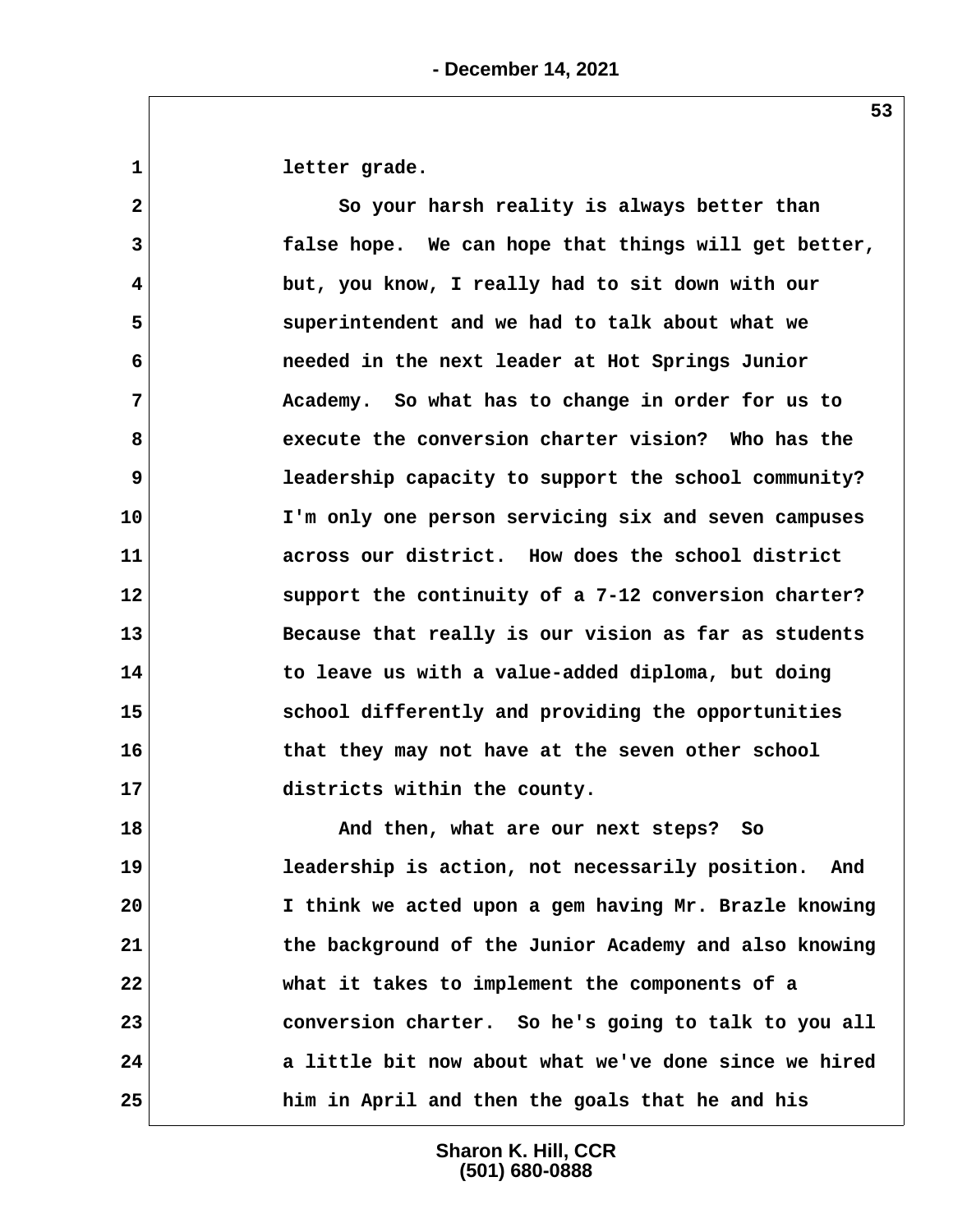| $\mathbf{1}$            | guiding coalition and students at the Junior Academy  |
|-------------------------|-------------------------------------------------------|
| 2                       | have decided upon for the next five years.            |
| 3                       | MR. BRAZLE: All right. Good morning,                  |
| $\overline{\mathbf{4}}$ | everybody.                                            |
| 5                       | One of the first things, coming from the high         |
| 6                       | school as an assistant principal and then being hired |
| 7                       | as the head principal at the Junior Academy, I got a  |
| 8                       | great taste of seeing those Junior Academy kids come  |
| 9                       | up to us and seeing that that was a huge transition   |
| 10                      | for them. And as most of you know, the hardest        |
| 11                      | transition is really that 6th grade year into that    |
| 12                      | junior high year. And one of the things that we       |
| 13                      | decided to do really as an entire district was make   |
| 14                      | that a 7-12 shared campus; so our Junior Academy is   |
| 15                      | right next door to our high school. So when I came    |
| 16                      | over to the Junior Academy one of the things I wanted |
| 17                      | to instill is I want your hardest transition to be    |
| 18                      | from that 6th to 7th grade, and from then on          |
| 19                      | everything that we do is to not only get you better   |
| 20                      | prepared for your education every single year but     |
| 21                      | also easily transition you into high school to where  |
| 22                      | when it comes to the high school it's time for your   |
| 23                      | learning and not time to worry about, man, what is    |
| 24                      | 9th grade going to be like when I go to this          |
| 25                      | different school.                                     |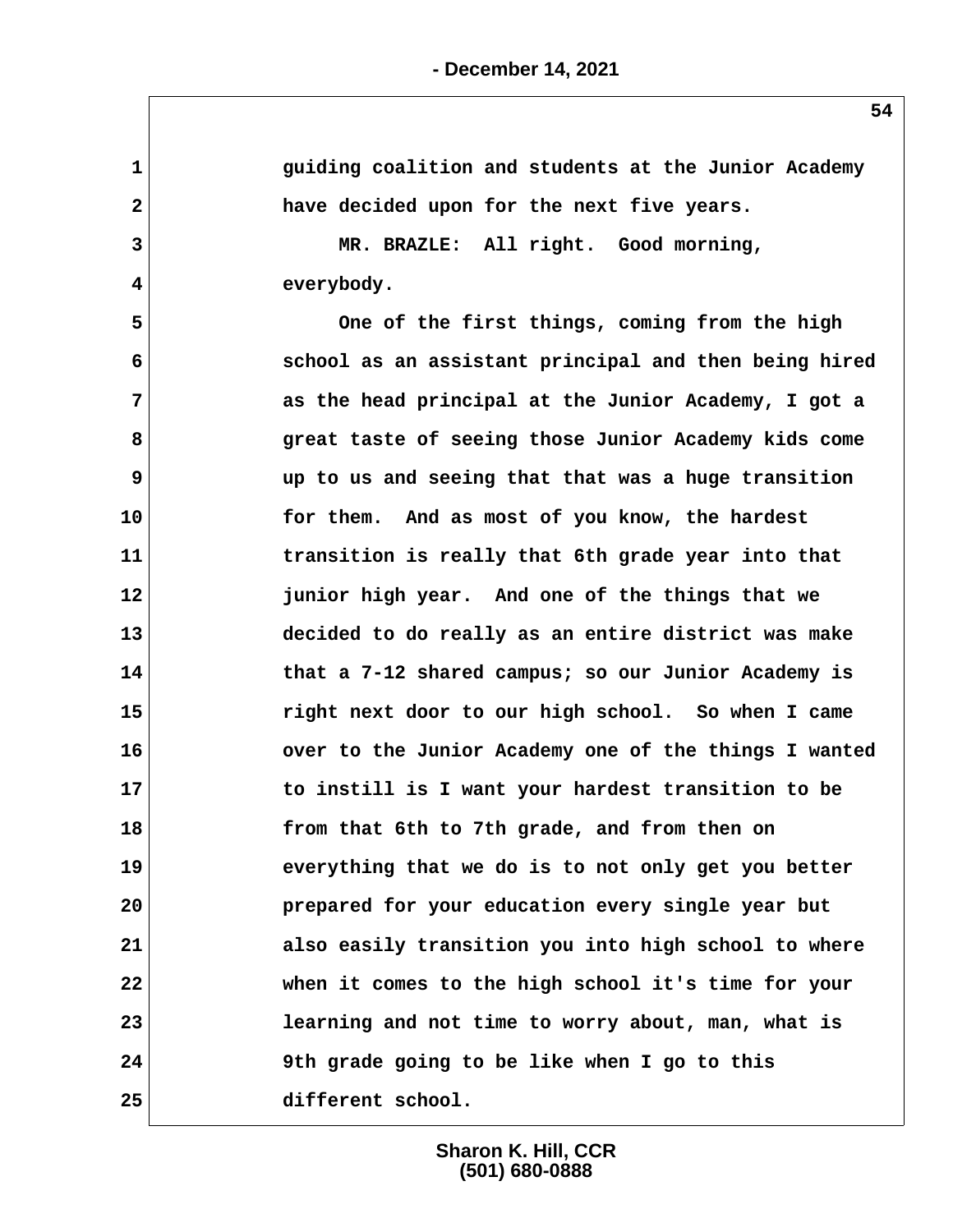| $\mathbf{1}$            | So, one of the things that we focused on was our      |
|-------------------------|-------------------------------------------------------|
| $\overline{\mathbf{2}}$ | culture and our culture of collaboration. Our vision  |
| 3                       | is to be a model PLC school by the end of the 2022-   |
| 4                       | 2023 school year, and a big part of that is our       |
| 5                       | collaboration, the way our teachers come together and |
| 6                       | insure that we have a guaranteed and viable           |
| 7                       | curriculum for all of our students to make sure that  |
| 8                       | when they leave our grade levels that they are going  |
| 9                       | to be -- they are going to know the essentials. So    |
| 10                      | that's one of the things that we've established.      |
| 11                      | You guys can see what we have there. We wanted        |
| 12                      | to expand opportunities for our students by getting   |
| 13                      | out into the community. You guys see that             |
| 14                      | newsletter. That newsletter goes out to our           |
| 15                      | community so they can see what's going on inside of   |
| 16                      | the school, but they also can get a glimpse into who  |
| 17                      | we are. So, they know who the leadership is, they     |
| 18                      | also know who the support staff are, but they see     |
| 19                      | what's going on in our campus all the time.           |
| 20                      | One of the things that we also have on our            |
| 21                      | latest newsletter is we have interviews from our      |
| 22                      | students. And these interviews from our students are  |
| 23                      | students that did not get their essentials the first  |
| 24                      | time and they were able to pass that essential, their |
| 25                      | CFA, that second time. And what we asked was what     |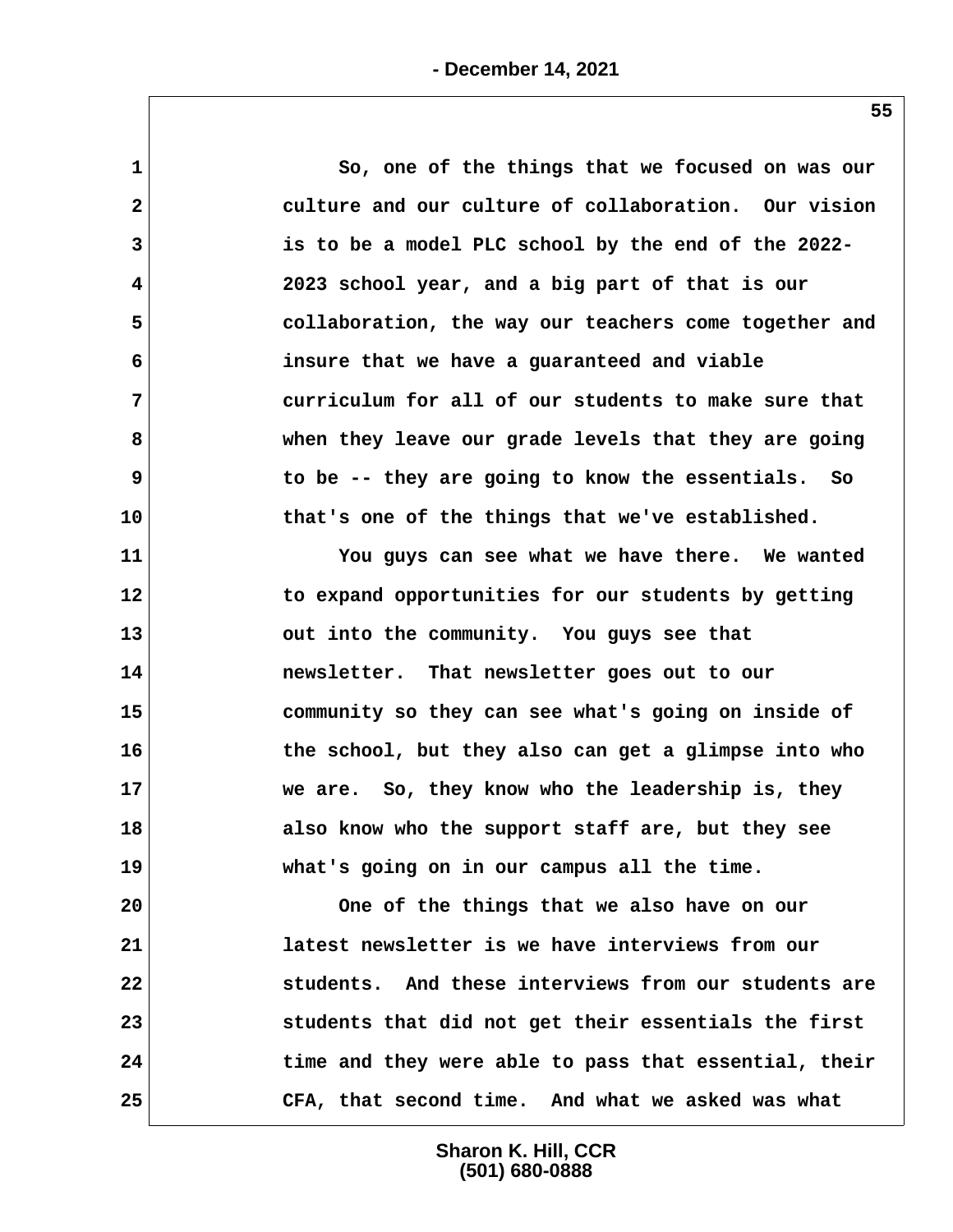| 1              | caused you to get that essential that second time,    |
|----------------|-------------------------------------------------------|
| $\mathbf{2}$   | and we were able to hear from students when they were |
| 3              | able to say, "Well, my teacher slowed it down for     |
| 4              | me;" "My teacher gave me a different way to look at   |
| 5              | something." And that's a change that we've made       |
| 6              | within the school because, as we know, the            |
| $\overline{7}$ | traditional learning is you get it or you don't -- or |
| 8              | my only way of intervening is I'm going to say it     |
| 9              | louder and slower. Well, now, we have targeted        |
| 10             | interventions. So instead of saying like, "Hey, I'm   |
| 11             | going to hold you back and teach it because you got   |
| 12             | an F on the test, I'm going to hold you back because  |
| 13             | you're having trouble solving equations using that    |
| 14             | three-step process." So those interventions became    |
| 15             | targeted and our essentials became clear. And our     |
| 16             | students, if you ask them what their essential is,    |
| 17             | what is your learning, they can tell you, and they    |
| 18             | can tell you what they're struggling with.            |
| 19             | I'm missing today our 9th grade celebration in        |
| 20             | which we get to have our 9th graders walk across the  |
| 21             | stage for all of our 9th graders who passed all of    |
| 22             | their essentials for the first semester. We had our   |
| 23             | first 8th grade celebration last Thursday. So the     |

**25 It's no longer about you're learning or you're not**

**Sharon K. Hill, CCR (501) 680-0888**

**24 thing is, is we're bringing these things to life.**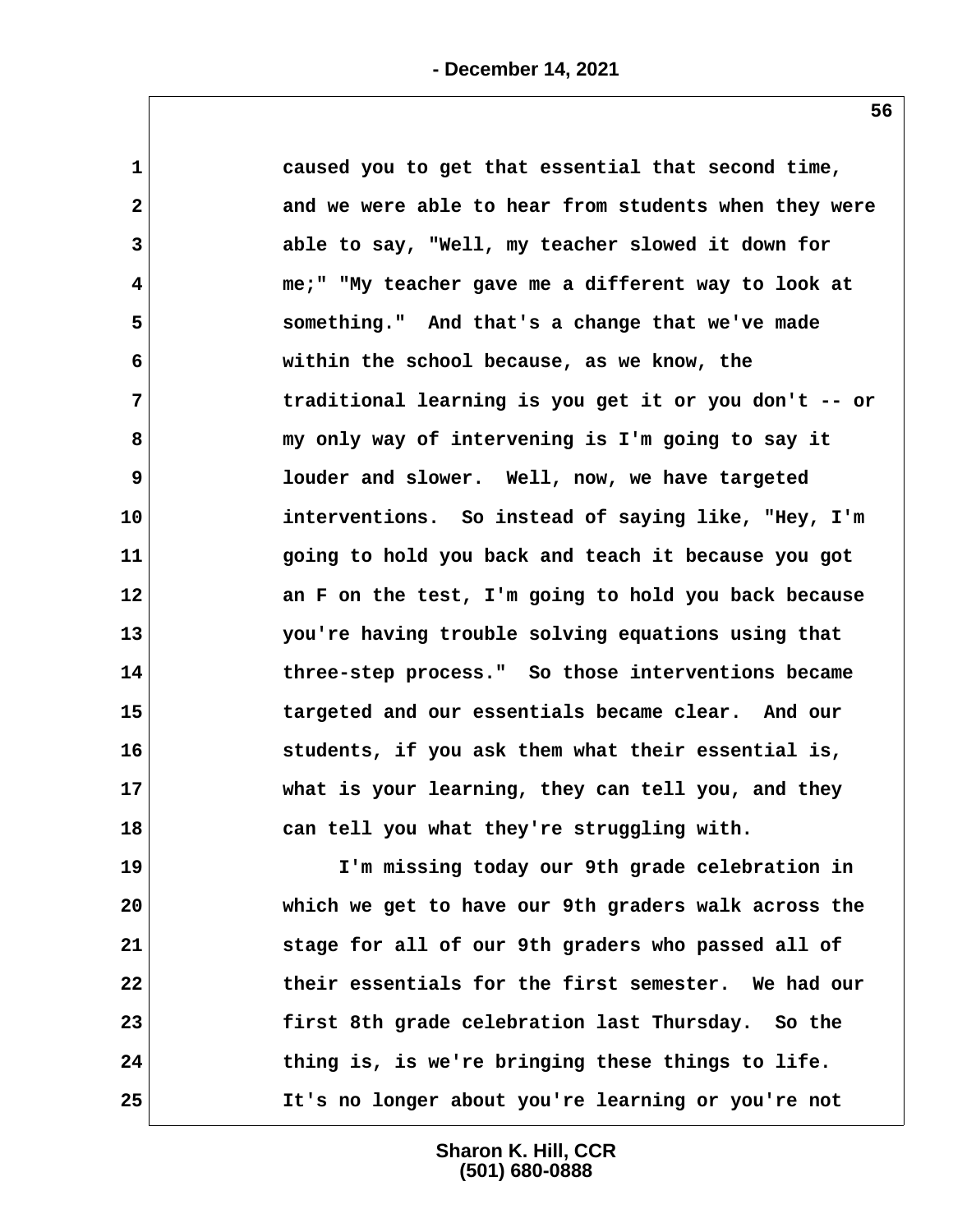| $\mathbf{1}$ | learning; it's no longer about hope you make it; it's |
|--------------|-------------------------------------------------------|
| $\mathbf{2}$ | no longer about whether you have an A or an F. It's   |
| 3            | about can you tell me what your essential is, did you |
| 4            | learn your essential. And if you walk in our          |
| 5            | building and you say, "What are your students         |
| 6            | learning and how do you know," not only can the       |
| 7            | teachers tell you that but the students can tell you  |
| 8            | that as well.                                         |
| 9            | So we have refocused our goals, and our focus in      |
| 10           | our goals is to make sure that not only is our Junior |
| 11           | Academy excellent but I am preparing each and every   |
| 12           | student to make sure that they're going to be         |
| 13           | successful in high school as well.                    |
| 14           | So, number one, we want to take part in career        |
| 15           | exploration to align with our academies at the high   |
| 16           | schools. So we have career development; we also have  |
| 17           | increased enrollment in JAG; and we have a very big   |
| 18           | focus on showing students the different types of      |
| 19           | opportunities they have to whenever they go to high   |
| 20           | school to select their academy they're easily able to |
| 21           | not only select it and know what they're wanting to   |
| 22           | do, but also know what their educational experience   |
| 23           | is going to be when they go on to high school.        |
| 24           | By 2027, we want to increase our enrollment in        |
| 25           | our advanced courses. We're an IB school, and in our  |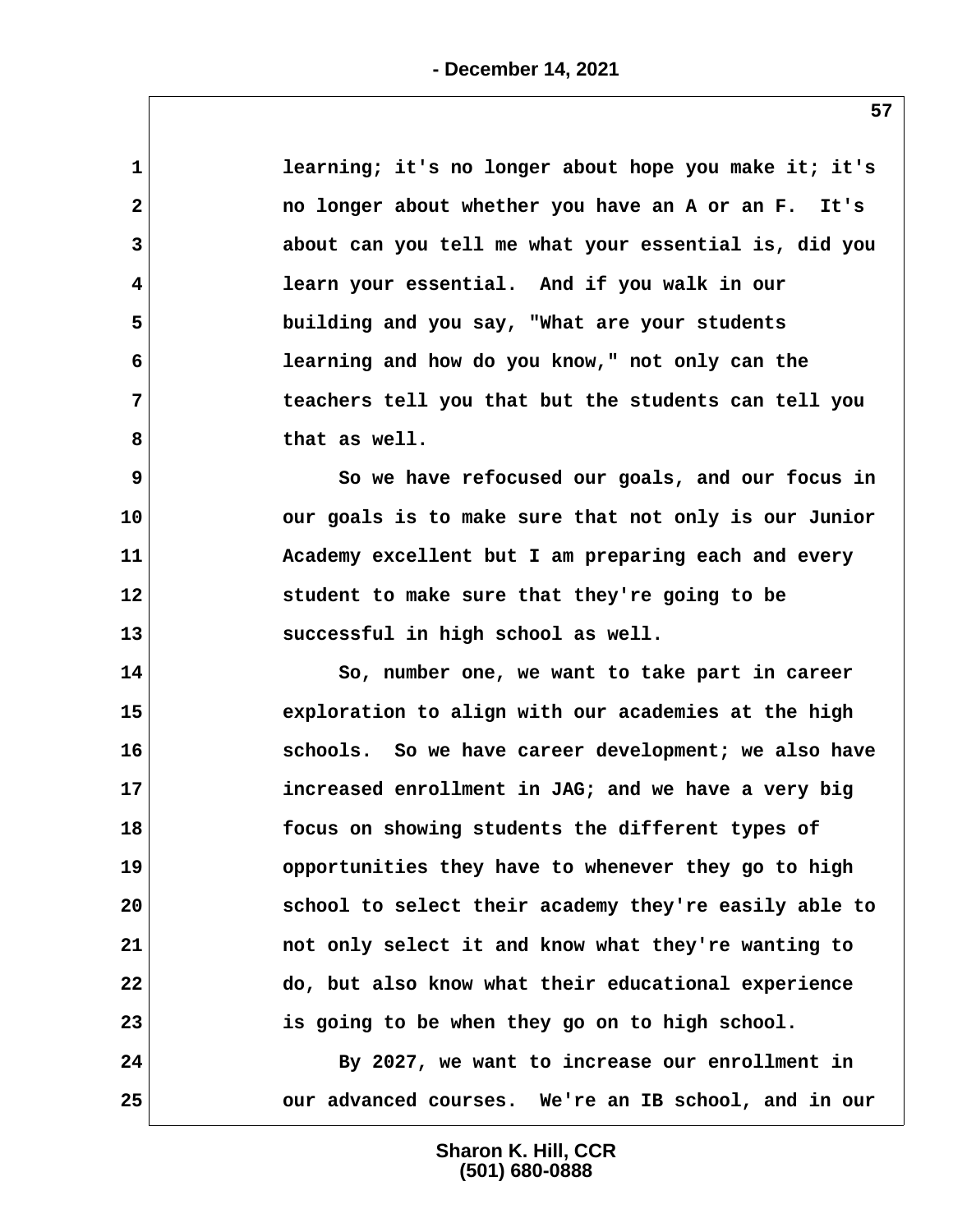| $\mathbf{1}$ | school we have the middle years program which is the  |
|--------------|-------------------------------------------------------|
| $\mathbf{2}$ | middle part of the IB program. We want to increase    |
| 3            | that to 40% of our students. In the past what we've   |
| 4            | done is we've kind of identified our GT students and  |
| 5            | said, "You'll be the ones taking IB." And one of the  |
| 6            | things that we're wanting to open up is to ask our    |
| 7            | kids, especially when we're going to talk to our 6th  |
| 8            | graders coming into 7th grade, do you want a more     |
| 9            | rigorous curriculum; do you want the opportunity to   |
| 10           | be able to have a more rigorous curriculum. So we     |
| 11           | want to open that enrollment to more students to      |
| 12           | where there are more students that have the           |
| 13           | opportunity for advanced courses besides just ones    |
| 14           | that are targeted for GT. Also, by 2027, we want our  |
| 15           | ESSA report card to reflect student growth by 5% each |
| 16           | year in weighted achievement, ELA and math.           |
| 17           | Dr. Echols did a wonderful job of talking about       |
| 18           | some of the things that we have in place. And one of  |
| 19           | the things that we're doing is we're targeting our    |
| 20           | students with specific essentials. And also with      |
| 21           | that targeting we're -- one of the first things we    |

**Sharon K. Hill, CCR (501) 680-0888 24 being ready; we put them in special seminar classes 25 that were targeted for Tier 3 supports. So those**

**22 did when I walked in is we looked at our ACT Aspire**

**23 scores. We looked at our students that are close to**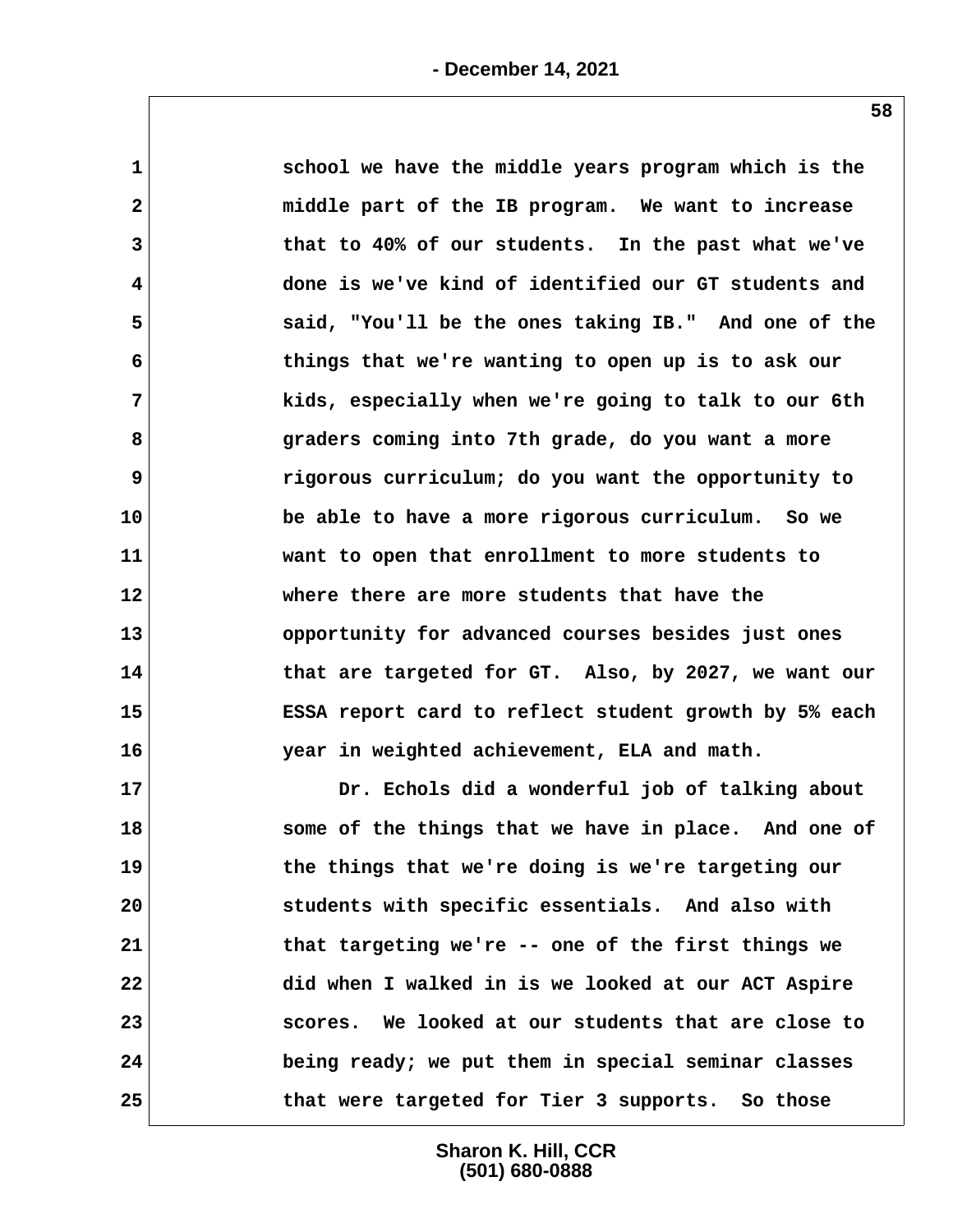| 1            | students have two times a week, Tuesday and Thursday, |
|--------------|-------------------------------------------------------|
| $\mathbf{2}$ | in which they get to work on below grade level skills |
| 3            | while still getting grade level instruction within    |
| 4            | the classroom. So they get additional support that's  |
| 5            | already built into their schedule. That same thing    |
| 6            | is happening beginning in January for our students    |
| 7            | receiving those same scores in reading. So they get   |
| 8            | additional reading supports that are targeted         |
| 9            | throughout the school day, again, that's built into   |
| 10           | their schedule already.                               |
| 11           | And also by 2027 we want to streamline the live       |
| $12 \,$      | PLC data tracker in the student success plan to       |
| 13           | increase progress on student academic and social      |
| 14           | standards.                                            |
| 15           | One of the things that Dr. Echols talked about        |
| 16           | previously was our celebration tracker. That's        |
| 17           | really a data tracker. What you're able to do when    |
| 18           | you walk in is you're able to look at what 8th grade  |
| 19           | math -- excuse me -- what 8th grade math, science,    |
| 20           | English, social studies is doing. We can look at      |
| 21           | their essentials; we can look at what the CFA looks   |
| 22           | like; we can look at what the data looks like.<br>It  |
| 23           | also can pinpoint what type of interventions and      |
| 24           | extensions that you've giving those students. And     |
| 25           | it's a live data tracker to where we know where our   |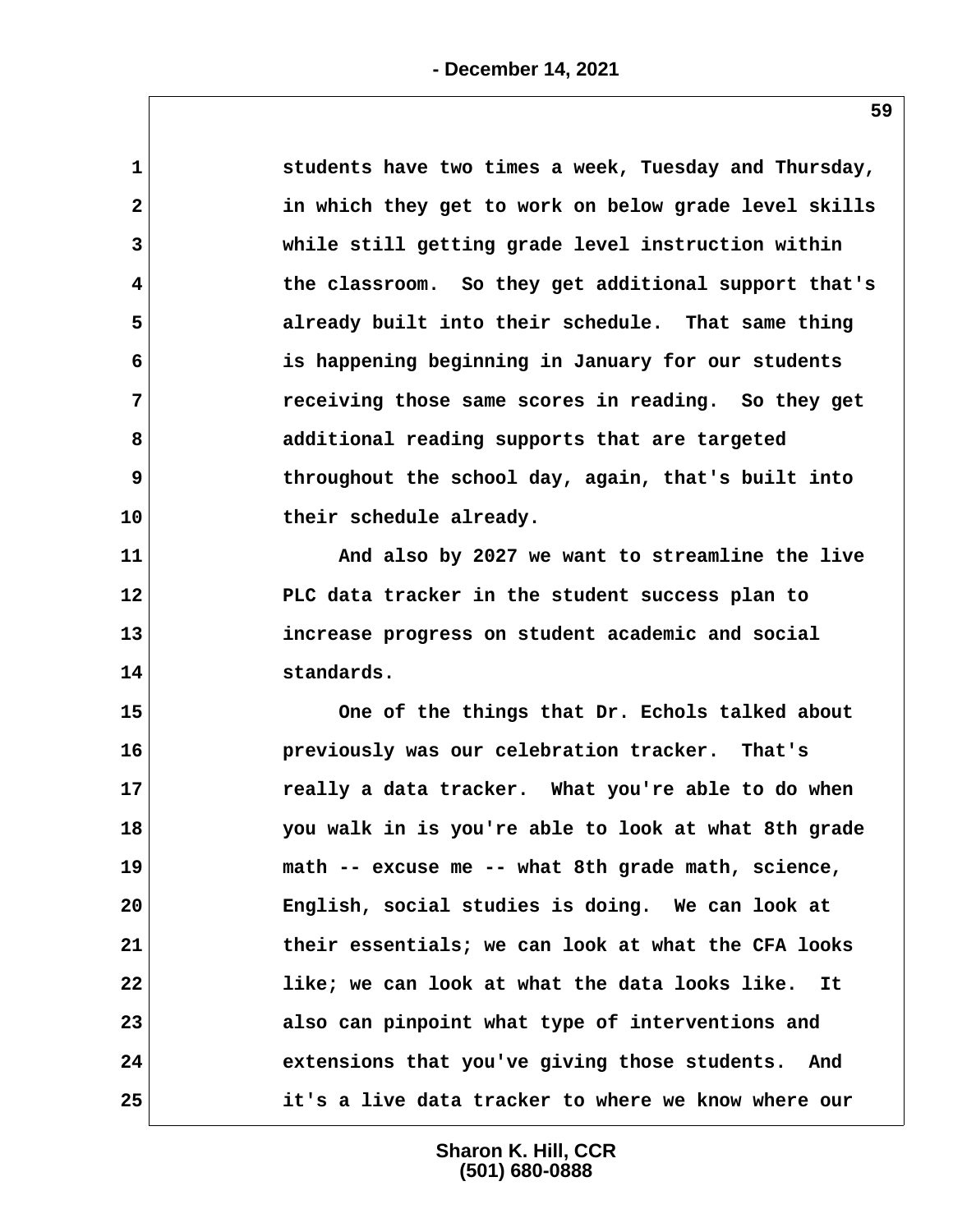| 1            | students are at all times. So, again, when the        |
|--------------|-------------------------------------------------------|
| $\mathbf{2}$ | principal calls somebody in the office it's not just  |
| 3            | about whether you have an A or an F; "I see that      |
| 4            | you're really struggling with supporting your claim   |
| 5            | using evidence in your English class. What type of    |
| 6            | things can we put in place to make sure that we can   |
| 7            | help you with that?" And I believe wholeheartedly     |
| 8            | that that's the type of success that we're going to   |
| 9            | show utilizing this is the type of instruction that   |
| 10           | we're going to have on a daily basis within our       |
| 11           | Junior Academy.                                       |
| 12           | Our goal one is really focused on careers. We         |
| 13           | are an academy school at the high school in which we  |
| 14           | have different types of avenues that you can go into. |
| 15           | We're just wanting to make sure that we give our      |
| 16           | students opportunities to really see that type of     |
| 17           | success that's available. We want to bring in guest   |
| 18           | speakers from the community. One of the things that   |
| 19           | we believe is that our students -- it's going to be a |
| 20           | hard thing for them to achieve these type of things   |
| 21           | if they don't see the type of success that's really   |
| 22           | out there. So we want to bring people in from the     |
| 23           | community that have had these type of success in the  |
| 24           | medical field, the educational field, and other type  |
| 25           | of businesses as well.                                |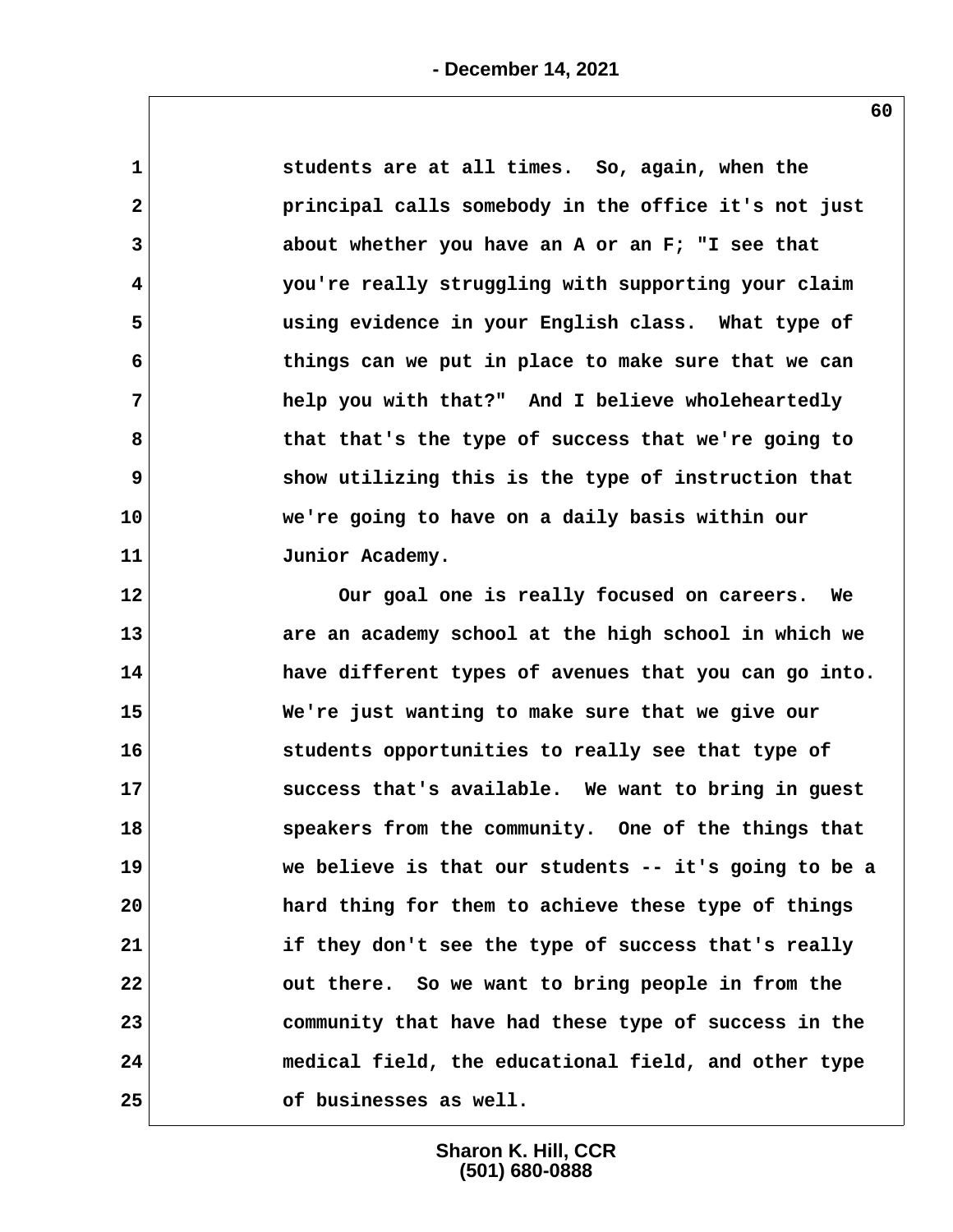**1 And as we said, you know, increased 2 participation in our MYP program -- and that's really 3 we want to make sure that it is a rigorous 4 curriculum, but we want to make sure that our 5 students have the opportunity to see that; they have 6 the opportunity not only for grade level instruction, 7 but beyond. And having them have that offered to 8 them, it's going to be a big help for us and I'm 9 really excited to see the type of numbers. We've 10 already seen some increased numbers of students that 11 have really never thought about taking advanced 12 classes to where they wanted to take those advanced 13 classes now.**

**14 The third goal there, the focus on instruction, 15 I'm an instructional leader. I'm just an old 16 teacher. I want to go in and I want to teach every 17 class at a high level. And one of the goals we have 18 in our building is high levels of instruction in 19 every classroom, every day. I want to make sure that 20 when you send your kids to us -- there's no teacher 21 lottery; I hope that they get this teacher. No. We 22 -- every classroom that you end up on you're going to 23 be getting high levels of instruction, you're going 24 to get targeted intervention, and targeted extensions 25 as well. And that's a goal for us that we're really**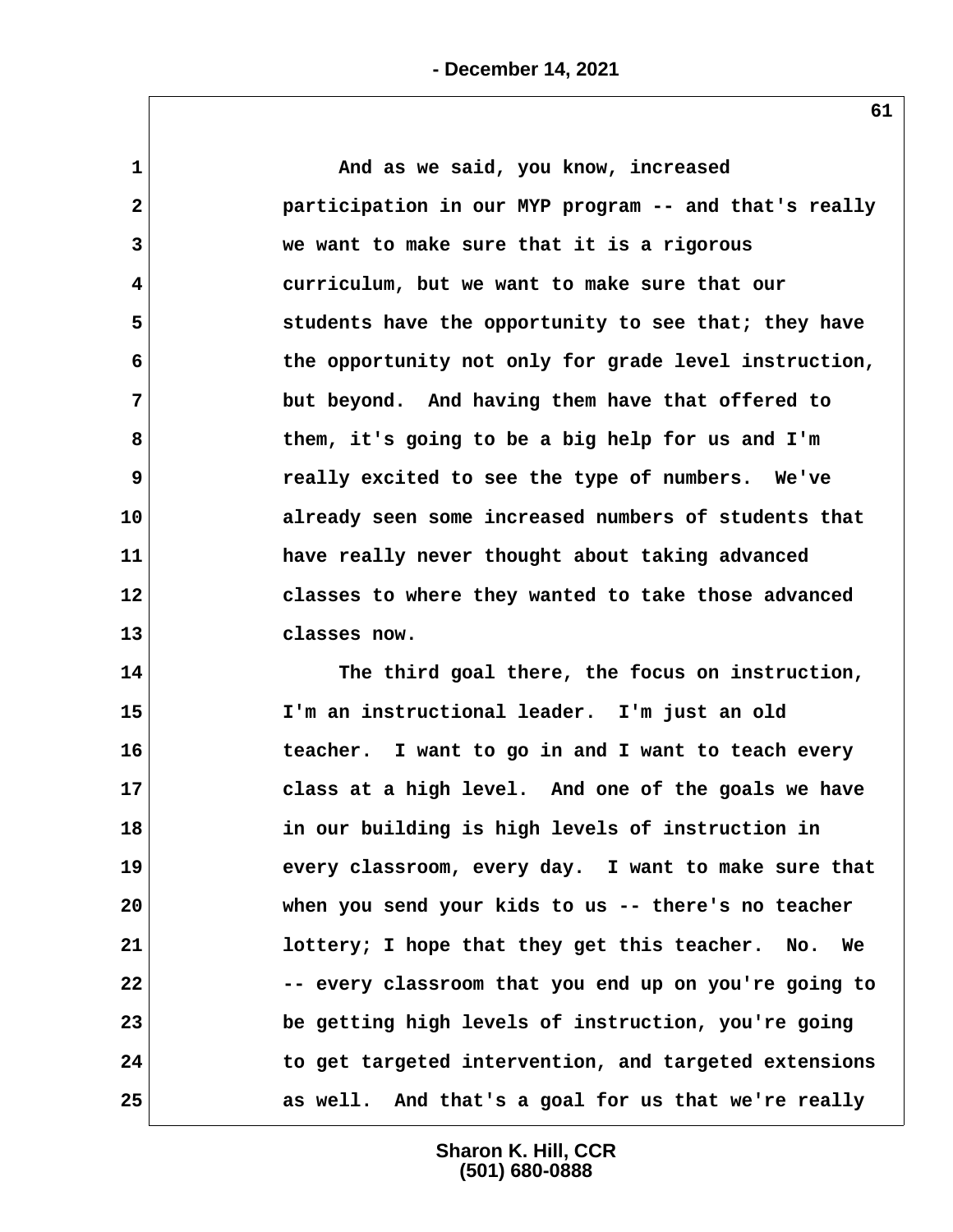| $\mathbf 1$             | excited about and the focus on student success. High  |
|-------------------------|-------------------------------------------------------|
| $\mathbf{2}$            | levels of instruction every classroom every day means |
| 3                       | that when you walk in my door I want you to be        |
| $\overline{\mathbf{4}}$ | successful. Success looks a lot different for every   |
| 5                       | single person -- but I promise you, when we find out  |
| 6                       | what your level of success is we want to go beyond    |
| 7                       | that. You can always better your best. The thing is   |
| 8                       | that some of our students have never realizing what   |
| 9                       | it is to push past their own weaknesses. So one of    |
| 10                      | the things that we do with every student who walks    |
| 11                      | through our doors is we want to make sure that they   |
| 12                      | can better their best and that they know that we're   |
| 13                      | not going to give up on them, no matter what. And     |
| 14                      | part of that goes into their social-emotional         |
| 15                      | learning, as well as the high levels of instruction   |
| 16                      | that they're going to be getting on a daily basis.    |
| 17                      | So our master schedule has really reflected the       |
| 18                      | type of changes that we're going to make. We have     |
| 19                      | added, you know, health and career development as now |
| 20                      | standalone courses and not just taught through other  |
| 21                      | subjects. We also have an NJROTC program that hits    |
| 22                      | on those same things as well. My biggest thing,       |
| 23                      | again, when I came over to the Junior Academy I saw   |
| 24                      | what type of transition it was for those 9th graders  |
| 25                      | to come over into our building. It's a big            |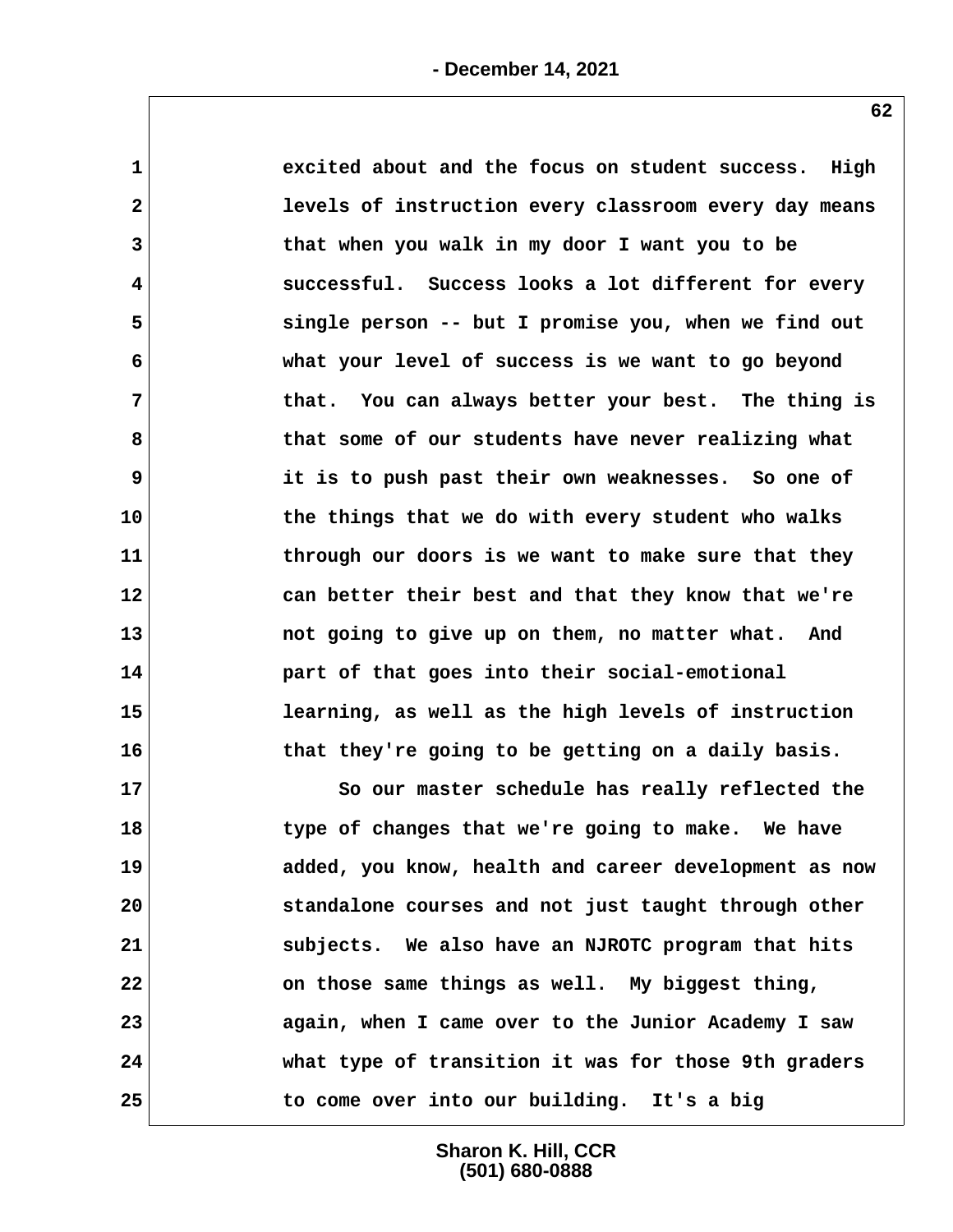| $\mathbf 1$    | transition because they weren't used to the building; |
|----------------|-------------------------------------------------------|
| $\mathbf{2}$   | it's all new leaders; it's all new -- it's a whole    |
| 3              | new environment. So what we're doing now is we        |
| 4              | really have a 7-12 building so they know those        |
| 5              | leaders, they know those teachers; so it's a really   |
| 6              | easy transition from that 9th grade year to your 10th |
| $\overline{7}$ | grade year. You've already been in that building and  |
| 8              | those expectations are the same. There's not some     |
| 9              | certain rule that's at the Junior Academy that's not  |
| 10             | at the high school. So what we've done is we really   |
| 11             | wanted to make sure that that transition for them has |
| 12             | really been easy and something that where they can    |
| 13             | focus on learning and not focus on learning a whole   |
| 14             | new set of standards.                                 |
| 15             | Seminar -- our 45-minute period that we have on       |
| 16             | Tuesday and Thursday has been revamped and it has     |
| 17             | also been, again, targeted. In the past it was        |
| 18             | something where we kind of talked about a lot of      |
| 19             | different things -- you know, it went in a lot of     |
| 20             | different ways. What I wanted was I wanted you to     |
| 21             | know what your Tuesday and Thursday was going to      |
| 22             | consist of. So I may not tell you that you -- you're  |
| 23             | going to be doing below grade level math instruction, |
| 24             | but what I am telling you is you're going to get      |
| 25             | extra math practice that you're going to be able to   |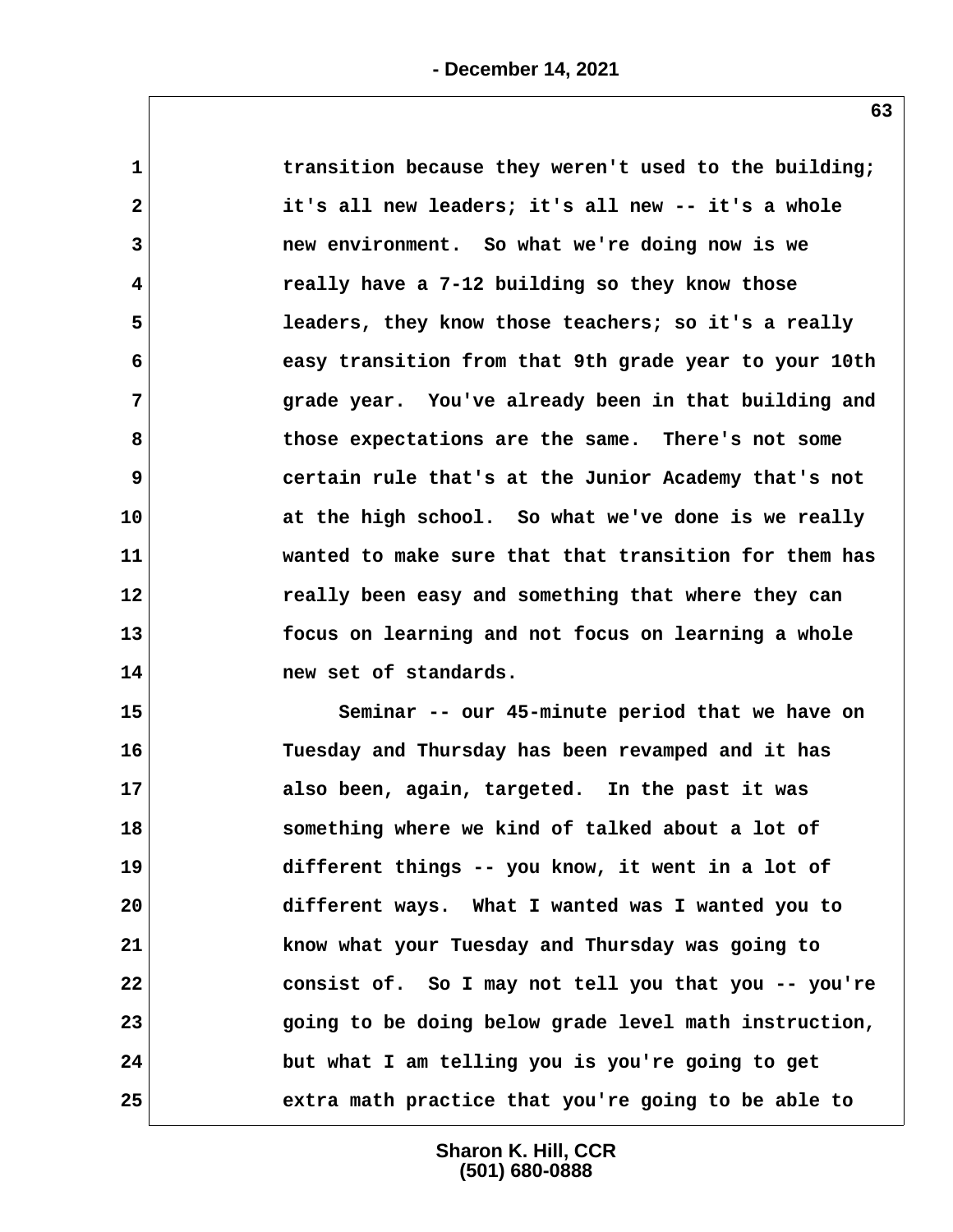| $\mathbf 1$  | utilize. That way, when you have your math class       |
|--------------|--------------------------------------------------------|
| $\mathbf{2}$ | that you're getting grade level instruction, you're    |
| 3            | going to dominate those things that you haven't been   |
| 4            | doing well in. So we really turned that around. And    |
| 5            | one of the things we're wanting to do for next year,   |
| 6            | after seeing how successful this has been so far with  |
| 7            | our Tuesday and Thursdays we're wanting to move that   |
| 8            | plan to Monday, Tuesday, Thursday and Friday. We       |
| 9            | have an early-out Wednesday, which is also for our     |
| 10           | PLCs, and we get out at 2:10. Our teachers meet from   |
| 11           | 2:30 to 3:30 for planning for the PLC process. But     |
| 12           | what this does is it just touches our Monday,          |
| 13           | Tuesday, Thursday and Friday to where our students     |
| 14           | get more practice with those skills that they're       |
| 15           | learning to basically get those skills that are for    |
| 16           | their on-level instruction.                            |
| 17           | Our reading plan development I'm really excited        |
| 18           | This is something that I have kind of banged<br>about. |
| 19           | my head on a wall for and asked Dr. Echols to help     |
| 20           | me, because I've got to just figure out a way to help  |
| 21           | with reading in the school. And we came together and   |
| 22           | we came up with a way of addressing it to where --     |
| 23           | traditionally, these things just go through English    |

**25 Everybody is a literacy teacher. So we did come up**

**Sharon K. Hill, CCR (501) 680-0888**

**24 class. Literacy can be impacted by everybody.**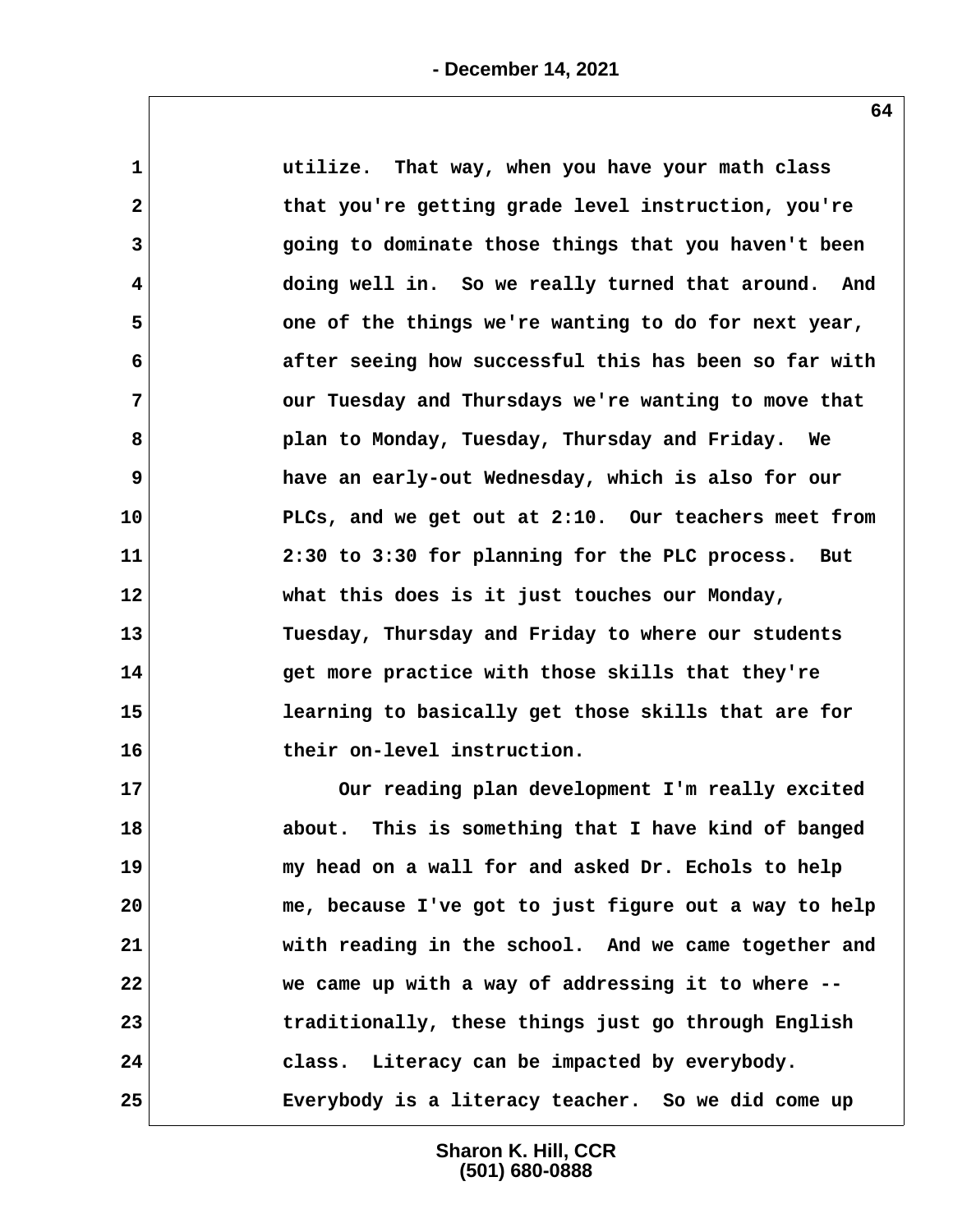| $\mathbf{1}$ | with a way of -- in our ELA classes we work on        |
|--------------|-------------------------------------------------------|
| $\mathbf{2}$ | morphemic awareness daily. So these are one to three  |
| 3            | minute lessons that you can teach to where students   |
| 4            | are getting more phonemic awareness. And then in our  |
| 5            | science classes we've begun to look at measured       |
| 6            | progress databases, as well as baby data nuggets      |
| 7            | which are ways in which you get to look at charts and |
| 8            | have to read charts, as well as doing closed reading  |
| 9            | within -- using your science lens.                    |
| 10           | And then, lastly, our social studies classes          |
| 11           | where they -- they're looking at Newsela articles and |
| 12           | doing closed reading strategies. So some of our       |
| 13           | social studies classes, we're doing closed reading,   |
| 14           | but now with Newsela they're doing specific closed    |
| 15           | reading all on the same articles -- and it's not      |
| 16           | something that they're having to go look for a lot of |
| 17           | resources; they already have those right there at     |
| 18           | their fingertips. So that's something as well. But    |
| 19           | we're going to be touching on reading in every class, |
| 20           | and that was something that I'm going to be -- I'm    |
| 21           | just very, very excited about that's going to start   |
| 22           | at the beginning of this semester and I'm really      |
| 23           | excited to see what the progress shows with that.     |
| 24           | And I've touched on this a little bit earlier,        |
| 25           | but just our guest speakers that we're going to bring |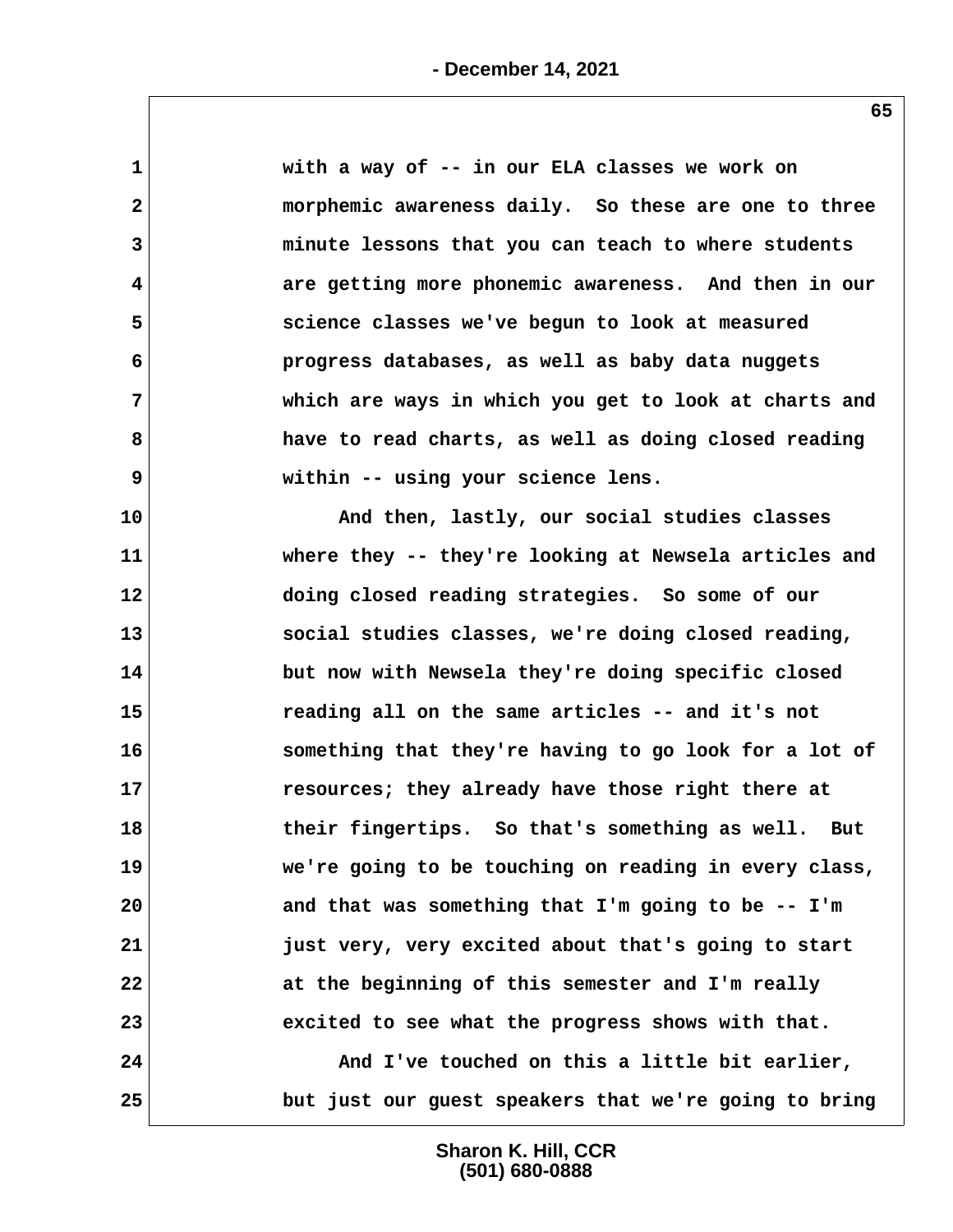| $\mathbf 1$  | We have -- we've already got lined up, we've got<br>in. |
|--------------|---------------------------------------------------------|
| $\mathbf{2}$ | a doctor, some of the community that's going to come    |
| 3            | in; we've also got a few nurses that are coming in.     |
| 4            | But one thing that I'm really excited about is at the   |
| 5            | high school we have some kids that are doing their --   |
| 6            | they have a nursing field that they're getting into.    |
| 7            | Those students are actually coming in to basically      |
| 8            | recruit our kids into that medical practice in the --   |
| 9            | at that secondary level. And I'm real excited about     |
| 10           | that because not only are those my old kids, but at     |
| 11           | the same time I want my kids to see the success of      |
| 12           | somebody else that's just a little bit older than       |
| 13           | So that's something that I'm just really,<br>them.      |
| 14           | really excited about.                                   |
| 15           | DR. ECHOLS: That is the end of our                      |
| 16           | conversation. So that concludes the waiver request.     |
| 17           | CHAIRMAN COFFMAN: All right. Thank you.<br>Thank        |
| 18           | you.                                                    |
| 19           | Ms. James, if you'll come up and go over the            |
| 20           | waivers.                                                |
| 21           | And then stay close because we'll have                  |
| 22           | questions. You're prepared, aren't you, Dr. Echols?     |
| 23           | Not her first rodeo.                                    |
| 24           | WAIVERS/LEGAL CONCERNS                                  |
| 25           | MS. JAMES: My name is Whitney James with the            |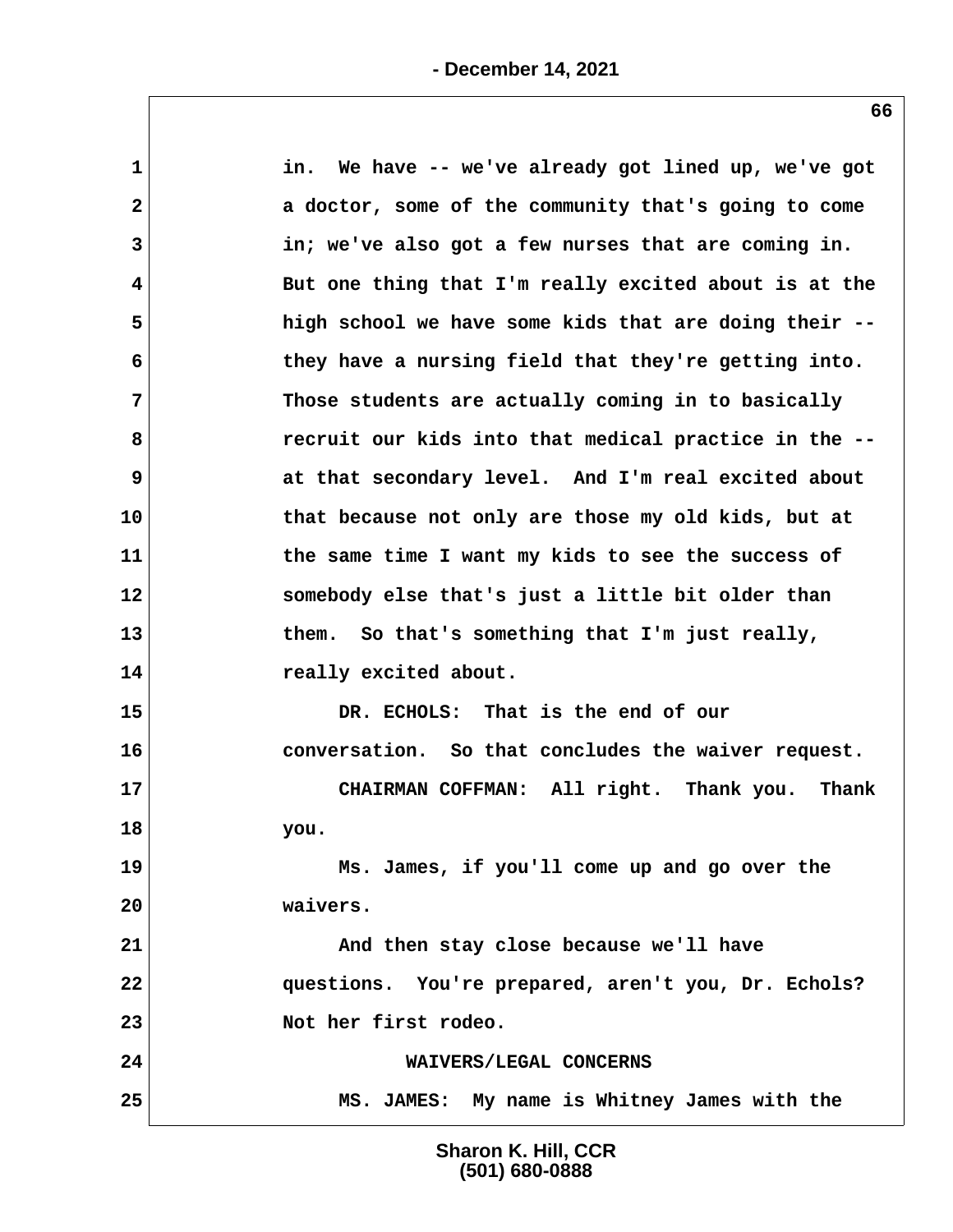| $\mathbf 1$    | Department. I just want to go over the final review. |
|----------------|------------------------------------------------------|
| $\overline{a}$ | The first waiver -- the first request was to         |
| 3              | rescind the waiver of CTE. And I believe that might  |
| 4              | have actually even been an old standard. So they     |
| 5              | just want to go ahead and rescind that.              |
| 6              | They've also asked for Teacher Licensure             |
| $7\phantom{.}$ | waivers. And my comment there was that they would    |
| 8              | also need a waiver of standard 4-d.1. Would you      |
| 9              | please confirm that you would like to add that to    |
| 10             | your waiver request?                                 |
| 11             | DR. ECHOLS: Yes, we would like to confirm to         |
| 12             | add that to our waiver request.                      |
| 13             | MS. JAMES: Okay. Thank you.                          |
| 14             | The third waiver request was for Class Size and      |
| 15             | Teaching Load. I did not have any legal concerns     |
| 16             | with that.                                           |
| 17             | The fourth one, they want to rescind Health and      |
| 18             | Safety Courses. I believe that was also an outdated  |
| 19             | standard. And, of course, no issues with that.       |
| 20             | The fifth waiver request is to continue Seat         |
| 21             | Time and Planned Instructional Day. I did not have   |
| 22             | any legal comments regarding that waiver. I just ask |
| 23             | that Dr. Echols please confirm that everything I've  |
| 24             | stated is correct.                                   |
| 25             | DR. ECHOLS: Yes, everything she has stated is        |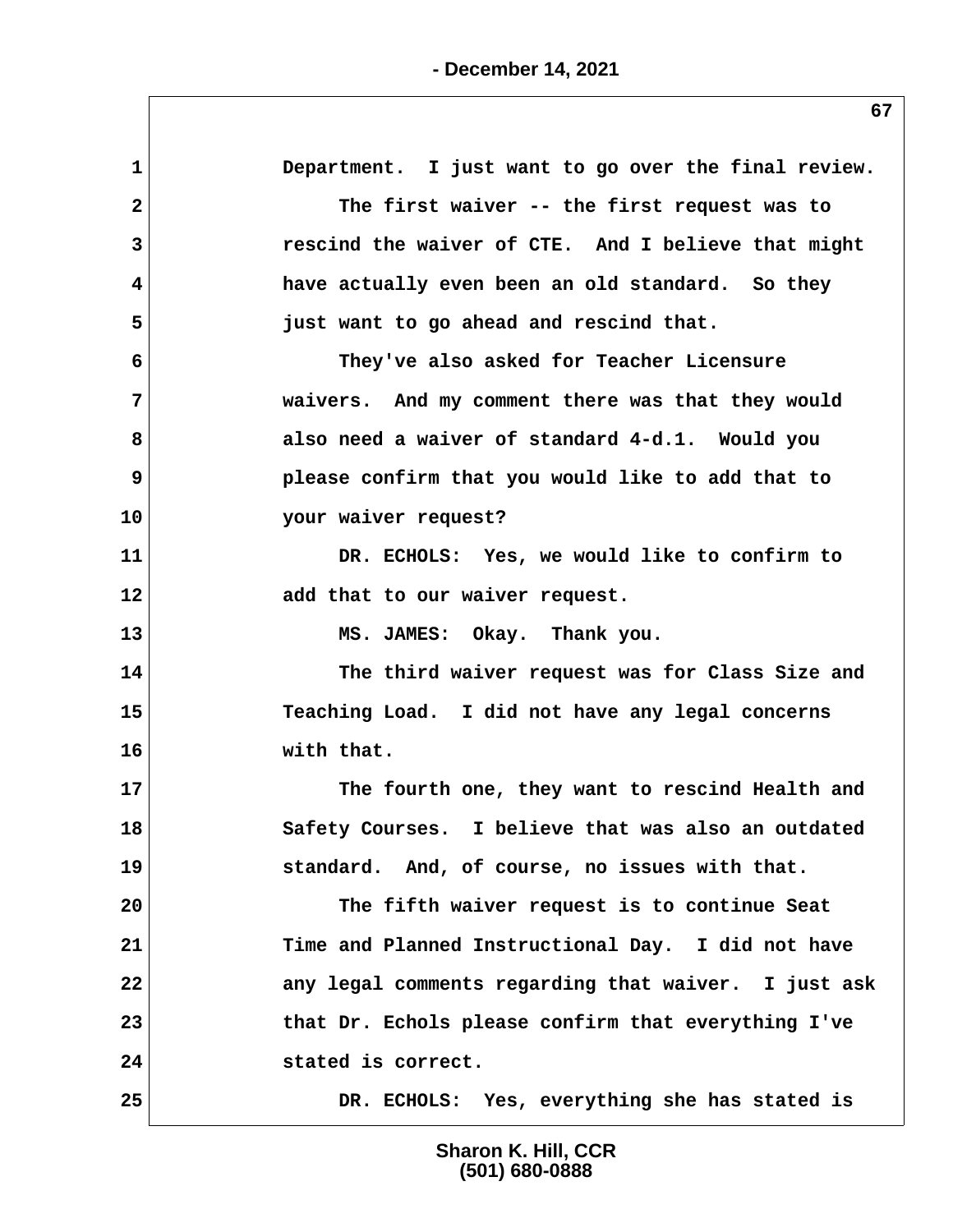| 1            | correct. And if you all want me to expand upon the   |
|--------------|------------------------------------------------------|
| $\mathbf{2}$ | rescinding of the career courses and the health and  |
| 3            | safety, I can give you some rationale behind that.   |
| 4            | CHAIRMAN COFFMAN: Ms. James --                       |
| 5            | MS. JAMES: Yes, ma'am.                               |
| 6            | CHAIRMAN COFFMAN: -- on the Seat Time, are we        |
| 7            | talking 120 hours for the 9th grade classes?         |
| 8            | MS. JAMES: Yes.                                      |
| 9            | CHAIRMAN COFFMAN: Okay.                              |
| 10           | MS. JAMES: Yes.                                      |
| 11           | CHAIRMAN COFFMAN: The wording was throwing me        |
| 12           | off.                                                 |
| 13           | MS. JAMES: Okay. Yes.                                |
| 14           | I do have a question about their digital             |
| 15           | learning plan.                                       |
| 16           | CHAIRMAN COFFMAN: Yeah, I do too.                    |
| 17           | MS. JAMES: Okay. As far as -- and I'm still          |
| 18           | not quite sure what we're doing regarding those      |
| 19           | waivers. If they want to continue the waivers        |
| 20           | associated with their digital learning plan, is now  |
| 21           | the time to do that?                                 |
| 22           | DR. ECHOLS: We only do it for one year, last         |
| 23           | year, and we still are having conversations of if we |
| 24           | want to offer the digital component for next year.   |
| 25           | So we haven't made a concrete decision about that.   |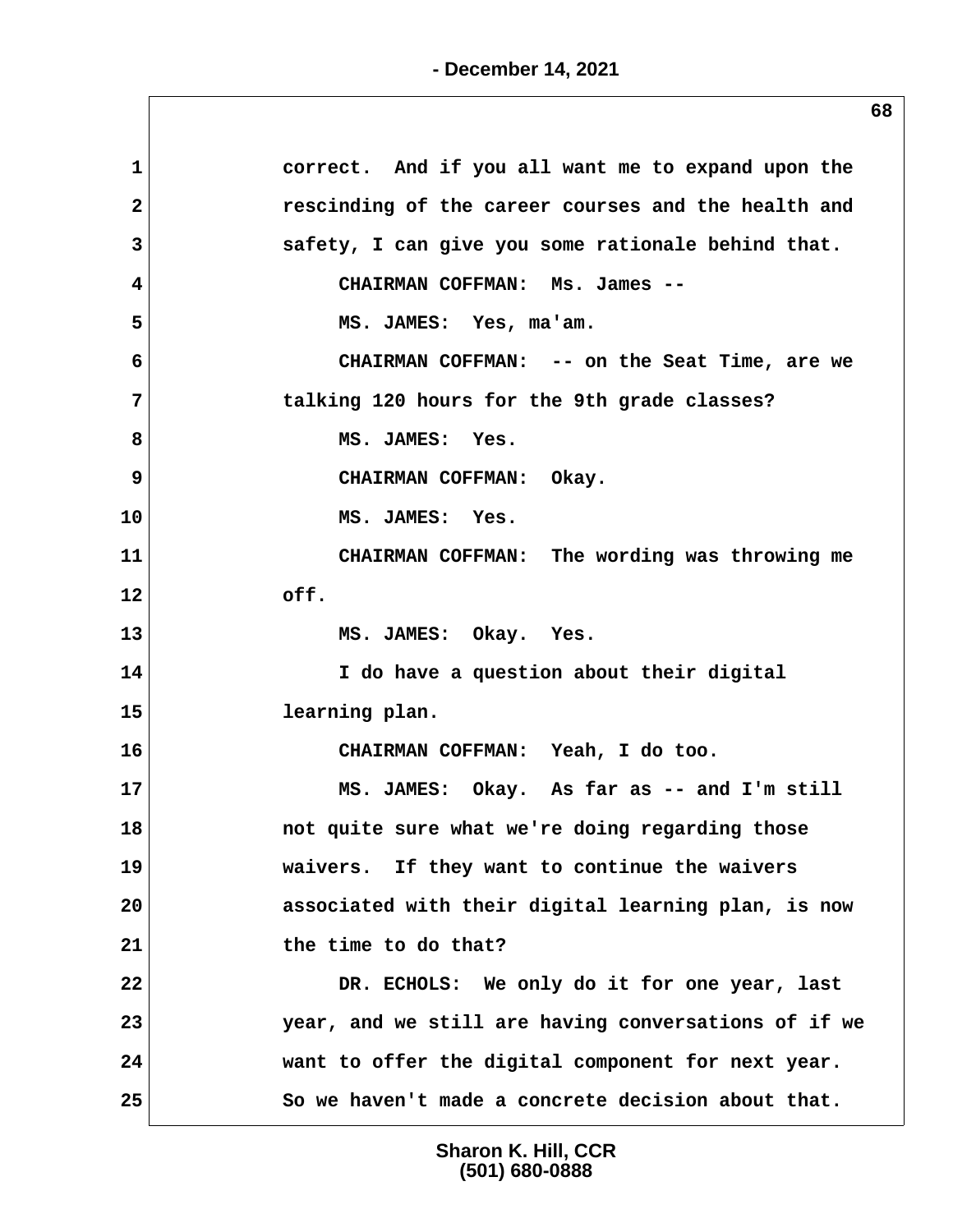| 1            | We are continuing, obviously, with this year. But     |
|--------------|-------------------------------------------------------|
| $\mathbf{2}$ | our numbers at the Junior Academy and high school for |
| 3            | digital learning were low. We actually have a         |
| 4            | partnership with Arch Ford and offer ALE through Arch |
| 5            | Ford in the hub. So the hub has a digital component   |
| 6            | where we wouldn't have to necessarily offer it        |
| 7            | through the school. So we hadn't completely made a    |
| 8            | decision on if we were going to continue to ask for   |
| 9            | the digital learning component for next year for both |
| 10           | the Junior Academy and the high school. We did it     |
| 11           | for this year, but I just don't know if it's going to |
| $12 \,$      | be beneficial for us to offer that for next year      |
| 13           | because our numbers are just low.                     |
| 14           | CHAIRMAN COFFMAN: So you would want to come           |
| 15           | back at a later time and amend if you decide you --   |
| 16           | DR. ECHOLS: Yes.                                      |
| 17           | CHAIRMAN COFFMAN: -- wanted to continue?              |
| 18           | DR. ECHOLS:<br>Yes.                                   |
| 19           | CHAIRMAN COFFMAN: Okay. That would be fine.           |
| 20           | Ms. James, I'm still confused about number five,      |
| 21           | Seat Time and Planned Instructional Day. So I want    |
| 22           | to make sure we're on the same page as to what we're  |
| 23           | continuing the waiver for. So that is not the Clock   |
| 24           | Hours standard.                                       |
| 25           | MS. JAMES: Okay. Let me look at something just        |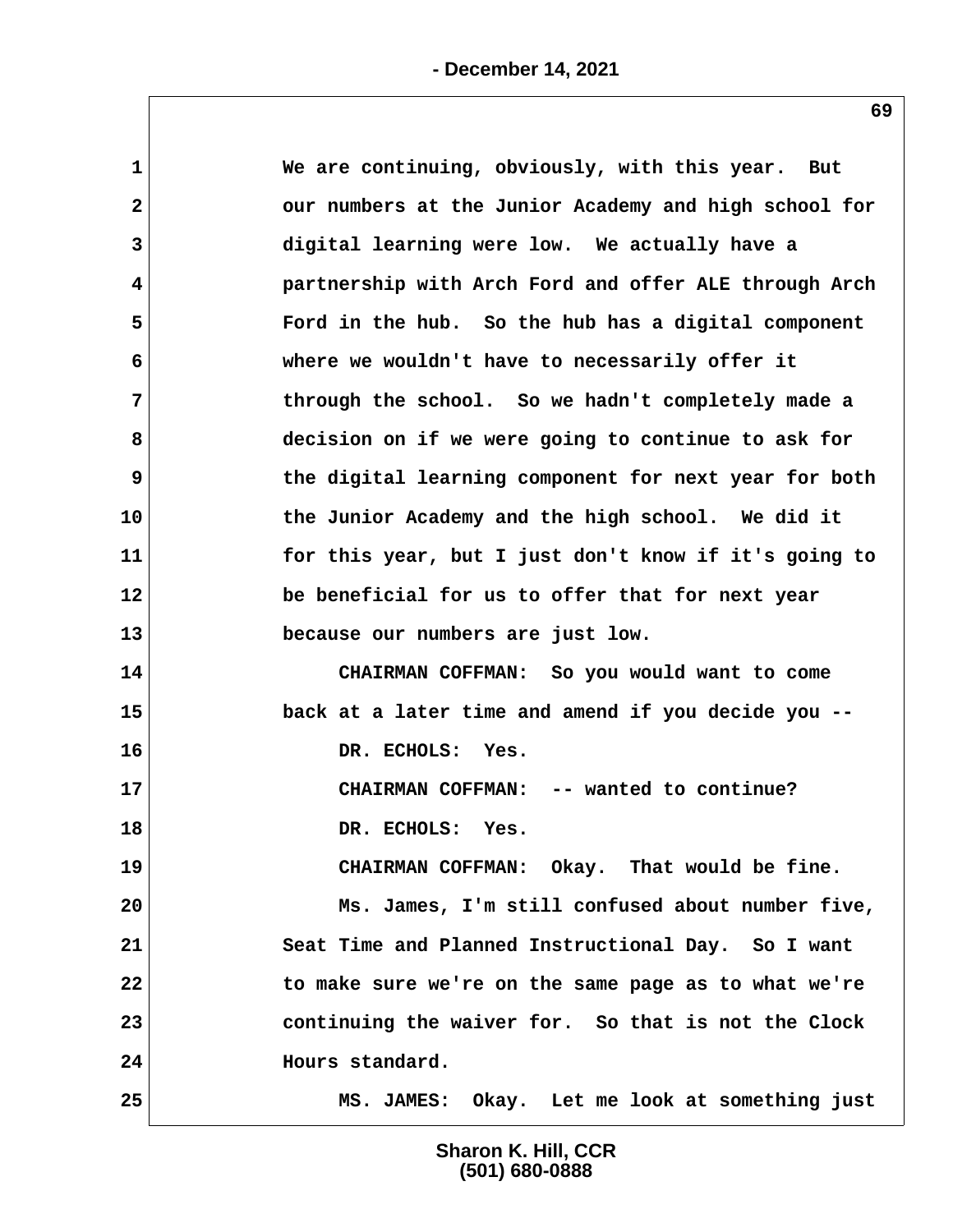**- December 14, 2021**

1 real quick.  **2 CHAIRMAN COFFMAN: So, Dr. Echols, exactly -- 3 MS. JAMES: I'm so sorry. I feel like I'm right 4 in your way. 5 DR. ECHOLS: No, you're good. 6 CHAIRMAN COFFMAN: Are you waiving -- the Seat 7 Time blew me -- confused me, so -- because we did 8 away with Seat Time. 9** DR. ECHOLS: Right. **10 CHAIRMAN COFFMAN: So are you just wanting a 11 waiver of the Six-Hour Instructional Day? 12 DR. ECHOLS: Yes. 13 CHAIRMAN COFFMAN: That's it? 14 DR. ECHOLS: Yes. 15 CHAIRMAN COFFMAN: Okay. Okay. Okay. 16 DR. ECHOLS: And in my -- I mean, you know, 17 sometimes doing the waivers can be a little 18 cumbersome, so -- 19 CHAIRMAN COFFMAN: Yes. 20 DR. ECHOLS: We don't need the Seat Time. I 21 don't think I had Seat Time -- 22 CHAIRMAN COFFMAN: Yeah. It may have just 23 gotten transferred that way. 24 DR. ECHOLS: Yes. 25 CHAIRMAN COFFMAN: I just want to make sure**

> **Sharon K. Hill, CCR (501) 680-0888**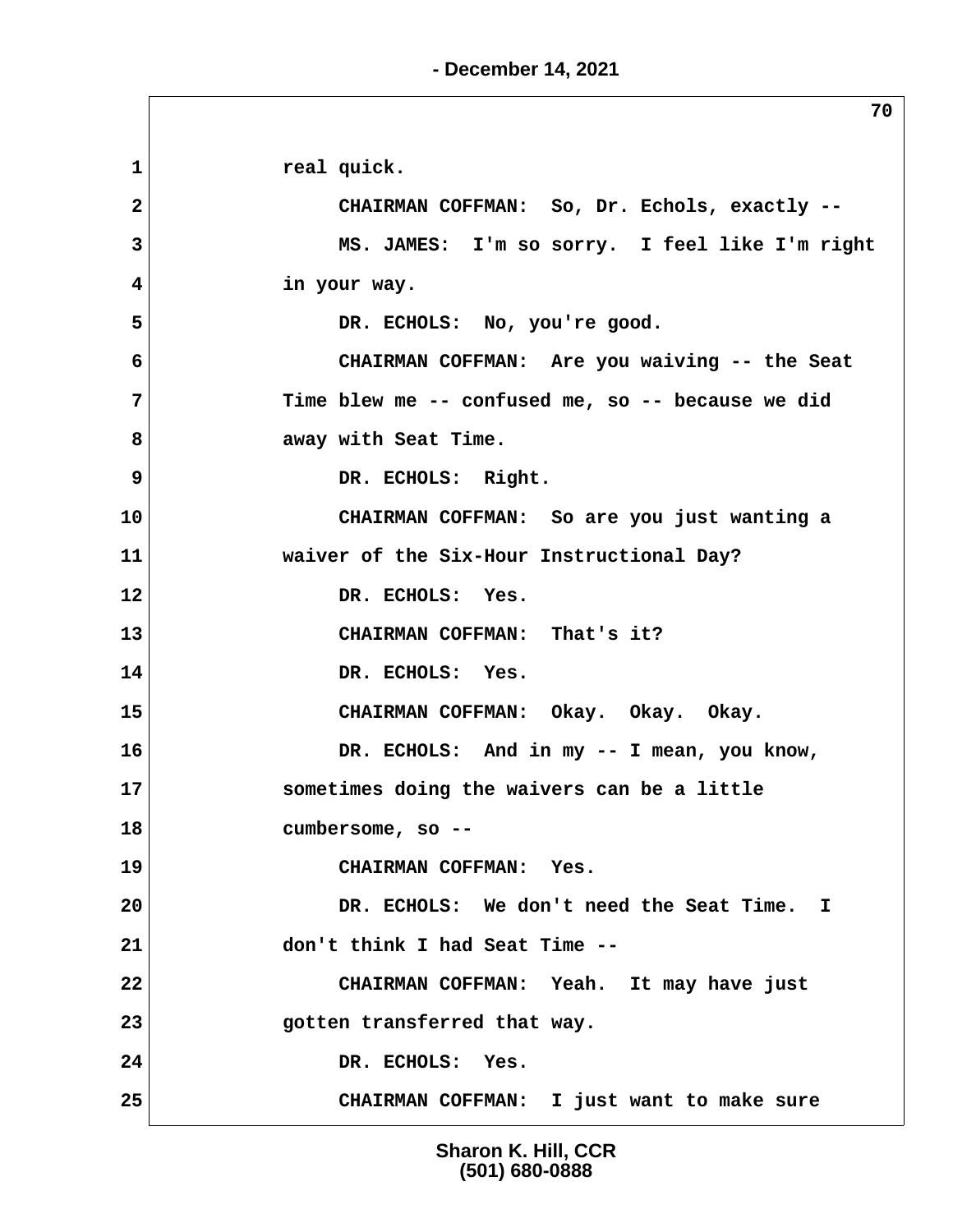**1 we're -- 2 DR. ECHOLS: Yeah. The way I have it written in 3 here is Six-Hour Instructional Day. 4 CHAIRMAN COFFMAN: Okay. Great. 5 MS. JAMES: And I apologize for the confusion. 6 Whenever I'm typing up the final legal reviews I make 7 everything exactly what is on the application just so 8 there's no confusion. So sometimes the waiver will 9** not be named correctly, but I still transfer it **10 exactly as it is so we all know what we're talking 11 about. 12 CHAIRMAN COFFMAN: Yeah. 13 MS. JAMES: But I didn't have any legal comments 14 regarding the standard listed or the statute listed. 15 CHAIRMAN COFFMAN: Okay. All right. 16 QUESTIONS 17 CHAIRMAN COFFMAN: Dr. Williams, would you like 18 to kick us off with questions? 19 DR. WILLIAMS: Yes, I would. 20 You all have -- I have just kind of a general 21 concern here. It seems like we've -- and maybe 22 because I've been on the board -- been on this panel 23 for so long. I think during the last presentation 24 that you were here that the discussion was somewhat 25 similar to this of things to do to improve what's**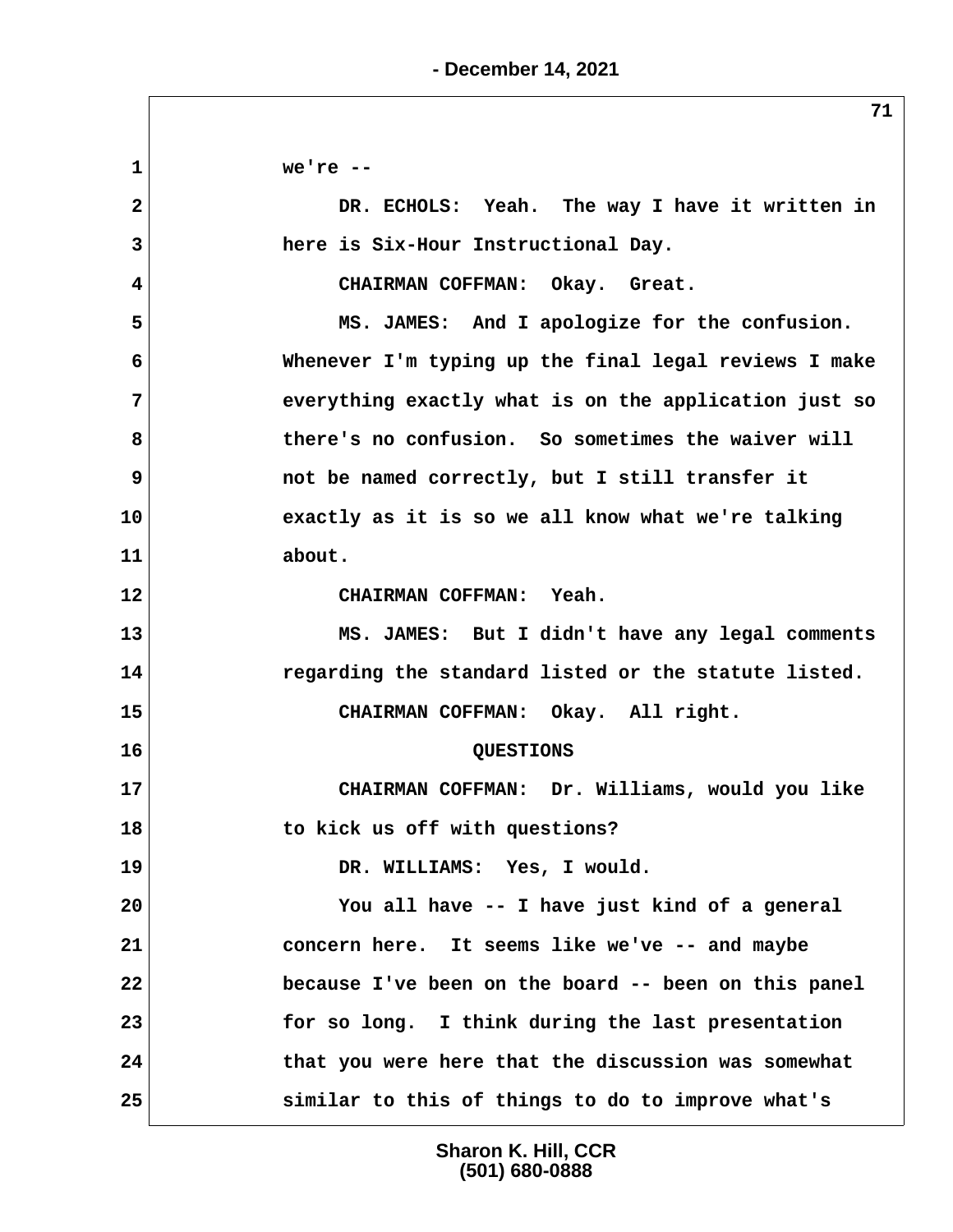**1 going on. And I'm hearing more of the same. I guess 2 I just want to just hear you comment on do you think 3 this is going to get us where we need to be. That's 4 just kind of where I'm at. 5 DR. ECHOLS: Sure. I mean, and that's a valid 6 concern. I guess the way that I will answer that is 7 the way I answered it at the beginning of the 8 presentation. Having a vision for a conversion 9 charter is one thing, but being able to implement the 10 components of the conversion charter is another. So 11 leadership does matter and we have seen great gains 12 at the high school. And I talked to you all about 13 that last year around this time because we had 14 effective implementation of what the goals were 15 actually supposed to be. Very transparent, the goals 16 over the last five years were not implemented very 17 effectively. That's neither here nor there in 18 regards to leadership. But I knew that this was 19 going to be a challenge, and I kind of talked to Mr. 20 Brazle about that when we hired him, coming in, you 21 know. This was something that we were really 22 passionate about and that we wanted to continue for 23 our students. But when you look at concrete 24 evidence, the evidence of increasing student 25 engagement and increasing student achievement was not**

> **Sharon K. Hill, CCR (501) 680-0888**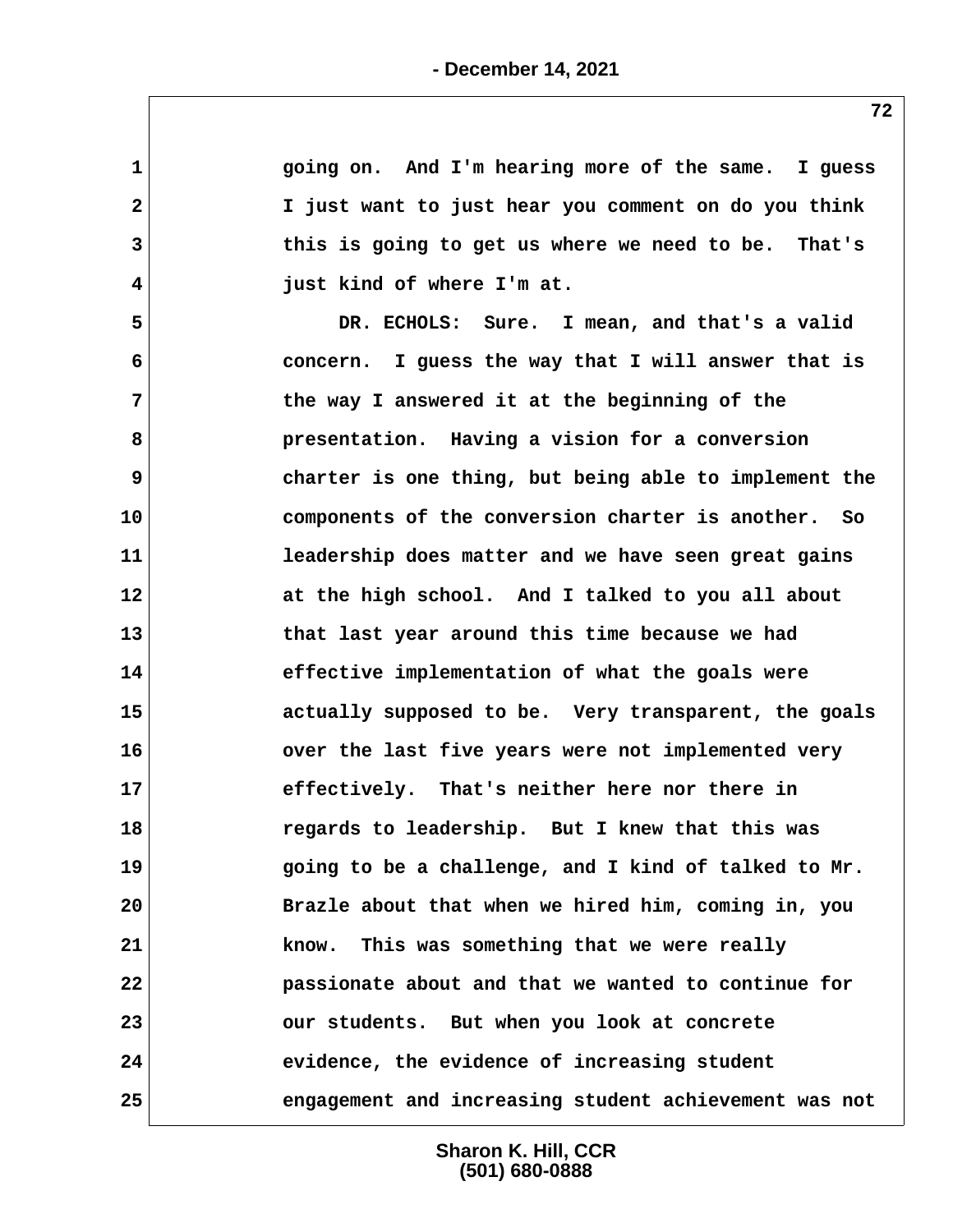| $\mathbf{1}$   | there, Covid or not. That's not an excuse for us in   |
|----------------|-------------------------------------------------------|
| $\mathbf{2}$   | our district. Covid is not an excuse; it is what it   |
| 3              | It happened, it's still here, but we have to<br>is.   |
| 4              | figure out ways to move beyond that. I do think that  |
| 5              | with Mr. Brazle's leadership and the way that we have |
| 6              | refined the goals to really effectively meet the      |
| $\overline{7}$ | needs of our students we are moving in the right      |
| 8              | direction. And the reason I say that is because I'm   |
| 9              | in his building just about every week and I am able   |
| 10             | to talk to students who have been there as 7th        |
| 11             | graders, who are now 9th graders, who do feel a       |
| 12             | culture shift and who can speak to the cultural       |
| 13             | changes with the focus on academics, but also the     |
| 14             | focus on allowing them to see careers and people from |
| 15             | outside of the community that have already been in    |
| 16             | the building this semester.                           |
| 17             | So I do think that we are on the right track and      |
| 18             | moving in the right direction. Even from the high     |
| 19             | school last year, you know, we started making some of |
| 20             | those improvements, as I talked to you all about last |
| 21             | year, in December. But I've seen those improvements   |
| 22             | change over the last year. It takes a special person  |
| 23             | to lead a junior high and a high school campus. I     |

**24 think we have the right people in place now. And 25 just in the last four-and-a-half months Mr. Brazle**

> **Sharon K. Hill, CCR (501) 680-0888**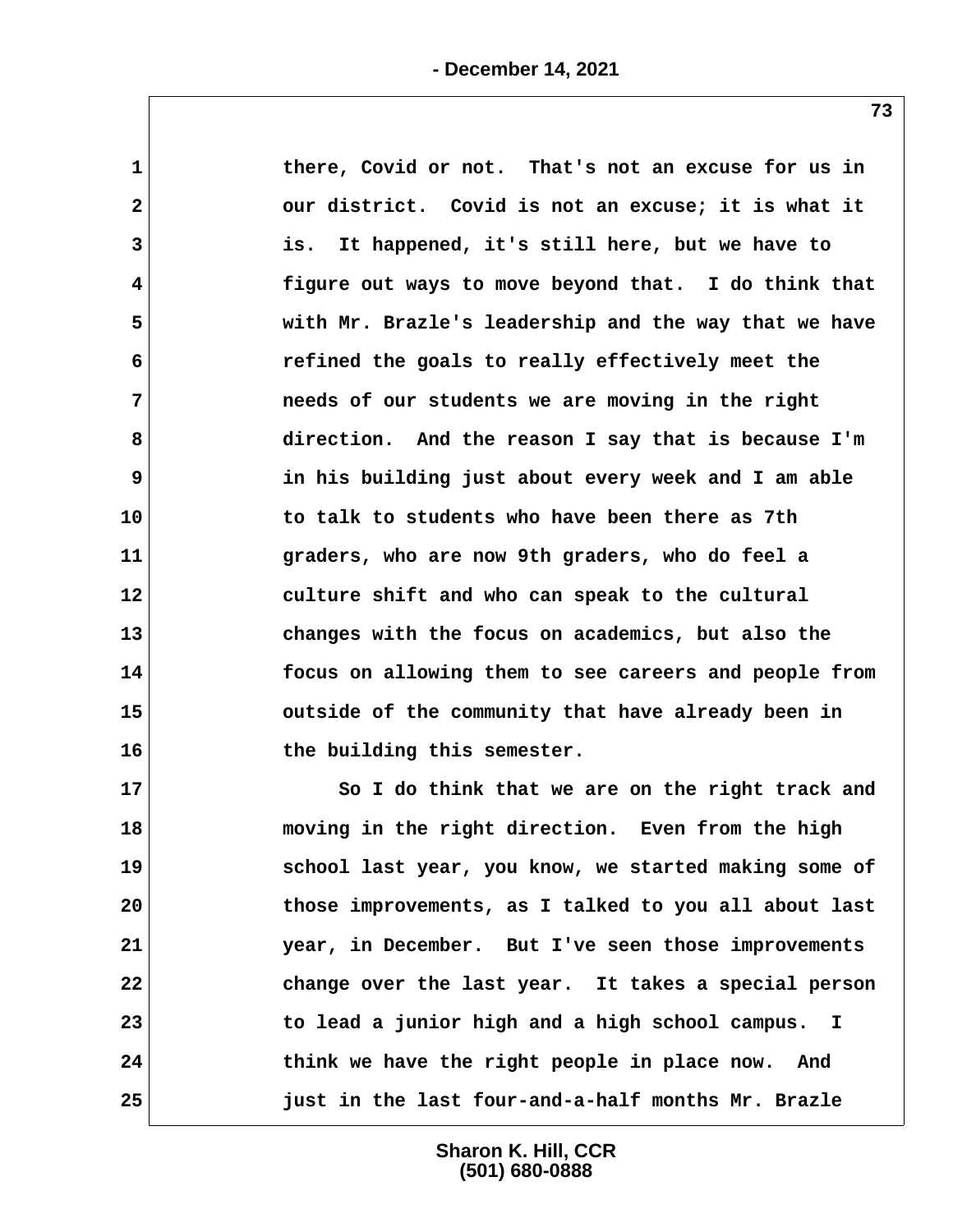| $\mathbf{1}$ | has taken what we've talked about over the summer,    |
|--------------|-------------------------------------------------------|
| $\mathbf{2}$ | things that we needed to change, and implemented a    |
| 3            | lot of those changes for the good and for the         |
| 4            | betterment of the students that we serve.             |
| 5            | Hot Springs is a unique place with six different      |
| 6            | school districts within the county. So we do have to  |
| 7            | compete and we do have to make ourselves different    |
| 8            | and we do have to really just explain to people who   |
| 9            | we are and what we provide for our students. So I do  |
| 10           | think that we are moving in the right direction, but  |
| 11           | that's why I kind of talked to you all about that     |
| 12           | upfront, on the front-end, here's what happened over  |
| 13           | the last five years. And it wasn't anything to brag   |
| 14           | upon. We still had school, we still serviced our      |
| 15           | students, but we did not provide them what we put in  |
| 16           | the original application which was providing them     |
| 17           | with career exploration and doing school differently, |
| 18           | the way that it was implemented or the way that it    |
| 19           | was written in the original application. You also     |
| 20           | have to remember that neither Mr. Brazle nor myself   |
| 21           | wrote the original application. So coming in, in my   |
| 22           | role over the last two-and-a-half years, it was how   |
| 23           | can we implement what's written right now three years |
| 24           | into the process. That's a challenge. So this is an   |
| 25           | opportunity for us to take some of the original       |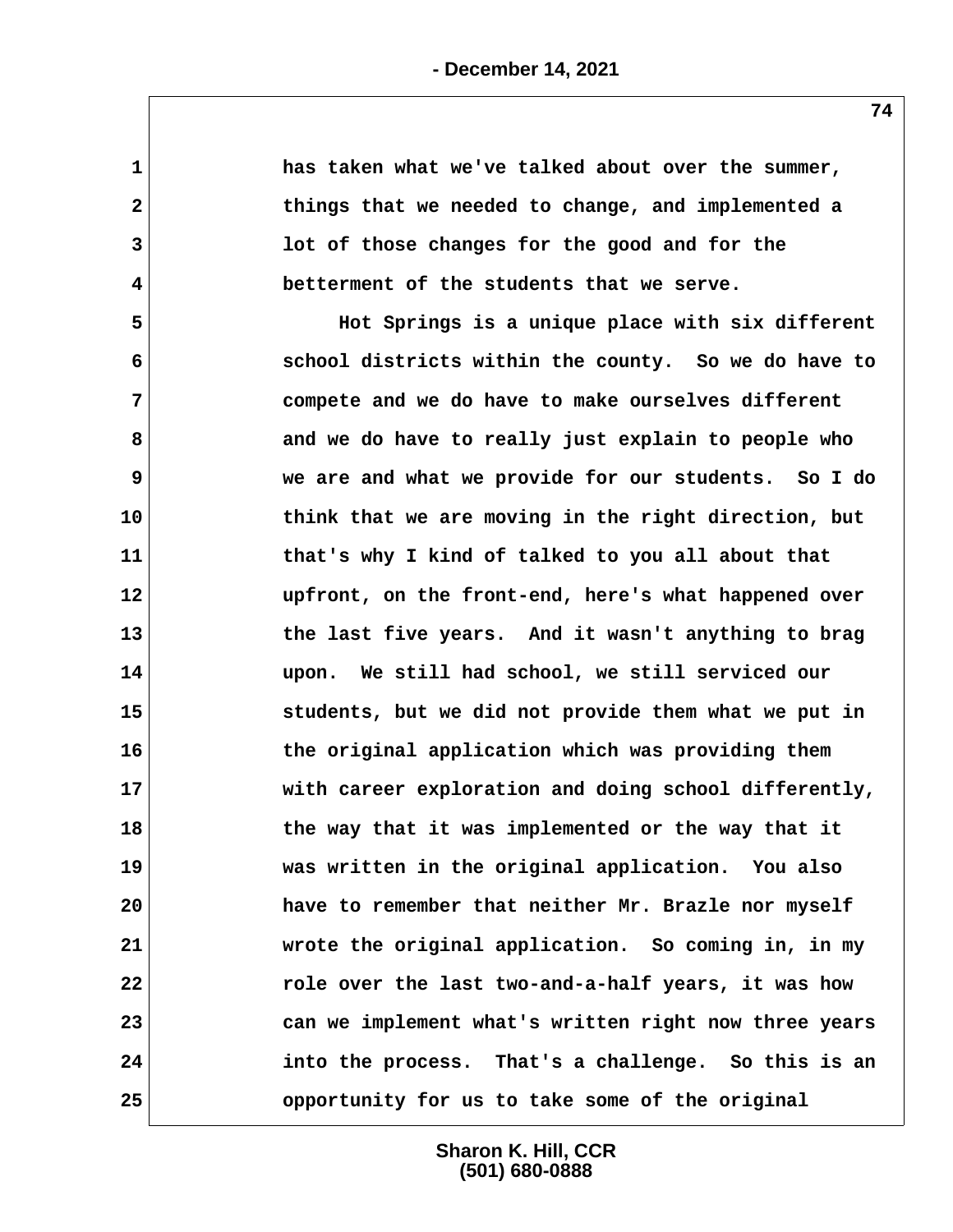| $\mathbf 1$  | pieces that were written in the conversion charter    |
|--------------|-------------------------------------------------------|
| $\mathbf{2}$ | but make them applicable to what we have right now,   |
| 3            | but also make the experience for our students greater |
| 4            | than what they have received in the past.             |
| 5            | So I hope that answers your question.                 |
| 6            | DR. WILLIAMS: Just a follow-up, and this is           |
| 7            | just a pretty clear question for me. Do you think a   |
| 8            | conversion charter school model is the way to achieve |
| 9            | what you're trying to achieve?                        |
| 10           | DR. ECHOLS: I think that it is the best fit for       |
| 11           | us right now. If I'm being a thousand-percent         |
| 12           | honest, I think that the conversion charter           |
| 13           | application was something that we did at the Junior   |
| 14           | Academy level because we wanted -- we saw this vision |
| 15           | to have a 7-12 cohesive model. I do think that        |
| 16           | moving forward this is the way that we need to go     |
| 17           | just because of the continuity it provides us with    |
| 18           | the academy model at the high school. What we have    |
| 19           | put in place is a real pathway for students to have   |
| 20           | access to all three academy models at the junior high |
| 21           | level so that when they do get to 10th grade they     |
| 22           | have had those experiences. One thing that we did     |
| 23           | not talk about today is we've already put in place    |
| 24           | what the culminating experience is for students 7th   |
| 25           | grade, 8th grade and 9th grade prior to them going to |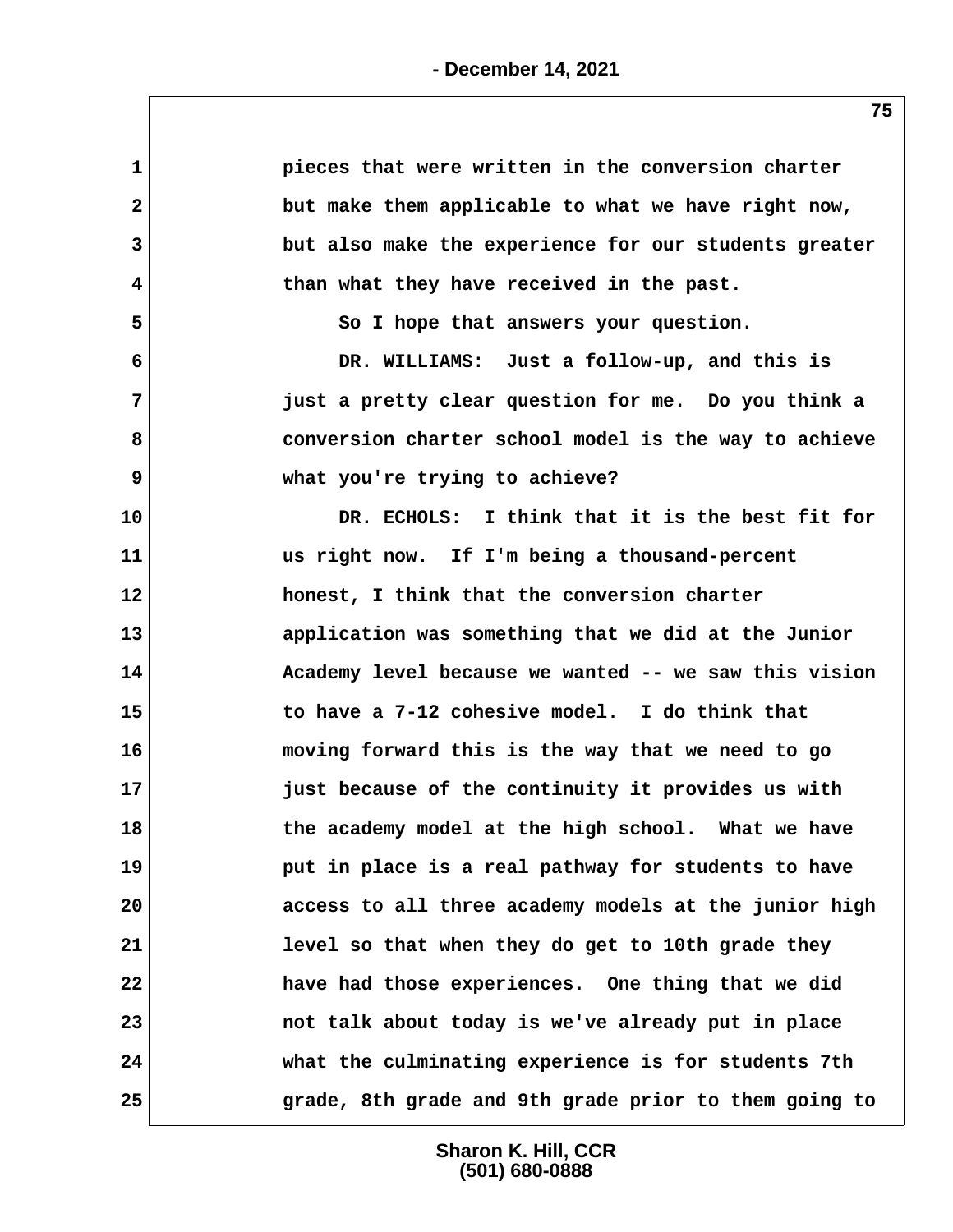| $\mathbf{1}$            | 10th, 11th and 12th at our high school. And I don't  |
|-------------------------|------------------------------------------------------|
| 2                       | think that we will be able to culminate those        |
| 3                       | activities without some of the pieces that we have   |
| $\overline{\mathbf{4}}$ | with the conversion charter.                         |
| 5                       | DR. WILLIAMS: Okay. Thank you.                       |
| 6                       | DR. ECHOLS: You're welcome.                          |
| $\overline{7}$          | CHAIRMAN COFFMAN: Dr. Flowers?                       |
| 8                       | DR. FLOWERS: I just have two questions.              |
| 9                       | First, when I was looking at so your smart goal      |
| 10                      | two and then smart goal three as well. So you talk   |
| 11                      | about creating a literacy plan.                      |
| 12                      | DR. ECHOLS: Uh-huh.                                  |
| 13                      | DR. FLOWERS: So could you please speak on the        |
| 14                      | process of creating this plan, how you feel it's     |
| 15                      | going to serve as the best resource to support your  |
| 16                      | work in those --                                     |
| 17                      | DR. ECHOLS: Absolutely. We got notification          |
| 18                      | this year, which I knew was coming -- but this year  |
| 19                      | we -- our district as a whole was over the 40% in    |
| 20                      | need of support in reading for ACT Aspire summative  |
| 21                      | in reading. So we've been working on a literacy plan |
| 22                      | primarily at the K-6 level for the last two years.   |
| 23                      | I've spent a lot of time looking at how we fill the  |
| 24                      | five components of reading foundationally from the   |
| 25                      | elementary level. A lot of our students 7th grade    |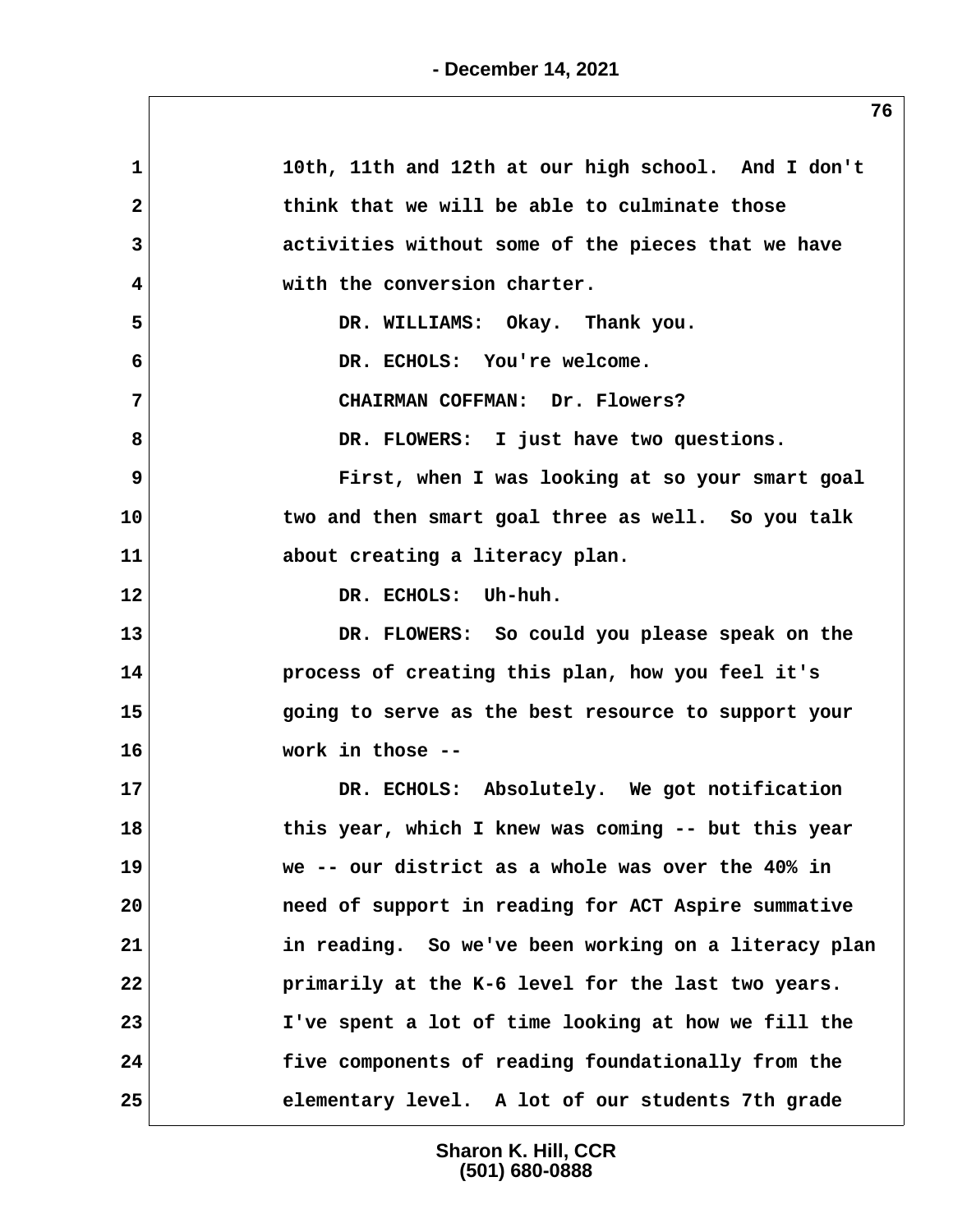| $\mathbf 1$  | and up did not get a really good sound phonics base   |
|--------------|-------------------------------------------------------|
| $\mathbf{2}$ | or phonological awareness base because the Science of |
| 3            | Reading wasn't here yet. So we have a lot of holes    |
| 4            | to fill at those levels. So the primary base of the   |
| 5            | literacy plan for our secondary campuses was to       |
| 6            | include those courses. So we identified students who  |
| 7            | really need targeted support in reading, and so       |
| 8            | that's where we have the academic reading and the     |
| 9            | critical reading.                                     |
| 10           | I went back and talked to Mr. Brazle and told         |
| 11           | him I felt like we were still missing a large chunk   |
| 12           | of students that we serve 7th grade through 12th      |
| 13           | grade. So I have two RISE TOTs, which means they      |
| 14           | train -- so they come here, do all their training,    |
| 15           | and they train everyone in our district. We sat down  |
| 16           | and formulated a plan. The phonemic awareness is      |
| 17           | where we feel like we're going to get the best bang   |
| 18           | for our buck at the present moment for all of our     |
| 19           | students. So 5th through 11th grade we've added --    |
| 20           | it's a book called More Phonemic Awareness and we've  |
| 21           | trained our teachers on that book; so they are using  |
| 22           | those one-minute to three-minute drills in their      |
| 23           | classrooms daily for ELA. I told Mr. Brazle that I    |
| 24           | felt like it really needed to be a holistic approach  |
| 25           | because they didn't need to get that targeted piece   |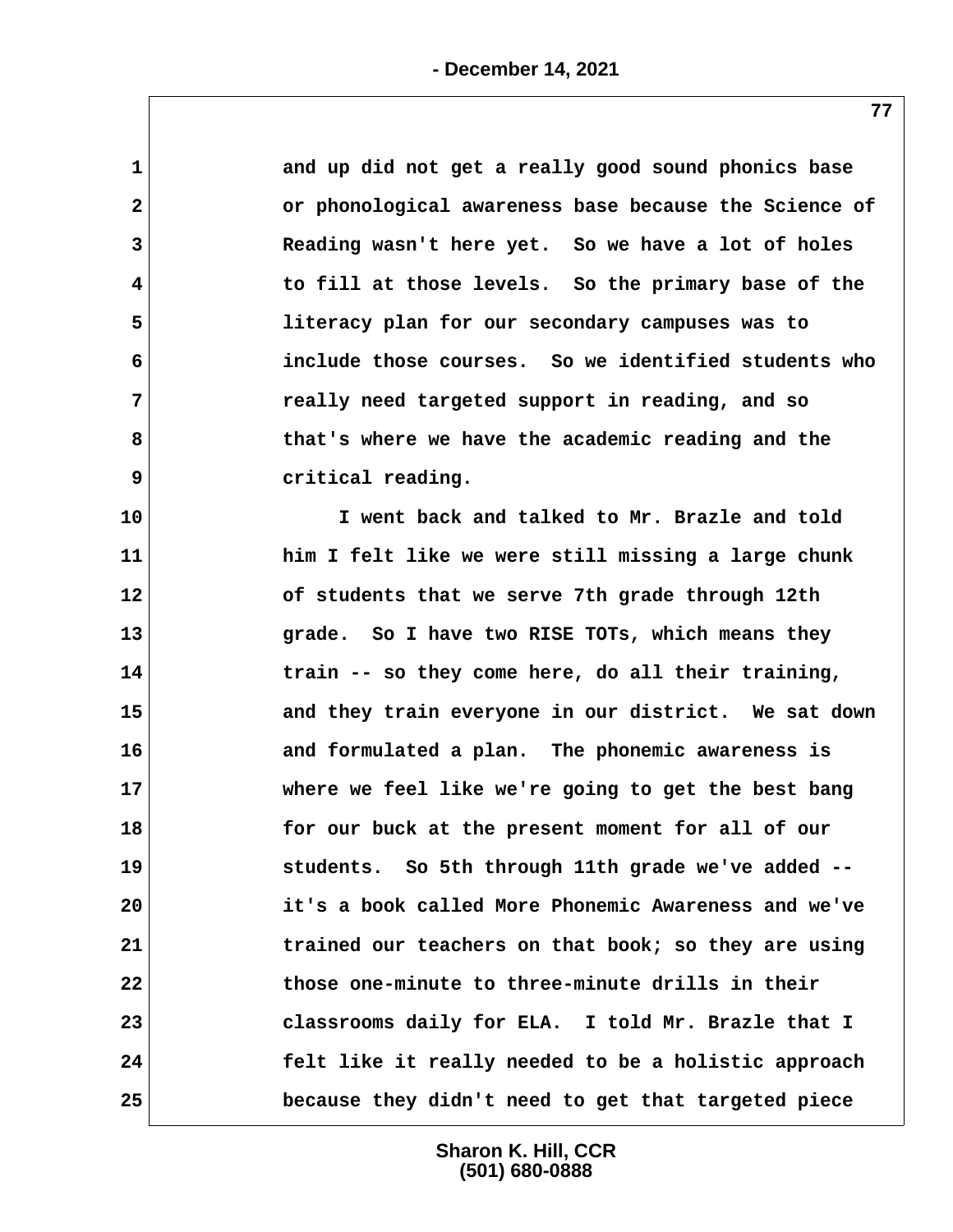| $\mathbf 1$  | just in their ELA class. So that's why we added the   |
|--------------|-------------------------------------------------------|
| $\mathbf{2}$ | science piece which was the measure of progress; it's |
| 3            | actually through Cognia. They -- if you look at the   |
| 4            | data from our students, they struggle with            |
| 5            | interpreting graphs and charts and they struggle with |
| 6            | just the interpretation. But if they can't read it    |
| 7            | for comprehension, then they're not going to be able  |
| 8            | to do that. So we really needed to go back through    |
| 9            | and figure out how can we provide them with a         |
| 10           | rigorous grade level or above assessment daily in     |
| 11           | their classes that will translate to them being able  |
| 12           | to be successful on ACT. I know the test is not the   |
| 13           | end-all be-all, but they still need access to that    |
| 14           | every day. What we were seeing is that the CFAs that  |
| 15           | our teachers were developing were not rigorous        |
| 16           | enough.                                               |
| 17           | DR. FLOWERS: Okay.                                    |
| 18           | DR. ECHOLS: You know, we'd have 10, 20                |
| 19           | questions; that's way too many for a common formative |
| 20           | assessment. We really needed to look at what we were  |
| 21           | asking and how we were asking it. So that's going to  |
| 22           | be the piece that's added for science.                |
| 23           | And then for social studies students need to be       |
| 24           | able to read every day. They should have access to    |
| 25           | some form of reading every single day. So we have     |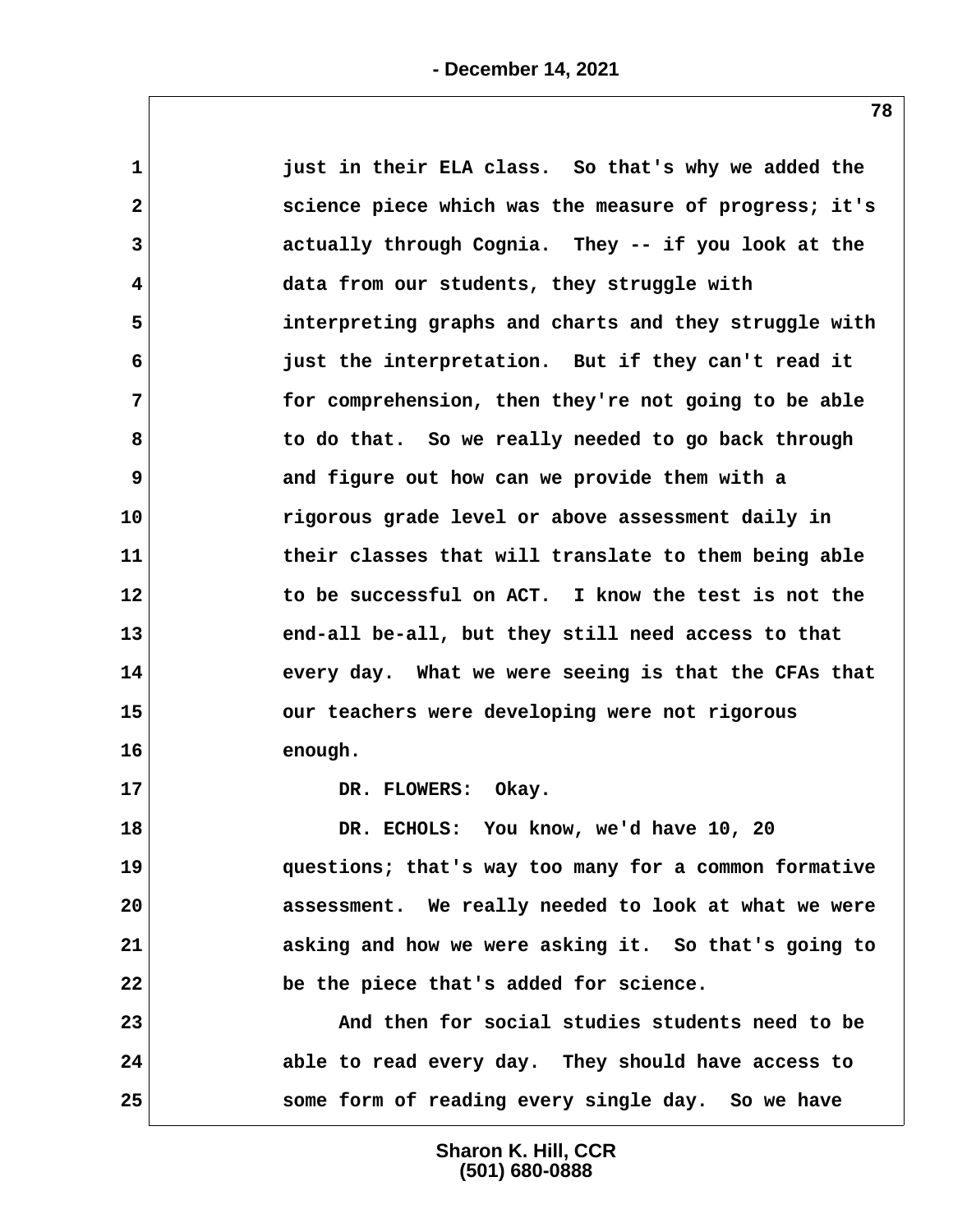| 1            | added in the close reading strategy. You hear about   |
|--------------|-------------------------------------------------------|
| $\mathbf{2}$ | that a lot at the elementary level. But we really     |
| 3            | need to put some of those components back at our      |
| 4            | secondary campuses. So within the day of a Junior     |
| 5            | Academy student, they're going to have close reading  |
| 6            | strategies through their social studies classes;      |
| 7            | they're going to have morphemic awareness, plus the   |
| 8            | addition of our new curriculum that we've added       |
| 9            | kindergarten through 8th grade, which is Wit and      |
| 10           | Wisdom for all of our students in the district. And   |
| 11           | then you get to measure progress through your science |
| 12           | classes.                                              |
| 13           | So that's the basic component of our literacy         |
| 14           | plan. It's a very -- have to write a level 3          |
| 15           | coordinated support plan; it's about 19 pages long.   |
| 16           | I could talk to you all about it, if you want me to.  |
| 17           | But that in a nutshell is kind of what we're doing    |
| 18           | for our secondary campuses.                           |
| 19           | DR. FLOWERS: Okay. Thank you so much for that.        |
| 20           | DR. ECHOLS: Uh-huh.                                   |
| 21           | DR. FLOWERS: My next question about your              |
| 22           | revised student success plan --                       |
| 23           | DR. ECHOLS: Uh-huh.                                   |
| 24           | DR. FLOWERS: -- how do you go about assigning         |
| 25           | an advisor to the students?                           |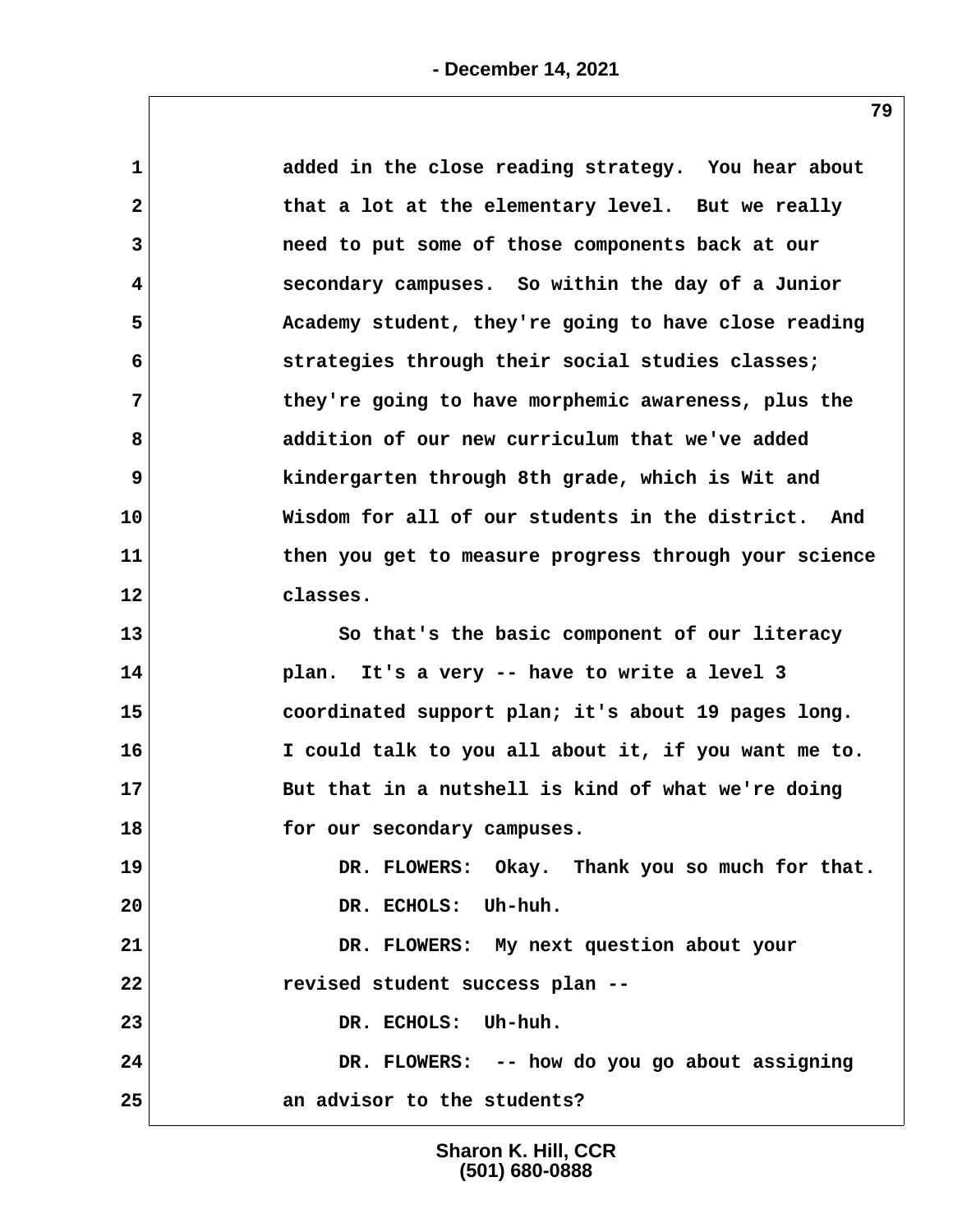| $\mathbf{1}$ | DR. ECHOLS: So it's kind of varied between the        |
|--------------|-------------------------------------------------------|
| $\mathbf{2}$ | Junior Academy and the high school. High school was   |
| 3            | much more established. Junior Academy has gotten      |
| 4            | onboard really this year after, you know, Mr. Brazle  |
| 5            | came on. I kind of talked to him about some of the    |
| 6            | things that we needed to put into place. We           |
| 7            | should've added a copy of it in there because what we |
| 8            | did is I challenged our counselors because they are   |
| 9            | the ones that really need to spearhead the student    |
| 10           | success plan. I challenged him to come up with a      |
| 11           | document that they can use any time that they're      |
| 12           | talking to students. So we have an Excel spreadsheet  |
| 13           | document that tracks their credits, the courses that  |
| 14           | they take. It has access to Noviance, which is a      |
| 15           | career exploration piece that we have added --        |
| 16           | DR. FLOWERS: Yes.                                     |
| 17           | DR. ECHOLS: -- over the last couple of years.         |
| 18           | But they use that during their seminar classes on     |
| 19           | Tuesday and Thursday, but they also use it with their |
| 20           | counselors when they get ready to do pre-             |
| 21           | registration.                                         |
| 22           | DR. FLOWERS: Okay.                                    |
| 23           | DR. ECHOLS: So it tracks that from 7th grade.         |
| 24           | The law says they have to have it starting in 8th     |
| 25           | grade, but we start it in 7th grade, and it tracks    |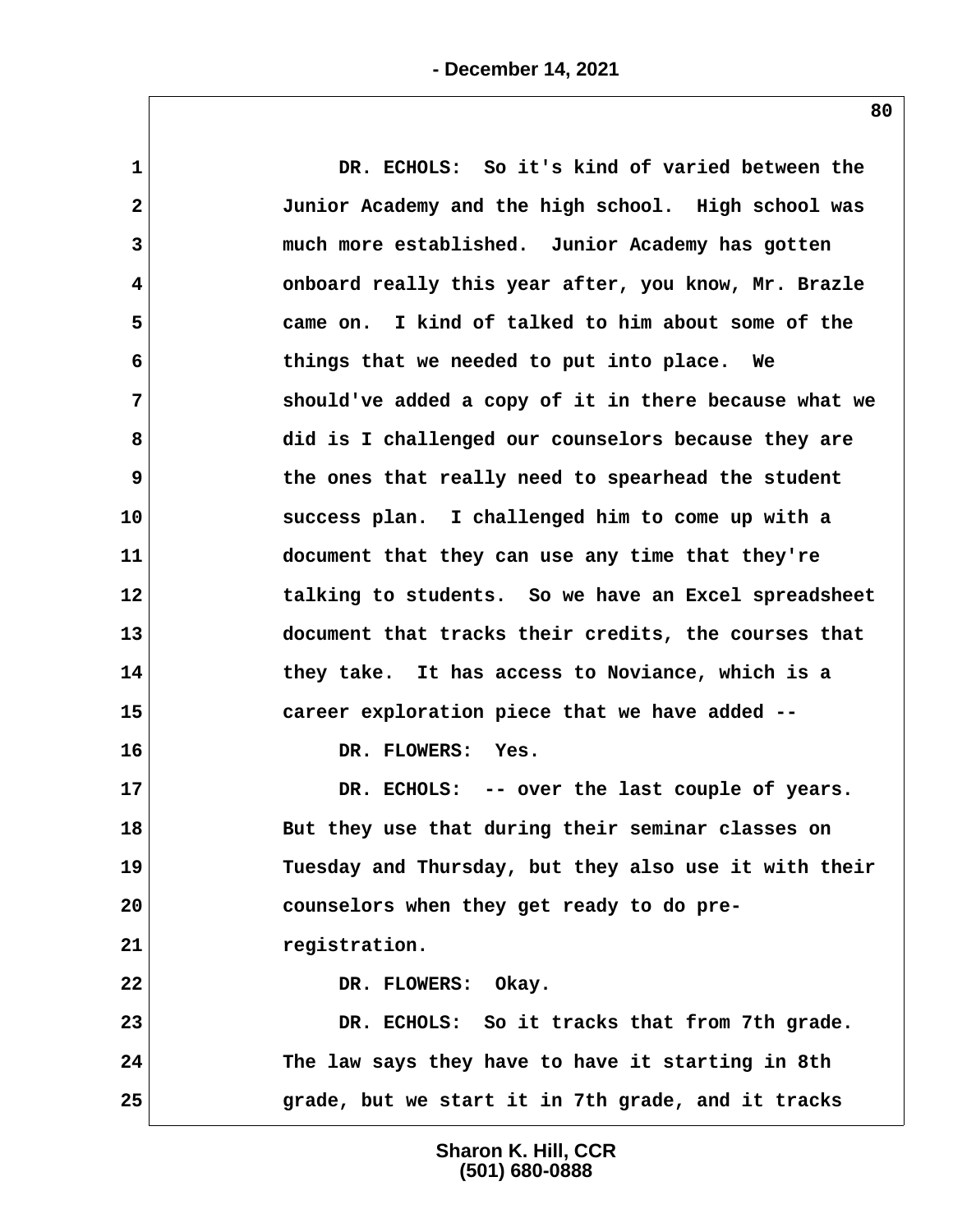| every course that they take so that they see a big         |
|------------------------------------------------------------|
| picture of if I take these courses now in 7th, 8th         |
| 3<br>and 9th grade, here's a track that I'm going to be    |
| moving towards 10th, 11th and 12th grade; so really<br>4   |
| having those conversations at an earlier age. It           |
| tracks their ACT composite; it tracks their ACT<br>6       |
| summative; it tracks their NWEA. The counselors have       |
| 8<br>all of that material in one place so that it's        |
| digital. We can print them a copy of it, but it's a        |
| 10<br>digital piece that stays with the students 7th       |
| through 12th grade.                                        |
| 12<br>DR. FLOWERS: That's great. Thank you so much.        |
| 13<br>CHAIRMAN COFFMAN: Mr. Baldwin?                       |
| 14<br>MR. BALDWIN: Two questions. The enrollment           |
| 15<br>data that you have shows a large increase in         |
| 16<br>enrollment in 20-21, from 478 the year prior to 771. |
| 17<br>Why is that? Is there something that changed?        |
| 18<br>DR. ECHOLS: The addition of the 9th grade            |
| 19<br>class.                                               |
| 20<br>MR. BALDWIN: Pardon me?                              |
| DR. ECHOLS: The addition of the 9th grade                  |
| class.                                                     |
|                                                            |
| MR. BALDWIN: Okay. Okay.                                   |
| DR. ECHOLS: So it was 7th and 8th grade prior.             |
|                                                            |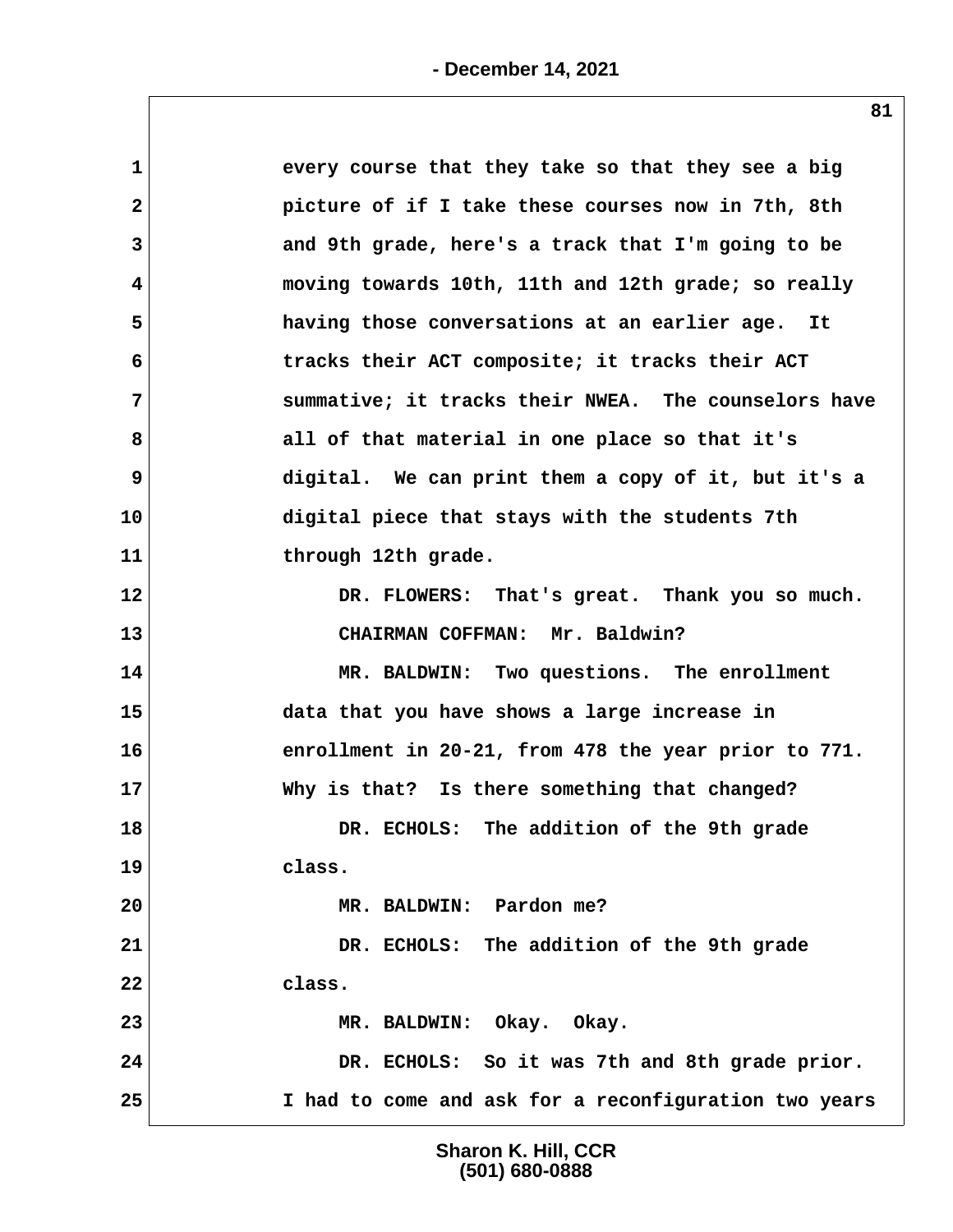**1 ago, I believe. And so we reconfigured to a 7-9 2 building -- 3 MR. BALDWIN: Okay. 4 DR. ECHOLS: -- instead of a 7th and 8th grade 5 building. 6 MR. BALDWIN: Okay. I just thought you guys had 7 done something -- 8 DR. ECHOLS: No, we didn't grow that much -- 9 well, I would hope. Right? 10 MR. BALDWIN: So then going down and looking at 11 your letter grades -- and you have two letter grades 12 in here and then two years that aren't, and we'll be 13 getting back to letter grades -- 14 DR. ECHOLS: Uh-huh. 15 MR. BALDWIN: -- pretty soon. 16 DR. ECHOLS: Uh-huh. 17 MR. BALDWIN: In the improvement plan that you 18 have I guess maybe the question is how long do you 19 think that plan needs to be in effect before we see a 20 C rather than a D? 21 DR. ECHOLS: Honestly, I think that we will be 22 able to see that this year. I sat on a little panel 23 a couple of years ago where we were able to get 24 access to an Excel spreadsheet that allows you to 25 kind of manipulate how many students you need to move**

> **Sharon K. Hill, CCR (501) 680-0888**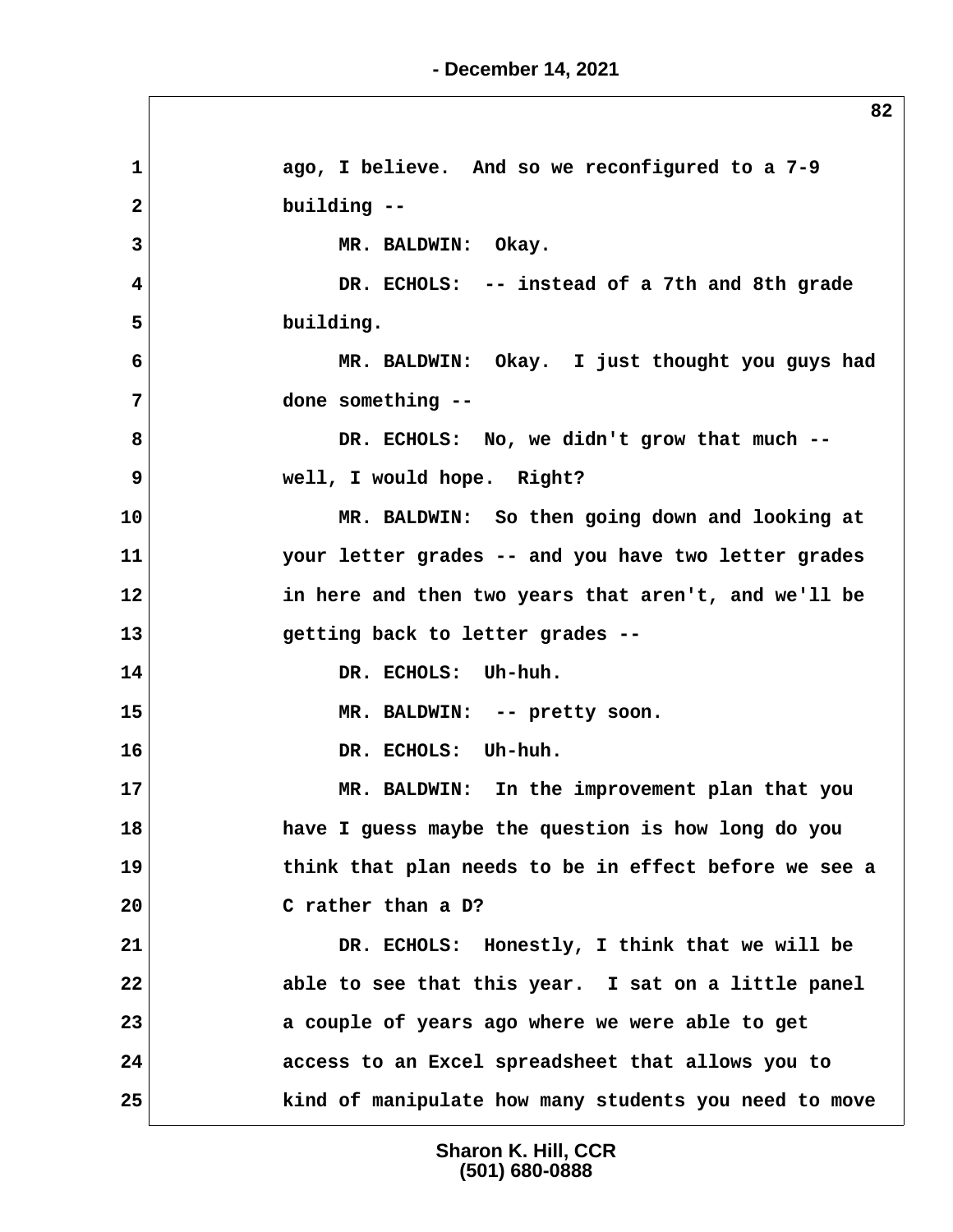| 1            | in order to move your letter grade to where you want  |
|--------------|-------------------------------------------------------|
| $\mathbf{2}$ | it to be. I kind of did a training with them on that  |
| 3            | a couple of years ago. And then the year that we      |
| 4            | were supposed to utilize all that we all went home in |
| 5            | March, so we didn't take an assessment that year.     |
| 6            | And then last year we did have a significant number   |
| 7            | of students who were virtual and it was a challenge   |
| 8            | to keep them engaged and it was a challenge to get    |
| 9            | them all tested the way that we needed to test them.  |
| 10           | So I don't know if the test accuracy is as accurate   |
| 11           | as it could have been for the assessment that we took |
| 12           | at the end of last year. I do anticipate both our     |
| 13           | Junior Academy and our high school, honestly, and our |
| 14           | 3rd through 6th grade classrooms to see an increase   |
| 15           | on weighted achievement from the perspective of math, |
| 16           | literacy, and science just because I know the work    |
| 17           | that we're doing across all the campuses and I know   |
| 18           | the curriculum alignment that has happened over the   |
| 19           | last two-and-a-half years, since I've been there. We  |
| 20           | have monthly meetings with our principals; they have  |
| 21           | to bring us data and they have to bring us evidence   |
| 22           | of what they're doing to lead the charge. And if      |
| 23           | it's not -- if they're not seeing the results that    |
| 24           | they want to see, we ask why. And then what supports  |
| 25           | can I put in place with my instructional facilitators |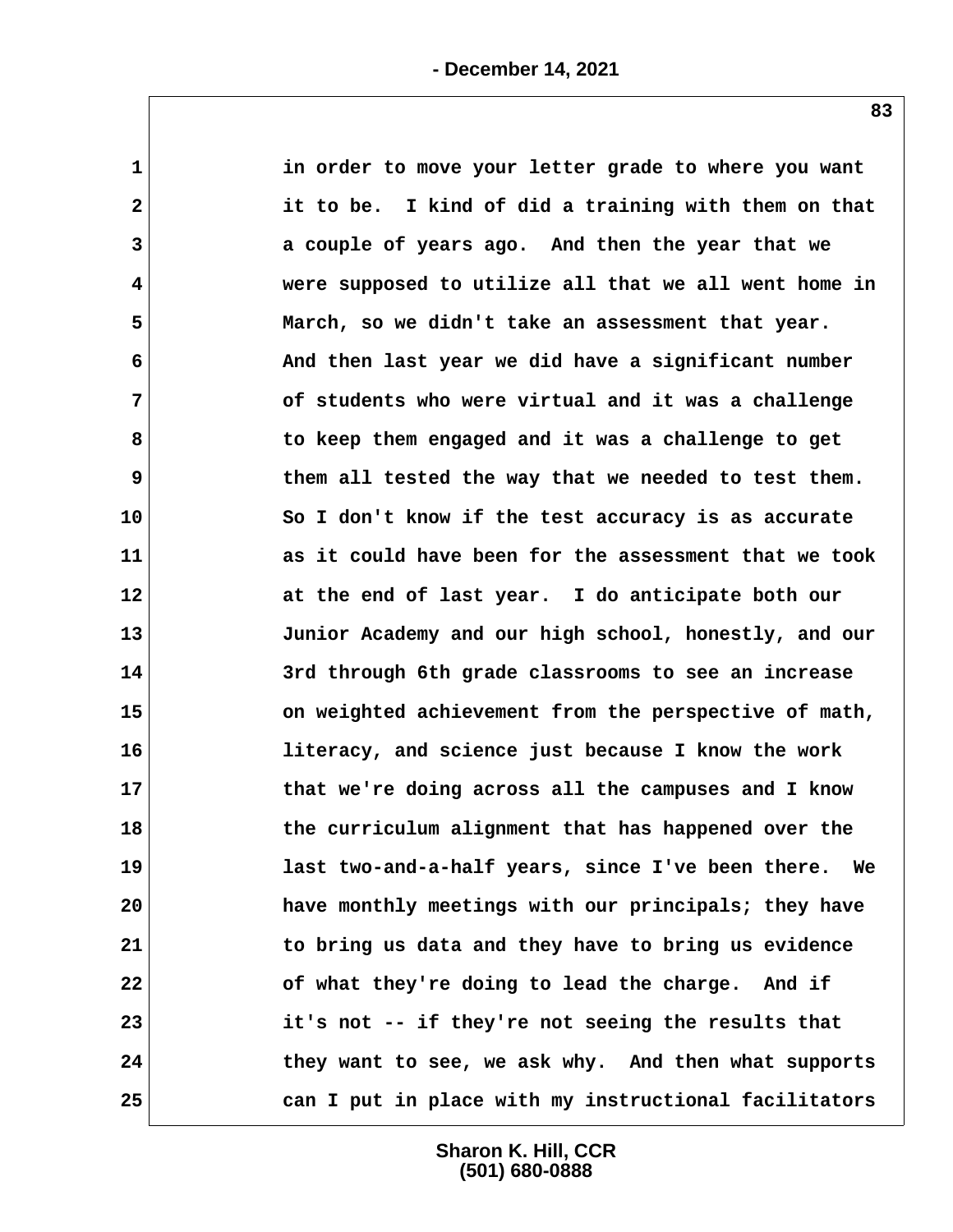| $\mathbf{1}$   | to help them lead those charges. So I honestly do    |
|----------------|------------------------------------------------------|
| $\mathbf{2}$   | think that we will see an increase this year on      |
| 3              | weighted achievement. I'll take a small increase.    |
| 4              | But the biggest thing that I really am focused on    |
| 5              | right now is moving us from that 40% in need of      |
| 6              | support in reading. We were right there prior to     |
| $\overline{7}$ | Covid, and then Covid hit and we saw about a seven-  |
| 8              | and-a-half percent increase of the students who were |
| 9              | in need of support. But we've identified all those   |
| 10             | students across the district and they're receiving   |
| 11             | targeted intervention right now. It's a pretty       |
| 12             | beautiful thing to see when your literacy plan is    |
| 13             | actually working the way that it was written. So     |
| 14             | we've had lots of conversations with our             |
| 15             | interventionists. I meet with them monthly, so I see |
| 16             | that data real-time, so I know kind of where we are  |
| 17             | and what we're tracking.                             |
| 18             | MR. BALDWIN: Okay. So I take this that you are       |
| 19             | laser-focused on this.                               |
| 20             | DR. ECHOLS: Yes.                                     |
| 21             | MR. BALDWIN: Great.                                  |
| 22             | DR. ECHOLS: I think Ms. Coffman would agree          |
| 23             | with that. But I'm only one person.                  |
| 24             | CHAIRMAN COFFMAN: Ms. Saracini?                      |
| 25             | MS. SARACINI: I just have two quick questions.       |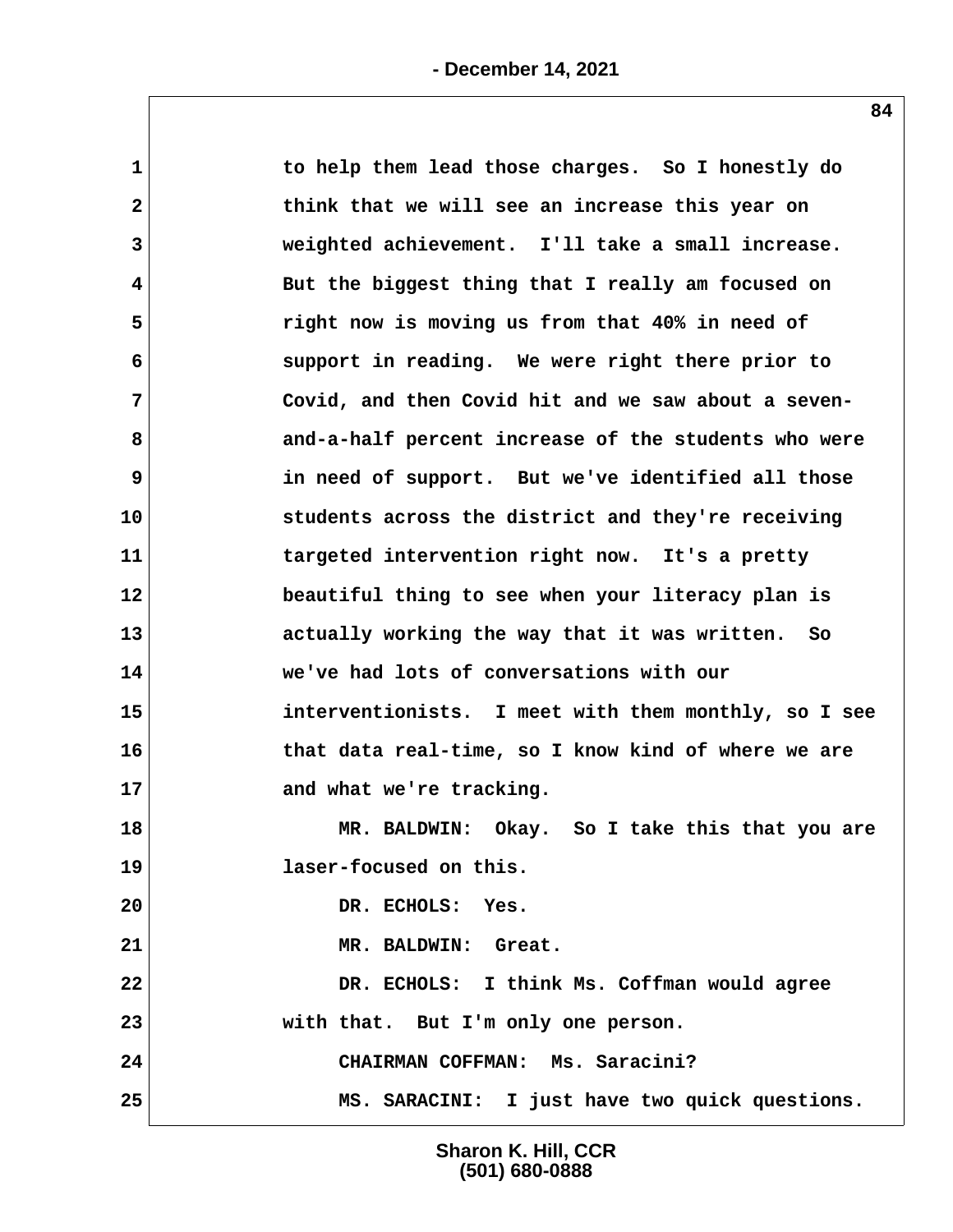| 1            | When you're looking at the waiver for Licensure,      |
|--------------|-------------------------------------------------------|
| $\mathbf{2}$ | you put in your rationale that your teachers work for |
| 3            | ALPs, and currently, this year, you have none and     |
| 4            | last year you only had one; in '19, you had one; in   |
| 5            | '18, you had two. So I'm assuming you're using just   |
| 6            | the Act $1240$ waiver --                              |
| 7            | DR. ECHOLS: Yes.                                      |
| 8            | MS. SARACINI: -- for licensure. You're not --         |
| 9            | so when you re-look at your rationale in the future,  |
| 10           | you might want to call my office and we can kind of   |
| 11           | look for that data. Everyone that --                  |
| 12           | DR. ECHOLS: So there are two assistant                |
| 13           | superintendents; one works with Federal Programs, the |
| 14           | hiring, and that's Ms. Becky Rosburg. And then I do   |
| 15           | all curriculum and instruction. We actually had a     |
| 16           | conversation with her about three weeks ago, just     |
| 17           | about that exact thing. So we are hosting             |
| 18           | conversations about which of our employees are on an  |
| 19           | ALP, which are not, and then what we need to do to    |
| 20           | insure that all of our employees are fully licensed.  |
| 21           | MS. SARACINI: As long as we're working to             |
| 22           | pathways to licensure, that's -- I just wanted to     |
| 23           | know that you're having conversation.                 |
| 24           | DR. ECHOLS: Yes, ma'am.                               |
| 25           | MS. SARACINI: The other is on your Class Size         |
|              |                                                       |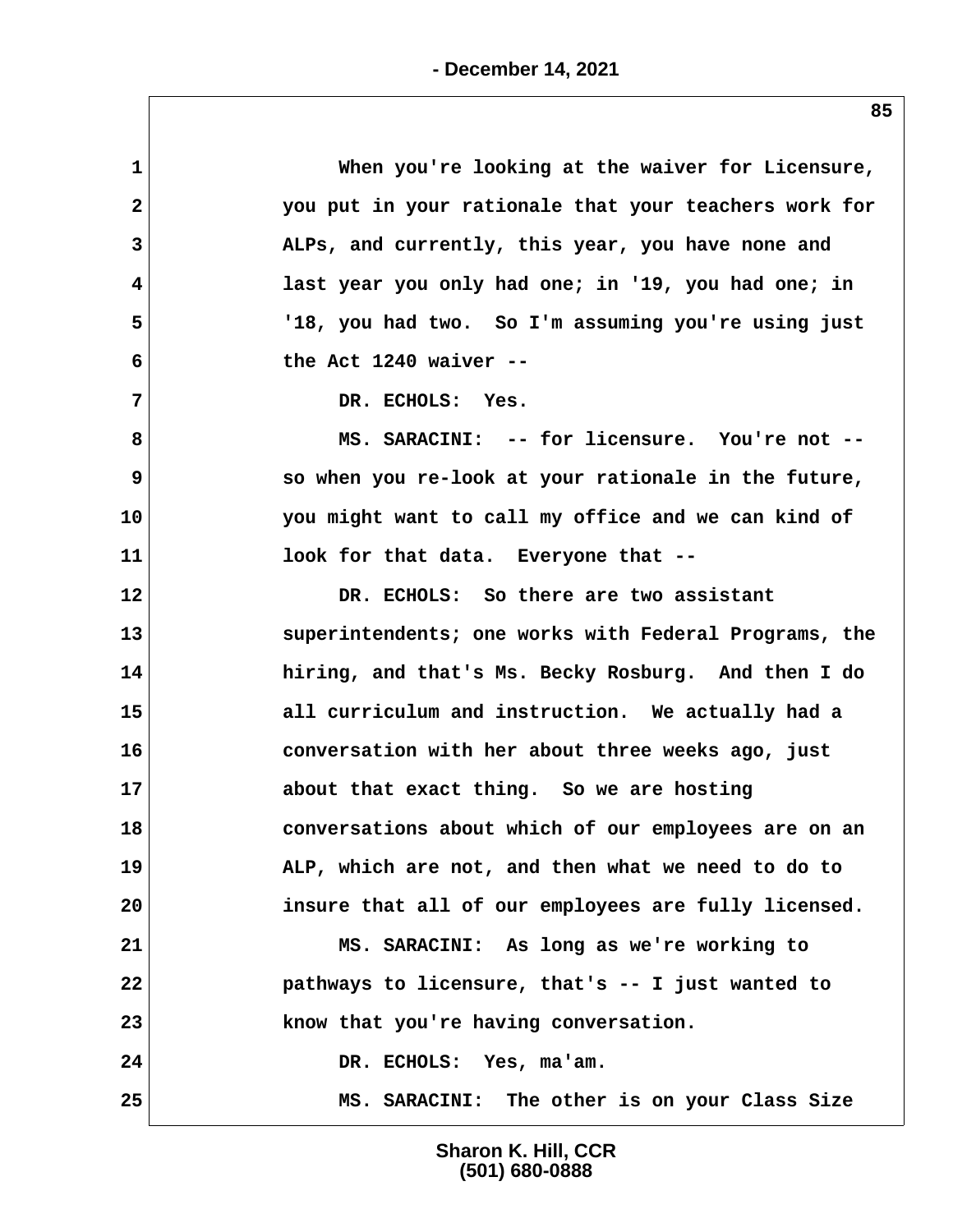| $\mathbf{1}$ | and Teaching Load, you're utilizing this for your     |
|--------------|-------------------------------------------------------|
| $\mathbf{2}$ | intern expiration. But we are also over in special    |
| 3            | ed., physical science, language arts, social studies, |
| 4            | and algebra just a little bit. And I know you have    |
| 5            | the waiver. So I just -- when you do the rationale,   |
| 6            | I am a data person. Ms. Coffman knows that. I look    |
| 7            | at data all the time. So just when you're doing your  |
| 8            | rationale just make sure you put in there that you're |
| 9            | utilizing it in the other classes as well. It looks   |
| 10           | like your 8th grade must have grown as a cohort --    |
| 11           | DR. ECHOLS: Uh-huh.                                   |
| 12           | MS. SARACINI: -- because you're just over a few       |
| 13           | numbers.                                              |
| 14           | DR. ECHOLS: Yes. The 8th grade class that we          |
| 15           | have right now -- at the Junior Academy last year the |
| 16           | 7th graders really busted us at the seams with the    |
| 17           | number of classes that we -- I mean they were tight   |
| 18           | -- tight, tight, tight.                               |
| 19           | MS. SARACINI: Well, that's what it looks like.        |
| 20           | But with you confirming that, I just -- that answers  |
| 21           | my questions. Thank you.                              |
| 22           | DR. ECHOLS: You're welcome.                           |
| 23           | CHAIRMAN COFFMAN: Dr. Wright-McMurray.                |
| 24           | DR. WRIGHT-MCMURRAY: I would say a lot of my          |
| 25           | questions have been asked and answered. Just you had  |
|              |                                                       |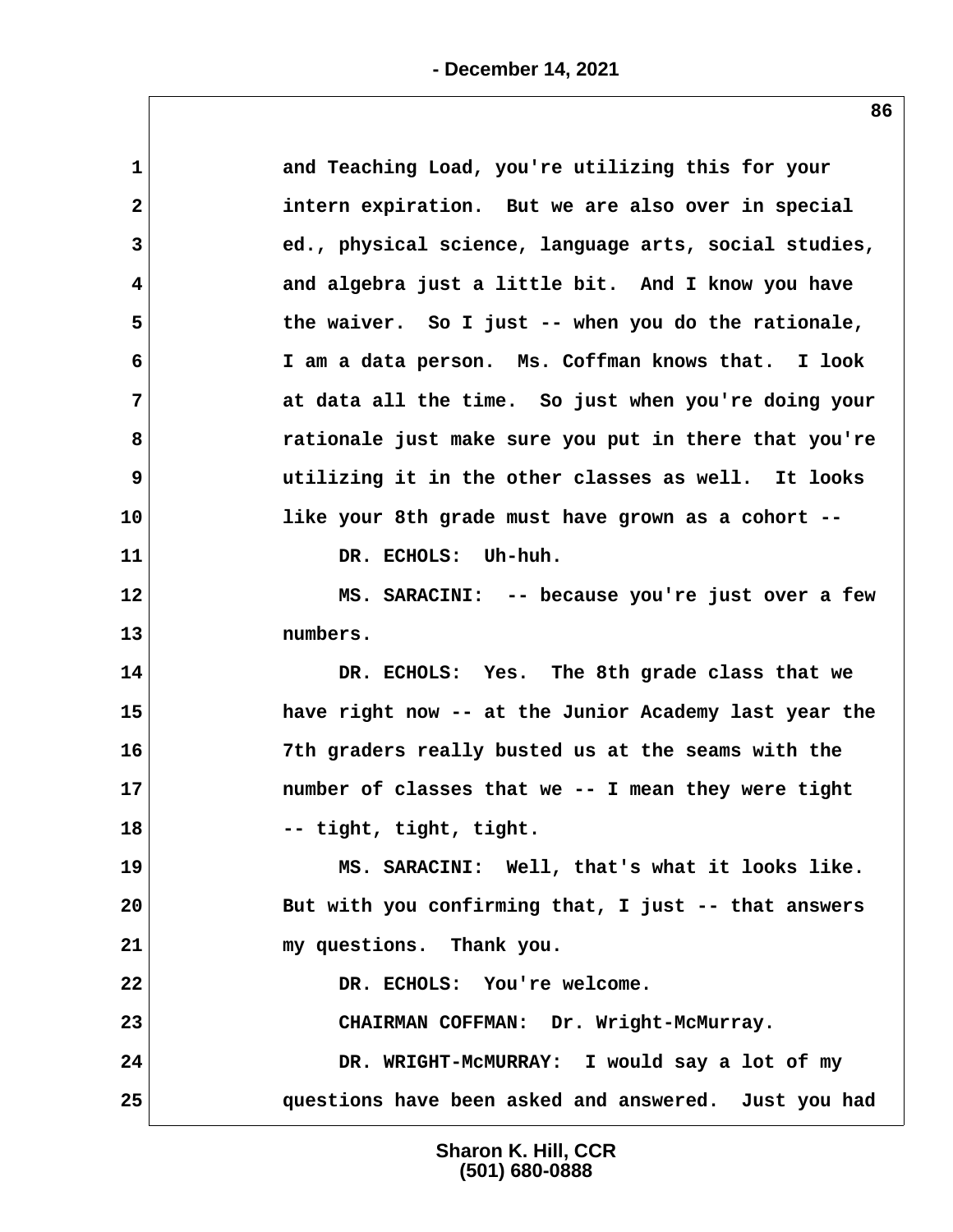| 1              | indicated that you wanted to get more detail on why   |
|----------------|-------------------------------------------------------|
| $\mathbf{2}$   | you guys were addressing the waiver on the career.    |
| 3              | Do you want to give a little bit more detail --       |
| 4              | DR. ECHOLS: Sure.                                     |
| 5              | DR. WRIGHT-MCMURRAY: -- on that? And I know           |
| 6              | some waivers we don't have a -- but I just want to    |
| $\overline{7}$ | get a sense of what was your rationale there.         |
| 8              | DR. ECHOLS: The way that it was written in the        |
| 9              | original application was that we would have a career  |
| 10             | exploration kind of talk through all of the core      |
| 11             | content areas, and that wasn't happening. So, if      |
| $12 \,$        | that's not happening, we need to rescind that waiver, |
| 13             | and we needed to put back in the actual courses for   |
| 14             | students to have instead of embedded in other         |
| 15             | courses. So that's why we took that out, to rescind.  |
| 16             | I didn't feel like we were doing it justice and our   |
| 17             | students weren't receiving kind of the "let's get a   |
| 18             | preview into CTE; here's what career development is;  |
| 19             | here are the components of that course." All of our   |
| 20             | students need to be exposed to that and they weren't  |
| 21             | being exposed to that throughout the embedding in our |
| 22             | four core content areas. So that's why we took that   |
| 23             | out. It just wasn't what's best for our kids.         |
| 24             | DR. WRIGHT-MCMURRAY: So you would be offering         |
| 25             | the traditional career development courses?           |
|                |                                                       |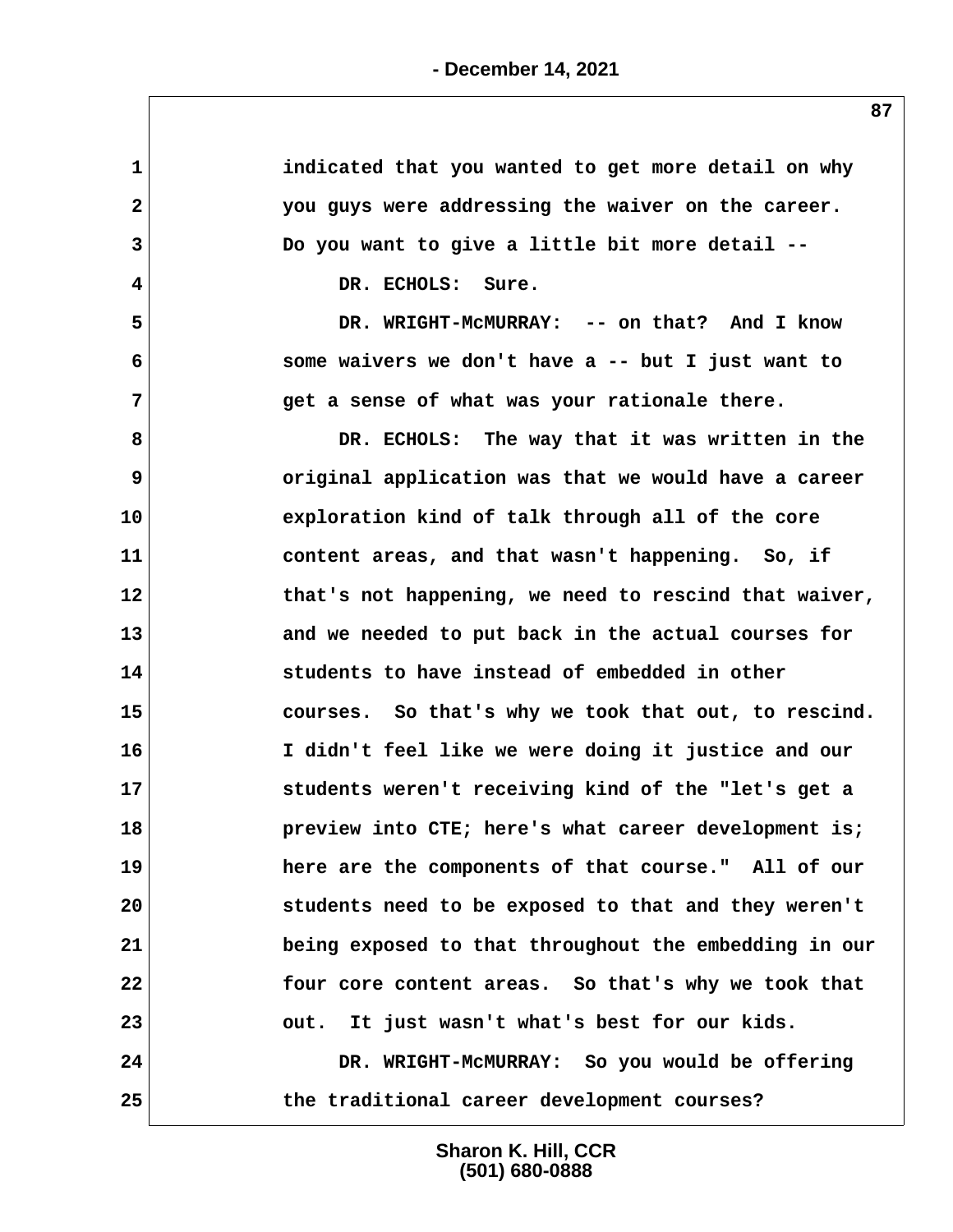**- December 14, 2021**

1 DR. ECHOLS: We're offering it right now. 2 DR. WRIGHT-MCMURRAY: Okay.  **3 DR. ECHOLS: We changed it in the master 4 schedule to reflect that this year. 5 DR. WRIGHT-McMURRAY: Okay. And then like I did 6 with the last group, I noted that you do have a JAG 7 program -- and, again, a lot of what you're speaking 8 to is aligned in that work. But your roster is like 9 31 students, so -- 10 DR. ECHOLS: For -- 11 DR. WRIGHT-McMURRAY: For your JAG program. 12 DR. ECHOLS: At the Junior Academy?** 13 DR. WRIGHT-MCMURRAY: Uh-huh. **14 DR. ECHOLS: No. Then they must not be coded 15 right. 16 MR. BRAZLE: Yeah, because -- 17 DR. WRIGHT-McMURRAY: So that's just a heads-up 18 to you that your roster is showing you only have 31 19 students in that. 20 DR. ECHOLS: Yeah, because Stephanie Goodman, 21 her classes are packed at the Junior Academy. 22 MR. BRAZLE: Yeah, we've got 31 in just her 23 first block class. So, you know, we'll -- we've just 24 got to -- we've obviously got to get that fixed. 25 DR. WRIGHT-McMURRAY: Yeah. Yeah. So that's**

> **Sharon K. Hill, CCR (501) 680-0888**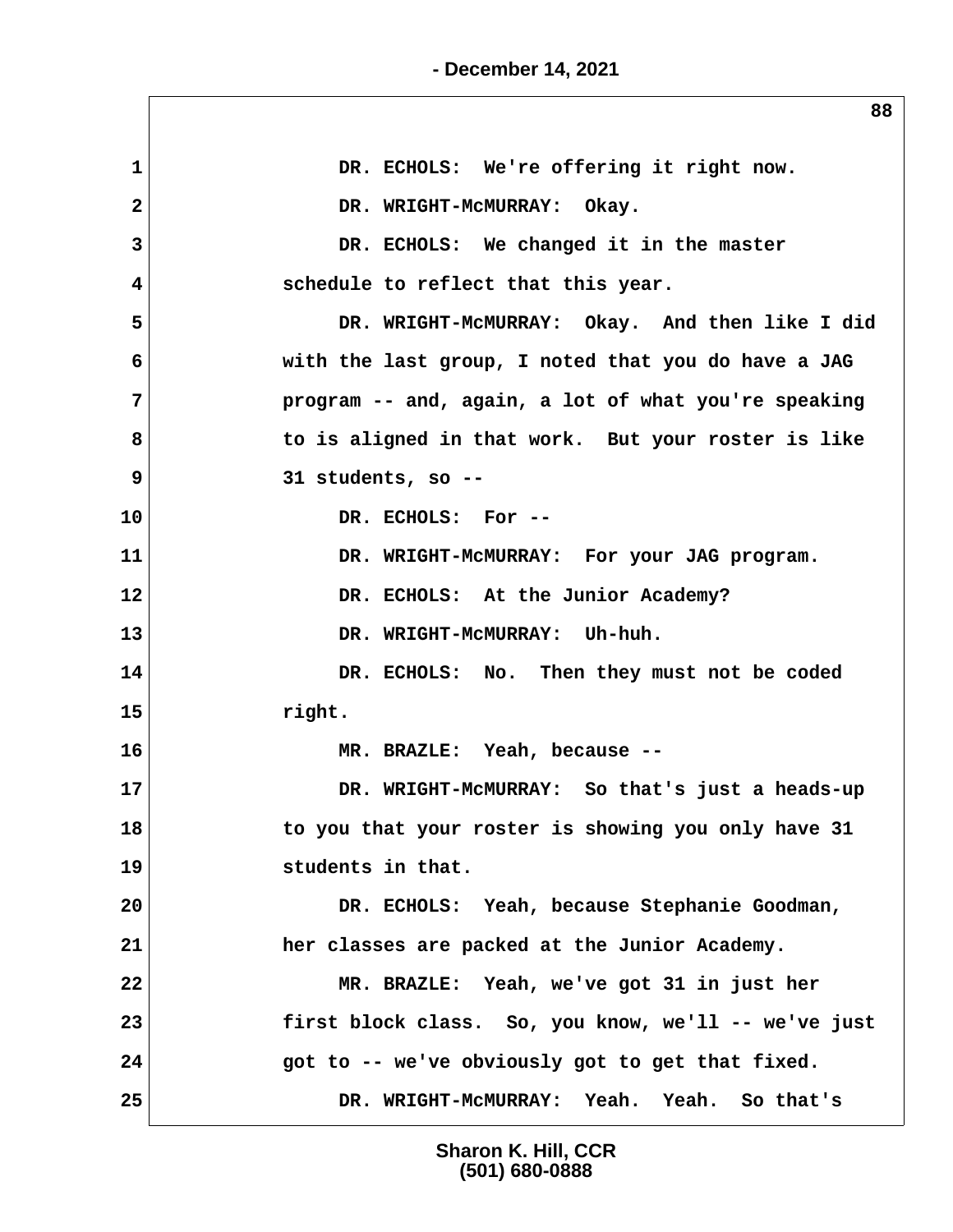| $\mathbf{1}$            | another piece to it is that obviously we want to     |
|-------------------------|------------------------------------------------------|
| $\mathbf{2}$            | visit with her, because right now we're showing 31   |
| 3                       | students. And so that was my concern to you guys.    |
| $\overline{\mathbf{4}}$ | DR. ECHOLS: Oh, no. I know that's not correct,       |
| 5                       | the way that it is right there, because --           |
| 6                       | DR. WRIGHT-MCMURRAY: Yeah.                           |
| $\overline{7}$          | DR. ECHOLS: -- her classes are completely full       |
| 8                       |                                                      |
| 9                       | DR. WRIGHT-MCMURRAY: Yeah.                           |
| 10                      | DR. ECHOLS: -- almost to the point where she         |
| 11                      | needs to have some taken out --                      |
| 12                      | DR. WRIGHT-MCMURRAY: Okay.                           |
| 13                      | DR. ECHOLS: -- of her classes.                       |
| 14                      | DR. WRIGHT-MCMURRAY: That's good to hear.            |
| 15                      | DR. ECHOLS: Yes. But she has a wonderful JAG         |
| 16                      | program at the Junior Academy. We actually changed   |
| 17                      | JAG instructors at the high school so that we can    |
| 18                      | extend that opportunity, because the program at the  |
| 19                      | high school -- it's about having the right person in |
| 20                      | the right spot. So we had the right person in the    |
| 21                      | right spot at the Junior Academy; now we have the    |
| 22                      | right person in the right spot at the high school.   |
| 23                      | So I anticipate an increase in those participants at |
| 24                      | our high school level. But I know at the junior      |
| 25                      | high, her classes are full. So that might be an      |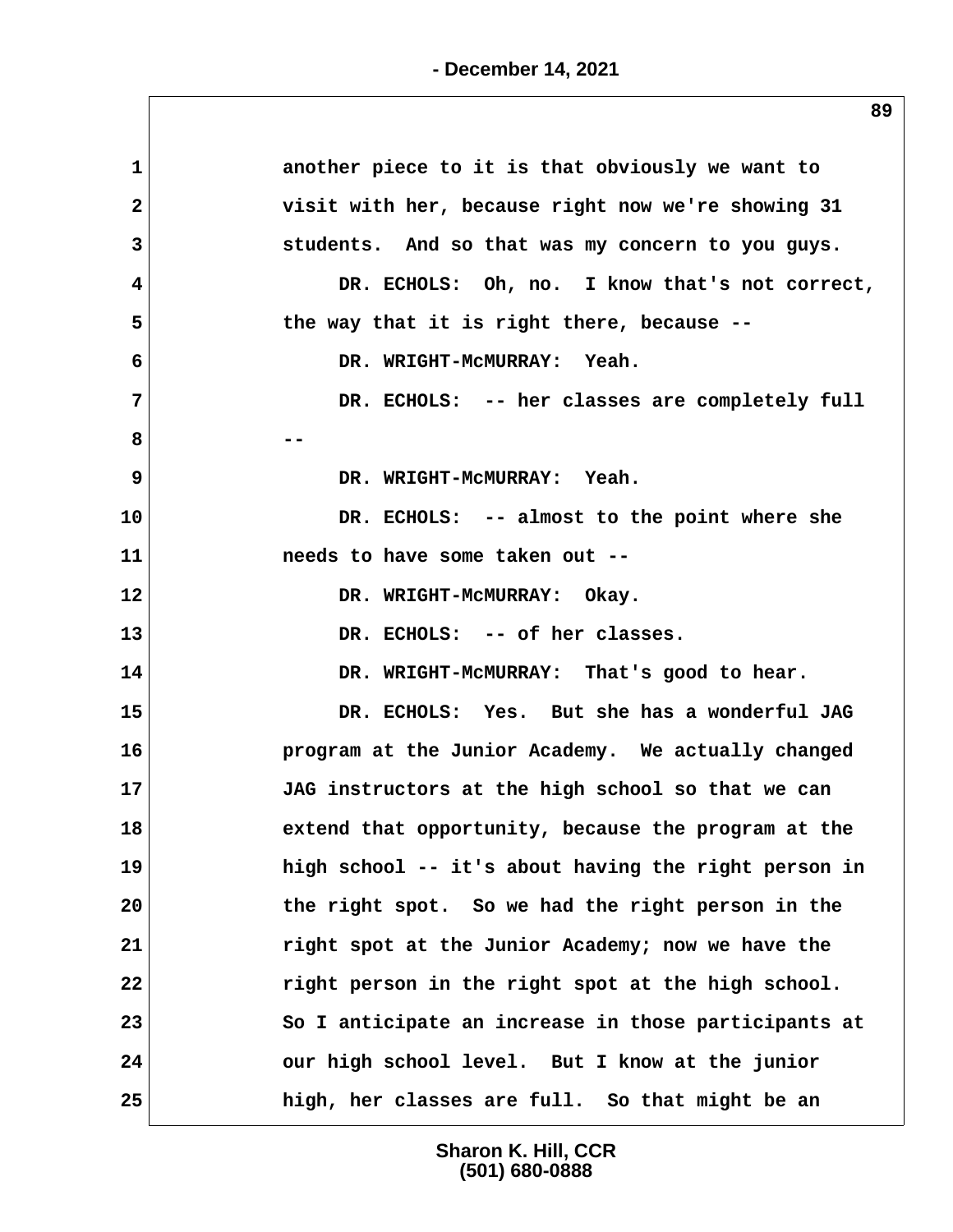| 1              | error on our part. I'll get back with the registrar   |
|----------------|-------------------------------------------------------|
| $\overline{2}$ | when we get back to the office today.                 |
| 3              | DR. WRIGHT-MCMURRAY: Perfect. Thank you.              |
| 4              | CHAIRMAN COFFMAN: So I've marked off every            |
| 5              | question that I have except for one that popped up    |
| 6              | during your presentation, and that was Early Out      |
| 7              | Wednesday. So just for the record, I'm assuming that  |
| 8              | Monday, Tuesday, Thursday, Friday are longer days,    |
| 9              | and that you've met the 30-hour requirement for the   |
| 10             | week?                                                 |
| 11             | DR. ECHOLS: Yes, ma'am.                               |
| 12             | CHAIRMAN COFFMAN: Okay.                               |
| 13             | DR. ECHOLS: Yes, ma'am. I think this is our           |
| 14             | fourth year with early release Wednesday.             |
| 15             | CHAIRMAN COFFMAN: Just wanted to put that out         |
| 16             | into the universe so I don't get calls later about -- |
| 17             | DR. ECHOLS: Yes, ma'am.                               |
| 18             | CHAIRMAN COFFMAN: -- "how do we do an early out       |
| 19             | Wednesday."                                           |
| 20             | DR. ECHOLS: Yes, ma'am.                               |
| 21             | CHAIRMAN COFFMAN: That's how you do an early          |
| 22             | out Wednesday; you have 30 hours of instruction?      |
| 23             | DR. ECHOLS: Yes, ma'am.                               |
| 24             | CHAIRMAN COFFMAN: All right. Any additional           |
| 25             | questions?                                            |
|                |                                                       |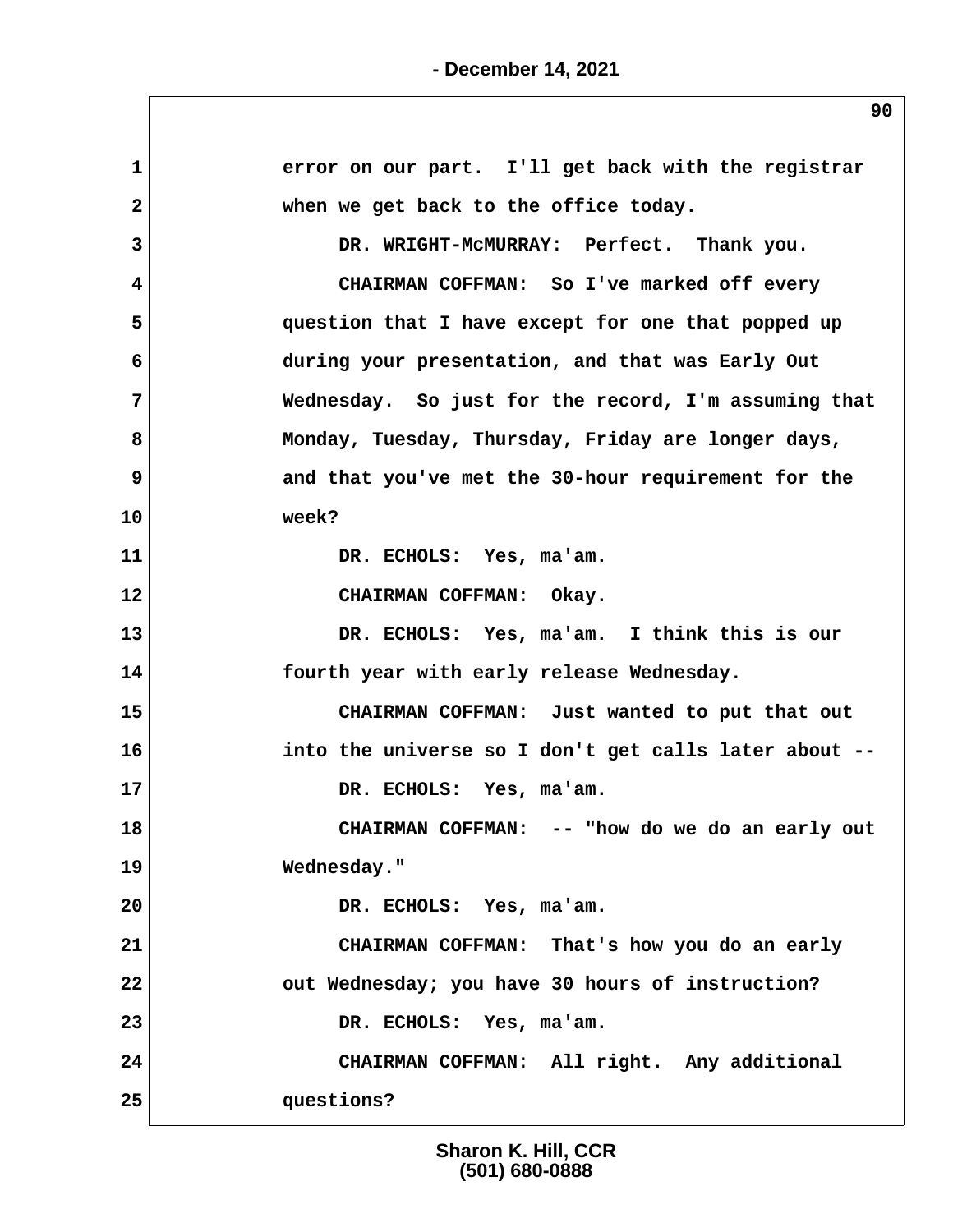**1 Then I think we're ready for a motion. 2 DR. WRIGHT-McMURRAY: I move approval of the 3 application. 4 MS. SARACINI: I second. 5 CHAIRMAN COFFMAN: So I have a motion by Dr. 6 Wright-McMurray and a second by Ms. Saracini to 7 approve the five-year renewal for Hot Springs Junior 8 Academy with the waivers as discussed. 9 all those in favor? 10 (UNANIMOUS CHORUS OF AYES) 11 CHAIRMAN COFFMAN: Any opposed? 12 Motion is approved. 13 If you'll give us a moment to give you feedback. 14 So just as they're writing that, also you have 15 821 students and you have a cap of 900, you're aware. 16 So -- 17 DR. ECHOLS: I don't think we'll increase any 18 further with that. 19 CHAIRMAN COFFMAN: Okay. 20 DR. ECHOLS: That was the last e-school pull 21 that I did last week. I don't think that we will 22 increase any further, just looking at our cohort of 23 students -- 24 CHAIRMAN COFFMAN: Coming up? 25 DR. ECHOLS: -- 6th grade and down.**

> **Sharon K. Hill, CCR (501) 680-0888**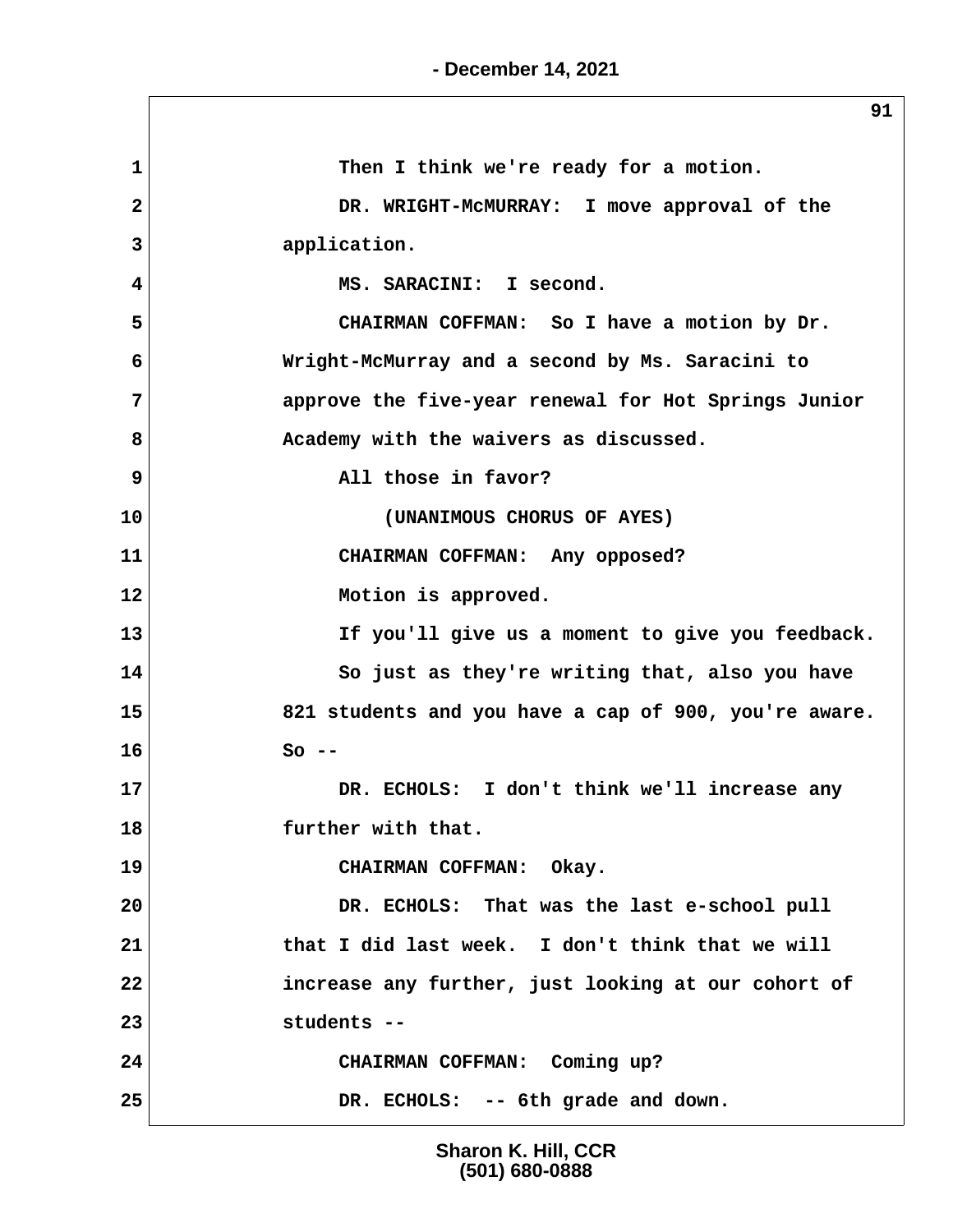**- December 14, 2021**

 **1 CHAIRMAN COFFMAN: Yeah. 2 DR. ECHOLS: I don't think that we'll ever have 3 an opportunity where we have more than 850 students 4 at our Junior Academy campus. 5 (A MOMENT OF SILENCE) 6 CHAIRMAN COFFMAN: Dr. Wright-McMurray, if you'd 7 like to share your thoughts. 8 DR. WRIGHT-McMURRAY: I stated I support renewal 9 of the charter application. I believe the new 10 leadership and restructuring of the goals will 11 produce better outcomes for their students. As a 12 result, students will be better prepared to enter 13 secondary and move into postsecondary education and 14 the workforce. 15 CHAIRMAN COFFMAN: Thank you. 16 Dr. Williams. 17 DR. WILLIAMS: Yes. I support the motion. This 18 will allow the Hot Springs Junior Academy the 19 opportunity to address some needed improvements. 20 Just another suggestion is I would suggest, 21 although I won't be here, is that there may be a 22 look-in by the Panel somewhere at the two-year mark 23 instead of waiting for the final five years to track 24 some of the progress. Just a suggestion, not part of 25 the motion.**

> **Sharon K. Hill, CCR (501) 680-0888**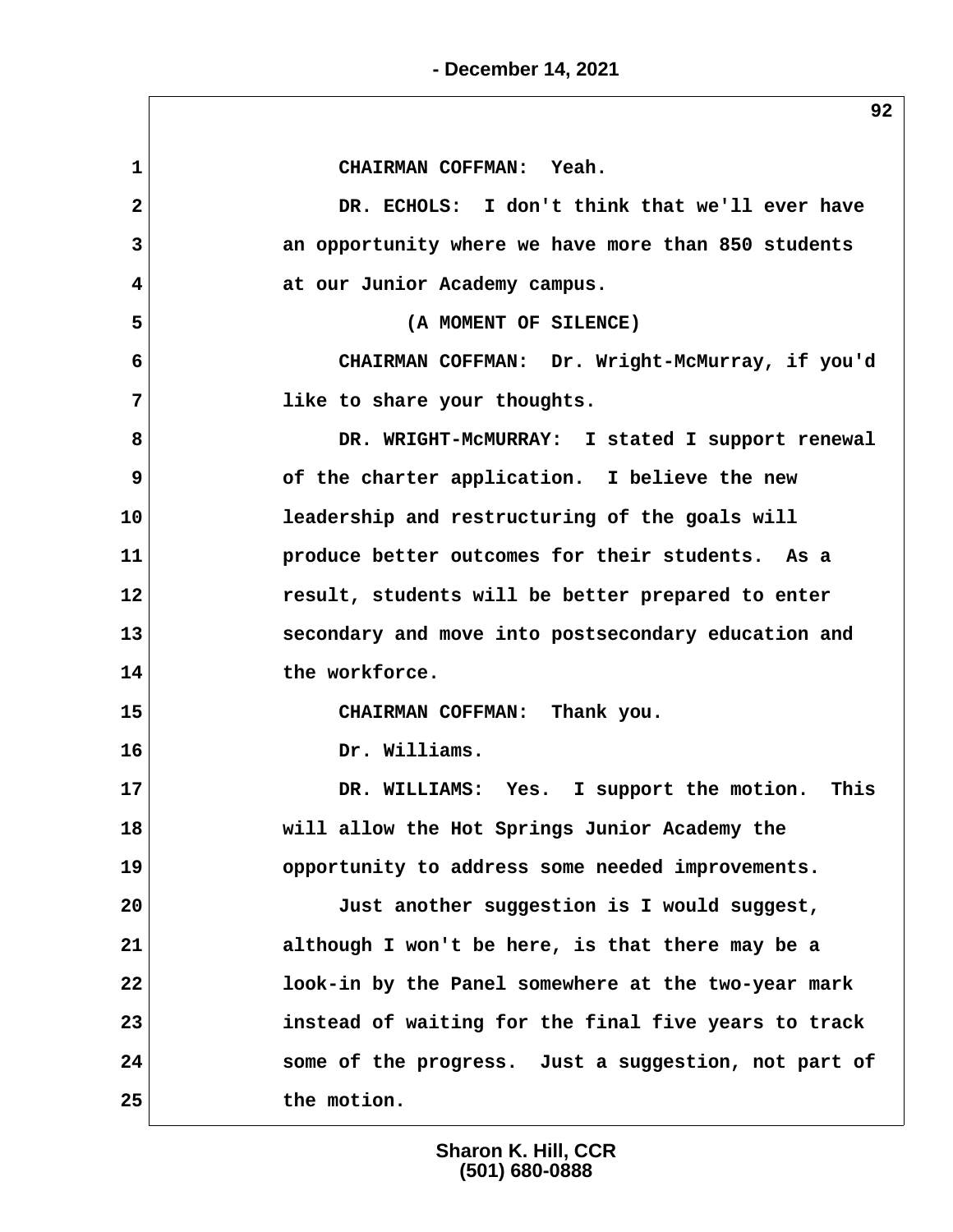**1 CHAIRMAN COFFMAN: Thank you, sir.** 2 Mr. Baldwin.  **3 MR. BALDWIN: Yes. I support the motion. I 4 believe that both the district and school leadership 5 is focused on improving the areas that need improved. 6 And I believe you will accomplish that. 7 CHAIRMAN COFFMAN: Dr. Flowers. 8 DR. FLOWERS: I vote to approve the five-year 9 renewal of the Hot Springs Junior Academy with 10 waivers as discussed. I look forward to hearing 11 about the educational opportunities students have as 12 you work to increase weighted achievement and student 13 growth, opportunities for the students in career 14 exploration, and renewed focus on students receiving 15 additional support as needed, as you work to achieve 16 your refocused needs and goals. 17 CHAIRMAN COFFMAN: And Ms. Saracini. 18 MS. SARACINI: I vote to approve the charter 19 renewal of Hot Springs Junior Academy. I look 20 forward to seeing the vision and mission of the new 21 leadership impact students with the new 22 opportunities. 23 CHAIRMAN COFFMAN: Congratulations. 24 Dr. Echols, I just have a quick question, for 25 process. Is it easier for -- on the district to have**

> **Sharon K. Hill, CCR (501) 680-0888**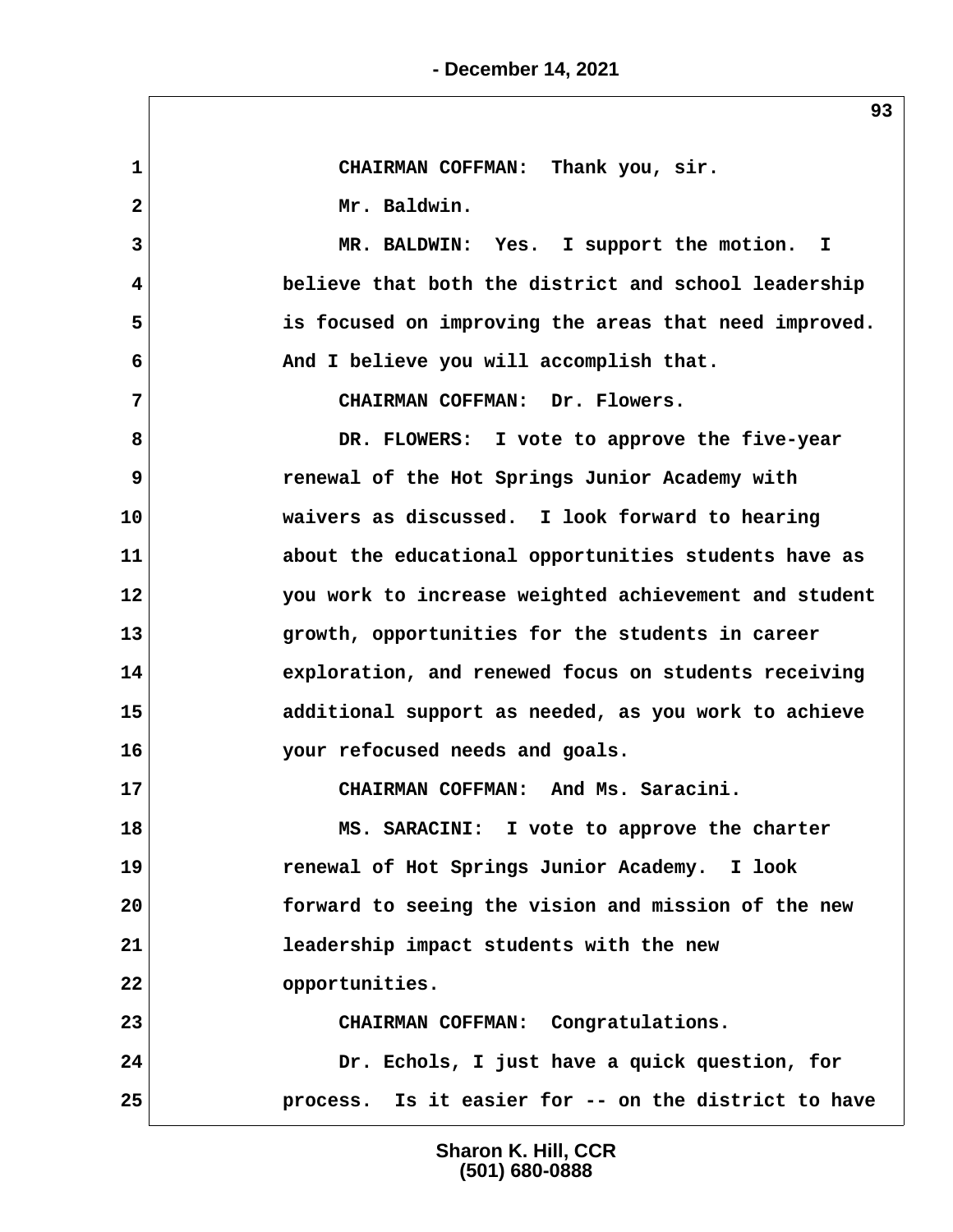| $\mathbf{1}$   | the high school one year ahead or would it be better    |
|----------------|---------------------------------------------------------|
| $\mathbf{2}$   | that at some point we get them lined up?                |
| 3              | DR. ECHOLS: If we could get them lined up that          |
| 4              | would probably be much easier for me to keep them       |
| 5              | together. I don't know what that process would look     |
| 6              | I know Dr. Williams mentioned a two-year, so I<br>like. |
| $\overline{7}$ | don't know if that's something that we need to do,      |
| 8              | have our Junior Academy and high school come back       |
| 9              | together in two years and then we can present kind of   |
| 10             | where we are. And that way, we can get back on track    |
| 11             | where we're renewing every five years together.         |
| 12             | CHAIRMAN COFFMAN: So why don't you schedule a           |
| 13             | time maybe to talk with Whitney --                      |
| 14             | DR. ECHOLS: Okay.                                       |
| 15             | CHAIRMAN COFFMAN: -- and Matthew, and let's             |
| 16             | kind of look at the timelines and see how we can fix    |
| 17             | that in the future.                                     |
| 18             | All right. Thank you everyone.                          |
| 19             | Take a quick, quick break and we'll be ready for        |
| 20             | Cross County.                                           |
| 21             | Thank you everyone.                                     |
| 22             | (BREAK: 11:02 A.M. - 11:08 A.M.)                        |
| 23             | CHAIRMAN COFFMAN: All right. We'll return and           |
| 24             | get started.                                            |
| 25             | IV.3. CROSS COUNTY ELEMENTARY                           |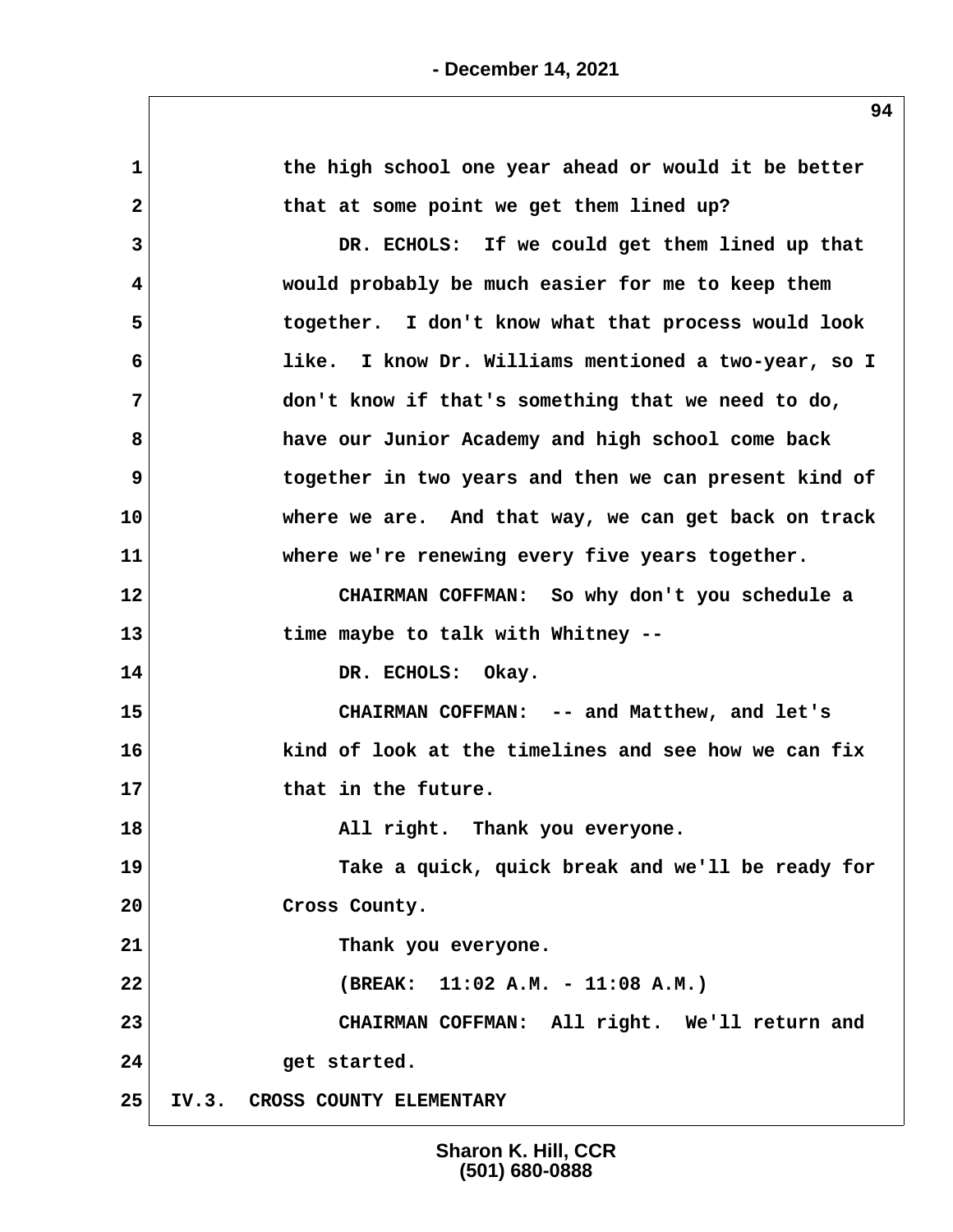**1 CHAIRMAN COFFMAN: Let me recognize Mr. Johnston 2 first to bring up the agenda item. 3 MR. JOHNSTON: Tim Johnston, DESE Charter Unit. 4 Next is Cross County. Cross County Elementary 5 Technique -- Technology Academy -- excuse. The 6 district is requesting a renewal for the charter of a 7 five-year period. Campus serves grades K-6. Current** 8 enrollment cap is 500 students. And the charter will  **9 continue to follow a traditional education model. 10 Madam Chair, I just realized Dr. Williams is not 11 on. 12 CHAIRMAN COFFMAN: I'm sure he'll be back in 13 just a second. 14 MR. JOHNSTON: Okay. 15 CHAIRMAN COFFMAN: Go ahead. 16 MR. JOHNSTON: Go ahead and move forward. Okay. 17 And Dr. Nathan Morris, superintendent is here 18 and I will let him introduce the rest of his team. 19 Does Legal have any comments to make? 20 MS. JAMES: Not at this time. I'll wait till 21 the legal review. I think everyone just needs to be 22 sworn in. 23 CHAIRMAN COFFMAN: Okay. 24 MR. JOHNSTON: Okay. 25 CHAIRMAN COFFMAN: If everyone from Cross County**

> **Sharon K. Hill, CCR (501) 680-0888**

**- December 14, 2021**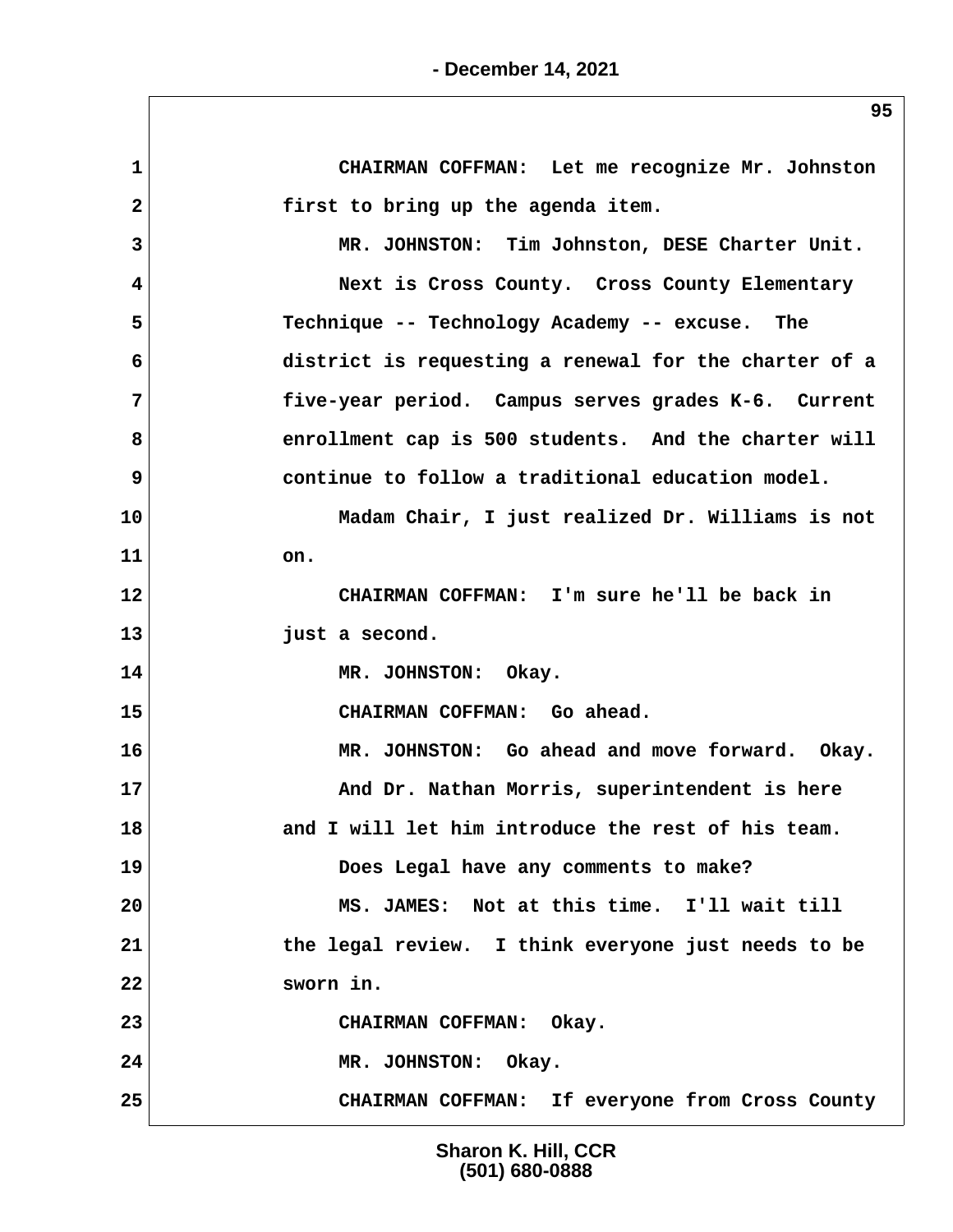| $\mathbf 1$  | will stand and raise your right hand? Do you swear    |
|--------------|-------------------------------------------------------|
| $\mathbf{2}$ | or affirm that the testimony you're about to give     |
| 3            | shall be the truth, the whole truth and nothing but   |
| 4            | the truth?                                            |
| 5            | (ALL SPEAKERS ANSWERED AFFIRMATIVELY)                 |
| 6            | CHAIRMAN COFFMAN: Thank you.                          |
| 7            | Before we have the official presentation, any         |
| 8            | tornado damage in your area?                          |
| 9            | SUPT. MORRIS: (Shaking head from side to side)        |
| 10           | CHAIRMAN COFFMAN: Good. I visited --                  |
| 11           | SUPT. MORRIS: But we certainly feel for the           |
| 12           | ones that did.                                        |
| 13           | CHAIRMAN COFFMAN: Oh, certainly.                      |
| 14           | SUPT. MORRIS: And they're very close to us.           |
| 15           | CHAIRMAN COFFMAN: Certainly. Not the last time        |
| 16           | I was at Cross County but years ago, my first time to |
| 17           | the Cross County District was right after a tornado   |
| 18           | had ripped through. So that's -- when I heard the     |
| 19           | news I was wondering about you because I know where   |
| 20           | you are positioned.                                   |
| 21           | SUPT. MORRIS: Couple of trees over driveways,         |
| 22           | things like that.                                     |
| 23           | CHAIRMAN COFFMAN: Yeah.                               |
| 24           | SUPT. MORRIS: Not near what others dealt with.        |
| 25           | CHAIRMAN COFFMAN: Well, come --                       |
|              |                                                       |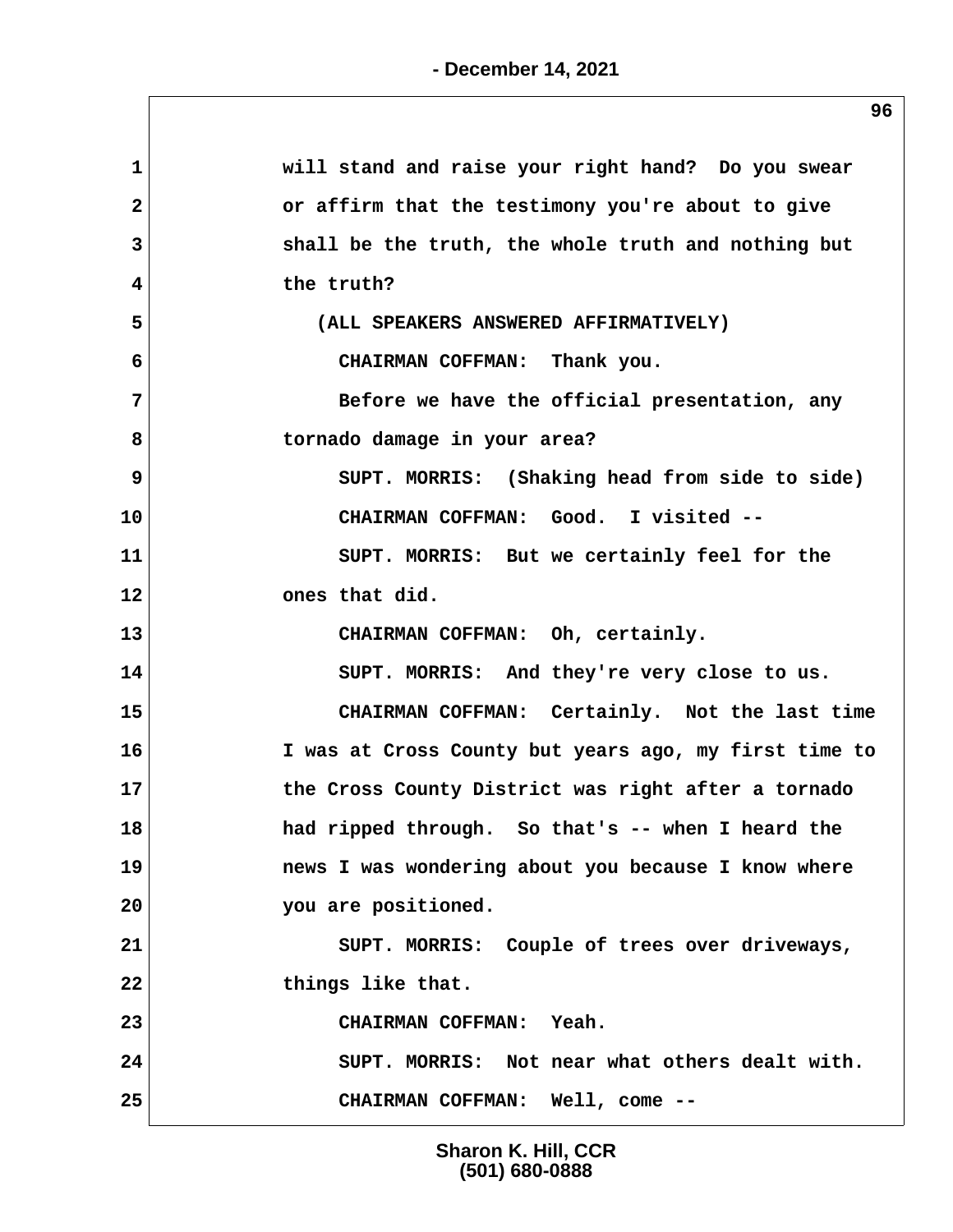**1 SUPT. MORRIS: Those can be chain-sawed. 2 CHAIRMAN COFFMAN: Sure. Come to the microphone 3 and we've got 20 minutes. 4 SUPT. MORRIS: Okay. Thank you all for having 5 us today. My name is Nathan Morris. I'm the 6 superintendent at Cross County School District here. 7 We're very honored today to be in front of you 8 all for our second renewal, going into our third term 9 hopefully of Cross County Elementary Technology 10 Academy. We're very proud of what our 11 accomplishments are and what our accomplishments are 12 going to continue to be. I want to steal a line from 13 Dr. Echols who just left us, from Hot Springs, that 14 leadership matters. And I want to introduce our very 15 fine team of leaders that you'll be hearing from. 16 Today, you'll hear from Mrs. Jessica Stacey, our 17 elementary school principal, and you're going to hear 18 from Mrs. Mindy Searcy, our district executive master 19 teacher; she's -- that's a very fancy term for 20 curriculum coordinator for our district. But the way 21 that we structure things, master teacher is a term 22 that we use and float around very often. And if need 23 be, Mr. Stephen Prince, our high school principal, 24 who has done extensive work with our high school 25 charter -- he's a former elementary principal, so he**

> **Sharon K. Hill, CCR (501) 680-0888**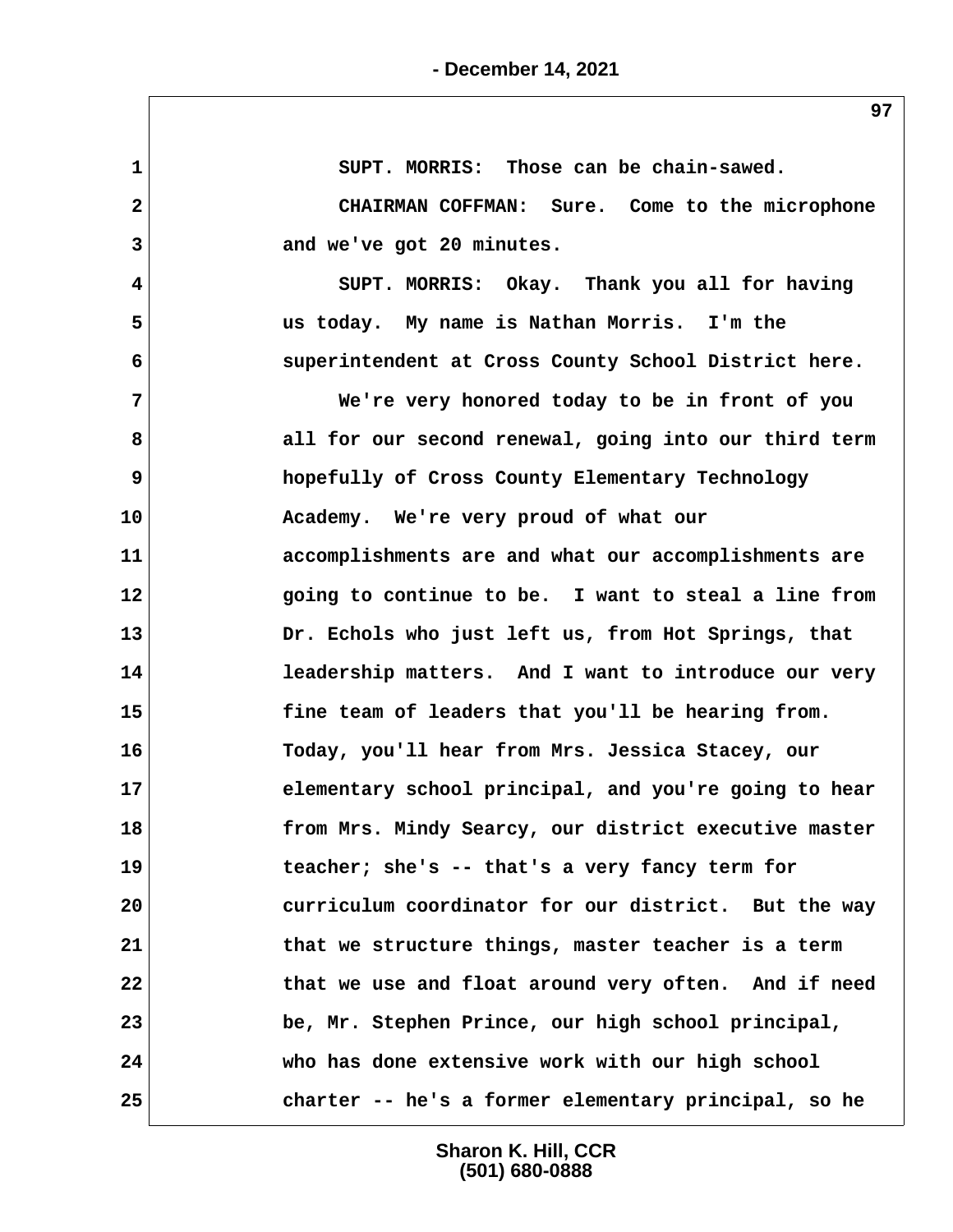| $\mathbf 1$  | has done extensive work. And Mrs. Stacey is a new     |
|--------------|-------------------------------------------------------|
| $\mathbf{2}$ | mother for the second time, so on her maternity leave |
| 3            | Mr. Prince had a significant role in much of what     |
| 4            | you'll -- the presentation that you'll see today. So  |
| 5            | we're honored to be here and we'll certainly take all |
| 6            | questions at the end of our presentation.             |
| 7            | MS. STACEY: Good morning. I'm Jessica Stacey,         |
| 8            | the principal of Cross County Elementary Technology   |
| 9            | Academy. And today I'm going to highlight some of     |
| 10           | CCETA's academic achievements as we present our       |
| 11           | charter renewal.                                      |
| 12           | Our teachers utilize school-wide learning             |
| 13           | outcomes, or SWLOs, to assess student projects and    |
| 14           | products with a focus on 21st century skills. These   |
| 15           | rubrics assess problem-solving, oral communication,   |
| 16           | and written communication for grades K through 6, and |
| 17           | additionally collaboration for grades 4 through 6.    |
| 18           | Through the use of these assessments teachers are     |
| 19           | able to guide students towards areas of interest and  |
| 20           | push students to their fullest potential. These       |
| 21           | tools allow for our teachers to design instruction    |
| 22           | that includes the needs of all learners and           |
| 23           | especially our gifted students. Opportunities for     |
| 24           | lessons to be motivating with real-world connections  |
| 25           | allows for authentic application of academic skills   |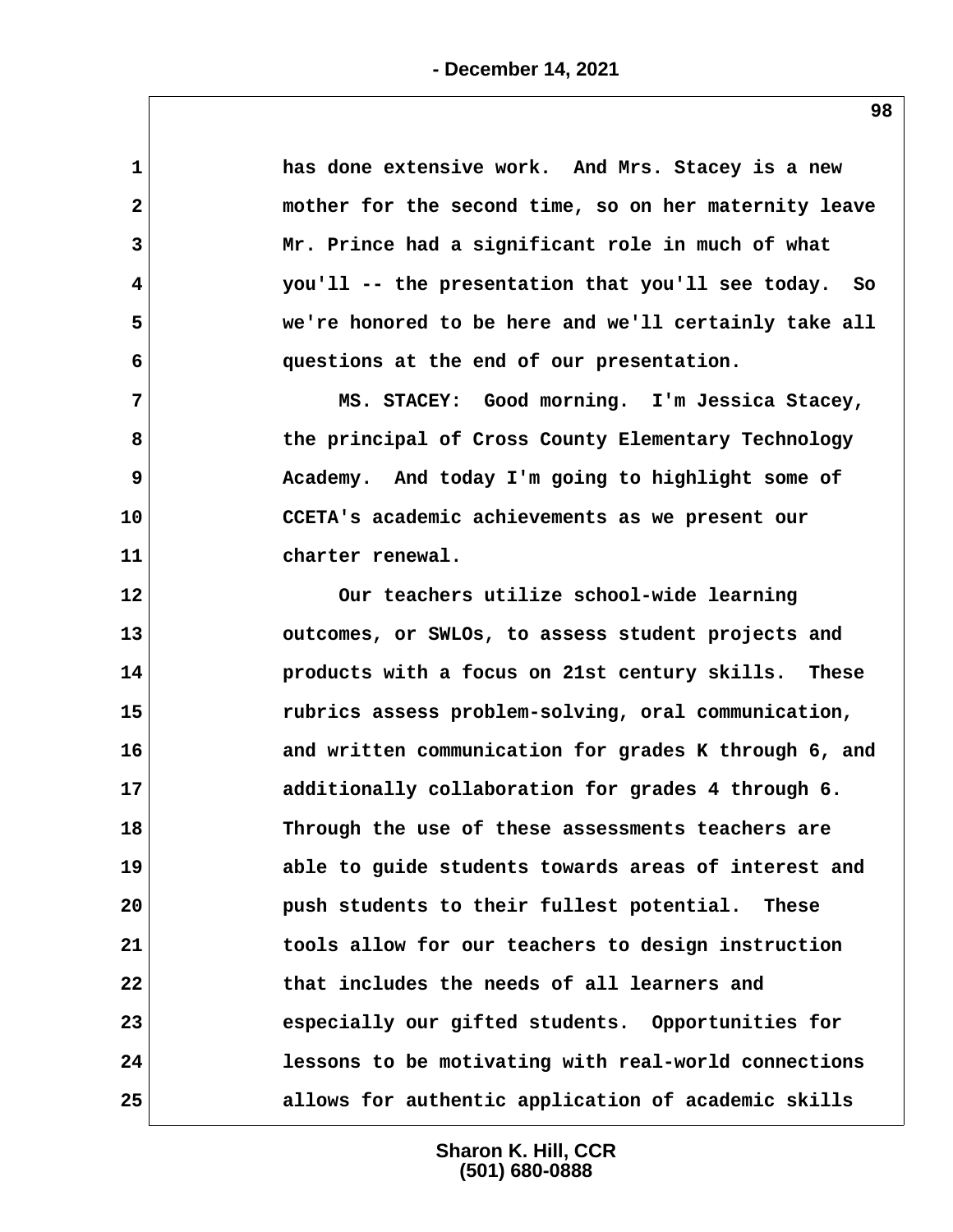| $\mathbf 1$  | at a higher level, with the teacher who is most       |
|--------------|-------------------------------------------------------|
| $\mathbf{2}$ | familiar with a student's academic strengths.         |
| 3            | Here you see pictures of CCETA's students             |
| 4            | involved in academic paths over the years. The SWLO   |
| 5            | assessments are used to assess projects such as A     |
| 6            | Living Wax Museum based on different characters       |
| 7            | researched and Who Was books, story writing, creating |
| 8            | a news program, and commercial making. SWLOs provide  |
| 9            | teachers with concrete ways to assess 21st century    |
| 10           | skills, along with grade level academic standards,    |
| 11           | and it also allows students flexibility to pursue     |
| 12           | interests specific to them. Additionally, students    |
| 13           | participate in discussions using Kagen [ps]           |
| 14           | structures where teachers are able to model and       |
| 15           | develop deeper student thinking and communication     |
| 16           | skills.                                               |
| 17           | This chart details our 2021 ACT Aspire results        |
| 18           | with both CCETA's performance and the state average   |
| 19           | for each grade highlighted with a different color.    |
| 20           | CCETA's performance is listed on the top row in each  |
| 21           | grade's color, while the state average is on the      |
| 22           | bottom row. Our students performed very well in       |
| 23           | comparison to the state average this past year, with  |
| 24           | the exception of our 4th graders. And our school      |
| 25           | will address these deficits through our cluster       |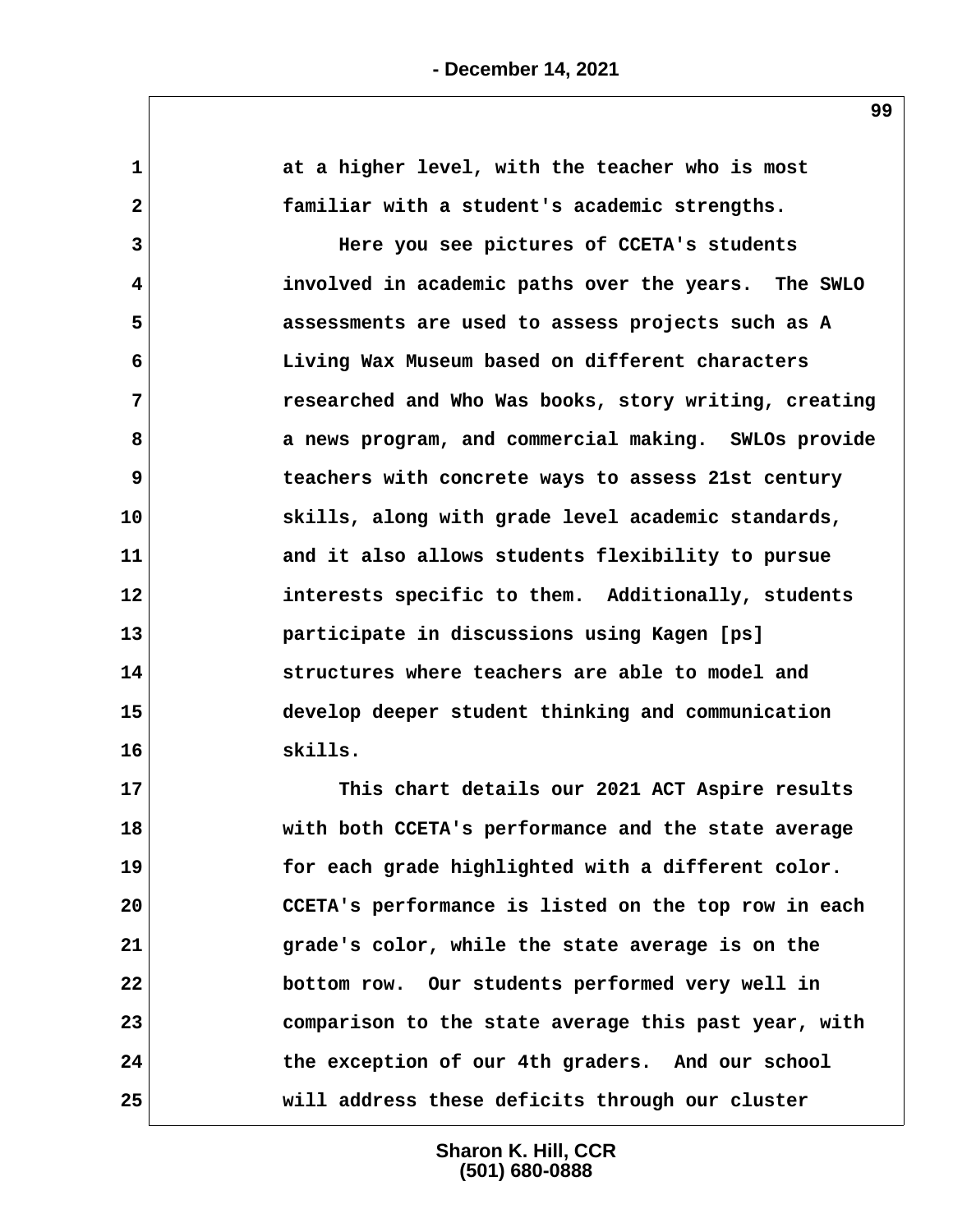| 1               | meetings and strategies, which Ms. Mindy Searcy will  |
|-----------------|-------------------------------------------------------|
| $\mathbf{2}$    | provide details about later in the presentation. One  |
| 3               | of many highlights to note is that our 6th grade math |
| 4               | percentage of students meeting readiness was number   |
| 5               | one in the state of Arkansas.                         |
| 6               | This slide shows CCETA's ESSA score performance       |
| 7               | over time compared to the state average. As you can   |
| 8               | see, our overall ESSA index score, our value-added    |
| 9               | growth score, and weighted achievement score all      |
| 10 <sub>1</sub> | exceed the state average by a large margin since the  |
| 11              | 2017-2018 school year. Once more, I would like to     |
| $12 \,$         | point out to you is our value-added growth score for  |
| 13              | all three years listed. Cross County School District  |
| 14              | has been focused on value-added growth for many years |
| 15              | due to its implementation of the TAP -- of NIET's TAP |
| 16              | system. Since a value-added growth score of 80        |
| 17              | indicates that students grew as expected in an        |
| 18              | academic year, you can see that our growth scores of  |
| 19              | 85 or higher would tell us that CCETA students have   |
| 20              | consistently grown at a level that is higher than     |
| 21              | expected in an academic year.                         |
| 22              | Due to CCETA's continued high student                 |
| 23              | achievement, we have been recognized by a variety of  |
| 24              | institutions. The University of Arkansas publishes    |
| 25              | an annual report on high-growth schools and high-     |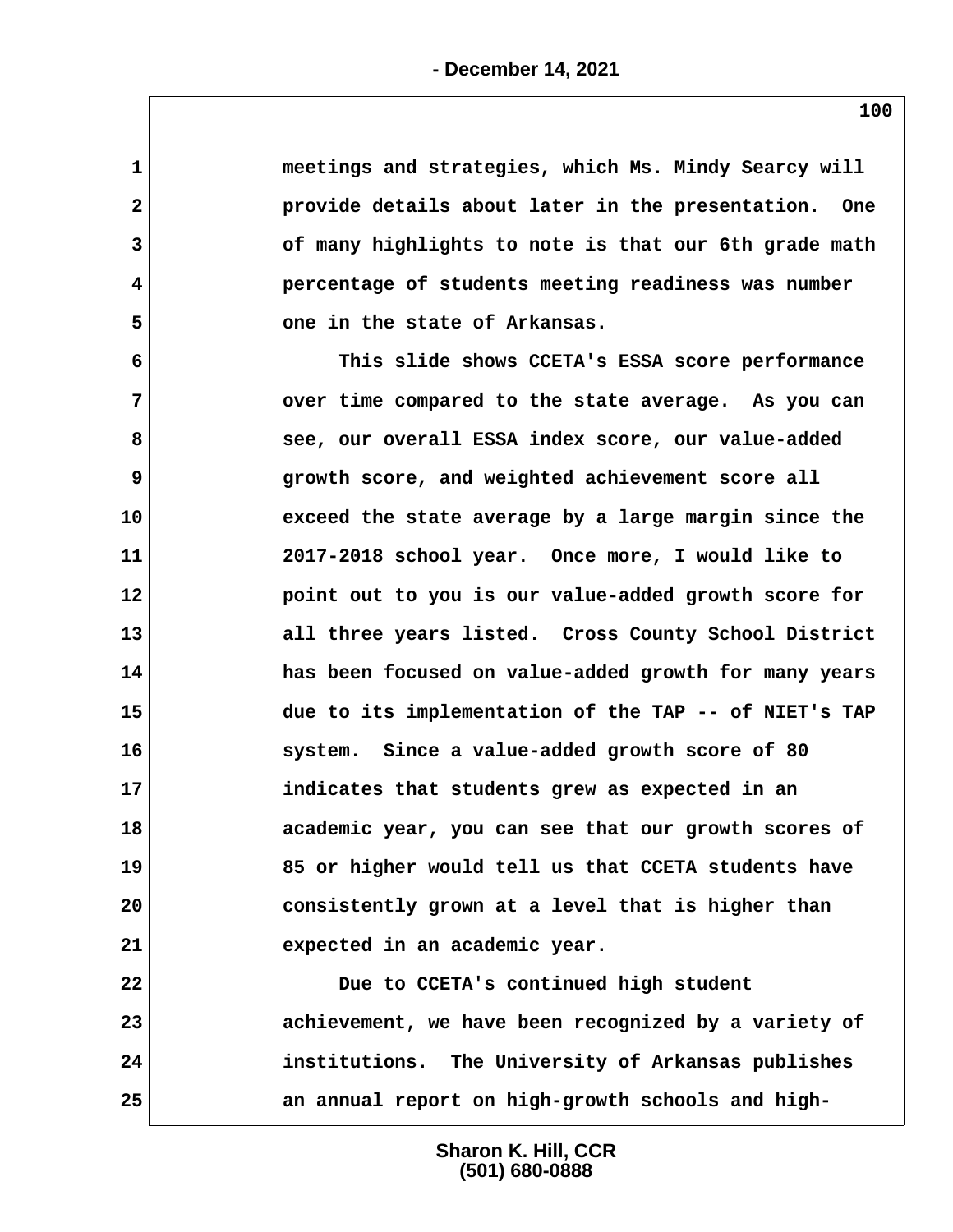| growth schools that are also high-poverty, called        |
|----------------------------------------------------------|
| Beating the Odds. The badges on the bottom of the        |
| slide represent CCETA's placement on the 2021 list,      |
| where we placed in each category for the northeast       |
| region in both the high-growth schools and the           |
| Beating the Odds list. Additionally, in 2019 and         |
| 2018, CCETA placed at the state level for overall        |
| growth and overall math growth, along with the same      |
| recognition in the Beating the Odds categories.          |
| In addition to the Office for Education Policy,          |
| there are several other acknowledges of our              |
| successes. NIET has recognized CCETA as one of the       |
| five finalists for its National Founders Award twice.    |
| The Founders Award finalists must show high student      |
| achievement through implementation of NIET's TAP         |
| system. We have also received over \$90,000 in           |
| Arkansas School Recognition Program award money since    |
| 2018. Recently, we were also informed that U.S. News     |
| and World Report identified CCETA as the number one      |
| charter elementary school in the state and the number    |
| 38 elementary school overall in the estate.<br><b>We</b> |
| recently were also awarded the distinction of Apple      |
| Distinguished School through 2024, because of our        |
| student and teacher use of technology and                |
| instruction. Also, as mentioned before, our 6th          |
|                                                          |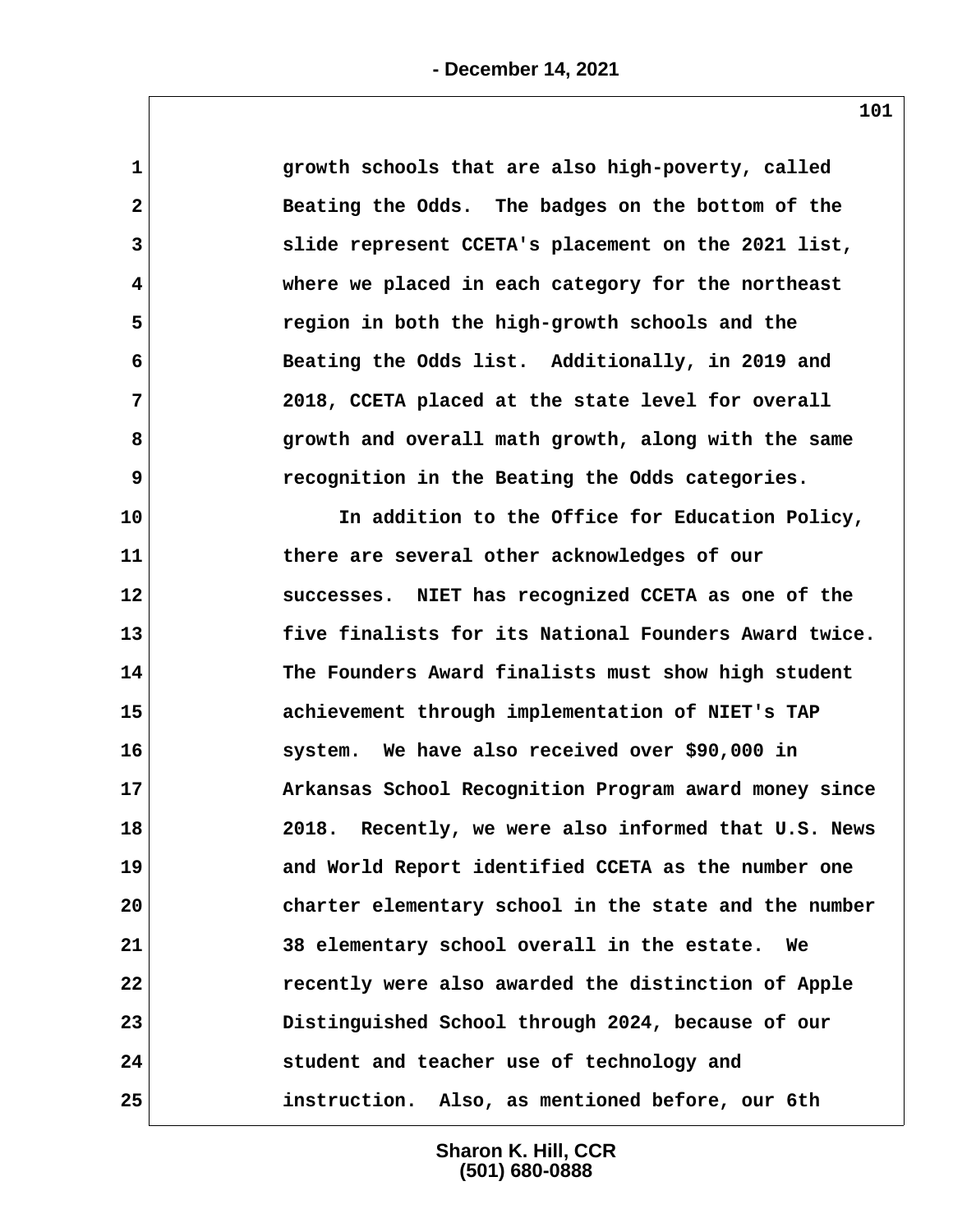| 1            |                                                       |
|--------------|-------------------------------------------------------|
|              | graders have the highest math scores in the state,    |
| $\mathbf{2}$ | thanks to the very hard work of our 6th grade math    |
| 3            | teacher and her students.                             |
| 4            | As you can see from our data that was presented       |
| 5            | in recognitions that were highlighted, CCETA provides |
| 6            | effective instruction that leads to high student      |
| 7            | achievement. Our students and teachers consistently   |
| 8            | prove that a school in the rural Arkansas delta, with |
| 9            | close to three-fourths of the students qualified for  |
| 10           | free and reduced lunch, are capable of high           |
| 11           | achievement that will impact our students, families,  |
| 12           | and community in a meaningful and positive way for    |
| 13           | many years.                                           |
| 14           | I would now like to turn it over to Ms. Mindy         |
| 15           | Searcy to highlight how CCETA uses NIET's TAP system  |
| 16           | to impact student achievement and success.            |
| 17           | MS. SEARCY: Good morning. I'm Mindy Searcy and        |
| 18           | I'm Executive Master Teacher for the district.<br>I'm |
| 19           | charged with the responsibility of making sure that   |
| 20           | we implement the TAP system throughout our district   |
| 21           | with fidelity by providing support to our principals, |
| 22           | master and mentor teachers.                           |
|              |                                                       |
| 23           | The TAP system is an educator-led comprehensive       |
| 24           | school model focused on attracting, developing,       |
| 25           | motivating, and retaining high-quality educators. We  |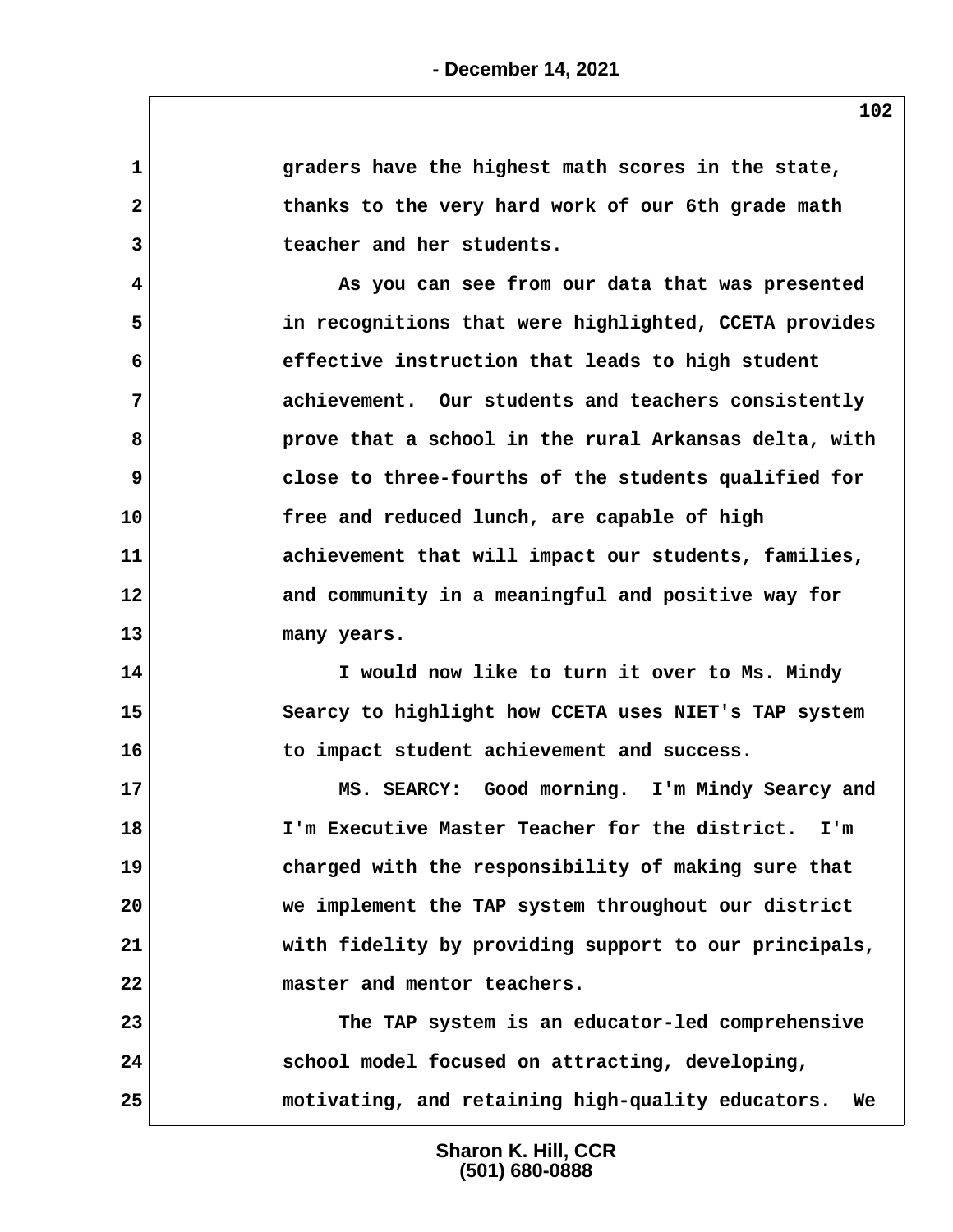| $\mathbf 1$    | are currently the only school district in Arkansas    |  |
|----------------|-------------------------------------------------------|--|
| $\mathbf{2}$   | implementing the TAP system. The TAP system has       |  |
| 3              | literacy -- literally provided us with the blueprint  |  |
| 4              | that we've needed to transform our school. My         |  |
| 5              | purpose is not to sell the system but to better allow |  |
| 6              | you to see how it is who we are as a district.        |  |
| $\overline{7}$ | Our unique aspect of the TAP system is its            |  |
| 8              | emphasis on true teacher leadership. When we first    |  |
| 9              | adopted the TAP system 12 years ago, I started out as |  |
| 10             | a master teacher. TAP allowed me to advance           |  |
| 11             | professionally without having to leave the classroom. |  |
| 12             | I was able to provide the support to the other        |  |
| 13             | teachers in my building, led professional             |  |
| 14             | development, and increased my qualifications. I       |  |
| 15             | later became principal of the elementary school, and  |  |
| 16             | while I was principal we received our first letter A  |  |
| 17             | rating. The knowledge I gained as a master teacher    |  |
| 18             | better prepared me as principal. I know that our      |  |
| 19             | current mentor and master teachers are receiving that |  |
| 20             | same kind of development. Our master teacher at the   |  |
| 21             | elementary school is responsible for the second       |  |
| 22             | element of the TAP system, ongoing applied            |  |
| 23             | professional growth. In our PLC meetings, which we    |  |
| 24             | refer to as cluster, teachers are taught high quality |  |
| 25             | instructional strategies aimed at meeting student     |  |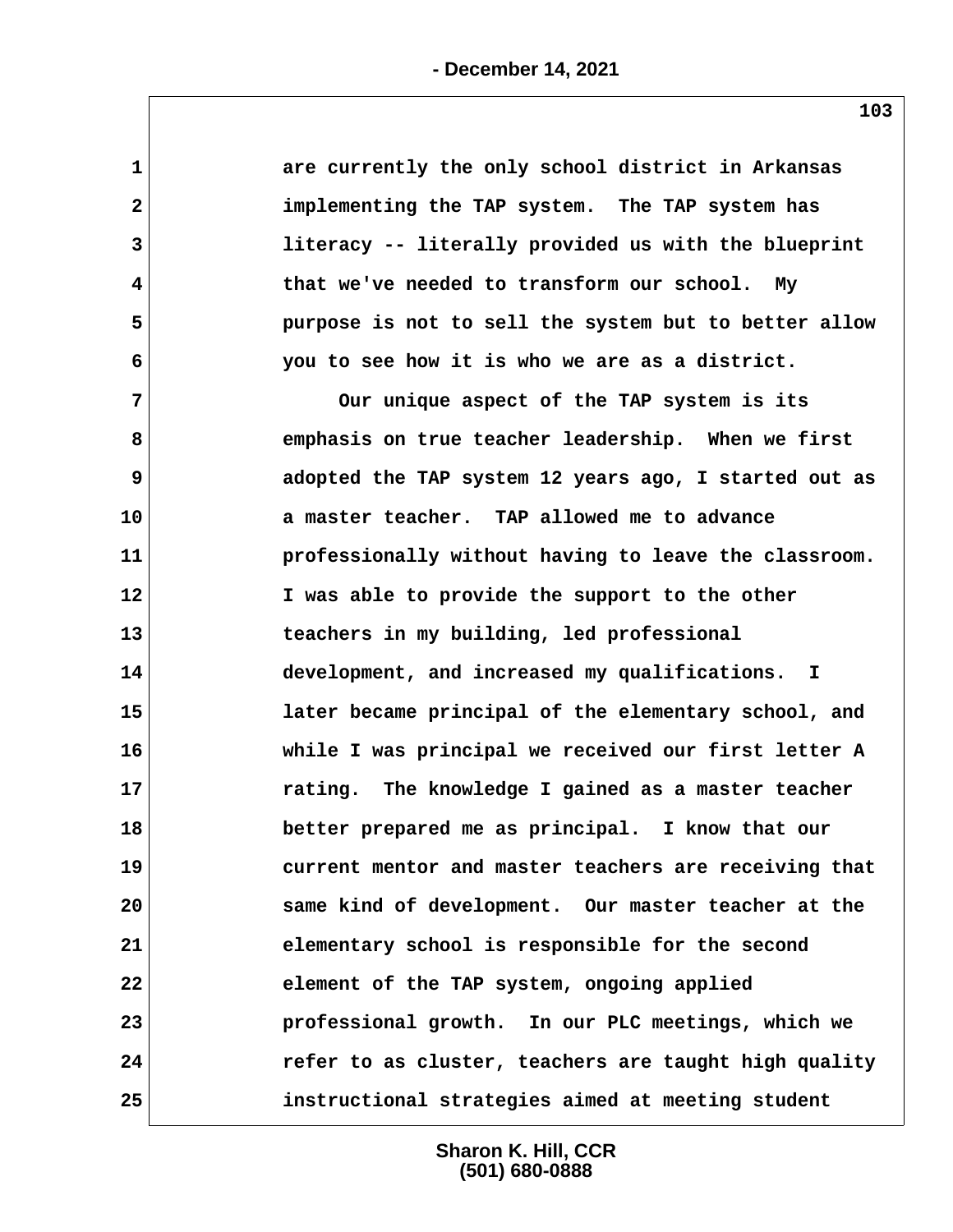| $\mathbf{1}$            | learning needs. Each week we look at both             |
|-------------------------|-------------------------------------------------------|
| $\overline{\mathbf{2}}$ | qualitative and quantitative characteristics of       |
| 3                       | student work and use that data to drive our           |
| 4                       | instruction. With student work as our primary focus,  |
| 5                       | teachers never leave the cluster, or our PLC          |
| 6                       | meetings, questioning the purpose of that meeting.    |
| $\overline{7}$          | In cluster, the master teacher and the mentor         |
| 8                       | teachers also determine what individual teacher       |
| 9                       | support is needed. Just like a teacher gives          |
| 10                      | students differentiated support, the leadership team  |
| 11                      | provides teachers with differentiated support to meet |
| 12                      | their individual needs in order to grow them as       |
| 13                      | teachers. This support includes modeling, co-         |
| 14                      | teaching, conferencing, and planning.                 |
| 15                      | A highlight of our cluster meetings is the            |
| 16                      | implementation of our school-wide strategies. During  |
| 17                      | the summer months the teacher leadership team         |
| 18                      | analyzes standardized test results and identifies the |
| 19                      | area our students struggled in the most. After        |
| 20                      | extensive research, a strategy is chosen or developed |
| 21                      | that targets the area of greatest need. This          |
| 22                      | strategy -- that strategy is then field tested on a   |
| 23                      | group of students. This process allows us to see      |
| 24                      | what works and what doesn't with our students. Then,  |
| 25                      | how to teach the strategy is modeled for the teachers |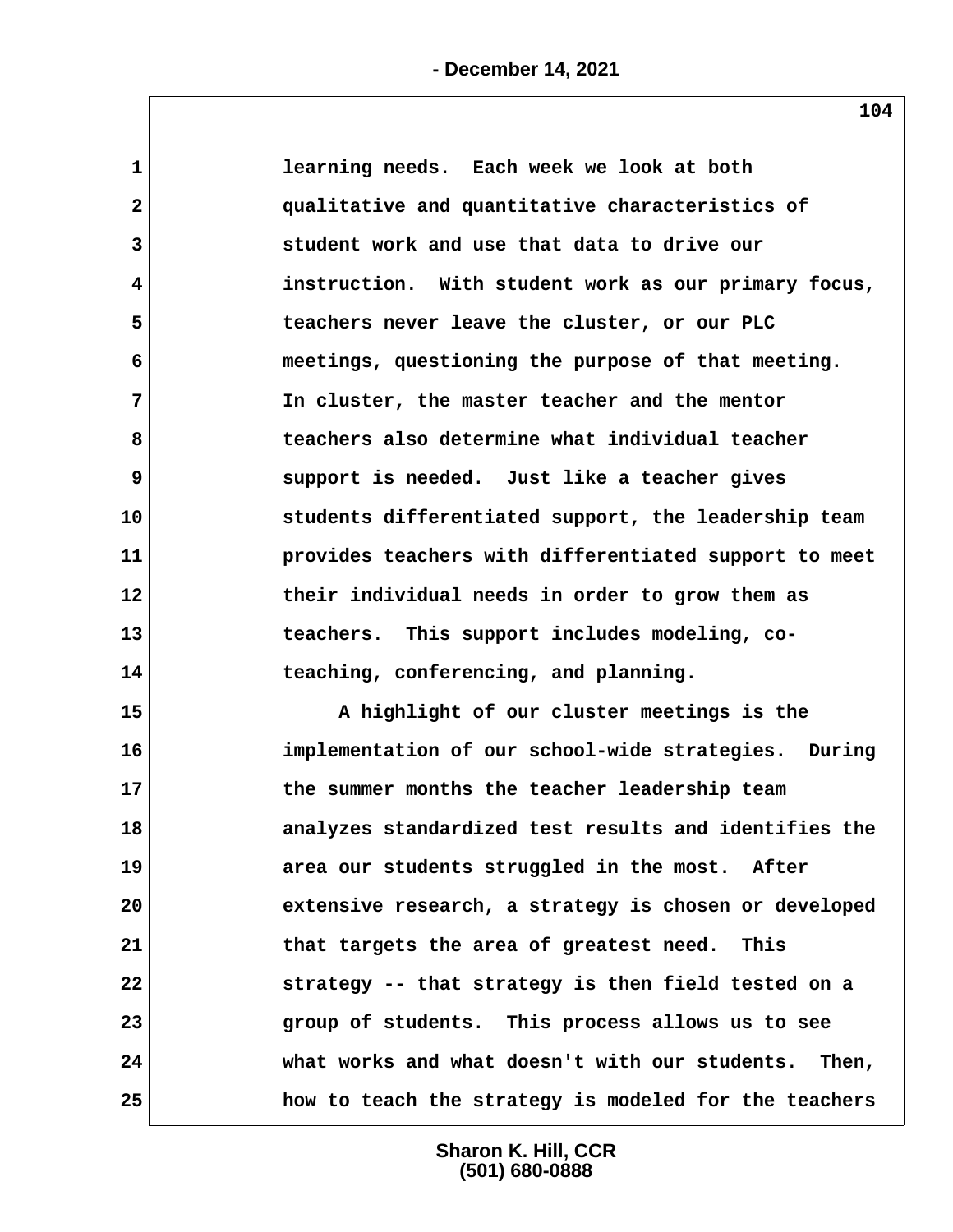1 during cluster meetings.

 **2 We have had many successes after implementing 3 school-wide strategies. In 17-18, we developed an 4 inferring strategy. This strategy led to a 10% 5 increase school-wide in reading. In 18-19, we 6 addressed math by implementing number talks and a 7 fraction sense strategy. We raised our test scores 8 3% school-wide while exceeding the state's average in 9 all grade levels. And in 19-20, our focus was on 10 comparing passages in literacy. Once school closed 11 in March of 2020, our cluster meetings continued via 12 Zoom throughout the remainder of the school year. 13 Our focus changed to providing motivating academic 14 feedback to our students, to encourage them to 15 participate in the novel studies our teachers pushed 16 out virtually to keep our students reading. Due to 17 the loss of learning, our math scores dipped by 13% 18 last year on the ACT Aspire. To compensate for this 19 weakness, we are currently implementing a concrete 20 representational abstract model strategy in math by 21 focusing on hands-on manipulatives to enhance our 22 iReady math curriculum.**

**23 As you can see, cluster group meetings are vital** 24 to the success of our school. Our teachers are all **25 working toward a common goal. I've been known to say**

> **Sharon K. Hill, CCR (501) 680-0888**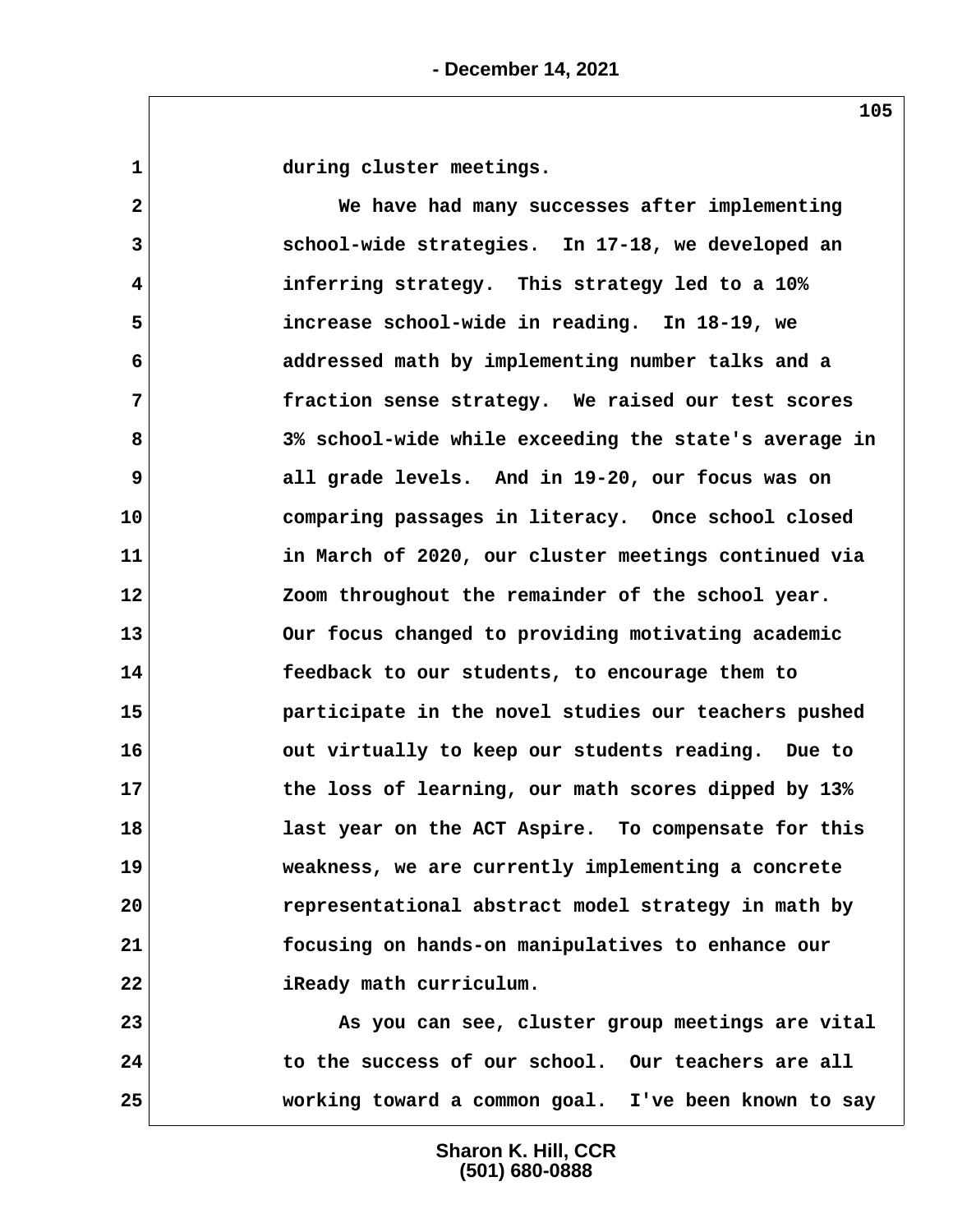| $\mathbf 1$    | "it's where all the magic happens." As you can see   |
|----------------|------------------------------------------------------|
| $\mathbf{2}$   | on this chart, the support that we give teachers --  |
| 3              | that teachers receive in cluster and from other      |
| 4              | elements of the TAP system has increased teacher     |
| 5              | effectiveness in our school. This effectiveness is   |
| 6              | partially measured by our observation process. Our   |
| $\overline{7}$ | teachers are observed three times a year using the   |
| 8              | NIET instructional rubric. Each teacher gets an      |
| 9              | observation from the principal, master teacher, and  |
| 10             | two mentor teachers. There is no better person to    |
| 11             | get feedback from than teachers who have their own   |
| 12             | classrooms, working in the trenches. After each      |
| 13             | observation, the teacher receives feedback from the  |
| 14             | individual evaluator in a post-conference meeting.   |
| 15             | In the post-conference, the evaluator shares points  |
| 16             | of reinforcement to highlight the teacher's          |
| 17             | strengths, as well as points out refinement, where   |
| 18             | the teacher has growth areas. Our teachers are never |
| 19             | stagnant; they are constantly working on ways to     |
| 20             | improve their instruction.                           |
| 21             | Ms. Kimball, a second year teacher to our            |
| 22             | district, who came to us from a neighboring school   |
| 23             | district, stated, "The observation process at CC is  |
| 24             | an ongoing process that provides us with specific    |
| 25             | feedback to help us be more effective for our        |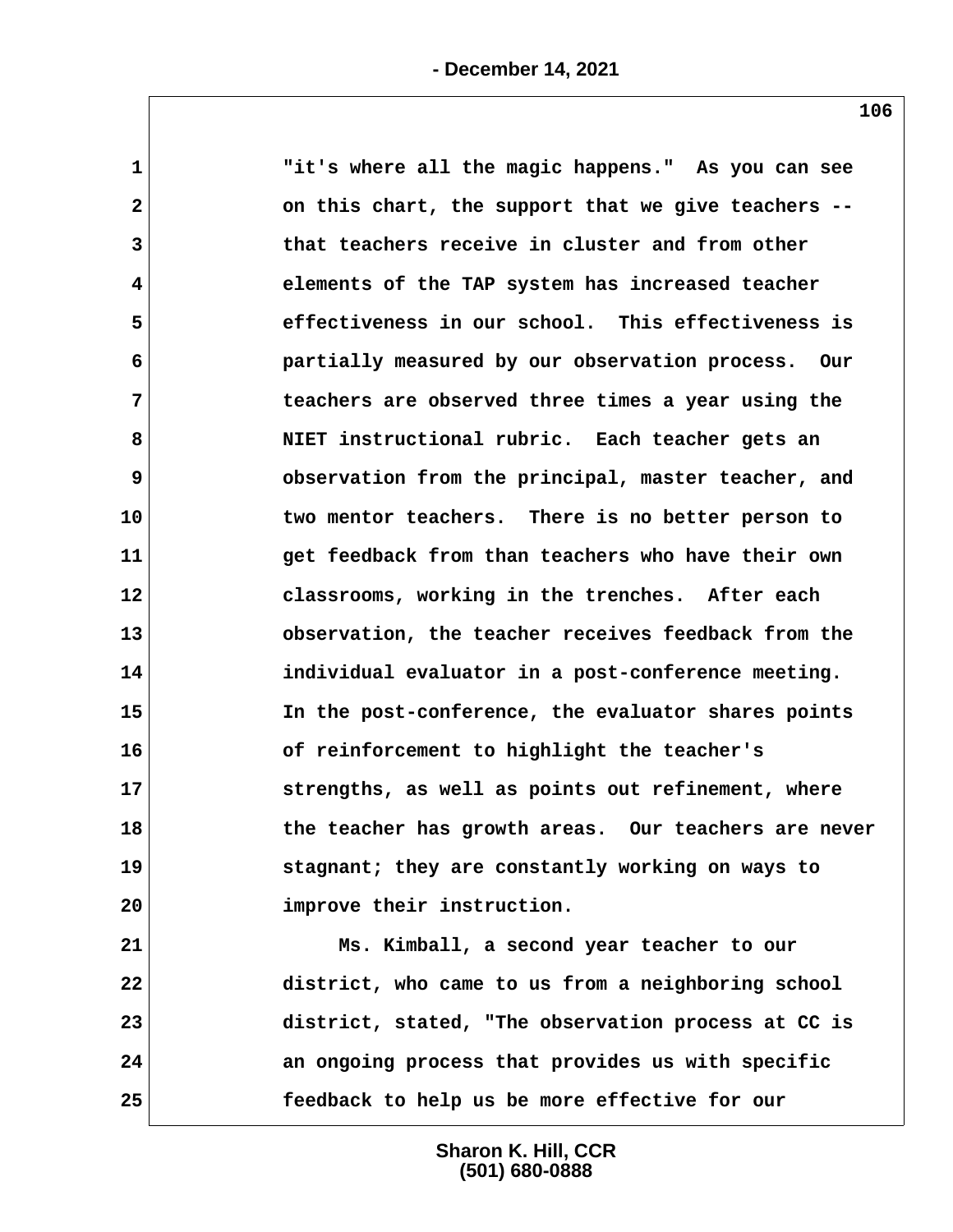| 1            | students." This says so much about what our TAP       |  |
|--------------|-------------------------------------------------------|--|
| $\mathbf{2}$ | system does to encourage teachers to improve that     |  |
| 3            | pedagogy and content knowledge for their students.    |  |
| 4            | As teachers grow in effectiveness, they are able      |  |
| 5            | to tap into the final element of success: performance |  |
| 6            | based compensation. TAP allows us to provide          |  |
| 7            | additional compensations to teachers based on new     |  |
| 8            | roles and responsibilities, their accomplishments in  |  |
| 9            | the classroom, and the performance of their students. |  |
| 10           | No teacher at Cross County ever loses any part of     |  |
| 11           | their salary or base pay because of TAP; they can     |  |
| 12           | only earn extra compensation. Our teachers love       |  |
| 13           | being acknowledged for their expertise, performance,  |  |
| 14           | and professionalism. The bonuses we are able to give  |  |
| 15           | out because of the -- of TAP is a huge motivator to   |  |
| 16           | our teachers and allows us to retain our most         |  |
| 17           | effective teachers.                                   |  |
| 18           | Overall, TAP makes increasing student                 |  |
| 19           | achievement our common goal. The focus on data-       |  |
| 20           | driven instructional decisions has molded the culture |  |
| 21           | of our school into one of healthy competition where   |  |
| 22           | teachers and their students strive for greatness.     |  |
| 23           | We're ready for questions.                            |  |
| 24           | <b>WAIVERS</b>                                        |  |
| 25           | CHAIRMAN COFFMAN: All right. Ms. James.               |  |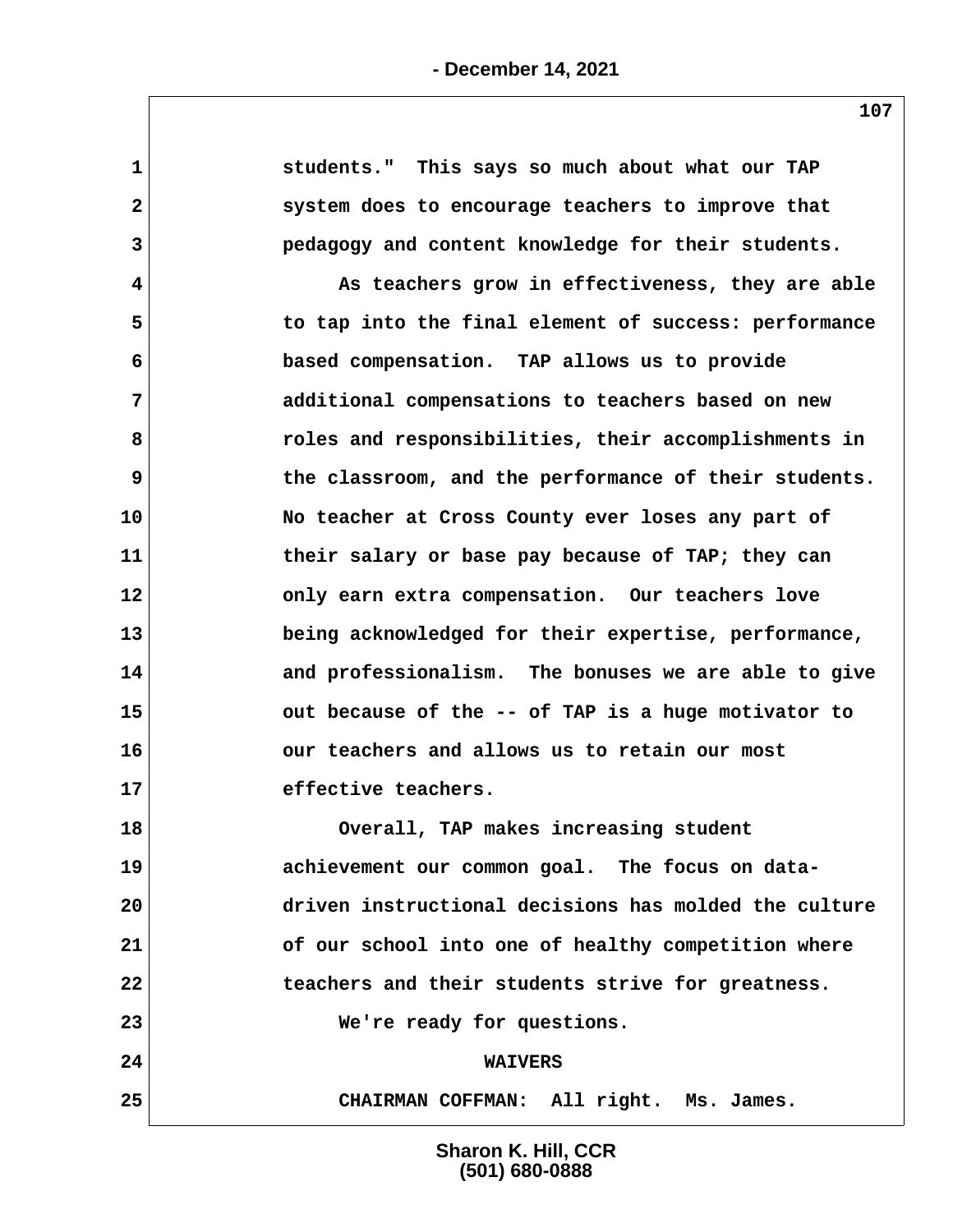| $\mathbf 1$     | MS. JAMES: My name is Whitney James, with the       |  |
|-----------------|-----------------------------------------------------|--|
| $\overline{2}$  | Department. I'm just going to go over the final     |  |
| 3               | legal review.                                       |  |
| 4               | The Panel may have some questions about the         |  |
| 5               | first waiver, which is School Calendar. It is code  |  |
| 6               | section 6-10-106. And if you'd like to go ahead and |  |
| 7               | ask the school to provide additional rationale or   |  |
| 8               | explain how they want to use that waiver --         |  |
| 9               | CHAIRMAN COFFMAN: Yes.                              |  |
| 10              | MS. JAMES: -- that would be fine.                   |  |
| 11              | CHAIRMAN COFFMAN: Yes. If you'll -- so the way      |  |
| 12 <sub>2</sub> | I read it, it looked like an early start?           |  |
| 13              | SUPT. MORRIS: That's it.                            |  |
| 14              | MS. STACEY: Yes, ma'am.                             |  |
| 15              | CHAIRMAN COFFMAN: So under Act -- oh, let's see     |  |
| 16              | what the act number is -- Act 688, there's a        |  |
| 17              | statement in there that says the Division shall not |  |
| 18              | grant a public school district a waiver under 6-15- |  |
| 19              | 103 to begin school on an earlier date. We can give |  |
| 20              | a later start date, but we can't give an earlier    |  |
| 21              | start date.                                         |  |
| 22              | Mr. Walter?                                         |  |
| 23              | MR. WALTER: Thank you, Madam Chair, Members of      |  |
| 24              | the Panel. Tripp Walter, Staff Attorney, Arkansas   |  |
| 25              | Public School Resource Center.                      |  |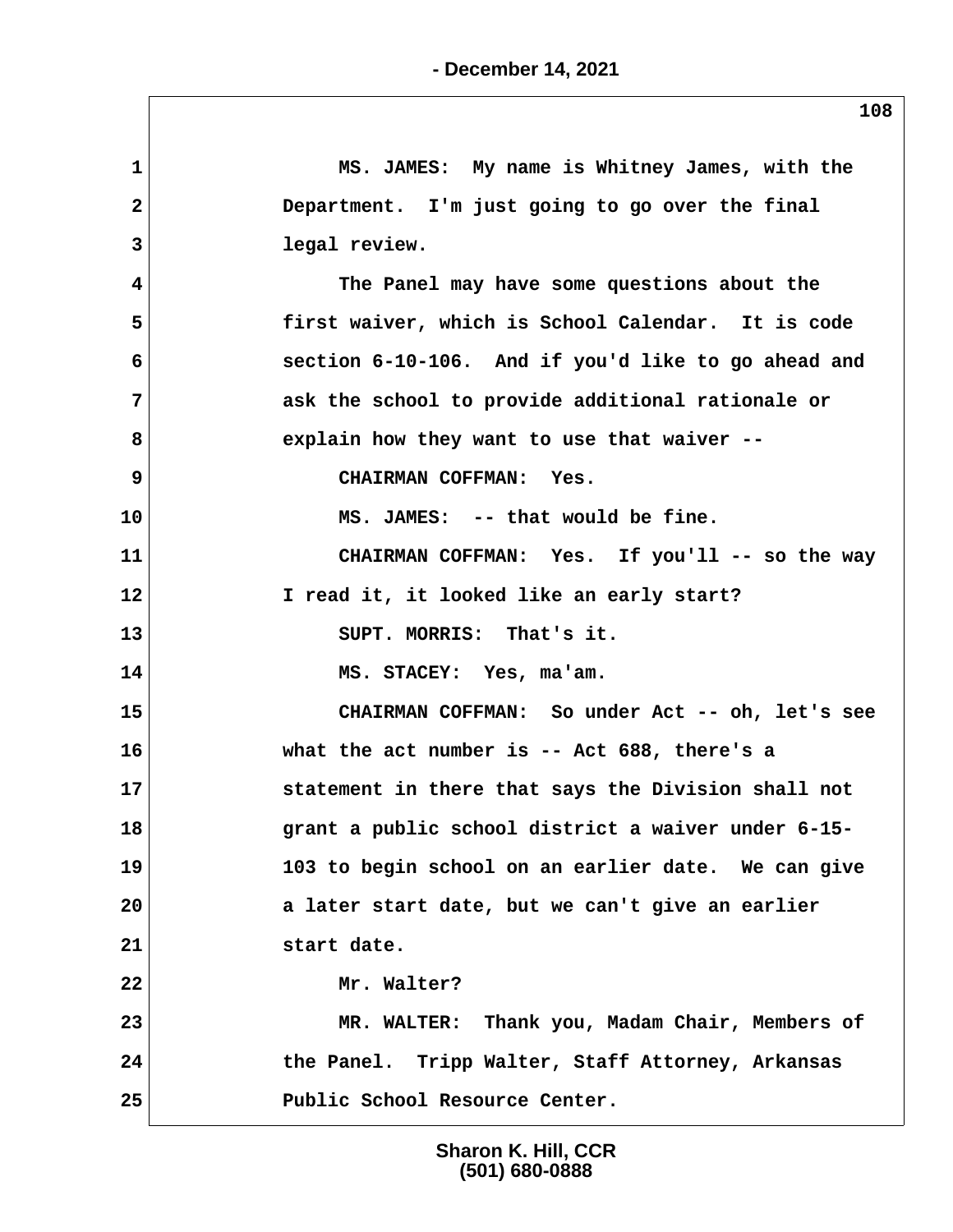| 1              | What you said, Ms. Coffman, is absolutely            |
|----------------|------------------------------------------------------|
| $\overline{2}$ | correct, but that statute refers to Act 1240 waivers |
| 3              | in front of the State Board. So I don't see how that |
| 4              | would affect the Panel's ability to --               |
| 5              | CHAIRMAN COFFMAN: Okay.                              |
| 6              | MR. WALTERS: -- grant or in this case continue       |
| 7              | that $6-10-106$ waiver.                              |
| 8              | CHAIRMAN COFFMAN: So you think that it doesn't       |
| 9              | affect because we're going the district conversion   |
| 10             | charter route?                                       |
| 11             | MR. WALTER: That is correct. Yes, ma'am.             |
| 12             | CHAIRMAN COFFMAN: Okay.                              |
| 13             | So, Mr. Morris, are you thinking that in Cycle 7     |
| 14             | you will mark traditional 178-day calendar but you   |
| 15             | will have an early start date for all of your        |
| 16             | campuses?                                            |
| 17             | SUPT. MORRIS: That's correct.                        |
| 18             | CHAIRMAN COFFMAN: What is your plan for early        |
| 19             | start?                                               |
| 20             | SUPT. MORRIS: It will follow about where it's        |
| 21             | been. We don't have an exact date right now, but our |
| 22             | start date this year was August -- second week of    |
| 23             | August, I believe, maybe the -- we start bringing    |
| 24             | teachers back in the first. We've not set that       |
| 25             | calendar. But it is an early start time to combat    |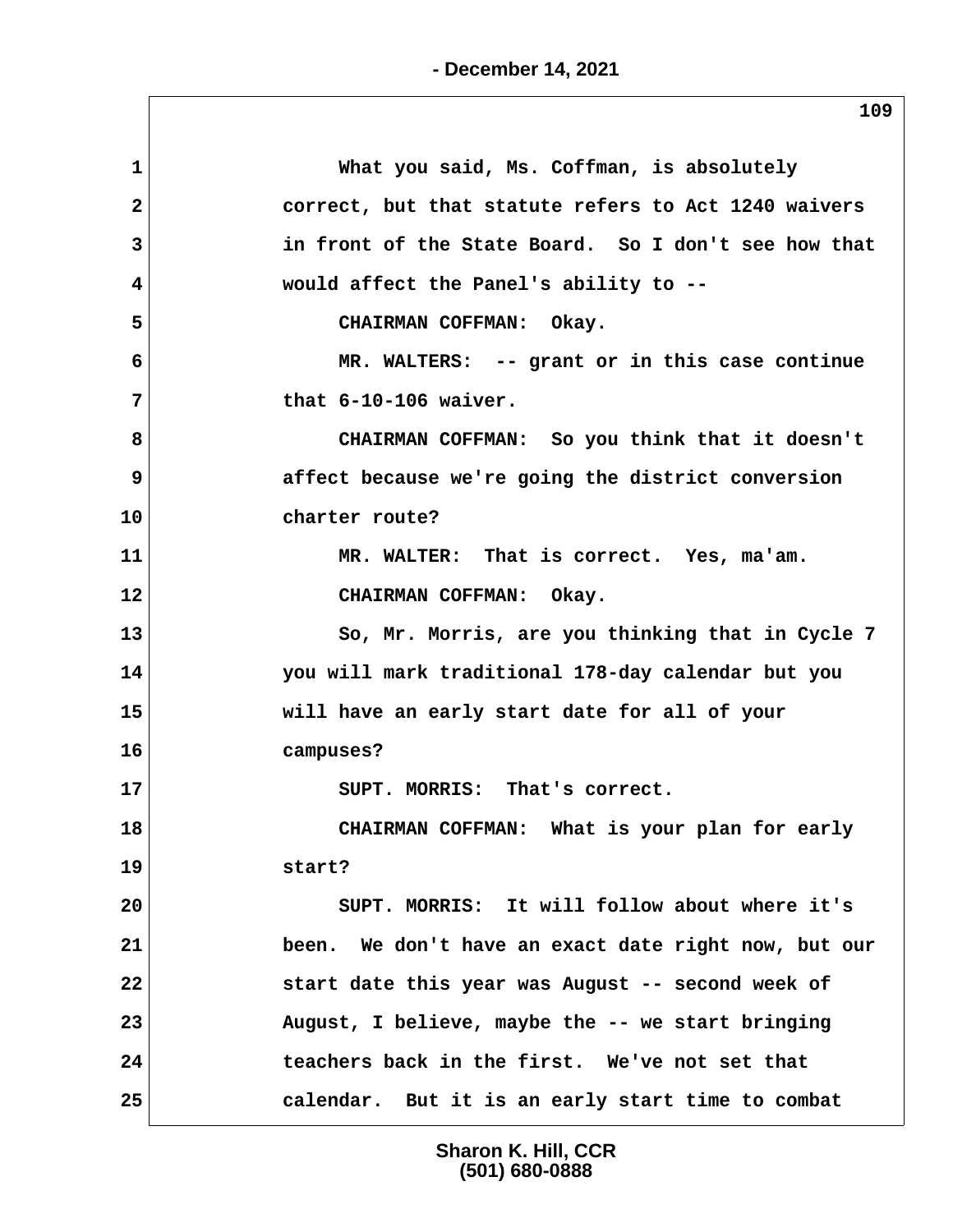| 1            | the loss of learning that we've shown over the past   |
|--------------|-------------------------------------------------------|
| $\mathbf{2}$ | 10 years has worked. We start traditionally about     |
| 3            | two to three weeks earlier than our other             |
| 4            | counterparts in the state.                            |
| 5            | CHAIRMAN COFFMAN: And then you end two to three       |
| 6            | weeks $--$                                            |
| 7            | SUPT. MORRIS: No, ma'am. We have a -- we              |
| 8            | follow a lot of the traditional calendars that other  |
| 9            | people have. We have an extended week in between      |
| 10           | grading cycles, so we take an extended fall break,    |
| 11           | then we've got a few days extra at Christmas          |
| 12           | potentially, and then a couple of extended breaks     |
| 13           | like at spring break a couple of extra days that go   |
| 14           | with that to -- we're really just looking to shorten  |
| 15           | down the summer because of student learning loss, to  |
| 16           | combat that.                                          |
| 17           | CHAIRMAN COFFMAN: Have you considered a 12-           |
| 18           | month calendar?                                       |
| 19           | SUPT. MORRIS: We have not. But with your              |
| 20           | denial, we would. But this is something that we have  |
| 21           | -- I guess the third -- the second renewal, the high  |
| 22           | school was on the same -- I know you asked that       |
| 23           | question at the very end of the last presenters about |
| 24           | getting your charters on the same.                    |
| 25           | CHAIRMAN COFFMAN: Uh-huh.                             |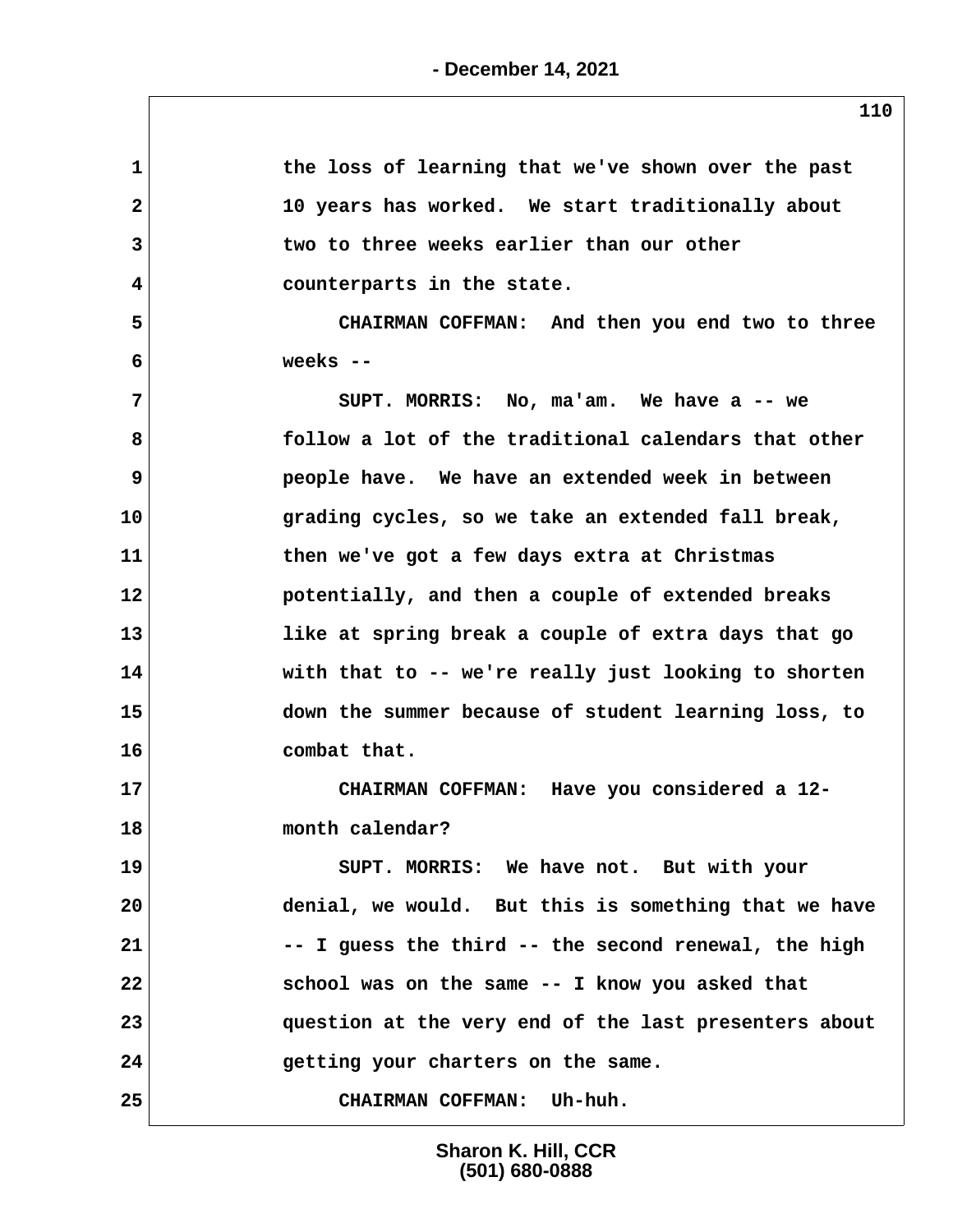| SUPT. MORRIS: So before you ask that question,       |
|------------------------------------------------------|
| we would certainly be open to that. Because we were  |
| here last year with our high school. Obviously, our  |
| high school and our elementary run the same calendar |
| as a district and they are -- you know, they were    |
| renewed last year on this same waiver.               |
| CHAIRMAN COFFMAN: Okay. Let us think about           |
| that for a few minutes, about the calendar.          |
| SUPT. MORRIS: Okay.                                  |
| CHAIRMAN COFFMAN: Ms. James, if you'll               |
| continue.                                            |
| MS. JAMES: The second waiver request was to          |
| continue Teacher Licensure waivers that they already |
| have. I didn't have any legal comments regarding     |
| that.                                                |
| The third waiver request was for Duty-Free           |
| Lunch. I did not have any legal comments for that.   |
| The fourth waiver request was to continue their      |
| Library Media Services waivers. I did not have any   |
| 20<br>legal comments for that.                       |
| The fifth is to continue their Alternative Pay       |
| Programs, Arkansas Code Annotated 6-17-119. I did    |
| not have any legal comments for that.                |
| I did not have any legal comments for their          |
| 25<br>request to continue their Gifted and Talented  |
|                                                      |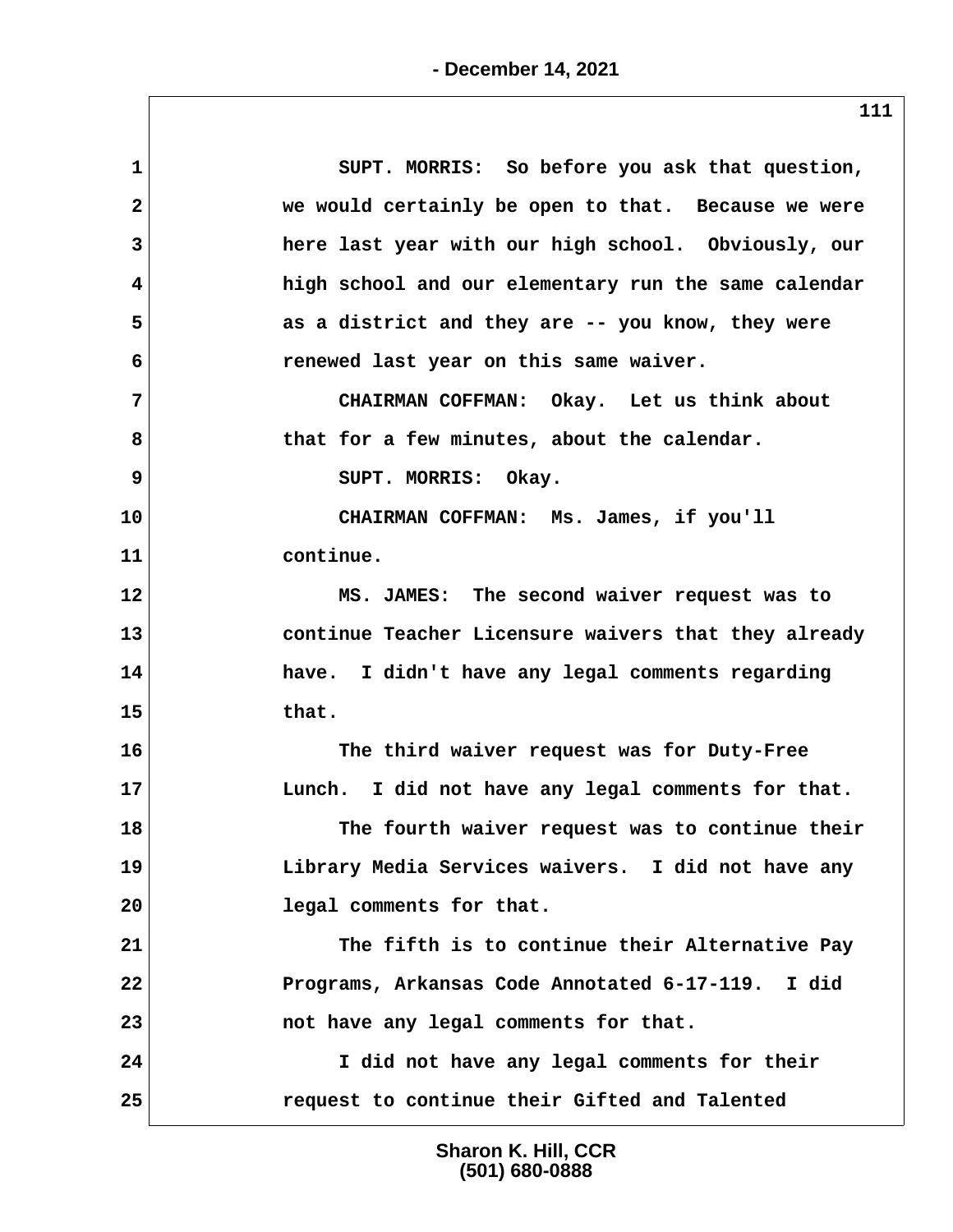**1 waivers; that's number six. 2 Number seven is the School Counselor Licensure. 3 They wish to rescind that waiver. No comments on 4 that one. 5 Number eight is the request to rescind the 6 Superintendent Licensure. I did not have any legal 7 comments. 8 They are also asking to rescind their Class Size 9 and Teaching Load waiver. I did not have any 10 comments on that one. 11 They did add a couple of code sections to their 12 Teacher Licensure waiver request. Those are 6-15- 13 1004 and 6-17-902. They're also adding the DESE 14 Rules Governing Educator Licensure - Section 7. I 15 did not have any comments regarding the addition of 16 those code sections and section of the rules. 17 CHAIRMAN COFFMAN: Mr. Morris, are you renewing 18 your digital learning plan? 19 MS. STACEY: Yes. We would like to renew our 20 digital learning plan. We did that for one year with 21 the intention of that -- asking for renewal of that 22 for the duration of our charter renewal just as it 23 stands. 24 CHAIRMAN COFFMAN: Okay. And you have waivers 25 appropriate to also apply to your digital learning**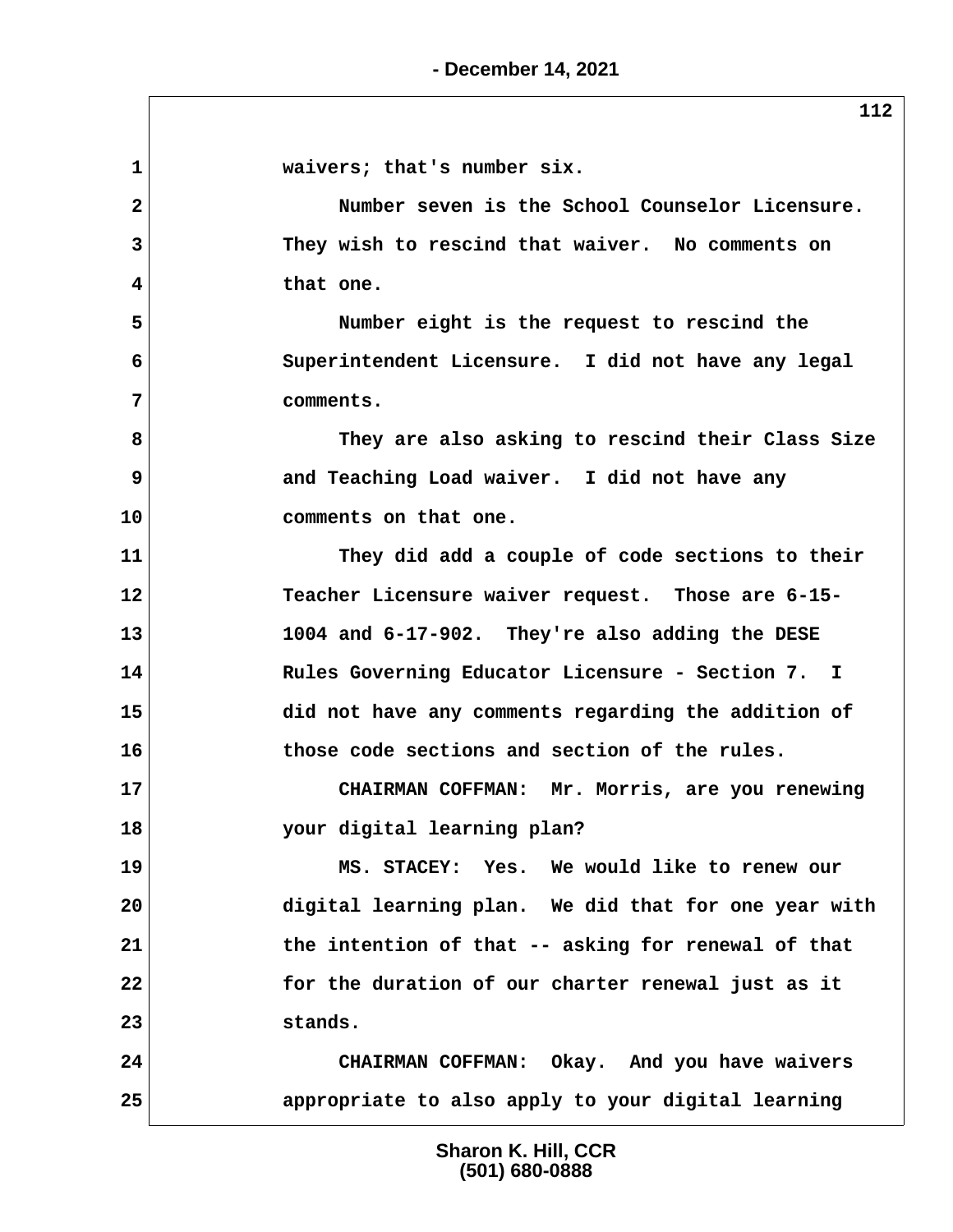**1 plan? 2 MS. STACEY: Yes, ma'am. We did that last year 3 when we -- 4 CHAIRMAN COFFMAN: I know, but that was only for 5 one year. So when you renew -- 6 MS. STACEY: Gotcha. 7 CHAIRMAN COFFMAN: -- do you have the 8 appropriate waivers in this submission to cover your 9 digital learning plan moving forward? 10 MS. STACEY: No. We just did the one year. 11 CHAIRMAN COFFMAN: Okay. Let me ask my question 12 again. 13 MS. STACEY: Right. No. No, it's not in there. 14 It's -- we just did it for the one year. 15 CHAIRMAN COFFMAN: Okay. So let's start over. 16 MS. STACEY: Okay. 17 CHAIRMAN COFFMAN: Are you asking to renew your 18 digital learning plan with this -- 19 MS. STACEY: Yes. 20 CHAIRMAN COFFMAN: -- package? 21 MS. STACEY: Yes. 22 CHAIRMAN COFFMAN: Yes. And do you have the 23 appropriate waivers request to implement your digital 24 learning plan for the next five years? 25 MS. STACEY: No, ma'am.**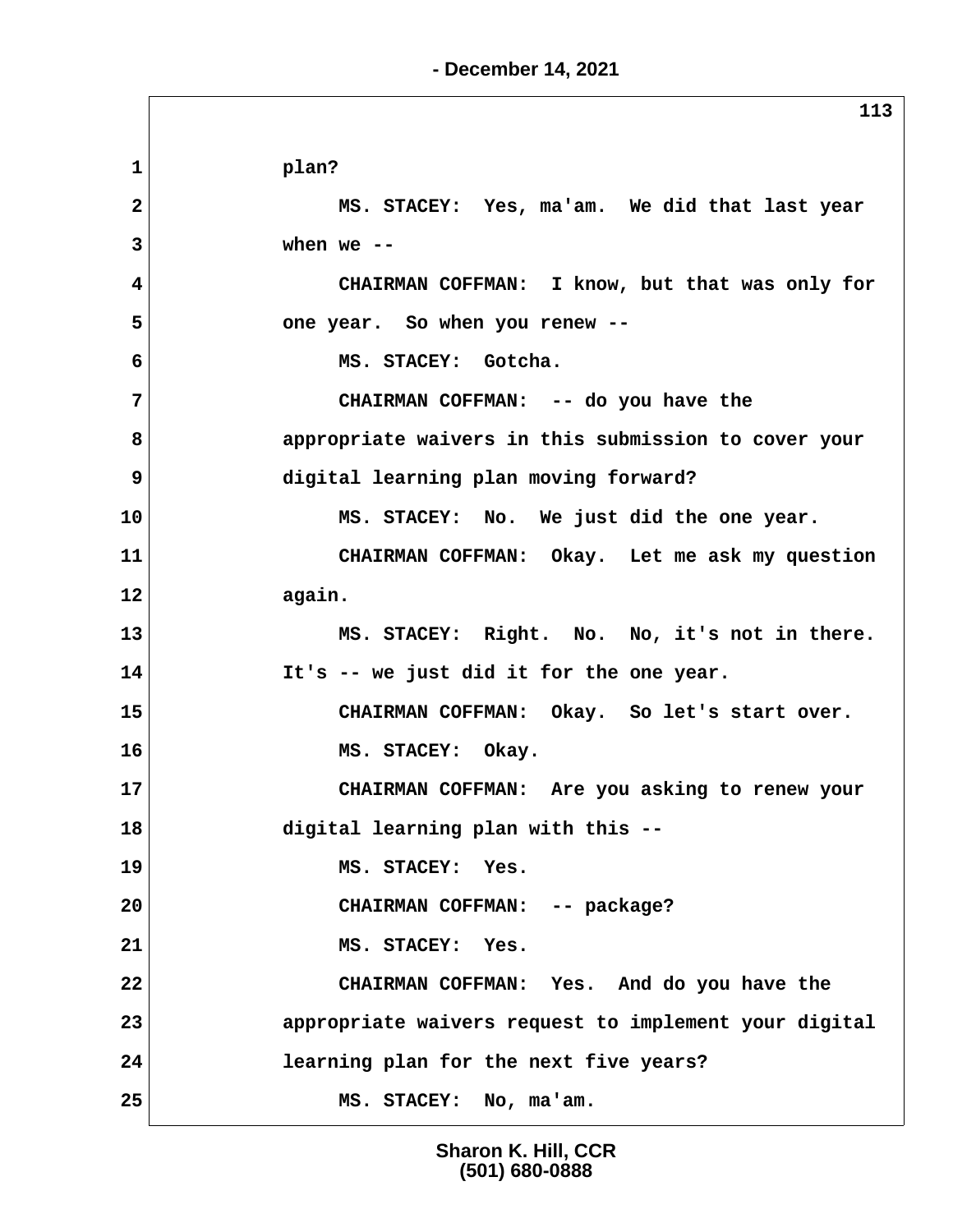**1 CHAIRMAN COFFMAN: Then my recommendation would 2 be to come back with an amendment with your digital 3 learning -- 4 MS. STACEY: Okay. 5 CHAIRMAN COFFMAN: -- plan so we can get it all 6 together. 7** MS. STACEY: Okay. 8 CHAIRMAN COFFMAN: Okay? **9** MS. STACEY: All right. **10 QUESTIONS 11 CHAIRMAN COFFMAN: All right. Dr. Flowers, 12 would you like to start with our questions? 13 DR. FLOWERS: My question is about the 100% 14 teacher -- I think this -- can you talk to me a bit 15 about how you got to that 100%? 16 MS. SEARCY: So through the observations that 17 they receive, that is all of our teachers, 100% of 18 them, scored a 3 which deems them to be effective -- 19 DR. FLOWERS: Okay. 20 MS. SEARCY: -- in the district. Yeah. And 21 this is the first year -- last year was the first 22 year that we have had 100%. 23 DR. FLOWERS: Okay. Thank you. 24 CHAIRMAN COFFMAN: Mr. Baldwin? 25 MR. BALDWIN: So congratulations on the 100%.**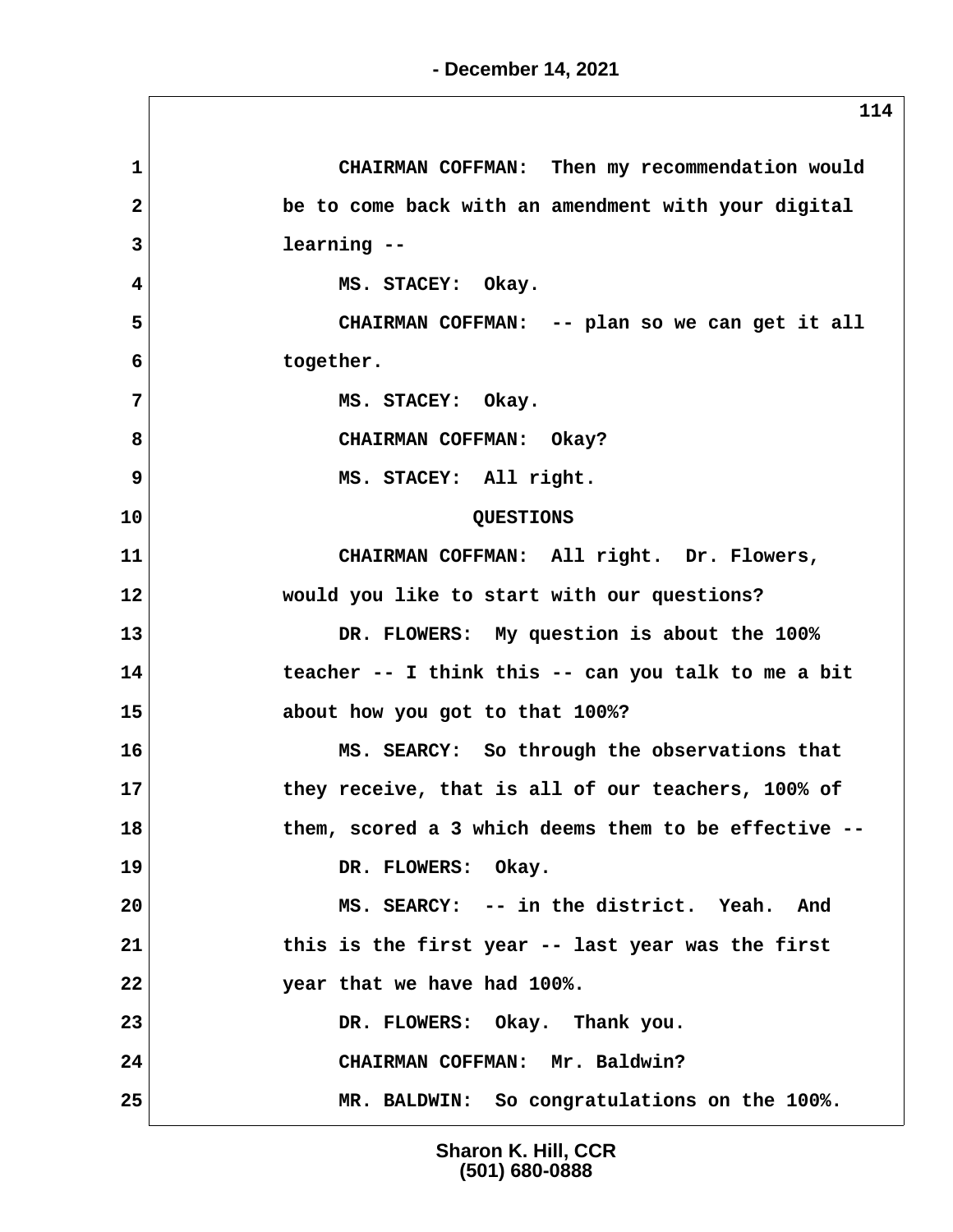**1 That was -- you know, that was pretty impressive.** 2 **1 Are you all the only school in the state that 3 has the TAP system? 4 MS. SEARCY: Yes. 5 MR. BALDWIN: Why is that? I mean I know you 6 talk with your peers. But it seems like if this is 7 working so well that other schools may want to use 8 it. 9 MS. SEARCY: So we -- we are currently on our 10 second TIF grant cycle. We received our first one 12 11 years ago. And 12 years ago Lincoln School District 12 was also partnered with us. They were -- they used 13 the TAP system, but they no longer do. And so we're 14 currently the only one that uses the full-fledged 15 four components. 16 MR. BALDWIN: Is that because it's hard to do? 17 MS. SEARCY: It is very hard to do. 18 MR. BALDWIN: Okay. 19 MS. SEARCY: It is -- it's a huge comprehensive 20 program that took a lot of hard work, tears and sweat 21 to get going 12 years ago. But I was with the 22 district before that time, and I will say that it has 23 completely transformed our school district. 24 MR. BALDWIN: Okay. And my final question is: 25 are you all involved in the state teacher**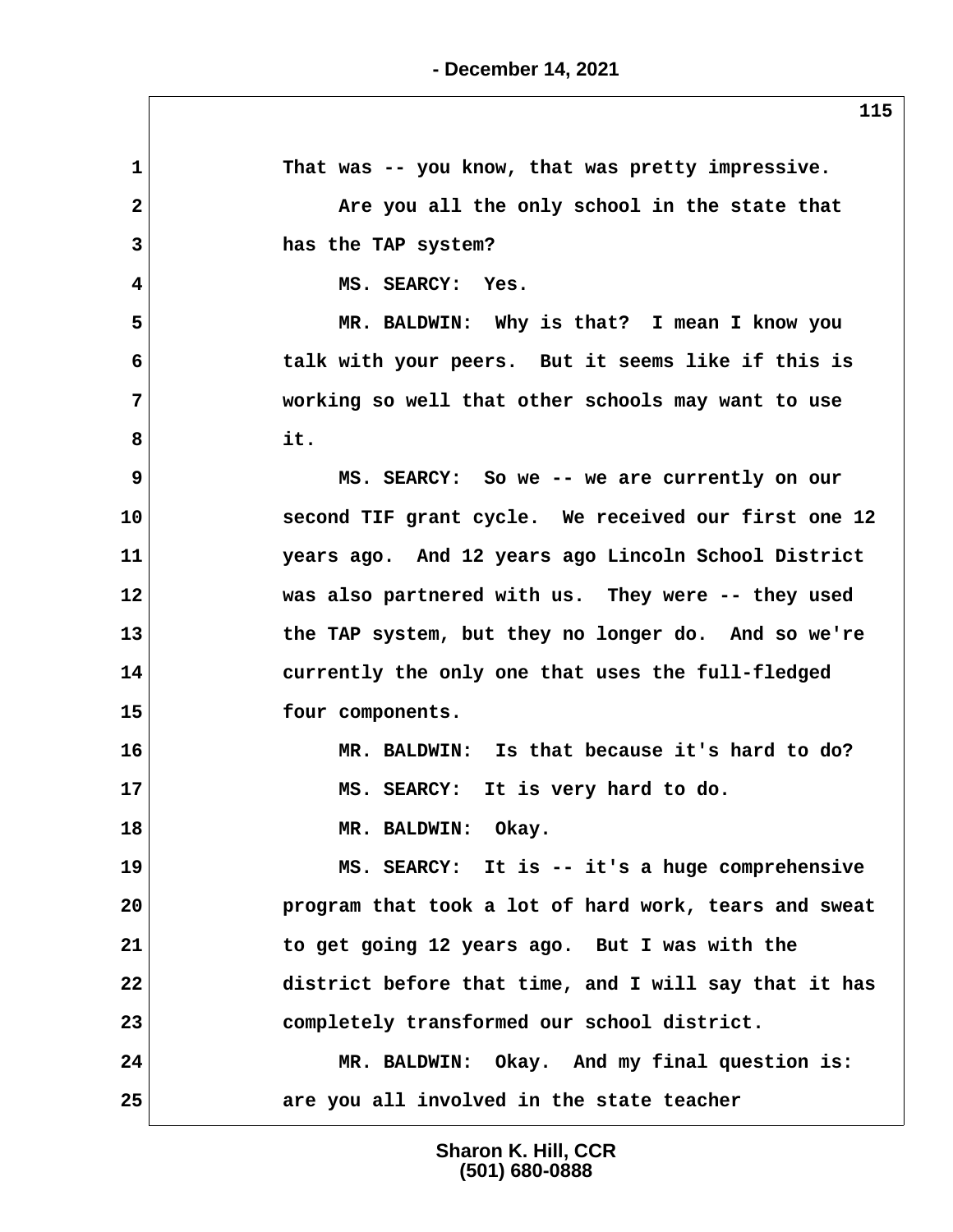1 **1** effectiveness task force that is starting up again? 2 **Are you part of that? 3 MS. SEARCY: Are you referring to the Aaron [ps] 4 with NIET or something different? 5 MR. BALDWIN: I'm not sure I'm using the right 6 word. Help me out if I'm using the wrong -- 7 MS. SARACINI: The taskforce, they're all 8 involved. They're all involved. 9** MR. BALDWIN: Okay. **10 MS. SARACINI: All districts are just 11 represented and they have a representative from their 12 region. 13 MR. BALDWIN: Okay. 14 MS. SARACINI: And, yes, so they will be -- 15 they'll have surveys eventually. Yes. 16 MR. BALDWIN: Okay. Good. I just wanted to 17 make sure you all are part of that. Great. 18 CHAIRMAN COFFMAN: Ms. Saracini? 19 MS. SARACINI: I just wanted to commend you that 20 you were rescinding some of your waivers. Because I 21 look at licensure with educator effectiveness and 22 licensure -- that's what I look at. And I just want 23 to say that you've really -- with your current 24 licensure waiver you use it very sparingly, 25 minimally. And I can't say that about everyone. So**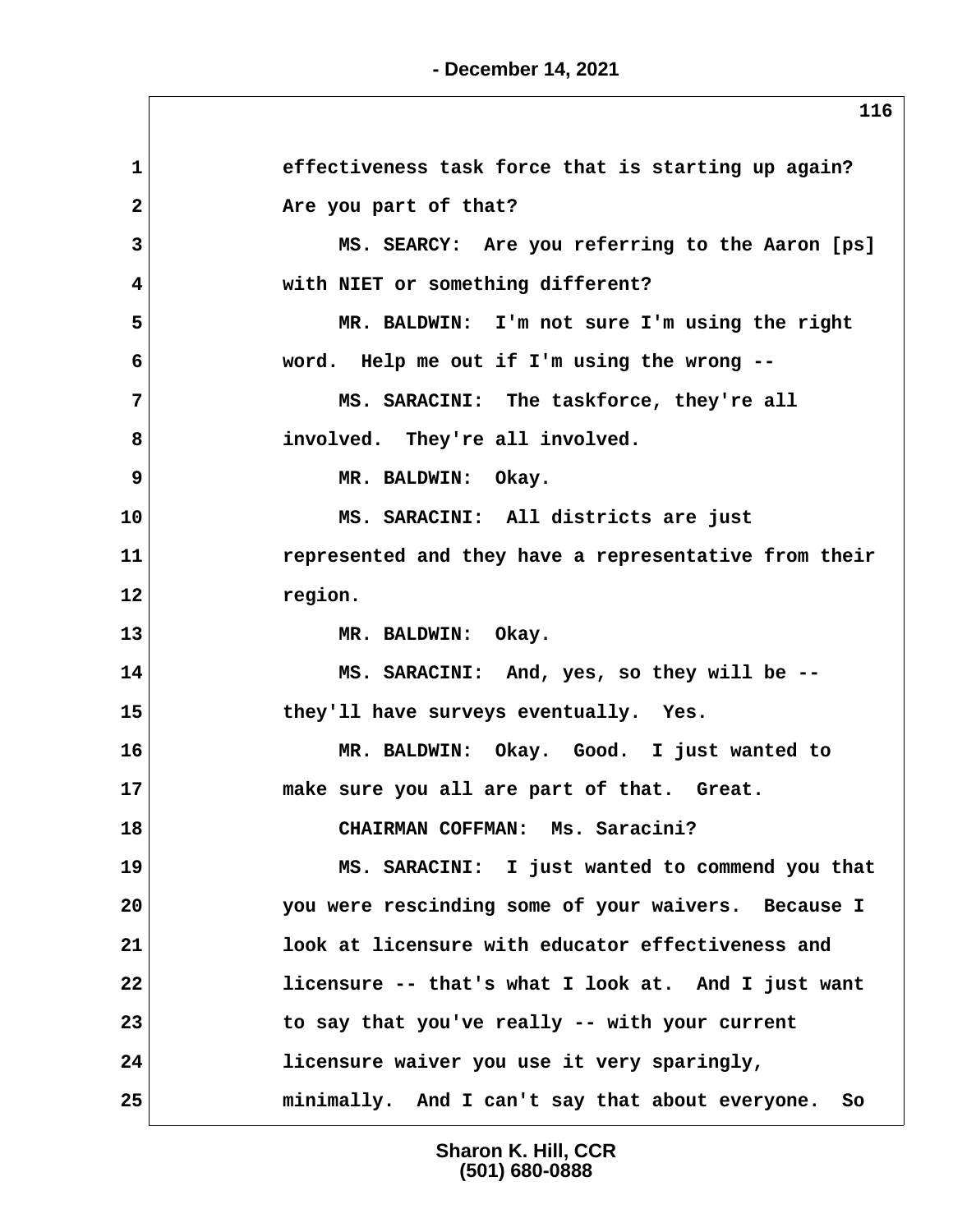**1 I'm -- great job. 2 CHAIRMAN COFFMAN: Dr. Wright-McMurray? 3 DR. WRIGHT-McMURRAY: First, I want to commend 4 you on your accomplishments and your achievements. I 5 really appreciated seeing the slide on all of your 6 awards and commendations. One thing that I would 7 want to get just a little bit more detail on: so are 8 -- the students that are in your current grades, what 9 type of career exploration or opportunities are they 10 afforded at that level that could build upon what 11 they're going to be experiencing when they get to the 12 next tier at middle and high school? 13 MR. PRINCE: Stephen Prince. I'm the high 14 school principal. 15 That's a really good question. So through 16 project-based learning at the elementary school it 17 really does allow the students to do a lot of 18 exploration. Like I don't know if you saw one of the 19 examples with the radio station, the student news 20 section. And so that allows those students to start 21 exploring and the teachers to plan projects that are 22 more meaningful and relevant and real world. So they 23 can start looking into all of those components of 24 maybe what they want to do when they grow up, you 25 know, for lack of a better term. But when they do**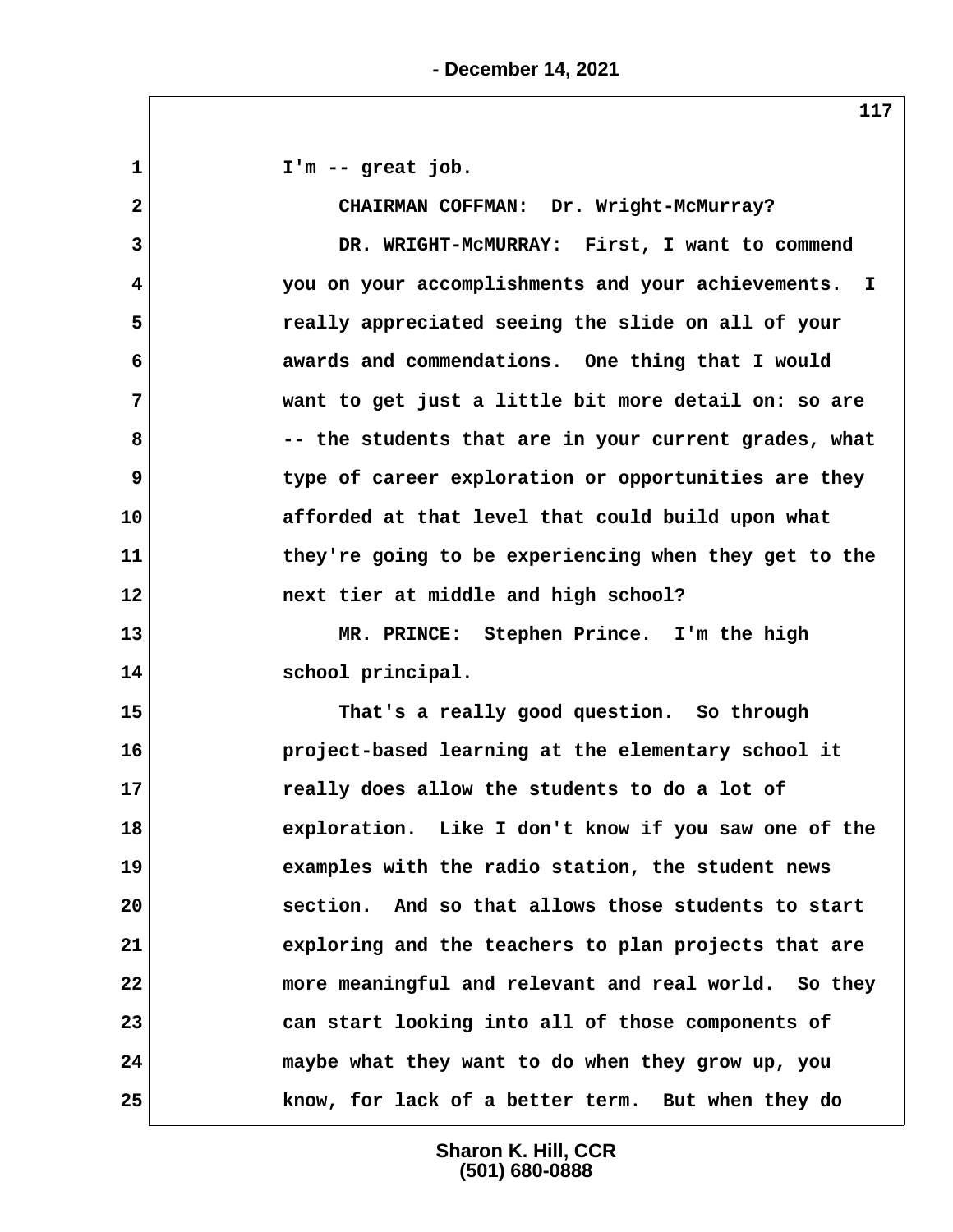| 1            | get to high school they have already started to gain  |
|--------------|-------------------------------------------------------|
| $\mathbf{2}$ | some of that background on what's out there for them, |
| 3            | so when they start getting to our high school they    |
| 4            | can start taking our EAST classes and they know what  |
| 5            | that is because we're introducing some of those       |
| 6            | aspects of them at the elementary level. And so       |
| 7            | they'll be better informed, I guess you could say,    |
| 8            | when they get to the high school level on what        |
| 9            | classes they want to take, what programs of study     |
| 10           | they want to be a completer in, and, you know, like I |
| 11           | said, our EAST -- if they want to go into computer    |
| $12 \,$      | science and all those courses.                        |
| 13           | DR. WRIGHT-MCMURRAY: Okay. All right. Just            |
| 14           | hope that you guys have opportunities to share your   |
| 15           | work and some of the things you've been able to       |
| 16           | implement with your peers. Because, you know, we      |
| 17           | love to see great work happening in our schools, but  |
| 18           | we don't want there to just be like these little      |
| 19           | diamonds that we have in certain parts of the state   |
| 20           | and other people not getting those benefits.          |
| 21           | CHAIRMAN COFFMAN: Dr. Williams?                       |
| 22           | DR. WILLIAMS: Yes. I'll start off with a              |
| 23           | comment: leadership matters but teaching really       |
| 24           | matters. So I just appreciate what the teachers are   |
|              |                                                       |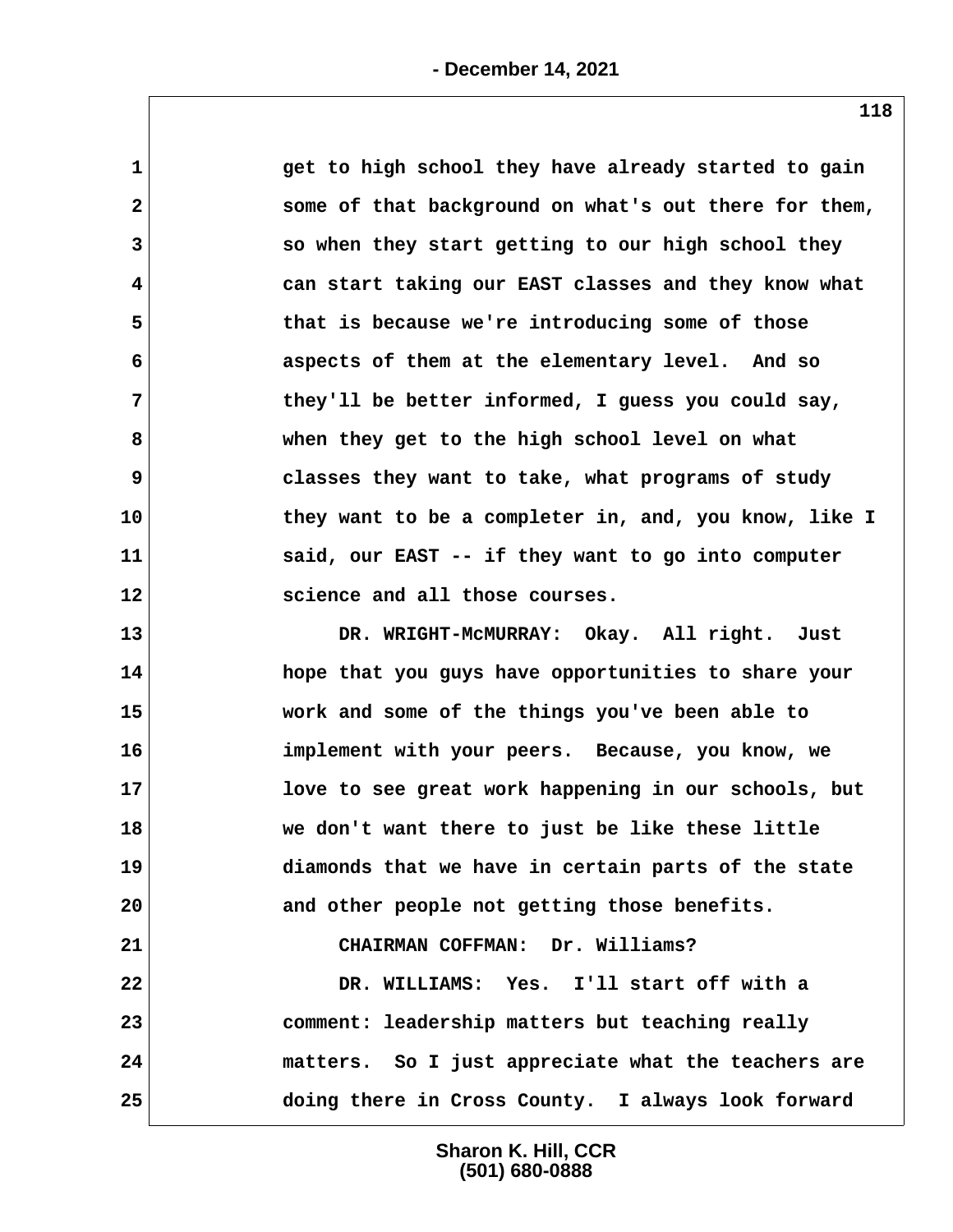**1 to hearing about what the students are doing, and the 2 students are doing great there in Cross County and** 3 the TAP model.  **4 So my question is really one around what is the 5 barrier for other school districts in using the TAP? 6 Is it the fact that you all are receiving grants that 7 are allowing you all to implement it or -- you know, 8 this sounds like such a great program, so, you know, 9 why not spread the good news. 10 SUPT. MORRIS: That's an outstanding question. 11 And I do believe it takes rolling up sleeves and 12 changing a mindset, and I'm sorry to say that some 13 may not want to change their mindset. I often say 14 this: if I can -- I came in as the role of 15 superintendent five years ago, and you learn quickly 16 as a district leader. But I'm at Cross County 17 Schools based on the TAP model. I wanted to go 18 there; I wanted to seek that out. But I also knew 19 after about three days there if I tried to change 20 that I would be the first one ran out on a rail. 21 Okay? And so our teachers believe in what's going 22 on. They're committed. It's an awesome structure to 23 see. 24 Mrs. Searcy mentioned the TIF grant that we had 25 received for two straight years. We're out of that**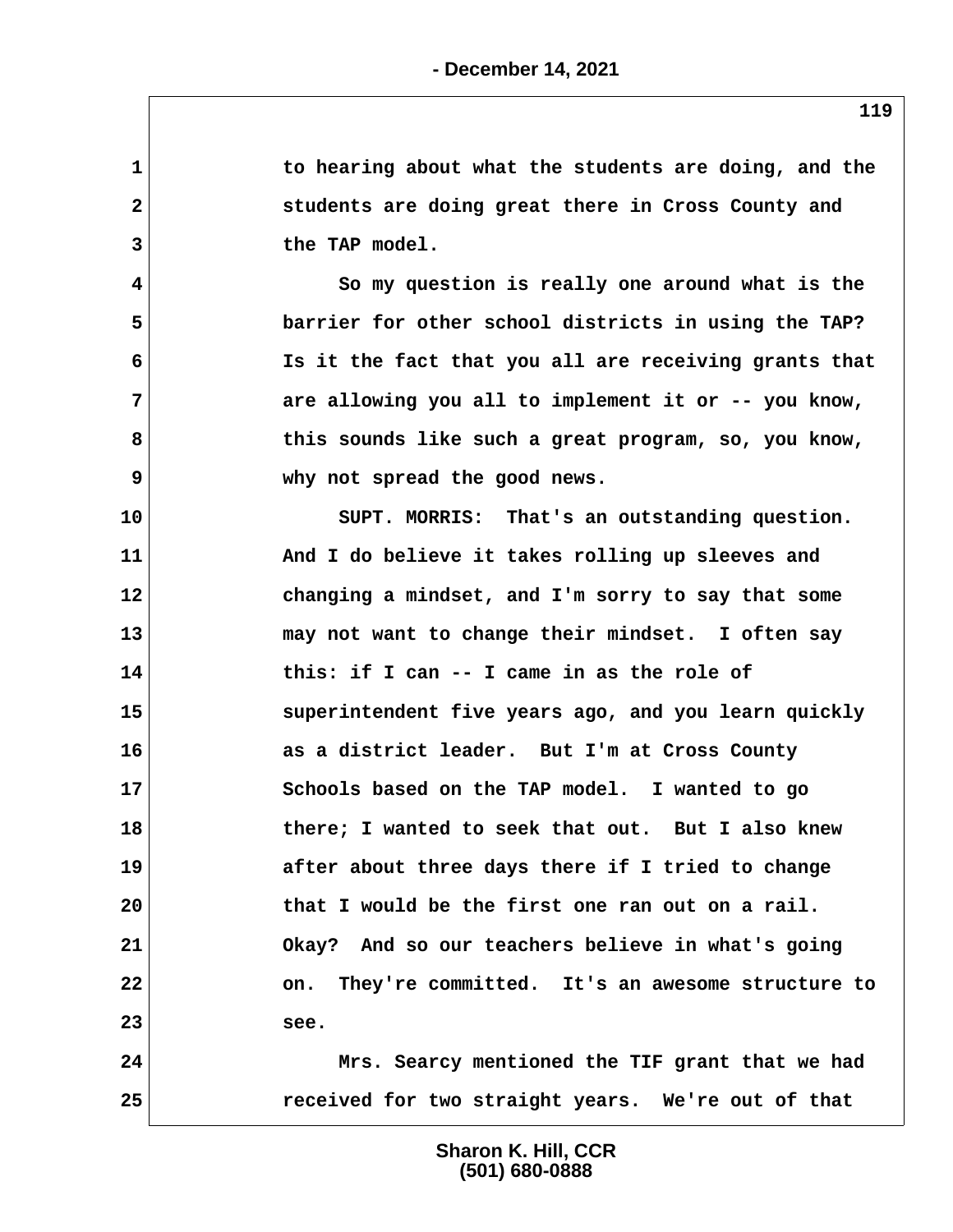| $\mathbf 1$  | now. We now have to self-fund performance-based pay.  |
|--------------|-------------------------------------------------------|
| $\mathbf{2}$ | It's a commitment that myself as the school district  |
| 3            | leader and our board of education is committed to,    |
| 4            | and we're going to make sure that we make the         |
| 5            | necessary adjustments in budgeting to make sure that  |
| 6            | our teachers are awarded compensation based on        |
| 7            | growing students. Okay? On growing students. We       |
| 8            | make this statement all of the time: if a teacher     |
| 9            | gets a student behind on grade level, then if they    |
| 10           | can catch them up they should be applauded to no end  |
| 11           | and celebrated. And sometimes we don't do that        |
| 12           | because they don't catch them all the way back up,    |
| 13           | you know. And so we feel like we do that well.        |
| 14           | Let me expound real quick on your point on the        |
| 15           | effectiveness, the 100% effective teachers district-  |
| 16           | wide. And we don't have this broke down by 20         |
| 17           | schools, but we're a small district. Last year we     |
| 18           | retained 96% of our effective teachers. Okay. So in   |
| 19           | five years we've increased from -- we've increased    |
| 20           | 21% our retention of effective teachers. We no        |
| 21           | longer lose teachers to districts, partnering         |
| 22           | districts who might pay a little more because of the  |
| 23           | ongoing embedded professional growth that they get at |
| 24           | the Cross County School District. What we lose now,   |
| 25           | if we lose teachers, are maybe a spouse changes jobs, |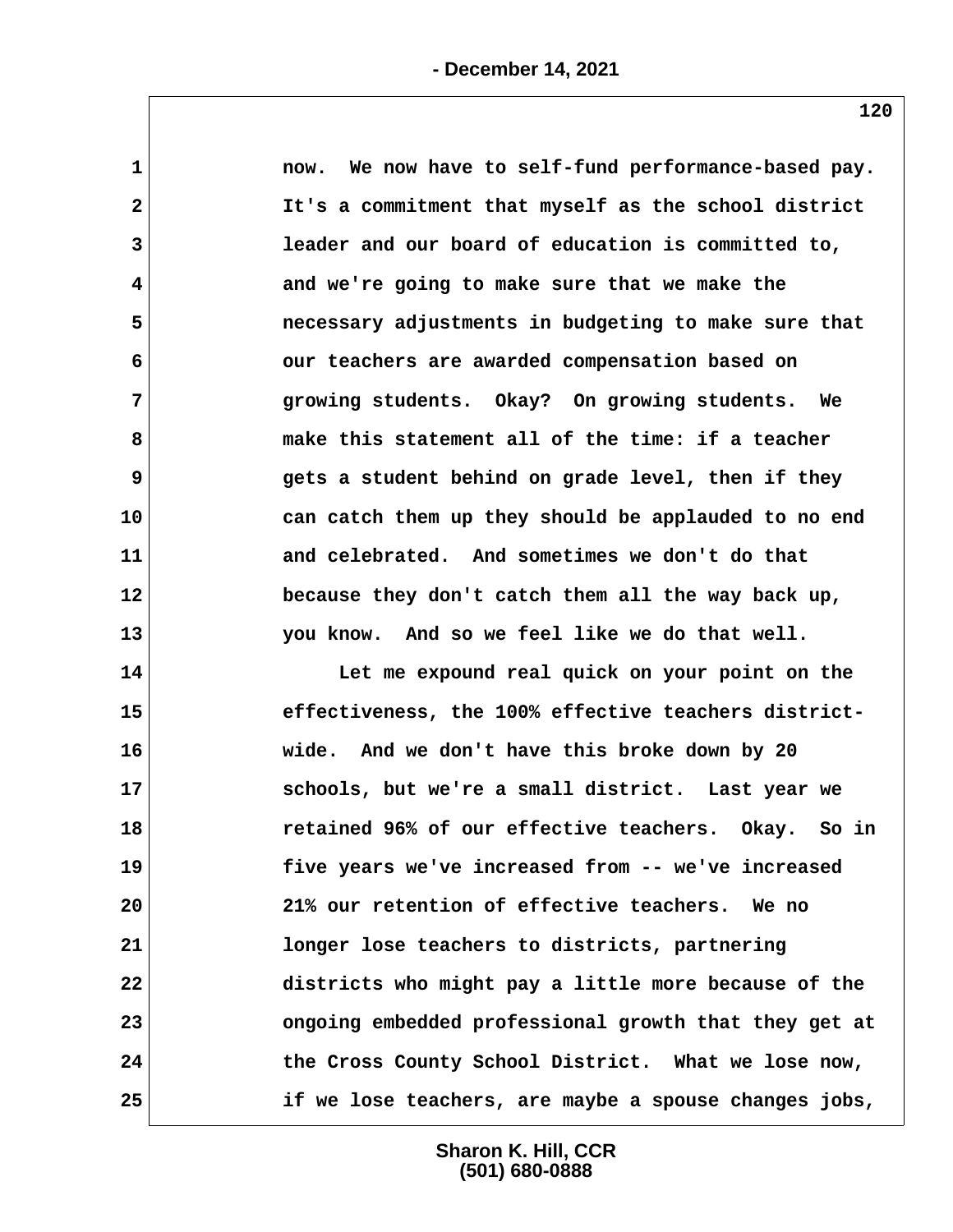| 1            | a career change within a family, and there's          |
|--------------|-------------------------------------------------------|
| $\mathbf{2}$ | absolutely nothing they can do about that. We do not  |
| 3            | worry about losing our educators 20 minutes or 30     |
| 4            | minutes to our north, south, east or west. It just    |
| 5            | doesn't happen.                                       |
| 6            | DR. WILLIAMS: Thank you.                              |
| 7            | CHAIRMAN COFFMAN: I think my only hang-up is          |
| 8            | calendar. And while you may be legally able to have   |
| 9            | an early start, I feel more comfortable about it      |
| 10           | because you would have the waiver for elementary and  |
| 11           | high school; so the whole district would have that    |
| 12           | option. But our legislators feel strongly about this  |
| 13           | and they've put it into law, and it's something that  |
| 14           | I think we should take very seriously. So I would     |
| 15           | encourage you to be looking at a 12-month calendar to |
| 16           | see can you make that work in the future. And one of  |
| 17           | the issues with the 12-month calendar is that seven-  |
| 18           | week limitation in the summer. And so I think that's  |
| 19           | -- those are the things to be thinking about, is that |
| 20           | ever an option that gives you a more stable --        |
| 21           | stabilized calendar in the future.                    |
| 22           | SUPT. MORRIS: Yeah. I would answer that -- and        |
| 23           | I'm not sure there was a question there, but I would  |
| 24           | answer a statement with a statement that the one      |
| 25           | thing that -- the other thing that I learned very     |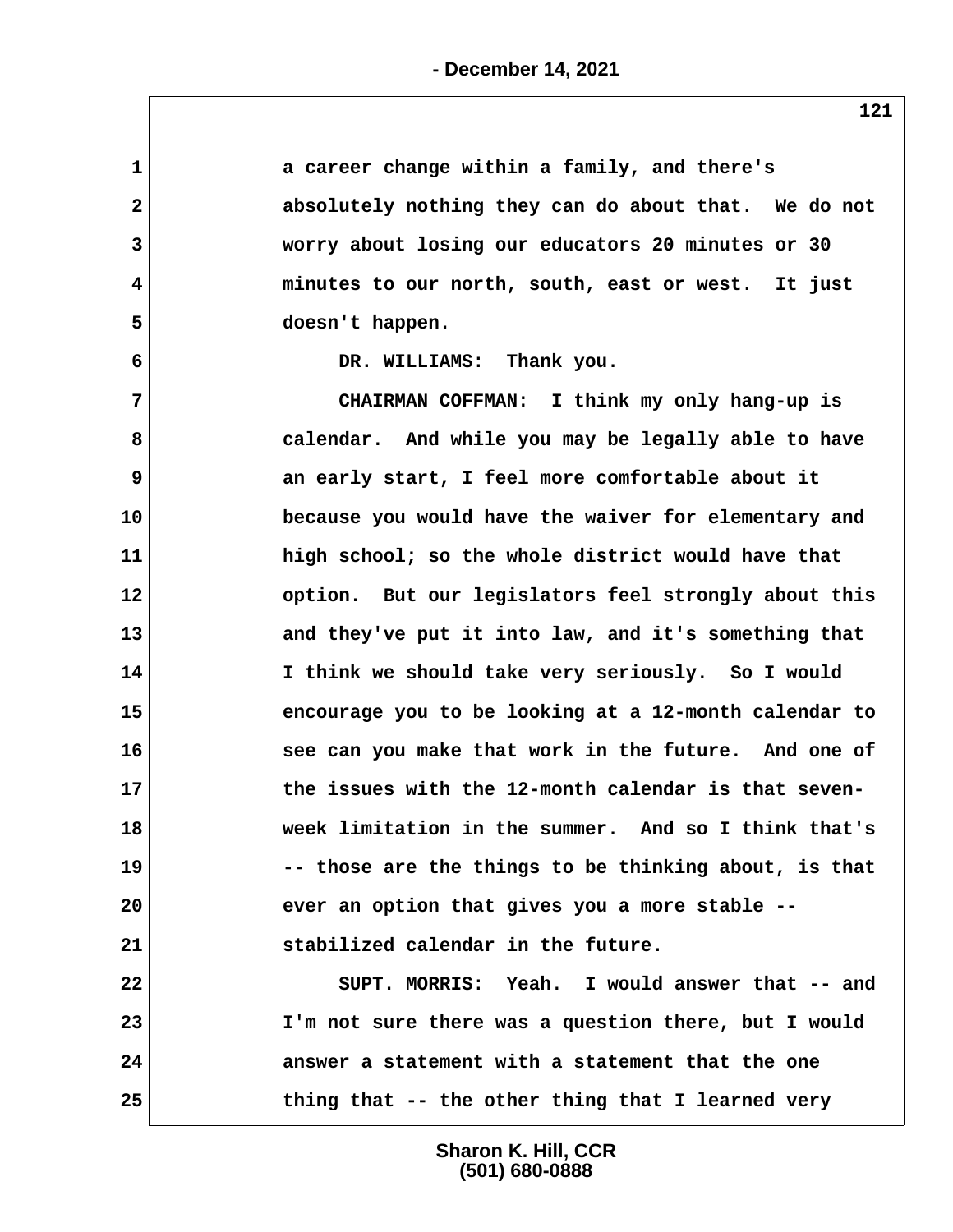| $\mathbf 1$     | quickly with our board of education, who are seven    |  |
|-----------------|-------------------------------------------------------|--|
| $\mathbf{2}$    | great individuals and I wouldn't trade them for seven |  |
| 3               | other board members in the state -- they always want  |  |
| 4               | to stay on the cutting edge. You know, a boat         |  |
| 5               | doesn't move in calm water, and so they always look   |  |
| 6               | to me and our leadership within our district to make  |  |
| 7               | sure that we're doing what is right for kids, what    |  |
| 8               | helps kids, what helps move students and be           |  |
| 9               | successful once they leave. So we are -- I say that   |  |
| 10              | to say this: we are always looking at new and         |  |
| 11              | innovative ways and thinking through -- again, a very |  |
| 12 <sub>2</sub> | dynamic team -- to go back -- you're right, I think   |  |
| 13              | that we do fit the law here. I understand what was    |  |
| 14              | passed and our legislators passed that, but our       |  |
| 15              | legislators also want us to move our children         |  |
| 16              | forward. Cross County School District is doing that.  |  |
| 17              | It's proven. It's been proven for 10 years. Our       |  |
| 18              | high school now -- I know we're not here for our high |  |
| 19              | school renewal, but our high school just obtained a   |  |
| 20              | status of what would've been a B letter grade, if     |  |
| 21              | grades were out. Last year, in a pandemic year with   |  |
| 22              | no test scores, our interim assessment is showing we  |  |
| 23              | would've been a B school. So the proof is in, as my   |  |
| 24              | granddad always sad, the pudding. Our scores          |  |
| 25              | indicate what we're doing is working, and the loss of |  |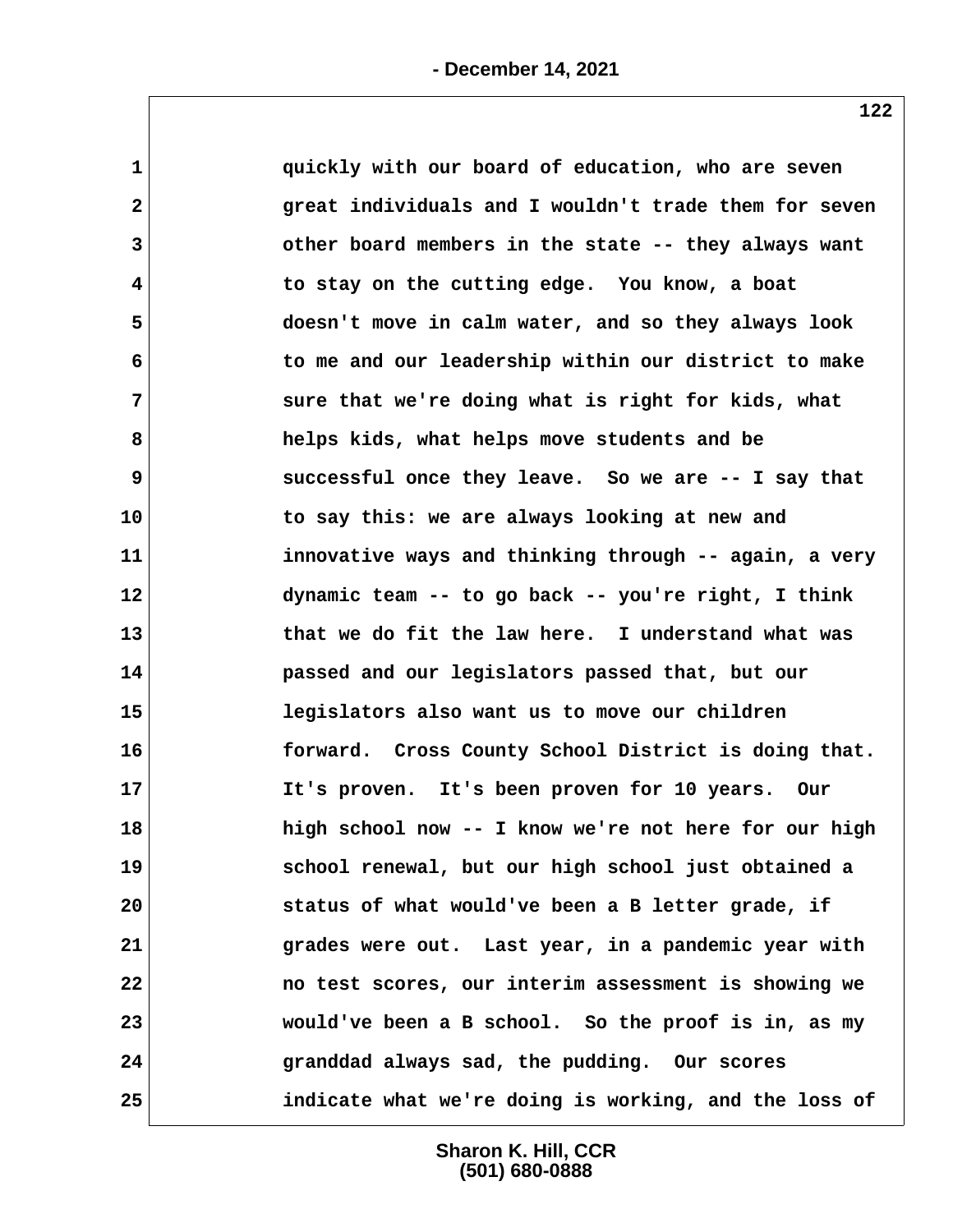| $\mathbf 1$  | learning is not there, and I think it shows in our    |
|--------------|-------------------------------------------------------|
| $\mathbf{2}$ | test scores coming out of a pandemic year that we     |
| 3            | didn't show -- or we -- what we've shown in the math  |
| 4            | was very minimal. And we kicked other areas in the    |
| 5            | tail. And I think that if I could -- you know, I      |
| 6            | don't want to ever step in the mind of a legislator   |
| 7            | and what they pass, but I also think that if you ask  |
| 8            | all of them is it very important for what is working  |
| 9            | to continue to work, I think that they would -- the   |
| 10           | General Assembly would say yes.                       |
| 11           | CHAIRMAN COFFMAN: I feel more comfortable with        |
| 12           | this one because it's consistent for the district --  |
| 13           | SUPT. MORRIS: Yes, ma'am.                             |
| 14           | CHAIRMAN COFFMAN: -- than just having one             |
| 15           | school within a district have a different calendar.   |
| 16           | That makes me feel more comfortable. The reason I     |
| 17           | was asking about the 12-month is -- because you do    |
| 18           | have an early start -- is what can we learn from this |
| 19           | before our next legislative time, what can we learn   |
| 20           | about these calendar options.                         |
| 21           | To address your point, how do we continue to          |
| 22           | improve --                                            |
| 23           | SUPT. MORRIS: Yeah.                                   |
| 24           | CHAIRMAN COFFMAN: -- academically.                    |
| 25           | SUPT. MORRIS: And I don't think everything            |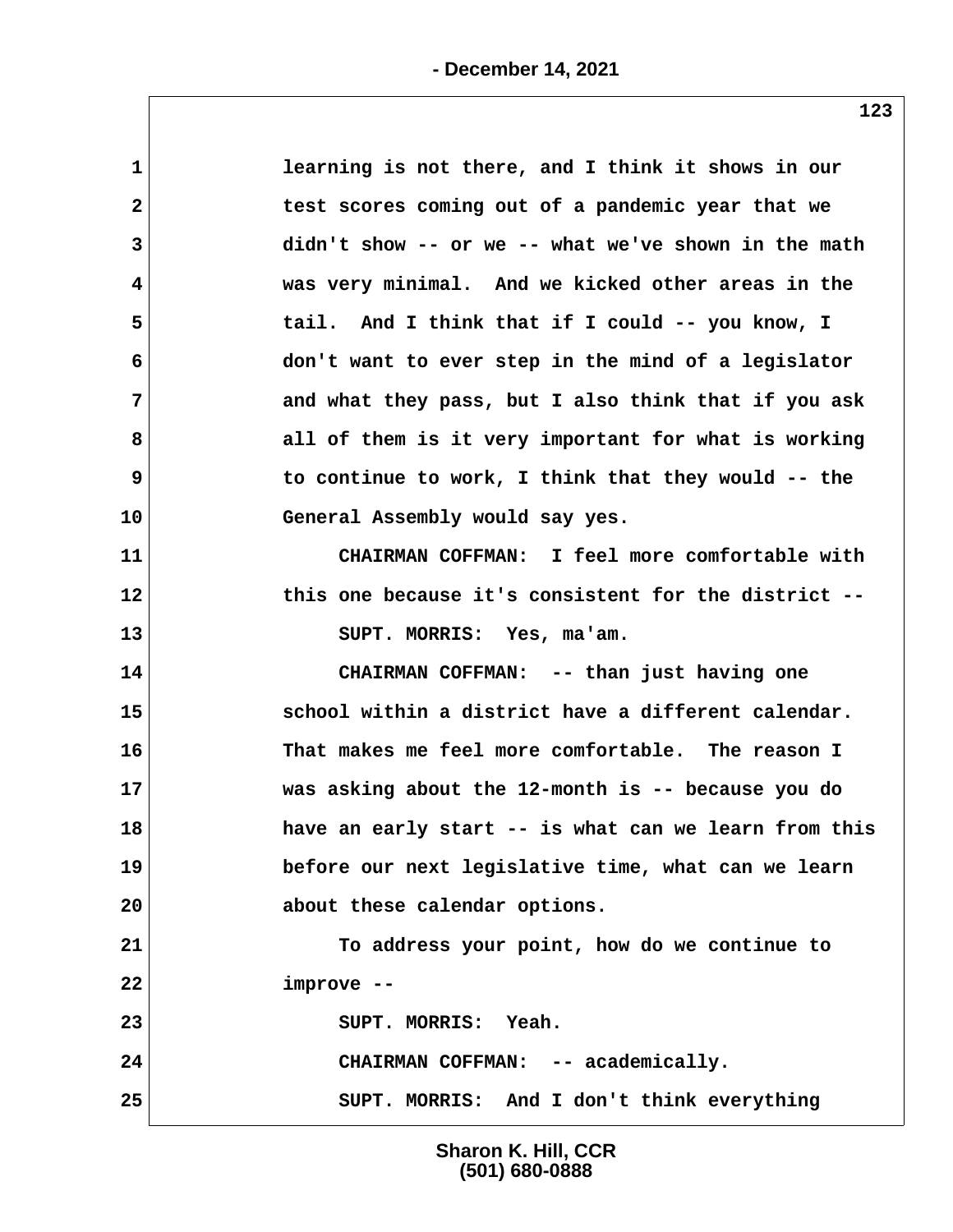| $\mathbf 1$    | works for everyone. The four-day option, I have big   |
|----------------|-------------------------------------------------------|
| $\mathbf{2}$   | reservations as an educator on that; but it's working |
| $\overline{3}$ | for some. I have colleagues in the state that         |
| 4              | absolutely love it and feel like they're going to     |
| 5              | move mountains that way. That's great and I -- and    |
| 6              | if it moves mountains for everyone, Cross County      |
| $\overline{7}$ | School District will look at a four-day calendar one  |
| 8              | day, if that's what might be what's working. I know   |
| 9              | that I have colleagues that have -- that would run a  |
| 10             | 12-month and believe in that working. There are       |
| 11             | colleagues that have a traditional schedule that it   |
| 12             | will work. But we know that right now ours is. But    |
| 13             | to your point, we're always looking for what might    |
| 14             | could get -- what might can move us a little bit      |
| 15             | further. We always want to keep the kids' best        |
| 16             | interest at heart and their families and what works   |
| 17             | for them.                                             |
| 18             | CHAIRMAN COFFMAN: Any other questions from the        |
| 19             | Panel?                                                |
| 20             | Then I'll accept a motion.                            |
| 21             | MR. BALDWIN: I move approval.                         |
| 22             | DR. FLOWERS: Second.                                  |
| 23             | CHAIRMAN COFFMAN: I have a motion from Mr.            |
| 24             | Baldwin and a second from Dr. Flowers to approve      |
| 25             | Cross County Elementary, renewal of their charter for |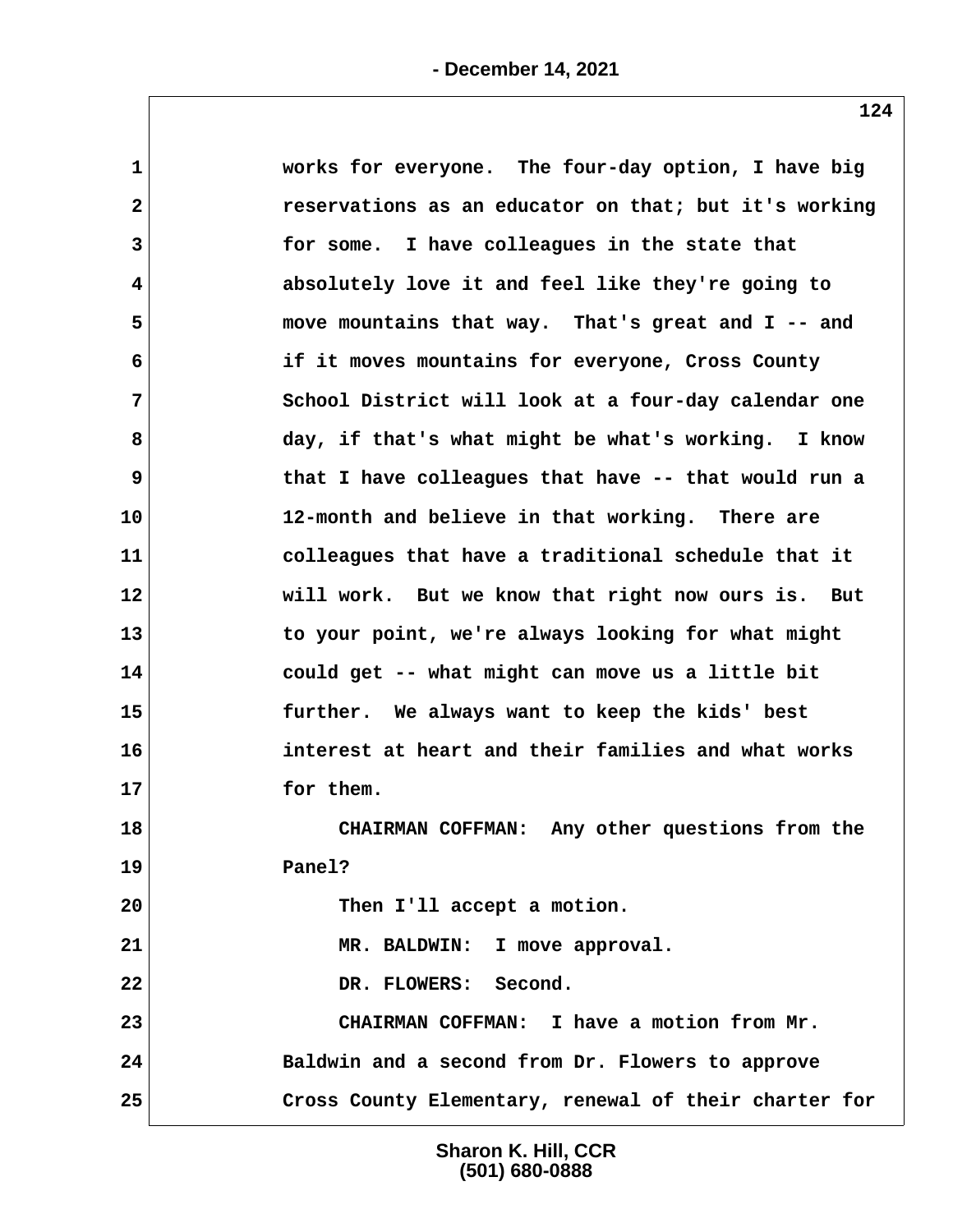$\sqrt{2}$ 

| $\mathbf 1$  | five years with waivers as discussed and not         |
|--------------|------------------------------------------------------|
| $\mathbf{2}$ | including the digital learning plan. So you'll have  |
| 3            | to make a decision about that.                       |
| 4            | All those in favor?                                  |
| 5            | (UNANIMOUS CHORUS OF AYES)                           |
| 6            | CHAIRMAN COFFMAN: Any opposed?                       |
| 7            | Motion passes.                                       |
| 8            | Congratulations. If you'll give us just a            |
| 9            | moment to give you feedback.                         |
| 10           | (A FEW MOMENTS OF SILENCE)                           |
| 11           | CHAIRMAN COFFMAN: Dr. Williams.                      |
| 12           | DR. WILLIAMS: Yes. I support the motion. The         |
| 13           | renewal will allow the Cross County Elementary       |
| 14           | Technology Academy to continue a successful teaching |
| 15           | and learning model, also to continue implementation  |
| 16           | of TAP which can serve as -- and hang on here a      |
| 17           | second, my little box got small on me -- which can   |
| 18           | serve as a model for other districts -- schools and  |
| 19           | districts.                                           |
| 20           | CHAIRMAN COFFMAN: Dr. Wright-McMurray.               |
| 21           | DR. WRIGHT-MCMURRAY: I support the motion.           |
| 22           | Cross County has produced great results for their    |
| 23           | students. They are a model for other elementary      |
| 24           | schools, not just those with charter designations. I |
| 25           | encourage them to share interventions and strategies |
|              |                                                      |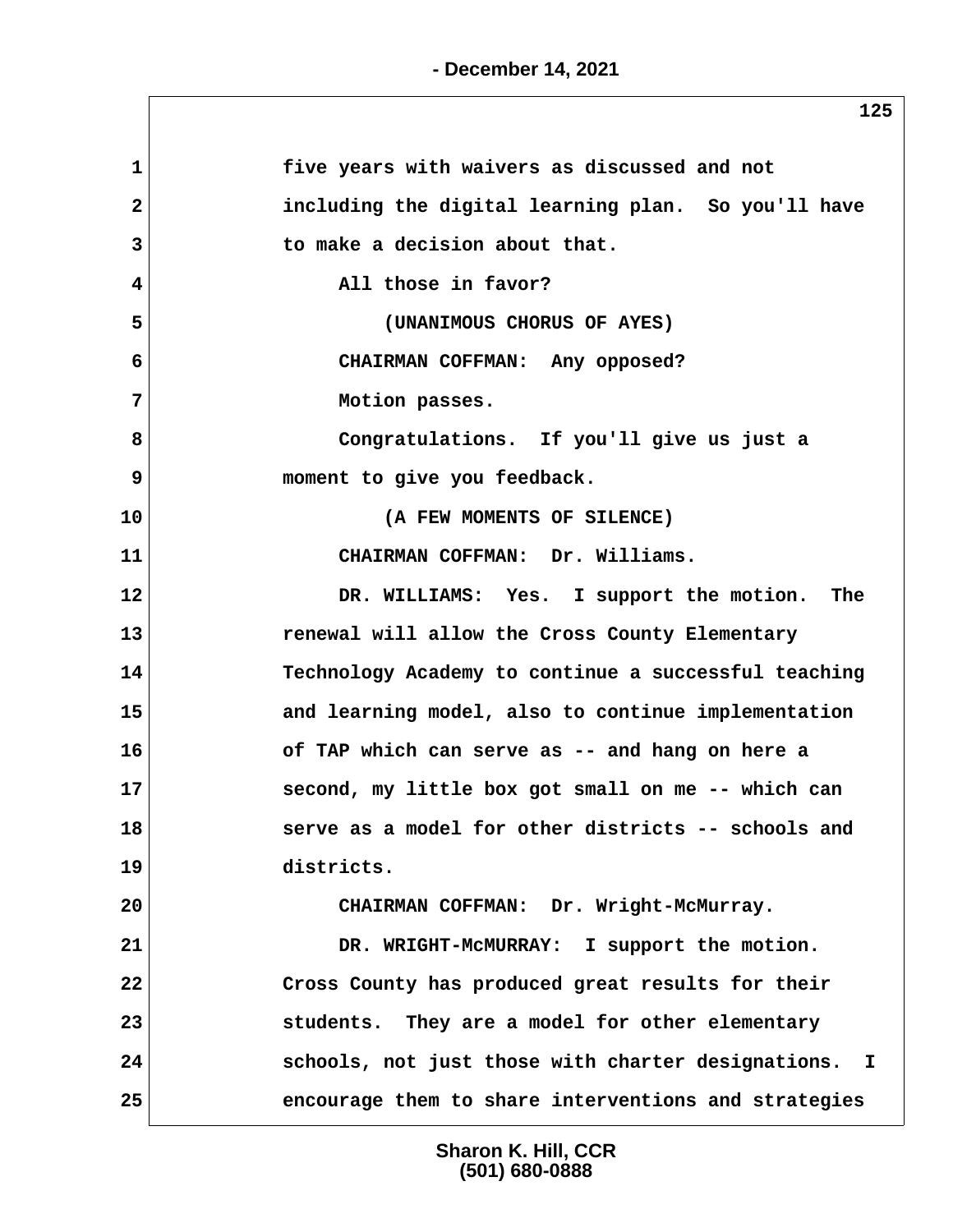| ᅩᅀᇰ                                                        |
|------------------------------------------------------------|
| with their peers so we can potentially replicate           |
| these outcomes in other districts across the state.        |
| CHAIRMAN COFFMAN: Ms. Saracini.                            |
| MS. SARACINI: I support the motion to approve              |
| the renewal charter for Cross County Elementary. It        |
| is evident in the data the impact they are making on       |
| students. The renewal will allow for continued             |
| growth for both students and staff. And I cannot say       |
| I absolutely loved the video that was out with your        |
| high school EAST student. I commend you. Great             |
| work.                                                      |
| CHAIRMAN COFFMAN: Mr. Baldwin.                             |
| MR. BALDWIN: I voted to approve the renewal.               |
| You all obviously have a great program. 100% teacher       |
| effectiveness, we don't see that very often. I think       |
| you all are an example for other districts. I hope         |
| that we can figure out how to shine a light on this<br>17  |
| 18<br>so they can see that.                                |
| CHAIRMAN COFFMAN: Dr. Flowers.                             |
| 20<br>DR. FLOWERS: I vote to approve the five-year         |
| renewal with waivers as discussed. Cross County            |
| Elementary Technology Academy continues to                 |
| demonstrate the ability to engage and inspire              |
| students to achieve at a high level. With meaningful       |
| 25<br>learning opportunities and access to multiple career |
| 10<br>14<br>15<br>16<br>19<br>22<br>24                     |

 $\sqrt{ }$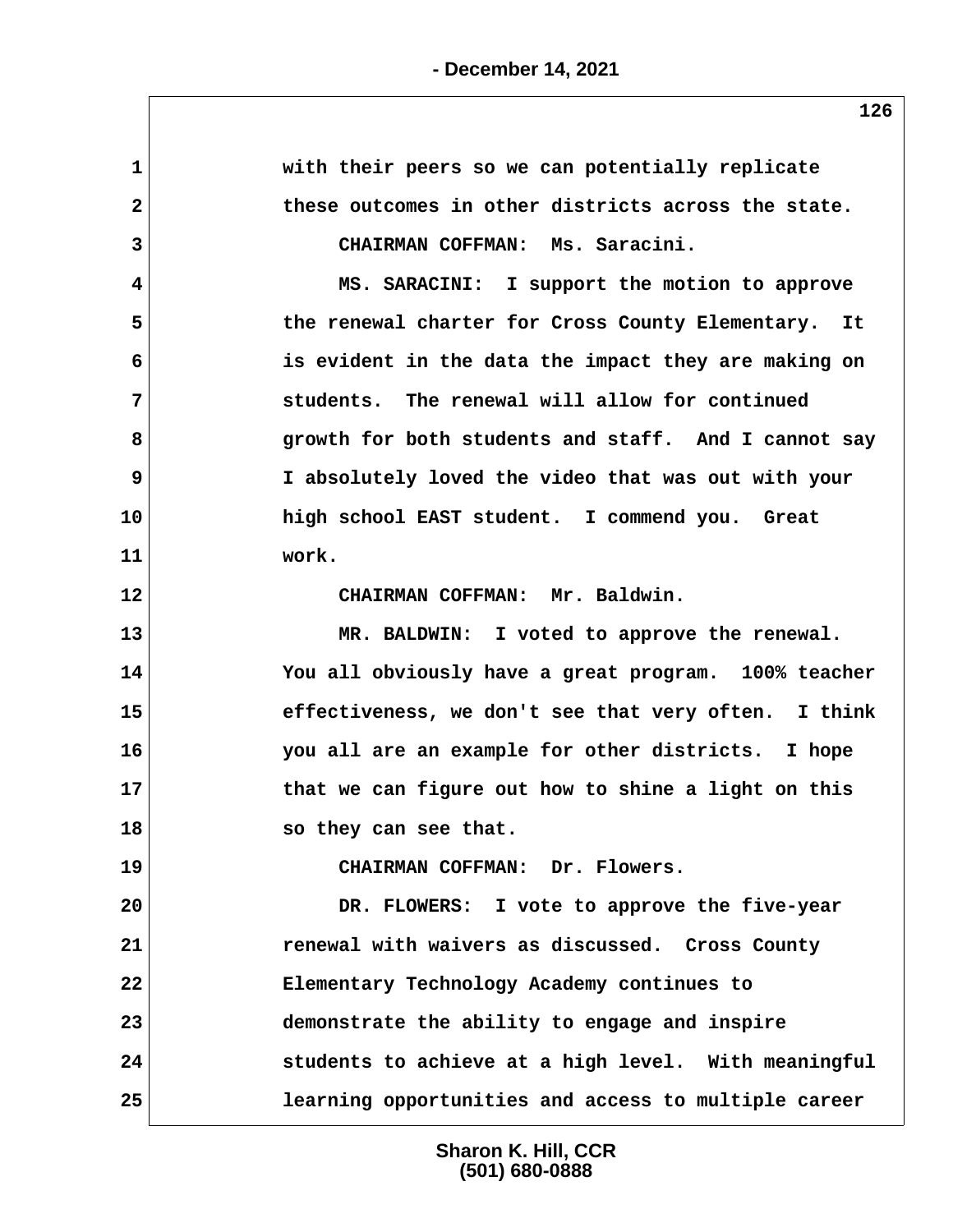| $\mathbf{1}$ | pathways, students are sure to have an enriched       |
|--------------|-------------------------------------------------------|
| $\mathbf{2}$ | learning experience where they are college and career |
| 3            | ready.                                                |
| 4            | CHAIRMAN COFFMAN: Congratulations.                    |
| 5            | SUPT. MORRIS: Thank you all very much.                |
| 6            | CHAIRMAN COFFMAN: Mr. Johnston, we will break         |
| 7            | until 1:00. Thank you. Thank you everyone.            |
| 8            | (LUNCH BREAK: 11:51 A.M. - 1:00 P.M.)                 |
| 9            | V.1.a. LINCOLN HIGH SCHOOL                            |
| 10           | CHAIRMAN COFFMAN: All right. Mr. Johnston,            |
| 11           | you're recognized.                                    |
| 12           | MR. JOHNSTON: Tim Johnston, DESE Charter Unit.        |
| 13           | Next on the agenda is Lincoln High School             |
| 14           | charter. Stan Karber is principal. He will be         |
| 15           | representing the district. They will be joining us    |
| 16           | via Zoom. The district is requesting a renewal of     |
| 17           | their charter for a five-year period. The campus      |
| 18           | serves grades 9-12. Current enrollment cap is 850     |
| 19           | students. And the charter will continue to follow a   |
| 20           | combination of the traditional education model with a |
| 21           | focus on trade, skill, certification, college, and    |
| 22           | careers.                                              |
| 23           | CHAIRMAN COFFMAN: All right. Thank you.               |
| 24           | If all of our members from Lincoln -- am I at         |
| 25           | Lincoln? Yes.                                         |
|              |                                                       |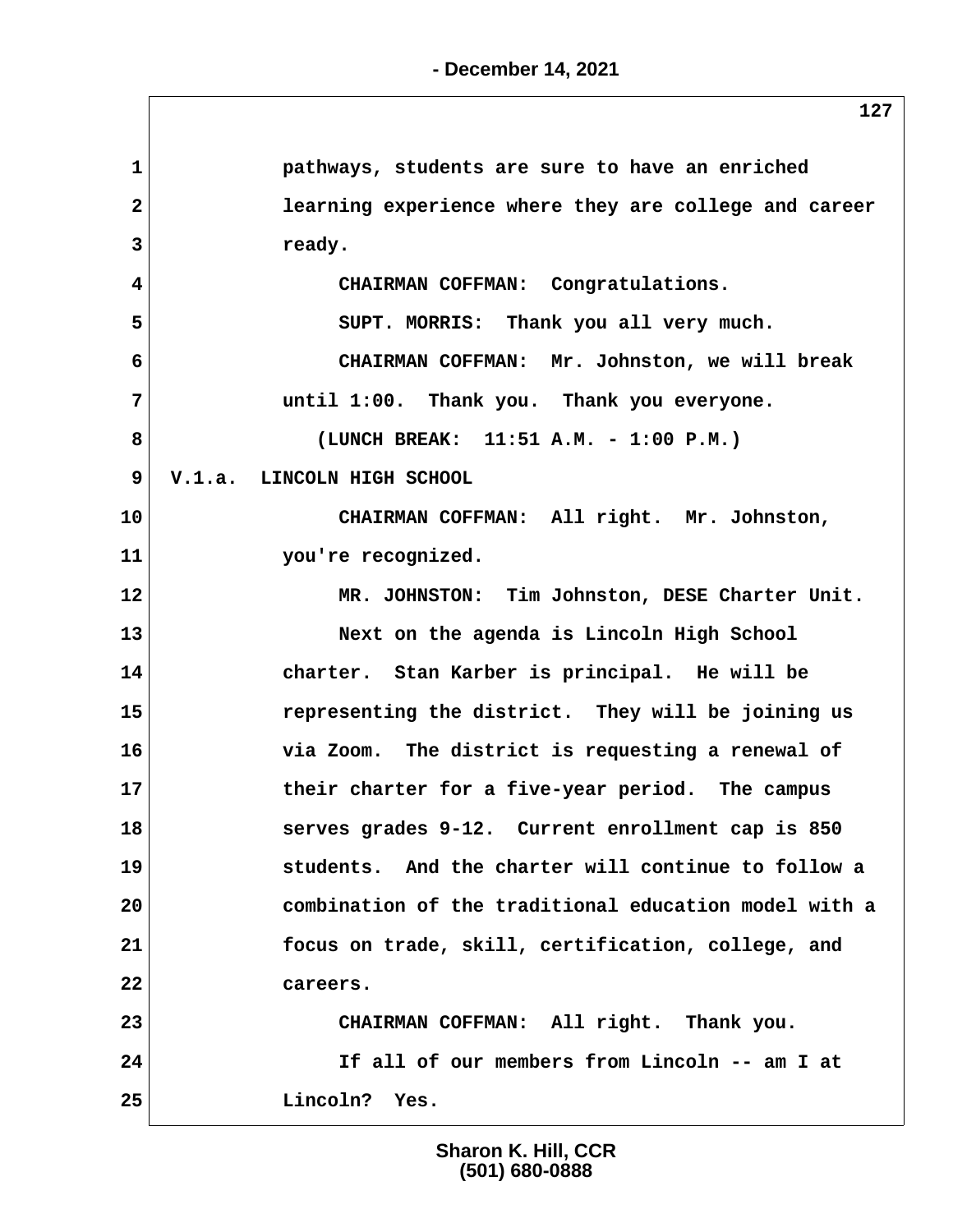**1 MR. JOHNSTON: Yes. 2 CHAIRMAN COFFMAN: -- High School -- if you will 3 raise your right hand. Do you swear or affirm that 4 the testimony you're about to give shall be the 5 truth, the whole truth and nothing but the truth? 6 (ALL SPEAKERS ANSWERED AFFIRMATIVELY) 7 CHAIRMAN COFFMAN: All right. If you will 8 introduce yourself, then you'll have 20 minutes. 9 MR. KARBER: My name is Stan Karber; I am the 10 Lincoln High School principal. In the room with me 11 and sharing the computer is Emilianne Cox; she is the 12 assistant principal. And Ms. Jana Claybrook is also 13 -- yes, she's right there waving. And I believe 14 that's all that we have here. So -- 15 CHAIRMAN COFFMAN: And, Stan, he's giving you 16 co-host rights so you can post your presentation. 17 MR. KARBER: Okay. Can you see it? So explain 18 to me, can I share my screen? Is that what you're 19 saying? 20 CHAIRMAN COFFMAN: Yes, sir. 21 MR. KARBER: I have the ability to share my -- 22 CHAIRMAN COFFMAN: Yes, sir. 23 MR. KARBER: Let me share that. Okay. 24 CHAIRMAN COFFMAN: There you go. 25 MR. KARBER: Everybody good?**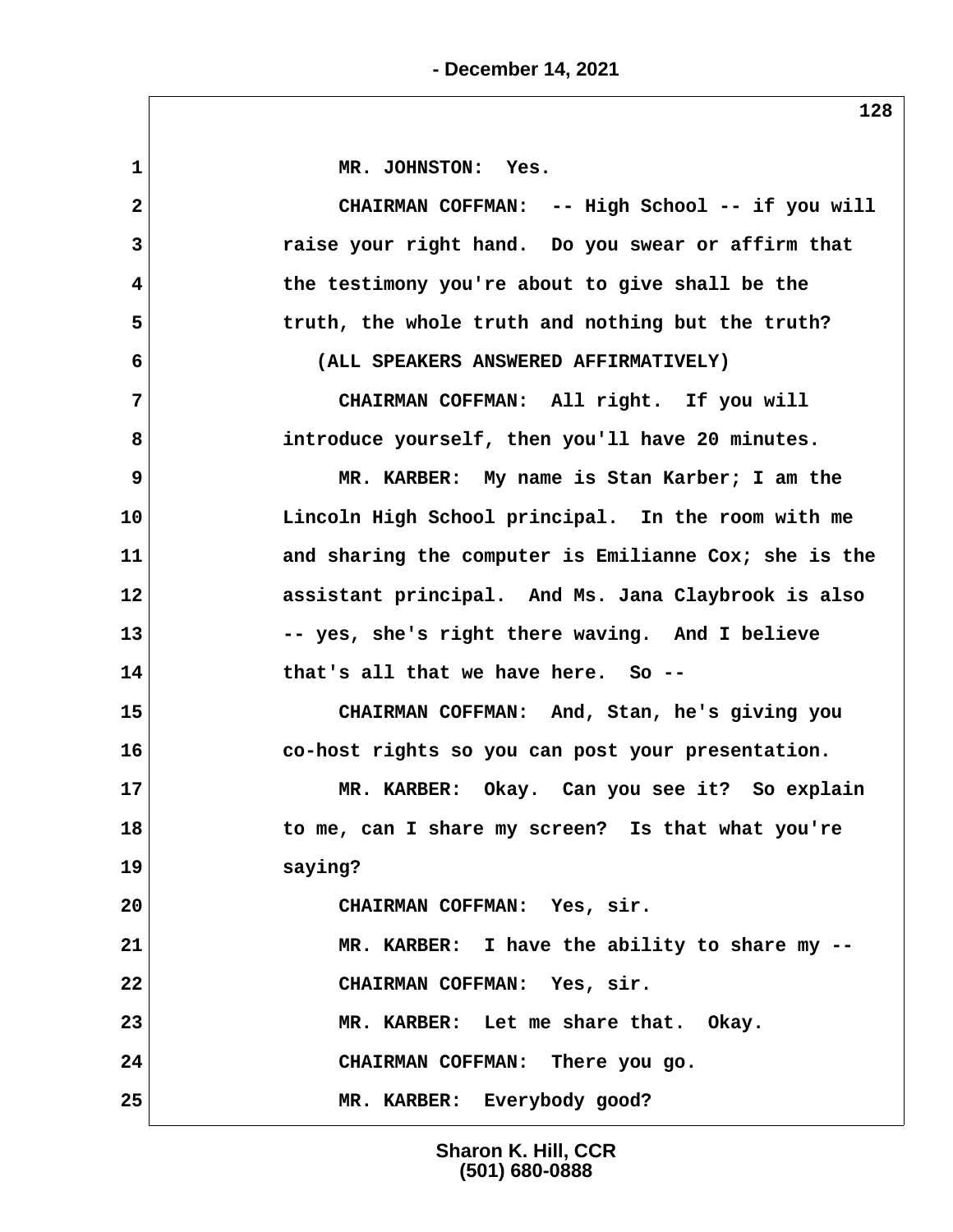**129**

| CHAIRMAN COFFMAN: Yes, sir.                           |
|-------------------------------------------------------|
| MR. KARBER: Okay. Thank y'all.                        |
| So we went through the same steps. The mission        |
| of the Lincoln High School is to prepare our students |
| with personal and academic skills needed to be        |
| college and career ready. I think in the last couple  |
| of years everybody is pretty clear on that education  |
| got turned upside-down and the whole world did. So    |
| we came back to the table with the same -- kind of    |
| the same foundation but a little bit of a twist to    |
| it, just trying to insure that we're constantly       |
| pushing to put our kids in front of opportunities     |
| that could be career-based. We're still working on    |
| that on a daily basis, just as -- today, we have a    |
| lady that's looking to join us next year and we're    |
| trying to partner -- in Lincoln, Arkansas, we have a  |
| fire training academy and we're looking to be one of  |
| the first and one of the best; clearly trying to push |
| for that for Northwest Arkansas Emergency Management. |
| We're looking to have EMT kids coming straight out of |
| the door, certified; we're going to have classrooms   |
| built that are modeled off of the back of ambulances; |
| we have -- we constantly are trying to find ways to   |
| put these kids not only where they can receive that   |
| educational diploma, they can also walk out of here   |
| 15<br>17<br>18                                        |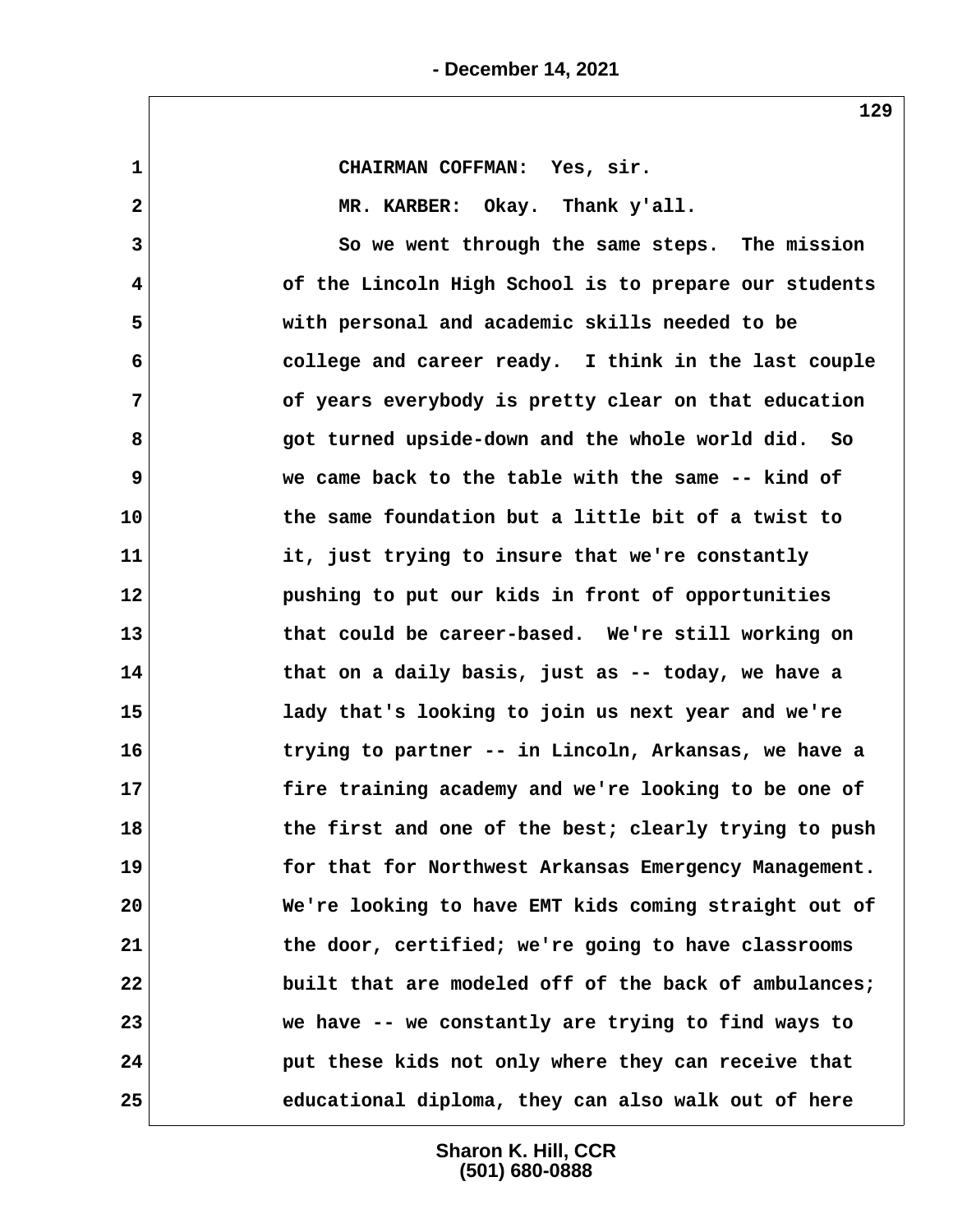|                | ᅩ┙◡                                                   |
|----------------|-------------------------------------------------------|
| $\mathbf{1}$   | with the opportunity to have a paycheck that          |
| $\mathbf{2}$   | accompanies that. So that's kind of where we're       |
| 3              | going with that.                                      |
| 4              | On our educational model, you see that our            |
| 5              | student opportunities are trade skills, employment    |
| 6              | skills, industry certifications, college or career    |
| $\overline{7}$ | readiness, internships.                               |
| 8              | Curricular instruction -- I don't want to read        |
| 9              | the entire thing to you guys; I just want to kind of  |
| 10             | give you the overlay of why we're doing this and what |
| 11             | we do.                                                |
| 12             | One of the things that's key to us and key to me      |
| 13             | and something that's really, you know, close to me,   |
| 14             | especially in the last couple of years, is the        |
| 15             | emotional support that we can provide these kids and  |
| 16             | the mentor programs that we use within our day-to-day |
| 17             | basis to develop these relations with these kids. I   |
| 18             | believe wholeheartedly that our charter allows us to  |
| 19             | have the freedom to work with these kids and to       |
| 20             | develop those relationships and understand what their |
| 21             | interest is and what they need to probably be doing,  |
| 22             | and that allows us to spend the four years, from 9    |
| 23             | through 12, that I have with them pulling them in     |
| 24             | that direction. And hopefully by the time they leave  |
| 25             | they know exactly where they're going and what        |

**- December 14, 2021**

 $\sqrt{2}$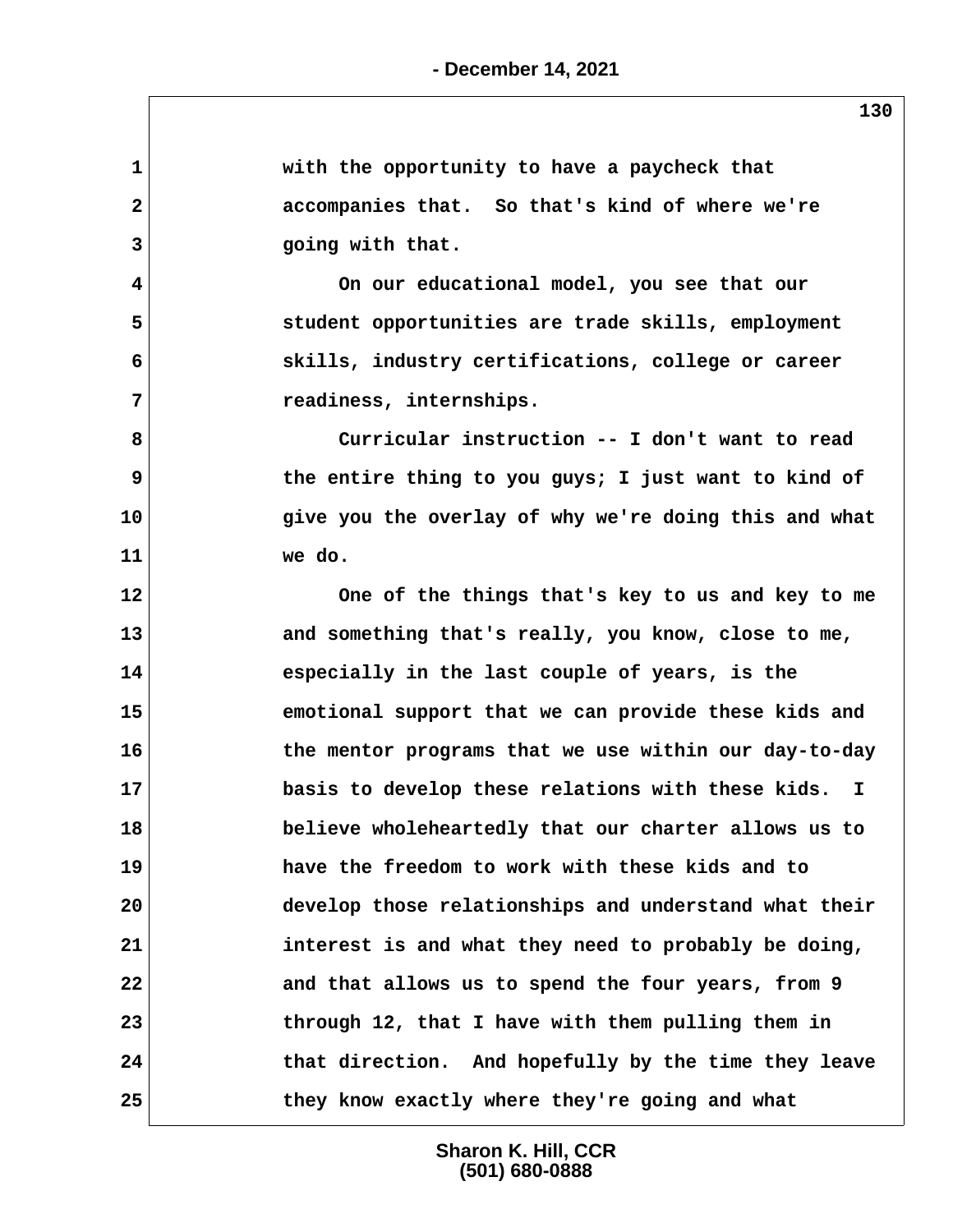1 they're going to do.

 **2 Our digital learning platform provides our kids 3 -- we took these pictures of our CNA graduates, of 4 our diesel mechanics, welding mechanics. We have 5 kids that come to us that -- you know, if I'm just 6 being honest and I feel like I'm kind of past the 7 point of selling it -- I have kids that don't enjoy 8 being on our campus, but they enjoy being right down 9 the road as a diesel mechanic. And we have a tough 10 time with them wanting to show up here and they never 11 miss over there because that is where they see the 12 dollar signs coming, that is where their interests 13 lie, and that is where the passion is at. And we use 14 the platform that our charter has provided us to 15 still continue to provide them the educational goals 16 that they need and the standards that they need to 17 have met in order to graduate; but while doing so, 18 providing them with the time that they need to go 19 over during the day with transportation services that 20 we can provide them, with the connections that we can 21 create, and put them in front of career readiness 22 programs to where they come out. We've got a few 23 students over there on their senior year. They 24 graduated last year but they are on their last go-25 round in diesel mechanic schools and welding schools**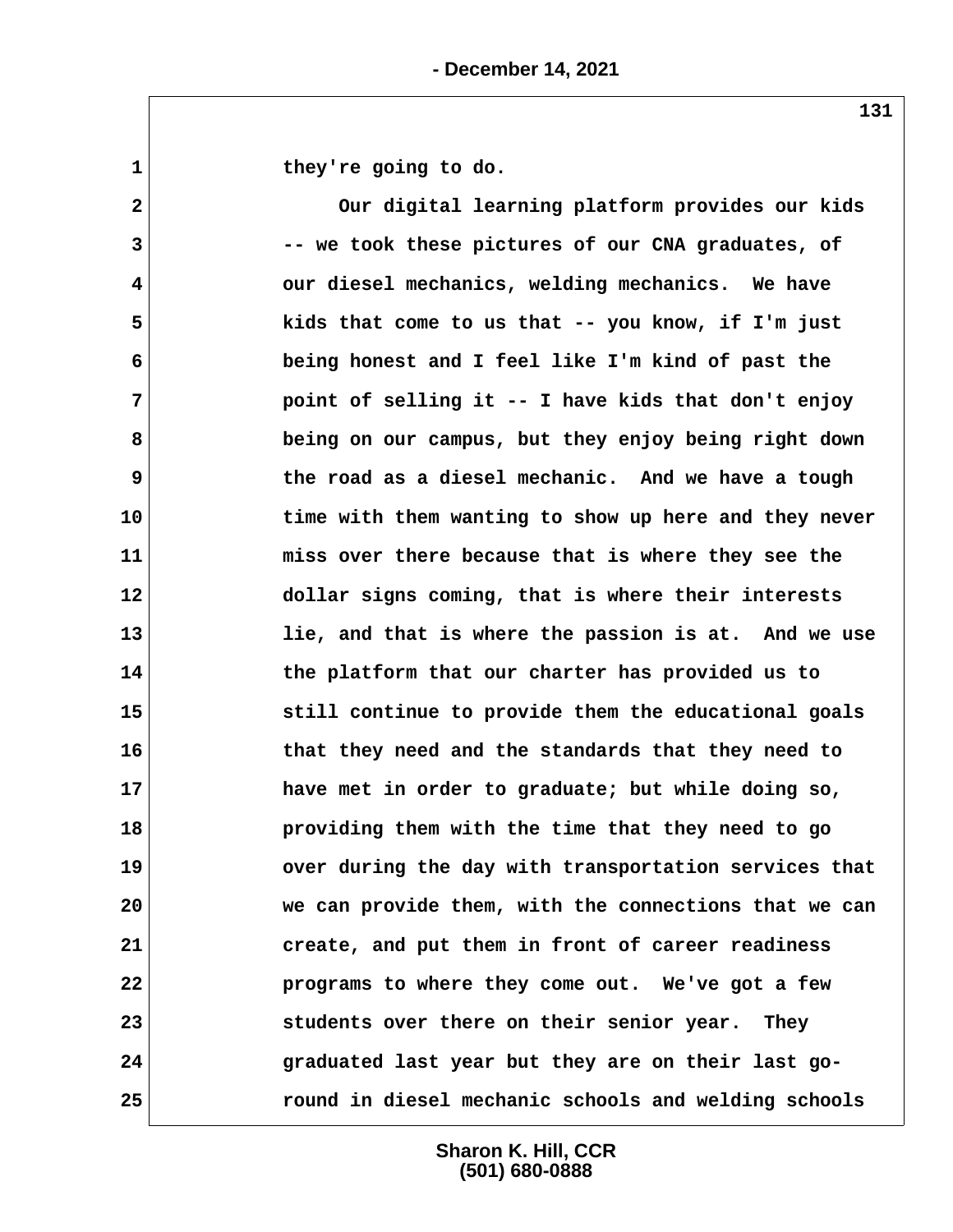| $\mathbf 1$  | and things like that that we're super proud of and we |
|--------------|-------------------------------------------------------|
| $\mathbf{2}$ | always will be. And they come back and they share     |
| 3            | these stories and it just kind of fuels the fire for  |
| 4            | the next group to come through and want to try to     |
| 5            | pick one of those paths.                              |
| 6            | Our personalized learning, I just rolled into         |
| 7            | that because, again, I think it's a huge, huge        |
| 8            | advantage to get to know these kids and to get to     |
| 9            | know them on the level that we are provided with that |
| 10           | opportunity. We have -- you can see right there in    |
| 11           | the middle, kind of highlight over it, it says Mentor |
| 12           | Fridays. That is a day that we have used to develop   |
| 13           | -- we have a group of mentees that are assigned to a  |
| 14           | mentor within our school. We use that as a draft      |
| 15           | process where during the summer all of our staff get  |
| 16           | together and we draft the kids we want. Some of       |
| 17           | those kids will remain with that mentor throughout;   |
| 18           | some of them will be cycled around. We use it again   |
| 19           | to develop the relationship and the understanding of  |
| 20           | maybe who they should be partnered up with, who would |
| 21           | be a good mentor for them. If they have interest in   |
| 22           | FFA, we select them with an FFA teacher. We have a    |
| 23           | great FFA program here in Lincoln. So those guys      |
| 24           | know how to connect those dots and put those kids in  |
| 25           | front of things that they will find interest in and   |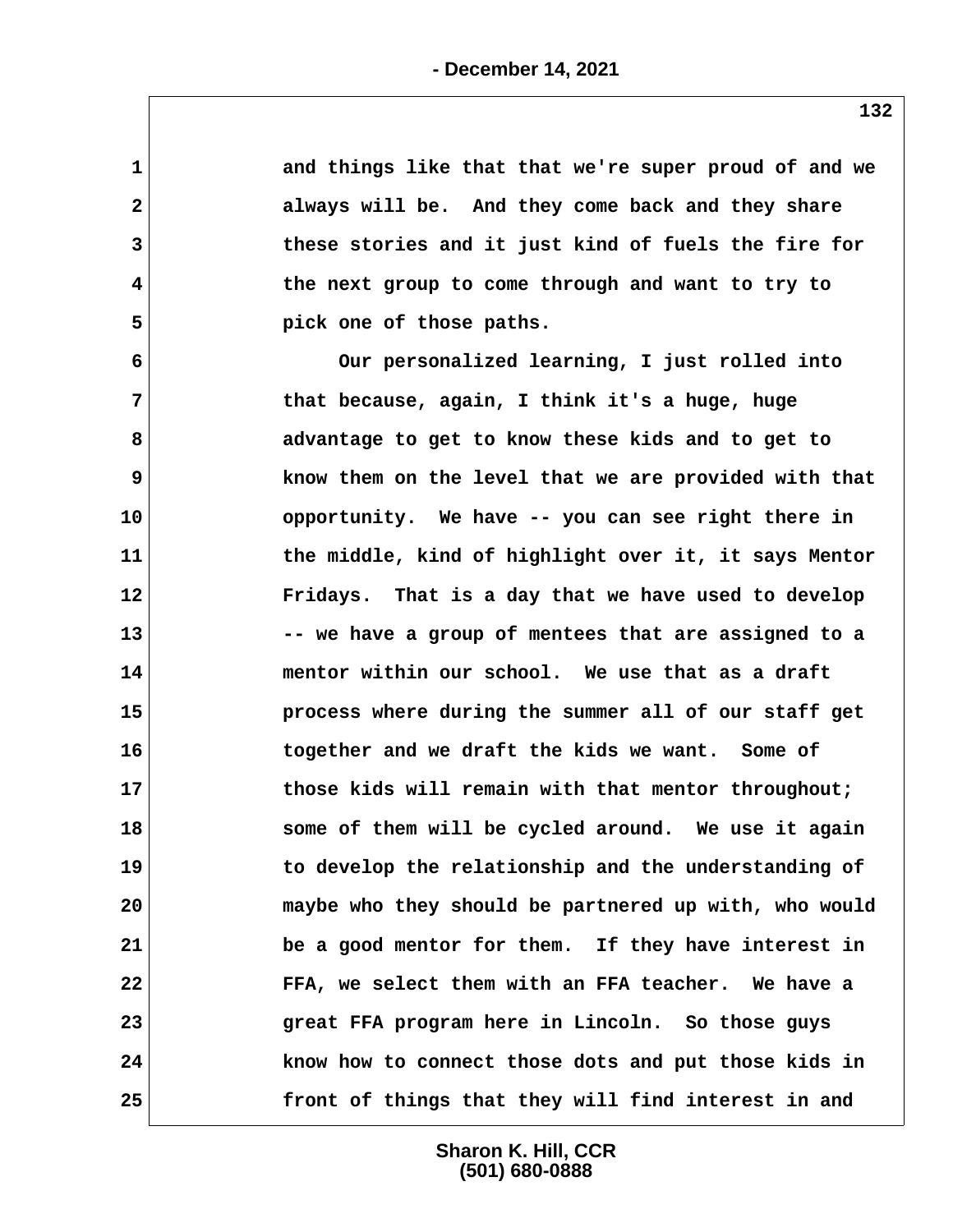| 1            | therefore they'll do the work that we need them to do |
|--------------|-------------------------------------------------------|
| $\mathbf{2}$ | so they can get to do the things that they're wanting |
| 3            | to do. I highlight, you know, the building            |
| 4            | relationships. We've got a picture down here -- I     |
| 5            | can appreciate them putting that in there -- of some  |
| 6            | kids in a canoe. We have an amazing outdoor program.  |
| 7            | We're located -- we're lucky to be located right down |
| 8            | the road from Lincoln Lake. It's an amazing city      |
| 9            | resource. It's got a 96-acre lake, it's got hiking    |
| 10           | trails, rock climbing. Again, we use that to develop  |
| 11           | these relationships and to take kids down there and   |
| 12           | they earn all these opportunities, and that is what   |
| 13           | is celebrated on our Mentor Fridays. We use the week  |
| 14           | to build up to that and then on those Fridays we can  |
| 15           | have small group interventions, we can look at        |
| 16           | educational gaps, we can look at emotional gaps, we   |
| 17           | can look at social gaps; we can figure out what our   |
| 18           | kids need, in my opinion, at a faster level. We also  |
| 19           | use it to communicate throughout the building and to  |
| 20           | communicate on the outside of this building. If you   |
| 21           | have a mentor, that mentor acts as your liaison       |
| 22           | between communication efforts for your parents, your  |
| 23           | grandparents, your guardians; also acts as the        |
| 24           | liaison between you and the other teachers within the |
| 25           | building. So if I know that one of my students is     |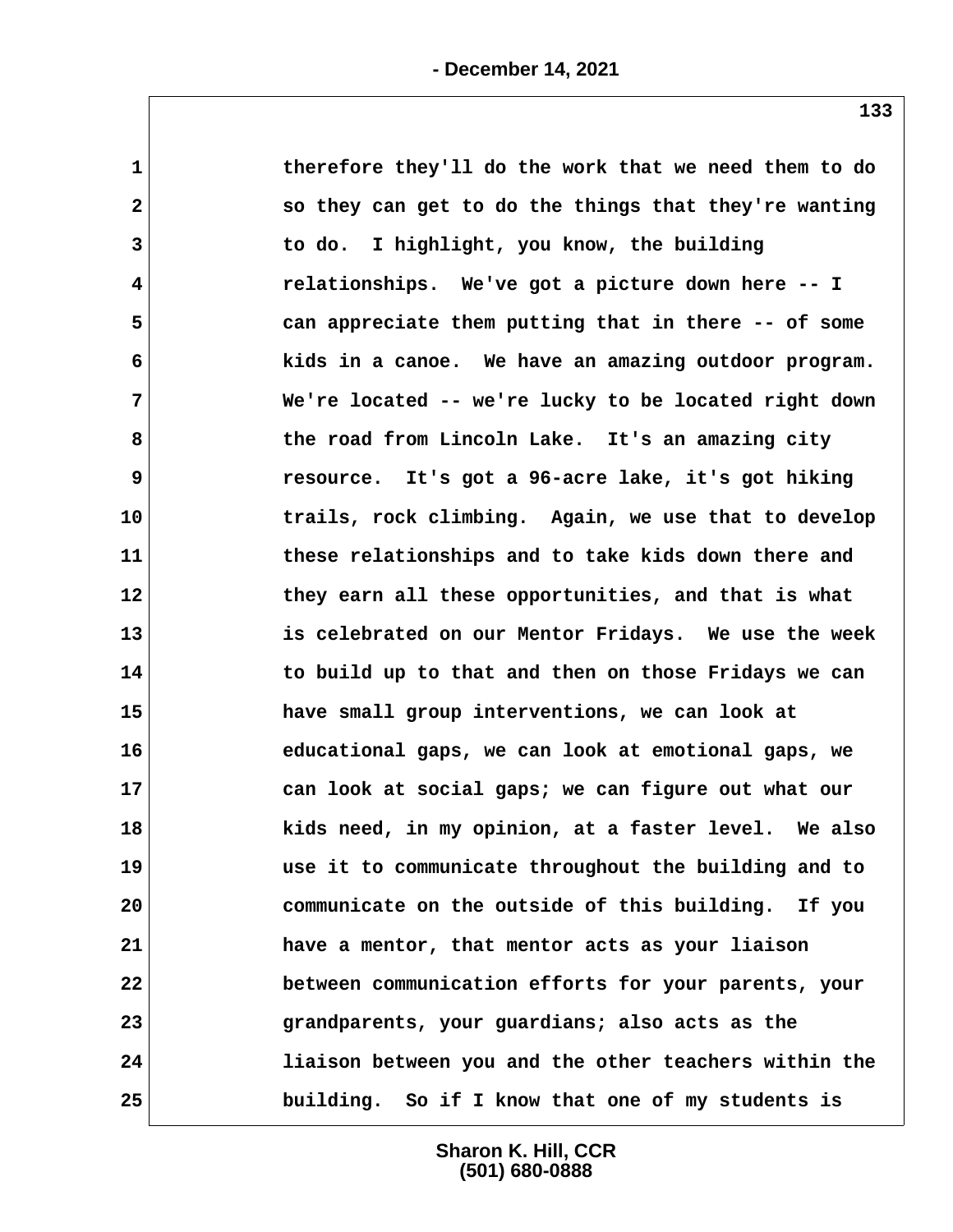| $\mathbf 1$  | struggling in a particular class, I can reach out to |
|--------------|------------------------------------------------------|
| $\mathbf{2}$ | that teacher and I can try to figure out what I need |
| 3            | to do to get them through.                           |
| 4            | Does anybody -- if I'm going too fast, please        |
| 5            | just tell me.                                        |
| 6            | Our expanded educational offerings -- again,         |
| 7            | this is everything that I'm kind of passionate about |
| 8            | and that's just a list, because I will leave things  |
| 9            | off there. We've got -- we try to insure and I feel  |
| 10           | like we are meeting it in a successful way -- we're  |
| 11           | going to continue to grow; that every kid comes      |
| 12           | across our stage with a plan. And last year, we had  |
| 13           | our first ever Decision Day where even in the midst  |
| 14           | of everything that was going on in the world around  |
| 15           | us. Out of our right around 100 kids that graduated, |
| 16           | I think we had 87 take the podium and make an        |
| 17           | announcement about what they were going to be doing, |
| 18           | whether it be going in the military branch, going to |
| 19           | a college, going directly to work. We wanted them    |
| 20           | all to take that opportunity and stand up and be     |
| 21           | proud of that, and that, I believe, is kind of the   |
| 22           | overall idea behind all of this. We have many        |
| 23           | different partners and it's -- we've listed off --   |
| 24           | clearly, we try to list off the big-hitters there so |
| 25           | you guys can take a look. But we have more; it goes  |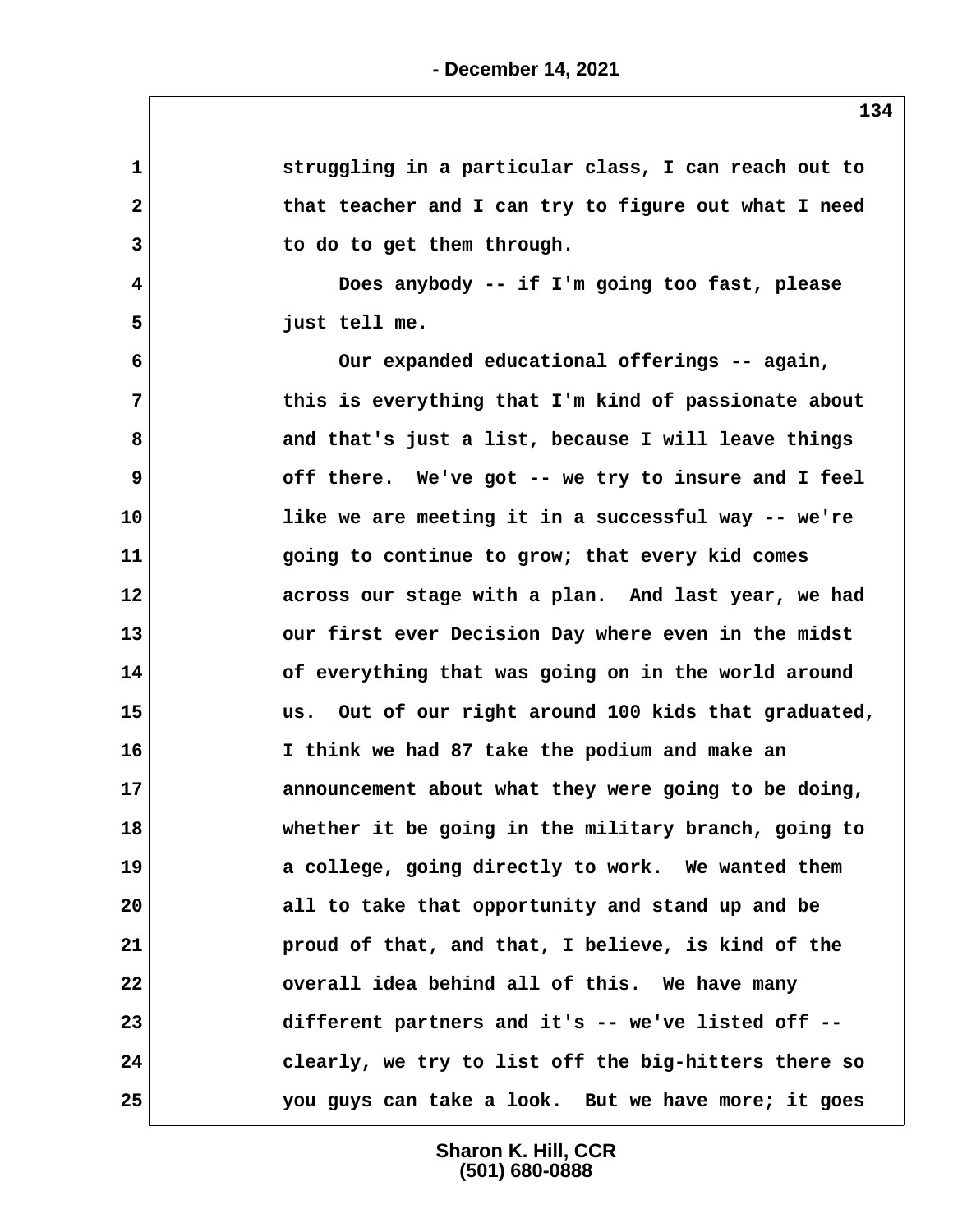| $\mathbf 1$  | beyond that. We have small business owners, we have   |
|--------------|-------------------------------------------------------|
| $\mathbf{2}$ | -- we have a coffee shop right down the road that,    |
| 3            | you know, it is what it is; everybody enjoys a good   |
| 4            | \$5.00 cup of coffee. They run a successful business  |
| 5            | in Prairie Grove. For years, we've partnered with     |
| 6            | them. I'll go back one -- in this little picture      |
| 7            | down here in the corner, that is our coffee shop that |
| 8            | we have built for an entrepreneurial program where    |
| 9            | our kids come in. And we get the free roast, they     |
| 10           | make us coffee, they deliver the coffee, the run the  |
| 11           | entire business, and we use that to collect dues and  |
| 12           | to get money for our kids to enjoy proms, to enjoy at |
| 13           | the end of the year the things that in years past     |
| 14           | we've had a tough time giving that money. So our      |
| 15           | kids take ownership of that and we have that time to  |
| 16           | explore those options with them because of the system |
| 17           | that we've had set up and because of the charters     |
| 18           | that are provided.                                    |
| 19           | Student perseverance -- again, you see down           |
| 20           | there at the bottom it says Senior Decision Day. We   |
| 21           | had I believe over 20 representatives from different  |
| 22           | schools, different colleges, different trade schools, |
| 23           | military branches. They all showed up, they set up,   |
| 24           | we opened it up to our community, we went live on it, |

**25 we videoed it. And all of our kids, in front of our**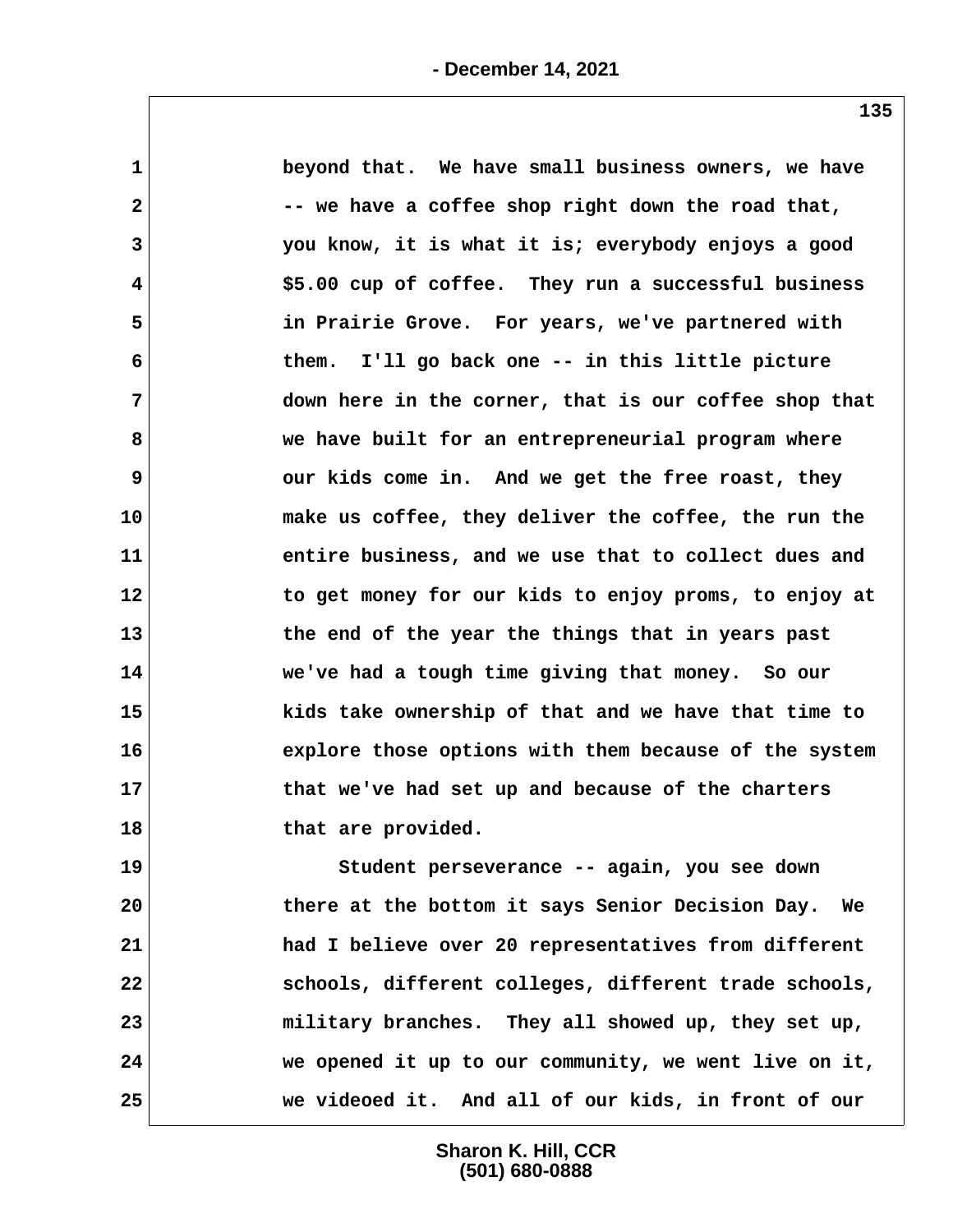**1 entire student body and in front of their parents, 2 basically just talked about what they would be doing 3 and where they would be going and how they got there. 4 Our program assessment -- we do track our 5 college remediation rates, number of students earning 6 college credits. 7 Tracking students -- the teacher and student 8 surveys, in my opinion, that's one of our greatest 9 voices because we want to hear what the students 10 think about it. We all understand the educational 11 climate and school choice and what kids -- you know, 12 in today's world everybody has a louder voice than 13 they ever had with all the platforms they're allowed 14 to voice it on. So we want our kids to enjoy being 15 here and we want them to understand the value of what 16 we're trying to provide them and that it's not just a 17 piece of paper that they just toss to the side; that 18 they come out of here and they have enjoyed their 19 time and they know which direction they're going to 20 go. 21 Our partners across the board, these are people 22 that we've reached out to. And, again, we're 23 continuing to grow that. I'm super excited about our 24 EMT program and about our emergency management 25 program. We sat at a table, Dr. Spears and I and**

> **Sharon K. Hill, CCR (501) 680-0888**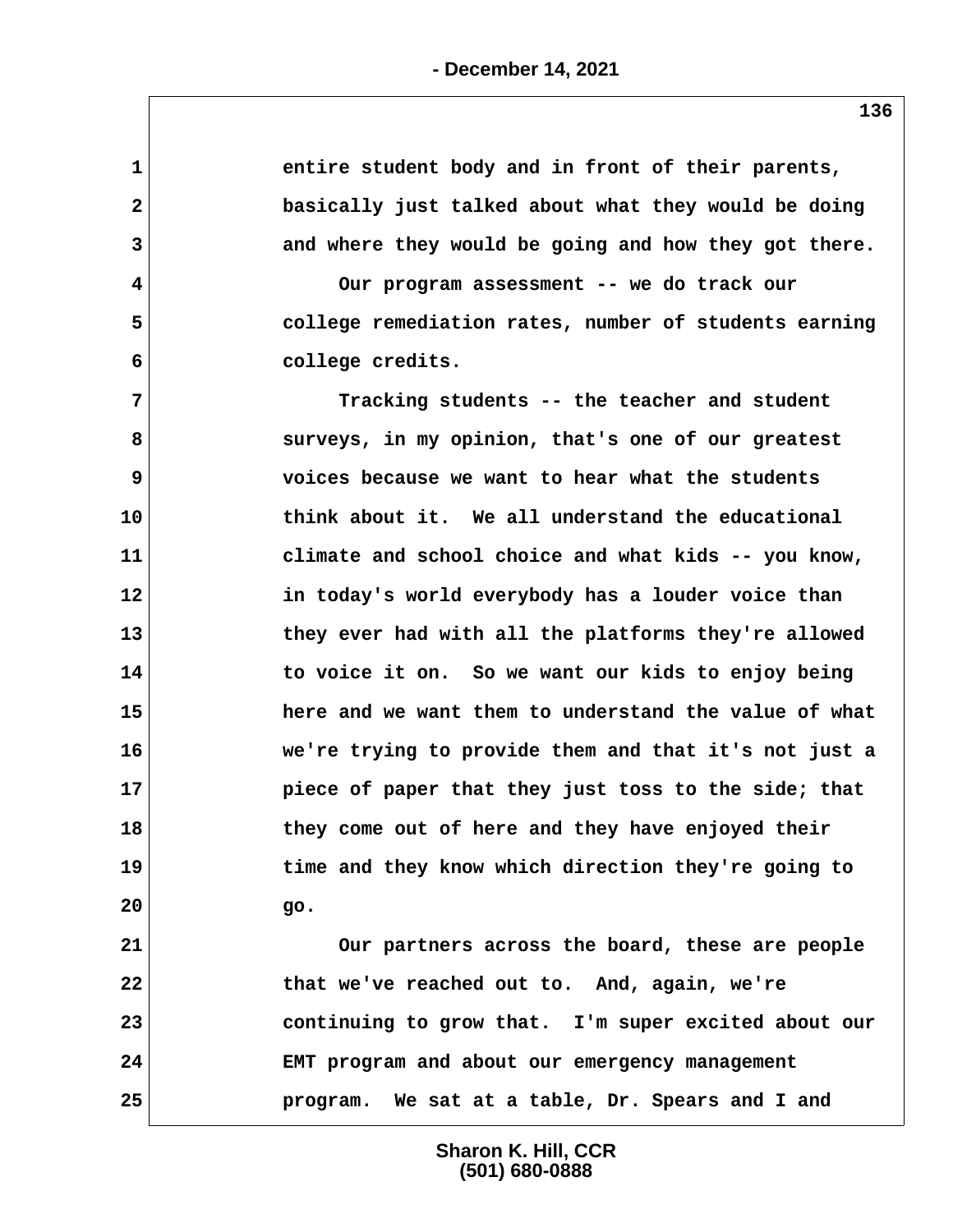| $\mathbf{1}$ | Jana Claybrook and Emilianne -- we all sat at a table |
|--------------|-------------------------------------------------------|
| $\mathbf{2}$ | with over 12 different representatives, from fire     |
| 3            | fighters, from police officers, from -- and they were |
| 4            | all in there and they thought the idea of developing  |
| 5            | this type of program -- and especially seeing how     |
| 6            | they've changed the age requirements for kids to come |
| 7            | out of school with these EMT certifications, it just  |
| 8            | makes sense. And I believe in our area we will have   |
| 9            | a large group of kids and parents that are excited to |
| 10           | put their kids in something like that. That's our     |
| 11           | partners.                                             |
| 12           | Our goals -- we use IXL student data. It drives       |
| 13           | some of the educational gaps and needs. We use that   |
| 14           | as our small group intervention. We take a baseline;  |
| 15           | we run that through numerous times. Everybody is      |
| 16           | familiar with that process. But that is also          |
| 17           | something that is practiced throughout the week and   |
| 18           | then, once again, gone over on our mentor days. A     |
| 19           | lot of time is dedicated towards students'            |
| 20           | personalized educational needs, their educational     |
| 21           | gaps, and maybe even areas that they excel in.        |
| 22           | That's always the goal is to give them more time in   |
| 23           | front of the things that they are passionate about    |
| 24           | and that they educationally excel in.                 |
| 25           | Every student will graduate with a PLA and that       |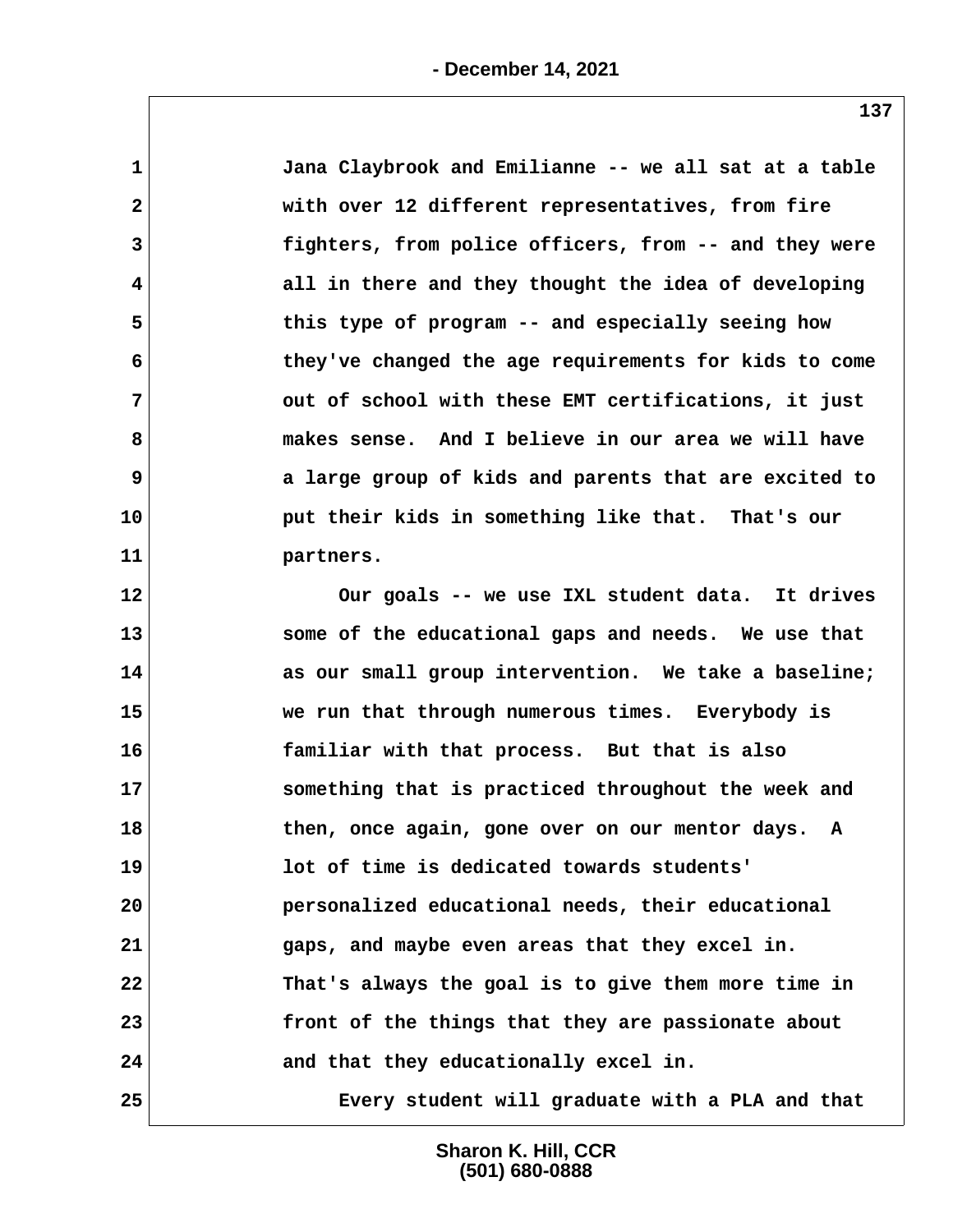| 1            | is our plan of action and that is our goal and that  |
|--------------|------------------------------------------------------|
| $\mathbf{2}$ | is what we show up every day to try to successful    |
| 3            | have happen. And I think our students would vouch    |
| 4            | for that, I think our staff would vouch for that;    |
| 5            | clearly, I'm vouching for that with all of you guys. |
| 6            | But that's where we're at.                           |
| 7            | Our waivers -- the flexibility, attendance,          |
| 8            | class size, seat time, clock hour -- that's kind of  |
| 9            | -- that's what provides us with this range to put    |
| 10           | these kids where they need to be.                    |
| 11           | I'll change this back.                               |
| 12           | CHAIRMAN COFFMAN: Thank you very much.               |
| 13           | MR. KARBER: That's my presentation.                  |
| 14           | CHAIRMAN COFFMAN: Thank you very much, Mr.           |
| 15           | Karber.                                              |
| 16           | MR. KARBER: You're welcome.                          |
| 17           | <b>WAIVERS</b>                                       |
| 18           | CHAIRMAN COFFMAN: Ms. James, if you'd like to        |
| 19           | discuss waivers.                                     |
| 20           | (MR. DAN DAVIS: He needs to stop sharing.)           |
| 21           | CHAIRMAN COFFMAN: Mr. Karber, if you'll stop         |
| 22           | sharing your screen please.                          |
| 23           | MR. KARBER: I will stop sharing, yes. Sorry.         |
| 24           | There you go.                                        |
| 25           | CHAIRMAN COFFMAN: All right. Thank you.              |
|              |                                                      |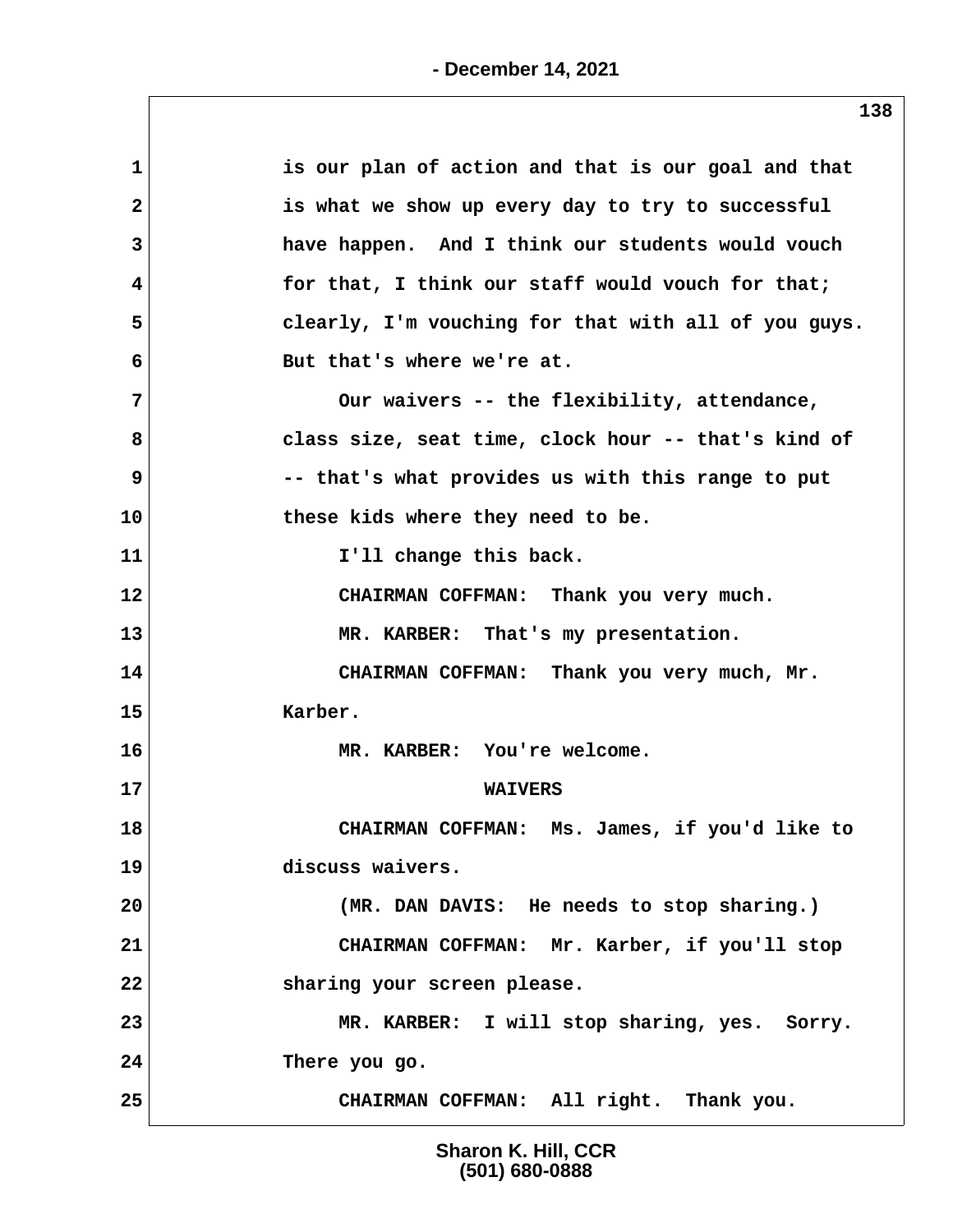**1 MS. JAMES: My name is Whitney James, with the 2 Department. 3 And I did not have any legal comments regarding 4 the waivers that Lincoln High is asking to continue. 5 It's my understanding that the waivers they have 6 listed are related to their digital learning plan, 7 which they do wish to continue. 8 They have some waivers listed on My School Info 9 that they didn't list as ones that they want to 10 rescind on their application. However, I did confirm** 11 that they are asking to rescind all of those. And, **12 you know, Mr. Karber and I went down this list one-13 by-one; I said, "Are you sure you don't need this?" 14 "Are you sure you don't want this?" "Do you want to 15 rescind this?" And he said yes to every single one, 16 I think mainly because they are not going to have 8th 17 grade students in their school. They're now a 9 18 through 12, so several of their waiver requests were 19 related to 8th grade students. 20 But they're asking to rescind CTE, Teacher 21 Licensure, Library Media, Fine Arts, Health and 22 Safety -- there's a whole big long list. I don't 23 know if you're interested in hearing everything that 24 they wish to rescind. But I confirmed everything on 25 the -- that's listed on the final legal review is**

> **Sharon K. Hill, CCR (501) 680-0888**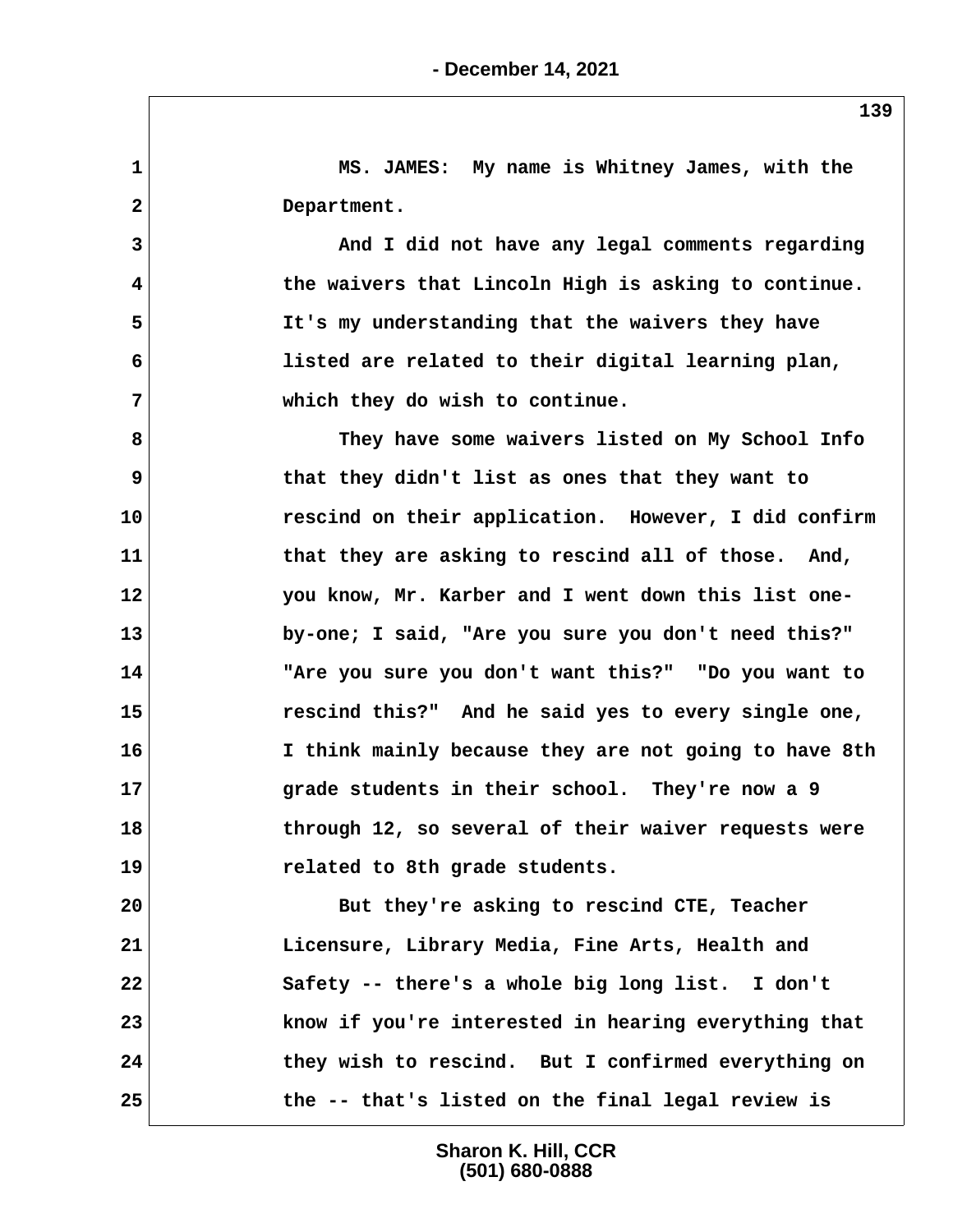**- December 14, 2021**

|              | 140                                                  |
|--------------|------------------------------------------------------|
| $\mathbf{1}$ | what they're asking to continue.                     |
| 2            | I have no additional comment. If there are any       |
| 3            | questions, I'm happy to take those.                  |
| 4            | CHAIRMAN COFFMAN: That makes all the others          |
| 5            | make more sense. Yeah, okay.                         |
| 6            | QUESTIONS                                            |
| 7            | CHAIRMAN COFFMAN: Ms. Saracini, do you have any      |
| 8            | questions? No questions?                             |
| 9            | MS. SARACINI: Not at this time. No.                  |
| 10           | CHAIRMAN COFFMAN: Dr. Wright-McMurray?               |
| 11           | DR. WRIGHT-MCMURRAY: No questions, just a            |
| 12           | comment. I appreciate the school taking a focus on   |
| 13           | true college and career readiness and seeing that    |
| 14           | throughout their structure. So I'm really excited to |
| 15           | see that. And I'm also glad to see they were         |
| 16           | rescinding the waivers that were related to career   |
| 17           | and technical education.                             |
| 18           | CHAIRMAN COFFMAN: Dr. Williams?                      |
| 19           | DR. WILLIAMS: Yes. I enjoyed your                    |
| 20           | presentation. The thing that stood out to me is that |
| 21           | you all are doing a good job of -- no, let me        |
| 22           | rephrase that -- you all are doing a great job of    |
| 23           | meeting the needs of your students and that's what   |
| 24           | really has come out to me.                           |
| 25           | Quick question on the mentoring program, which       |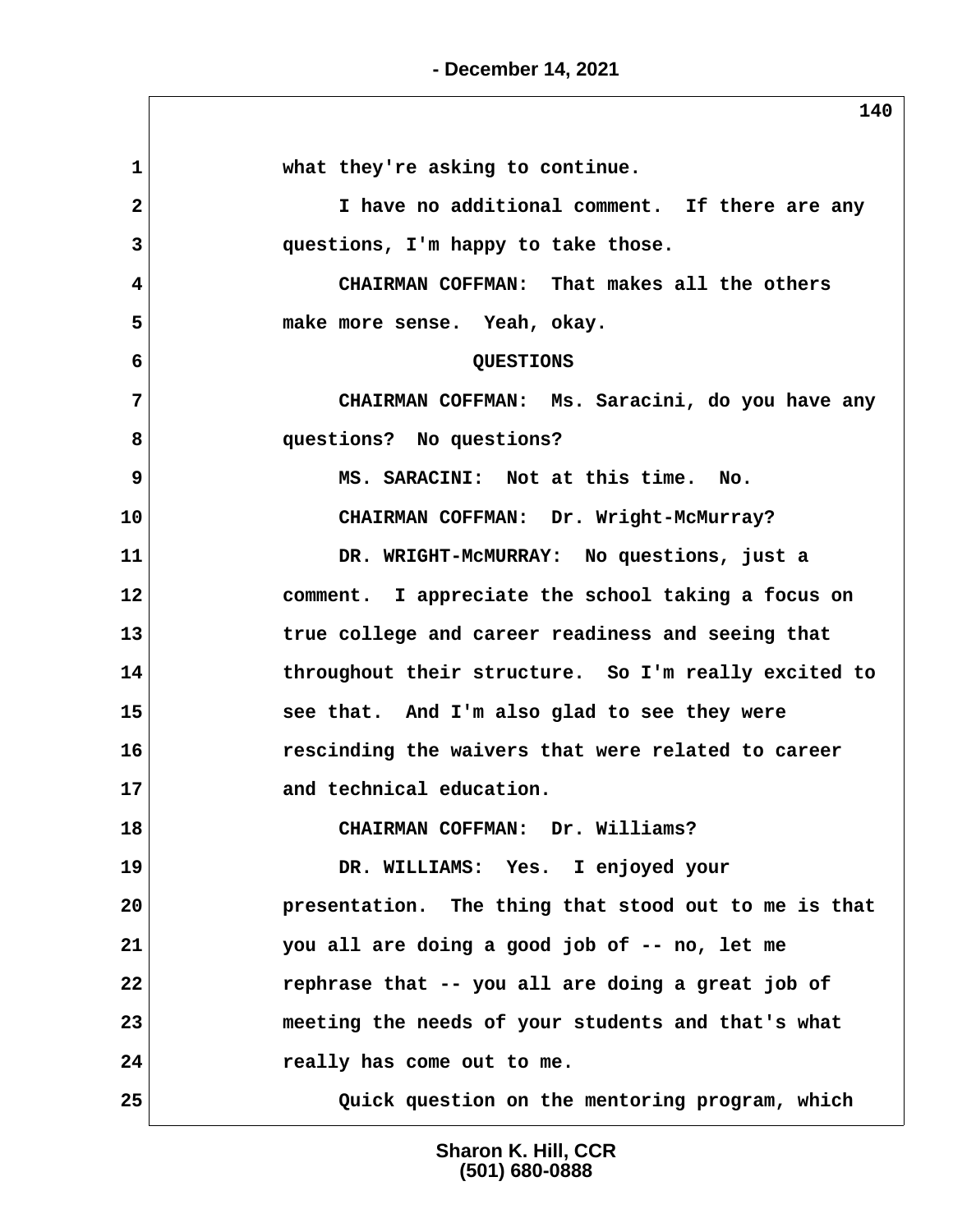| 1            | really I think is great. I like that idea. How many   |
|--------------|-------------------------------------------------------|
| $\mathbf{2}$ | -- what percentage of your students have mentor       |
| 3            | teachers or a staff member mentoring them?            |
| 4            | MR. KARBER: 100%, sir.                                |
| 5            | DR. WILLIAMS: 100%?                                   |
| 6            | MR. KARBER: Yes, sir.                                 |
| 7            | DR. WILLIAMS: I thought that. So what's your          |
| 8            | current enrollment since you dropped the 8th grade    |
| 9            | and are just 9 through 12 now?                        |
| 10           | MR. KARBER: I think we're right around 370,           |
| 11           | sir.                                                  |
| 12           | DR. WILLIAMS: 370. Okay.                              |
| 13           | MR. KARBER: Yes, sir.                                 |
| 14           | DR. WILLIAMS: All right. The only other thing         |
| 15           | I had with the mentorship program -- well, a follow-  |
| 16           | up on that one: how -- any bumps in the road? What's  |
| 17           | making that program successful?                       |
| 18           | MR. KARBER: That's a good -- I think at first         |
| 19           | you're clearly going to come across something that we |
| 20           | all deal with. If there was any bumps in the road it  |
| 21           | was that maybe the alignment of the mentee with the   |
| 22           | mentor, with a particular mentor. But I would say     |
| 23           | that two -- I think that what it did was it increased |
| 24           | our ability to communicate within the building. And   |
| 25           | not only to express that we wanted our students to    |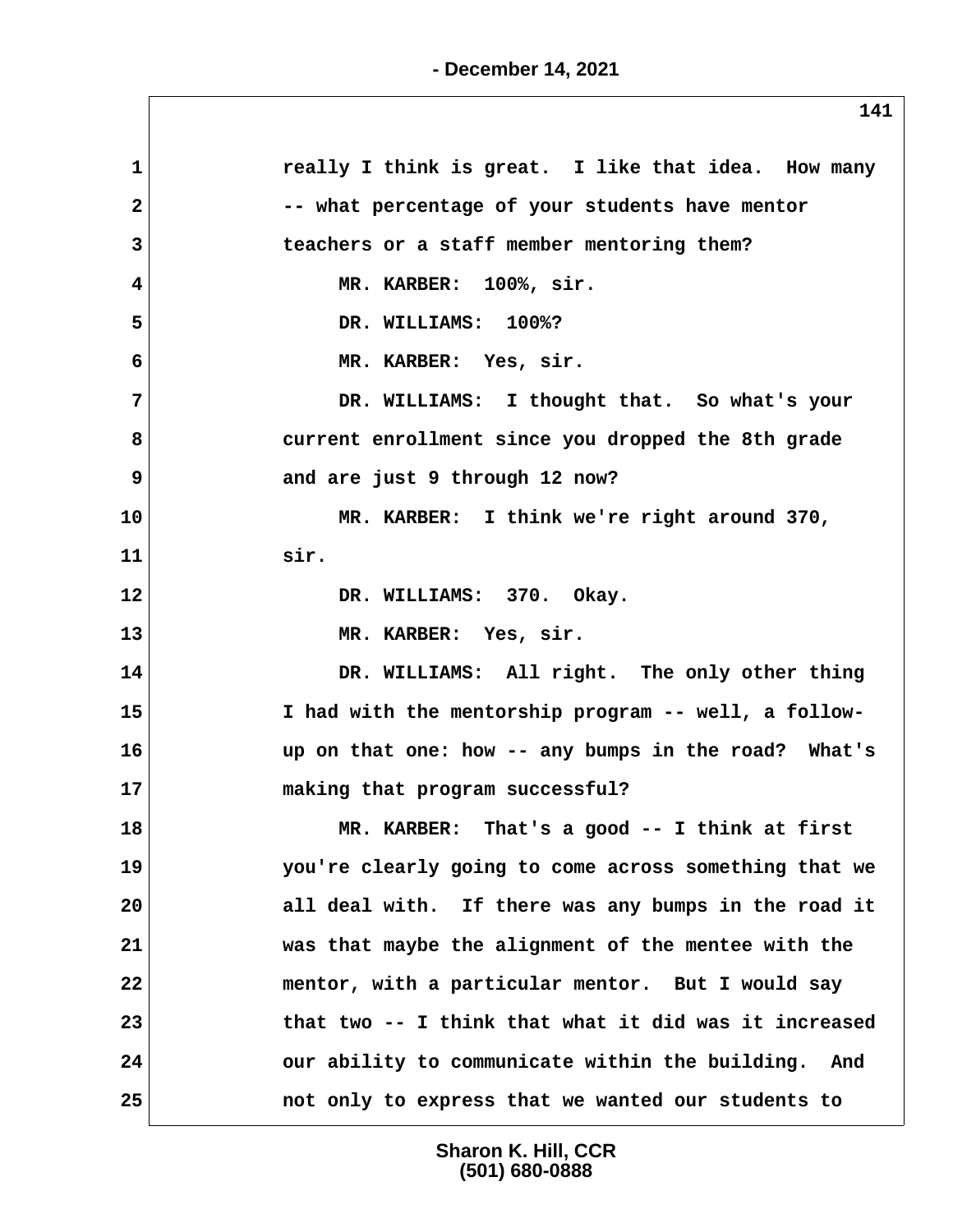| $\mathbf 1$  | have their own voice, that we needed to use that      |  |
|--------------|-------------------------------------------------------|--|
| $\mathbf{2}$ | voice and use our voice and to understand where -- if |  |
| 3            | I have a student and I am doing my job, not only as a |  |
| 4            | professional, just as a human-being communicating     |  |
| 5            | within this building, if I know someone that has a    |  |
| 6            | similar interest that can start this kid and provide  |  |
| 7            | that hook, that's my job to make sure that I put them |  |
| 8            | in that alignment. And at first I think there was a   |  |
| 9            | little shuffle-and-muffle because I think every       |  |
| 10           | school has one that -- you know, we can't have one    |  |
| 11           | with 55 mentees --                                    |  |
| 12           | DR. WILLIAMS: Yeah.                                   |  |
| 13           | MR. KARBER: -- because they have something that       |  |
| 14           | is aligning. But I think once we figured out what     |  |
| 15           | worked best and then, again, what worked best for the |  |
| 16           | adults so they wouldn't feel like they were burning   |  |
| 17           | out and that they showed up every Friday and every    |  |
| 18           | day, I think that was the toughest part. But we have  |  |
| 19           | an amazing building full of human-beings who have     |  |
| 20           | made it through things and they did it because of the |  |
| 21           | relationships they develop with those kids and with   |  |
| 22           | themselves.                                           |  |
| 23           | MS. CLAYBROOK: I want to talk about one. So we        |  |
| 24           | have -- hi, I'm the assistant principal here. We      |  |
| 25           | have a young guy who is our biology science teacher;  |  |
|              |                                                       |  |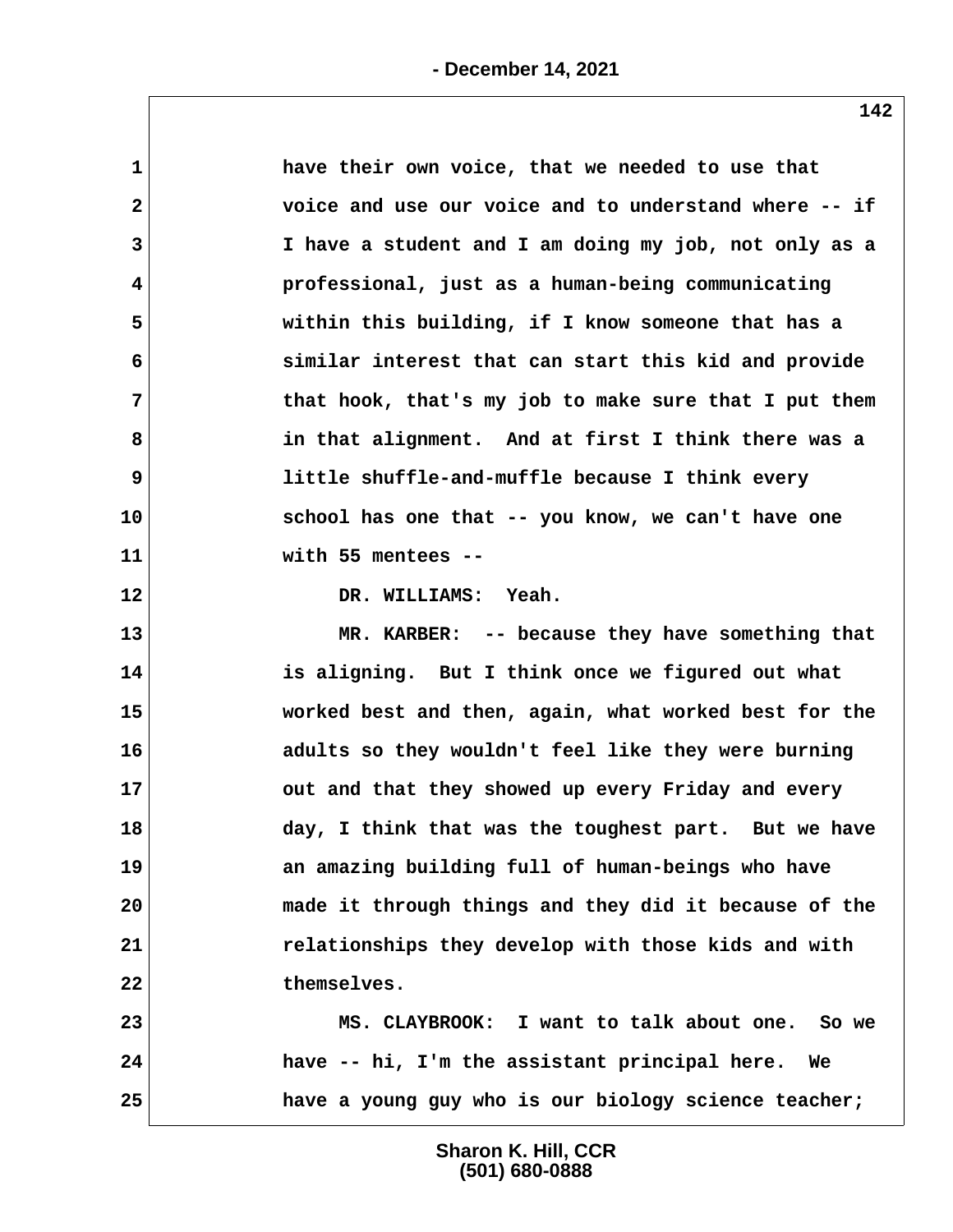| $\mathbf{1}$ | he also teaches astronomy. But in his previous years  |
|--------------|-------------------------------------------------------|
| $\mathbf{2}$ | he was in a rock band and he has a kids school rock   |
| 3            | band at our school and it's really awesome. We put a  |
| 4            | picture in our slide show. She's actually in our      |
| 5            | school band but she's in our rock band also, and it's |
| 6            | pretty cool. They played for us on one Friday. I      |
| 7            | mean who has a school rock band. I mean I know        |
| 8            | there's a movie about it, but we really made one.     |
| 9            | It's pretty awesome.                                  |
| 10           | DR. WILLIAMS: Okay. Thank you. That's great.          |
| 11           | MR. KARBER: We enjoy it. We really do.                |
| 12           | CHAIRMAN COFFMAN: Dr. Flowers?                        |
| 13           | DR. FLOWERS: Yes. You more or less answered my        |
| 14           | question. My question was -- I was thinking about     |
| 15           | the mentor matching piece and how do you create a     |
| 16           | balance between students -- the number of students    |
| 17           | that are assigned to their mentors. But you did       |
| 18           | touch on that.                                        |
| 19           | MR. KARBER: Yes, sir.                                 |
| 20           | CHAIRMAN COFFMAN: Mr. Baldwin?                        |
| 21           | Thank you.<br>MR. BALDWIN: Yes.                       |
| 22           | Just really a question and maybe also just a          |
| 23           | point of clarification. So you all have a pretty      |
| 24           | robust offering of opportunities for your students,   |
| 25           | from industry certifications, to college preparation. |
|              |                                                       |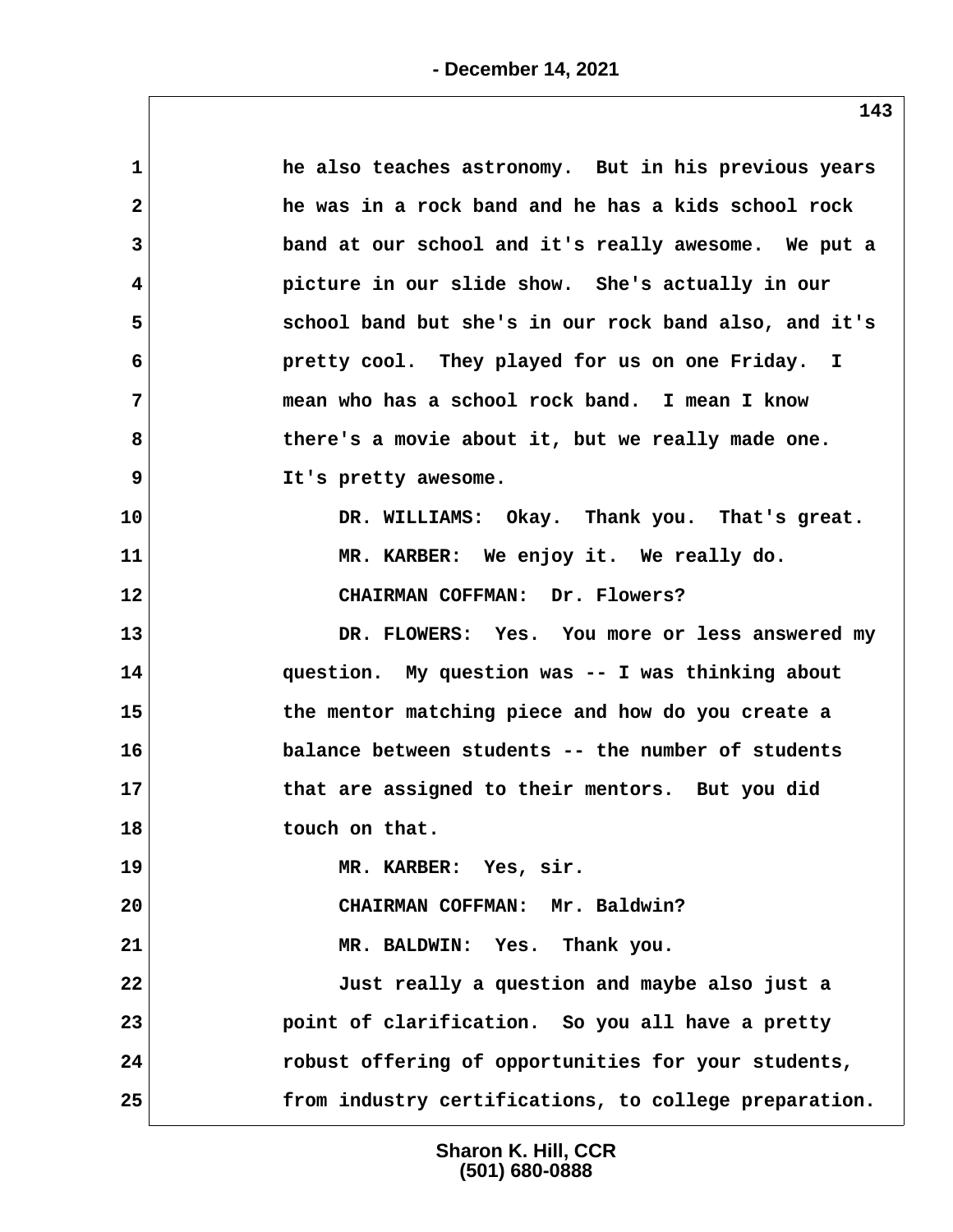## **- December 14, 2021**

 **1 Help us understand, I guess, which are most popular. 2 Is it the industry certifications that most students 3 sign up for? Kind of give us some context on that. 4 MR. KARBER: Yes. Without hesitation, in this 5 area -- and again I think that comes with, you know, 6 we're 26 miles down the road from the University of 7 Arkansas. We do have students who clearly have 8 college aspirations and we align them the best we can 9 and we do everything we can to prepare them for that. 10 But in this area, in this rural area we are a 11 consolidated school district. It is one of the 12 larger districts as far as square miles. We've got 13 kids that are up early. Everyone knows the stories. 14 This is rural Arkansas. So, yes, sir, I would say 15 that the majority of ours are career aligned. We 16 also have a large support within our Armed Forces. 17 We have gentlemen that show up every Friday from 18 around the area that are recruiters, that they don't 19 just come and sit in the office; they are out in the 20 hallways, they're in the cafeteria, they're in the 21 gyms. They help us develop these relationships and 22 we have a great group of young men and women that go 23 and serve and then come back, or just the route for 24 high school, they're just preparing for what they're 25 -- but -- and without hesitation, it is the career**

> **Sharon K. Hill, CCR (501) 680-0888**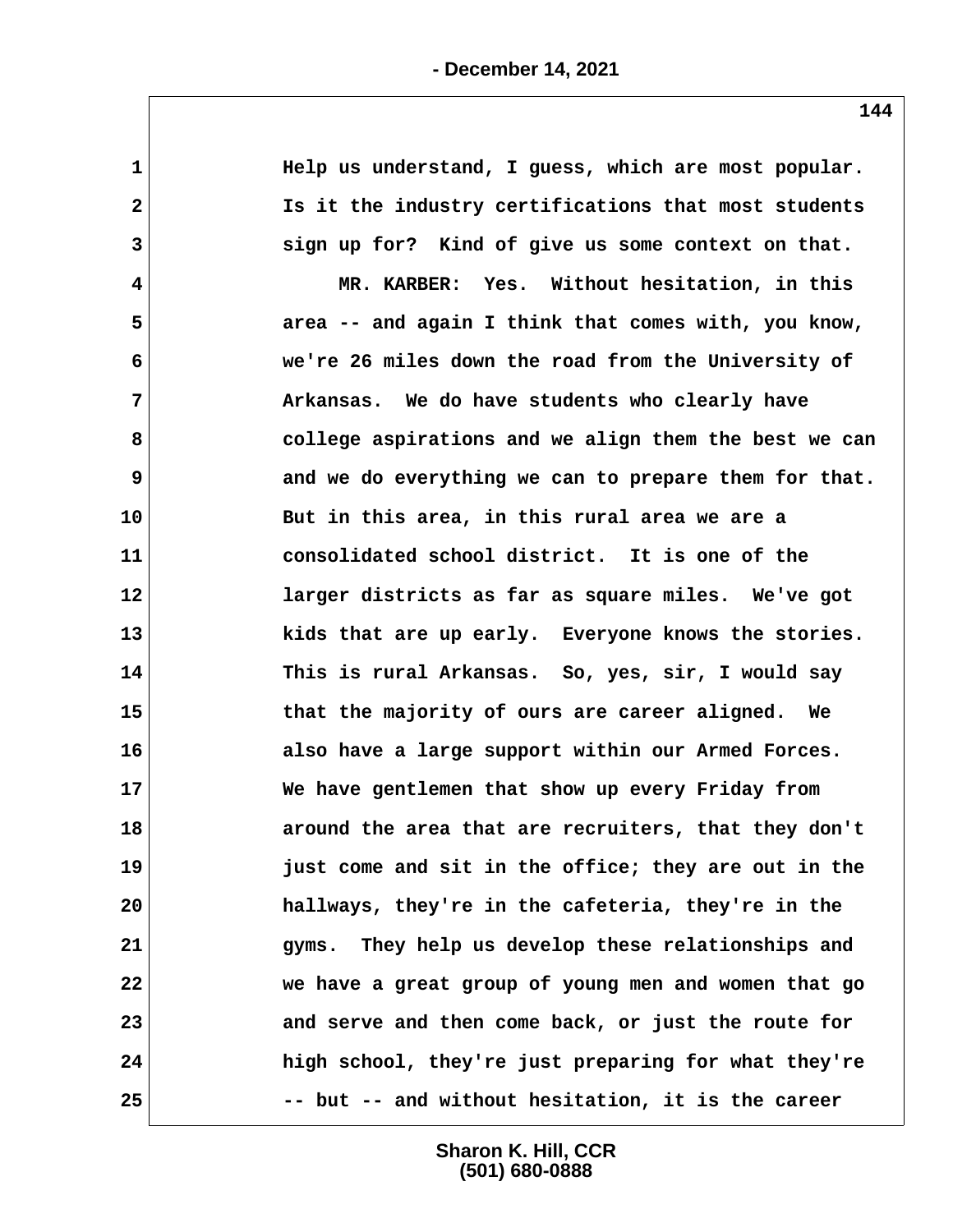| 1            | readiness; it is coming out with some kind of         |  |
|--------------|-------------------------------------------------------|--|
| $\mathbf{2}$ | certification to go into a field to immediately make  |  |
| 3            | some money.                                           |  |
| 4            | MR. BALDWIN: I expected that. I lived down the        |  |
| 5            | road from you --                                      |  |
| 6            | MR. KARBER: Yes, sir.                                 |  |
| 7            | MR. BALDWIN: -- in West Fork, so I can relate.        |  |
| 8            | Let me ask you -- you had a good list of              |  |
| 9            | industry partners. Do they financially support your   |  |
| 10           | program?                                              |  |
| 11           | MR. KARBER: In some ways, yes, sir. And we            |  |
| 12           | also have -- Jana Claybrook is joining us on here and |  |
| 13           | she's a phenomenal grant writer and she points us to  |  |
| 14           | these resources that just continuously help us year   |  |
| 15           | after year fund all this. So --                       |  |
| 16           | MS. CLAYBROOK: I can speak to that for just a         |  |
| 17           | second, Stan.                                         |  |
| 18           | MR. KARBER: Sure. Yes, ma'am.                         |  |
| 19           | MS. CLAYBROOK: We have a partnership with             |  |
| 20           | United Way where we have written a grant, a Pathway   |  |
| 21           | Out of Poverty grant. And that allows us to pay for   |  |
| 22           | the certifications for our poverty students and it    |  |
| 23           | allows for us to pay some different certifications    |  |
| 24           | for those students. So that way, the student can go   |  |
| 25           | ahead and go through the program if there's a         |  |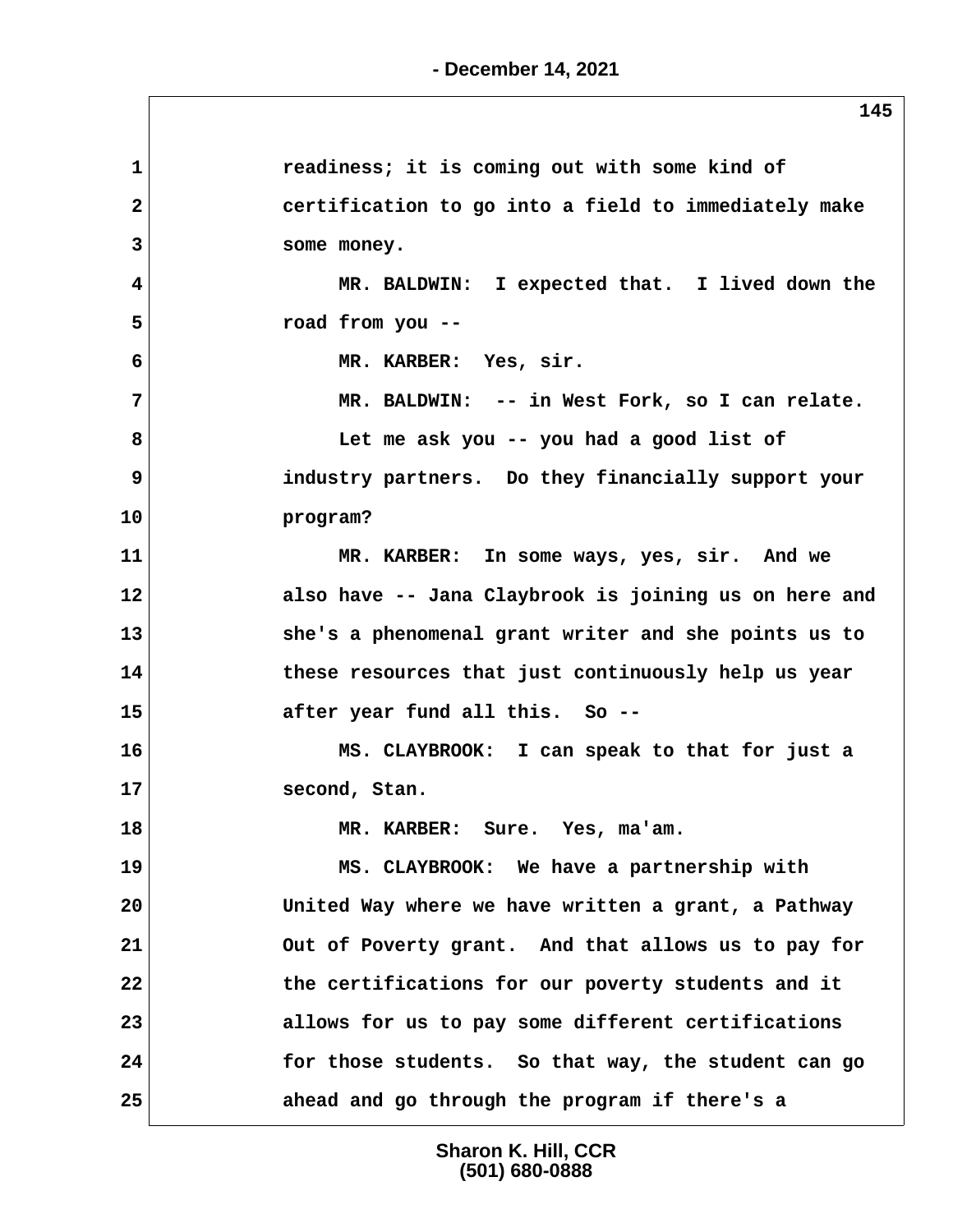| financial commitment, but the United Way piece of it  |
|-------------------------------------------------------|
|                                                       |
| will pay for that for that student. So they're able   |
| to -- you know, the CNA students can graduate with    |
| college credit hours as well as their CNA degree and  |
| then go right into LPN. So we have different          |
| programs that we've worked with United Way on. I      |
| think we've been -- the entire charter has been       |
| through with United Way grants. We continue to seek   |
| those out. For those mentorship pieces, we're         |
| allowed to pay the students to go into the businesses |
| for mentorships through that United Way grant as      |
| well, as well as a 10f grant through the JAG program. |
| So those are ways that we've been able to get our     |
| students in programs that financially they might not  |
|                                                       |
| be able to do.                                        |
| CHAIRMAN COFFMAN: All right. Thank you.               |
| Mr. Karber --                                         |
| MR. KARBER: Yes.                                      |
| CHAIRMAN COFFMAN: -- in the amendment request         |
| it says that you are moving 8th grade back to the     |
| middle school campus. I'm assuming that will happen   |
| for the next school year?                             |
| MR. KARBER: Actually, that happened I believe         |
| three years ago. So that is -- that move and that     |
|                                                       |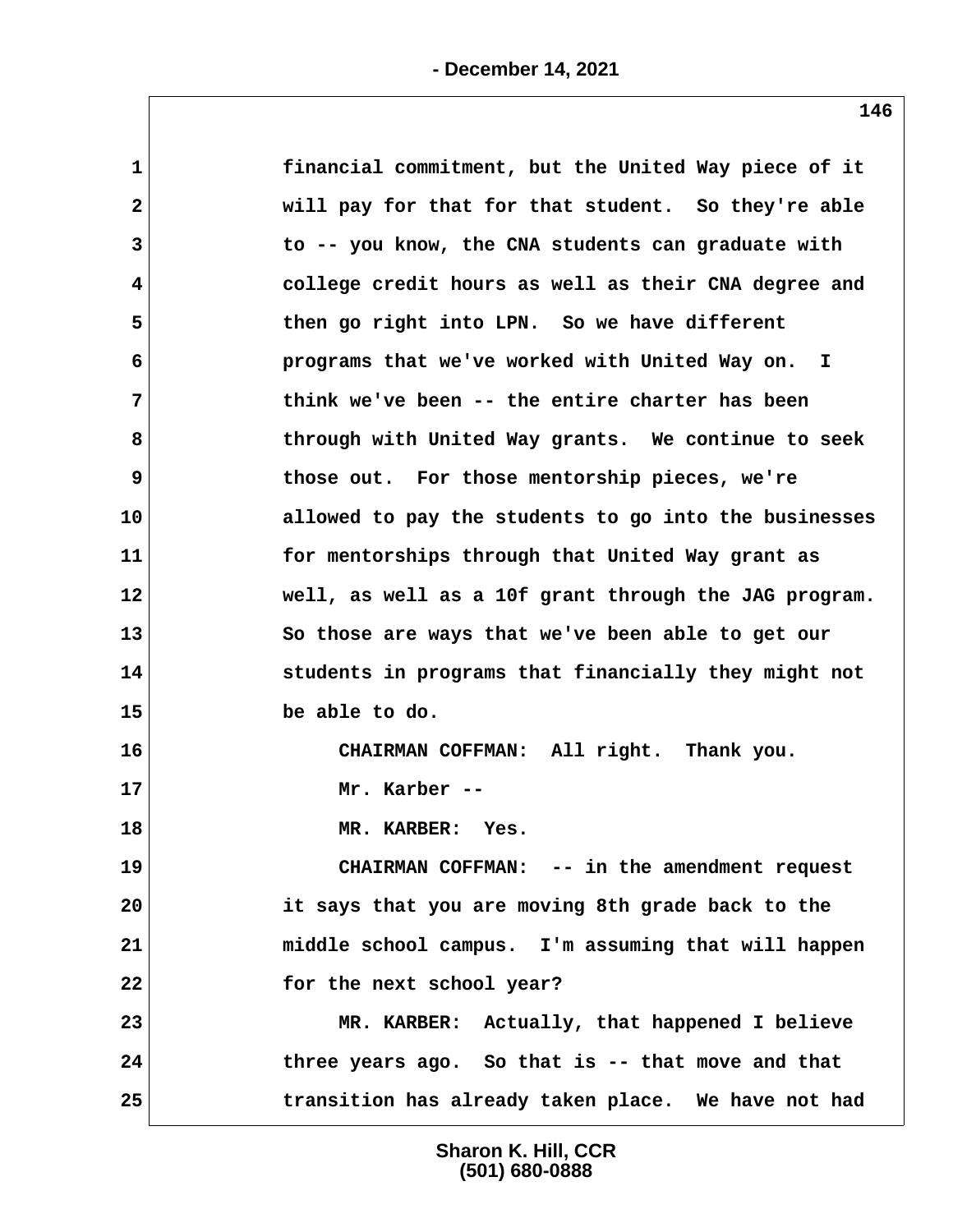**1 8th grade in this building. I believe Jana could 2 probably give us an exact -- but I believe it's been 3 three years now. 4 CHAIRMAN COFFMAN: So was there an LEA change 5 request submitted? 6 MS. COX: Yes, ma'am. 7 CHAIRMAN COFFMAN: Okay. 8 So, Whitney, shouldn't there have been an 9** amendment to the charter if they're changing grade **10 levels? 11 MS. JAMES: Yes, ma'am, I believe that there 12 should have been. I don't know if there was an 13 amendment request filed for the charter. 14 CHAIRMAN COFFMAN: Okay. All right. We'll 15 circle up on that. Make sure that everything is 16 correct with the LEA numbers, just heads-up in the 17 future. 18 MR. KARBER: Yes, ma'am. 19 CHAIRMAN COFFMAN: And on the -- if you look on 20 the agenda, you'll see where Mr. Johnston has kind of 21 noted out each of your components. And you do want 22 us to include that your renewal does include your 23 digital learning plan. Is that correct? 24 MR. KARBER: Yes, it is. 25 CHAIRMAN COFFMAN: All right. That's all my**

> **Sharon K. Hill, CCR (501) 680-0888**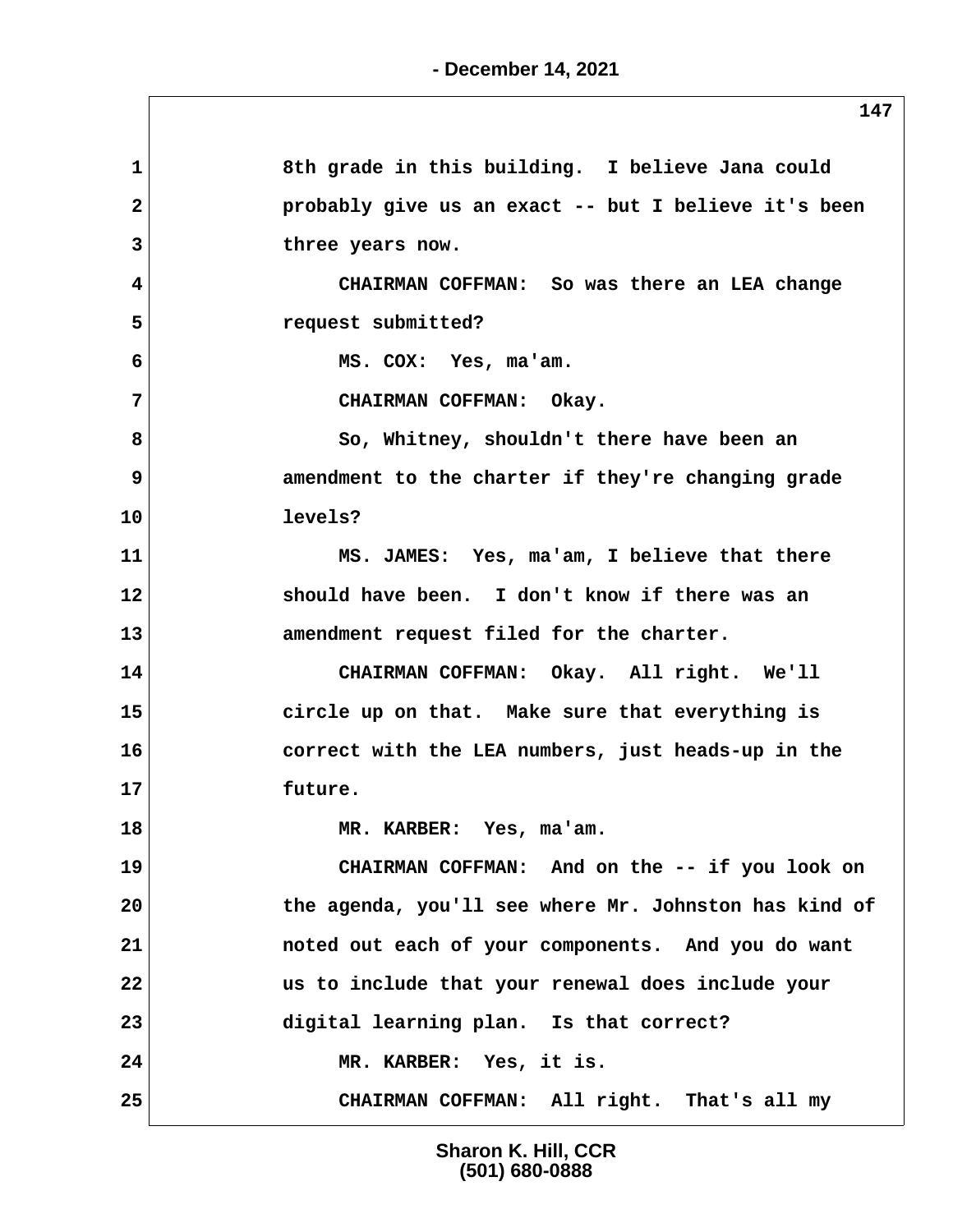**- December 14, 2021**

**148** 1 **questions.** Short and sweet.  **2 Anyone else, questions? 3** Then I'll accept a motion.  **4 DR. WRIGHT-McMURRAY: I move approval.** 5 MS. SARACINI: I second.  **6 CHAIRMAN COFFMAN: I have a motion from Dr. 7 Wright-McMurray and a second from Ms. Saracini to 8 approve Lincoln High School renewal for five years, 9 with the waivers as discussed. 10 All those in favor? 11 (UNANIMOUS CHORUS OF AYES) 12 CHAIRMAN COFFMAN: Any opposed? 13 Motion passes. 14 Mr. Karber and Team, if you will give us just a 15 moment our panel members will read their thoughts 16 regarding the vote and we'll get you ready for State 17 Board meeting next month. 18 MR. KARBER: Okay. 19 (A MOMENT OF SILENCE) 20 CHAIRMAN COFFMAN: Dr. Williams. 21 DR. WILLIAMS: Yes. Let me make my little box 22 here a little bigger here, so -- boy, here we go. 23 I support the motion. This renewal will allow 24 Lincoln High School charter to continue offering 25 workforce and college readiness programs that meet**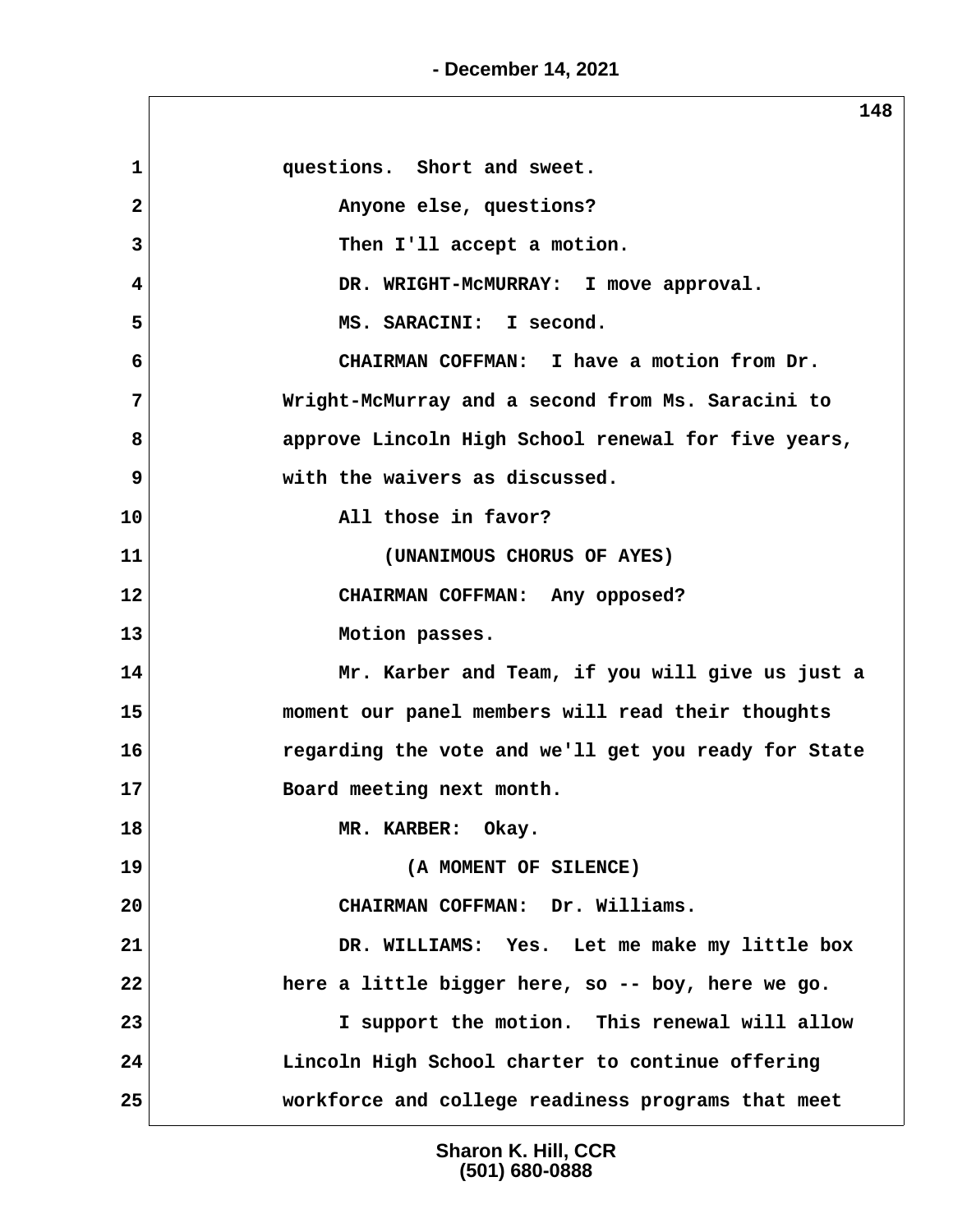| $\mathbf{1}$   | the needs of their students. Also, the mentor         |
|----------------|-------------------------------------------------------|
| $\mathbf{2}$   | program can serve as a model for other schools.       |
| 3              | CHAIRMAN COFFMAN: Thank you.                          |
| 4              | Dr. Wright-McMurray.                                  |
| 5              | DR. WRIGHT-MCMURRAY: I voted for and I said I         |
| 6              | support the renewal application. Lincoln High School  |
| $7\phantom{.}$ | has developed a strong model that effectively         |
| 8              | addresses college and career readiness for their      |
| 9              | students.                                             |
| 10             | CHAIRMAN COFFMAN: Mr. Baldwin.                        |
| 11             | MR. BALDWIN: Yes. I voted to approve the              |
| 12             | renewal. I think it's a strong program and            |
| 13             | especially in a rural community. It's meeting the     |
| 14             | needs of the kids and the community, both.            |
| 15             | CHAIRMAN COFFMAN: Dr. Flowers.                        |
| 16             | DR. FLOWERS: I vote to approve this five-year         |
| 17             | renewal with waivers as discussed. I look forward to  |
| 18             | seeing how your learning and mentorship model will    |
| 19             | continue to guide and support students in college and |
| 20             | career preparation.                                   |
| 21             | CHAIRMAN COFFMAN: Ms. Saracini.                       |
| 22             | MS. SARACINI: I support the motion for renewal        |
| 23             | of Lincoln High School. Lincoln High School is        |
| 24             | leading the way in career and technical.              |
| 25             | CHAIRMAN COFFMAN: Congratulations, Mr. Karber.        |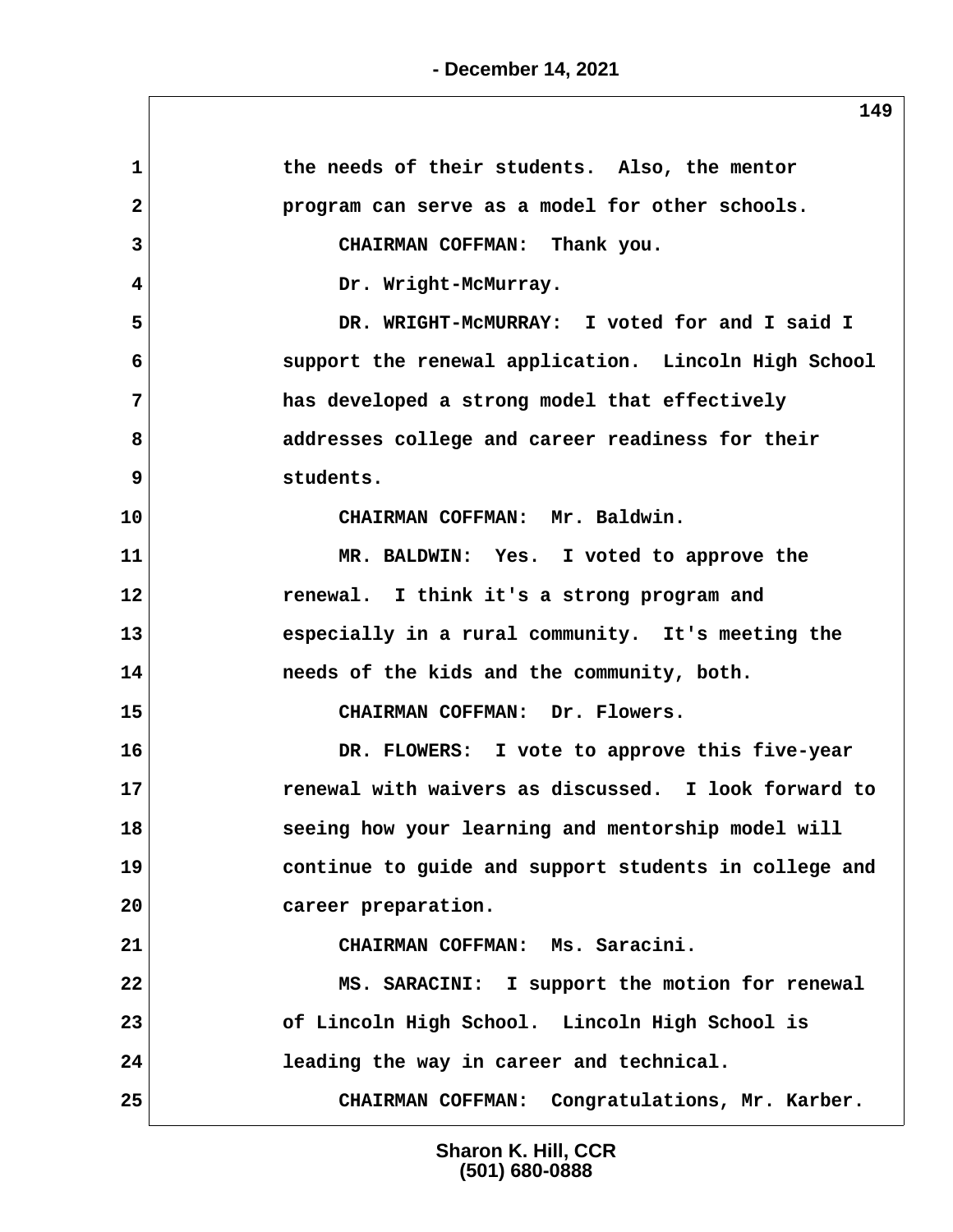$\sqrt{ }$ 

|                | 150                                                   |
|----------------|-------------------------------------------------------|
| $\mathbf{1}$   | MR. KARBER: Thank you guys. Thank you very            |
| $\mathbf{2}$   | much.                                                 |
| 3              | CHAIRMAN COFFMAN: Thank you. Thank you for            |
| 4              | your presentation. We appreciate you, and see you     |
| 5              | for the State Board meeting.                          |
| 6              | MR. KARBER: Sounds good. Merry Christmas, you         |
| 7              | guys.                                                 |
| 8              | CHAIRMAN COFFMAN: Thank you.                          |
| $\overline{9}$ | MR. KARBER: Have a good one.                          |
| 10             | CHAIRMAN COFFMAN: Bye-bye.                            |
| 11             | MR. KARBER: All rightee. Bye.                         |
| 12             | CHAIRMAN COFFMAN: Prairie Grove is next. Are          |
| 13             | they online yet?                                      |
| 14             | MR. JOHNSTON: I'm not sure. I'm checking to           |
| 15             | see if Ms. Melody is --                               |
| 16             | CHAIRMAN COFFMAN: Okay. Why don't we take a           |
| 17             | quick 5-minute break and let them get online. And if  |
| 18             | they can't, if they're not ready, then I believe you  |
| 19             | said North Little Rock is ready to go?                |
| 20             | MR. JOHNSTON: Yes.                                    |
| 21             | CHAIRMAN COFFMAN: Okay.                               |
| 22             | (BREAK: 1:30 P.M. - 1:36 P.M.)                        |
| 23             | V.1.b. PRAIRIE GROVE HIGH SCHOOL                      |
| 24             | CHAIRMAN COFFMAN: For the record, we are --           |
| 25             | Prairie Grove has asked us to move their presentation |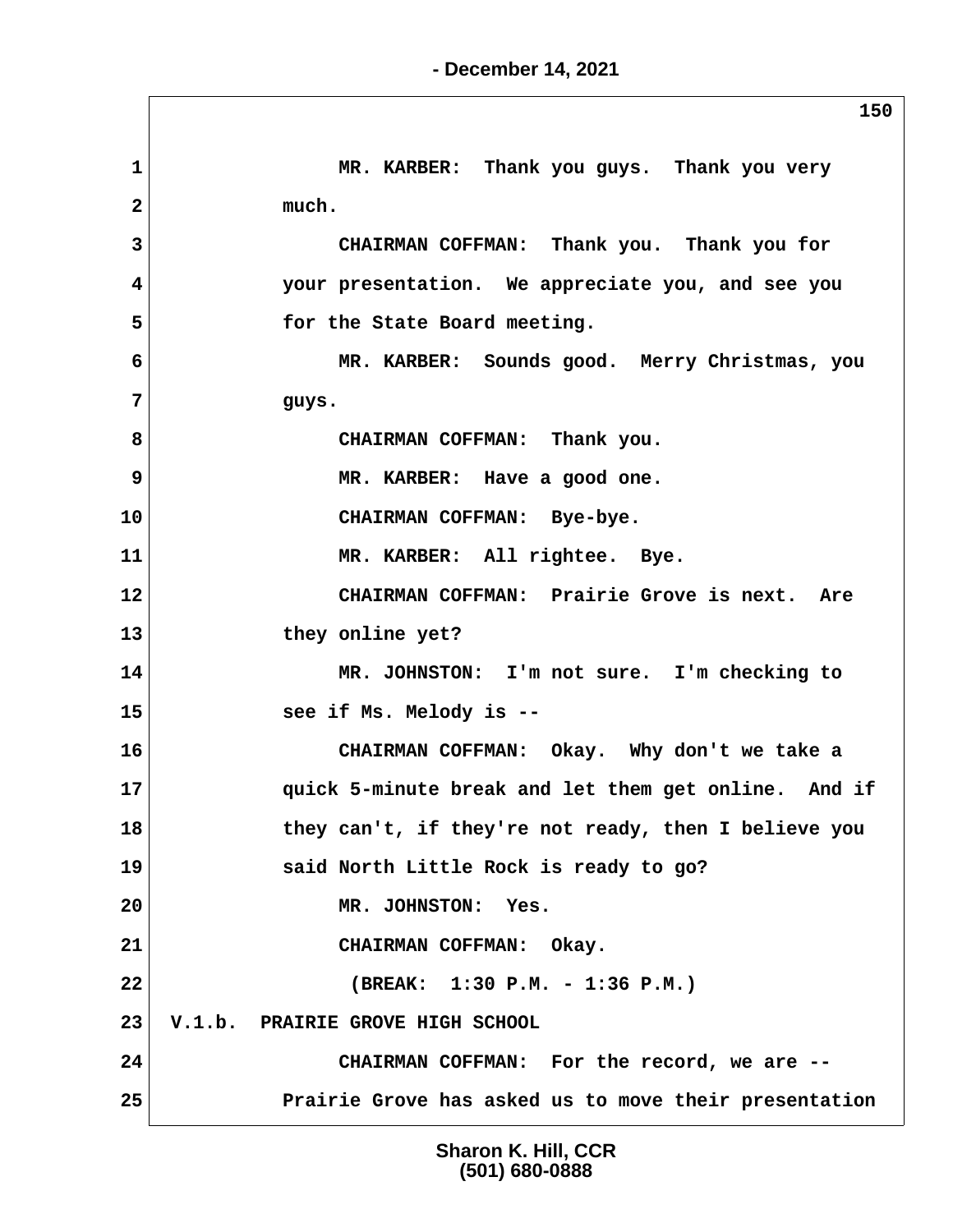**- December 14, 2021**

| $\mathbf{1}$ | to tomorrow, and we will be able to do that.          |
|--------------|-------------------------------------------------------|
| $\mathbf{2}$ | V.1.c. NORTH LITTLE ROCK CENTER OF EXCELLENCE         |
| 3            | CHAIRMAN COFFMAN: So, Mr. Johnston, when you're       |
| 4            | ready to introduce the next item.                     |
| 5            | MR. JOHNSTON: Tim Johnston, DESE Charter Unit.        |
| 6            | North Little Rock Center of Excellence has come       |
| 7            | before the committee requesting a renewal on the      |
| 8            | five-year period for their charter. The campus        |
| 9            | serves grades 9-12. Current enrollment cap is 3,000   |
| 10           | students. The charter will continue to follow a       |
| 11           | blended -- I apologize -- a blending of traditional   |
| 12           | and digital education models. And Karla Whisnant is   |
| 13           | here representing the district, and she has some      |
| 14           | other staff with her.                                 |
| 15           | And you will need to be sworn in.                     |
| 16           | CHAIRMAN COFFMAN: So everyone speaking on             |
| 17           | behalf of North Little Rock Center of Excellence, if  |
| 18           | you'll stand and raise your right hand. Do you swear  |
| 19           | or affirm that the testimony you're about to give     |
| 20           | shall be the truth, the whole truth and nothing but   |
| 21           | the truth?                                            |
| 22           | (ALL SPEAKERS ANSWERED AFFIRMATIVELY)                 |
| 23           | CHAIRMAN COFFMAN: Thank you. And thank you for        |
| 24           | being early so we can move along. And I will say      |
| 25           | that Ms. Saracini and I visited North Little Rock and |

**Sharon K. Hill, CCR (501) 680-0888**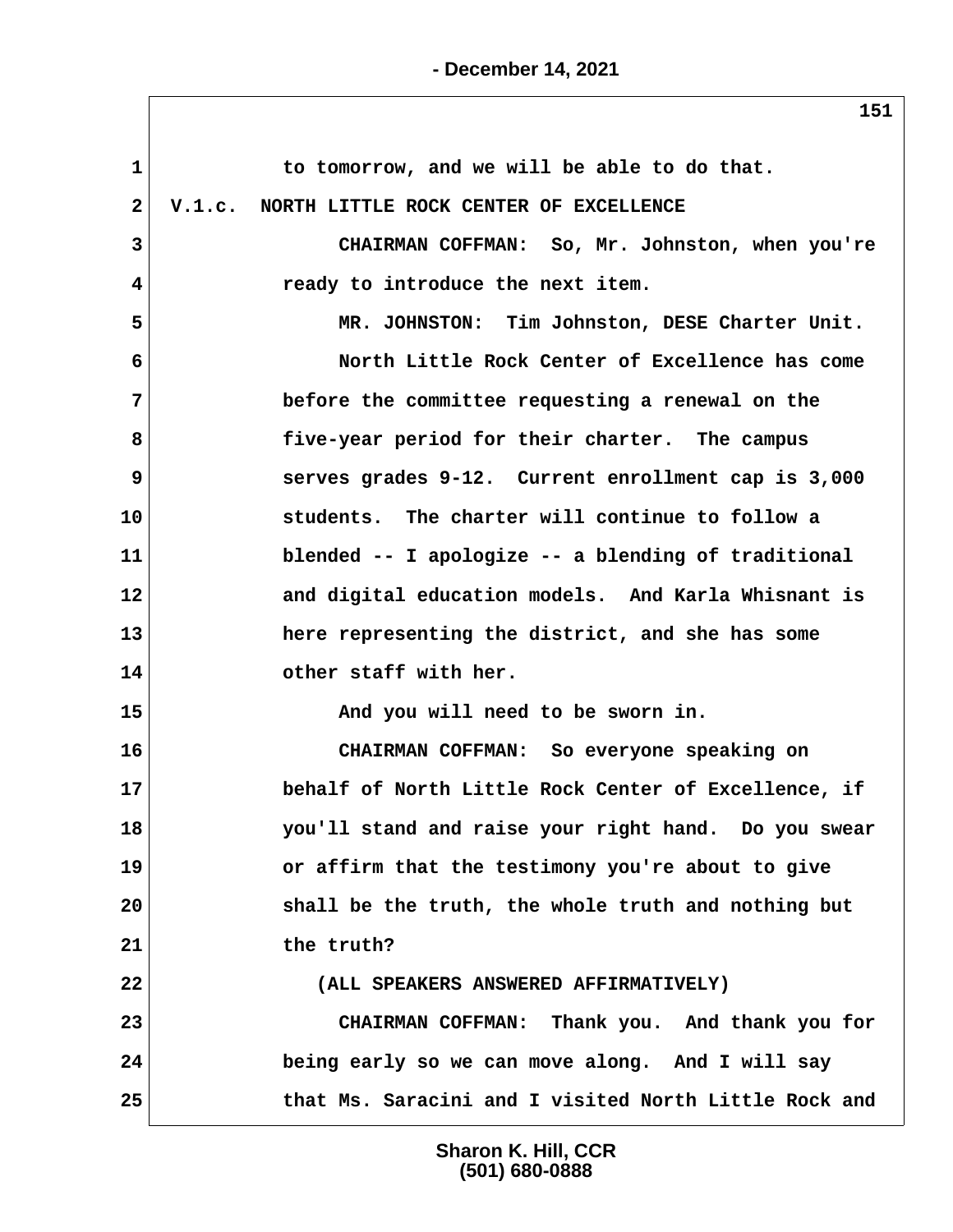**- December 14, 2021**

 $\sqrt{2}$ 

|              | ᅩJム                                                   |
|--------------|-------------------------------------------------------|
| $\mathbf{1}$ | we were quite impressed.                              |
| 2            | MS. WHISNANT: Thank you.                              |
| 3            | CHAIRMAN COFFMAN: Appreciate the tour.                |
| 4            | Ms. Sonja, did you get to go there?                   |
| 5            | DR. WRIGHT-MCMURRAY: No.                              |
| 6            | CHAIRMAN COFFMAN: No. Okay.                           |
| 7            | All right. You have 20 minutes --                     |
| 8            | MS. WHISNANT: Thank you, ma'am.                       |
| 9            | CHAIRMAN COFFMAN: -- or whatever you need.            |
| 10           | MS. WHISNANT: I would like to introduce Joseph        |
| 11           | Maxwell, he's my assistant principal, and Dr. Hoover, |
| 12           | she's the new assistant superintendent. And I         |
| 13           | believe Melody Cox, my counselor, is online.          |
| 14           | As stated before, my name is Karla Whisnant; I'm      |
| 15           | the principal of the COE, the Center of Excellence,   |
| 16           | and we've been in existence for five years. After     |
| 17           | the visit from Ms. Coffman and Ms. Saracini, they     |
| 18           | definitely wanted us to focus on what we've learned   |
| 19           | and how we plan to make changes for the future.       |
| 20           | Does this work?                                       |
| 21           | MR. DAN DAVIS: All right. Give me one second.         |
| 22           | It will work.                                         |
| 23           | MR. JOHNSTON: Is it off? There's a switch on          |
| 24           | the side of it.                                       |
| 25           | MS. WHISNANT: It is off. There it goes. Just          |
|              |                                                       |

**Sharon K. Hill, CCR (501) 680-0888**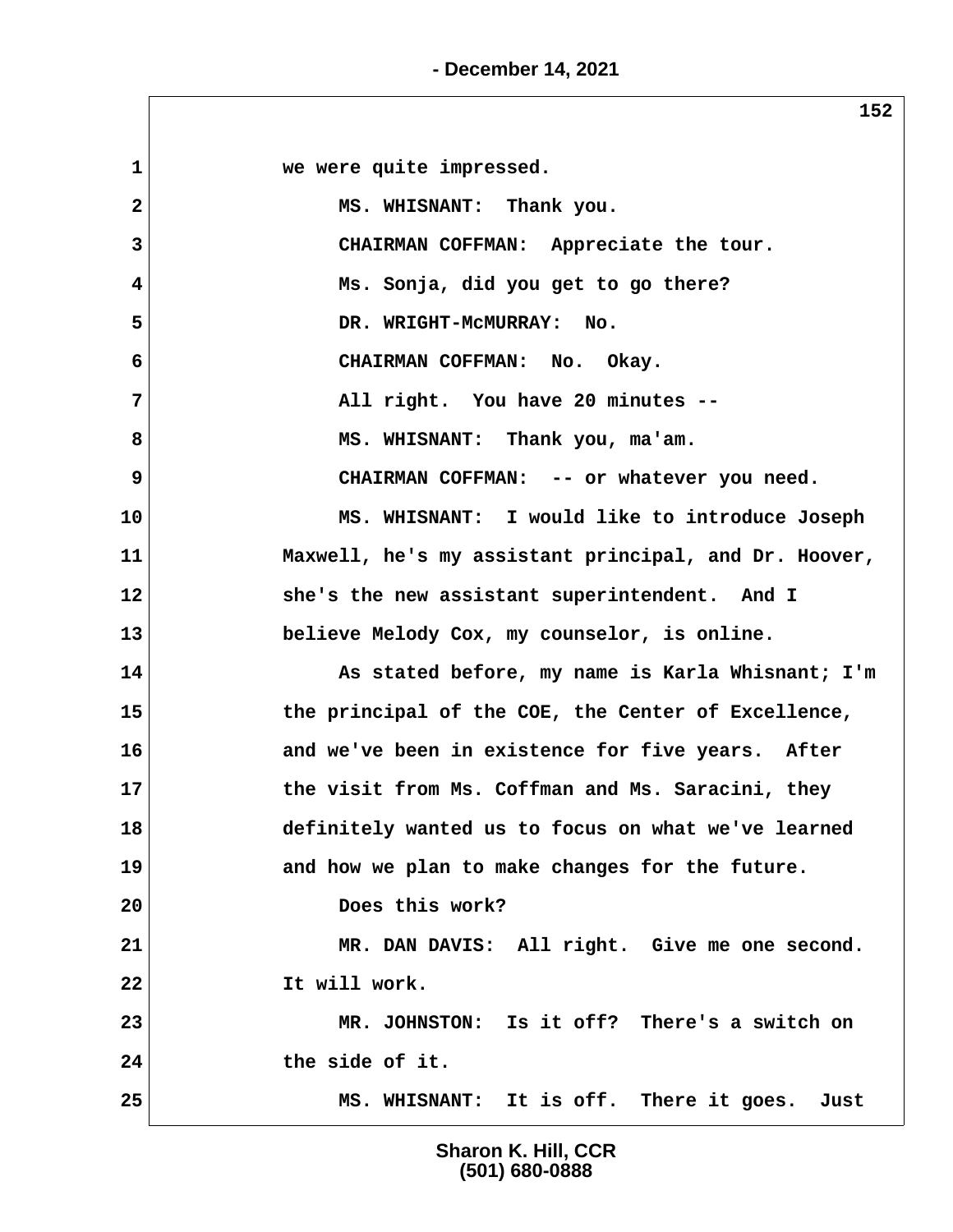**1 a little nervous, guys. So sorry about that. 2 There's no such thing as the word "just." All right. 3 So vision and mission -- the first thing we 4 changed was the vision and mission because I was not 5 part of the leadership team that created that. So I 6 wanted to get more input from the staff and the 7 students and the teachers in saying what is it, what 8 is going to be our vision and mission. 9 And so our vision is that every student will 10 graduate and be prepared for the next step of their 11 life, be it career or college or military, whatever 12 reason. It is our goal -- the vision is that every 13 student walks across the stage knowing what they want 14 to do next and what they want to explore. 15 The mission of the North Little Rock Center of 16 Excellence is to prepare our students to be authors 17 of their future through personalized learning, 18 positive relationships, and engaging instruction. 19 And the goals -- we revised our goals last year 20 to include more realistic and attainable goals. They 21 were at 40% increase by the original charter, and we 22 wanted to make it a 20% increase. And we also added 23 some indicators in the NWEA Maps score that we're 24 going to use to determine, not just the ACT Aspire. 25 We plan to increase the math, the reading, and the**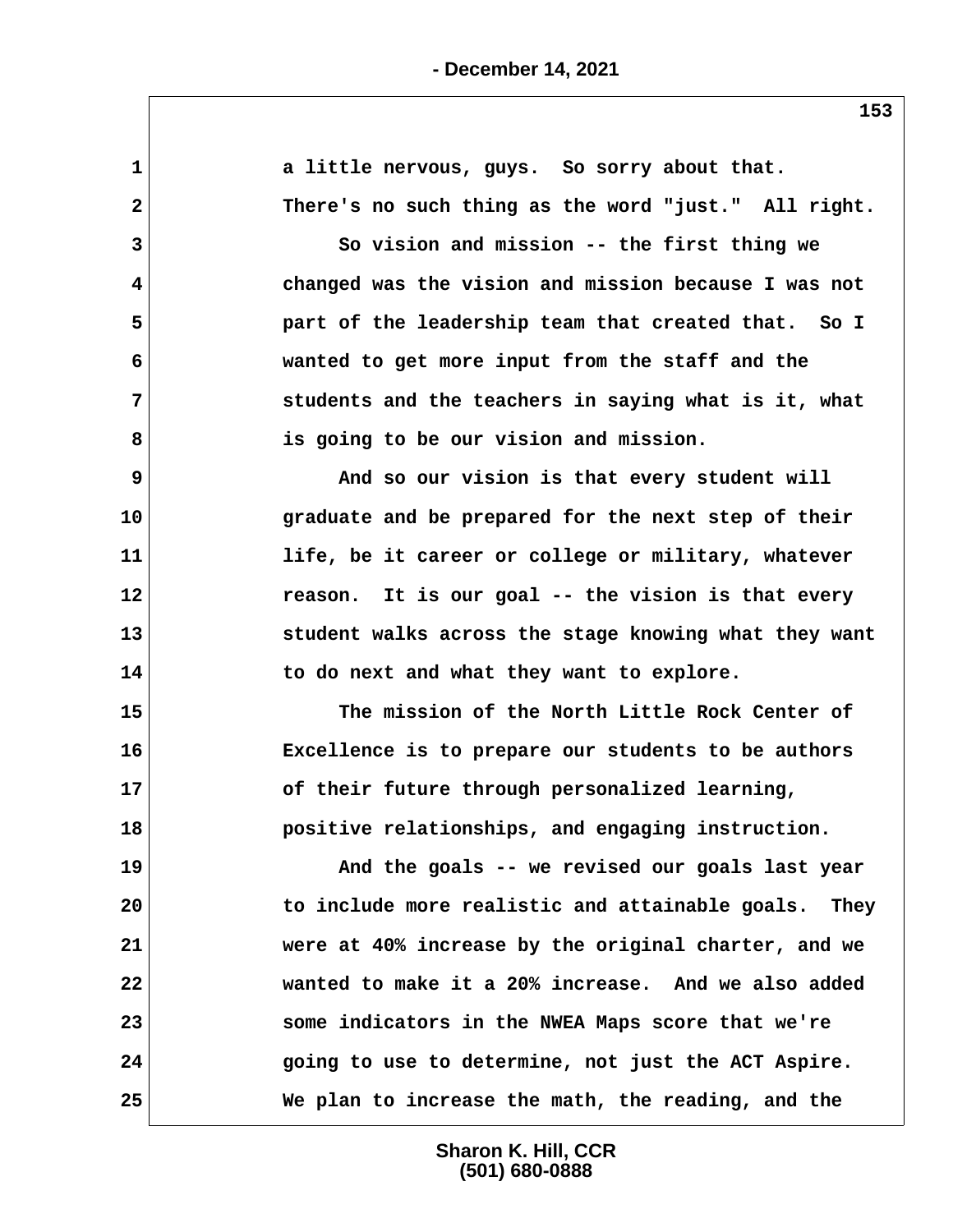| $\mathbf{1}$            | English scores for all our students.                  |
|-------------------------|-------------------------------------------------------|
| $\mathbf{2}$            | There's our school profile. I gave you a              |
| 3                       | picture of it, but for those who are online if y'all  |
| $\overline{\mathbf{4}}$ | can hit the link on the line part, since I'm not sure |
| 5                       | I can do it here.                                     |
| 6                       | MR. DAN DAVIS: Hold on one second.                    |
| $\overline{7}$          | MS. WHISNANT: I can just go from this sheet.          |
| 8                       | We started some notable recognitions that we've       |
| 9                       | earned over the first years. But the first part I     |
| 10                      | want to talk about is every one of our students       |
| 11                      | belong to a CTSO, a Career Tech Student Organization. |
| 12                      | We are part of the Skills USA, which is our Criminal  |
| 13                      | Justice and Advanced Manufacturing programs. We are   |
| 14                      | part of TSA, Technical Student Association, which is  |
| 15                      | our engineering and computer science programs. And    |
| 16                      | we're part of HOSA, which is our medical professional |
| 17                      | program. So, all our students belong to a technical   |
| 18                      | career organization. What's unique to us is that we   |
| 19                      | do have robotics; we compete across the state. And    |
| 20                      | we actually started eSports by student demand a few   |
| 21                      | years ago and that really has blossomed tremendously. |
| 22                      | Our academic program -- we always talk about our      |
| 23                      | expanding what we can academically. We are a charter  |
| 24                      | school inside a high school, so a lot of the AP       |
| 25                      | classes and stuff that are very specialized we can -- |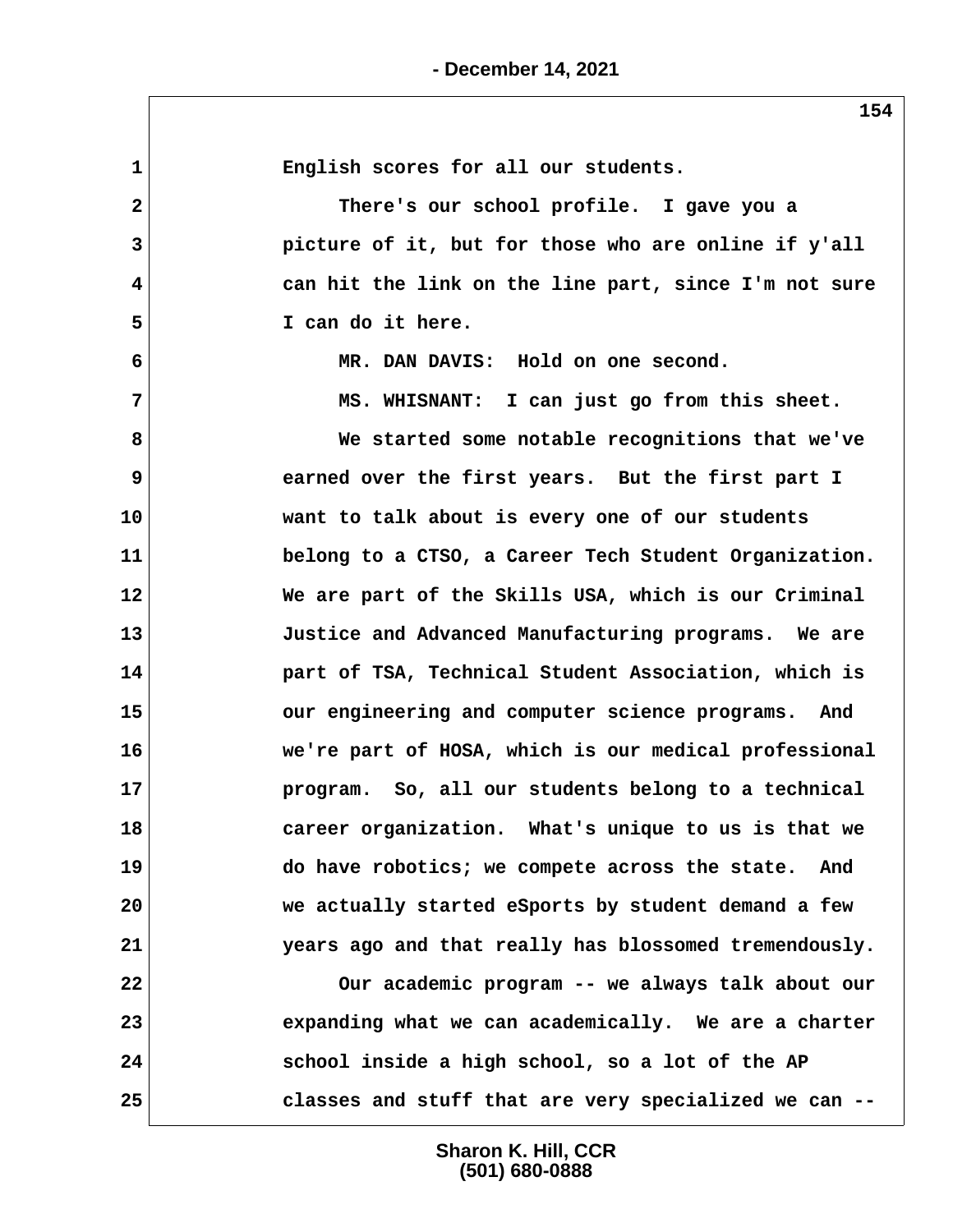1 **1 our -- both our students join and make the successful 2 classrooms, like the Macro Economics and stuff of 3 that nature. 4 The project-based learning is what we want to 5 stress and that is because that deepens the mode of 6 learning in the classroom. It answers the question 7 why are we doing this to the kids, and it helps 8 bridge the learning loss that our kids have 9 experienced through Covid with applying what they do 10 in the classroom. Okay. And in our time we've given 11 well over 400 certifications. The vast majority of 12 those certifications arrive in HOSA, in our medical 13 professions, with CNA, pharmacy tech, and some FEMA 14 certifications, with You're the Help Until the Help 15 Arrives CPR, stuff of that nature. We were one of 16 the first high schools -- and I don't know of any 17 other school that has offered C&C certification from 18 HOS. So we had several kids earn that last year, I 19 believe the year before Covid hit, and we're bringing 20 that back. And so -- and we offer OSHA-10 21 certifications as well. We have two Project Lead the 22 Way pathways, one is the engineering and the other 23 one is biomedical science. And we've had a meeting 24 with UALR, who's looking at offering -- extending 25 their certifications to include biomedical science,**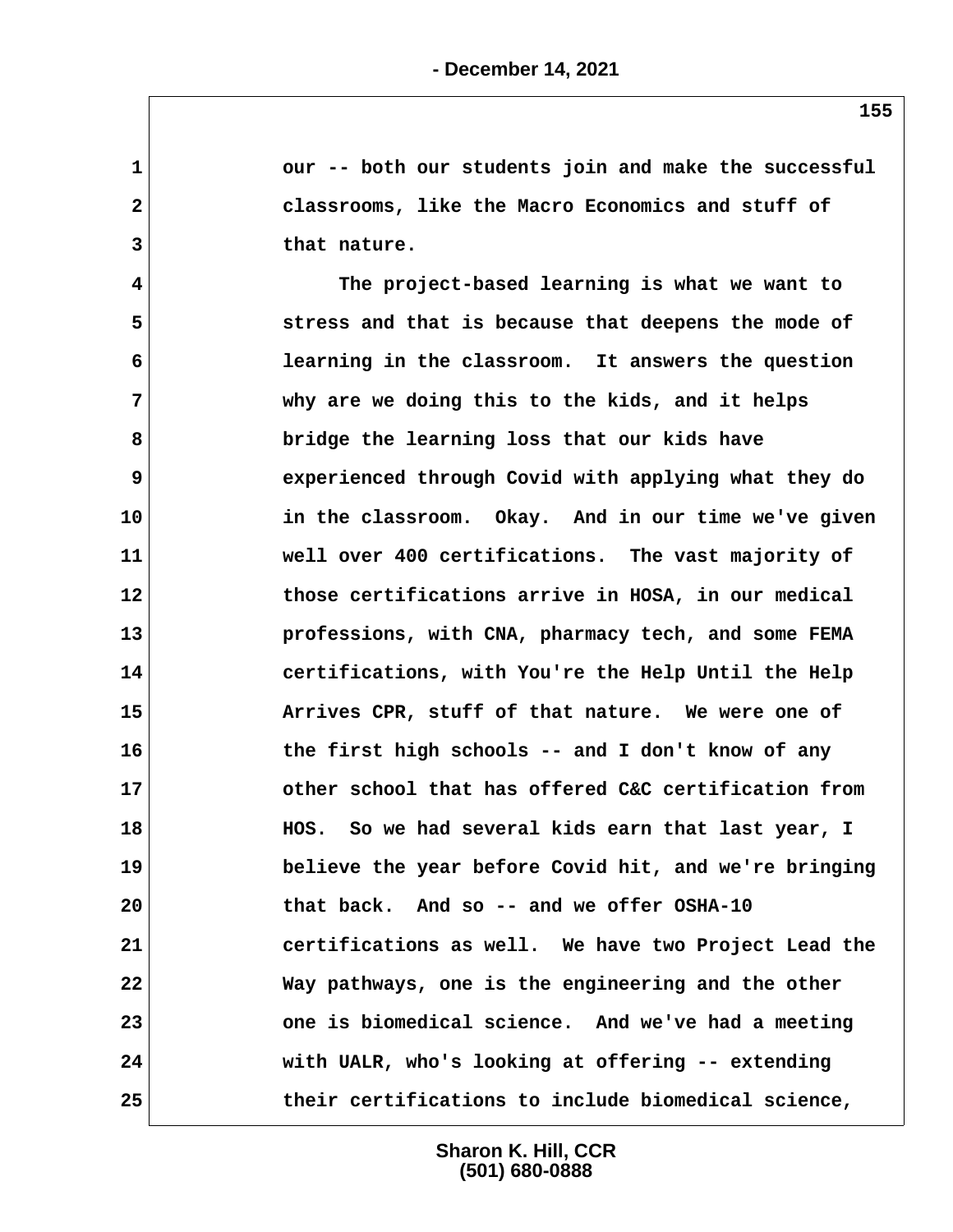| 1               | because right now I believe the only places that      |
|-----------------|-------------------------------------------------------|
| $\mathbf{2}$    | recognize that is in Florida, colleges in Florida.    |
| 3               | So we've met with them.                               |
| 4               | If you go down to our demographics down there,        |
| 5               | we are 74% free and reduced -- and that's really      |
| 6               | higher than that, but that's what the kids, you know, |
| 7               | would come to. We have 7% ELL students, 7% special    |
| 8               | ed. When I first came out onto this we had 21% of     |
| 9               | our kids enrolling or have enrolled in an AP course,  |
| 10              | and as of this year we're at 42% to experience -- so  |
| 11              | all our students experience a pathway. Every student  |
| 12 <sub>2</sub> | experiences one form of our pathways of career tech,  |
| 13              | and now we're getting close to 50% of our students    |
| 14              | experiencing an AP course. And our graduation rate    |
| 15              | was 95% for all years we've been here.                |
| 16              | So I don't know if I can get back out of this         |
| 17              | screen to our presentation.                           |
| 18              | MR. DAN DAVIS: Sorry, I'm dealing with another        |
| 19              | issue.                                                |
| 20              | MS. WHISNANT: Our staff profile is me, Mr.            |
| 21              | Maxwell, Ms. Cox; my three classified staff with the  |
| 22              | secretary, the registrar, and parent engagement       |
| 23              | professional; three CNLs, which is a version of       |
| 24              | Opportunity Culture -- one is full released and two   |
| 25              | are partial released; we have 24 classroom teachers,  |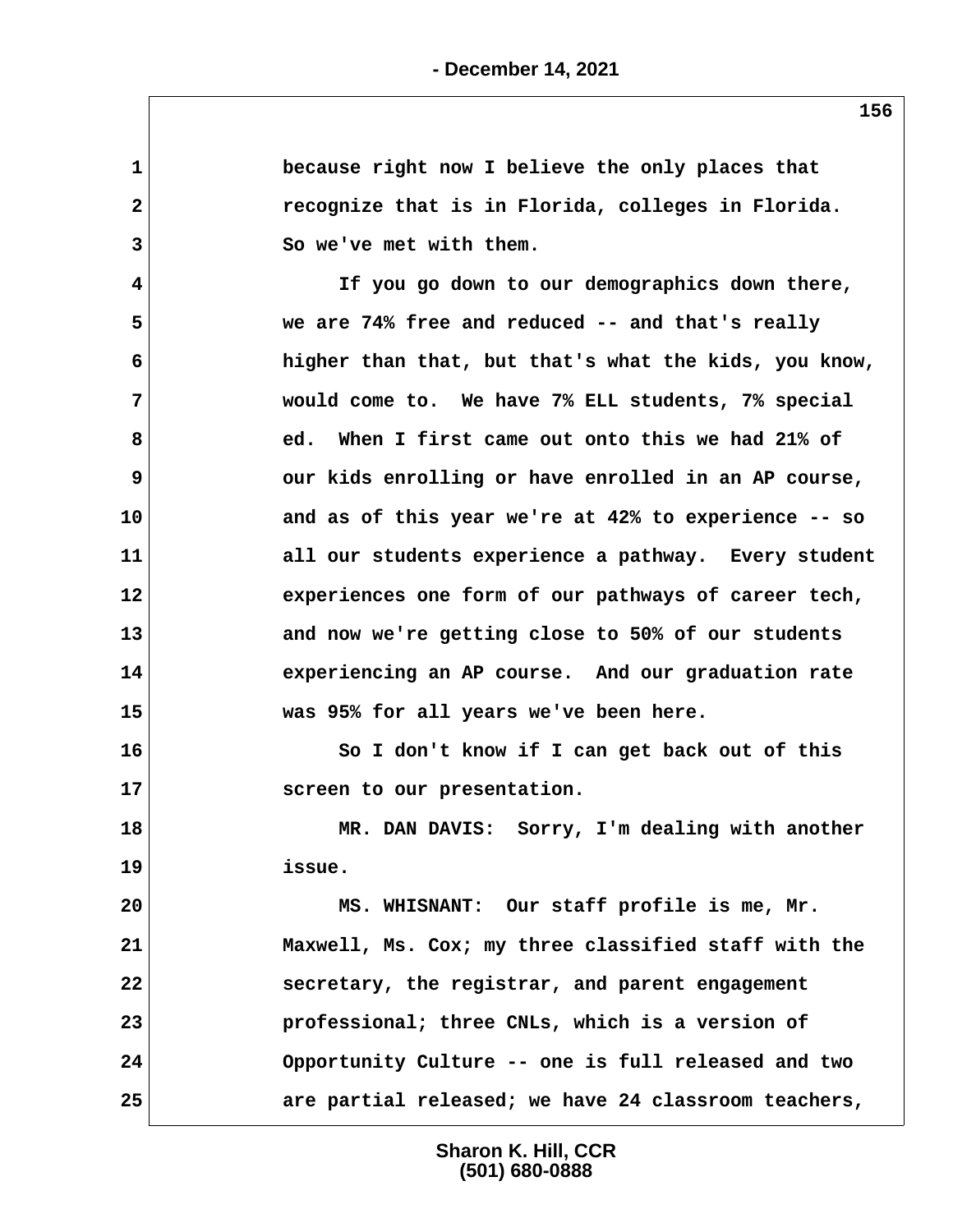| 1            | 14 are licensed and 10 are working on their licensure |
|--------------|-------------------------------------------------------|
| $\mathbf{2}$ | through various ways -- AQT, passing Praxis, working  |
| 3            | on getting technical permits.                         |
| 4            | Here's our data trends for the last three years.      |
| 5            | And I did not put -- you can see that the Covid year  |
| 6            | was skipped in this data over here. Our ELA scores,   |
| 7            | even with the Covid year, rose; and so we feel really |
| 8            | good about our English scores on that part. We won    |
| 9            | Beating the Odds in 17-18 and 18-19 in ELA scores,    |
| 10           | and we beat those scores last year. And,              |
| 11           | surprisingly, if you look at our math scores, they    |
| 12           | went down after the year of Covid, but we still -- we |
| 13           | got recognized by UALR with Beating the Odds in math  |
| 14           | scores too. So even at that, our growth of our        |
| 15           | students is beating expectations from the previous    |
| 16           | test scores.                                          |
| 17           | Reading has always been a strong point to hit.        |
| 18           | Literacy is extremely important, as everybody knows.  |
| 19           | So we are actually doing literacy across the          |
| 20           | curriculum in all our classes, including our CTE      |
| 21           | classes -- doing the reading prompts and the writing  |
| 22           | prompts to increase the literacy of the students.     |
| 23           | Two classes that we offered due to the scores of      |
| 24           | reading and math this year, since the State           |
| 25           | recognized Critical Reading and the Critical Algebra  |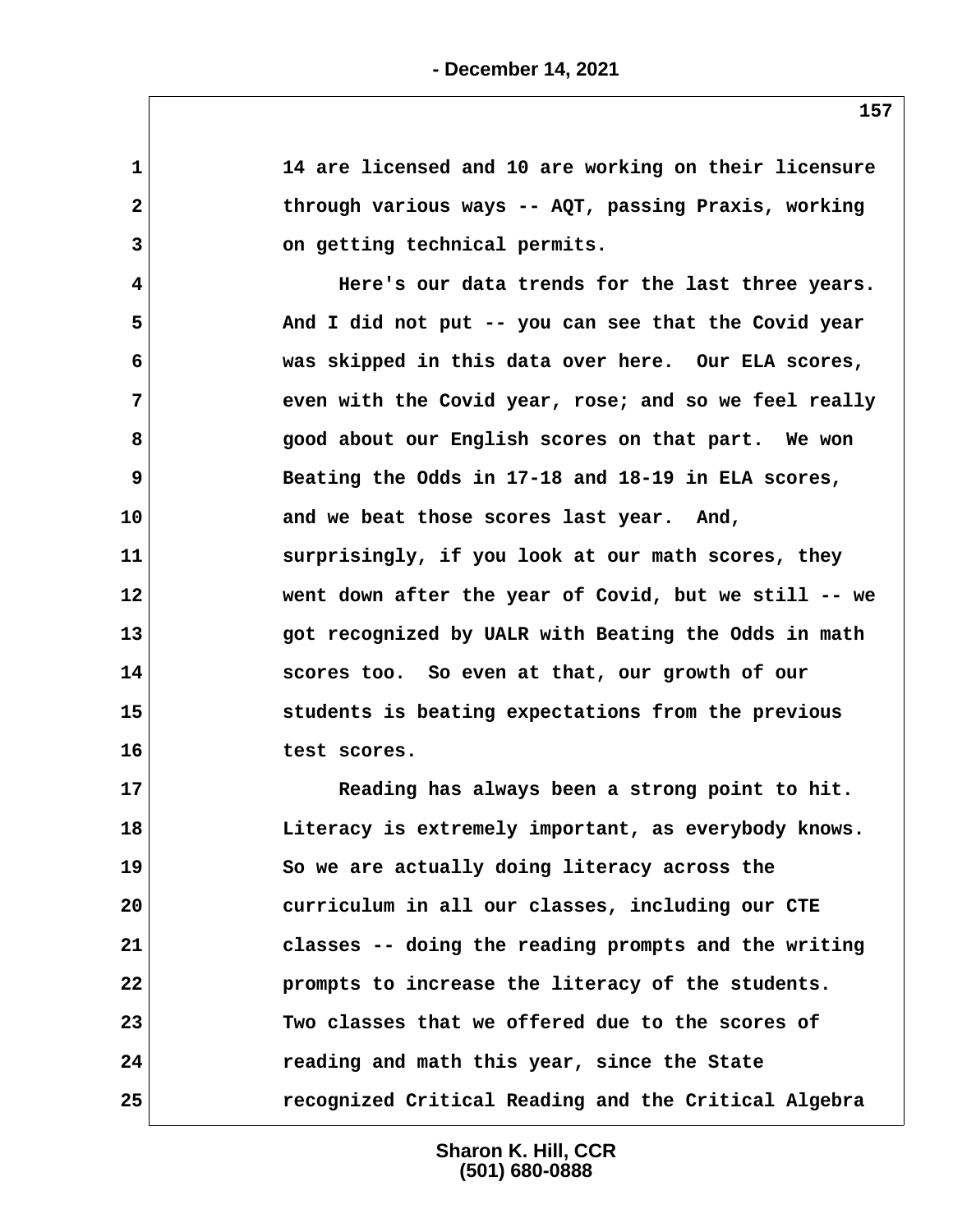**1 I class, we have bumped that in and double-blocked 2 them with our regular reading or our regular ELA 3 class and our Algebra I class. 4 Our graduation rates have been high. I want you 5 to know that when we -- my indicator that I use with 6 our leadership team is our on-time credit rate. And 7 our first year, when we first started we were sitting 8 right around 80-something percent on-time credit, and 9 so that on-time credit rate is what drove our 10 intervention classrooms. Okay. So we started doing 11 interventions to help the kids get the missing 12 credits that they were needing. What's not seen here 13 is what -- how we ended last year with Covid, year-14 before-last with Covid, and how that impacted our on-15 time rates. Our -- my 9th grade group after one 16 semester was at 80% on-time. So we knew then we'd 17 better start planning now if we're going to get them 18 where they need to be in order to get them the high 19 school diploma and/or the certifications they need to 20 be successful in whatever career they are choosing. 21 Here's some of the changes that we made based on 22 what we learned. Once again, the vision and mission 23 was recreated. We do mentoring. We did -- we do 24 mentoring for all our students. Every single student 25 has a mentor. Every teacher is a mentor to students**

> **Sharon K. Hill, CCR (501) 680-0888**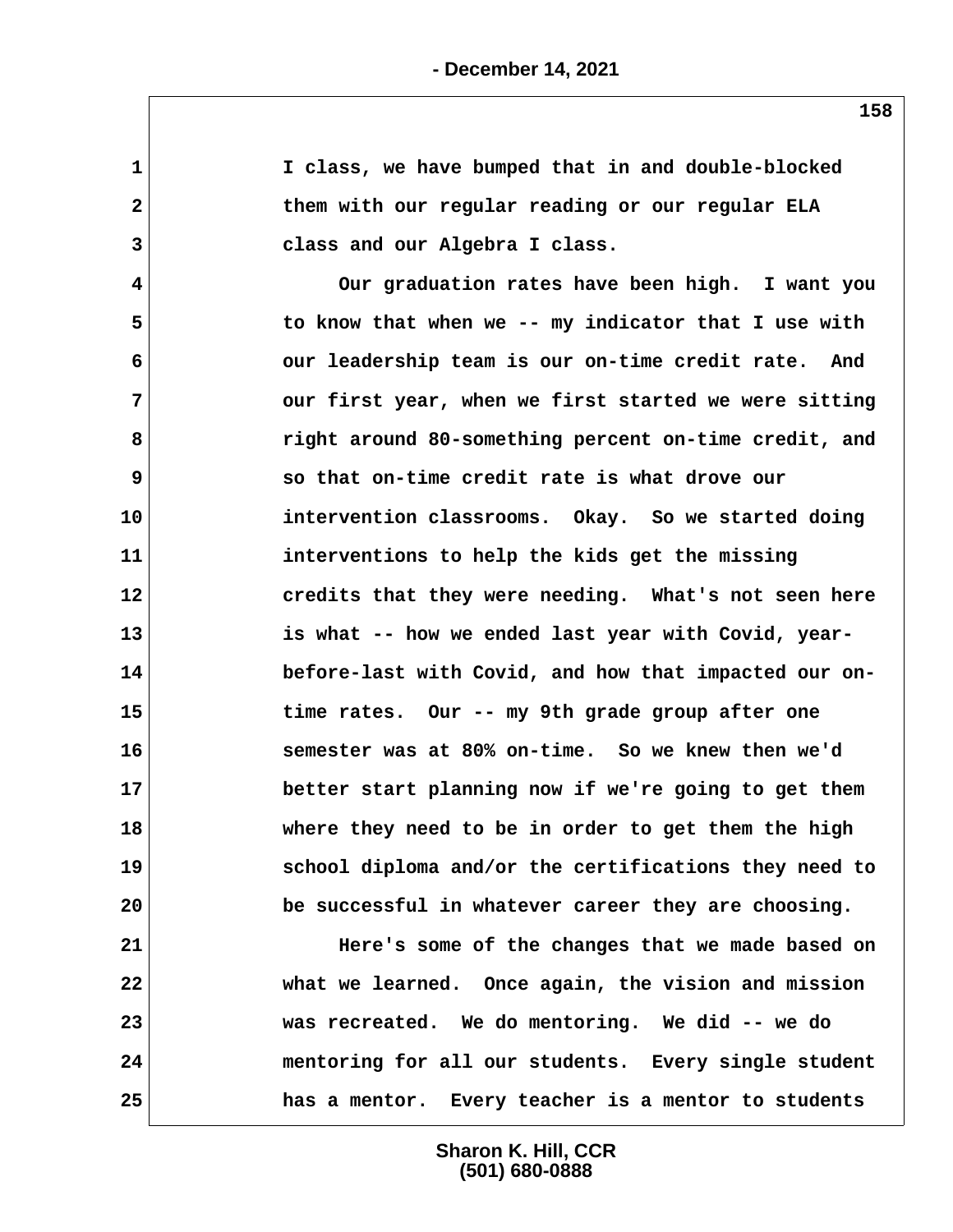| $\mathbf 1$             | or my MCLs are mentor to teachers. Okay. So at the     |
|-------------------------|--------------------------------------------------------|
| $\mathbf{2}$            | first time we did mentoring -- mentoring is a big      |
| 3                       | pillar in our school, but we did pull-outs. And by     |
| $\overline{\mathbf{4}}$ | that what I mean is the teacher would have, on their   |
| 5                       | prep, pull the kids out of a non-essential core class  |
| 6                       | and do some mentoring with them once a week. We've     |
| 7                       | always done cumulative grading throughout the          |
| 8                       | semester. We look at it -- we do weighted grading.     |
| 9                       | We did weighted grading in core classes only, 70%      |
| 10                      | summative, 30% formative, and we provided after-       |
| 11                      | school tutoring. The next year we did mentoring        |
| 12                      | during the day, meaning we had it during block         |
| 13                      | scheduling. The district allowed us to go to block     |
| 14                      | scheduling and we have a flex period, which you        |
| 15                      | recall, and we meet every day for 40 minutes. And      |
| 16                      | during that flex period is when mentoring will occur   |
| 17                      | for our students. They stay with that teacher during   |
| 18                      | -- every day; they report to the same teacher that     |
| 19                      | period every single day.                               |
| 20                      | We had two different reading initiatives. At           |
| 21                      | that time we did a Read 180 class and DEAR Reading     |
| 22                      | Initiative, which is Drop Everything and Read, which   |
| 23                      | I'm sure you've heard of at some point in time.<br>So  |
| 24                      | the year after that we dedicated a room for RTI.<br>We |

**25 realized we needed a room in our school environment**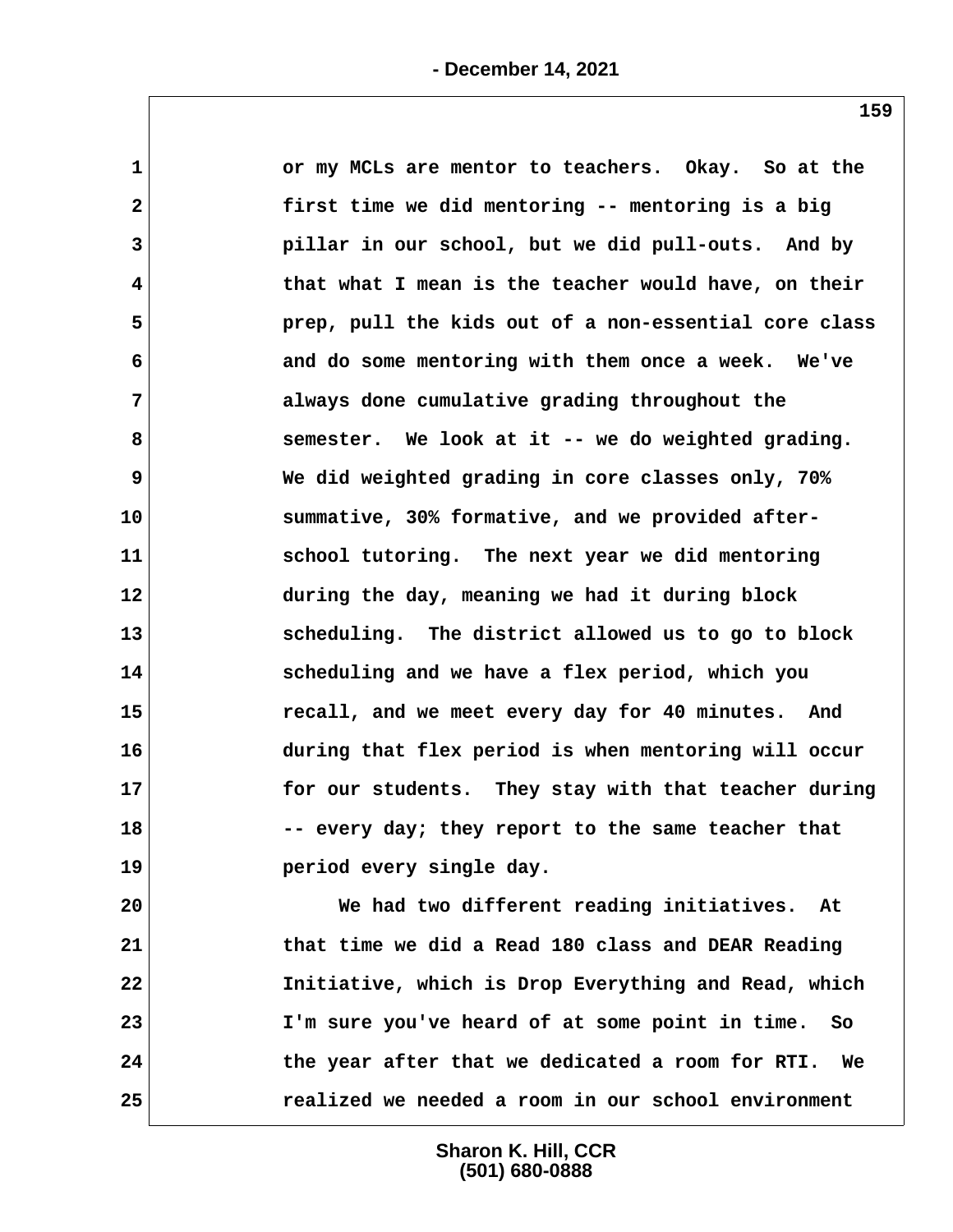| $\mathbf 1$  | for the kids to get the interventions during the day, |
|--------------|-------------------------------------------------------|
| $\mathbf{2}$ | which is the best time to get them. We changed our    |
| 3            | platform to Google. The district made a difference.   |
| 4            | We were on a Summit Learning platform prior to this   |
| 5            | and we changed it to Google because we ended the year |
| 6            | with Covid. This is the year that we ended and the    |
| 7            | district wanted everything the same. We went to just  |
| 8            | Words Reading and we ended on virtual learning. Year  |
| 9            | after that was also -- last year we did hybrid        |
| 10           | classrooms. I have so many singletons. I cannot       |
| 11           | offer a class virtual and offer a class traditional,  |
| 12           | so we did hybrid. We did the asynchronous -- or the   |
| 13           | synchronous learning at the same time. We had our     |
| 14           | Google Classrooms open and the teachers were teaching |
| 15           | to the kids in the room that were face-to-face, as    |
| 16           | well as the kids that were virtual at the same time.  |
| 17           | And that is very hard on the teachers, but they did a |
| 18           | fantastic job, and that way all our students got the  |
| 19           | services they needed. And we do PLCs; we did them     |
| 20           | grade level and/or department level.                  |
| 21           | This year, we started with our essential              |
| 22           | standards. We have no hybrid classrooms. The CTE      |
| 23           | classes were very clear that we have to have hands-on |
| 24           | labs. These kids need to come in and work with the    |
| 25           | machines that they're going to be using. So they      |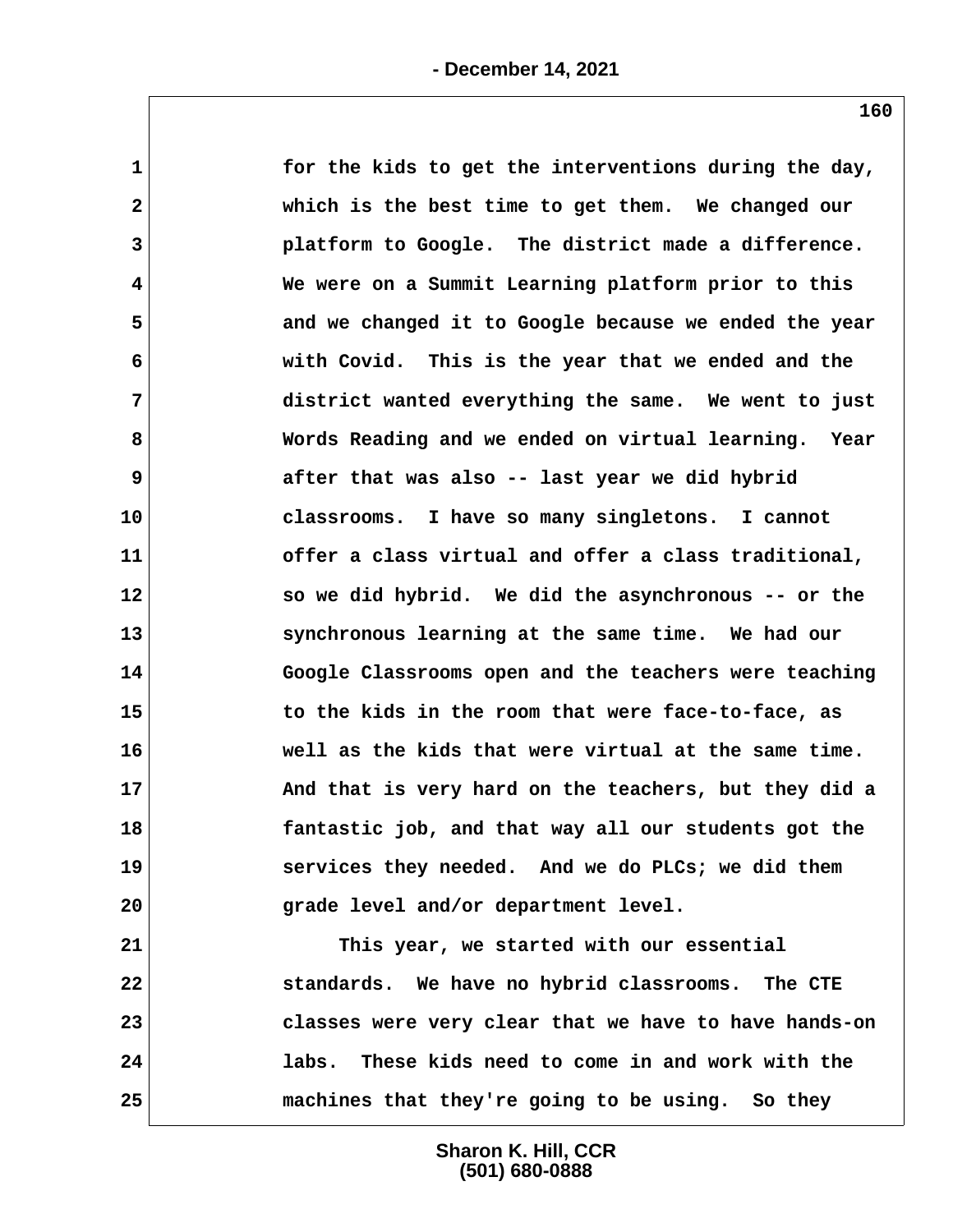| $\mathbf 1$             | were very -- saying no, we can't do it. We did it     |
|-------------------------|-------------------------------------------------------|
| $\mathbf{2}$            | last year because we had to, but this year we didn't  |
| 3                       | have to have that option; so we are definitely 100%   |
| $\overline{\mathbf{4}}$ | hands-on labs during the school day. And we do        |
| 5                       | weighted grading in all our classes across the board. |
| 6                       | So what we've learned, we must have a quality         |
| $\overline{7}$          | digital curriculum. We did Summit. Summit was a       |
| 8                       | quality curriculum, but it did not communicate with   |
| 9                       | eSchool as well as we'd like to. So at this point in  |
| 10                      | time we're looking at Schoology; so we're going to    |
| 11                      | move over on that, starting next semester. We've      |
| 12                      | always done -- mentoring is a must. The kids must     |
| 13                      | have an adult. And it's so impactful that I had a     |
| 14                      | student today from college come meet me before the    |
| 15                      | semester test and she asked for a mentor from our     |
| 16                      | school to help her through college because she        |
| 17                      | recognized that when she was here -- and she          |
| 18                      | graduated a year ago -- and she goes, "I need         |
| 19                      | somebody to help with goal setting." And so I spoke   |
| 20                      | to one of our new teachers and he was more than       |
| 21                      | willing to say, "Sure, I'll mentor her." So that's    |
| 22                      | the value of the mentoring. It is important to the    |
| 23                      | social-emotional aspect of our students going through |
| 24                      | the crisis that we have as a country, as a world, and |
| 25                      | it's important just on the academic success to have   |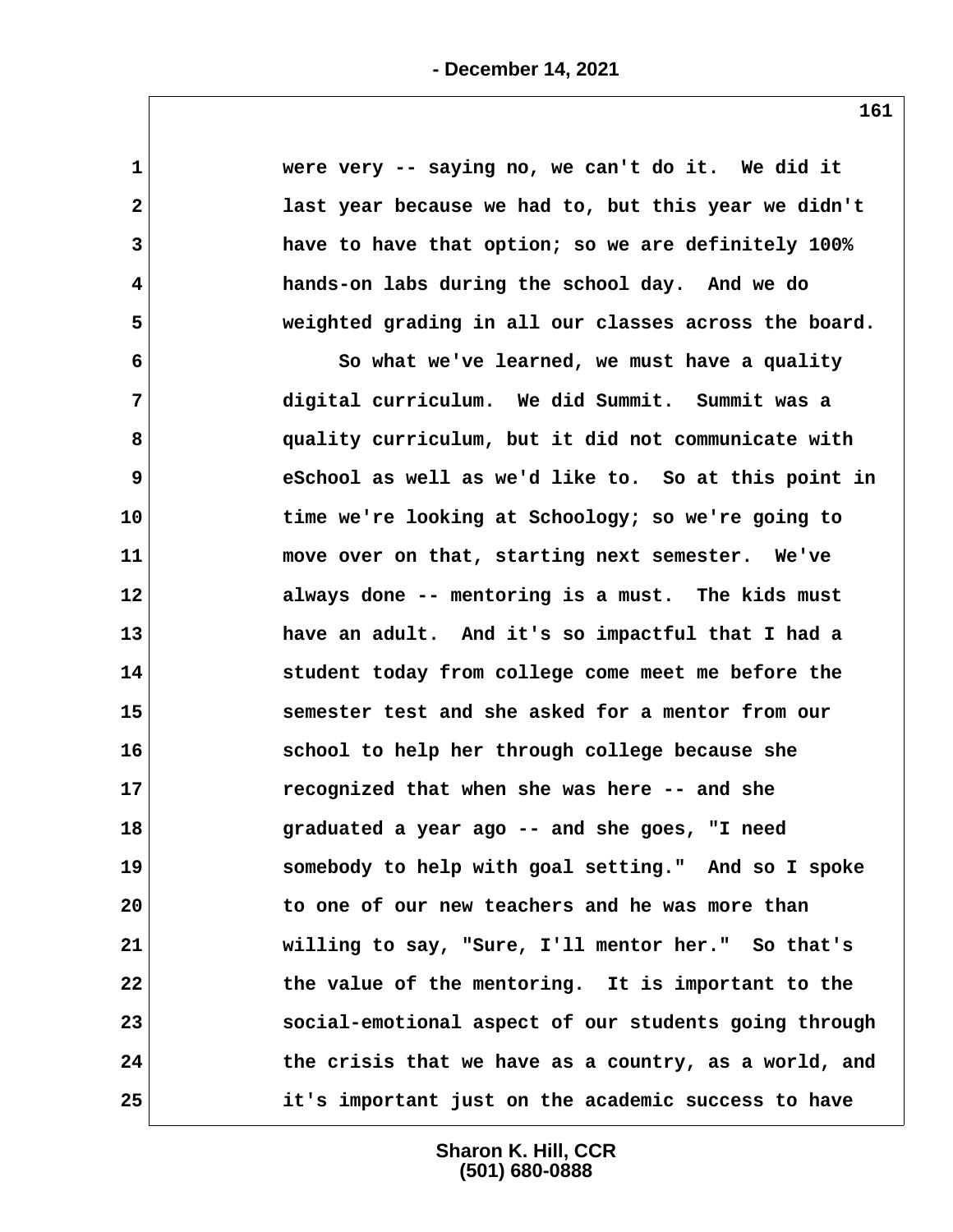| $\mathbf 1$  | someone that they can go to that's not mom and dad   |
|--------------|------------------------------------------------------|
| $\mathbf{2}$ | and not principal, saying, "Hey, this is where you   |
| 3            | need to be moving forward to get to what you want to |
| 4            | do, to explore."                                     |
| 5            | Project-based learning, like I said, is              |
| 6            | essential for deeper understanding and greater       |
| 7            | retention of content knowledge. The kids remember    |
| 8            | what they learn when they do it in a project format. |
| 9            | And safety protocols -- in order to be -- and we     |
| 10           | are very flexible, but in order to be as flexible as |
| 11           | we have, you need to have strict regulations and     |
| 12           | safety measures in place so the kids are not         |
| 13           | experiencing -- so there's some control and not      |
| 14           | chaos, not performance chaos.                        |
| 15           | Here's our snapshot. We've had the option of         |
| 16           | blended traditional and digital courses. The         |
| 17           | students focus. Our course delivery is personalized. |
| 18           | We have flexible scheduling for the apprenticeships  |
| 19           | and internships, the workforce. We've had several    |
| 20           | apprenticeships over summertime. Our kids go to --   |
| 21           | our CNA kids go to the VA hospital to get hands-on   |
| 22           | experience. I know there's a lot of HIPPA laws and   |
| 23           | stuff, but we have to make sure that we follow the   |
| 24           | regulations of the companies we're visiting and that |
| 25           | stuff. And students compete -- can complete with a   |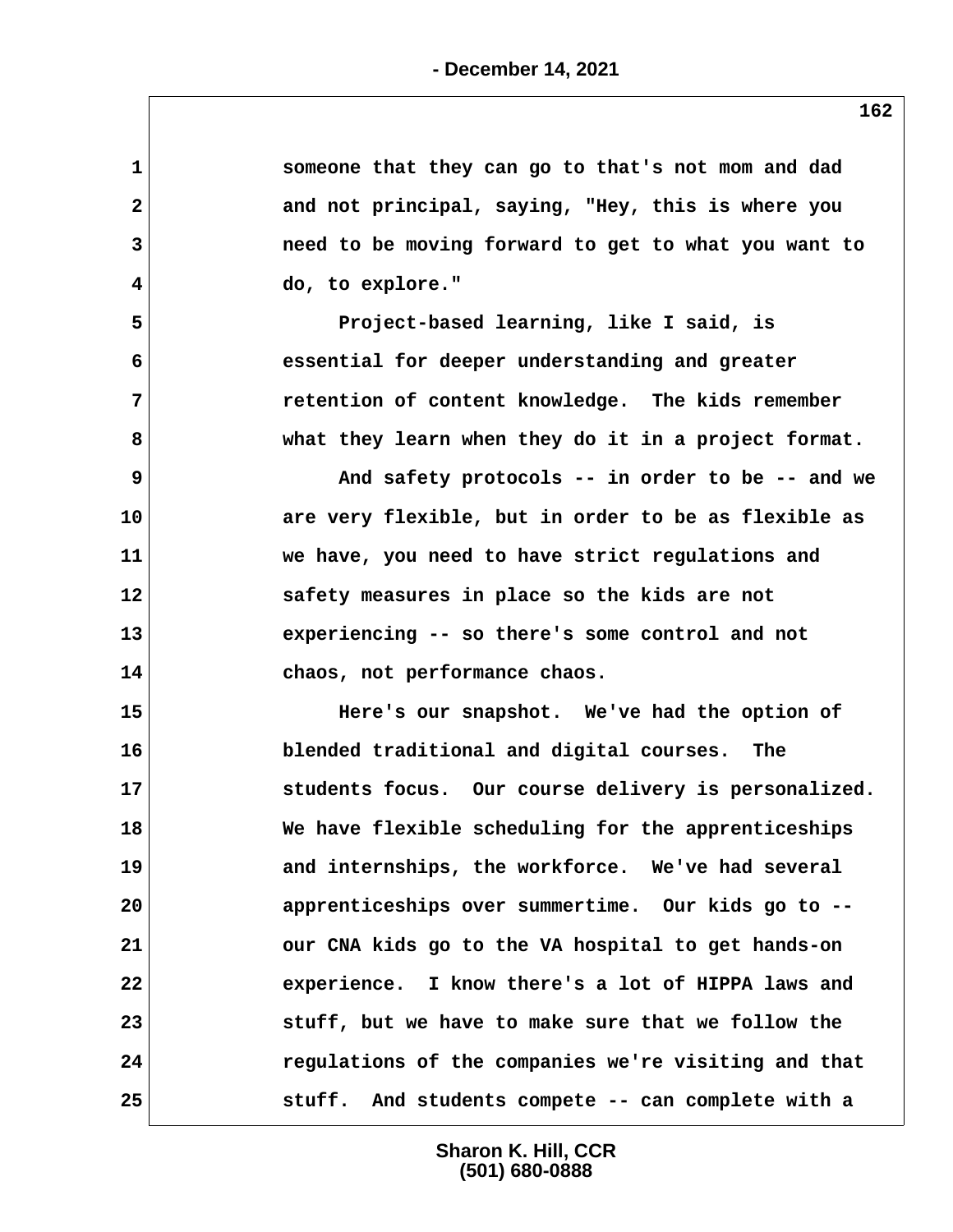| 1  | value-added diploma and that's all we're trying to do |
|----|-------------------------------------------------------|
| 2  | is make sure that when our kids leave our campus and  |
| 3  | they walk across the stage they have more things at   |
| 4  | hand to make them more employable, make them more     |
| 5  | successful in the next step of their lives.           |
| 6  | These are the waivers that we have asked for to       |
| 7  | continue. We did rescind several waivers, and I       |
| 8  | think Ms. Whitney will talk about that.               |
| 9  | And these are some of the recognitions that we        |
| 10 | have in the last five years. Our graduation rate,     |
| 11 | 40%. And the AP enrollment. We were a Highly          |
| 12 | Effective Schools Accreditation by Solution Tree last |
| 13 | year. We've beaten the odds in '18, beaten the odds   |
| 14 | in ELA in '19, top 10% growth in 2019, top 10% growth |
| 15 | last year in 20-21, and beaten the odds in math in    |
| 16 | $20 - 21.$                                            |
| 17 | And that is my presentation. I thank you for          |
| 18 | listening to me speed through that because I can feel |
| 19 | myself not breathing. Okay.                           |
| 20 | CHAIRMAN COFFMAN: Breathe. Breathe in.                |
| 21 | So is your digital -- I'm a little lost on your       |
| 22 | digital learning plan. Is it in -- are you including  |
| 23 | that, not including that?                             |
| 24 | MS. WHISNANT: We are going to include that.           |
| 25 | Whitney and I had a conversation yesterday on that.   |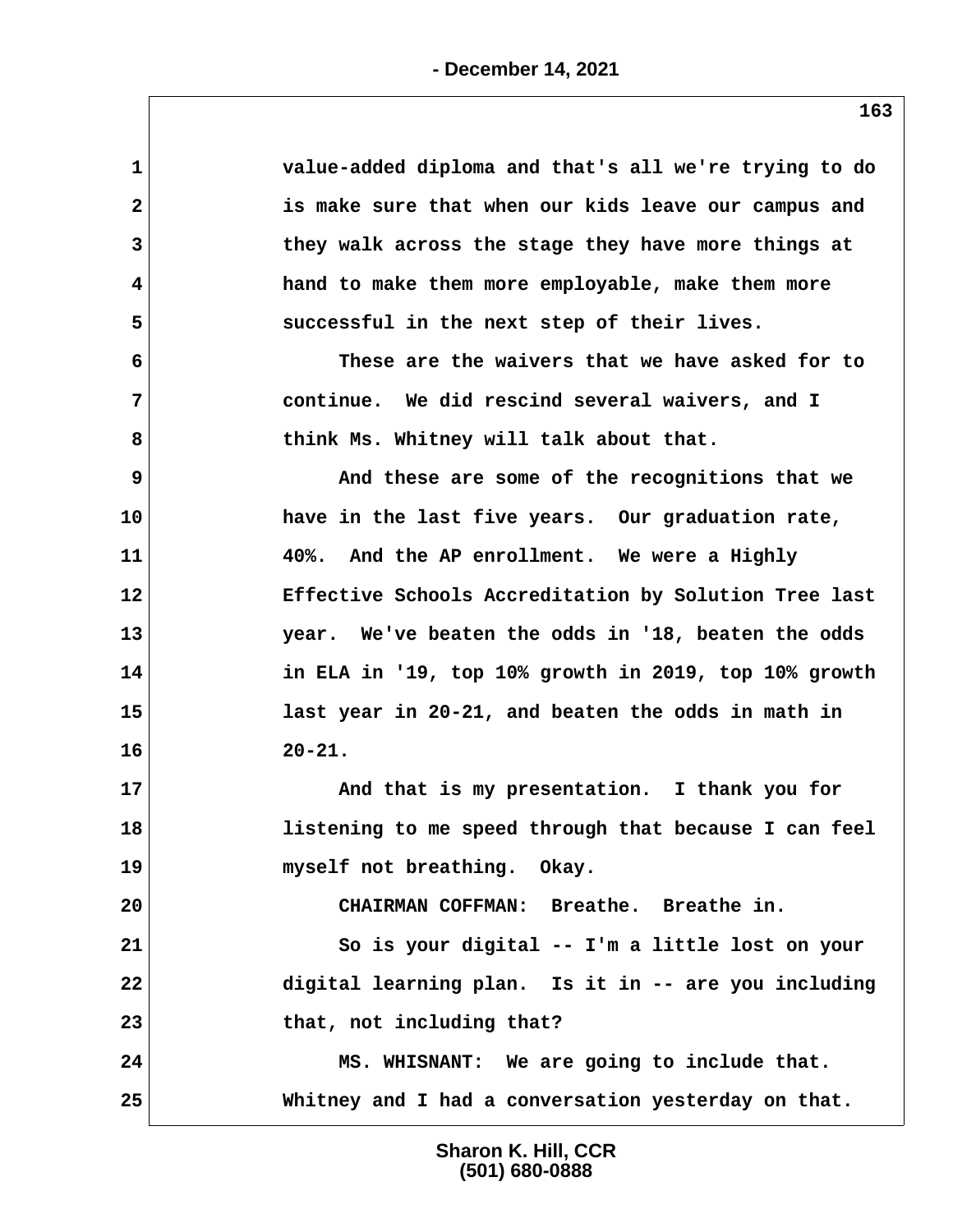|                | 164                                                  |
|----------------|------------------------------------------------------|
| 1              | And so there is going to be some amendments --       |
| $\overline{2}$ | CHAIRMAN COFFMAN: Okay.                              |
| 3              | MS. WHISNANT: -- on it based on that. But we         |
| 4              | are going to include the DLP in this renewal because |
| 5              |                                                      |
| 6              | CHAIRMAN COFFMAN: Okay. It will just come            |
| 7              | later in the form of an amendment?                   |
| 8              | MS. JAMES: They actually -- I'm sorry. I'm           |
| 9              | walking up there.                                    |
| 10             | (COURT REPORTER'S NOTE: Ms. James comes to the       |
| 11             | podium.)                                             |
| 12             | MS. JAMES: They actually -- since they want to       |
| 13             | include their digital learning plan in the renewal,  |
| 14             | they do need a couple of code sections to add to     |
| 15             | their waiver request. So I can just cover them today |
| 16             |                                                      |
| 17             | CHAIRMAN COFFMAN: Okay.                              |
| 18             | MS. JAMES: -- and get it all rolled into one.        |
| 19             | MS. WHISNANT: As a matter of convenience for         |
| 20             | $y$ 'all.                                            |
| 21             | CHIARMAN COFFMAN: We love it.                        |
| 22             | All right. Come back, Ms. James.                     |
| 23             | MS. JAMES: Okay.                                     |
| 24             | <b>WAIVERS</b>                                       |
| 25             | MS. JAMES: My name is Whitney James, with the        |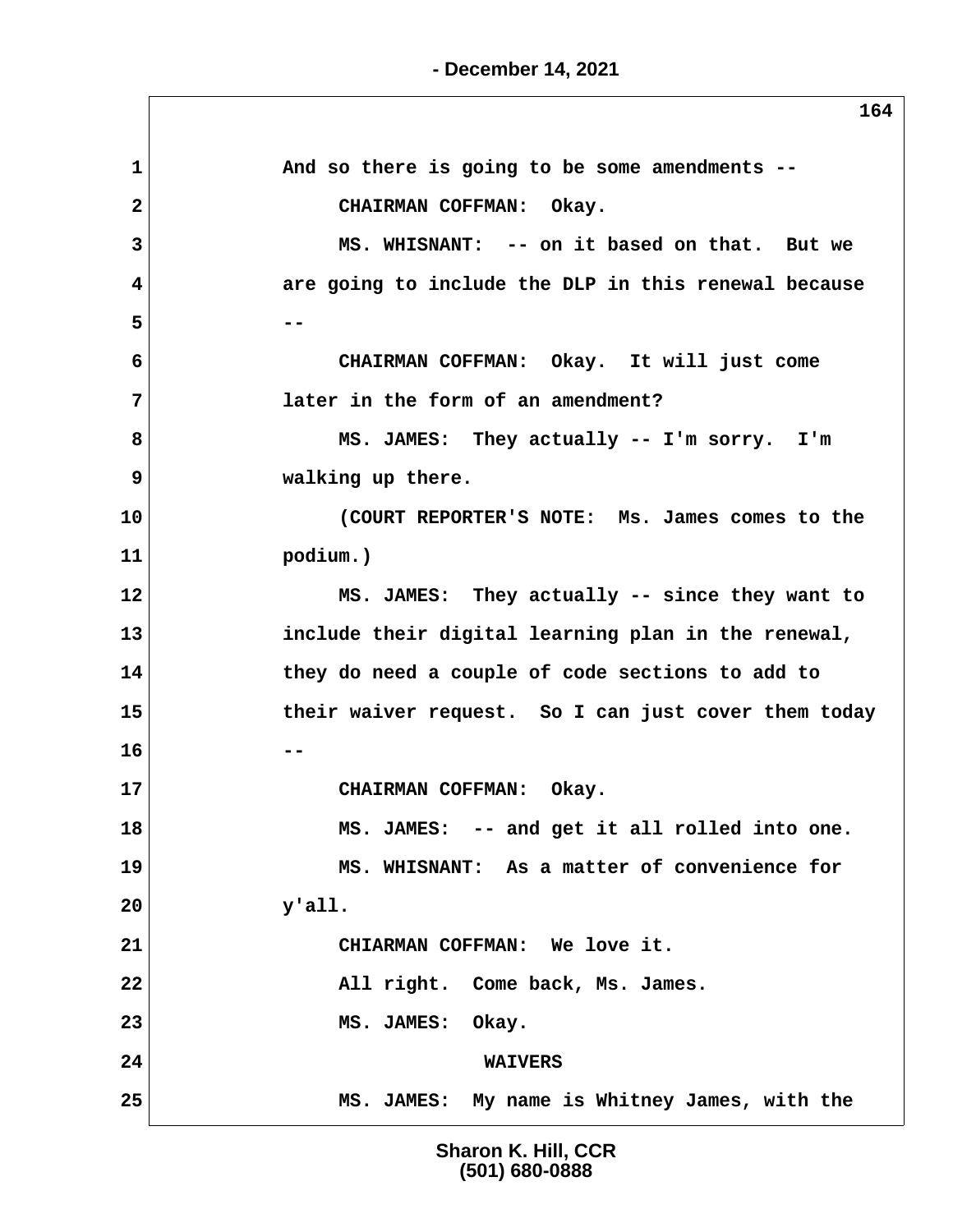**1 Department.**

 **2 For the waivers for the Center of Excellence, 3 they wish to continue their Career and Technical 4 Education waiver. I didn't have any legal comments** 5 *regarding that.*  **6 They also wish to continue -- I can try to get 7 through this a little bit more quickly if I need to 8 -- their Library Media waiver. I have no comment. 9** Their School Nurse waiver, I have no comment on **10 that. 11 They also wish to continue with their Health 12 Services waiver. I have no comments on that. 13 And their Teacher Licensure waiver -- on that 14 waiver request I believe they had an old standard 15 listed. That's highlighted in red. So we're just 16 going to take that off there. 17 And I'd also like Ms. Whisnant to please explain 18 -- or please confirm on the record that they will 19 meet all Qualified Teaching standards and that any 20 special education teachers will have full licensure. 21 MS. WHISNANT: Well, we have zero special 22 education teachers on our staff. All our students go 23 outside to the high school for those services. So we 24 do not -- we do not worry about that.** 25 And as for the Licensure of staff, all our staff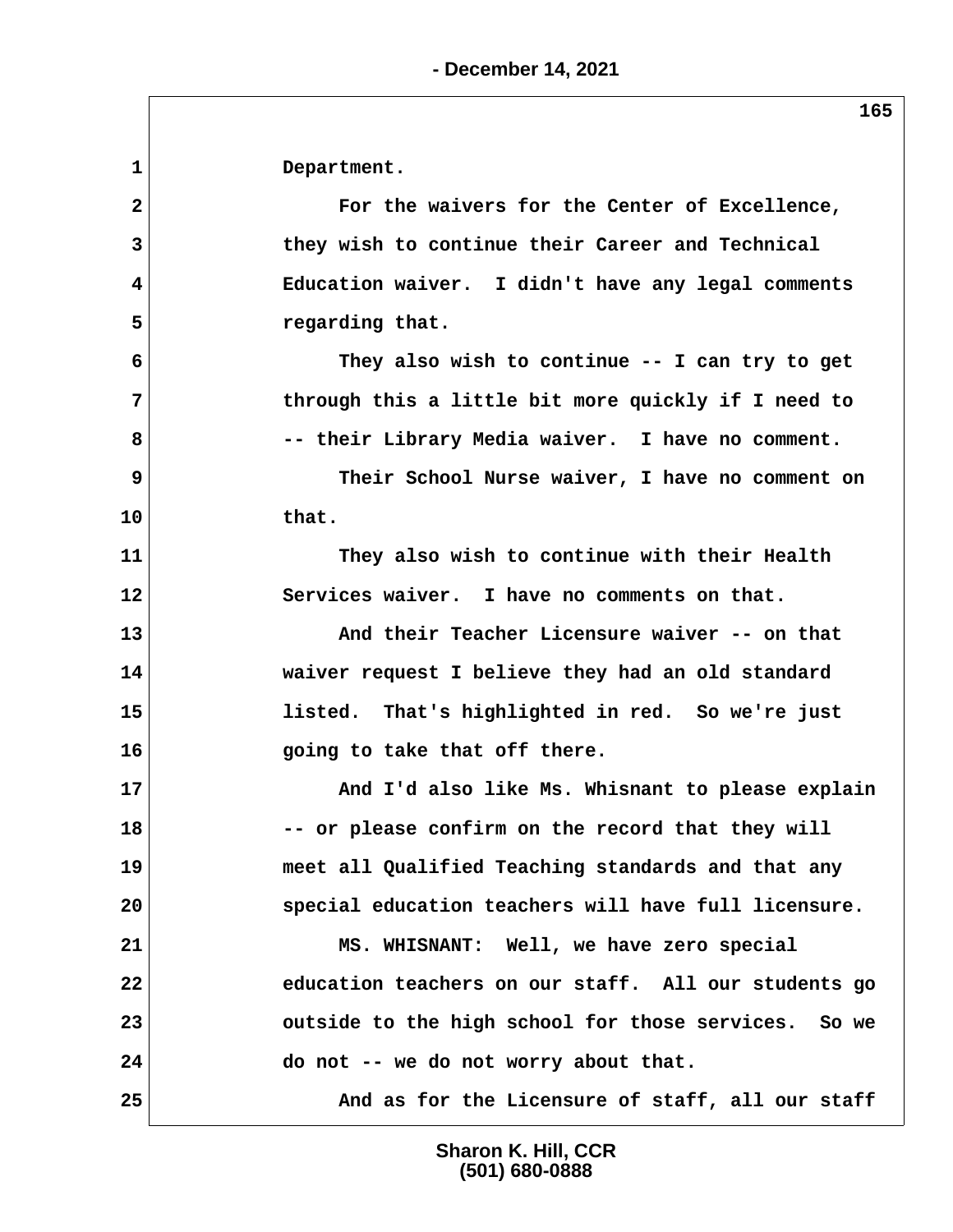| have created a plan of -- a process to get their     |
|------------------------------------------------------|
| licensure completed at this point in time.           |
| MS. JAMES: They wish to continue their waivers       |
| listed in -- or the waivers of the code sections     |
| listed in number six regarding Salary. I have no     |
| comment.                                             |
| They did confirm that they do not need a waiver      |
| of 6-17-908 and I did verify that.                   |
| They are asking for a waiver of Instructional        |
| Time. And with that request, we'd like to add the    |
| code section 6-10-126 because that is part of their  |
| digital learning plan. So that's one of the code     |
| sections they would like to add to continue the      |
| digital learning plan. So with that, I don't have    |
| any comments on waiver number seven, Instructional   |
| Time.                                                |
| They're asking to continue their waiver of the       |
| Six-Hour Instructional Day. I didn't have any        |
| comments on that.                                    |
| They're asking to continue their waiver of Clock     |
| I have no comments on that.<br>Hours.                |
| They do want to rescind waiver number ten, Adopt     |
| and Implement School Safety Policies and Procedures. |
|                                                      |
| They also wish to rescind -- and I don't even        |
|                                                      |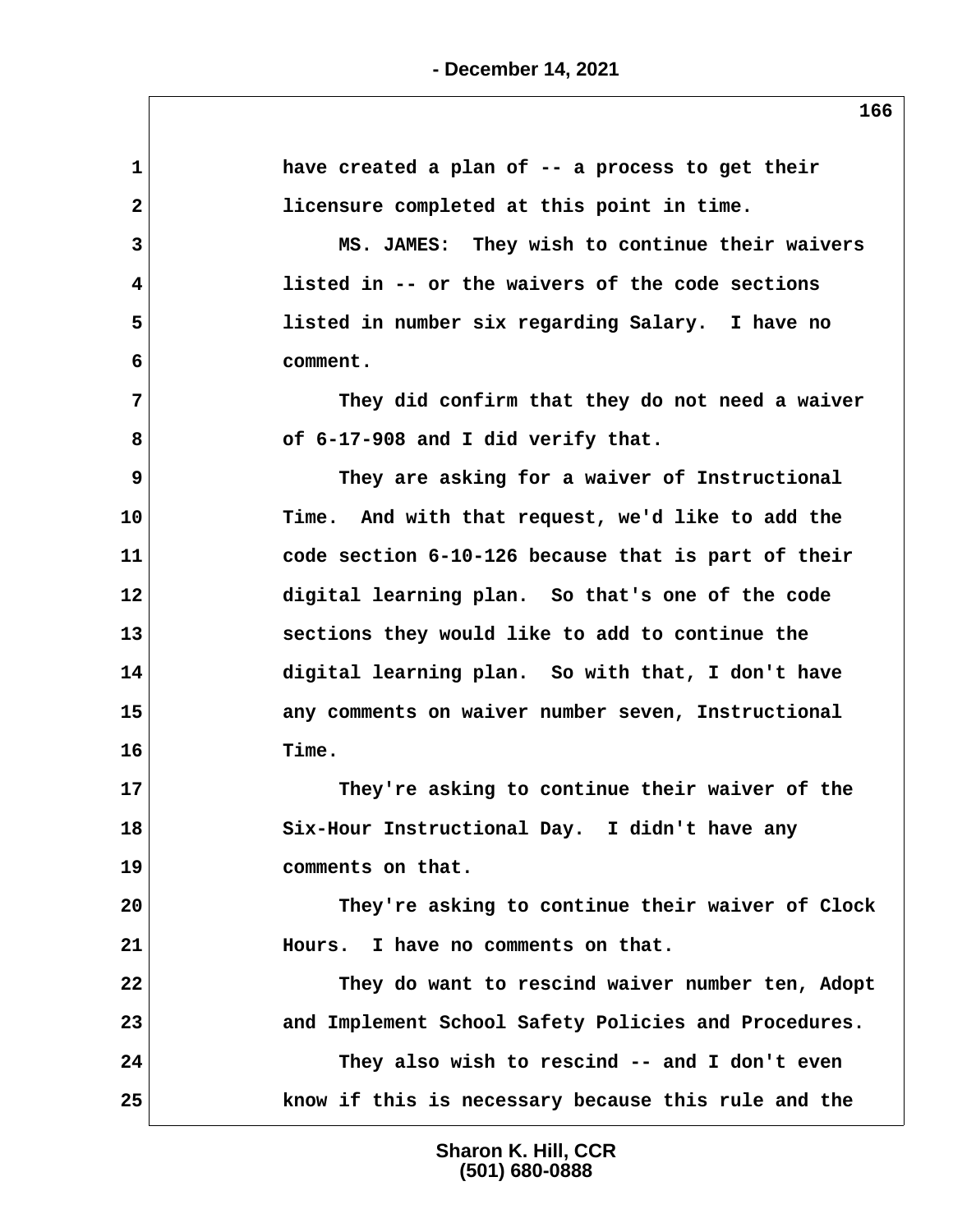| $\mathbf{1}$            | statute are no longer in existence. But number        |
|-------------------------|-------------------------------------------------------|
| $\overline{\mathbf{2}}$ | eleven, Attendance. We've updated their Attendance    |
| 3                       | waiver with the correct code section. The one they    |
| 4                       | had listed I'm sure was from the older -- from the    |
| 5                       | initial application, so we've updated it to the       |
| 6                       | current citation.                                     |
| 7                       | CHAIRMAN COFFMAN: So where is -- I'm just             |
| 8                       | showing Attendance rescinded. I'm not seeing          |
| 9                       | Attendance corrected.                                 |
| 10                      | MS. JAMES: Yes. I'm sorry; I had a couple of          |
| 11                      | rules to add to the end --                            |
| 12                      | CHAIRMAN COFFMAN: Okay.                               |
| 13                      | MS. JAMES: -- that go with their --                   |
| 14                      | CHAIRMAN COFFMAN: Okay.                               |
| 15                      | MS. JAMES: -- digital learning plan.                  |
| 16                      | So they're just going to -- and like I said, I'm      |
| 17                      | not even sure if it's necessary to rescind a waiver   |
| 18                      | that has old --                                       |
| 19                      | CHAIRMAN COFFMAN: Clean-up.                           |
| 20                      | MS. JAMES: -- old information listed, but --          |
| 21                      | They wish to rescind their waiver request for         |
| 22                      | Class Size and Teaching Load. And that did throw me   |
| 23                      | off a little bit, so I did ask the school if they     |
| 24                      | would be willing to explain to you why they're asking |
| 25                      | to rescind that waiver when they do have a digital    |
|                         |                                                       |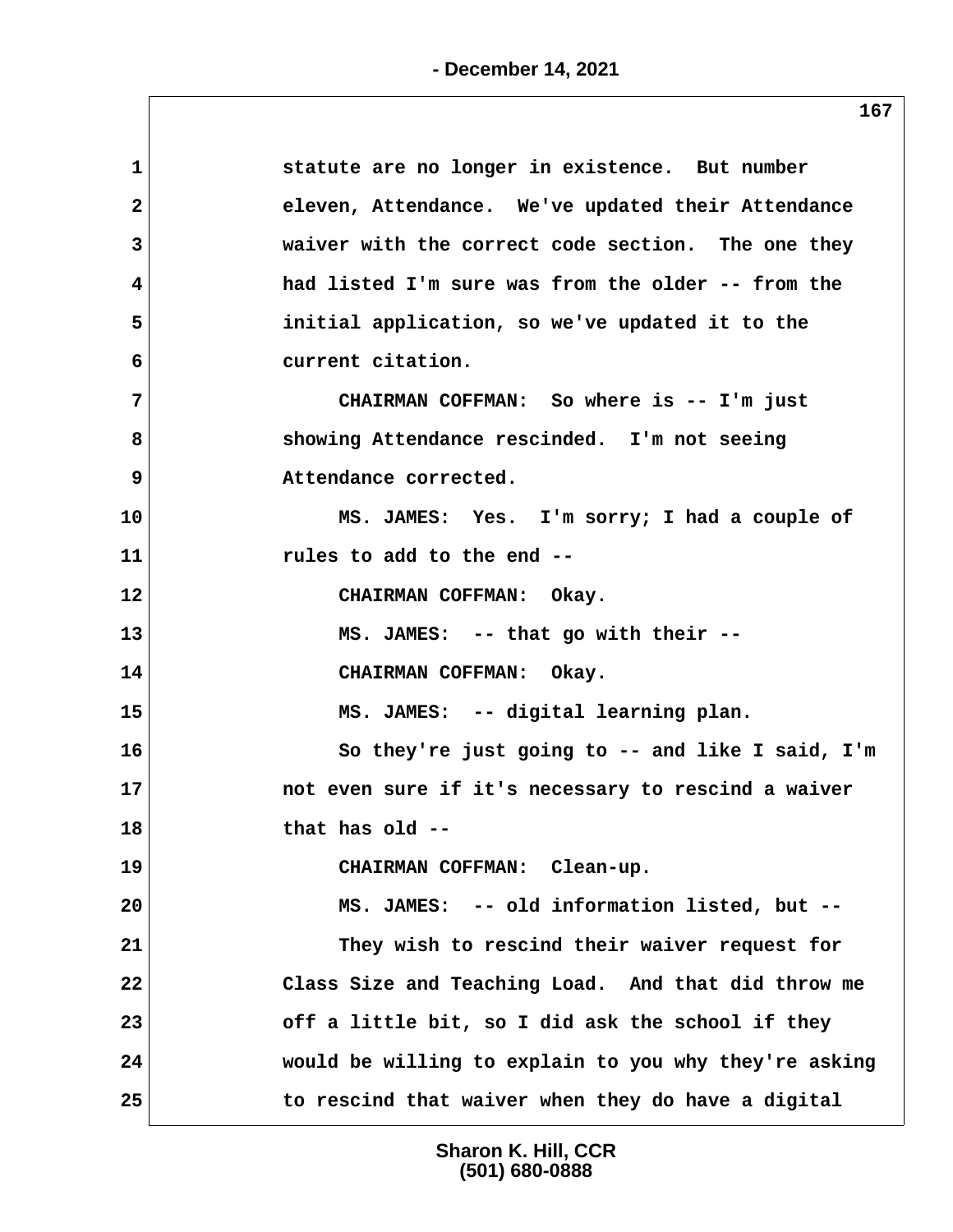**1 learning plan.**

 **2 MS. WHISNANT: That waiver is rescinded in our 3 DLP and we want to be consistent across the board on 4 that, and that's why we rescinded it.**

 **5 CHAIRMAN COFFMAN: Ms. Whisnant, is your digital 6 learning -- so you're not -- you're not doing 7 synchronous anymore. So are they -- are your 8 students that are on a digital learning plan that are 9 100% virtual, are they taught like in a separate time 10 with teachers? Are they --**

**11 MS. WHISNANT: It was just a little bit of 12 everything. Okay. It's -- it is -- the district 13 outsourced that this year. Last year, our teachers 14 did it synchronously and asynchronously. And this 15 year, it is a little bit of everything. There are 16 some -- there are office hours for the teachers, 17 there are class hours for the students, and they also 18 have asynchronous classes that they can attend when 19 they are not working. 20 CHAIRMAN COFFMAN: And then the students come 21 onsite for their career ed. classes?**

**22 MS. WHISNANT: Yes. We have some kids that come 23 on there just for a CNA lab. Okay? 24 CHAIRMAN COFFMAN: Okay. 25 MS. JAMES: This brings us to waiver number**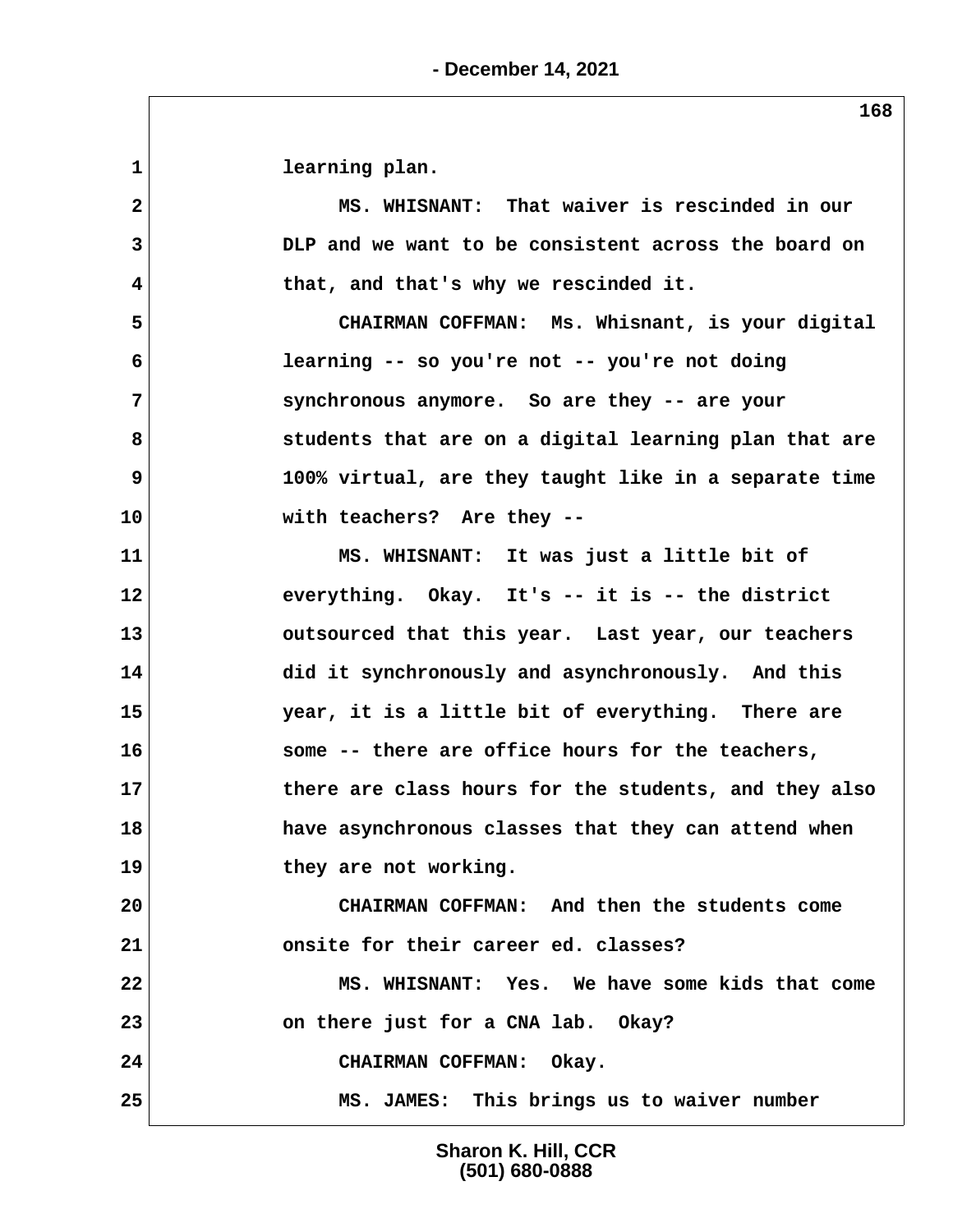**1 thirteen, Gifted and Talented. They wish to rescind** 2 that. I have no comments on that.  **3 The school is also asking to rescind their 4 Principal waiver. I have no comments on that. 5 Number fifteen, the school is asking to rescind 6 their School Counselor Licensure waiver. I have no 7 comments regarding that. 8 Number sixteen, the school is asking to rescind 9 their Superintendent Licensure waiver. I have no 10 comments on that.** 11 And they're also asking to rescind their School **12 Calendar waiver, which is number seventeen. I have 13 no comments on that. 14 We would like to add a couple of code sections 15 so that they're consistent with their digital 16 learning plan. The school would like to add 6-18- 17 213(a)(2), which is what they have in their digital 18 learning plan, Attendance. And 6-10-126 -- and I 19 believe we already went over that, but that's the 20 Delay or Early Release of the school. 21 Is all of that correct? 22 MS. WHISNANT: Yes, ma'am. 23 MS. JAMES: Okay. That's all the comments that 24 I have. 25 CHAIRMAN COFFMAN: So that just means on your**

> **Sharon K. Hill, CCR (501) 680-0888**

**- December 14, 2021**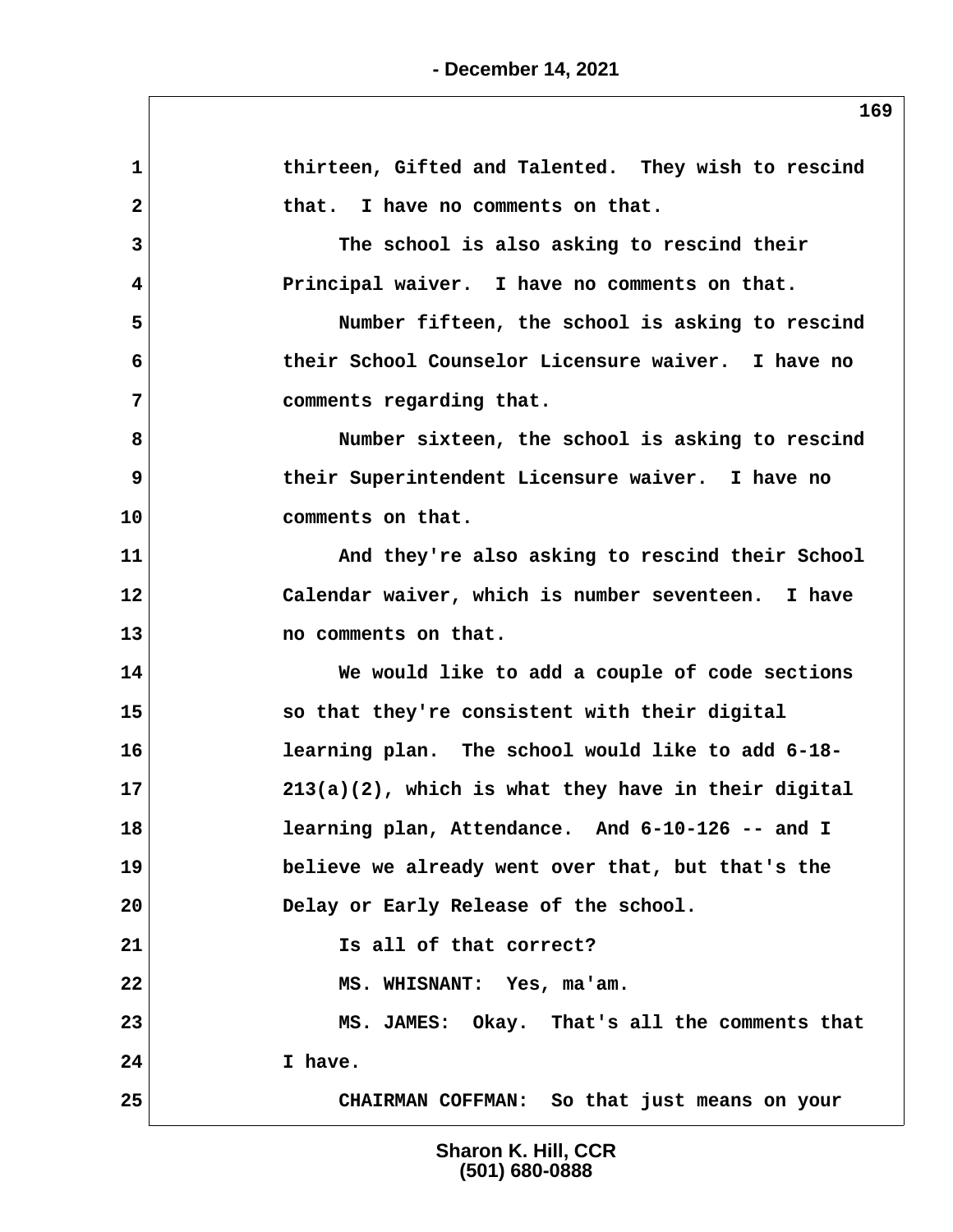| $\mathbf{1}$ | attendance that, for those students that are         |
|--------------|------------------------------------------------------|
| $\mathbf{2}$ | participating in your digital learning plan, that    |
| 3            | attendance would be recorded based on their          |
| 4            | participation --                                     |
| 5            | MS. WHISNANT: In the classroom.                      |
| 6            | CHAIRMAN COFFMAN: -- in the online courses?          |
| 7            | MS. WHISNANT: Yes.                                   |
| 8            | CHAIRMAN COFFMAN: And then on 6-10-126, that's       |
| 9            | due to inclement weather, late start --              |
| 10           | MS. WHISNANT: Yes.                                   |
| 11           | CHAIRMAN COFFMAN: -- and early release?              |
| 12           | MS. WHISNANT: AMI day is what I was thinking,        |
| 13           | but it's not necessarily. Right?                     |
| 14           | CHAIRMAN COFFMAN: It doesn't replace an AMI          |
| 15           | plan.                                                |
| 16           | MS. WHISNANT: No. But it -- we don't -- we           |
| 17           | don't need it if we're rescinding it. Correct?       |
| 18           | CHAIRMAN COFFMAN: So that's the one we just          |
| 19           | added.                                               |
| 20           | MS. WHISNANT: To be consistent with the DLP.         |
| 21           | CHAIRMAN COFFMAN: Right.                             |
| 22           | MS. WHISNANT: You're correct.                        |
| 23           | CHAIRMAN COFFMAN: So if the school were to do        |
| 24           | an early release due to inclement weather, as        |
| 25           | described in that law, then it tells, you know, what |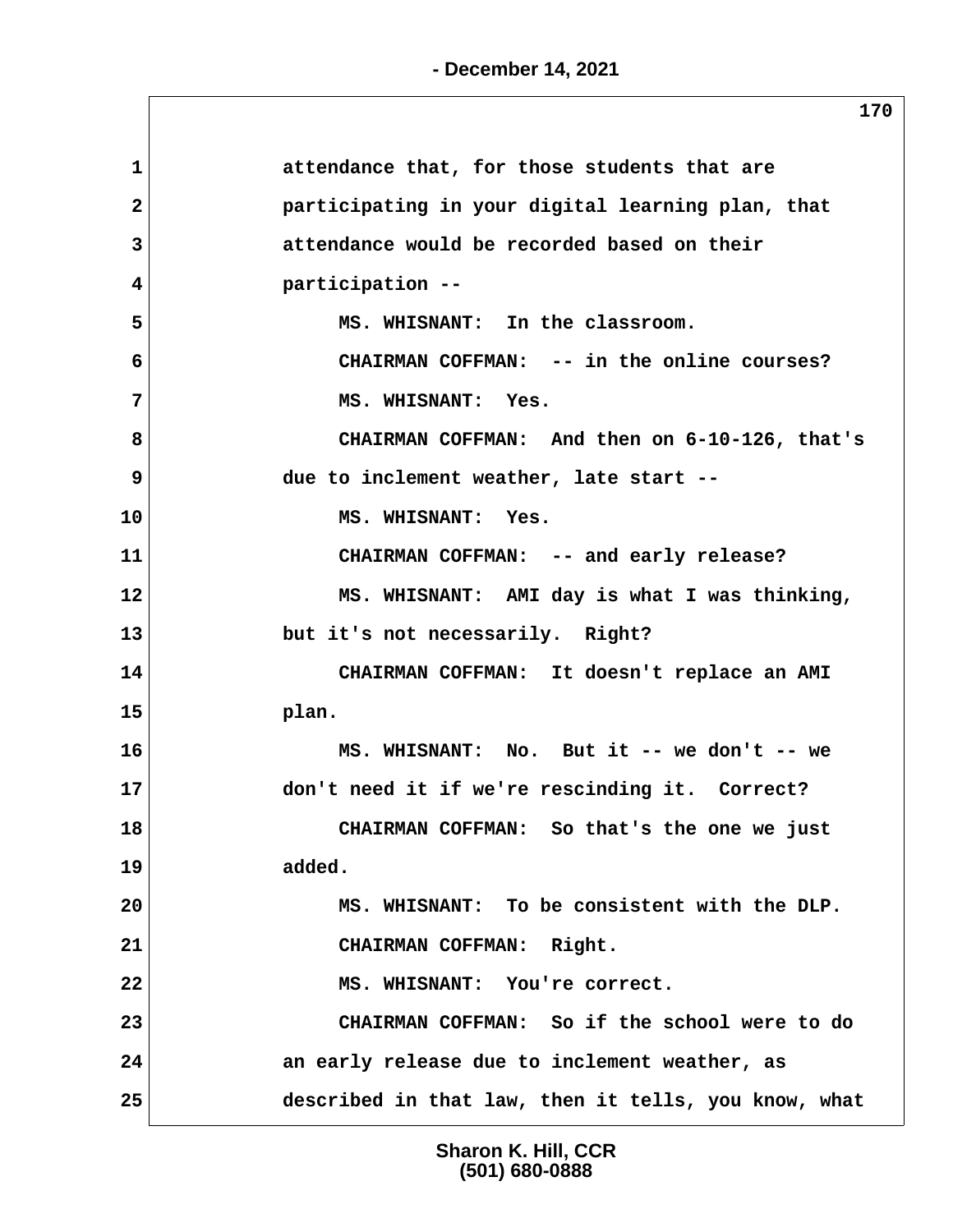| $\mathbf{1}$ | -- when and when you don't have to make it up. But    |
|--------------|-------------------------------------------------------|
| $\mathbf{2}$ | it doesn't allow you to do early release and not have |
| 3            | your 30 hours of instruction --                       |
| 4            | MS. WHISNANT: Correct.                                |
| 5            | CHAIRMAN COFFMAN: -- provided?                        |
| 6            | MS. WHISNANT: Correct.                                |
| 7            | CHAIRMAN COFFMAN: Just for clarification.             |
| 8            | <b>QUESTIONS</b>                                      |
| 9            | CHAIRMAN COFFMAN: All right. Dr. Flowers,             |
| 10           | would you like to get us started with any questions?  |
| 11           | DR. FLOWERS: Thanks again for your                    |
| 12           | presentation.                                         |
| 13           | When I look back at your smart goals, so I know       |
| 14           | that you updated them so all of them are now -- you   |
| 15           | had 20% increases. So talk to me a bit about how you  |
| 16           | came up with the 20% for the math. It was initially   |
| 17           | at 40, which you felt was lofty, so you went down to  |
| 18           | 20. So talk to me about how you selected 20 as your   |
| 19           | baseline.                                             |
| 20           | MS. WHISNANT: It was selected after discussion.       |
| 21           | We were talking about having a goal that's more       |
| 22           | attainable --                                         |
| 23           | DR. FLOWERS: Okay.                                    |
| 24           | MS. WHISNANT: -- in that time and we thought          |
| 25           | 40% was just not a smart goal --                      |
|              |                                                       |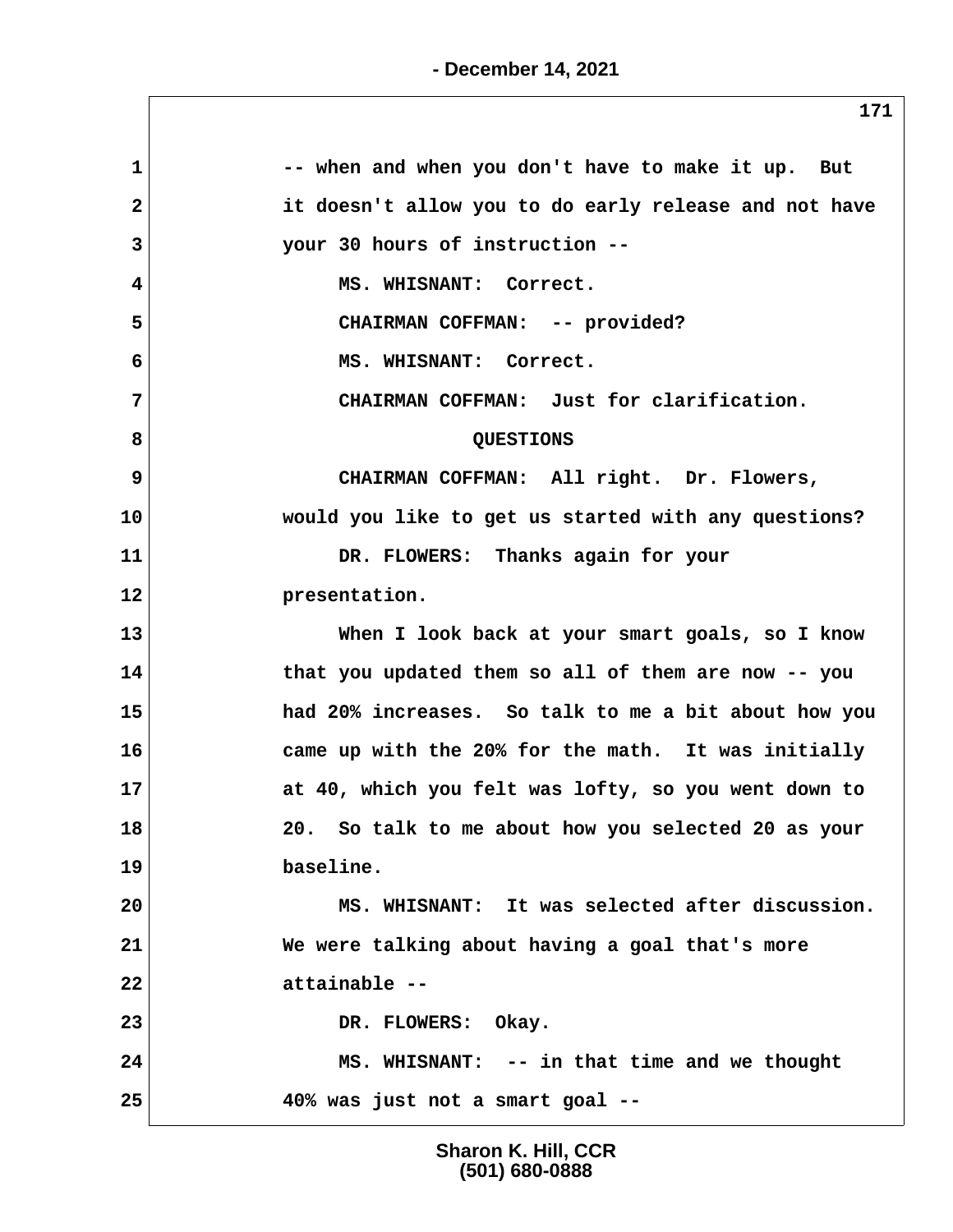**172** 1 DR. FLOWERS: Sure.  **2 MS. WHISNANT: -- and was not attainable. 3 DR. FLOWERS: Sure. 4 MS. WHISNANT: So we wanted to make sure it's 5 more attainable. 6 DR. FLOWERS: Okay. So that's how you just came 7 up with the 20? 8 MS. WHISNANT: Yeah. Well, we were thinking -- 9 we were actually thinking maybe 25%. 10 DR. FLOWERS: Okay. 11 MS. WHISNANT: 5% per year. And it turned out 12 to be 4% -- 4% per year for the next five years. But 13 20 was what we went through on all three of those 14 goals. 15 DR. FLOWERS: So your target was at 4% for each 16 year then?** 17 MS. WHISNANT: Yes, sir. 18 DR. FLOWERS: Okay. Okay. **19 MS. WHISNANT: It would be a 4% growth per year. 20 DR. FLOWERS: Thank you. 21 MS. WHISNANT: Thank you. 22 DR. FLOWERS: Okay. 23 MS. WHISNANT: Yes, sir. 24 DR. FLOWERS: Okay. 25 MS. WHISNANT: You are correct.**

**- December 14, 2021**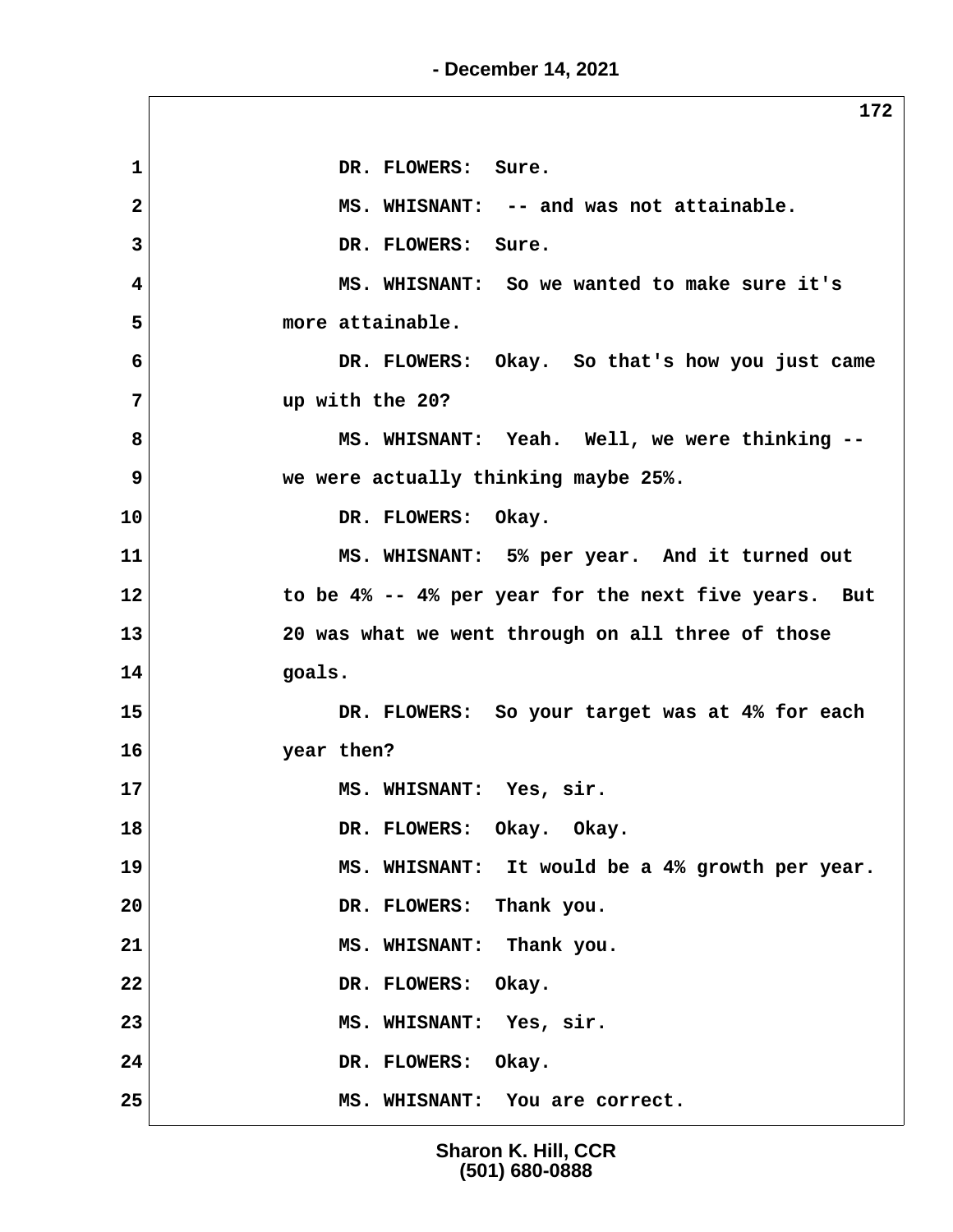1 DR. FLOWERS: Okay.  **2 CHAIRMAN COFFMAN: Mr. Baldwin? 3 MR. BALDWIN: I was glad to hear you all have a 4 mentorship program. How do you select the mentors? 5 Is it first-come/first-serve or randomly or do you 6 actually target students and mentors based on -- 7 MS. WHISNANT: That's a great question. When we 8 first started it was completely and totally random. 9 Okay. We wanted to make sure the mentor had 9-12, 10 not just all 12th graders and everything like that. 11 That way, we can use some student mentorship as well 12 in the classroom -- peer mentorship. Several of the 13 teachers asked for a survey to give to the kids so we 14 can see -- with like minds. So the kids that were 15 interested in the medical professions will have a 16 medical profession mentor, versus the kids who are 17 interested in the engineering have an engineering 18 mentor. So surveys were sent out. The kids will 19 tell us who they connect with. And just like the 20 other school had mentioned, you always have that one 21 person that wants -- every student wants, and you 22 have -- so we do our best to pair personalities, pair 23 goals, visions, and stuff of that nature with the 24 students. But when we first started, yes, it was 25 100% random. And as we progressed, we learned how to**

> **Sharon K. Hill, CCR (501) 680-0888**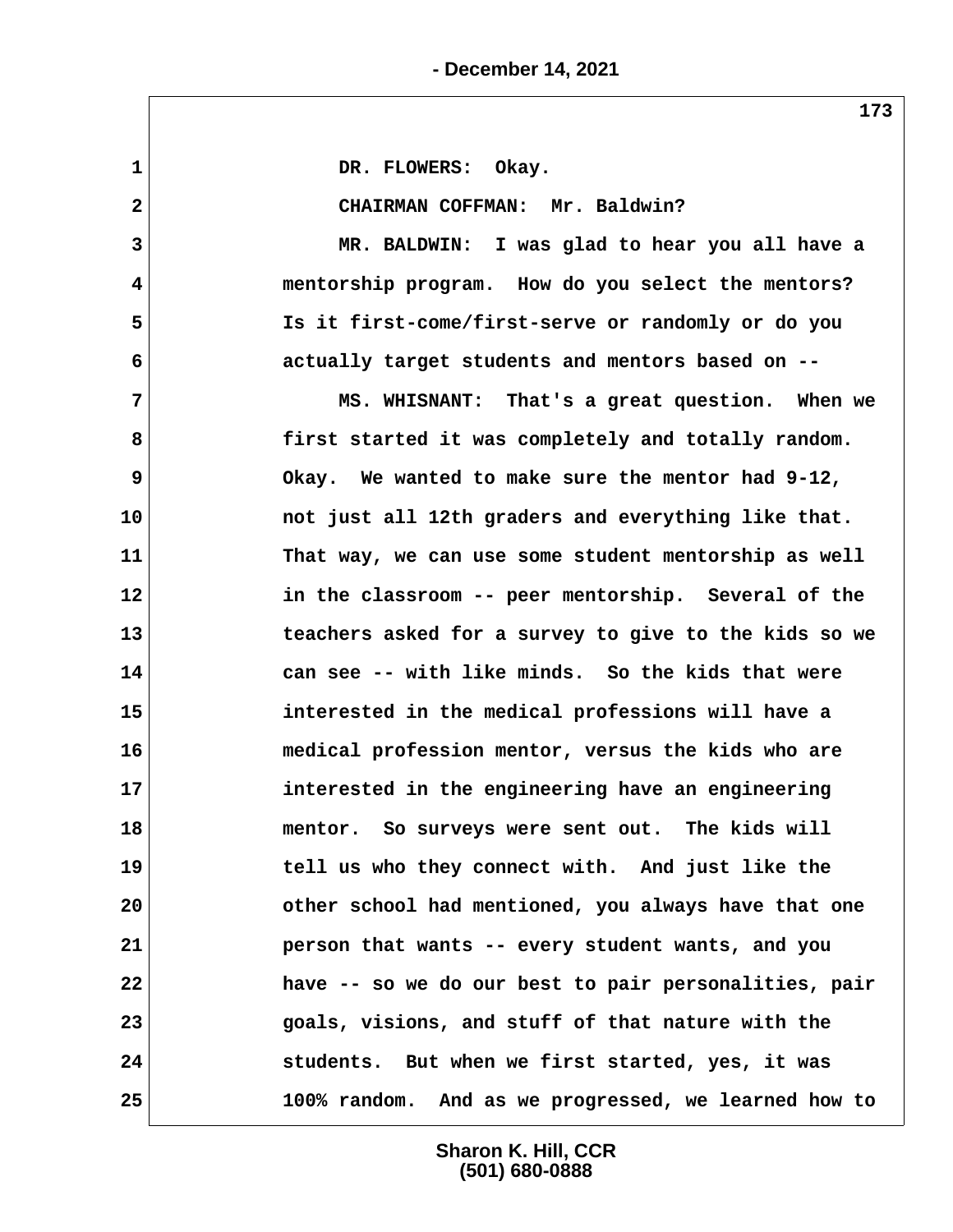| 1            | connect kids with the students that they connect with |
|--------------|-------------------------------------------------------|
| $\mathbf{2}$ | and they can have choice. And students and teachers   |
| 3            | have choices in that.                                 |
| 4            | CHAIRMAN COFFMAN: Dr. Williams?                       |
| 5            | DR. WILLIAMS: Yes. I would just -- you know,          |
| 6            | it sounds like things are just going great. I was     |
| 7            | looking at all the accolades and so-forth.            |
| 8            | Just like to get your comments on what your           |
| 9            | projection would be. The letter grades was D in '17-  |
| 10           | 18 and C in '18-19. And, you know, we have the two    |
| 11           | Covid years with no letter grade. So how do you       |
| 12           | compare that -- you don't even have to use a letter   |
| 13           | grade. But really what I'm getting to is how would    |
| 14           | you compare then with those grades to where you all   |
| 15           | are now?                                              |
| 16           | MS. WHISNANT: Well, yeah, we had the -- the           |
| 17           | school -- the State sent out that My School Info      |
| 18           | where we were and they had an asterisk that it was a  |
| 19           | Covid year. And it showed us now as a D+ if we were   |
| 20           | to use that, that we slid down just a smidge. But     |
| 21           | they didn't give any letter grades for it.            |
| 22           | Comparing it is just -- what we're trying to          |
| 23           | figure out is how to address the learning loss during |
| 24           | a year of Covid versus a year of just a normal school |
| 25           | year -- with two years of Covid; let's just be honest |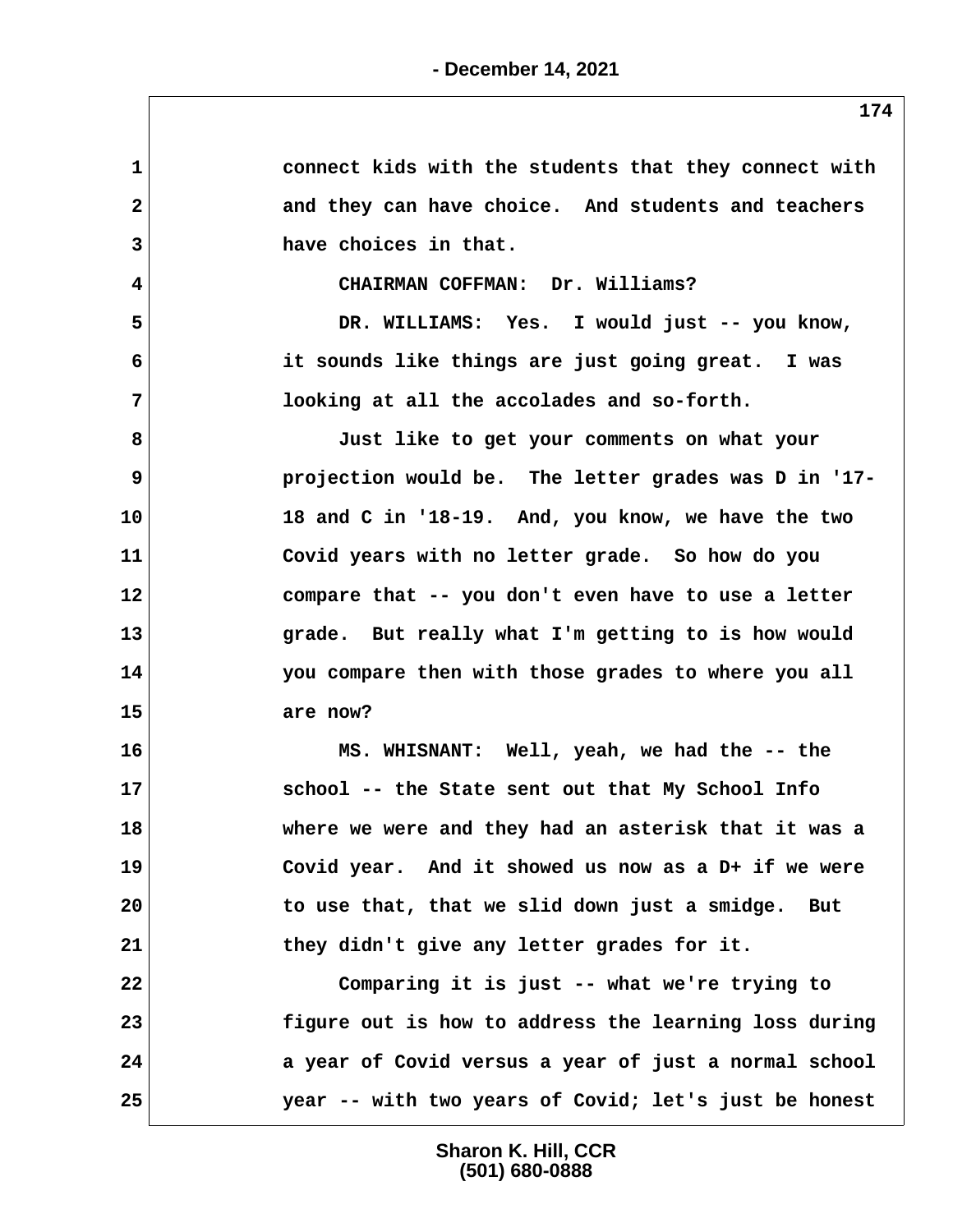| $\mathbf{1}$   | about that. We have choices on the kids, and the        |
|----------------|---------------------------------------------------------|
| $\mathbf{2}$   | district helped us out tremendously because we had      |
| 3              | kids -- our first year there were kids going from       |
| $\overline{4}$ | virtual to traditional to virtual to traditional, by    |
| 5              | happenstance sometimes. And now that we say you have    |
| 6              | to commit to a semester of one or the other, that       |
| 7              | helps us support our kids in the learning loss in       |
| 8              | that section. So I feel like we are going to be a $C$ , |
| 9              | if not a B school, under the same thing just by doing   |
| 10             | what we did well -- you know, the mentoring, the        |
| 11             | interventions, the on-time credits, but also trying     |
| 12             | to address the learning loss section. We do             |
| 13             | interventions during the school day on our flex time.   |
| 14             | We have teachers list out the kids that -- hey, like    |
| 15             | our algebra teacher, "I need these kids for this        |
| 16             | subject area," and stuff of that nature, just to help   |
| 17             | build up the learning loss. As long as we teach what    |
| 18             | we're supposed to be teaching and addressing the        |
| 19             | learning losses that occurred during Covid, I think     |
| 20             | we'll be fine in moving our grade -- letter grade up.   |
| 21             | DR. WILLIAMS: Thank you.                                |
| 22             | MS. WHISNANT: Does that answer your question,           |
| 23             | sir?                                                    |
| 24             | DR. WILLIAMS: Yes, it does. Uh-huh.                     |
| 25             | MS. WHISNANT: Thank you.                                |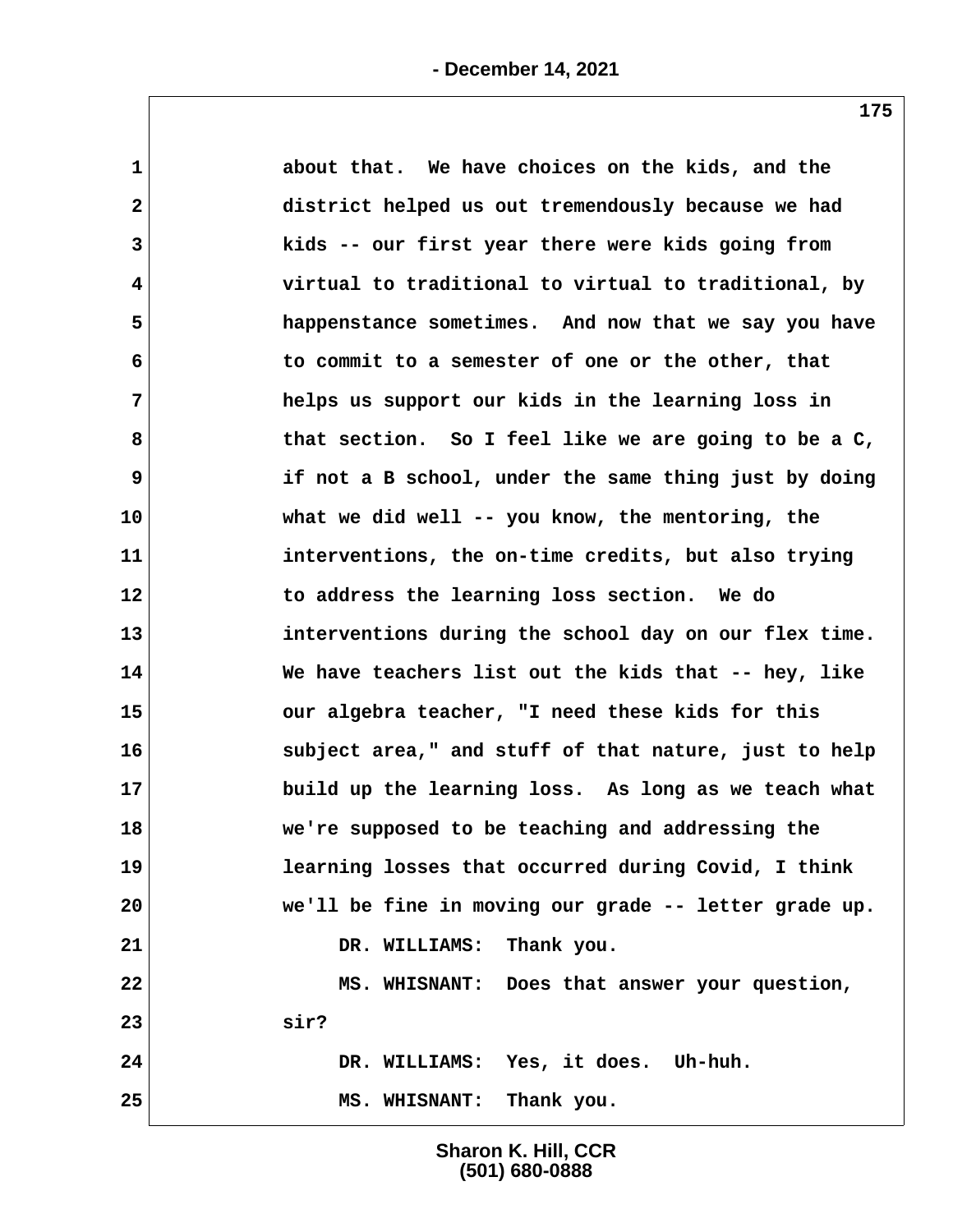**1 CHAIRMAN COFFMAN: Ms. Saracini? 2 MS. SARACINI: So on the amendments -- on the 3 amendments, you're asking -- talk a little bit about 4 the current enrollment cap is 3,000. 5 MS. WHISNANT: I've asked for it to be amended 6 to 600. I was in the cafeteria when I first heard 7 that brought up and I felt the air get sucked out of 8 the room. At this point in time, the staffing with 9 what we have and everything like that, 600 I think is 10 a nice goal. I don't think 3,000 -- once again, it's 11 more of that attainable stuff. I think we need to 12 keep in mind what's attainable in the next few years, 13 and that is my attainable goal for the next few years 14 to try to reach 600. 15 Does that answer your question, Ms. Saracini? 16 MS. SARACINI: Yes, it does. And I just wanted 17 -- I would think that I would be remiss to say that 18 our visit was wonderful and kids were totally engaged 19 -- 20 MS. WHISNANT: Yes. 21 MS. SARACINI: -- and really in charge of their 22 learning. 23 MS. WHISNANT: Thank you, ma'am. 24 CHAIRMAN COFFMAN: Dr. Wright-McMurray? 25 DR. WRIGHT-McMURRAY: Thank you for your**

> **Sharon K. Hill, CCR (501) 680-0888**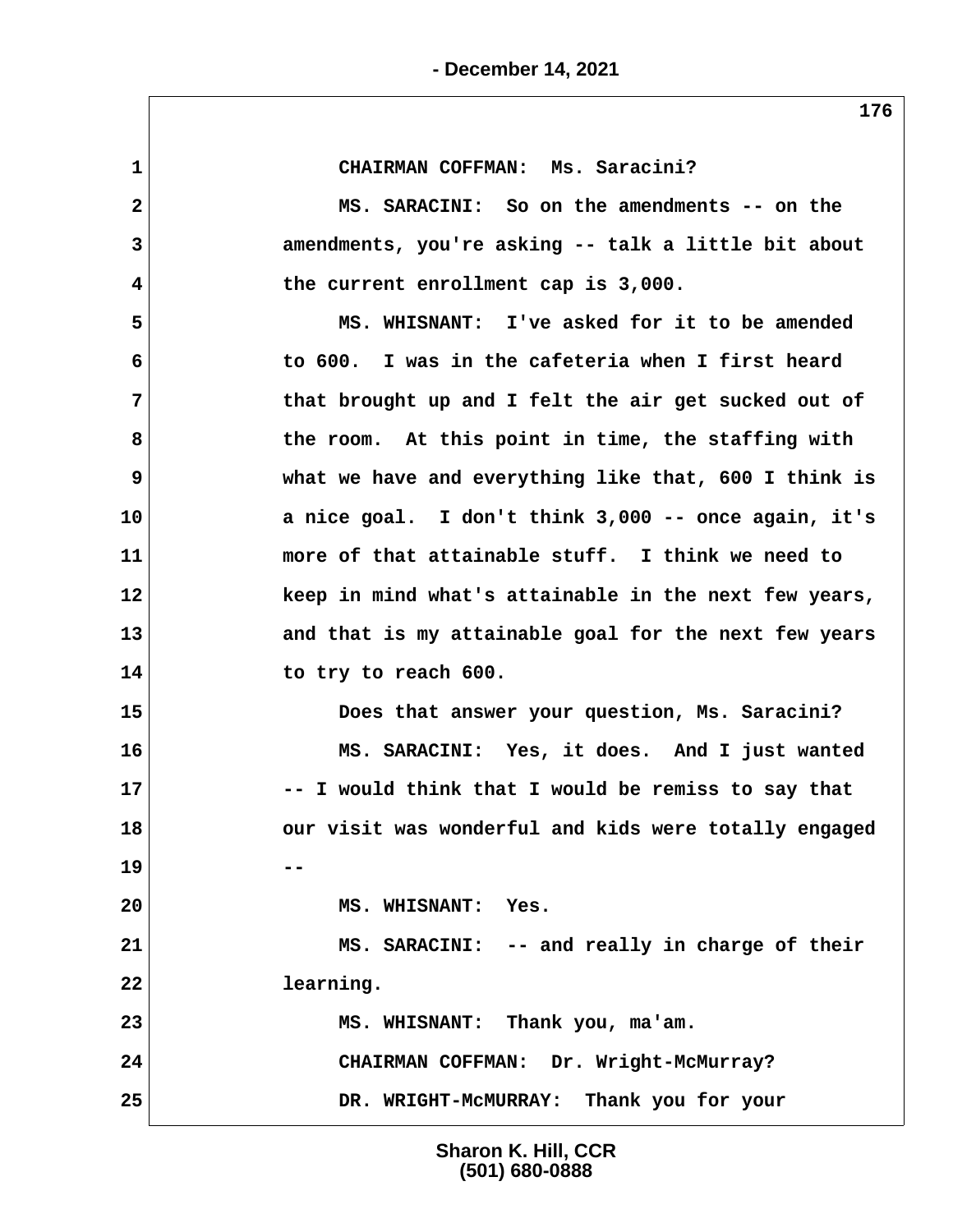**1 presentation and walking us through where you guys** 2 are right now.  **3 I do have a question back on waiver number one 4 as it relates to Career Technical Education. And so 5 I have a sense of why the waiver is in place. 6 MS. WHISNANT: Are you talking about the CTE 7 waiver? 8 DR. WRIGHT-McMURRAY: Uh-huh. 9** MS. WHISNANT: Okay. **10 DR. WRIGHT-McMURRAY: Because you are really -- 11 you know, you're offering out of two occupational 12 areas and not the three. So I can see why you have 13 the waiver there. 14 But my questions are: do you ever anticipate 15 offering any additional occupational areas than what 16 you have right now, which falls under trade and 17 industry and our STEM office? And then, two, looking 18 at your explanation for why you have the waiver I'm 19 just trying to get a sense of how do you feel the 20 waiver being in place is addressing you being able to 21 embed the curriculum in the other courses and -- so 22 that was your response there.** 23 MS. WHISNANT: Okay. **24 DR. WRIGHT-McMURRAY: Because I feel as if you 25 can still get there without it, but I'm just trying**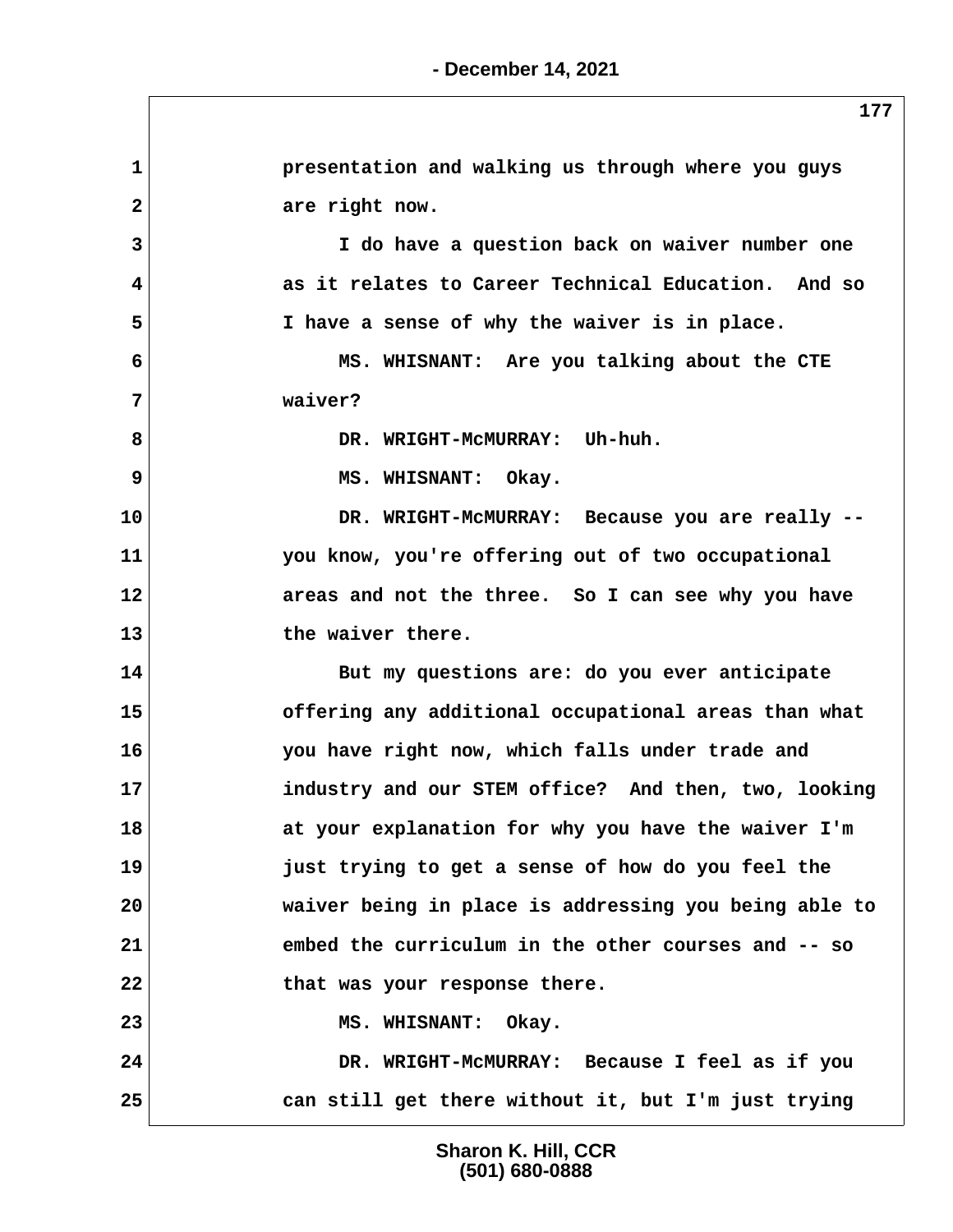1 to get a sense of  $-$  **2 MS. WHISNANT: I gotcha one-hundred percent. 3 DR. WRIGHT-McMURRAY: -- what your thinking is 4 behind that. 5 MS. WHISNANT: Yeah, one-hundred percent, ma'am. 6 As for the expansion, which I failed to mention, 7 because you just brought that up -- and I have it in 8 my notes but I didn't use my notes -- is animal 9 science, HVAC, and small engine repair at this point 10 in time. We're still looking at areas and rooms 11 where we can do such expansion. Those are some of 12 the biggest ones we have. We created a class called 13 Intro to COE and in that classroom we talk about all 14 the pathways and all the CTE classes and all the 15 offerings we have for those classes. So for the -- I 16 hope that answers your first question. 17 DR. WRIGHT-McMURRAY: So you're looking at 18 adding animal science, which would be under our 19 agricultural science and technology, which would get 20 you to the standard rule, which would get you to the 21** --22 MS. WHISNANT: Third. **23 DR. WRIGHT-McMURRAY: -- third occupational 24 area. But you were looking at doing that next year 25 or --**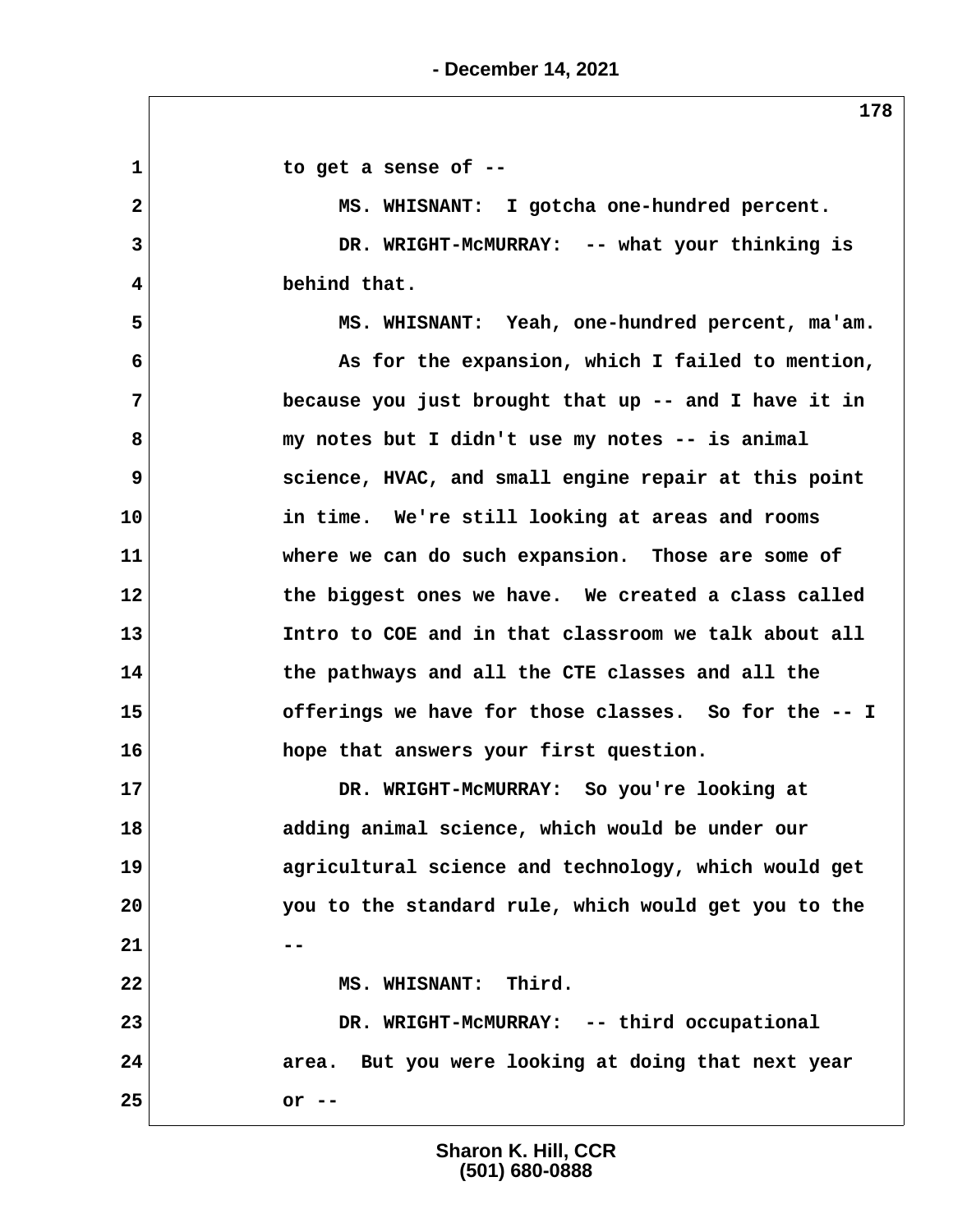**- December 14, 2021**

 **1 MS. WHISNANT: We're -- we have discussed this 2 with our central office people -- 3 DR. WRIGHT-McMURRAY: Okay. 4 MS. WHISNANT: -- this year and it is still in 5 discussion. And I believe the decision will be made 6 in January of this school year. 7 DR. WRIGHT-McMURRAY: Okay. Okay. So then if 8 you do decide to give it, will they need to come -- 9 okay. 10 MS. WHISNANT: No, it's not a pathway yet -- 11 DR. WRIGHT-McMURRAY: Okay. 12 MS. WHISNANT: -- where -- if that's what you're 13 saying. It's not going to be a program of study. 14 DR. WRIGHT-McMURRAY: Okay. 15 MS. WHISNANT: Okay. It's just going to be 16 introducing the classes until we get -- 17 DR. WRIGHT-McMURRAY: Are you just talking about 18 offering just that one class out of that occupation 19 area? 20 MS. WHISNANT: Until -- yes, until we get --** 21 DR. WRIGHT-MCMURRAY: Okay. 22 MS. WHISNANT: -- a better feel of what we need **23 to do in order to make it a program of study. 24 DR. WRIGHT-McMURRAY: Okay. 25 MS. WHISNANT: Okay. We can go through the**

> **Sharon K. Hill, CCR (501) 680-0888**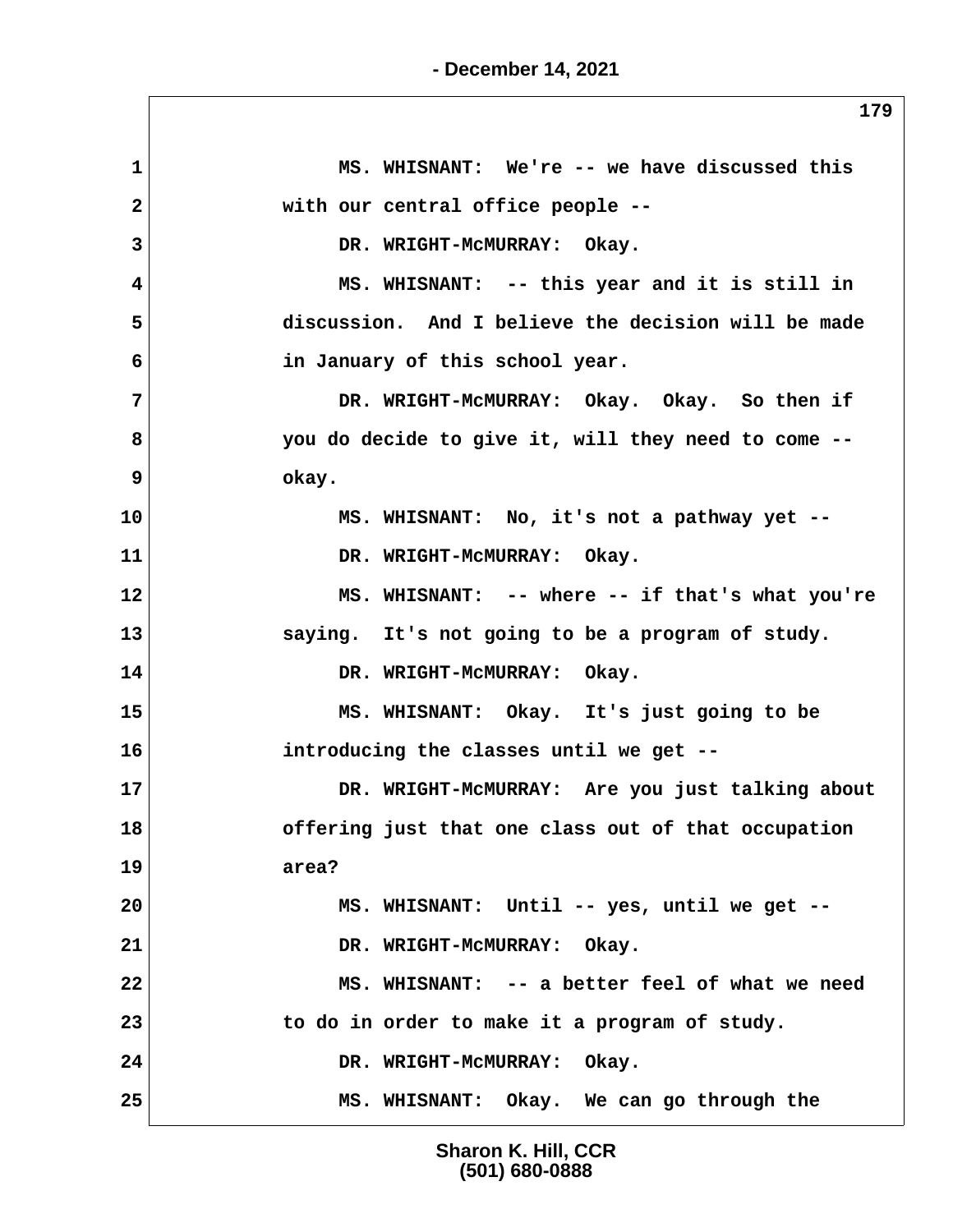1 **process at that point. 2 DR. WRIGHT-McMURRAY: And then my other question 3 is: can you speak to -- speak just a little bit about 4 how you are embedding those --** 5 MS. WHISNANT: The CTE.  **6 DR. WRIGHT-McMURRAY: -- programs of study in 7 your other courses and how that waiver gets you to 8 that? 9 MS. WHISNANT: Okay. Well, that was in the 10 classroom that I was talking about, in our Freshmen 11 Seminar class -- 12 DR. WRIGHT-McMURRAY: Okay. 13 MS. WHISNANT: -- that was started. And all our 14 freshmen take an Intro to COE and Freshmen Seminar. 15 Our first year we had kids hopping pathways; they 16 said, "I thought I wanted engineering, but I 17 discovered I didn't want it. And I thought I wanted 18 this, and I didn't want that." And so in order to 19 streamline the process, we are giving them an 20 introduction to these classes in one year. So in our 21 9th grade year our kids take Intro to COE and 22 Freshmen Seminar, which is part of the academy model 23 or Keystone. Some of you may know it as the Keystone 24 class -- 25 DR. WRIGHT-McMURRAY: Uh-huh.**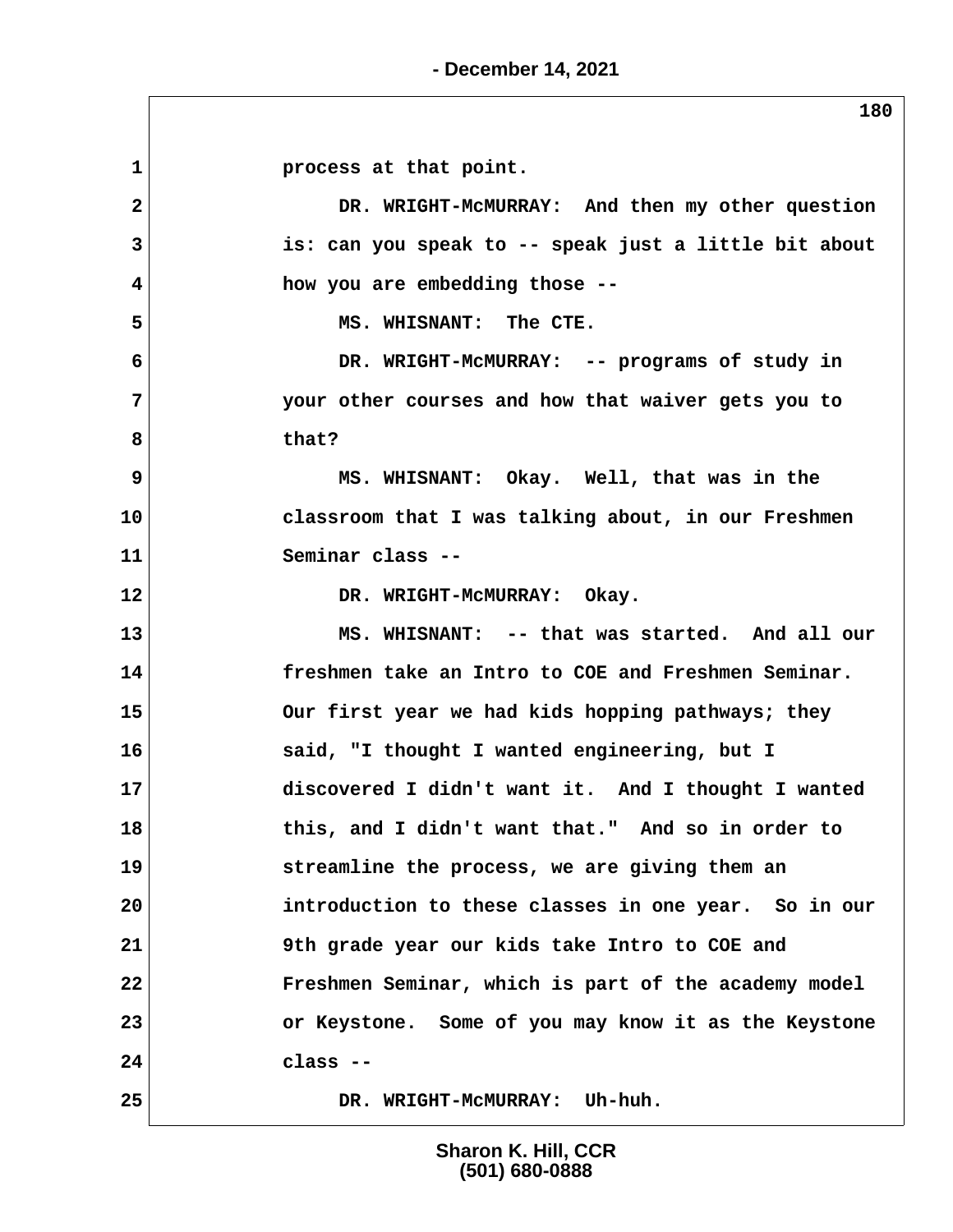| $\mathbf{1}$ | MS. WHISNANT: -- and stuff of that nature.            |
|--------------|-------------------------------------------------------|
| $\mathbf{2}$ | Our CTE teachers, we -- like in our art, for          |
| 3            | example -- they use a lot of the structures. They     |
| 4            | try to -- we try to do cross-curriculum instruction   |
| 5            | all the time in little bits and pieces everywhere.    |
| 6            | And so for the manufacturing and engineering, talking |
| 7            | about it in the math classrooms; the computer science |
| 8            | coding, talking about that in the math classrooms and |
| 9            | stuff of that nature -- not per se as teaching the    |
| 10           | standard in the math classroom, but definitely        |
| 11           | introducing the concept of the CTE classes in the     |
| 12           | math classrooms.                                      |
| 13           | Does that help?                                       |
| 14           | DR. WRIGHT-MCMURRAY: So just one more question.       |
| 15           | So do students have the opportunity -- or are         |
| 16           | the students encouraged to go through a traditional   |
| 17           | program of study inclusive of the (inaudible)?        |
| 18           | MS. WHISNANT: I don't know what -- please --          |
| 19           | encouraged to go through a traditional program of     |
| 20           | study?                                                |
| 21           | DR. WRIGHT-MCMURRAY: Uh-huh. So if like in CTE        |
| 22           | -- so, for example, medical professions -- if there's |
| 23           |                                                       |
| 24           | MS. WHISNANT: We --                                   |
| 25           | DR. WRIGHT-MCMURRAY: There's like --                  |
|              |                                                       |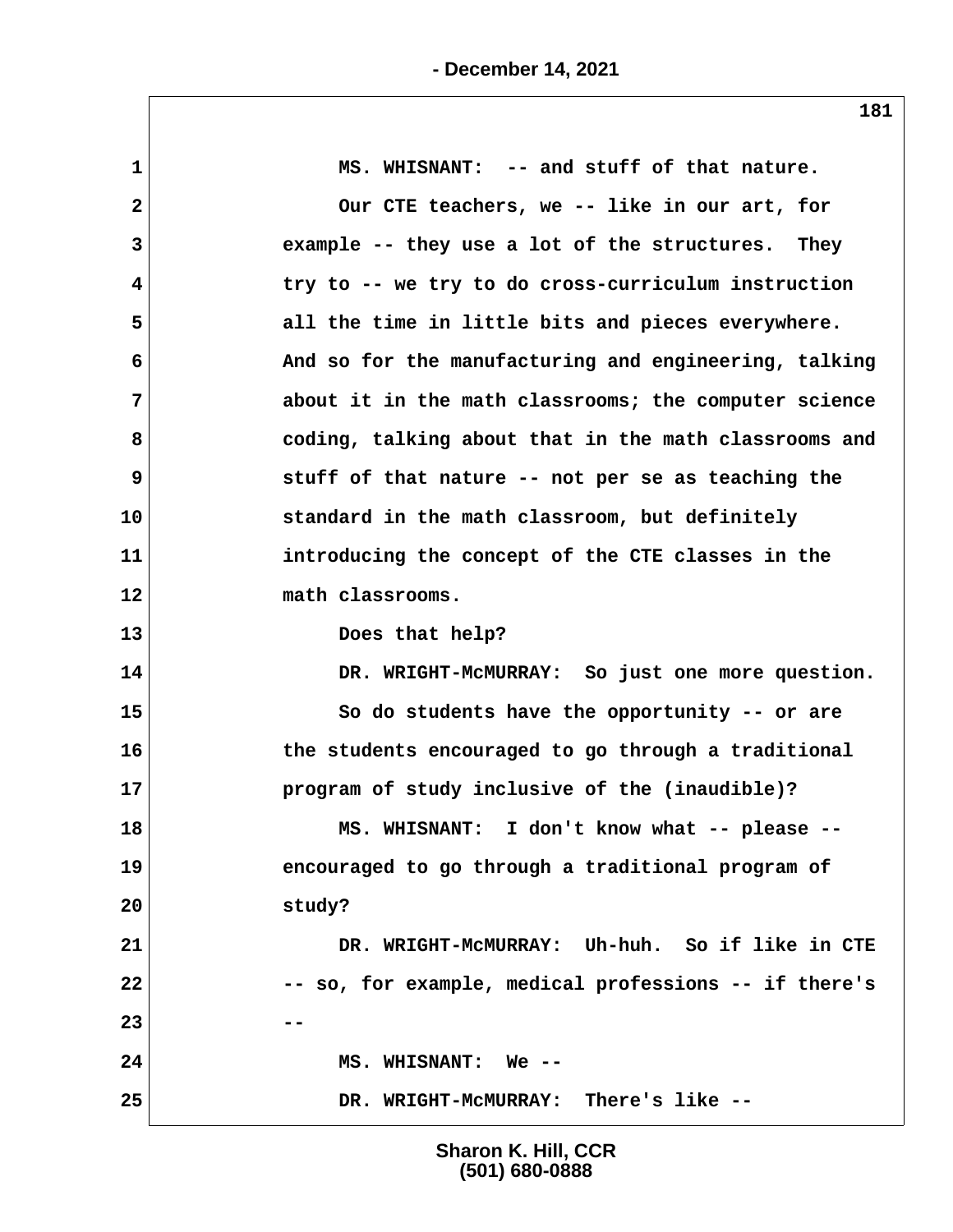**- December 14, 2021**

**182 1 MS. WHISNANT: Three years. 2 DR. WRIGHT-McMURRAY: Yes. 3 MS. WHISNANT: Yes, ma'am. 4 DR. WRIGHT-McMURRAY: Okay. 5 MS. WHISNANT: We do three years and we record 6 them. 7 DR. WRIGHT-McMURRAY: Okay. 8 MS. WHISNANT: I know the state changed it to 9 concentrator -- 10 DR. WRIGHT-McMURRAY: Yes. 11 MS. WHISNANT: -- I believe. 12 DR. WRIGHT-McMURRAY: Yes. Okay. 13 MS. WHISNANT: Yeah. We still want three years. 14 DR. WRIGHT-McMURRAY: Okay. 15 MS. WHISNANT: And that's part of our thing. 16 Yes, we definitely want our kids to go through all 17 three sequential years of the CTE programs.** 18 DR. WRIGHT-MCMURRAY: Okay. 19 MS. WHISNANT: Okay. **20 DR. WRIGHT-McMURRAY: That's what I wanted to 21 hear. Okay. 22 MS. WHISNANT: Thank you. 23 DR. WRIGHT-McMURRAY: Perfect. Thanks. 24 CHAIRMAN COFFMAN: Ms. James, you may have to 25 help.**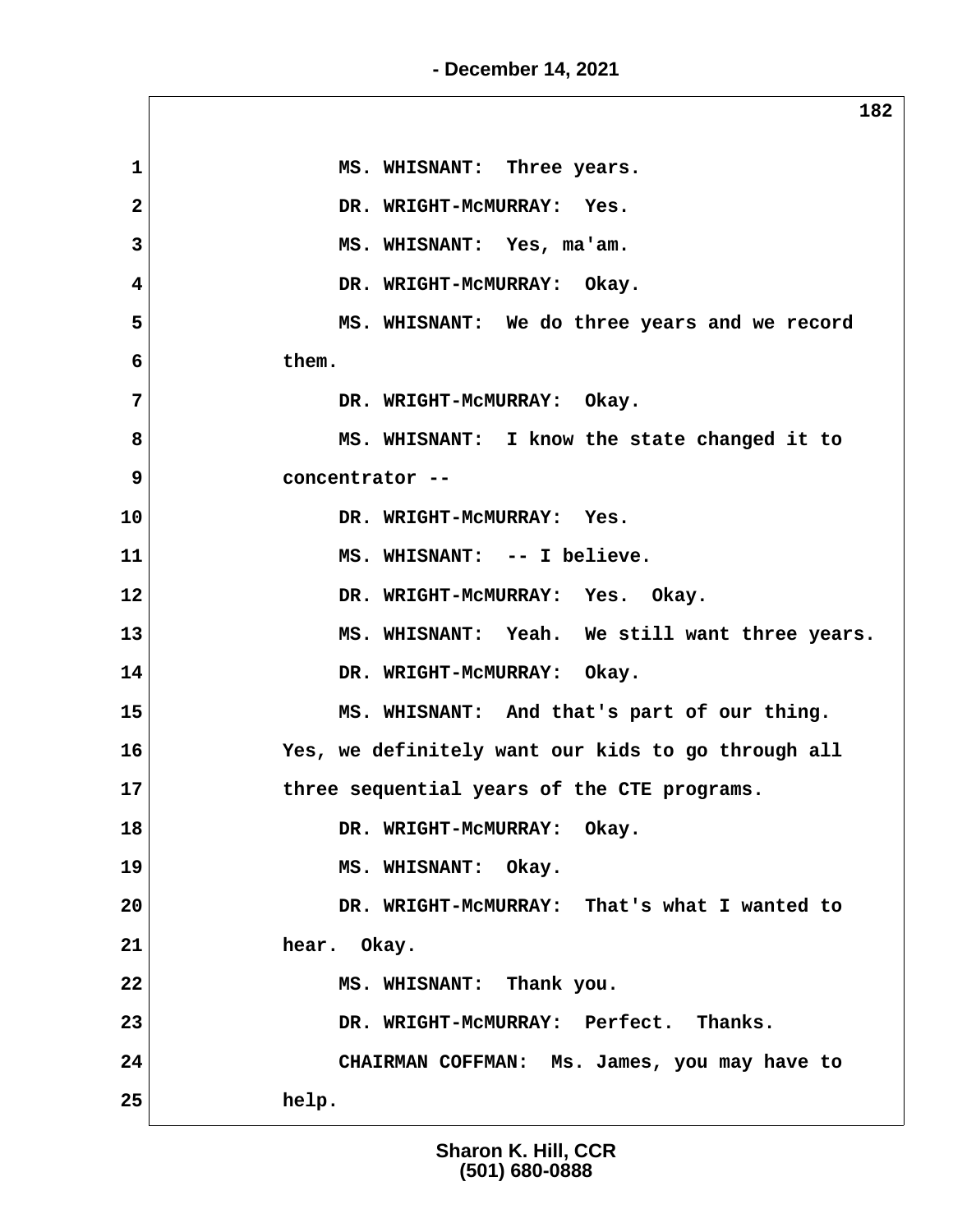1 MS. JAMES: Okay.  **2 CHAIRMAN COFFMAN: So when I think about the CTE 3 waiver it's waiving nine units of sequenced career 4 and technical education courses representing three 5 occupational areas. So, what do you have? 6 MS. WHISNANT: What is our occupational areas? 7 CHAIRMAN COFFMAN: No. I mean do you have two 8 occupational areas, one occupational area, or -- 9 MS. WHISNANT: We have -- 10 CHAIRMAN COFFMAN: -- do you have three? 11 MS. WHISNANT: We have -- occupational areas, we 12 have more than -- we have health professions, CNA, 13 pharmacy tech, and sports medicine, all under HOSA 14 health professions. And project (inaudible) 15 biomedical science which falls under that. And our 16 Skills USA pathways we have criminal justice now, all 17 three areas, and manufacturing, all three areas. In 18 our TSA we have robotics and computer science and 19 engineering, all three areas. But when talking about 20 academies versus programs of studies versus classes, 21 which one are we referring to? 22 CHAIRMAN COFFMAN: So the standard is nine units 23 of sequenced career and technical education courses 24 representing three occupational areas. So they don't 25 meet the three occupational areas?**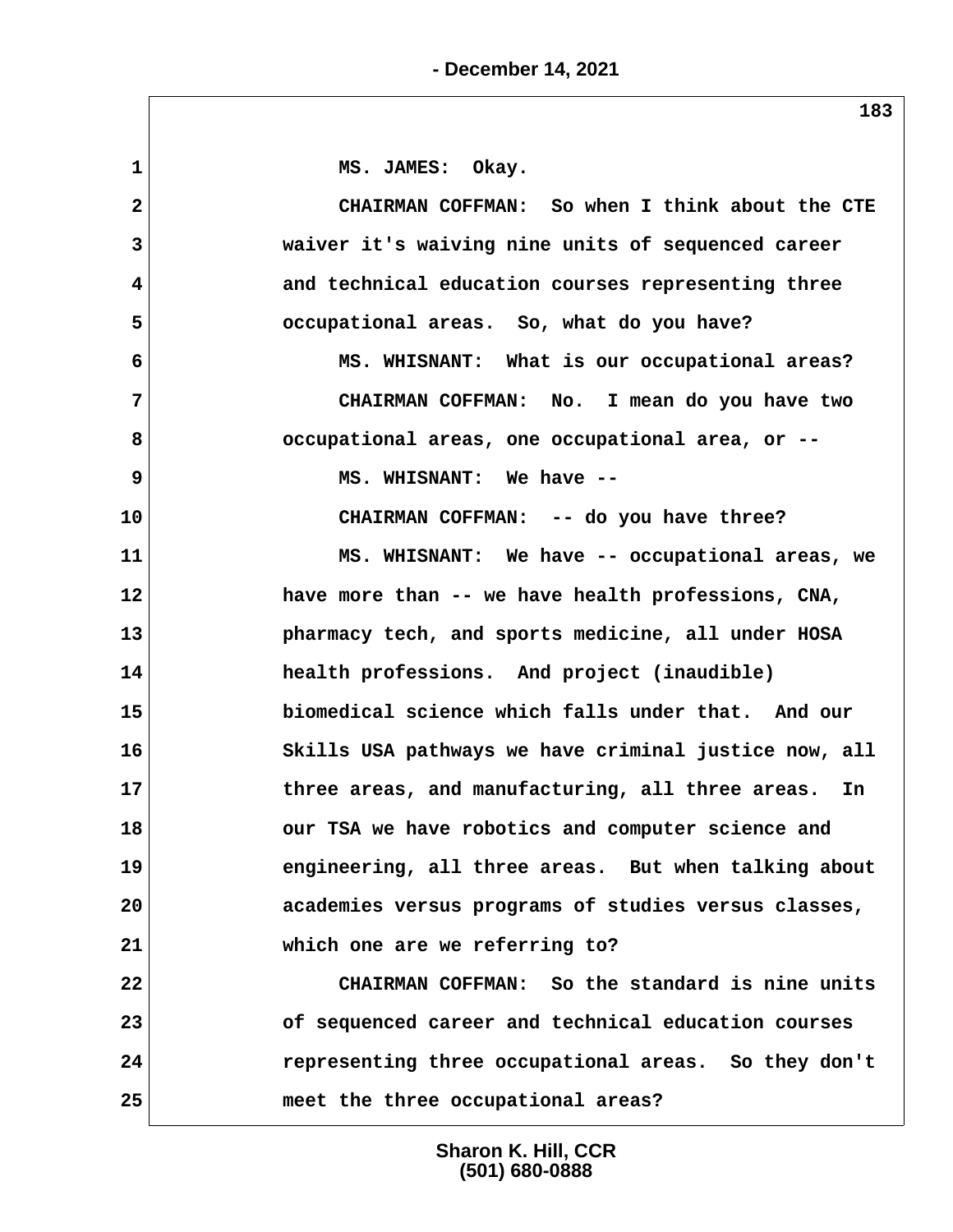**- December 14, 2021**

 **1 DR. WRIGHT-McMURRAY: Huh-uh. 2 CHAIRMAN COFFMAN: Okay. 3 DR. WRIGHT-McMURRAY: No. 4 CHAIRMAN COFFMAN: Okay. 5 DR. WRIGHT-McMURRAY: That's what -- what she's 6 -- from what's being described, they have 7 representation in trade and industry, which is an 8 occupational area; then they have representation in 9** STEM, which is an occupational area, with robotics **10 and those pieces being in STEM; and then medical 11 professions and CNA and criminal justice is under 12 trade and industry. So although there's an offering 13 -- and I have to go ahead and look to see exactly 14 which one of those are actually streaming out to a 15 program of study. So, there's offerings, where they 16 have a way of offering but only in two areas. 17 CHAIRMAN COFFMAN: Gotcha. Okay. All right. 18 That makes sense to me. 19 The question I have for Ms. James was: the 20 request for a waiver of 10 -- 6-10-126, the delay or 21 early release of school due to emergency 22 circumstances -- 23 MS. JAMES: Yes, ma'am. 24 CHAIRMAN COFFMAN: So explain to me what happens 25 by waiving that?**

**184**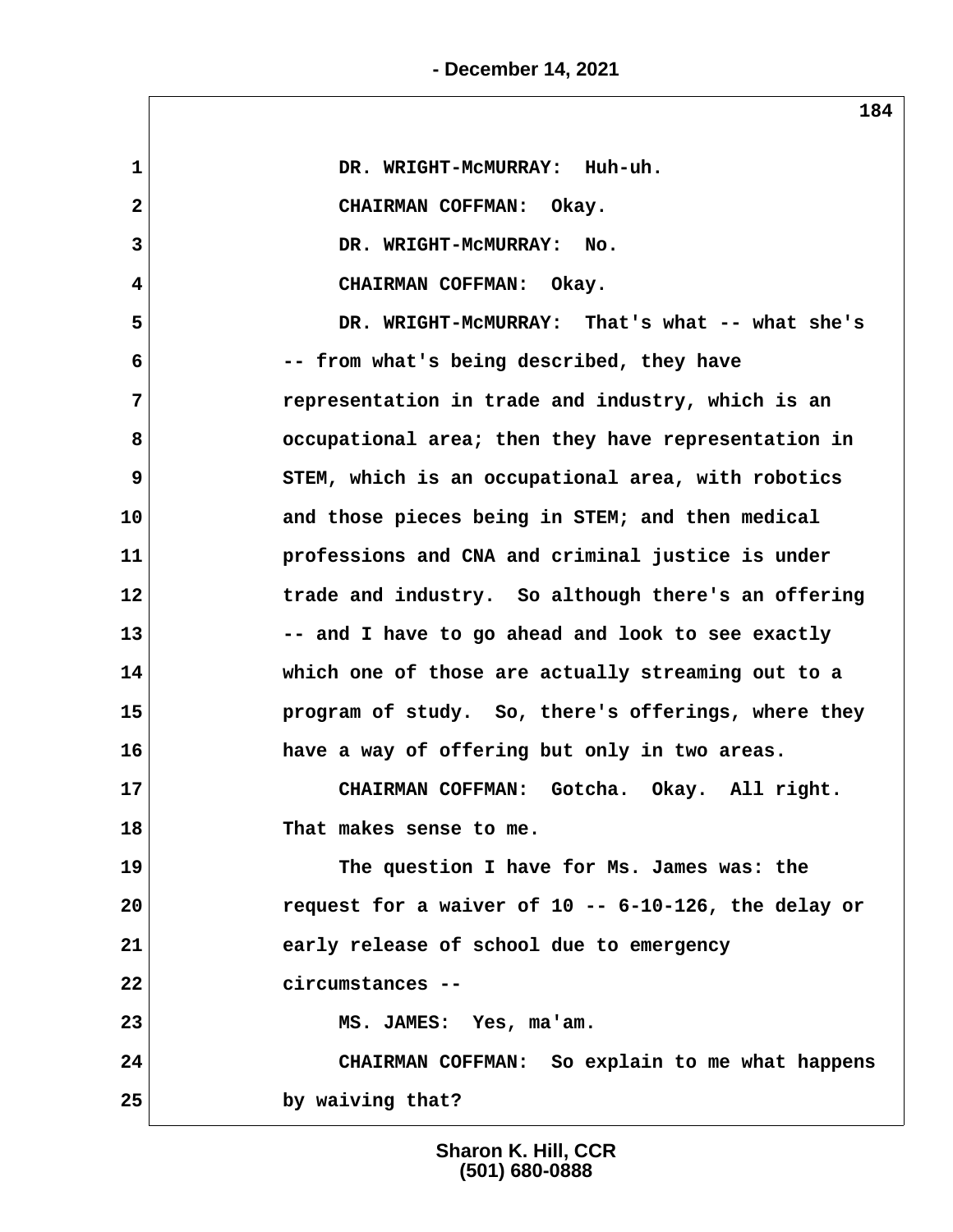| $\mathbf{1}$   | MS. JAMES: Well, the main reason that schools         |
|----------------|-------------------------------------------------------|
| 2              | want to ask for this waiver is that it limits the     |
| 3              | number of days that you could do that per year to     |
| 4              | five. And so that is the reason that it is listed on  |
| 5              | most digital learning plans, is my understanding.     |
| 6              | Section or subsection B-1 says "for no more than      |
| $\overline{7}$ | five school days total per year a superintendent may, |
| 8              | due to emergency circumstances, under subsection A of |
| 9              | this section, either delay the start of a school day  |
| 10             | till as late as 10:00 or release students from school |
| 11             | no earlier than 1:00."                                |
| 12             | CHAIRMAN COFFMAN: I don't know what that has to       |
| 13             | do with digital learning plans.                       |
| 14             | MS. JAMES: It's on almost every digital               |
| 15             | learning plan. Remember, that was the one that --     |
| 16             | CHAIRMAN COFFMAN: That was miscoded.                  |
| 17             | MS. JAMES: Yes. And so it's on almost every           |
| 18             | single one of them that's been fixed. I mean I don't  |
| 19             | -- if it's with digital learning plans, I'm not sure  |
| 20             | they need it, but it's on almost every single one.    |
| 21             | And just for consistency that's why they wanted to    |
| 22             | add it. So we can revisit that and I can talk with    |
| 23             | the school a little bit more about whether they       |
| 24             | really want to or need to continue that. I mean if    |
| 25             | they don't have a set start time or release time, I'm |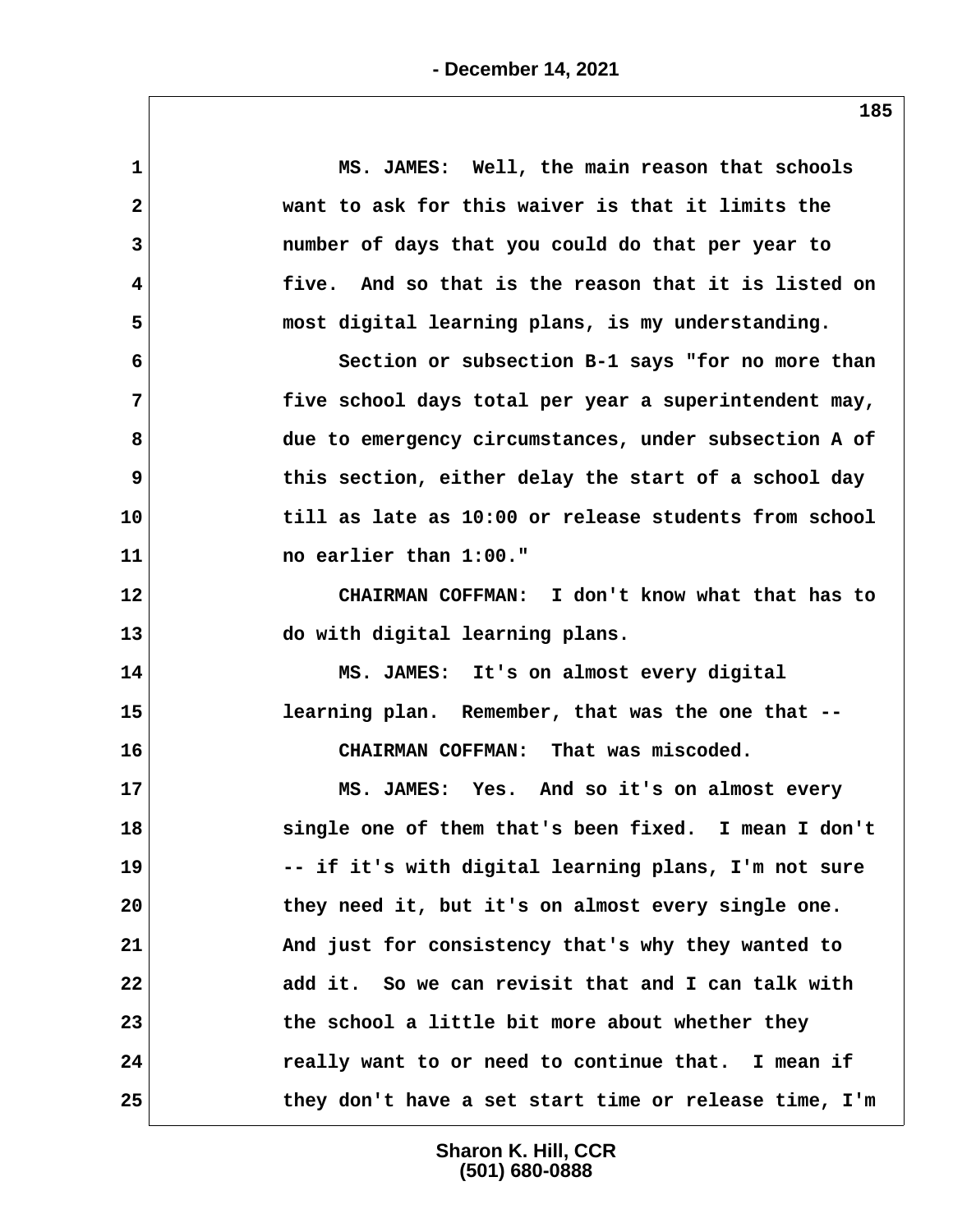1 **1** not sure that it's needed. It was just there for 2 **consistency. 3 CHAIRMAN COFFMAN: Yeah, it doesn't make any 4 sense to me.** 5 MS. JAMES: Okay.  **6 CHAIRMAN COFFMAN: That doesn't mean it's wrong. 7 It just means it doesn't make sense to me. 8 MS. JAMES: I understand. I understand. And it 9 might be something that we need to have removed from 10 our digital learning plan application if it's not -- 11 you know, if it's not going to apply. But, you know, 12 a school that's fully virtual or -- 13 CHAIRMAN COFFMAN: Yeah, I can't imagine that 14 you use that in any way. 15 MS. WHISNANT: I can't either. And the only 16 reason we put it there today was because yesterday or 17 the day before we had a conversation about the DLPs** 18 and how they impact charter schools. **19 CHAIRMAN COFFMAN: Right. 20 MS. WHISNANT: How I believe the State said 21 three years for a traditional school and they're 22 limited to DLPs based on the charter's renewal. So 23 for consistency only today we looked at that. But I 24 understand 100% about -- 25 CHAIRMAN COFFMAN: Because once you get the**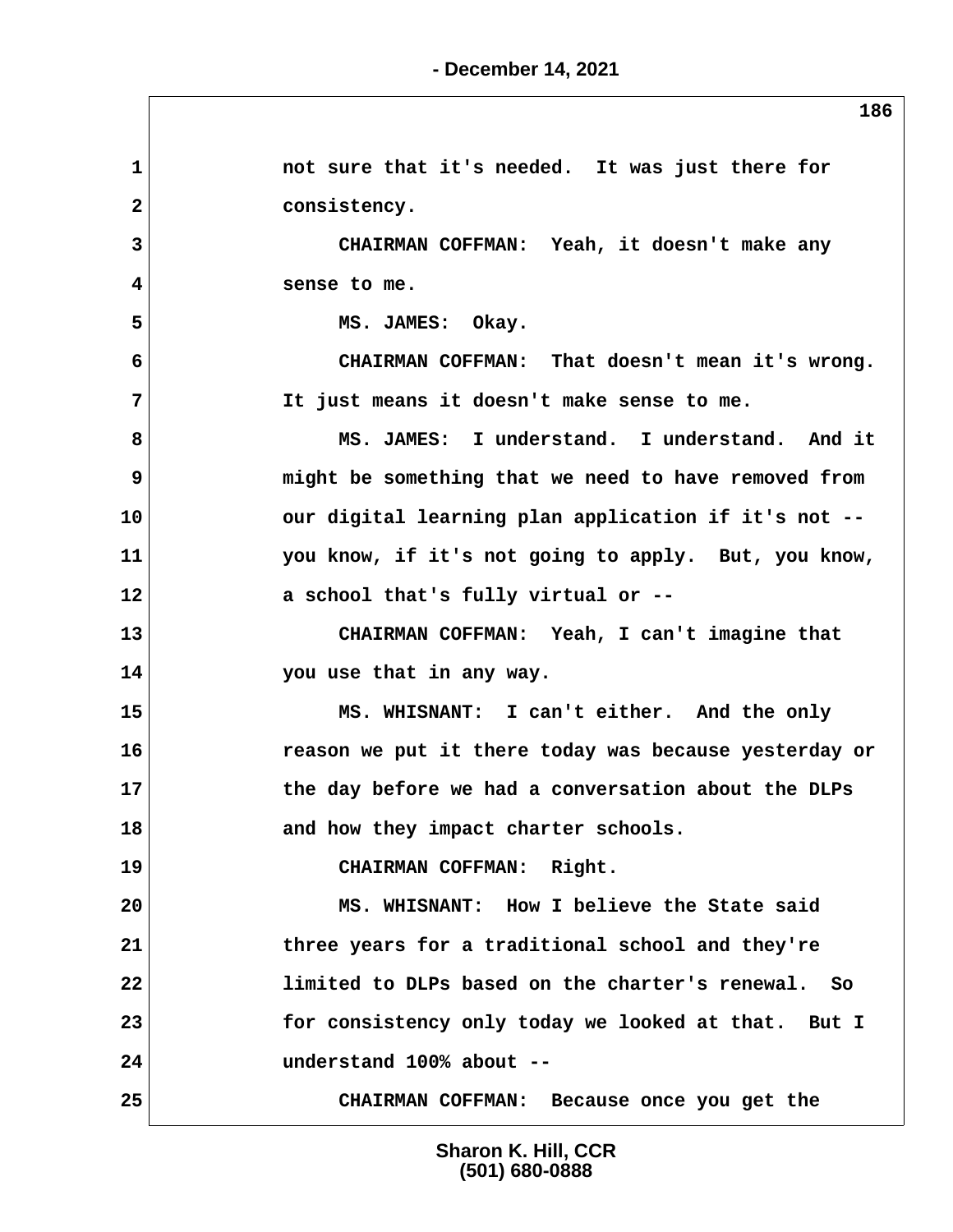**- December 14, 2021**

 **1 school day adjusted -- 2 MS. JAMES: Right. 3 CHAIRMAN COFFMAN: -- and attendance, then 4 basically you've put them on a program of study and 5 the kids are working their way through that and 6 you're giving them credit for doing the work and 7 making the progress. 8 Okay. That's -- we'll just follow up and look 9 at that. 10 MS. JAMES: Okay. 11 CHAIRMAN COFFMAN: Let's leave it in until we 12 decide to take it out. 13 MS. JAMES: Okay. 14 MS. WHISNANT: That's what we discussed. 15 CHAIRMAN COFFMAN: Yeah. 16 MS. JAMES: I don't think it can hurt, but it 17 may be an unnecessary waiver. 18 CHAIRMAN COFFMAN: I think so. Or maybe 19 somebody else has a really good reason that we 20 haven't thought of. 21 All right. Any other questions or concerns or 22 clarifications? 23 Then I'll accept a motion. 24 You have something else to say? 25 MR. MAXWELL: I was going to address -- you had**

> **Sharon K. Hill, CCR (501) 680-0888**

**187**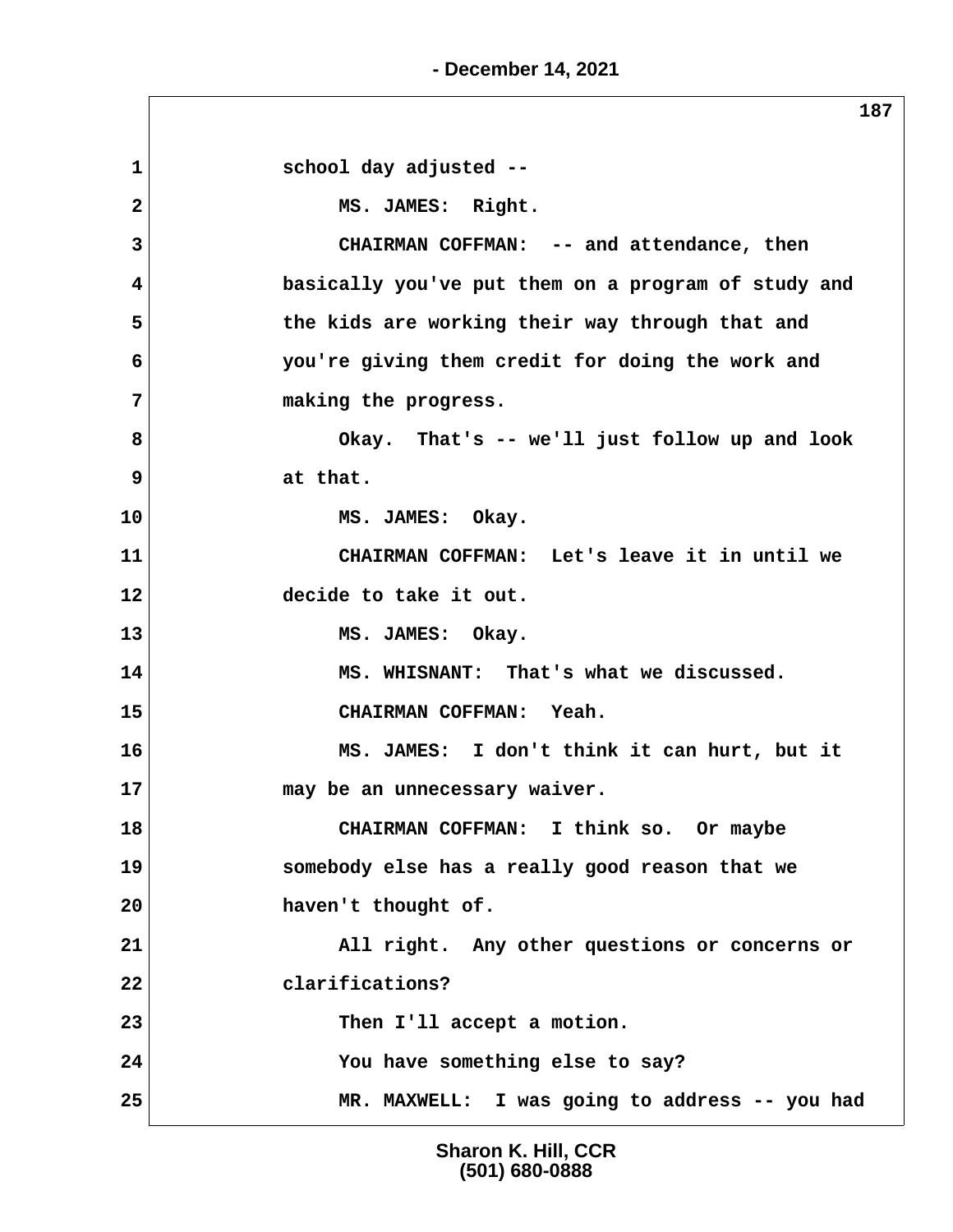| $\mathbf 1$    | that question. But some of our offerings -- because   |
|----------------|-------------------------------------------------------|
| $\mathbf{2}$   | we are a school inside of a school, so if a pathway   |
| 3              | is a different option we might not meet it under ours |
| 4              | but those options are still available through -- they |
| 5              | can enroll through our high school classes and still  |
| 6              | be able to take both of their pathways and stuff like |
| $7\phantom{.}$ | that inside of ours.                                  |
| 8              | CHAIRMAN COFFMAN: So that -- I think that part        |
| 9              | is interesting because the student would still be     |
| 10             | enrolled in your ELA. But just in your scheduling     |
| 11             | you would -- whatever teacher that's over in the high |
| 12             | school would just have a schedule that also has your  |
| 13             | student in it as well?                                |
| 14             | MS. WHISNANT: Correct. And we have high school        |
| 15             | kids in our classes.                                  |
| 16             | CHAIRMAN COFFMAN: Right.                              |
| 17             | DR. WRIGHT-MCMURRAY: So, but -- I'm sorry.            |
| 18             | CHAIRMAN COFFMAN: Go ahead.                           |
| 19             | DR. WRIGHT-MCMURRAY: But is it one LEA or two         |
| 20             | LEAs?                                                 |
| 21             | CHAIRMAN COFFMAN: There's two LEAs.                   |
| 22             | MS. SARACINI: But students can flow in and out.       |
| 23             | CHAIRMAN COFFMAN: But you can share staff. All        |
| 24             | of our buildings can share staff, unless there's a    |
| 25             | number of students limited per person, like at the    |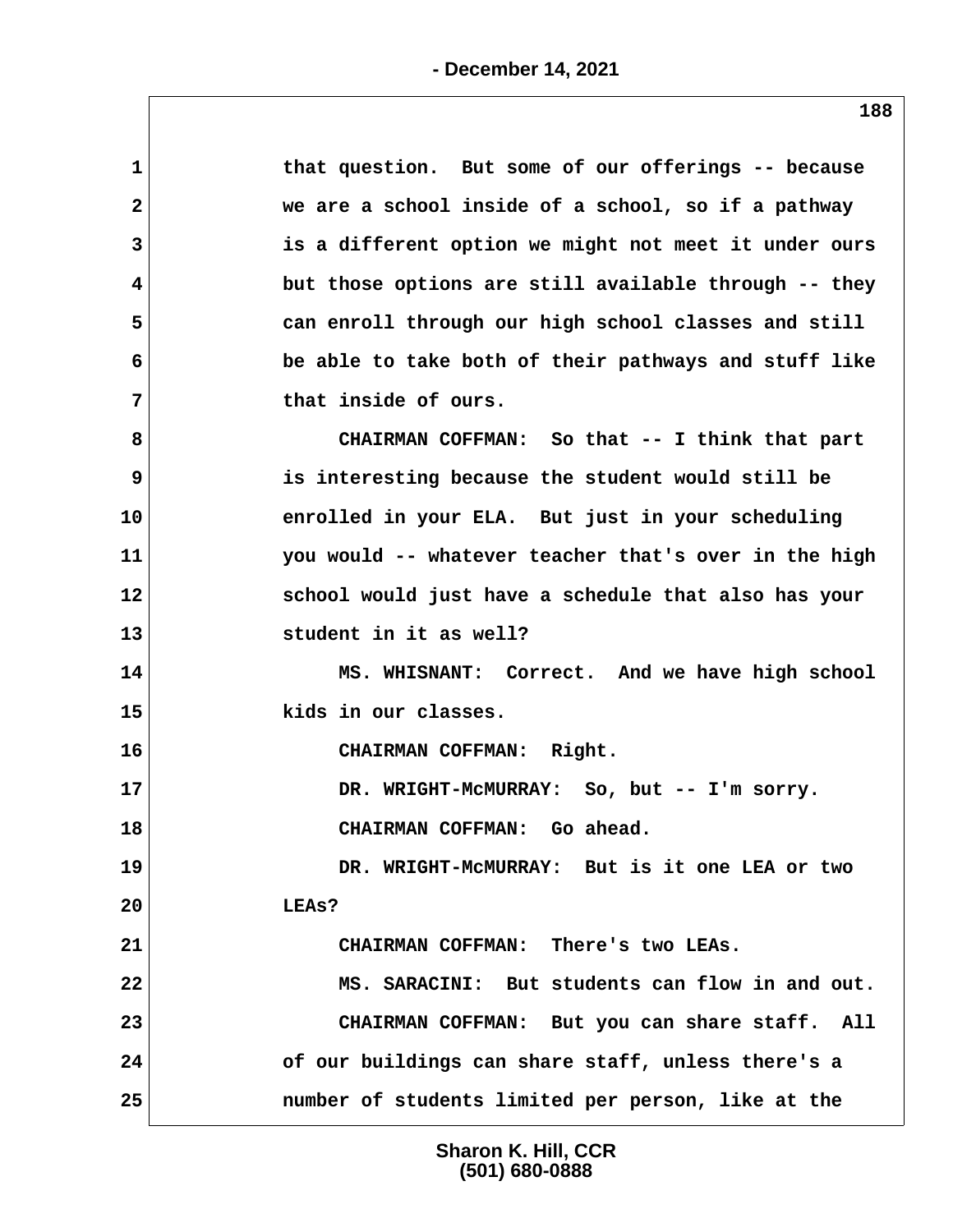1 district level.

 **2 DR. WRIGHT-McMURRAY: So we've had this 3 conversation before and what we've come back around 4 to in previous conversations is that we're looking at 5 this LEA with their offering. And is that -- that's 6 what we would look at to determine that. Now if we 7 want to -- I'm sure we could have other conversations 8 and work through that, but that's how we've kind of 9** determined it in the past. As we've been doing **10 program approvals and awarding start-ups, we look at 11 it from the perspective of what the LEA has to offer 12 and what the students under that LEA can receive. 13 MS. WHISNANT: That is correct. So I do need 14 the CTE waiver at this time, do I not? 15 DR. WRIGHT-McMURRAY: That would be my -- 16 CHAIRMAN COFFMAN: That would be her 17 recommendation. My question would be by getting the 18 CTE waiver is that excluding this LEA from any future 19 support, financial support, start-up grants, any of 20 those things? 21 DR. WRIGHT-McMURRAY: I'm trying to -- so with 22 Perkins it may be a challenge. But with our state 23 startup funds it would probably not be an issue.** 24 MS. WHISNANT: Okay. **25 CHAIRMAN COFFMAN: Well, Karla, you've caused**

> **Sharon K. Hill, CCR (501) 680-0888**

**189**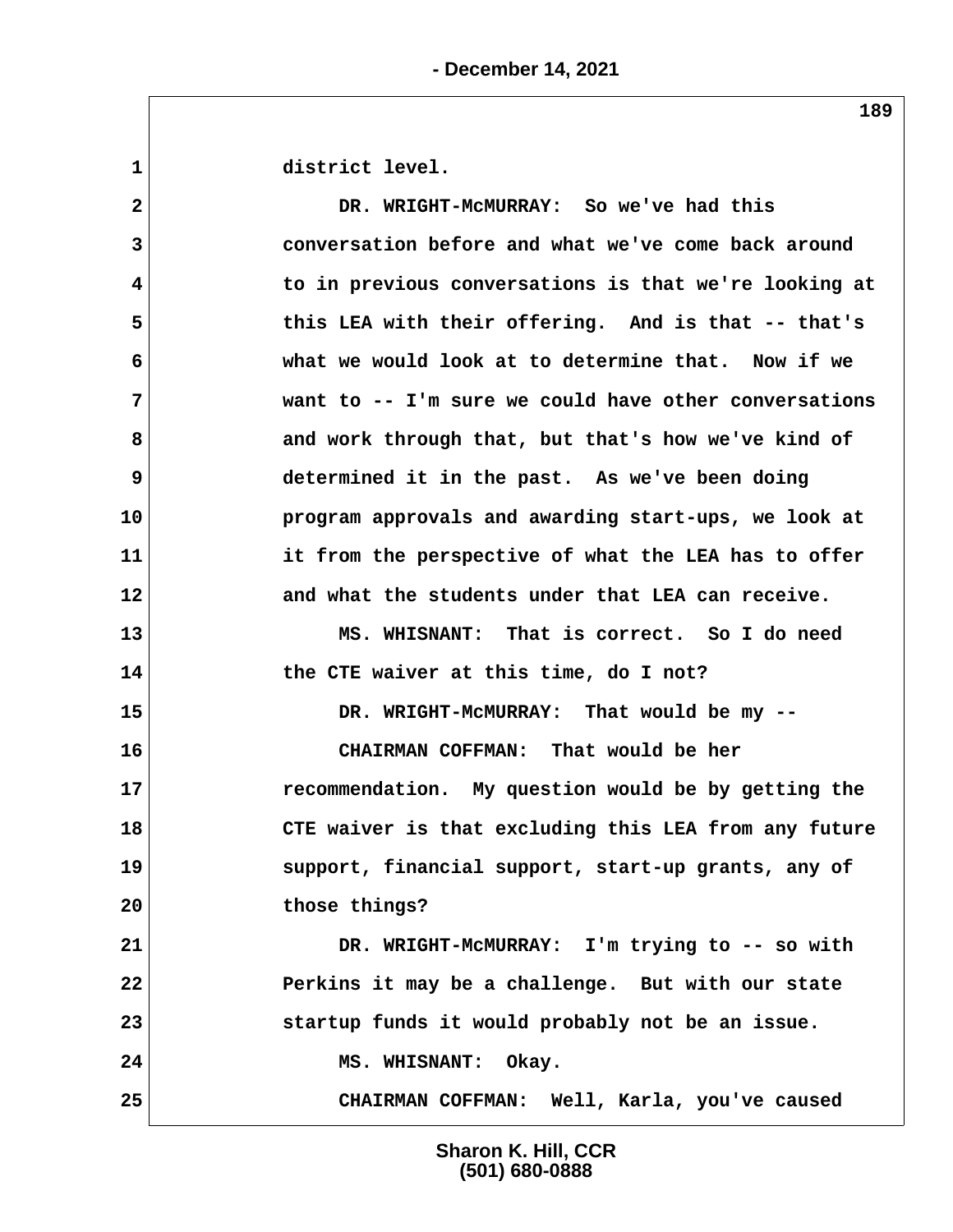1 all kinds of conversations.  **2 MS. WHISNANT: I am not trying to. 3 CHAIRMAN COFFMAN: I'm writing this one down 4 too, shared -- so that's a really good question and 5 we'll have to dig that out. Today, we're keeping 6 your waiver until further conversation to see. I 7 just want to make sure that you're not missing out on 8 something when actually the services are available to 9 students. 10 MS. WHISNANT: Yeah. 11 CHAIRMAN COFFMAN: And that's what's really 12 important, are services available to students. 13 MS. WHISNANT: Yes, ma'am. Thank you. 14 CHAIRMAN COFFMAN: Ms. Saracini? 15 MS. SARACINI: Oh, I was just going to make a 16 motion. 17 CHAIRMAN COFFMAN: I'm ready for you. 18 MS. SARACINI: I make a motion that we approve 19 this renewal. 20 DR. WRIGHT-McMURRAY: I second. 21 MR. BALDWIN: Second. 22 CHAIRMAN COFFMAN: I have a motion by Ms. 23 Saracini, a second by Mr. Baldwin to approve North 24 Little Rock Center of Excellence for five years with 25 the waivers that were discussed.**

> **Sharon K. Hill, CCR (501) 680-0888**

**190**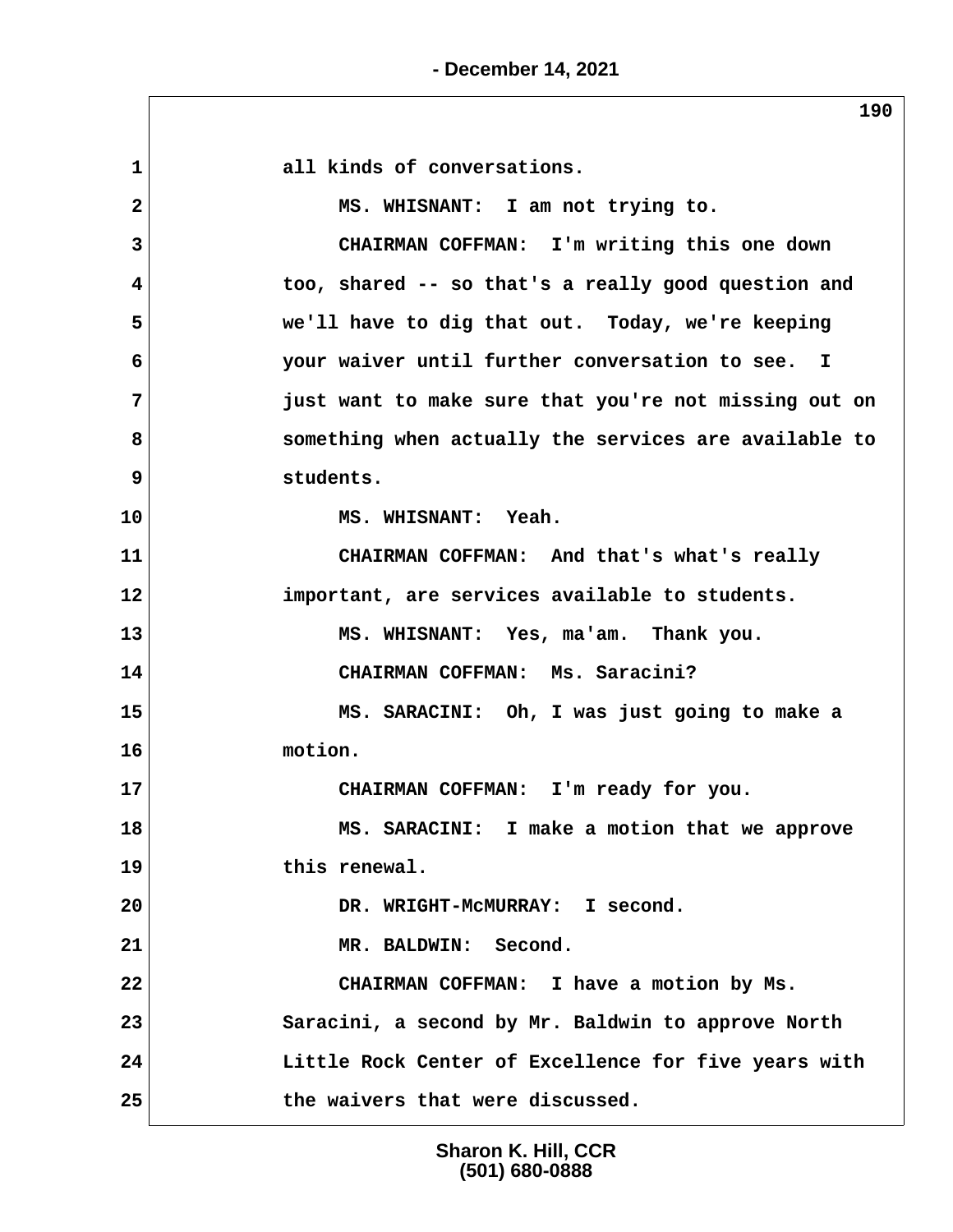**- December 14, 2021**

|                | 191                                                    |
|----------------|--------------------------------------------------------|
| $\mathbf 1$    | All those in favor?                                    |
| $\mathbf{2}$   | (UNANIMOUS CHORUS OF AYES)                             |
| 3              | CHAIRMAN COFFMAN: Any opposed?                         |
| 4              | Motion passes.                                         |
| 5              | Congratulations. If you'll give us just a              |
| 6              | moment, Panel Members will give you their feedback.    |
| 7              | MS. WHISNANT: Yes, ma'am. Thank you very much.         |
| 8              | CHAIRMAN COFFMAN: You're welcome.                      |
| $\overline{9}$ | (A FEW MOMENTS OF SILENCE)                             |
| 10             | CHAIRMAN COFFMAN: Ms. Saracini.                        |
| 11             | MS. SARACINI: I support the motion for renewal         |
| 12             | of the North Little Rock Center of Excellence.         |
| 13             | Excited to see the COE provide the opportunities that  |
| 14             | will prepare students to be authors of their future.   |
| 15             | I loved your new mission statement.                    |
| 16             | MS. WHISNANT: Thank you, ma'am.                        |
| 17             | Dr. Williams.<br>CHAIRMAN COFFMAN:                     |
| 18             | DR. WILLIAMS: I like the new mission statement         |
| 19             | I support the motion. North Little Rock Center<br>too. |
| 20             | of Excellence has a strong focus on CTE that provides  |
| 21             | students with the opportunity to be a member of one    |
| 22             | of three career tech student organizations. It was     |
| 23             | interesting to see their improvement around student    |
| 24             | learning loss.                                         |
| 25             | CHAIRMAN COFFMAN: Dr. Baldwin. Mr. Baldwin.            |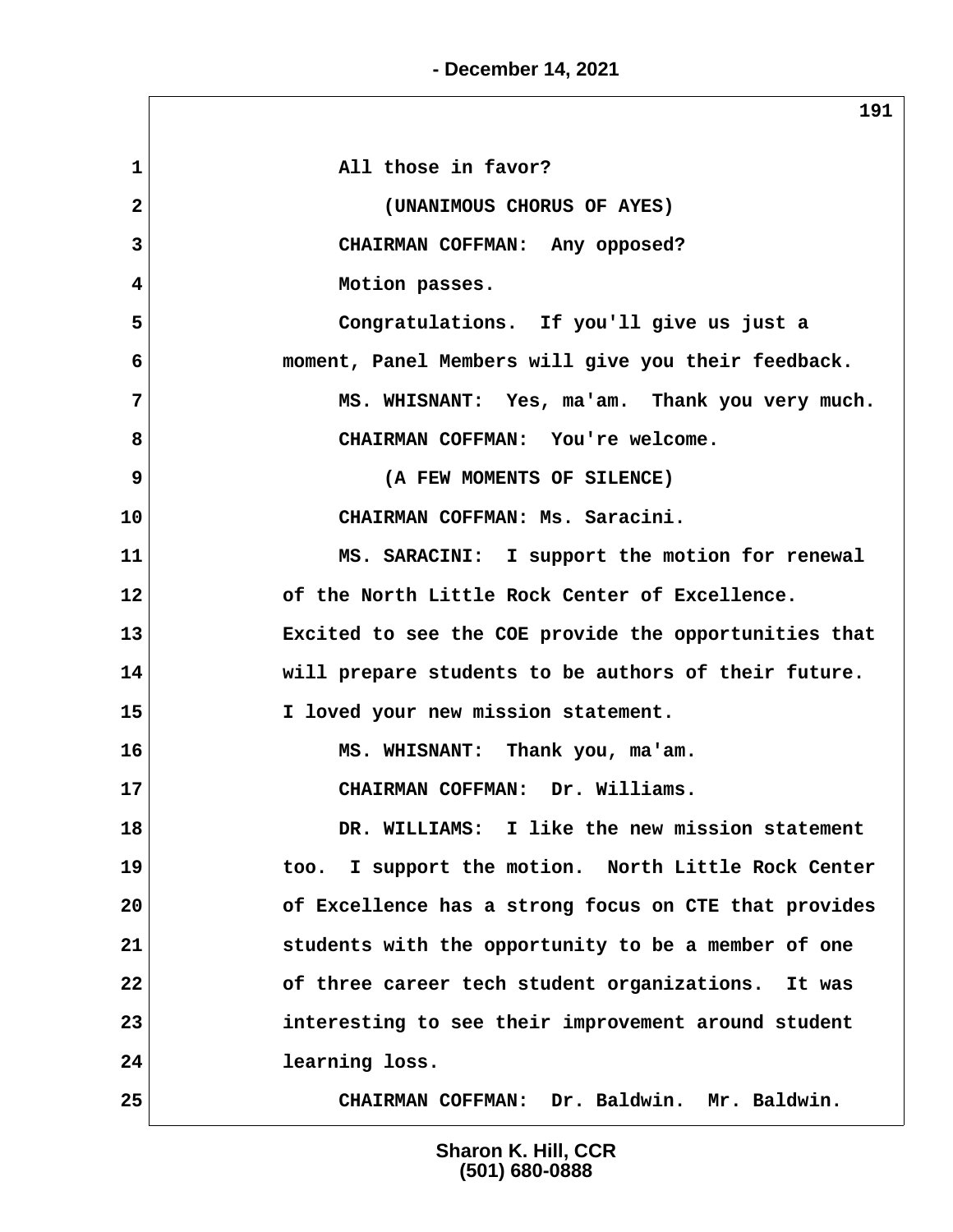| 1                       | MR. BALDWIN: Thank you.                              |
|-------------------------|------------------------------------------------------|
| $\overline{\mathbf{2}}$ | Yes, I voted to approve the renewal. I think         |
| 3                       | you all provide good educational opportunities for   |
| 4                       | your students, and I support your program.           |
| 5                       | CHAIRMAN COFFMAN: Dr. Wright-McMurray.               |
| 6                       | (A BRIEF MOMENT OF SILENCE)                          |
| 7                       | DR. WRIGHT-MCMURRAY: Sorry. I had the same           |
| 8                       | issue as Dr. Williams a minute ago; my box got small |
| 9                       | on me.                                               |
| 10                      | I support the motion. North Little Rock Center       |
| 11                      | of Excellence has provided strong opportunities for  |
| 12                      | their students to engage in CTE programs in the area |
| 13                      | of trade and industry and STEM. And we look forward  |
| 14                      | to expanded opportunities in additional areas.       |
| 15                      | CHAIRMAN COFFMAN: And Dr. Flowers.                   |
| 16                      | DR. FLOWERS: I vote to approve the five-year         |
| 17                      | renewal with waivers as discussed. I look forward to |
| 18                      | hearing about how your mentorship opportunities will |
| 19                      | continue to enhance the educational experiences of   |
| 20                      | your students and also how your work in rebuilding   |
| 21                      | programming will successfully address learning loss. |
| 22                      | CHAIRMAN COFFMAN: Ms. Whisnant, we had a great       |
| 23                      | visit. I was just extremely impressed with your      |
| 24                      | teachers, with your students, with your building. It |
| 25                      | was just really an amazing place to learn. And just  |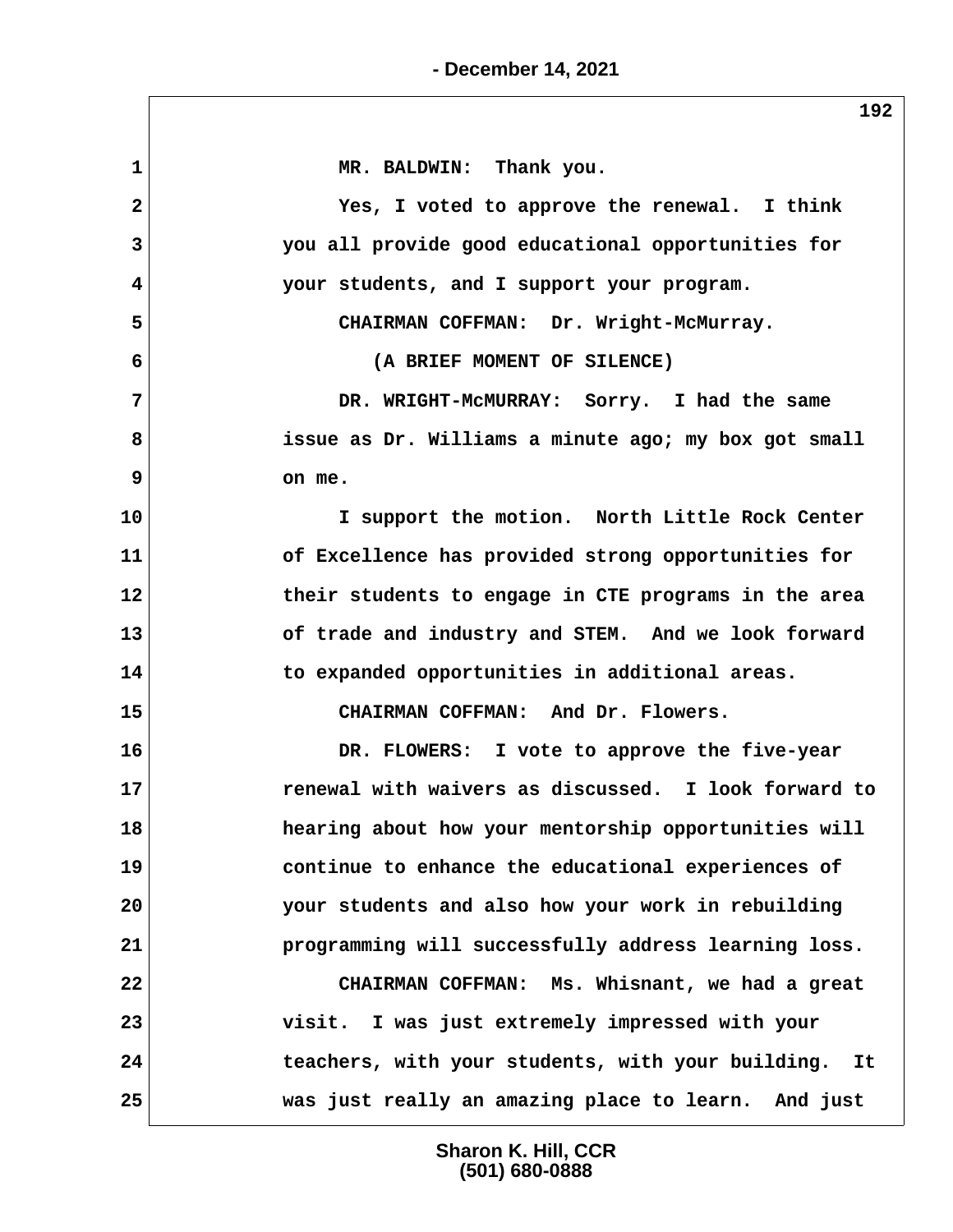| $\mathbf 1$             | like you do with your kids, you've stretched us to   |
|-------------------------|------------------------------------------------------|
| $\mathbf{2}$            | think about our work and we appreciate that. That's  |
| 3                       | always a good thing that we're always thinking about |
| $\overline{\mathbf{4}}$ | how everything fits together or doesn't fit, what    |
| 5                       | needs to be adjusted. And I think that's what you've |
| 6                       | done at your school as well. So keep up the great    |
| 7                       | work and we look forward to following up with you    |
| 8                       | about these waivers.                                 |
| 9                       | MS. WHISNANT: Yes, ma'am. Thank you.                 |
| 10                      | CHAIRMAN COFFMAN: Thank you, everyone.               |
| 11                      | CLOSING COMMENTS                                     |
| 12                      | CHAIRMAN COFFMAN: Ms. James, what was your           |
| 13                      | decision about moving forward on our agenda?         |
| 14                      | MS. JAMES: I pulled up the Media Advisory, and       |
| 15                      | in the Media Advisory we did not state that items on |
| 16                      | Fri- -- I'm sorry -- Wednesday's agenda could be     |
| 17                      | heard on Tuesday. So I would advise that we go ahead |
| 18                      | and leave the calendar item on Wednesday's agenda.   |
| 19                      | CHAIRMAN COFFMAN: All right. Thank you very          |
| 20                      | much.                                                |
| 21                      | Do we have any other business today?                 |
| 22                      | MS. JAMES: I don't believe so.                       |
| 23                      | <b>ADJOURNMENT</b>                                   |
| 24                      | CHAIRMAN COFFMAN: I'll accept a motion to            |
| 25                      | adjourn.                                             |
|                         |                                                      |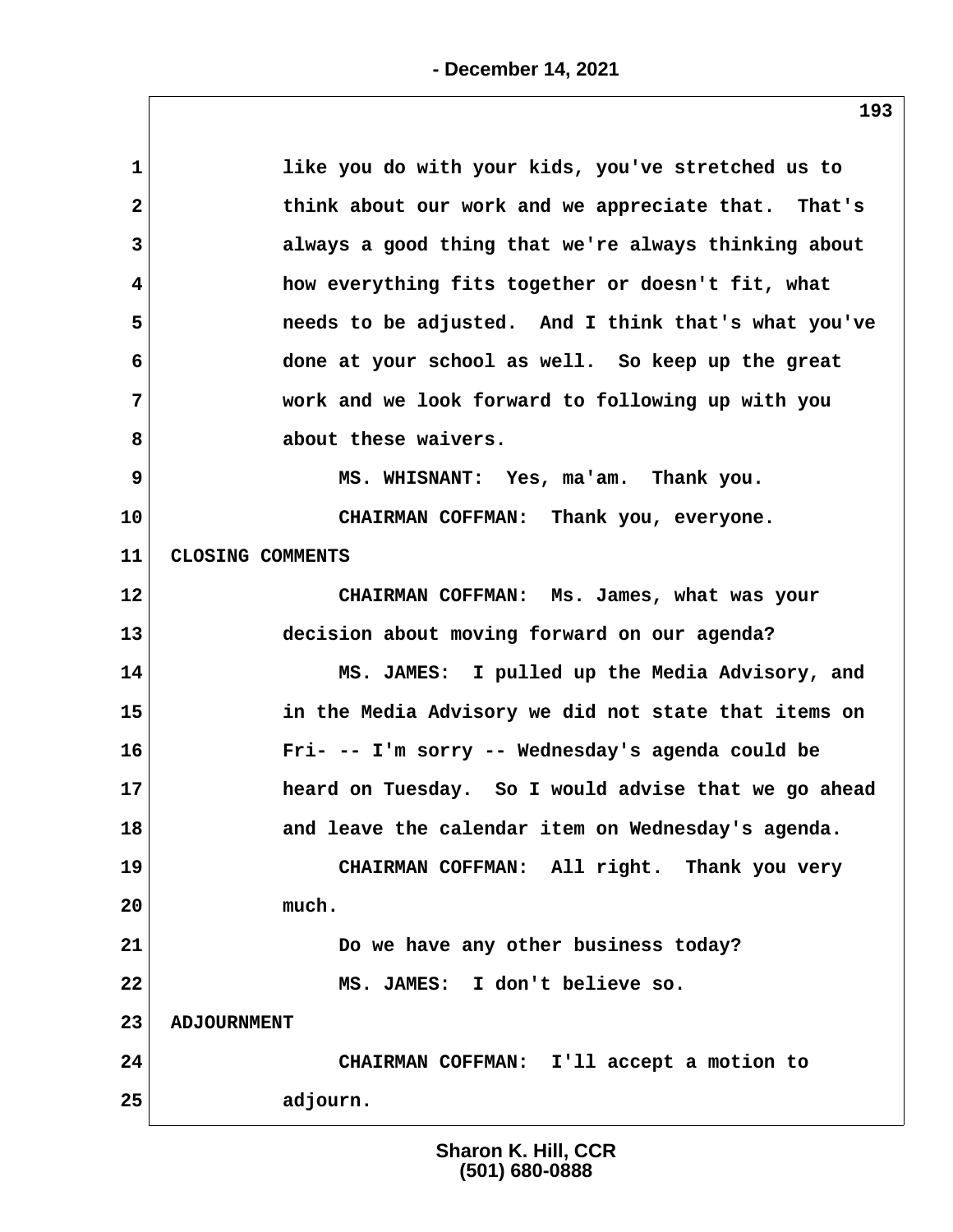**- December 14, 2021**

**194** 1 DR. WILLIAMS: So moved. 2 DR. WRIGHT-MCMURRAY: Second.  **3 CHAIRMAN COFFMAN: I have a motion by Dr. 4 Williams and a second by Dr. Wright-McMurray to 5 adjourn. 6 All those in favor? 7 (UNANIMOUS CHORUS OF AYES) 8 CHAIRMAN COFFMAN: Thank you, everyone. Have a 9 great day. We'll see you in the morning at 9 a.m. 10 Thank you. 11 12 13 14 (The meeting was concluded at 2:24 p.m.) 15 16 17 18 19 20 21 22 23 24 25**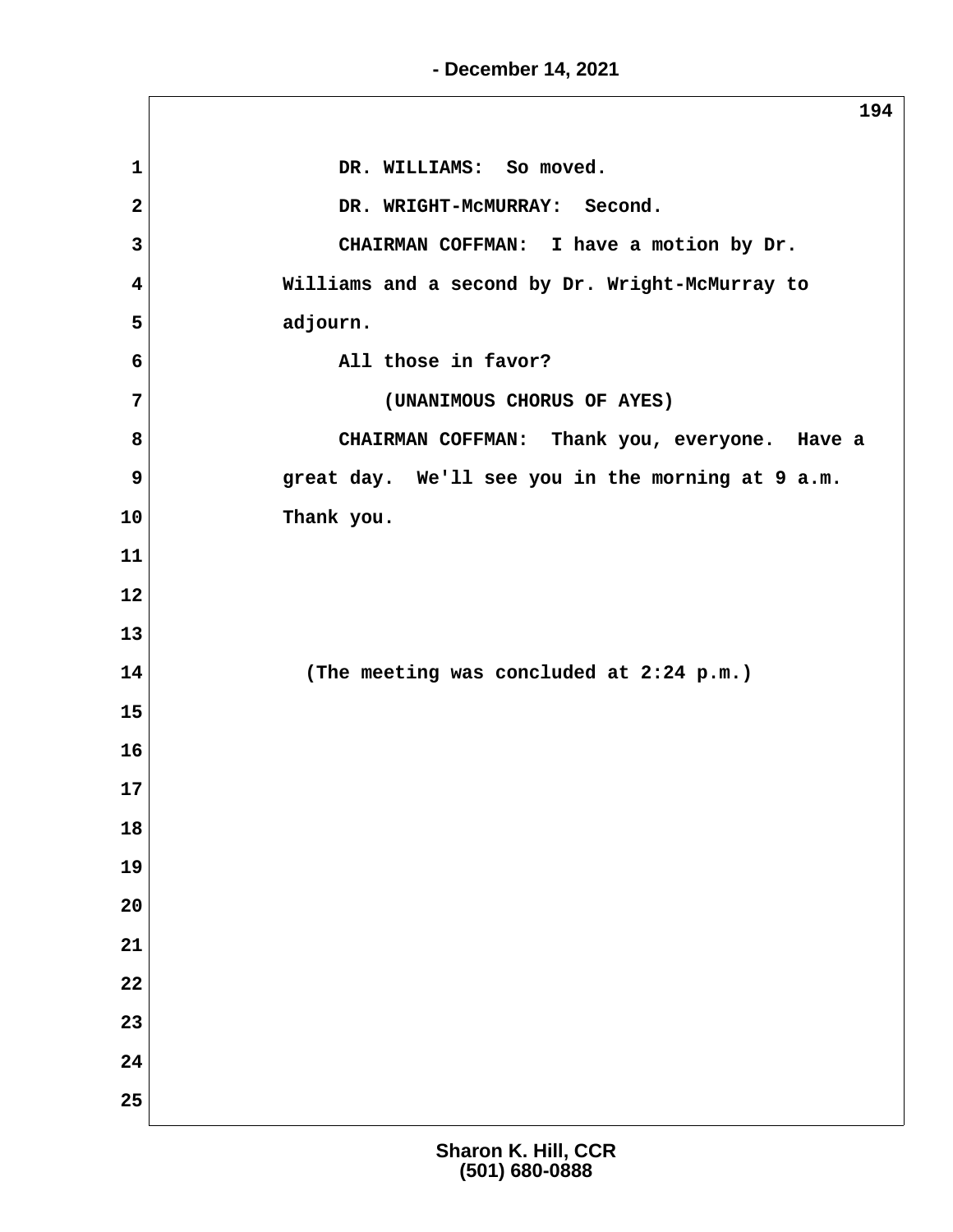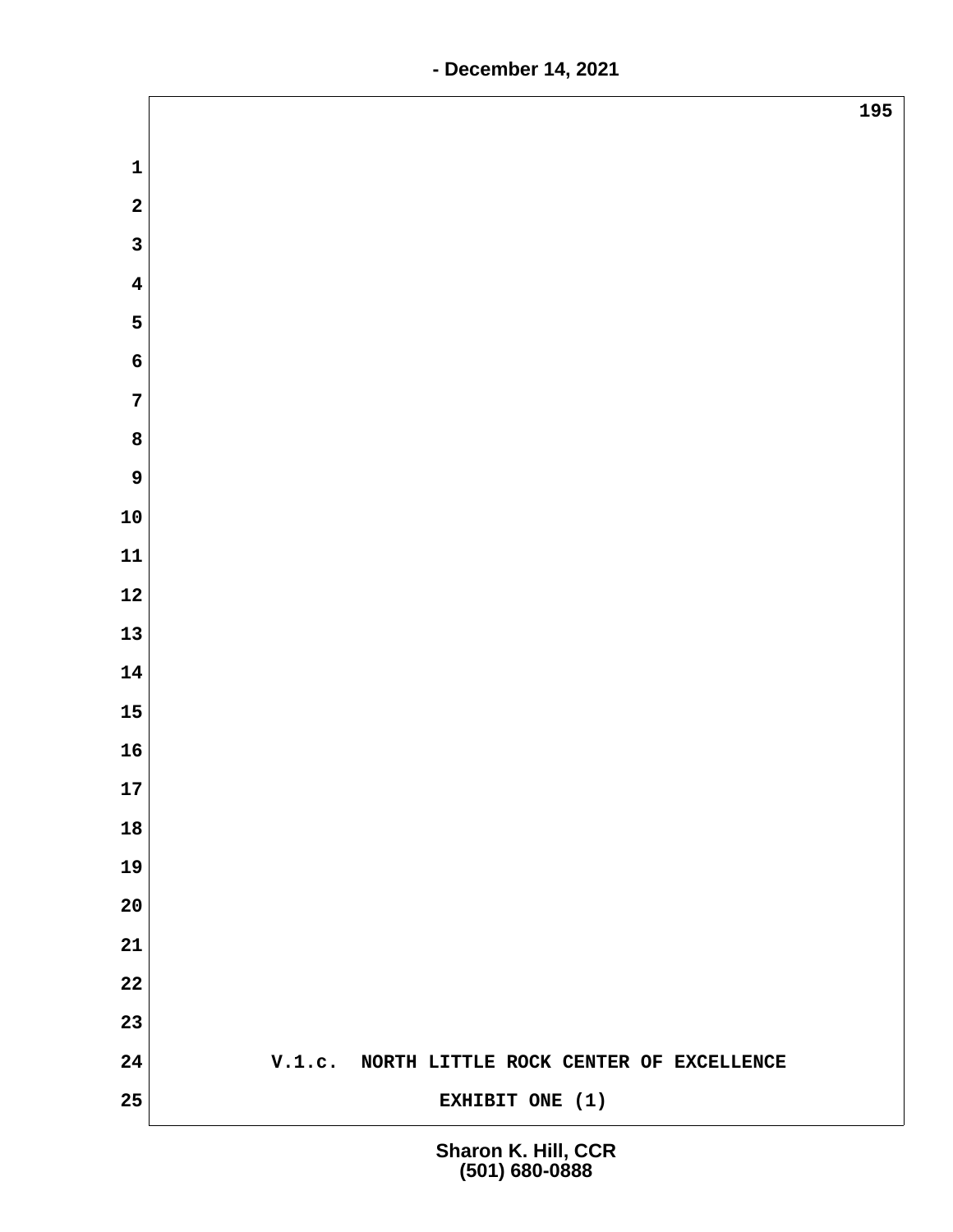## **C E R T I F I C A T E**

 **STATE OF ARKANSAS ) ) ss. COUNTY OF SALINE )**

 **I, SHARON K. HILL, CCR, a Certified Stenomask Reporter and Notary Public before whom the foregoing proceedings was taken, do hereby certify that the same is a true and correct transcription before the Arkansas Division of Elementary and Secondary Education, Charter Authorizing Panel, in Little Rock, Arkansas, on December 14, 2021; that the said proceedings was reduced to typewritten form by me or under my direction and supervision; and that the foregoing pages constitute a true and correct transcription of all proceedings had in said matter.**

 **I FURTHER CERTIFY that I am neither counsel for, related to, nor employed by any of the parties to this action.**

 **I FURTHER CERTIFY that I have no contract with any parties within this action that affects or has a substantial tendency to affect impartiality, that requires me to relinquish control of an original transcript or copies of the transcript before it is certified and delivered to the custodial agency, or that requires me to provide any service not made available to all parties to the action.**

 **WITNESS, MY HAND AND SEAL, THIS DATE: December 21, 2021.**

 **\_\_\_\_\_\_\_\_\_\_\_\_\_\_\_\_\_\_\_\_\_\_\_\_\_\_\_\_\_\_\_\_\_**

 **SHARON K. HILL, CCR Certified Court Reporter Certificate No. 670**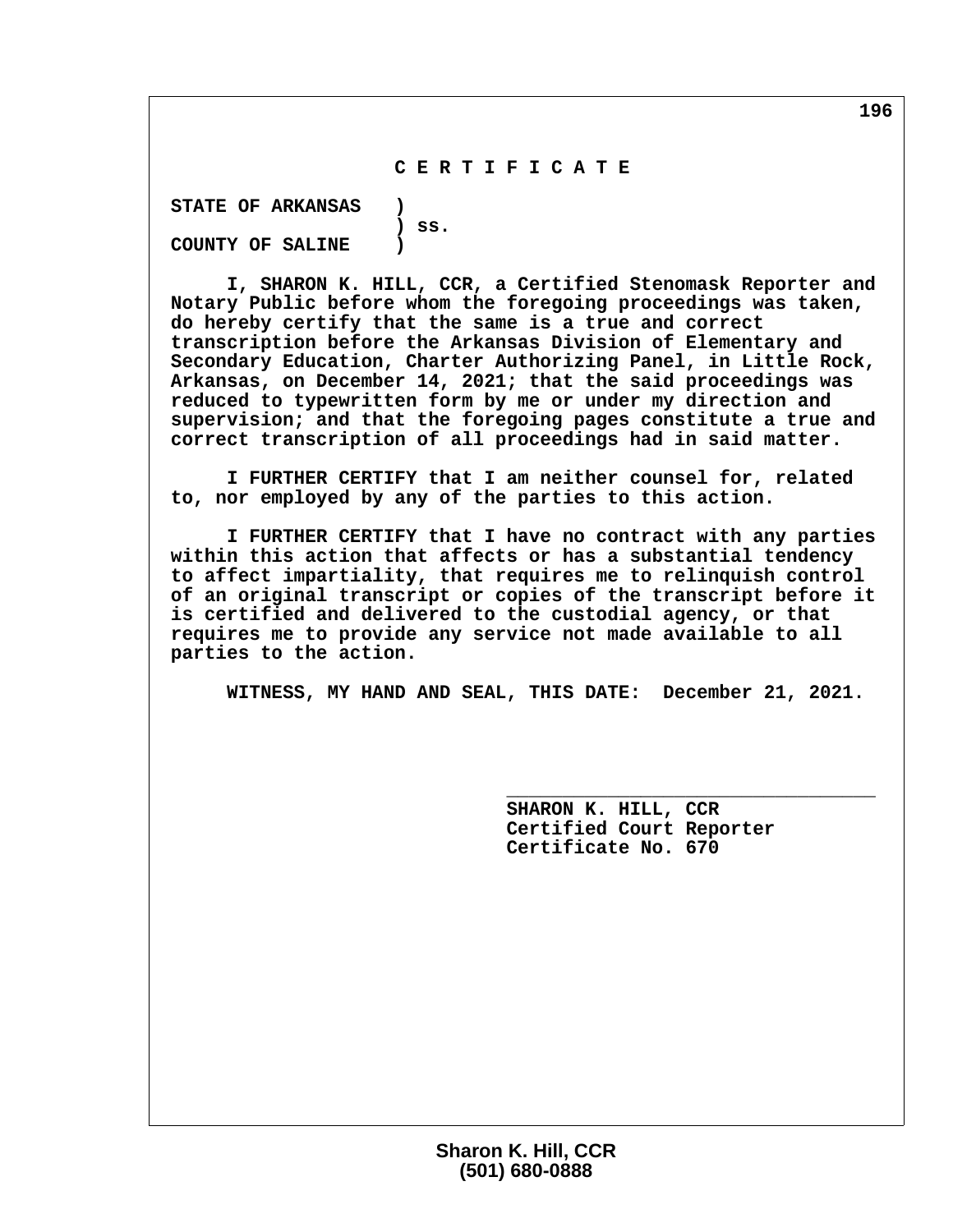|                                            | 41:23;42:17;43:5,13;                     | 56:20;83:17;84:10;                | 98:17;99:12;101:6          | 159:10                                     |
|--------------------------------------------|------------------------------------------|-----------------------------------|----------------------------|--------------------------------------------|
| \$                                         | 44:8,24;45:3,5,20,25;                    | 126:2;134:12;                     | address $(8)$              | again $(35)$                               |
|                                            | 46:10,17;47:9,20;                        | 136:21;141:19;                    | 22:5;92:19;99:25;          | 12:21;16:23,25;                            |
|                                            | 49:13;50:12;52:14;                       | 153:13;154:19;                    | 123:21;174:23;             | 17:6, 10, 14, 15, 17, 21,                  |
| \$5.00(1)<br>135:4                         | 53:7,21;54:1,7,8,14,                     | 157:19;161:5;163:3;               | 175:12;187:25;             | 23, 25; 18: 7; 22: 2;                      |
| \$90,000(1)                                | 16;57:11,20;60:11,                       | 168:3                             | 192:21                     | 25:19;26:1;59:9;                           |
| 101:16                                     | 13;62:23;63:9;69:2,                      | ACT (23)                          | addressed (1)              | 60:1;62:23;63:17;                          |
|                                            | 10;75:14,18,20;79:5;                     | 16:11,16;17:25;                   | 105:6                      | 88:7;113:12;116:1;                         |
|                                            | 80:2,3;83:13;86:15;                      | 18:3,7;19:5;21:21;                | addresses (2)              | 122:11;132:7,18;                           |
|                                            | 88:12,21;89:16,21;                       | 27:16;31:23;51:25;                | 40:23:149:8                | 133:10;134:6;                              |
| [ADIIENCE (2)]                             | 91:8;92:4,18;93:9,                       | 58:22;76:20;78:12;                | addressing (4)             | 135:19;136:22;                             |
| 4:9:5:3                                    | 19;94:8;95:5;97:10;                      | 81:6,6;85:6;99:17;                | 64:22;87:2;175:18;         | 137:18;142:15;                             |
| [ps](3)                                    | 98:9;125:14;126:22;                      | 105:18;108:15,16,16;              | 177:20                     | 144:5;158:22;                              |
| 13:14;99:13;116:3                          | 129:17;180:22                            | 109:2;153:24                      | adhere $(1)$               | 171:11;176:10                              |
|                                            | accept(6)                                | $\boldsymbol{\mathrm{acted}}$ (1) | 50:3                       | age(3)                                     |
| $\mathbf A$                                | 8:7;41:17;124:20;                        | 53:20                             | adjourn (2)                | 29:18;81:5;137:6                           |
|                                            | 148:3;187:23;193:24                      | <b>ACTION</b> (4)                 | 193:25;194:5               | <b>AGENDA (11)</b>                         |
| a2(1)                                      | accepted(1)                              | 8:19,22;53:19;                    | <b>ADJOURNMENT (1)</b>     | 8:3,5,19,23;45:1;                          |
| 39:21                                      | 4:18                                     | 138:1                             | 193:23                     | 95:2;127:13;147:20;                        |
| Aaron (3)                                  | access(8)                                | activities (2)                    | adjusted $(3)$             | 193:13,16,18                               |
| 10:11,16;116:3                             | 51:19,25;75:20;                          | 40:1:76:3                         | 30:18;187:1;193:5          | aggressive (1)                             |
| abilities $(1)$                            | 78:13,24;80:14;                          | acts (2)                          | adjustments (1)            | 30:16                                      |
| 11:24                                      | 82:24;126:25                             | 133:21,23                         | 120:5                      | ago (17)                                   |
| ability (4)                                | accolades(1)<br>174:7                    | actual(1)<br>87:13                | administrators (2)         | 32:2;48:6;49:9;                            |
| 109:4;126:23;                              | accompanies (1)                          | actually (28)                     | 20:13;33:17<br>admired (1) | 82:1,23;83:3;85:16;<br>96:16;103:9;115:11, |
| 128:21;141:24                              | 130:2                                    | 14:4,21;17:20;                    | 7:18                       | 11,21;119:15;                              |
| able $(33)$                                | accomplish(1)                            | 19:17;20:8;26:23;                 | Adopt (1)                  | 146:24;154:21;                             |
| 13:8;17:8;25:20;                           | 93:6                                     | 32:10;41:2;47:17;                 | 166:22                     | 161:18;192:8                               |
| 38:15;55:24;56:2,3;                        | accomplishments (4)                      | 51:21;66:7;67:4;                  | adopted $(1)$              | agree $(2)$                                |
| 57:20;58:10;59:17,                         | 97:11,11;107:8;                          | 69:3;72:15;78:3;                  | 103:9                      | 33:1;84:22                                 |
| 18;63:25;72:9;73:9;                        | 117:4                                    | 84:13;85:15;89:16;                | Adopting (1)               | agreed $(3)$                               |
| 76:2;78:7,11,24;                           | <b>Accreditation (1)</b>                 | 143:4;146:23;                     | 24:24                      | 5:5;7:5;31:11                              |
| 82:22,23;98:19;                            | 163:12                                   | 154:20;157:19;                    | adult(1)                   | agricultural (1)                           |
| 99:14;103:12;107:4,<br>14;118:15;121:8;    | accuracy(1)                              | 164:8,12;172:9;                   | 161:13                     | 178:19                                     |
| 146:2,13,15;151:1;                         | 83:10                                    | 173:6;184:14;190:8                | adults $(1)$               | ahead $(11)$                               |
| 177:20;188:6                               | accurate(1)                              | adamant (2)                       | 142:16                     | 26:17;39:23;67:5;                          |
| above $(1)$                                | 83:10                                    | 30:2,8                            | advance (1)                | 94:1;95:15,16;108:6;                       |
| 78:10                                      | ACE(4)                                   | add (16)                          | 103:10                     | 145:25;184:13;                             |
| Absolutely (8)                             | 9:15:15:6:23:15;                         | 23:22;28:21,21;                   | advanced (5)               | 188:18;193:17                              |
| 5:13;7:9;42:16;                            | 26:9                                     | 39:14,23;50:16;67:9,              | 57:25;58:13;61:11,         | aimed $(1)$                                |
| 76:17;109:1;121:2;                         | achievable (1)                           | 12;112:11;164:14;                 | 12;154:13                  | 103:25                                     |
| 124:4;126:9                                | 30:24                                    | 166:10,13;167:11;                 | advantage $(1)$            | air(1)                                     |
| abstract $(1)$                             | achieve (6)                              | 169:14,16;185:22                  | 132:8                      | 176:7                                      |
| 105:20                                     | 31:4;60:20;75:8,9;                       | added $(15)$                      | advise $(1)$               | ALE(7)                                     |
| Academic (21)                              | 93:15;126:24                             | 46:4;47:6;49:6,6,8;               | 193:17                     | 11:4;13:4,24;                              |
| 10:1,6,19;11:21;                           | achieved (1)                             | 62:19;77:19;78:1,22;              | advisor $(1)$              | 24:21;40:17;42:20;                         |
| 13:2;15:20;20:10;                          | 49:24                                    | 79:1,8;80:7,15;                   | 79:25                      | 69:4                                       |
| 49:7;59:13;77:8;                           | achievement (19)                         | 153:22;170:19<br>addendum (2)     | <b>Advisory (2)</b>        | algebra (4)                                |
| 98:10,25;99:2,4,10;                        | 18:22;21:11;47:7,<br>23, 25; 48: 19, 21; | 35:8,21                           | 193:14,15<br>afar $(1)$    | 86:4;157:25;158:3;<br>175:15               |
| 100:18,21;105:13;                          | 58:16;72:25;83:15;                       | adding $(4)$                      | 7:19                       | align $(6)$                                |
| 129:5;154:22;161:25                        | 84:3;93:12;100:9,23;                     | 28:17;37:16;                      | affect $(2)$               | 20:18,24;25:17;                            |
| academically (2)                           | 101:15;102:7,11,16;                      | 112:13;178:18                     | 109:4,9                    | 52:25;57:15;144:8                          |
| 123:24;154:23                              | 107:19                                   | addition $(5)$                    | affirm $(5)$               | aligned $(5)$                              |
| academics (1)                              | achievements (2)                         | 79:8;81:18,21;                    | 9:19;45:11;96:2;           | 7:5;21:4;40:17;                            |
| 73:13                                      | 98:10;117:4                              | 101:10;112:15                     | 128:3;151:19               | 88:8;144:15                                |
| academies (2)                              | acknowledged (1)                         | additional (12)                   | <b>AFFIRMATIVELY (5)</b>   | aligning $(1)$                             |
| 57:15;183:20                               | 107:13                                   | 35:18;39:12;41:11;                | 9:22;45:14;96:5;           | 142:14                                     |
| Academy (73)                               | acknowledges (1)                         | 59:4,8;90:24;93:15;               | 128:6;151:22               | alignment $(5)$                            |
| 10:7;11:18;12:2,7;<br>13:22;14:3,10,15,20; | 101:11                                   | 107:7;108:7;140:2;                | afforded (1)               | 49:10,11;83:18;                            |
| 15:12,18:18:9,14;                          | across(16)                               | 177:15;192:14                     | 117:10                     | 141:21;142:8                               |
| 22:12;23:16;26:9;                          | 13:17;14:12;53:11;                       | additionally (3)                  | after- $(1)$               | allow $(12)$                               |
|                                            |                                          |                                   |                            |                                            |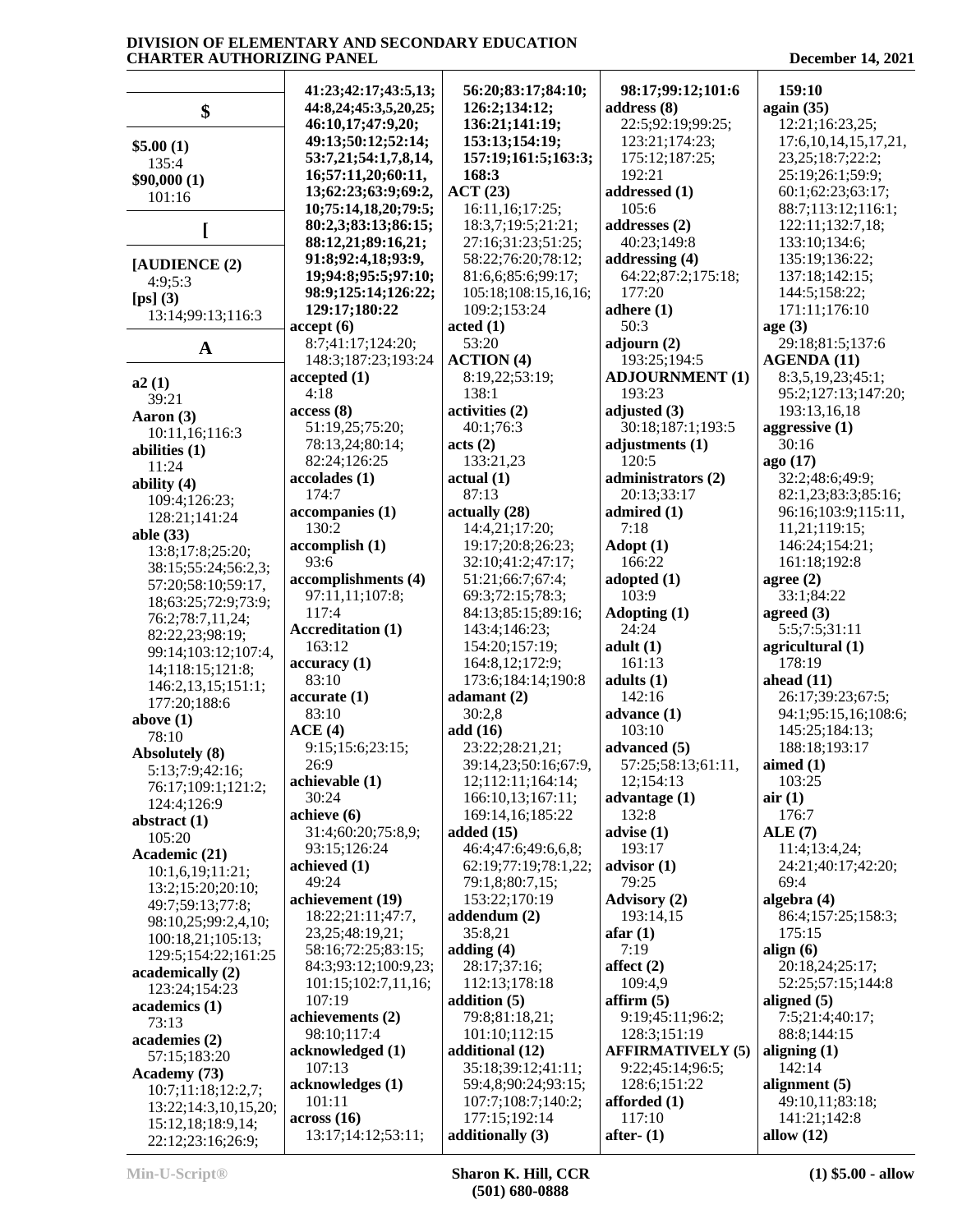12:14,16;13:3; 36:23;92:18;98:21; 103:5;117:17; 125:13;126:7; 148:23;171:2 **allowed (4)** 103:10;136:13; 146:10;159:13 **allowing (3)** 45:23;73:14;119:7 **allows (13)** 12:25;29:20;82:24; 98:25;99:11;104:23; 107:6,16;117:20; 130:18,22;145:21,23 **almost (5)** 41:8;89:10;185:14, 17,20 **along (6)** 13:14;25:2;31:22; 99:10;101:8;151:24 **ALP (1)** 85:19 **ALPs (1)** 85:3 **Alternative (2)** 10:8;111:21 **although (2)** 92:21;184:12 **always (27)** 4:23;7:4,12,18; 17:17,18;26:18;39:4; 51:14;53:2;62:7; 118:25;122:3,5,10, 24;124:13,15;132:2; 137:22;154:22; 157:17;159:7; 161:12;173:20; 193:3,3 **amazing (6)** 6:10;44:2;133:6,8; 142:19;192:25 **ambitious (1)** 33:2 **ambulances (1)** 129:22 **amend (3)** 36:14;39:8;69:15 **amended (1)** 176:5 **amendment (5)** 114:2;146:19; 147:9,13;164:7 **amendments (3)** 164:1;176:2,3 **AMI (2)** 170:12,14 **amount (1)** 38:12 **analyzed (1)** 34:17 **analyzes (1)** 104:18

**and/or (2)** 158:19;160:20 **and-a-half (1)** 84:8 **animal (3)** 11:14;178:8,18 **Annotated (1)** 111:22 **announcement (4)** 3:21,22;5:12; 134:17 **announcements (2)** 3:17;7:25 **annual (1)** 100:25 **ANSWERED (8)** 9:22;45:14;72:7; 86:25;96:5;128:6; 143:13;151:22 **anticipate (5)** 17:17;29:23;83:12; 89:23;177:14 **anticipated (2)** 17:2;40:22 **anymore (1)** 168:7 **anyways (1)** 51:14 **AP (4)** 154:24;156:9,14; 163:11 **apologize (2)** 71:5;151:11 **applaud (1)** 34:15 **applauded (1)** 120:10 **APPLAUSE] (2)** 4:9;5:3 **Apple (1)** 101:22 **applicable (1)** 75:2 **application (22)** 27:24;28:1;34:5; 35:17;39:16;46:20; 47:24;51:12,17;71:7; 74:16,19,21;75:13; 87:9;91:3;92:9; 98:25;139:10;149:6; 167:5;186:10 **applications (2)** 9:8;47:17 **applied (2)** 46:19;103:22 **apply (2)** 112:25;186:11 **applying (1)** 155:9 **appreciate (12)** 3:15;6:11;7:23; 10:15;34:13;43:18; 118:24;133:5;

 140:12;150:4;152:3; 193:2 **appreciated (1)** 117:5 **apprenticeships (2)** 162:18,20 **approach (1)** 77:24 **appropriate (4)** 43:2;112:25;113:8, 23 **approval (3)** 91:2;124:21;148:4 **approvals (1)** 189:10 **approve (21)** 8:10,13;41:19,23; 42:23;43:4,12;91:7; 93:8,18;124:24; 126:4,13,20;148:8; 149:11,16;190:18,23; 192:2,16 **approved (1)** 91:12 **April (3)** 38:15;50:8;53:25 **AQT (1)** 157:2 **Arch (2)** 69:4,4 **area (16)** 18:23;96:8;104:19, 21;137:8;144:5,10, 10,18;175:16; 178:24;179:19; 183:8;184:8,9; 192:12 **areas (22)** 21:12;87:11,22; 93:5;98:19;106:18; 123:4;137:21; 177:12,15;178:10; 183:5,6,8,11,17,17, 19,24,25;184:16; 192:14 **Arkansas (13)** 28:23;40:16;100:5, 24;101:17;102:8; 103:1;108:24; 111:22;129:16,19; 144:7,14 **Armed (1)** 144:16 **around (14)** 21:15;47:19;64:4; 72:13;97:22;119:4; 132:18;134:14,15; 141:10;144:18; 158:8;189:3;191:23 **arrive (1)** 155:12 **Arrives (1)** 155:15

**art (1)** 181:2 **articles (2)** 65:11,15 **arts (2)** 86:3;139:21 **aspect (2)** 103:7;161:23 **aspects (1)** 118:6 **aspirations (1)** 144:8 **Aspire (8)** 17:25;18:4,8; 58:22;76:20;99:17; 105:18;153:24 **Assembly (1)** 123:10 **assess (5)** 18:6;98:13,15; 99:5,9 **assessing (2)** 16:9;20:25 **assessment (11)** 17:5,19;18:4;19:5; 21:25;78:10,20;83:5, 11;122:22;136:4 **assessments (4)** 47:6;52:1;98:18; 99:5 **assigned (2)** 132:13;143:17 **assigning (1)** 79:24 **Assistant (9)** 10:21;15:5;50:12; 54:6;85:12;128:12; 142:24;152:11,12 **Associate (1)** 4:18 **associated (1)** 68:20 **Association (1)** 154:14 **assuming (3)** 85:5;90:7;146:21 **asterisk (1)** 174:18 **astronomy (1)** 143:1 **asynchronous (2)** 160:12;168:18 **asynchronously (1)** 168:14 **at- (2)** 16:25;17:3 **at-risk (9)** 16:14;17:3,16; 18:4;22:8;23:4; 31:13,16;33:19 **attack (1)** 47:7 **attainable (7)**

 153:20;171:22; 172:2,5;176:11,12,13 **attend (2)** 37:14;168:18 **Attendance (15)** 39:16,19,25;52:16, 16,20;138:7;167:2,2, 8,9;169:18;170:1,3; 187:3 **Attorney (1)** 108:24 **attorneys (1)** 9:6 **attracting (1)** 102:24 **audience (1)** 3:12 **August (2)** 109:22,23 **authentic (1)** 98:25 **Authorizing (5)** 3:3;5:15;6:13; 8:14;43:25 **authors (2)** 153:16;191:14 **available (4)** 60:17;188:4;190:8, 12 **avenues (1)** 60:14 **average (13)** 16:11,23;17:12,24; 21:21;31:15,15; 99:18,21,23;100:7, 10;105:8 **Award (3)** 101:13,14,17 **awarded (2)** 101:22;120:6 **awarding (1)** 189:10 **awards (1)** 117:6 **aware (3)** 25:23;28:23;91:15 **awareness (6)** 65:2,4;77:2,16,20; 79:7 **away (2)** 48:6;70:8 **Awesome (5)** 4:8;43:6;119:22; 143:3,9 **AYES (7)** 8:16;42:2;91:10; 125:5;148:11;191:2; 194:7 **B B-1 (1)** 185:6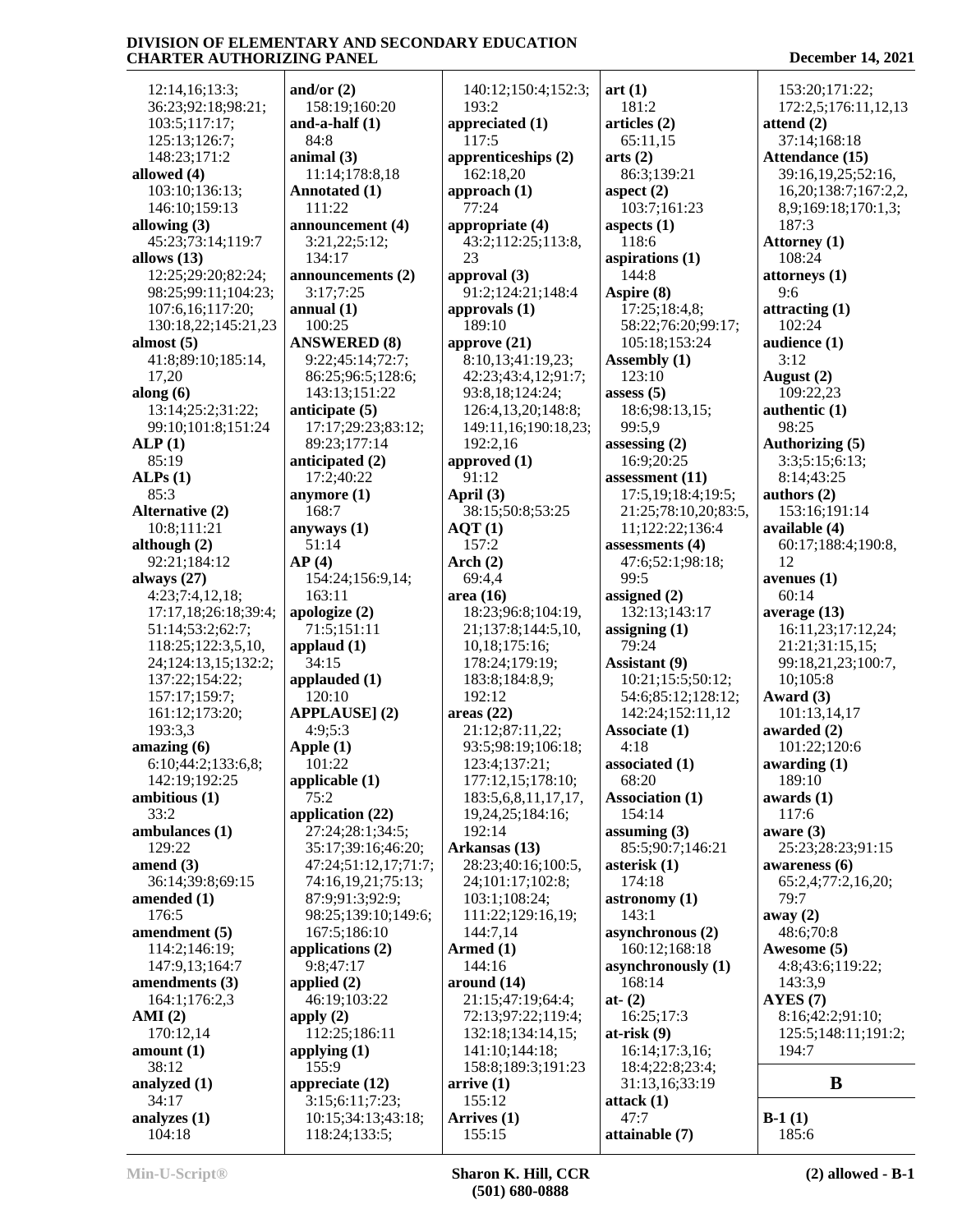15

**baby (1)** 65:6 **back (38)** 25:19;26:18;29:16; 31:12;39:4;44:23; 50:7,8;56:11,12; 69:15;77:10;78:8; 79:3;82:13;87:13; 90:1,2;94:8,10; 95:12;109:24;114:2; 120:12;122:12; 129:9,22;132:2; 135:6;138:11; 144:23;146:20; 155:20;156:16; 164:22;171:13; 177:3;189:3 **background (3)** 11:1;53:21;118:2 **back-to-school (1)** 33:12 **badges (1)** 101:2 **Balance (2)** 27:6;143:16 **Baldwin (54)** 6:4,15;8:8,11,13; 30:12,13;32:7,16,18, 22;42:22,22,23; 81:13,14,20,23;82:3, 6,10,15,17;84:18,21; 93:2,3;114:24,25; 115:5,16,18,24; 116:5,9,13,16; 124:21,24;126:12,13; 143:20,21;145:4,7; 149:10,11;173:2,3; 190:21,23;191:25,25; 192:1 **band (6)** 14:6;143:2,3,5,5,7 **bang (1)** 77:17 **banged (1)** 64:18 **barrier (1)** 119:5 **base (4)** 77:1,2,4;107:11 **based (13)** 20:23;39:8,25; 99:6;107:6,7;119:17; 120:6;158:21;164:3; 170:3;173:6;186:22 **baseline (2)** 137:14;171:19 **basic (1)** 79:13 **basically (5)** 15:16;64:15;66:7; 136:2;187:4 **basis (5)** 51:24;60:10;62:16;

 129:14;130:17 **be-all (1)** 78:13 **beat (1)** 157:10 **beaten (3)** 163:13,13,15 **Beating (6)** 101:2,6,9;157:9,13, **beautiful (1)** 84:12 **became (3)** 56:14,15;103:15 **Becky (1)** 85:14 **become (2)** 11:22;47:12 **before-last (1)** 158:14 **begin (2)** 45:17;108:19 **beginning (3)** 59:6;65:22;72:7 **begins (1)** 37:21 **begun (1)** 65:5 **behalf (2)** 9:5;151:17 **behind (4)** 68:3;120:9;134:22; 178:4 **belong (2)** 154:11,17 **below (2)** 59:2;63:23 **beneficial (1)** 69:12 **benefit (3)** 3:11;42:24;44:11 **benefits (1)** 118:20 **besides (2)** 20:19;58:13 **best (16)** 9:8;13:1;23:5;62:7, 12;75:10;76:15; 77:17;87:23;124:15; 129:18;142:15,15; 144:8;160:2;173:22 **better (17)** 26:15;34:1;53:2,3; 54:19;62:7,12;92:11, 12;94:1;103:5,18; 106:10;117:25; 118:7;158:17;179:22 **betterment (1)** 74:4 **beyond (5)** 26:4;61:7;62:6; 73:4;135:1 **big (13) bigger (2)** 13:6;148:22 **biggest (5)** 84:4;178:12 **big-hitters (1)** 134:24 **Billy (2)** 45:21,22 **biology (1)** 142:25 **biomedical (3) bit (33) bits (1)** 181:5 **blended (2) blending (1)** 151:11 **blew (1)** 70:7 **block (3) blossomed (1)** 154:21 **blueprint (1)** 103:3 **Board (19)** 168:3 **boat (1)** 122:4 **body (1)** 136:1 **bonuses (1)** 107:14 **book (2)** 77:20,21 **books (1)** 99:7 **both (14)**

 13:18;20:20;21:2, 10;22:1;55:4;57:17; 61:8;62:25;81:1; 124:1;139:22;159:2 14:1;30:5;62:22; 155:23,25;183:15 10:22,23;11:1,2,7, 11,14,16;12:18;13:6; 14:13,25;31:5;32:22; 33:8;47:4;53:24; 65:24;66:12;86:4; 87:3;114:14;117:7; 124:14;129:10; 165:7;167:23; 168:11,15;171:15; 176:3;180:3;185:23 151:11;162:16 88:23;159:12,13 5:20,21;6:11;7:11, 13,20;33:16;42:7,8; 71:22;109:3;120:3; 122:1,3;136:21; 148:17;150:5;161:5; 6:11;20:12;47:16; 49:12;69:9;83:12; 93:4;99:18;101:5; 104:1;126:8;149:14; 155:1;188:6 **bottom (3)** 99:22;101:2; 135:20 **box (3)** 125:17;148:21; 192:8 **boy (1)** 148:22 **brag (1)** 74:13 **branch (1)** 134:18 **branches (1)** 135:23 **Brazle (19)** 45:9,19,19;47:3; 48:11;50:6,8;51:17; 52:7;53:20;54:3; 72:20;73:25;74:20; 77:10,23;80:4;88:16, 22 **Brazle's (1)** 73:5 **break (10)** 44:16,21;94:19,22; 110:10,13;127:6,8; 150:17,22 **breakdown (4)** 15:11;16:19;17:10; 22:9 **breaks (1)** 110:12 **Breathe (2)** 163:20,20 **breathing (1)** 163:19 **bridge (1)** 155:8 **BRIEF (1)** 192:6 **briefly (1)** 47:14 **brilliant (1)** 6:18 **bring (8)** 14:14;32:5;60:17, 22;65:25;83:21,21; 95:2 **bringing (3)** 56:24;109:23; 155:19 **brings (1)** 168:25 **broke (1)** 120:16 **broken (1)** 15:12 **bronze (1)** 19:11 **brought (4)** 6:22;21:7;176:7;

| 178:7                                     |
|-------------------------------------------|
| buck $(1)$                                |
| 77:18                                     |
| budgeting (1)<br>120:5                    |
| build $(4)$                               |
| 40:20;117:10;                             |
| 133:14;175:17                             |
| building $(23)$                           |
| 11:19;20:12;31:6;<br>57:5;61:18;62:25;    |
| 63:1,4,7;73:9,16;                         |
| 82:2,5;103:13;133:3,                      |
| 19,20,25;141:24;                          |
| 142:5,19;147:1;                           |
| 192:24<br>buildings (1)                   |
| 188:24                                    |
| built $(4)$                               |
| 59:5,9;129:22;                            |
| 135:8                                     |
| bumped $(1)$<br>158:1                     |
| bumps $(2)$                               |
| 141:16,20                                 |
| burning $(1)$                             |
| 142:16                                    |
| business $(4)$                            |
| 135:1,4,11;193:21<br>businesses (2)       |
| 60:25;146:10                              |
| busted $(1)$                              |
| 86:16                                     |
| Bye(1)<br>150:11                          |
| Bye-bye $(1)$                             |
| 150:10                                    |
| by-one $(1)$                              |
| 139:13                                    |
| c                                         |
|                                           |
| C&C(1)                                    |
| 155:17                                    |
| <b>CABOT</b> (23)<br>9:15,17;10:1,6,18,   |
| 24;12:2,7;13:22;                          |
| 14:17,20;15:11,12,                        |
| 17,17;16:5;19:25;                         |
| 23:15;26:9;41:23;                         |
| 42:17;43:5,13<br>cafeteria (2)            |
| 144:20;176:6                              |
| Calendar (20)                             |
| 24:24;25:9,12;                            |
| 36:7;37:10;108:5;                         |
| 109:14,25;110:18;<br>111:4,8;121:8,15,17, |
| 21;123:15,20;124:7;                       |
| 169:12;193:18                             |
| calendars (3)                             |
| 25:25;37:1;110:8                          |
| call $(3)$                                |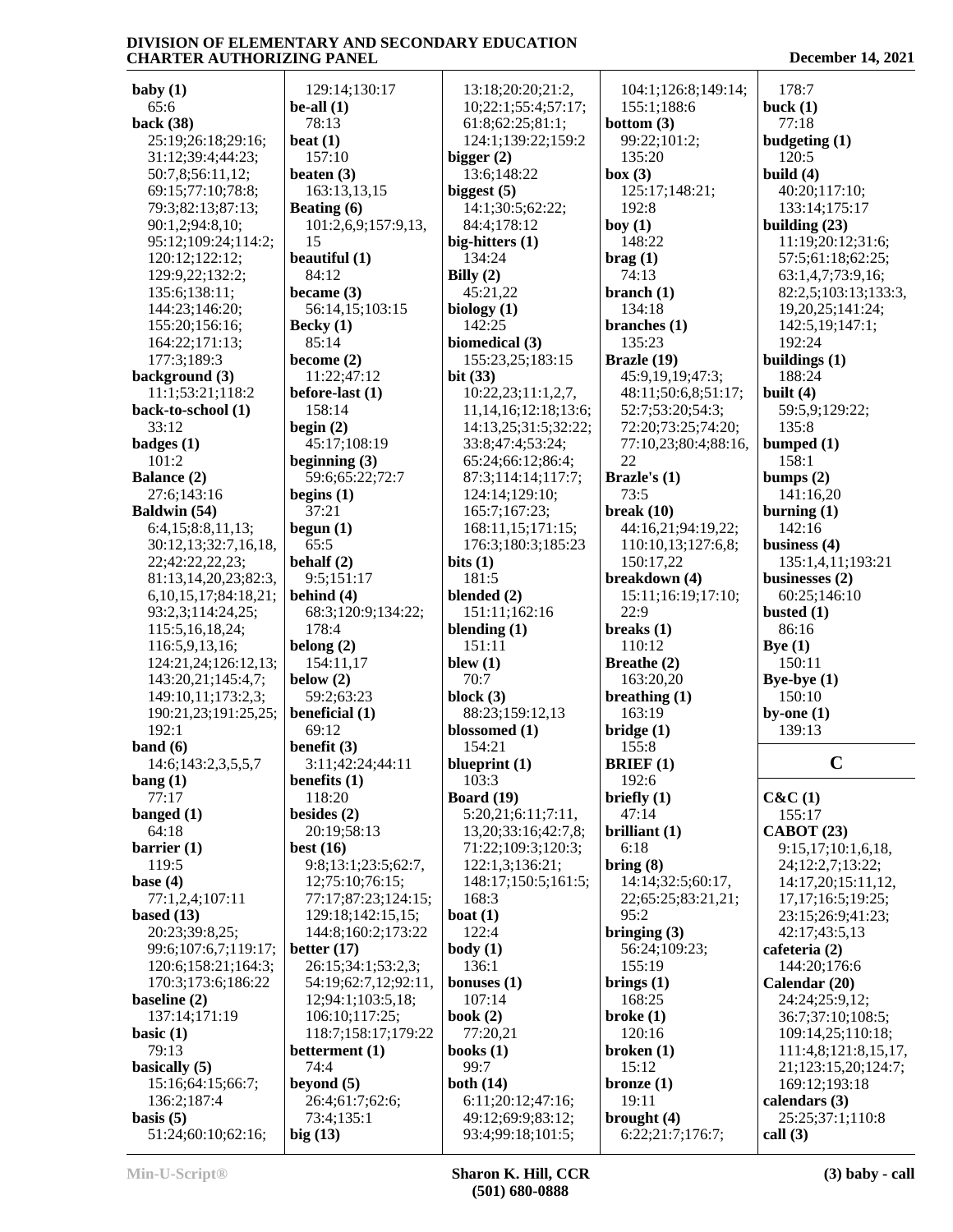| 44:22;45:22;85:10          | 25;163:18;164:15;    | celebrate (1)              | 91:5,11,19,24;92:1,6,      | 120:25;152:19;       |
|----------------------------|----------------------|----------------------------|----------------------------|----------------------|
| called $(4)$               | 165:6;168:18;        | 20:5                       | 15;93:1,7,17,23;           | 158:21               |
| 3:4;77:20;101:1;           | 173:11,14;174:2;     | celebrated (3)             | 94:12,15,23;95:1,12,       | changing $(2)$       |
| 178:12                     | 177:12,25;178:11;    | 20:5;120:11;               | 15,23,25;96:6,10,13,       | 119:12;147:9         |
| calls $(2)$                | 179:25;180:3;        | 133:13                     | 15,23,25;97:2;             | chaos $(2)$          |
| 60:2;90:16                 | 185:22,22;187:16;    | celebration (5)            | 107:25;108:9,11,15;        | 162:14,14            |
| calm(1)                    | 188:5,22,23,24;      | 47:3;51:20;56:19,          | 109:5,8,12,18;110:5,       | character $(1)$      |
| 122:5                      | 189:12               | 23;59:16                   | 17,25;111;7,10;            | 6:18                 |
|                            |                      |                            |                            |                      |
| came $(16)$                | canoe $(1)$          | Center $(16)$              | 112:17,24;113:4,7,         | characteristics (1)  |
| 25:24;30:1;32:2;           | 133:6                | 10:1,6,20;15:21;           | 11, 15, 17, 20, 22;        | 104:2                |
| 46:8;49:9;54:15;           | cap $(8)$            | 108:25;151:2,6,17;         | 114:1,5,8,11,24;           | characters (1)       |
| 62:23;64:21,22;80:5;       | 10:4;43:25;45:7;     | 152:15;153:15;             | 116:18;117:2;              | 99:6                 |
| 106:22;119:14;             | 91:15;95:8;127:18;   | 165:2;190:24;              | 118:21;121:7;              | charge $(2)$         |
| 129:9;156:8;171:16;        | 151:9;176:4          | 191:12,19;192:10;          | 123:11,14,24;124:18,       | 83:22;176:21         |
| 172:6                      | capable $(1)$        | 195:24                     | 23;125:6,11,20;            | charged $(1)$        |
| campus (15)                | 102:10               | central (3)                | 126:3, 12, 19; 127: 4, 6,  | 102:19               |
| 10:3;11:13;13:17;          | capacity (2)         | 20:3;33:16;179:2           | 10,23;128:2,7,15,20,       | charges $(1)$        |
| 45:5;49:13;54:14;          | 7:8:53:9             | century $(2)$              | 22, 24; 129: 1; 138: 12,   | 84:1                 |
| 55:19;73:23;92:4;          | card(3)              | 98:14:99:9                 | 14, 18, 21, 25; 140: 4, 7, | chart(6)             |
| 95:7;127:17;131:8;         | 50:21,22;58:15       | certain(4)                 | 10,18;143:12,20;           | 15:14;16:19;17:21;   |
| 146:21;151:8;163:2         | cards $(2)$          | 37:11,12;63:9;             | 146:16,19;147:4,7,         | 18:7;99:17;106:2     |
| campuses (12)              | 50:25;51:5           | 118:19                     | 14, 19, 25; 148: 6, 12,    | Charter (79)         |
| 13:23;14:5,7;              | care $(3)$           | certainly (7)              | 20;149:3,10,15,21,         | 3:3;4:13,23;5:7,15;  |
| 20:17;21:5;49:13;          | 11:9;14:15,17        | 6:10;39:1;96:11,           | 25;150:3,8,10,12,16,       | 6:13,23;7:11;8:14,   |
| 53:10;77:5;79:4,18;        | Career (40)          | 13,15;98:5;111:2           | 21, 24; 151: 3, 16, 23;    | 20;9:3,25;10:2,6,7,  |
|                            | 4:19,23;22:20;       |                            |                            | 22;11:3,13,17;13:24; |
| 83:17;109:16               |                      | certification (3)          | 152:3,6,9;163:20;          |                      |
| can (157)                  | 49:16;57:14,16;      | 127:21;145:2;              | 164:2,6,17;167:7,12,       | 14:25;16:10;18:12;   |
| 7:7;9:13;11:2;             | 62:19;68:2;74:17;    | 155:17                     | 14, 19; 168: 5, 20, 24;    | 19:4;21:13;26:2;     |
| 12:19,20;13:1,10,15,       | 80:15;87:2,9,18,25;  | certifications (12)        | 169:25;170:6,8,11,         | 31:10;35:5,13;43:5,  |
| 15, 19; 14: 14, 19; 15: 9, | 93:13;117:9;121:1;   | 130:6;137:7;               | 14, 18, 21, 23; 171: 5, 7, | 25;45:2,7,25;46:1;   |
| 15, 19; 16: 19; 17: 9, 25; | 126:25;127:2;129:6;  | 143:25;144:2;              | 9;173:2;174:4;176:1,       | 47:17;49:11,22,25;   |
| 18:17,22;19:17,25;         | 130:6;131:21;        | 145:22,23;155:11,12,       | 24;182:24;183:2,7,         | 50:4,11;53:8,12,23;  |
| 23:6;24:16;25:3,5;         | 140:13,16;144:15,25; | 14,21,25;158:19            | 10,22;184:2,4,17,24;       | 72:9,10;75:1,8,12;   |
| 26:18;31:4,18;35:15,       | 149:8,20,24;153:11;  | certified (1)              | 185:12,16;186:3,6,         | 76:4;92:9;93:18;     |
| 22;37:8,13,13,14;          | 154:11,18;156:12;    | 129:21                     | 13, 19, 25; 187: 3, 11,    | 95:3,6,8;97:25;      |
| 38:25;39:1,13,22;          | 158:20;165:3;        | CFA(2)                     | 15, 18; 188: 8, 16, 18,    | 98:11;101:20;        |
| 44:17;46:13;52:14;         | 168:21;177:4;183:3,  | 55:25;59:21                | 21, 23; 189: 16, 25;       | 109:10;112:22;       |
| 53:3;55:11,15,16;          | 23;191:22            | CFAs(2)                    | 190:3,11,14,17,22;         | 124:25;125:24;       |
| 56:17,18;57:3,6,7;         | career-based (1)     | 51:25;78:14                | 191:3,8,10,17,25;          | 126:5;127:12,14,17,  |
| 59:20,21,22,23;60:6,       | 129:13               | chain-sawed (1)            | 192:5, 15, 22; 193: 10,    | 19;130:18;131:14;    |
| 6,14;62:7,12;63:12;        | careers $(3)$        | 97:1                       | 12, 19, 24; 194: 3, 8      | 146:7;147:9,13;      |
| 64:24;65:3;68:3;           | 60:12;73:14;         | Chair $(3)$                | challenge (7)              | 148:24;151:5,8,10;   |
| 70:17;73:12;74:23;         | 127:22               | 6:15;95:10;108:23          | 26:12;51:4;72:19;          | 153:21;154:23;       |
|                            |                      |                            |                            |                      |
| 78:9;80:11;81:9;           | Carrie (2)           | <b>CHAIRMAN (283)</b>      | 74:24;83:7,8;189:22        | 186:18               |
| 83:25;85:10;89:17;         | 10:19;15:4           | 3:2;4:2,8,10,22;           | challenged (2)             | charters $(2)$       |
| 94:9,10,16;97:1;           | case $(2)$           | 5:4;6:9;7:23;8:4,10,       | 80:8,10                    | 110:24;135:17        |
| 100:7,18;102:4;            | 36:12;109:6          | 12, 17, 22; 9: 16, 23;     | challenges (1)             | charter's $(1)$      |
| 105:23;106:1;              | $\text{catch} (2)$   | 10:13;23:13;24:7;          | 22:16                      | 186:22               |
| 107:11;108:19;             | 120:10,12            | 25:1,6,23;26:11,14;        | chance $(2)$               | charts $(3)$         |
| 114:5,14;117:23;           | categories (1)       | 29:11,22;30:10,12;         | 6:4;35:20                  | 65:7,8;78:5          |
| 118:4;119:14;              | 101:9                | 32:17,20;34:10;35:1,       | change $(13)$              | checking $(1)$       |
| 120:10;121:2,16;           | category $(1)$       | 19,24;36:1,9,14,19;        | 10:5;33:8;49:10;           | 150:14               |
| 123:18,19;124:14;          | 101:4                | 37:8;38:4,8;39:1,7,        | 52:9;53:7;56:5;            | <b>CHIARMAN</b> (1)  |
| 125:16,17;126:1,17,        | caused (2)           | 11,24;40:4,9,13;           | 73:22;74:2;119:13,         | 164:21               |
| 18;128:16,17,18;           | 56:1;189:25          | 41:11,16,21;42:3,14,       | 19;121:1;138:11;           | children (1)         |
| 129:24,25;130:15;          | CC(1)                | 21;43:3,10,16,24;          | 147:4                      | 122:15               |
| 131:20,20;132:10;          | 106:23               | 44:20,22,25;45:10,         | changed (11)               | choice $(2)$         |
| 133:2,5,14,15,16,17,       | CCETA(6)             | 15;66:17;68:4,6,9,11,      | 50:1,2;81:17;88:3;         | 136:11;174:2         |
| 17;134:1,2,25;142:6;       | 100:19;101:7,12,     | 16;69:14,17,19;70:2,       | 89:16;105:13;137:6;        | choices (2)          |
| 144:8,9;145:7,16,24;       | 19;102:5,15          | 6, 10, 13, 15, 19, 22, 25; | 153:4;160:2,5;182:8        | 174:3;175:1          |
| 146:3;149:2;151:24;        | CCETA's(7)           | 71:4,12,15,17;76:7;        | changes (9)                | choose $(1)$         |
| 154:4,5,7,23,25;           | 98:10;99:3,18,20;    | 81:13;84:24;86:23;         | 21:8;22:2;49:14;           | 14:20                |
|                            |                      | 90:4,12,15,18,21,24;       |                            |                      |
| 156:16;157:5;162:1,        | 100:6,22;101:3       |                            | 62:18;73:13;74:3;          | choosing $(1)$       |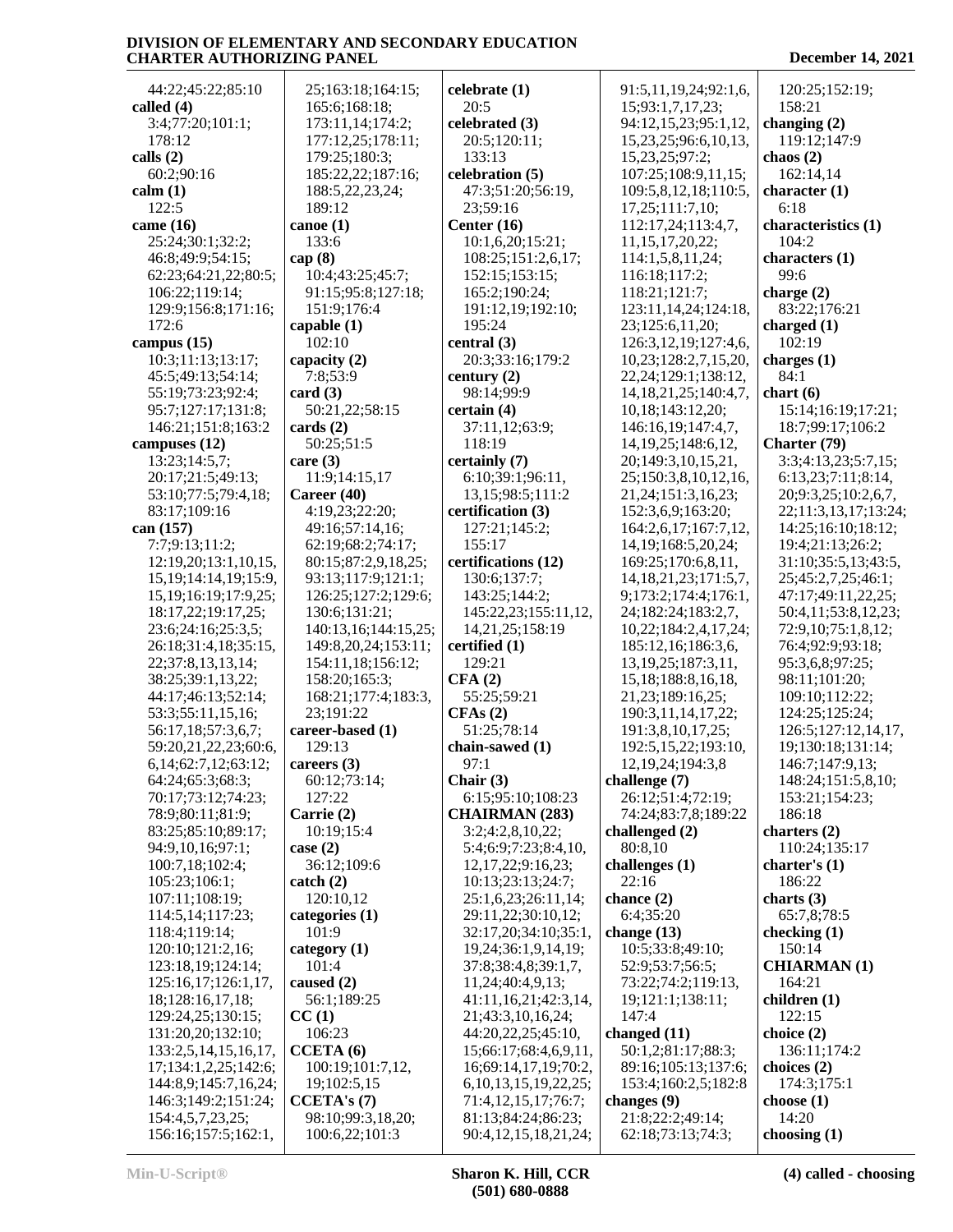158:20 **CHORUS (7)** 8:16;42:2;91:10; 125:5;148:11;191:2; 194:7 **chosen (1)** 104:20 **Christmas (2)** 110:11;150:6 **chunk (1)** 77:11 **church (1)** 41:3 **circle (1)** 147:15 **circumstances (2)** 184:22;185:8 **citation (1)** 167:6 **citizens (1)** 11:22 **city (1)** 133:8 **claim (1)** 60:4 **clarification (3)** 29:16;143:23; 171:7 **clarifications (1)** 187:22 **clarify (1)** 24:16 **Class (35)** 24:25;26:22,24,25; 36:4;40:10;46:7; 60:5;61:17;64:1,24; 65:19;67:14;78:1; 81:19,22;85:25; 86:14;88:23;112:8; 134:1;138:8;158:1,3, 3;159:5,21;160:11, 11;167:22;168:17; 178:12;179:18; 180:11,24 **classes (39)** 20:19;50:18;58:24; 61:12,13;65:1,5,10, 13;68:7;78:11;79:6, 12;80:18;86:9,17; 88:21;89:7,13,25; 118:4,9;154:25; 157:20,21,23;159:9; 160:23;161:5; 168:18,21;178:14,15; 179:16;180:20; 181:11;183:20; 188:5,15 **classified (1)** 156:21 **classroom (15)** 13:9;59:4;61:19, 22;62:2;103:11; 107:9;155:6,10; 156:25;170:5; 173:12;178:13; 180:10;181:10 **classrooms (13)** 51:23;77:23;83:14; 106:12;129:21; 155:2;158:10; 160:10,14,22;181:7, 8,12 **Claybrook (6)** 128:12;137:1; 142:23;145:12,16,19 **Clean-up (1)** 167:19 **clear (6)** 9:13;41:12;56:15; 75:7;129:7;160:23 **clearly (5)** 129:18;134:24; 138:5;141:19;144:7 **climate (1)** 136:11 **climbing (1)** 133:10 **Clock (7)** 39:16,20;40:5,6; 69:23;138:8;166:20 **close (11)** 3:8;21:19;24:9; 58:23;66:21;79:1,5; 96:14;102:9;130:13; 156:13 **closed (5)** 65:8,12,13,14; 105:10 **CLOSING (1)** 193:11 **cluster (9)** 99:25;103:24; 104:5,7,15;105:1,11, 23;106:3 **CNA (8)** 131:3;146:3,4; 155:13;162:21; 168:23;183:12; 184:11 **CNLs (1)** 156:23 **co- (1)** 104:13 **coalition (1)** 54:1 **code (15)** 27:8,13,21;28:16; 39:19;108:5;111:22; 112:11,16;164:14; 166:4,11,12;167:3; 169:14 **coded (1)** 88:14 **coding (1)** 181:8 **COE (5)** 152:15;178:13; 180:14,21;191:13 **coffee (5)** 135:2,4,7,10,10 **COFFMAN (290)** 3:2;4:2,8,10,22; 5:4;6:9;7:23;8:4,10, 12,17,22;9:6,16,23; 10:13,14;23:13;24:7; 25:1,6,23;26:11,14; 29:11,22;30:10,12; 32:17,20;34:10;35:1, 19,24;36:1,9,14,19; 37:8;38:4,8;39:1,7, 11,24;40:4,9,13; 41:11,16,21;42:3,14, 21;43:3,10,16,24; 44:20,22,25;45:10, 15;66:17;68:4,6,9,11, 16;69:14,17,19;70:2, 6,10,13,15,19,22,25; 71:4,12,15,17;76:7; 81:13;84:22,24;86:6, 23;90:4,12,15,18,21, 24;91:5,11,19,24; 92:1,6,15;93:1,7,17, 23;94:12,15,23;95:1, 12,15,23,25;96:6,10, 13,15,23,25;97:2; 107:25;108:9,11,15; 109:1,5,8,12,18; 110:5,17,25;111:7, 10;112:17,24;113:4, 7,11,15,17,20,22; 114:1,5,8,11,24; 116:18;117:2; 118:21;121:7; 123:11,14,24;124:18, 23;125:6,11,20; 126:3,12,19;127:4,6, 10,23;128:2,7,15,20, 22,24;129:1;138:12, 14,18,21,25;140:4,7, 10,18;143:12,20; 146:16,19;147:4,7, 14,19,25;148:6,12, 20;149:3,10,15,21, 25;150:3,8,10,12,16, 21,24;151:3,16,23; 152:3,6,9,17;163:20; 164:2,6,17,21;167:7, 12,14,19;168:5,20, 24;169:25;170:6,8, 11,14,18,21,23; 171:5,7,9;173:2; 174:4;176:1,24; 182:24;183:2,7,10, 22;184:2,4,17,24; 185:12,16;186:3,6, 13,19,25;187:3,11, 15,18;188:8,16,18, 21,23;189:16,25; 190:3,11,14,17,22;

 191:3,8,10,17,25; 192:5,15,22;193:10, 12,19,24;194:3,8 **Cognia (1)** 78:3 **cohesive (2)** 47:19;75:15 **Cohort (3)** 46:19;86:10;91:22 **co-host (1)** 128:16 **collaboration (3)** 55:2,5;98:17 **colleagues (4)** 30:21;124:3,9,11 **collect (1)** 135:11 **college (18)** 22:20;127:2,21; 129:6;130:6;134:19; 136:5,6;140:13; 143:25;144:8;146:4; 148:25;149:8,19; 153:11;161:14,16 **colleges (2)** 135:22;156:2 **color (2)** 99:19,21 **combat (2)** 109:25;110:16 **combination (2)** 10:8;127:20 **comfortable (5)** 26:14;30:18;121:9; 123:11,16 **coming (15)** 17:2,3,16;54:5; 58:8;66:3,7;72:20; 74:21;76:18;91:24; 123:2;129:20; 131:12;145:1 **commend (3)** 116:19;117:3; 126:10 **commendations (1)** 117:6 **comment (10)** 34:12;40:14;67:7; 72:2;118:23;140:2, 12;165:8,9;166:6 **comments (26)** 67:22;71:13;95:19; 111:14,17,20,23,24; 112:3,7,10,15;139:3; 165:4,12;166:15,19, 21;169:2,4,7,10,13, 23;174:8;193:11 **commercial (1)** 99:8 **Commissioner (1)** 25:24 **Commissioner's (1)** 26:5

**commit (1)** 175:6 **commitment (2)** 120:2;146:1 **committed (2)** 119:22;120:3 **committee (1)** 151:7 **common (3)** 78:19;105:25; 107:19 **communicate (4)** 133:19,20;141:24; 161:8 **communicating (1)** 142:4 **communication (4)** 98:15,16;99:15; 133:22 **communications (1)** 46:5 **Communities (1)** 21:2 **community (16)** 25:22;33:15;34:1; 43:15;51:7;53:9; 55:13,15;60:18,23; 66:2;73:15;102:12; 135:24;149:13,14 **community-wide (1)** 33:20 **companies (1)** 162:24 **compare (3)** 15:15;174:12,14 **compared (2)** 11:14;100:7 **comparing (2)** 105:10;174:22 **comparison (1)** 99:23 **compartmentalized (1)** 52:2 **compensate (1)** 105:18 **Compensation (4)** 27:1;107:6,12; 120:6 **compensations (1)** 107:7 **compete (4)** 47:11;74:7;154:19; 162:25 **competition (1)** 107:21 **complete (3)** 4:4;52:2;162:25 **completed (2)** 40:7;166:2 **completely (6)** 11:4;12:25;69:7; 89:7;115:23;173:8 **completer (1)**

**Min-U-Script® Sharon K. Hill, CCR (501) 680-0888**

**(5) CHORUS - completer**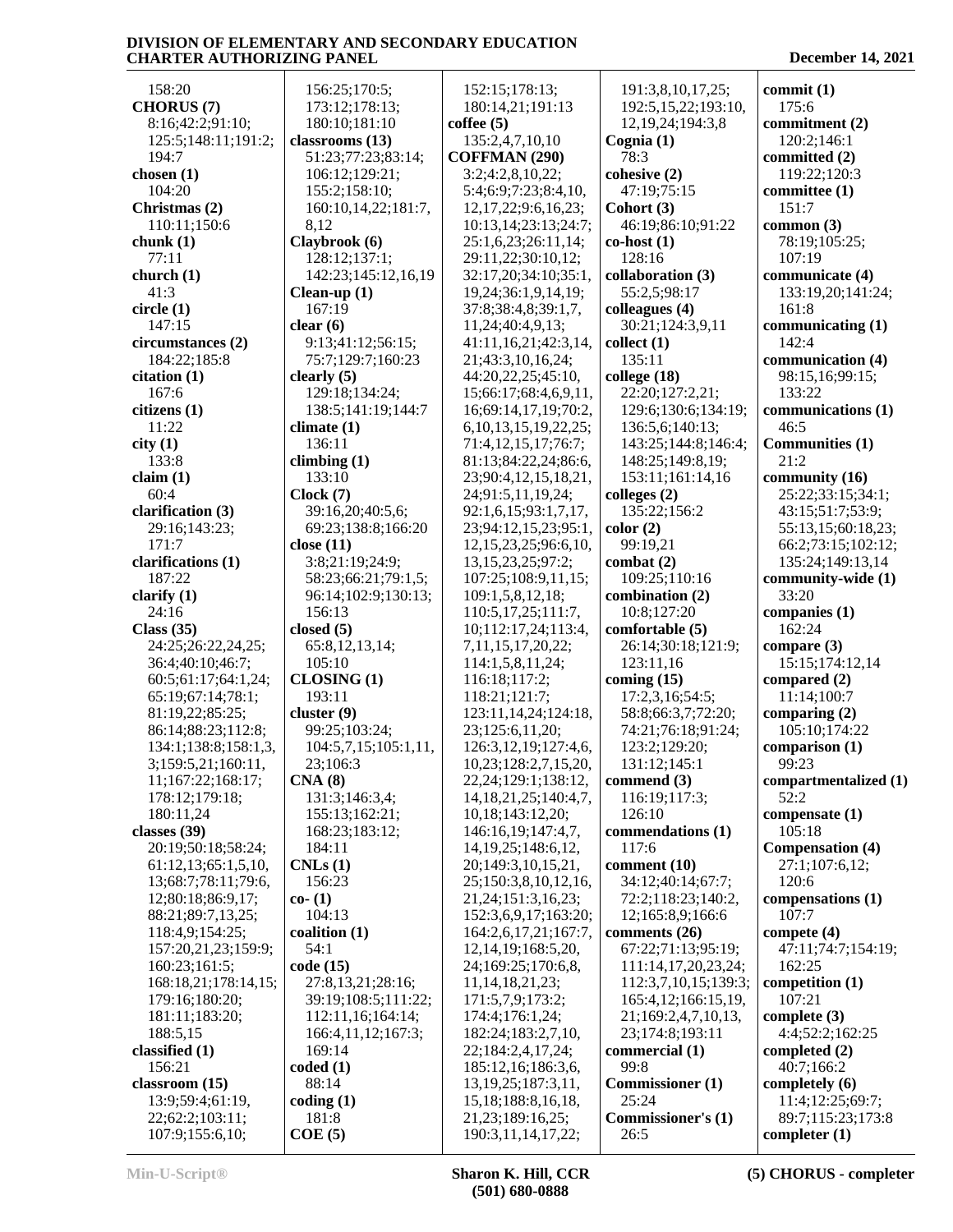118:10 **completion (1)** 47:13 **component (5)** 52:22;68:24;69:5, 9;79:13 **component/student (1)** 52:16 **components (8)** 53:22;72:10;76:24; 79:3;87:19;115:15; 117:23;147:21 **composite (5)** 16:11,17;21:21; 31:13;81:6 **comprehension (1)** 78:7 **comprehensive (2)** 102:23;115:19 **computer (5)** 118:11;128:11; 154:15;181:7;183:18 **concentrator (1)** 182:9 **concept (2)** 35:6;181:11 **concern (6)** 24:22;28:20;35:11; 71:21;72:6;89:3 **concerns (6)** 24:23;25:5;26:20; 66:24;67:15;187:21 **conclude (1)** 23:11 **concluded (1)** 194:14 **concludes (1)** 66:16 **concrete (5)** 51:15;68:25;72:23; 99:9;105:19 **conferencing (1)** 104:14 **configured (1)** 49:12 **confirm (11)** 24:17;29:2,7,9; 39:13;67:9,11,23; 139:10;165:18;166:7 **confirmed (3)** 28:8,22;139:24 **confirming (3)** 39:24;40:4;86:20 **confused (2)** 69:20;70:7 **confusion (3)** 28:1;71:5,8 **Congratulations (12)** 4:8,10;5:1;42:5; 43:24;44:1;93:23; 114:25;125:8;127:4; 149:25;191:5 **connect (4)**

 132:24;173:19; 174:1,1 **connections (2)** 98:24;131:20 **CONSENT (2)** 8:3,5 **consider (1)** 40:6 **consideration (1)** 43:18 **considered (2)** 22:8;110:17 **consist (1)** 63:22 **consistency (3)** 185:21;186:2,23 **consistent (4)** 123:12;168:3; 169:15;170:20 **consistently (2)** 100:20;102:7 **consolidated (1)** 144:11 **constantly (3)** 106:19;129:11,23 **content (6)** 47:6;48:2;87:11, 22;107:3;162:7 **context (1)** 144:3 **continuation (1)** 28:10 **continue (52)** 3:10;5:5;10:7; 16:16;18:25;20:5; 26:21;28:5;30:7; 34:17;35:15;36:25; 42:17;43:21;45:7; 67:20;68:19;69:8,17; 72:22;95:9;97:12; 109:6;111:11,13,18, 21,25;123:9,21; 125:14,15;127:19; 131:15;134:11; 139:4,7;140:1;146:8; 148:24;149:19; 151:10;163:7;165:3, 6,11;166:3,13,17,20; 185:24;192:19 **continued (3)** 100:22;105:11; 126:7 **continues (1)** 126:22 **continuing (4)** 27:2;69:1,23; 136:23 **continuity (2)** 53:12;75:17 **continuously (1)** 145:14 **Contract (1)** 27:20

**contracts (2)** 37:12,23 **contributed (1)** 7:13 **control (1)** 162:13 **convenience (1)** 164:19 **conversation (10)** 37:3;41:17;44:12; 66:16;85:16,23; 163:25;186:17; 189:3;190:6 **conversations (8)** 52:7;68:23;81:5; 84:14;85:18;189:4,7; 190:1 **conversion (13)** 47:16;49:21;50:11; 53:8,12,23;72:8,10; 75:1,8,12;76:4;109:9 **cool (1)** 143:6 **coordinated (1)** 79:15 **coordinator (1)** 97:20 **copy (2)** 80:7;81:9 **core (9)** 20:19;47:8;48:2,4, 24;87:10,22;159:5,9 **corner (1)** 135:7 **corrected (1)** 167:9 **correctly (1)** 71:9 **correspondence (1)** 5:9 **counseling (1)** 34:23 **Counselor (5)** 28:3;34:23;112:2; 152:13;169:6 **counselors (3)** 80:8,20;81:7 **count (1)** 37:22 **counted (1)** 38:1 **counterparts (1)** 110:4 **country (1)** 161:24 **County (26)** 46:13;53:17;74:6; 94:20,25;95:4,4,25; 96:16,17;97:6,9; 98:8;100:13;107:10; 118:25;119:2,16; 120:24;122:16; 124:6,25;125:13,22;

 126:5,21 **couple (15)** 20:8;23:7;46:16; 80:17;82:23;83:3; 96:21;110:12,13; 112:11;129:6; 130:14;164:14; 167:10;169:14 **course (8)** 19:19;20:16;67:19; 81:1;87:19;156:9,14; 162:17 **courses (22)** 21:24;49:6,7,8; 57:25;58:13;62:20; 67:18;68:2;77:6; 80:13;81:2;87:13,15, 25;118:12;162:16; 170:6;177:21;180:7; 183:4,23 **coursework (2)** 40:7,10 **court (4)** 9:4,13;29:5;164:10 **cover (2)** 113:8;164:15 **Covid (20)** 21:7;22:2;33:11; 73:1,2;84:7,7;155:9, 19;157:5,7,12; 158:13,14;160:6; 174:11,19,24,25; 175:19 **Cox (4)** 128:11;147:6; 152:13;156:21 **CPA (2)** 12:7;44:1 **CPR (1)** 155:15 **create (2)** 131:21;143:15 **created (4)** 47:2;153:5;166:1; 178:12 **creating (4)** 16:8;76:11,14;99:7 **credit (8)** 10:9;40:6,10; 146:4;158:6,8,9; 187:6 **credits (4)** 80:13;136:6; 158:12;175:11 **Criminal (3)** 154:12;183:16; 184:11 **crisis (1)** 161:24 **criteria (1)** 16:13 **critical (4)** 49:7;77:9;157:25,

 25 **Cross (23)** 94:20,25;95:4,4, 25;96:16,17;97:6,9; 98:8;100:13;107:10; 118:25;119:2,16; 120:24;122:16; 124:6,25;125:13,22; 126:5,21 **cross-curriculum (1)** 181:4 **CSAs (1)** 51:25 **CTE (21)** 4:21;19:6;21:24; 31:24;67:3;87:18; 139:20;157:20; 160:22;177:6; 178:14;180:5;181:2, 11,21;182:17;183:2; 189:14,18;191:20; 192:12 **CTSO (1)** 154:11 **culminate (1)** 76:2 **culminating (1)** 75:24 **cultural (1)** 73:12 **culture (5)** 55:2,2;73:12; 107:20;156:24 **cumbersome (1)** 70:18 **cumulative (1)** 159:7 **cup (1)** 135:4 **Current (15)** 10:4;14:23;40:18; 45:6;50:5,15;95:7; 103:19;116:23; 117:8;127:18;141:8; 151:9;167:6;176:4 **currently (7)** 45:6;46:11;85:3; 103:1;105:19;115:9, 14 **Curricular (1)** 130:8 **Curriculum (17)** 10:17;21:4;48:17; 49:15;55:7;58:9,10; 61:4;79:8;83:18; 85:15;97:20;105:22; 157:20;161:7,8; 177:21 **cutting (1)** 122:4 **Cycle (2)** 109:13;115:10 **cycled (1)**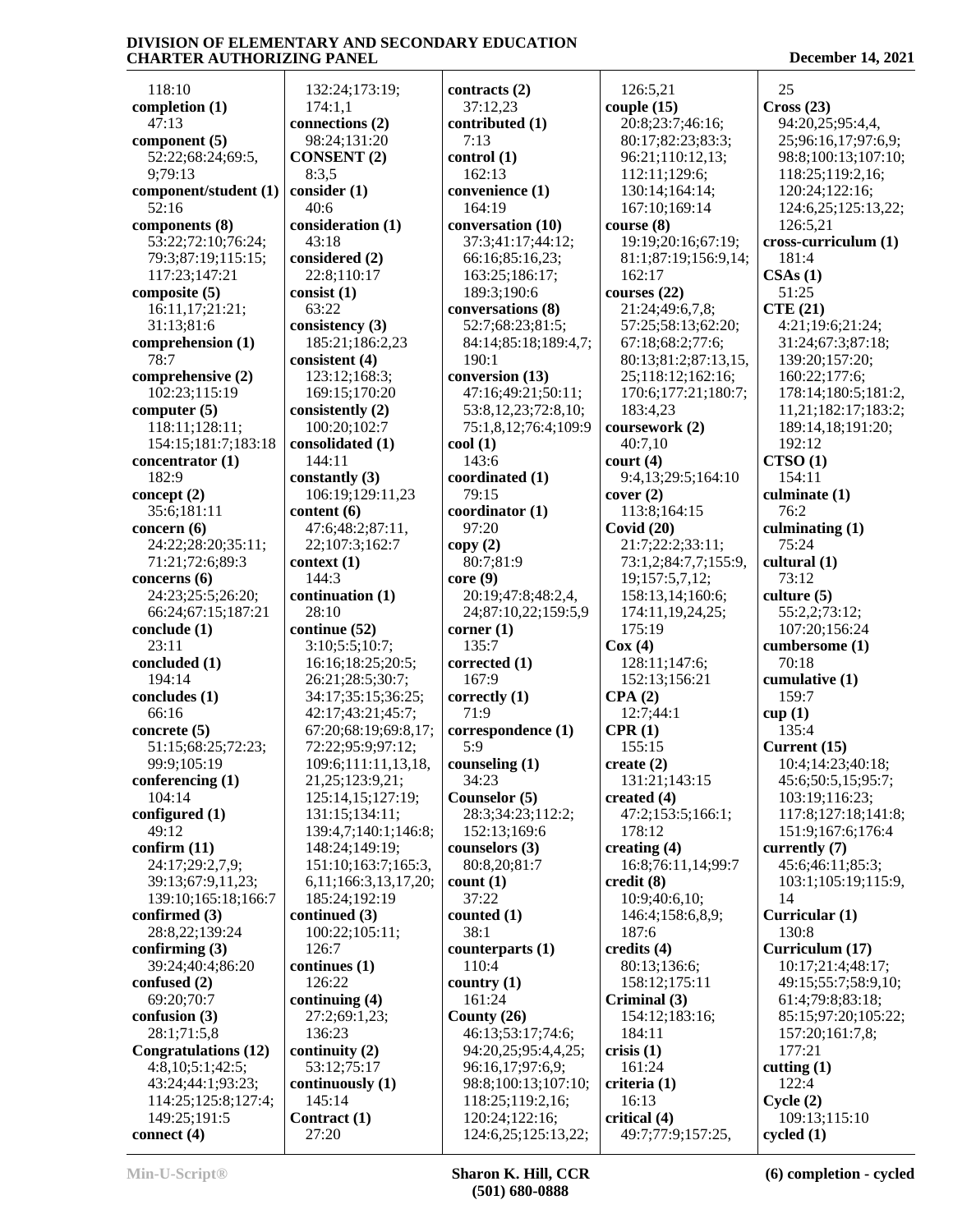132:18 **cycles (1)** 110:10  $\mathbf{D}$  **DEAR** (1) **D+ (1)** 174:19 **dad (1)** 162:1 **daily (6)** 60:10;62:16;65:2; 77:23;78:10;129:14 **damage (1)** 96:8 **DAN (4)** 138:20;152:21; 154:6;156:18 **dashboard (1)** 15:10 **data (26)** 15:10;17:22;18:8, 17;20:23,25;21:1; 39:5;59:12,17,22,25; 65:6;78:4;81:15; 83:21;84:16;85:11; 86:6,7;102:4;104:3; 126:6;137:12;157:4, 6 **data- (1)** 107:19 **databases (1)**  $65.6$ **date (8)** 25:15;37:7;108:19, 20,21;109:15,21,22 **DAVIS (4)** 138:20;152:21; 154:6;156:18 **day (41)** 7:2;14:11;16:1; 19:14,17;20:5,7,9; 28:6;36:21;59:9; 61:19;62:2;67:21; 69:21;70:11;71:3; 78:14,24,25;79:4; 124:8;131:19; 132:12;134:13; 135:20;138:2; 142:18;159:12,15,18, 19;160:1;161:4; 166:18;170:12; 175:13;185:9; 186:17;187:1;194:9 **days (13)** 11:6;25:16;28:12; 33:12;38:1,5;90:8; 110:11,13;119:19; 137:18;185:3,7 **day-to-day (2)** 51:23;130:16 **deal (1)** 141:20

**dealing (2)** 22:3;156:18 **dealt (1)** 96:24 159:21 **December (4)** 3:2;4:5;19:21; 73:21 **decide (4)** 26:4;69:15;179:8; 187:12 **decided (3)** 33:22;54:2,13 **decides (1)** 26:6 **decision (8)** 25:25;68:25;69:8; 125:3;134:13; 135:20;179:5;193:13 **decisions (3)** 36:11;38:11; 107:20 **Declaration (4)** 19:13,17;20:7,9 **declare (1)** 19:23 **declined (1)** 15:22 **dedicated (2)** 137:19;159:24 **deems (1)** 114:18 **deepens (1)** 155:5 **deeper (2)** 99:15;162:6 **deficits (1)** 99:25 **define (1)** 46:16 **definitely (5)** 7:3;152:18;161:3; 181:10;182:16 **Definition (1)** 27:19 **degree (2)** 4:4;146:4 **Delay (3)** 169:20;184:20; 185:9 **deliver (1)** 135:10 **delivery (1)** 162:17 **delta (1)** 102:8 **demand (1)** 154:20 **demographics (6)** 15:8,12,16;46:14, 14;156:4 **demonstrate (1)**

 126:23 **denial (1)** 110:20 **Department (10)** 3:5;6:2,7;9:1; 24:13;67:1;108:2; 139:2;160:20;165:1 **described (2)** 170:25;184:6 **DESE (9)** 3:14;9:25;15:3; 23:10;45:2;95:3; 112:13;127:12;151:5 **design (2)** 38:6;98:21 **designated (1)** 18:15 **designations (1)** 125:24 **desire (2)** 17:7;25:21 **detail (3)** 87:1,3;117:7 **details (2)** 99:17;100:2 **determine (4)** 42:8;104:8;153:24; 189:6 **determined (1)** 189:9 **develop (9)** 48:12;99:15; 130:17,20;132:12,19; 133:10;142:21; 144:21 **developed (3)** 104:20;105:3; 149:7 **developing (4)** 33:14;78:15; 102:24;137:4 **development (8)** 49:3;57:16;62:19; 64:17;87:18,25; 103:14,20 **devices (1)** 3:6 **diamonds (1)** 118:19 **diesel (3)** 131:4,9,25 **difference (2)** 18:20;160:3 **different (37)** 11:10,12;12:3; 14:8,14;20:1;22:19; 25:9,12,15,16,21; 26:10;27:24;33:21; 54:25;56:4;57:18; 60:14;62:4;63:19,20; 74:5,7;99:6,19; 116:4;123:15; 134:23;135:21,22,22;

 137:2;145:23;146:5; 159:20;188:3 **differentiated (2)** 104:10,11 **differently (3)** 47:18;53:15;74:17 **dig (1)** 190:5 **digging (1)** 52:19 **digital (50)** 12:25;20:14;30:1; 35:3,8,10,14,16; 39:14,22;41:12; 68:14,20,24;69:3,5,9; 81:9,10;112:18,20, 25;113:9,18,23; 114:2;125:2;131:2; 139:6;147:23; 151:12;161:7; 162:16;163:21,22; 164:13;166:12,14; 167:15,25;168:5,8; 169:15,17;170:2; 185:5,13,14,19; 186:10 **diploma (4)** 53:14;129:25; 158:19;163:1 **dipped (1)** 105:17 **directed (2)** 48:13;49:5 **direction (5)** 73:8,18;74:10; 130:24;136:19 **directly (1)** 134:19 **Director (4)** 4:13,18;5:7;10:17 **discovered (1)** 180:17 **discuss (1)** 138:19 **discussed (14)** 34:21,25;41:24; 43:6;91:8;93:10; 125:1;126:21;148:9; 149:17;179:1; 187:14;190:25; 192:17 **discussion (6)** 26:11;41:25;51:2; 71:24;171:20;179:5 **discussions (1)** 99:13 **Dismissal (1)** 27:16 **distinction (1)** 101:22 **Distinguished (1)** 101:23 **district (71)**

 10:2,18;14:13,18; 15:8,11,17;16:5; 20:18;25:10,18,25; 26:4,6,7;36:11; 40:16;45:4;46:12,13; 49:10;50:24;53:11, 11;54:13;73:2;76:19; 77:15;79:10;84:10; 93:4,25;95:6;96:17; 97:6,18,20;100:13; 102:18,20;103:1,6; 106:22,23;108:18; 109:9;111:5;114:20; 115:11,22,23;119:16; 120:2,17,24;121:11; 122:6,16;123:12,15; 124:7;127:15,16; 144:11;151:13; 159:13;160:3,7; 168:12;175:2;189:1 **district- (1)** 120:15 **districts (12)** 36:10;53:17;74:6; 116:10;119:5; 120:21,22;125:18,19; 126:2,16;144:12 **diverse (1)** 46:12 **Division (3)** 4:21,24;108:17 **DLP (3)** 164:4;168:3; 170:20 **DLPs (2)** 186:17,22 **doctor (1)** 66:2 **Doctorate (1)** 4:6 **doctorial (1)** 4:4 **document (3)** 52:2;80:11,13 **dollar (1)** 131:12 **dominate (1)** 64:3 **done (14)** 24:15;49:2;50:5, 18;52:21;53:24;58:4; 63:10;82:7;97:24; 98:1;159:7;161:12; 193:6 **door (3)** 54:15;62:3;129:21 **doors (1)** 62:11 **dots (1)** 132:24 **double (1)** 41:9 **double-blocked (1)**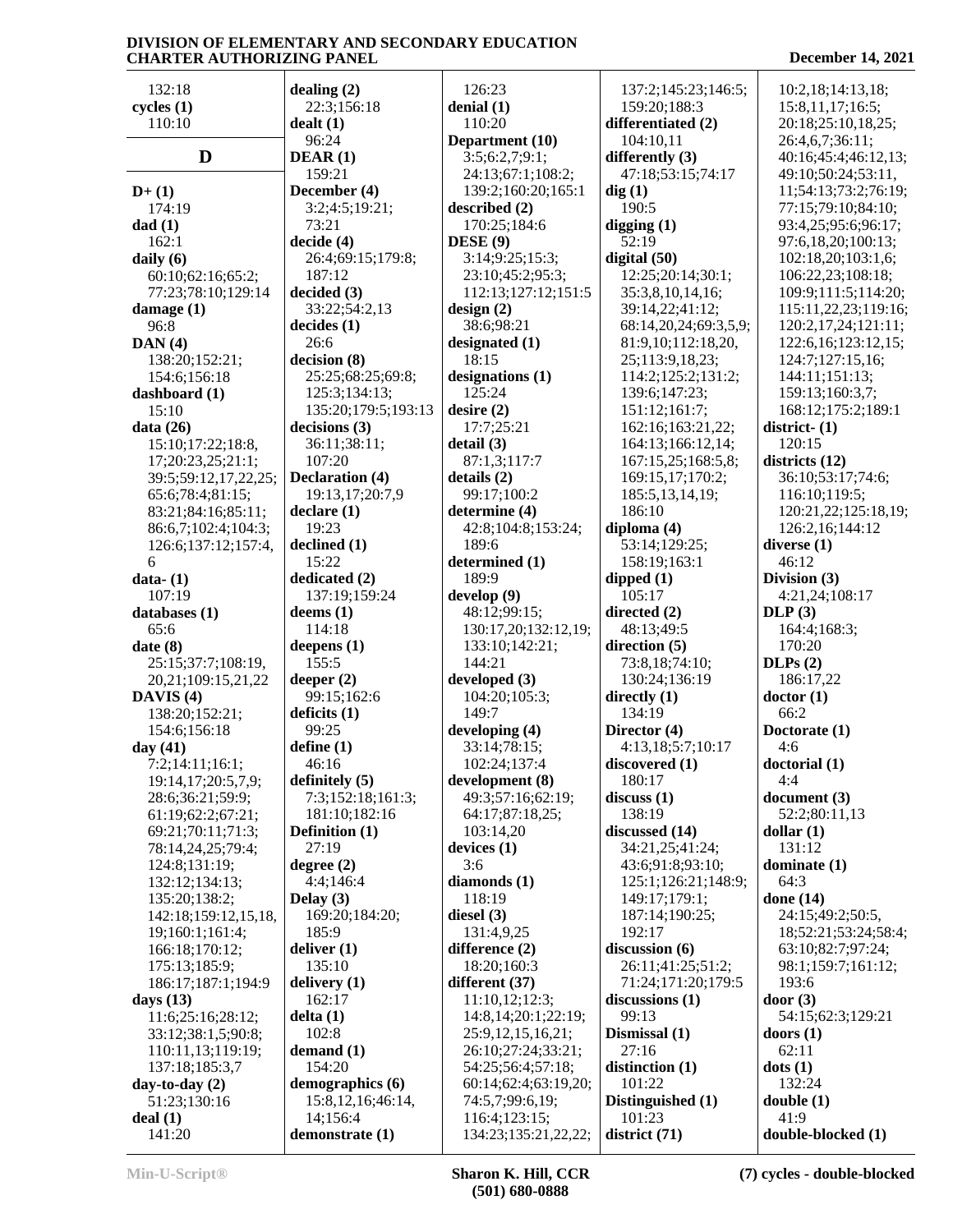| 158:1                                       | 194:1,2,3,4            | 52:11;154:9                | educators (2)                       | 129:19;136:24;        |
|---------------------------------------------|------------------------|----------------------------|-------------------------------------|-----------------------|
| down (27)                                   | $dr$ aft $(2)$         | earning $(1)$              | 102:25;121:3                        | 184:21;185:8          |
| 12:19;15:12;50:6,                           | 132:14,16              | 136:5                      | effect(1)                           | Emilianne (2)         |
|                                             |                        |                            |                                     |                       |
| 9;53:4;56:3;77:15;                          | draw(1)                | easier (4)                 | 82:19                               | 128:11;137:1          |
| 82:10;91:25;110:15;                         | 20:20                  | 15:14;34:16;93:25;         | effective (11)                      | emotional (2)         |
| 120:16;131:8;133:4,                         | drills $(1)$           | 94:4                       | 3:18;52:9;72:14;                    | 130:15;133:16         |
| 7,11;135:2,7,19;                            | 77:22                  | easily $(3)$               | 102:6;106:25;                       | emphasis $(1)$        |
| 139:12;144:6;145:4;                         | drive(1)               | 36:14;54:21;57:20          | 107:17;114:18;                      | 103:8                 |
| 156:4,4;157:12;                             | 104:3                  | EAST $(4)$                 | 120:15,18,20;163:12                 | emphasize (1)         |
|                                             |                        |                            |                                     |                       |
| 171:17;174:20;190:3                         | driven $(1)$           | 118:4,11;121:4;            | effectively (4)                     | 12:2                  |
| DR (273)                                    | 107:20                 | 126:10                     | 51:6;72:17;73:6;                    | employable (1)        |
| 3:24;4:3,10,20;5:4,                         | drives $(1)$           | easy $(3)$                 | 149:7                               | 163:4                 |
| 8, 11, 13; 6: 9, 16, 20, 24,                | 137:12                 | 31:1;63:6,12               | effectiveness (8)                   | employees (2)         |
| 25;7:9,16,17,17,21;                         | driveways (1)          | Echols (77)                | 51:8;106:5,5;                       | 85:18,20              |
| 29:13,15,20,23;30:3,                        | 96:21                  | 45:9,18,18,21;             | 107:4;116:1,21;                     | employment (1)        |
|                                             |                        |                            |                                     |                       |
| 9;32:17,18,18,20,21;                        | Drop(1)                | 58:17;59:15;64:19;         | 120:15;126:15                       | 130:5                 |
| 34:3,9,10;40:13,14;                         | 159:22                 | 66:15,22;67:11,23,         | efforts $(1)$                       | EMT(3)                |
| 41:7,10,19,20,21,22;                        | dropped $(1)$          | 25;68:22;69:16,18;         | 133:22                              | 129:20;136:24;        |
| 42:14,16,22;43:3,4,                         | 141:8                  | 70:2,5,9,12,14,16,20,      | eight $(2)$                         | 137:7                 |
| 16,17;45:9,18,21;                           | $\bf{drive}$ $(1)$     | 24;71:2;72:5;75:10;        | 27:15;112:5                         | encourage $(5)$       |
| 58:17;59:15;64:19;                          | 158:9                  | 76:6,12,17;78:18;          | either $(3)$                        | 40:25;105:14;         |
|                                             |                        |                            |                                     |                       |
| 66:15,22;67:11,23,                          | due $(9)$              | 79:20,23;80:1,17,23;       | 16:24;185:9;                        | 107:2;121:15;125:25   |
| 25;68:22;69:16,18;                          | 48:1;100:15,22;        | 81:18,21,24;82:4,8,        | 186:15                              | encouraged (3)        |
| 70:2,5,9,12,14,16,20,                       | 105:16;157:23;         | 14, 16, 21; 84: 20, 22;    | ELA(9)                              | 43:20;181:16,19       |
| 24;71:2,17,19;72:5;                         | 170:9,24;184:21;       | 85:7,12,24;86:11,14,       | 58:16;65:1;77:23;                   | end (17)              |
| 75:6,10;76:5,6,7,8,                         | 185:8                  | 22;87:4,8;88:1,3,10,       | 78:1;157:6,9;158:2;                 | 5:18;19:9;21:18;      |
| 12, 13, 17; 78: 17, 18;                     | dues $(1)$             | 12, 14, 20; 89: 4, 7, 10,  | 163:14;188:10                       | 23:7;25:4;38:15;      |
|                                             |                        |                            |                                     |                       |
| 79:19,20,21,23,24;                          | 135:11                 | 13, 15; 90: 11, 13, 17,    | electric(1)                         | 46:5;55:3;61:22;      |
| 80:1,16,17,22,23;                           | duration (1)           | 20,23;91:17,20,25;         | 20:16                               | 66:15;83:12;98:6;     |
| 81:12,18,21,24;82:4,                        | 112:22                 | 92:2;93:24;94:3,14;        | electives (1)                       | 110:5,23;120:10;      |
| 8, 14, 16, 21; 84: 20, 22;                  | during $(20)$          | 97:13                      | 14:4                                | 135:13;167:11         |
| 85:7,12,24;86:11,14,                        | 19:19;46:20;49:24;     | Economics (1)              | Electronic (1)                      | end-all $(1)$         |
|                                             |                        |                            |                                     |                       |
|                                             |                        |                            |                                     |                       |
| 22, 23, 24; 87: 4, 5, 8, 24;                | 52:18;71:23;80:18;     | 155:2                      | 27:6                                | 78:13                 |
| 88:1,2,3,5,10,11,12,                        | 90:6;104:16;105:1;     | ed(3)                      | element (2)                         | ended $(4)$           |
| 13, 14, 17, 20, 25; 89: 4,                  | 131:19;132:15;         | 86:3;156:8;168:21          | 103:22;107:5                        | 158:13;160:5,6,8      |
| 6,7,9,10,12,13,14,15;                       | 159:12,12,16,17;       | edge(1)                    | Elementary (25)                     | ending $(1)$          |
|                                             | 160:1;161:4;174:23;    | 122:4                      | 4:25;28:7,9;29:17;                  | 38:10                 |
| 90:3,11,13,17,20,23;                        |                        |                            |                                     |                       |
| 91:2,5,17,20,25;92:2,                       | 175:13,19              | Edmentum (3)               | 76:25;79:2;94:25;                   | ends $(2)$            |
| 6,8,16,17;93:7,8,24;                        | Duty-Free (1)          | 12:15,24;20:23             | 95:4;97:9,17,25;                    | 35:4;37:18            |
| 94:3,6,14;95:10,17;                         | 111:16                 | <b>Education (27)</b>      | 98:8;101:20,21;                     | engage $(3)$          |
| 97:13;114:11,13,19,                         | dynamic $(1)$          | 4:7,19,25;5:20;6:2,        | 103:15,21;111:4;                    | 41:1;126:23;          |
| 23;117:2,3;118:13,                          | 122:12                 | 8;11:19;12:16;17:8;        | 117:16;118:6;                       | 192:12                |
| 21, 22; 121: 6; 124: 22,                    |                        | 28:24;45:8;54:20;          | 121:10;124:25;                      | engaged $(4)$         |
| 24;125:11,12,20,21;                         | E                      | 92:13;95:9;101:10;         | 125:13,23;126:5,22                  | 24:21;40:21;83:8;     |
|                                             |                        |                            |                                     |                       |
| 126:19,20;136:25;                           |                        | 120:3;122:1;127:20;        | elements $(1)$                      | 176:18                |
| 140:10,11,18,19;                            | earlier $(9)$          | 129:7;140:17;              | 106:4                               | engagement (4)        |
| 141:5,7,12,14;                              | 22:14;37:6;38:9;       | 151:12;165:4,20,22;        | eleven $(1)$                        | 40:1;52:17;72:25;     |
| 142:12;143:10,12,13;                        | 65:24;81:5;108:19,     | 177:4;183:4,23             | 167:2                               | 156:22                |
| 148:4,6,20,21;149:4,                        | 20:110:3:185:11        | educational (17)           | ELL(1)                              | engaging $(1)$        |
| 5, 15, 16; 152: 5, 11;                      | early $(20)$           | 12:10;37:16;43:7;          | 156:7                               | 153:18                |
|                                             |                        |                            |                                     |                       |
| 171:9,11,23;172:1,3,                        | 19:20;36:23;38:16;     | 57:22;60:24;93:11;         | else $(7)$                          | engine $(1)$          |
| 6, 10, 15, 18, 20, 22, 24;                  | 90:6,14,18,21;         | 129:25;130:4;              | 12:22;26:3;37:6;                    | 178:9                 |
| 173:1;174:4,5;                              | 108:12;109:15,18,25;   | 131:15;133:16;             | 66:12;148:2;187:19,                 | engineering $(7)$     |
| 175:21,24;176:24,25;                        | 121:9;123:18;          | 134:6;136:10;              | 24                                  | 154:15;155:22;        |
| 177:8, 10, 24; 178:3,                       | 144:13;151:24;         | 137:13,20,20;192:3,        | emails (1)                          | 173:17,17;180:16;     |
| 17,23;179:3,7,11,14,                        | 169:20;170:11,24;      | 19                         | 5:9                                 | 181:6;183:19          |
| 17,21,24;180:2,6,12,                        | 171:2;184:21           | educationally (1)          | embed $(1)$                         | English $(5)$         |
| 25;181:14,21,25;                            | early-out $(1)$        | 137:24                     | 177:21                              | 59:20;60:5;64:23;     |
|                                             |                        |                            |                                     |                       |
| 182:2,4,7,10,12,14,                         | 64:9                   | Educator (4)               | embedded (2)                        | 154:1;157:8           |
| 18,20,23;184:1,3,5;                         | earn $(3)$             | 28:18;112:14;              | 87:14;120:23                        | enhance (3)           |
| 188:17,19;189:2,15,                         | 107:12;133:12;         | 116:21;124:2               | embedding $(2)$                     | 4:23;105:21;          |
| 21;190:20;191:17,18,<br>25;192:5,7,8,15,16; | 155:18<br>earned $(2)$ | educator-led (1)<br>102:23 | 87:21;180:4<br><b>Emergency</b> (4) | 192:19<br>enjoy $(7)$ |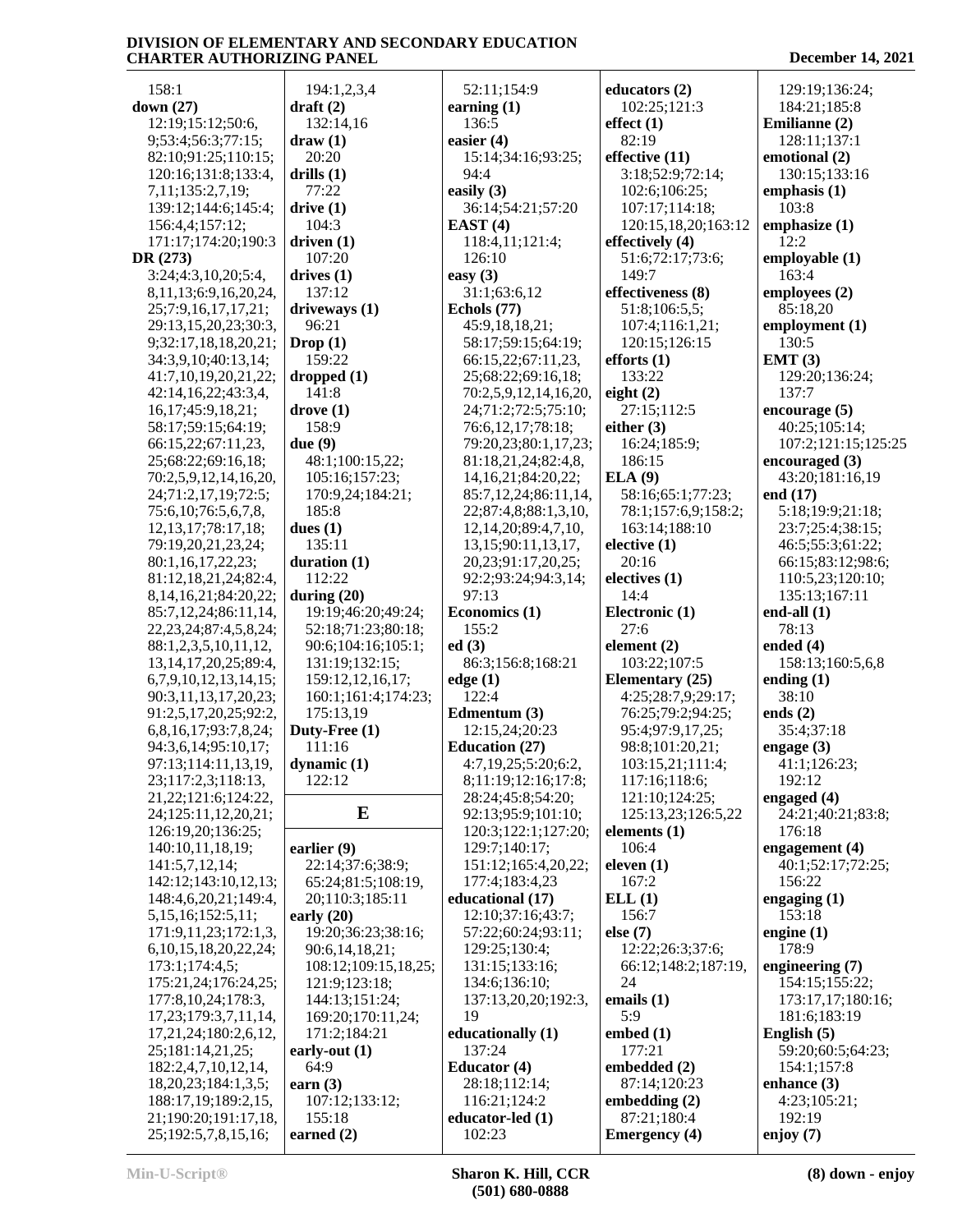7:14;131:7,8; 135:12,12;136:14; 143:11 **enjoyable (1)** 23:17 **enjoyed (3)** 7:3;136:18;140:19 **enjoys (1)** 135:3 **enough (1)** 78:16 **enriched (1)** 127:1 **enroll (3)** 40:25;41:6;188:5 **enrolled (5)** 28:9;29:18,24; 156:9;188:10 **enrolling (1)** 156:9 **enrollment (17)** 10:4;15:19,20; 21:6;22:7;45:6; 57:17,24;58:11; 81:14,16;95:8; 127:18;141:8;151:9; 163:11;176:4 **enter (1)** 92:12 **entire (5)** 54:13;130:9; 135:11;136:1;146:7 **entrepreneurial (1)** 135:8 **Environment (4)** 10:8;43:21;63:3; 159:25 **epiphany (1)** 34:7 **equations (1)** 56:13 **error (2)** 52:15;90:1 **eSchool (1)** 161:9 **e-school (1)** 91:20 **especially (8)** 4:24;6:12;31:12; 58:7;98:23;130:14; 137:5;149:13 **eSports (1)** 154:20 **ESSA (8)** 18:17;52:10,12,17, 22;58:15;100:6,8 **essential (11)** 46:24;47:5;48:12; 49:3;55:24;56:1,16; 57:3,4;160:21;162:6 **essentials (7)** 48:16;55:9,23; 56:15,22;58:20;

 59:21 **established (4)** 32:13;46:23;55:10; 80:3 **estate (1)** 101:21 **estimating (1)** 19:8 **et (2)** 27:13,17 **Eureka (1)** 48:7 **evaluator (2)** 106:14,15 **even (11)** 13:15;30:24;67:4; 73:18;134:13; 137:21;157:7,14; 166:24;167:17; 174:12 **event (2)** 19:16;20:3 **eventually (1)** 116:15 **everybody (10)** 11:2;54:4;64:24, 25;128:25;129:7; 135:3;136:12; 137:15;157:18 **everyone (22)** 3:4;5:14;6:7;9:11, 17;33:17;37:6,11; 77:15;85:11;94:18, 21;95:21,25;116:25; 124:1,6;127:7; 144:13;151:16; 193:10;194:8 **everywhere (1)** 181:5 **evidence (6)** 51:15,15;60:5; 72:24,24;83:21 **evident (1)** 126:6 **Exact (4)** 20:24;85:17; 109:21;147:2 **exactly (7)** 27:25;35:23;70:2; 71:7,10;130:25; 184:13 **example (6)** 30:25;31:14;34:22; 126:16;181:3,22 **examples (1)** 117:19 **exceed (1)** 100:10 **exceeding (1)** 105:8 **Excel (4)** 80:12;82:24; 137:21,24

**Excellence (16)** 10:1,6,20;15:21; 18:16;151:2,6,17; 152:15;153:16; 165:2;190:24; 191:12,20;192:11; 195:24 **excellent (1)** 57:11 **except (1)** 90:5 **exception (1)** 99:24 **excited (20)** 5:1;15:24;18:15, 19,24;19:10;20:2; 43:6;61:9;62:1; 64:17;65:21,23;66:4, 9,14;136:23;137:9; 140:14;191:13 **exciting (2)** 4:12;44:11 **excluding (1)** 189:18 **excuse (4)** 59:19;73:1,2;95:5 **execute (1)** 53:8 **Executive (3)** 10:17;97:18; 102:18 **EXHIBIT (1)** 195:25 **exist (1)** 37:4 **existence (2)** 152:16;167:1 **expand (2)** 55:12;68:1 **expanded (2)** 134:6;192:14 **expanding (1)** 154:23 **expansion (2)** 178:6,11 **expectations (2)** 63:8;157:15 **expected (4)** 40:10;100:17,21; 145:4 **expecting (1)** 31:16 **experience (11)** 5:19;22:12,24; 47:1;57:22;75:3,24; 127:2;156:10,11; 162:22 **experienced (1)** 155:9 **experiences (3)** 75:22;156:12; 192:19 **experiencing (3)**

 117:11;156:14; 162:13 **expertise (1)** 107:13 **expiration (1)** 86:2 **explain (6)** 74:8;108:8;128:17; 165:17;167:24; 184:24 **explanation (1)** 177:18 **exploration (7)** 57:15;74:17;80:15; 87:10;93:14;117:9, 18 **explore (3)** 135:16;153:14; 162:4 **exploring (1)** 117:21 **exposed (2)** 87:20,21 **exposure (2)** 49:16;50:16 **expound (1)** 120:14 **express (1)** 141:25 **extend (1)** 89:18 **extended (3)** 110:9,10,12 **extending (1)** 155:24 **extensions (2)** 59:24;61:24 **extensive (3)** 97:24;98:1;104:20 **extra (5)** 13:13;63:25; 107:12;110:11,13 **extreme (1)**  $25:15$ **extremely (2)** 157:18;192:23 **F face-to-face (1)** 160:15 **facilitate (1)** 3:6 **facilitator (1)** 48:10 **facilitators (1)** 83:25 **fact (4)** 29:25;32:24;43:1; 119:6 **faculty (1)** 23:2

 178:6 **fair (2)** 3:6;27:16 **fall (1)** 110:10 **falling (1)** 13:7 **falls (2)** 177:16;183:15 **false (1)** 53:3 **familiar (2)** 99:2;137:16 **families (3)** 12:22;102:11; 124:16 **family (2)** 11:10;121:1 **fancy (1)** 97:19 **fantastic (1)** 160:18 **far (6)** 16:8;18:2;53:13; 64:6;68:17;144:12 **far-fetched (2)** 16:15;31:17 **fast (1)** 134:4 **faster (3)** 12:17,18;133:18 **favor (7)** 8:15;42:1;91:9; 125:4;148:10;191:1; 194:6 **Federal (1)** 85:13 **feedback (7)** 91:13;105:14; 106:11,13,25;125:9; 191:6 **feel (27)** 18:5;19:6;21:9; 22:15;33:25;35:2; 70:3;73:11;76:14; 77:17;87:16;96:11; 120:13;121:9,12; 123:11,16;124:4; 131:6;134:9;142:16; 157:7;163:18;175:8; 177:19,24;179:22 **felt (11)** 7:4;13:18;20:4; 30:4;31:22,24;34:17; 77:11,24;171:17; 176:7 **FEMA (1)** 155:13 **few (14)** 3:16;16:25;36:2; 42:13;66:3;86:12; 110:11;111:8; 125:10;131:22;

**failed (1)**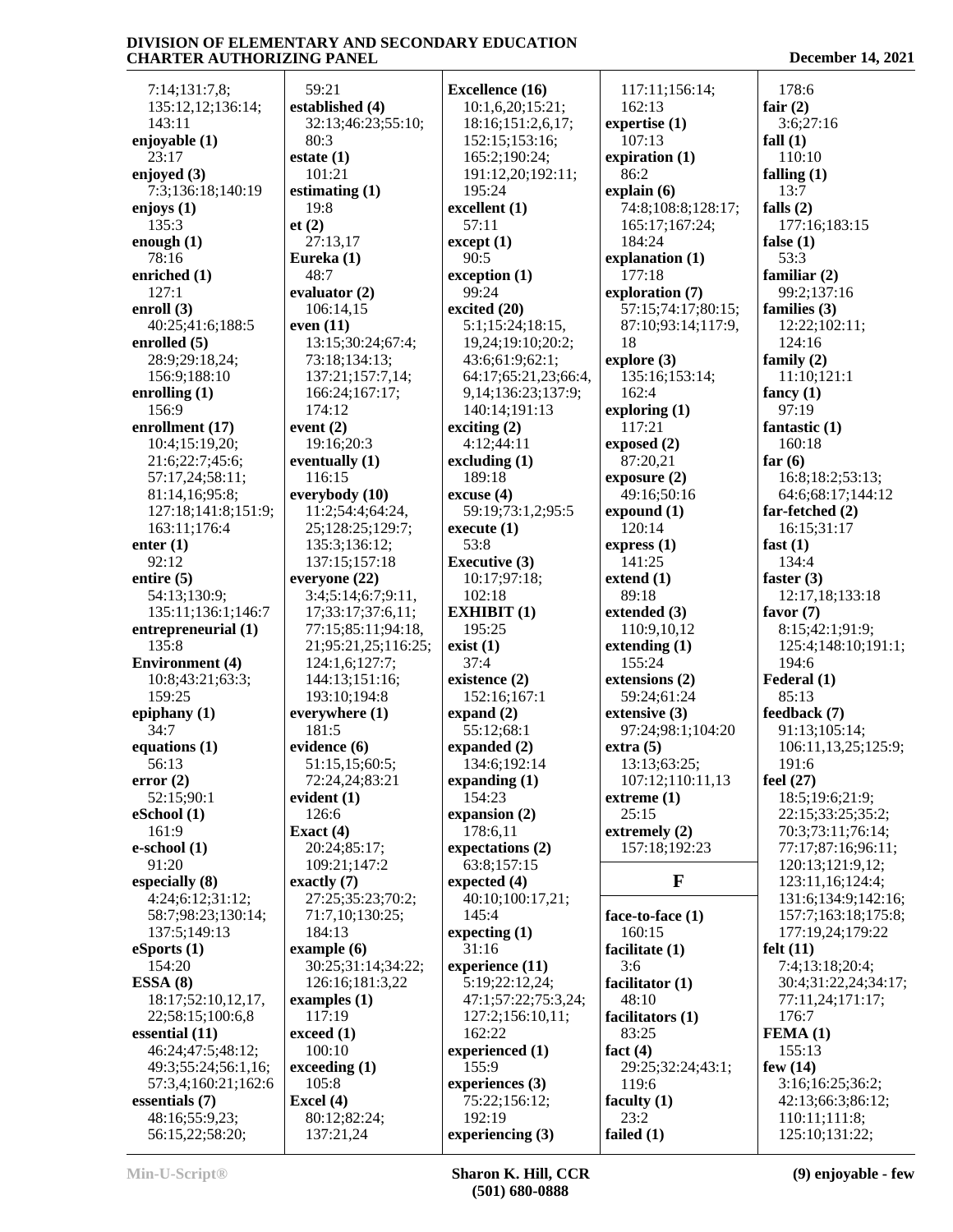| 154:20;176:12,13;                           | 76:9;88:23;95:2;                    | 78:17;79:19,21,24;         | forward $(21)$               | fully $(3)$            |
|---------------------------------------------|-------------------------------------|----------------------------|------------------------------|------------------------|
| 191:9                                       | 96:16;103:8,16;                     | 80:16,22;81:12;93:7,       | 10:25;18:7,24;               | 20:14;85:20;           |
| FFA(3)                                      | 108:5;109:24;                       | 8;114:11,13,19,23;         | 21:12;26:18;43:13,           | 186:12                 |
| 132:22,22,23                                | 114:21,21;115:10;                   | 124:22,24;126:19,20;       | 20;46:3;75:16;93:10,         | fund $(1)$             |
| fidelity $(1)$                              | 117:3;119:20;                       | 143:12,13;149:15,16;       | 20;95:16;113:9;              | 145:15                 |
|                                             |                                     |                            |                              |                        |
| 102:21                                      | 129:18;134:13;                      | 171:9,11,23;172:1,3,       | 118:25;122:16;               | funds $(1)$            |
| field $(5)$                                 | 141:18;142:8;153:3;                 | 6, 10, 15, 18, 20, 22, 24; | 149:17;162:3;                | 189:23                 |
| 60:24,24;66:6;                              | 154:9,9;155:16;                     | 173:1;192:15,16            | 192:13,17;193:7,13           | further $(5)$          |
| 104:22;145:2                                | 156:8;158:7,7;159:2;                | focus $(22)$               | found $(2)$                  | 41:17;91:18,22;        |
| fifteen $(1)$                               | 173:8,24;175:3;                     | 21:13;23:1;46:25;          | 47:16;52:19                  | 124:15;190:6           |
| 169:5                                       | 176:6;178:16;180:15                 | 57:9,18;61:14;62:1;        | Foundation (2)               | future $(17)$          |
| fifth $(2)$                                 | first-come/first-serve (1)          | 63:13,13;73:13,14;         | 5:21;129:10                  | 7:8;10:25;16:17;       |
| 67:20;111:21                                | 173:5                               | 93:14;98:14;104:4;         | foundationally (1)           | 17:9;22:7;23:16;       |
| fighters $(1)$                              | fit(3)                              | 105:9,13;107:19;           | 76:24                        | 25:14;30:19;85:9;      |
| 137:3                                       | 75:10;122:13;                       | 127:21;140:12;             | <b>Foundations (1)</b>       | 94:17;121:16,21;       |
| figure $(8)$                                | 193:4                               | 152:18;162:17;             | 5:22                         | 147:17;152:19;         |
| 5:16;64:20;73:4;                            | fits $(1)$                          | 191:20                     | Founders (2)                 | 153:17;189:18;         |
| 78:9;126:17;133:17;                         | 193:4                               | focused (7)                | 101:13,14                    | 191:14                 |
| 134:2;174:23                                | five $(32)$                         | 20:13;55:1;60:12;          | four $(7)$                   |                        |
| figured $(1)$                               | 11:6;22:10;27:5;                    | 84:4;93:5;100:14;          | 15:20;26:6,7;27:4;           | G                      |
| 142:14                                      | 32:1;35:4;41:23;                    | 102:24                     | 87:22;115:15;130:22          |                        |
| filed $(1)$                                 | 46:2;47:15,22;48:18;                | focuses $(1)$              | four-and-a-half $(1)$        | gain(1)                |
| 147:13                                      | 49:24;50:9;52:3;                    | 40:23                      | 73:25                        | 118:1                  |
| fill(2)                                     | 54:2;69:20;72:16;                   | focusing $(3)$             | four-day $(2)$               | gained $(1)$           |
| 76:23;77:4                                  | 74:13;76:24;92:23;                  | 33:13,23;105:21            | 124:1,7                      | 103:17                 |
| final $(8)$                                 | 94:11;101:13;                       | folks $(1)$                | fourth $(3)$                 | gaining(1)             |
| 24:14;67:1;71:6;                            | 113:24;119:15;                      | 32:10                      | 67:17;90:14;                 | 51:23                  |
| 92:23;107:5;108:2;                          | 120:19;125:1;148:8;                 | follow $(10)$              | 111:18                       | gains(1)               |
| 115:24;139:25                               | 152:16;163:10;                      | 10:7;26:7;45:8;            | four-year $(2)$              | 72:11                  |
| finalists $(2)$                             | 172:12;185:4,7;                     | 95:9;109:20;110:8;         | 21:14,19                     | $\text{gaps}(5)$       |
| 101:13,14                                   | 190:24                              | 127:19;151:10;             | fraction $(1)$               | 133:16,16,17;          |
| finally $(1)$                               | five- $(1)$                         | 162:23;187:8               | 105:7                        | 137:13,21              |
| 46:20                                       | 21:18                               | follow- $(1)$              | free $(3)$                   |                        |
| financial $(2)$                             |                                     | 141:15                     |                              | Garland (1)<br>46:13   |
|                                             | five-year $(11)$                    |                            | 102:10;135:9;<br>156:5       |                        |
| 146:1;189:19                                | 10:3;45:5;46:9;                     | following $(1)$            |                              | gave(2)                |
| financially $(2)$                           | 91:7;93:8;95:7;                     | 193:7                      | freedom $(1)$                | 56:4;154:2             |
| 145:9;146:14                                | 126:20;127:17;                      | follow-up $(3)$            | 130:19                       | gem(1)                 |
| find $(4)$                                  | 149:16;151:8;192:16                 | 32:9,21;75:6               | Freshmen (5)                 | 53:20                  |
| 11:23;62:5;129:23;                          | fix(1)                              | football (1)               | 14:3;180:10,14,14,           | general (4)            |
| 132:25                                      | 94:16                               | 14:6                       | 22                           | 24:22;50:2;71:20;      |
| finding $(1)$                               | fixed $(3)$                         | force $(1)$                | Fri- $(1)$                   | 123:10                 |
| 33:21                                       | 52:21;88:24;                        | 116:1                      | 193:16                       | gentlemen $(1)$        |
| fine $(5)$                                  | 185:18                              | Forces $(1)$               | Friday (7)                   | 144:17                 |
| 69:19;97:15;                                | flagship $(2)$                      | 144:16                     | 35:9;64:8,13;90:8;           | gets(3)                |
| 108:10;139:21;                              | 46:7,10                             | Ford $(2)$                 | 142:17;143:6;144:17          | 106:8;120:9;180:7      |
| 175:20                                      | flex $(3)$                          | 69:4,5                     | Fridays (3)                  | gifted $(3)$           |
| fingerprint $(2)$                           | 159:14,16;175:13                    | forefront $(1)$            | 132:12;133:13,14             | 98:23;111:25;          |
| 22:14,17                                    | flexibility (11)                    | 49:21                      | front $(8)$                  | 169:1                  |
| fingertips $(1)$                            | 11:7,12;13:1;                       | Fork $(1)$                 | 97:7;109:3;129:12;           | gigantic (1)           |
| 65:18                                       | 25:14,18;26:2;36:20;                | 145:7                      | 131:21;132:25;               | 18:23                  |
| finish $(2)$                                | 38:2,13;99:11;138:7                 | form $(3)$                 | 135:25;136:1;137:23          | given (1)              |
| 6:6;19:18                                   | flexible $(4)$                      | 78:25;156:12;              | front-end $(1)$              | 155:10                 |
| finished $(1)$                              | 22:19;162:10,10,                    | 164:7                      | 74:12                        | gives $(4)$            |
| 19:20                                       | 18                                  | format $(1)$               | fuels $(1)$                  | 32:25;51:20;104:9;     |
| fire $(3)$                                  | float $(1)$                         | 162:8                      | 132:3                        | 121:20                 |
| 129:17;132:3;                               | 97:22                               | formative (2)              | full $(8)$                   | giving $(6)$           |
| 137:2                                       |                                     |                            |                              |                        |
| first $(48)$                                |                                     |                            |                              |                        |
|                                             | Florida (2)                         | 78:19;159:10               | 11:20;28:25;35:6;            | 10:15;59:24;           |
|                                             | 156:2,2                             | former $(1)$               | 89:7,25;142:19;              | 128:15;135:14;         |
| 5:18;10:1;16:10;                            | flow $(1)$                          | 97:25                      | 156:24;165:20                | 180:19;187:6           |
| 24:24;28:20;32:23;                          | 188:22                              | formulated (1)             | fullest $(1)$                | glad(2)                |
| 34:5;47:22;50:10;                           | FLOWERS (44)                        | 77:16                      | 98:20                        | 140:15;173:3           |
| 54:5;55:23;56:22,23;<br>58:21;66:23;67:2,2; | 7:17;32:17,18;<br>43:3,4;76:7,8,13; | fortunate $(1)$<br>4:3     | full-fledged $(1)$<br>115:14 | glimpse $(1)$<br>55:16 |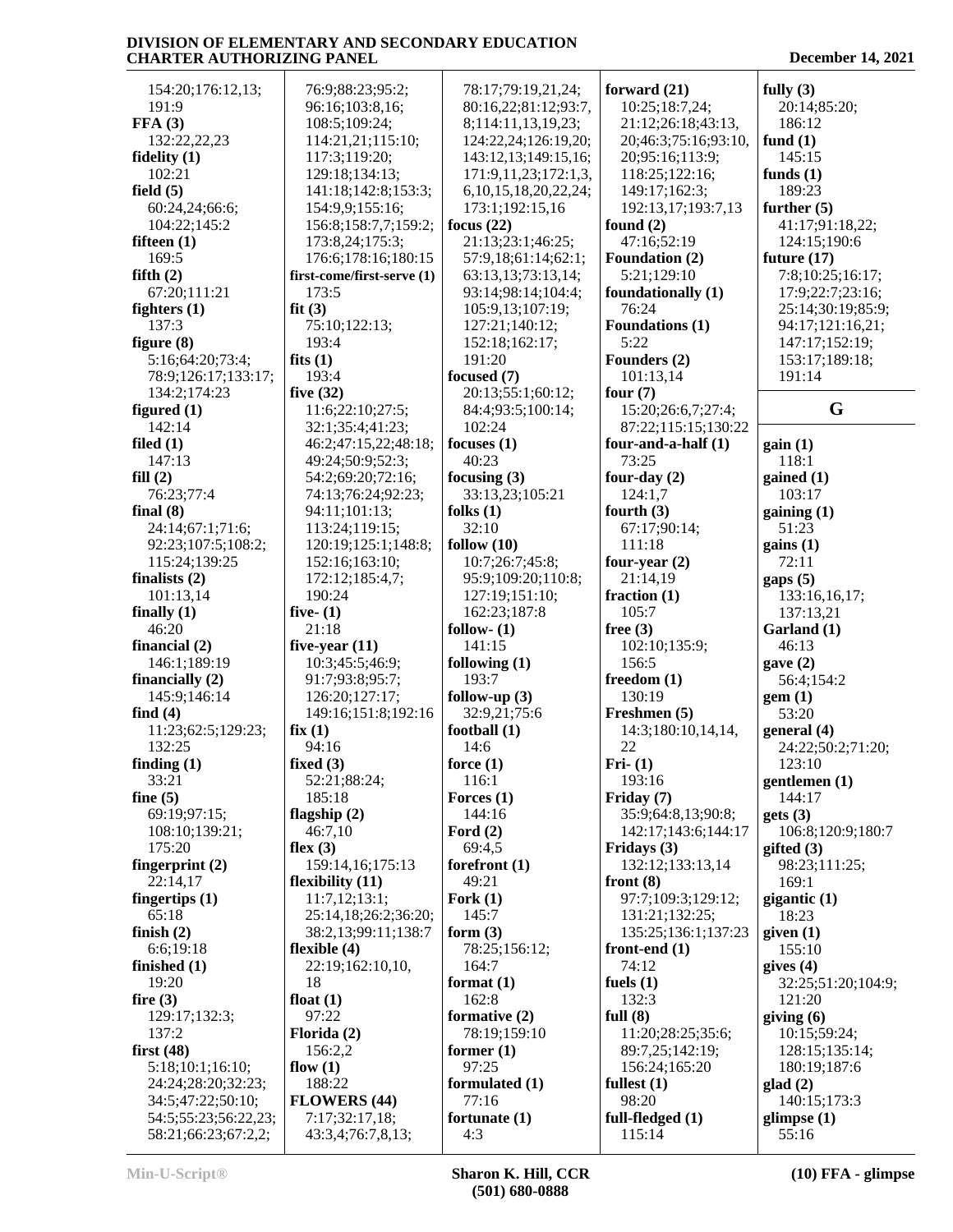| global(1)                                     | 54:11,18,24;55:8;                   | 78:5                                | 19:21;32:9;40:15;                         | 3:25;33:10                               |
|-----------------------------------------------|-------------------------------------|-------------------------------------|-------------------------------------------|------------------------------------------|
| 47:11                                         | 56:19,23;58:8;59:2,3,               | great(40)                           | 72:1,6;82:18;110:21;                      | Head $(4)$                               |
| $G$ lows $(1)$                                | 18, 19; 61: 6; 63: 6, 7, 23;        | 5:19;6:1,6,8;7:22;                  | 118:7;144:1                               | 45:19;54:7;64:19;                        |
| 46:2                                          | 64:2;68:7;75:21,25,                 | 12:17;15:13;18:13,                  | guest(2)                                  | 96:9                                     |
| $go-(2)$                                      | 25, 25; 76: 25; 77: 12,             | 25;19:12;20:3;21:11;                | 60:17;65:25                               | heads-up $(2)$                           |
| 47:18:131:24                                  | 13, 19; 78: 10; 79: 9;              | 34:9;41:7;43:22;                    | $\text{quidance}$ $(1)$                   | 88:17;147:16                             |
| goal (39)                                     | 80:23,25,25;81:3,4,                 | 54:8;71:4;72:11;                    | 6:12                                      | health $(7)$                             |
| 16:10, 12, 14, 17, 21,                        | 11,18,21,24;82:4;                   | 81:12;84:21;116:17;                 | guide(2)                                  | 62:19;67:17;68:2;                        |
| 24;17:9,11,14,21;                             | 83:1,14;86:10,14;                   | 117:1;118:17;119:2,                 | 98:19;149:19                              | 139:21;165:11;                           |
| 18:1;19:1;31:2,2,3;                           | 91:25;99:10,19;                     | 8;122:2;124:5;                      | $\text{guiding}(2)$                       | 183:12,14                                |
| 32:11;46:1;47:22;<br>48:18;49:16,17,24;       | 100:3;102:2;105:9;<br>120:9;122:20; | 125:22;126:10,14;<br>132:23;140:22; | 11:21;54:1<br>guy(1)                      | healthy $(1)$<br>107:21                  |
| 50:24;51:13;60:12;                            | 139:17,19;141:8;                    | 141:1;143:10;                       | 142:25                                    | hear $(12)$                              |
| 61:14,25;76:9,10;                             | 146:20;147:1,9;                     | 144:22;173:7;174:6;                 | gays(17)                                  | 14:21;23:19;25:8;                        |
| 105:25;107:19;                                | 158:15;160:20;                      | 192:22;193:6;194:9                  | 15:7;18:10;21:16;                         | 56:2;72:2;79:1;                          |
| 137:22;138:1;                                 | 174:11,13;175:20,20;                | greater (2)                         | 55:11,13;82:6;87:2;                       | 89:14;97:16,17;                          |
| 153:12;161:19;                                | 180:21                              | 75:3;162:6                          | 89:3;118:14;130:9;                        | 136:9;173:3;182:21                       |
| 171:21,25;176:10,13                           | graders(10)                         | greatest (3)                        | 132:23;134:25;                            | heard $(6)$                              |
| goals $(46)$                                  | 56:20,21;58:8;                      | 51:18;104:21;                       | 138:5;150:1,7;153:1;                      | 32:7,8;96:18;                            |
| 16:6,7,8,9;18:2,13;                           | 62:24;73:11,11;                     | 136:8                               | 177:1                                     | 159:23;176:6;193:17                      |
| 19:4;22:10;30:14,15,                          | 86:16;99:24;102:1;                  | greatest (1)                        | gyms(1)                                   | hearing $(8)$                            |
| 18, 19; 31: 11, 19, 24,                       | 173:10                              | 107:22                              | 144:21                                    | 3:7;14:23;72:1;                          |
| 24;32:13,24,25;33:1,<br>3;40:22,24;43:1,9,19; | grades(17)<br>10:3;45:6;46:11;      | green(1)<br>100:17                  | H                                         | 93:10;97:15;119:1;<br>139:23;192:18      |
| 47:14,19;50:4;53:25;                          | 52:12;82:11,11,13;                  | group(21)                           |                                           | heart $(1)$                              |
| 57:9,10;61:17;72:14,                          | 95:7;98:16,17;117:8;                | 13:19;20:22;23:3,                   | hallways (1)                              | 124:16                                   |
| 15;73:6;92:10;93:16;                          | 122:21;127:18;                      | 5;31:16;33:19;37:9;                 | 144:20                                    | heavens $(1)$                            |
| 131:15;137:12;                                | 151:9;174:9,14,21                   | 38:9,20,22;44:17;                   | hand $(6)$                                | 35:12                                    |
| 153:19,19,20;171:13;                          | grade's(1)                          | 88:6;104:23;105:23;                 | 9:18;45:11;96:1;                          | help $(27)$                              |
| 172:14;173:23                                 | 99:21                               | 132:4,13;133:15;                    | 128:3;151:18;163:4                        | 12:5,18;16:1,4;                          |
| goes(6)                                       | grading(5)                          | 137:9,14;144:22;                    | hands $(1)$                               | 21:1;22:18;23:6;                         |
| 45:21;55:14;62:14;                            | 110:10;159:7,8,9;                   | 158:15                              | 7:22                                      | 40:23;48:10;60:7;                        |
| 134:25;152:25;                                | 161:5                               | groups (4)                          | hands-on $(4)$                            | 61:8;64:19,20;84:1;                      |
| 161:18<br>Good (36)                           | graduate(5)<br>19:25;131:17;        | 13:8,11;20:1;38:11<br>Grove (4)     | 105:21;160:23;<br>161:4;162:21            | 106:25;116:6;144:1,<br>21;145:14;155:14, |
| 3:2;4:17;5:13;                                | 137:25;146:3;153:10                 | 135:5;150:12,23,                    | hang $(1)$                                | 14;158:11;161:16,                        |
| 10:13,14,24;15:4;                             | graduated (4)                       | 25                                  | 125:16                                    | 19;175:16;181:13;                        |
| 33:3;36:11;41:10,14;                          | 4:5;131:24;134:15;                  | grow(9)                             | hang-up $(1)$                             | 182:25                                   |
| 50:18;54:3;70:5;                              | 161:18                              | 12:6;16:4;21:1;                     | 121:7                                     | helped $(1)$                             |
| 74:3;77:1;89:14;                              | Graduates (2)                       | 82:8;104:12;107:4;                  | happen $(5)$                              | 175:2                                    |
| 96:10;98:7;102:17;                            | 40:16;131:3                         | 117:24;134:11;                      | 50:13,20;121:5;                           | helping (2)                              |
| 116:16;117:15;                                | graduating(1)                       | 136:23                              | 138:3;146:21                              | 11:23;22:23                              |
| 119:9;128:25;                                 | 19:21                               | growing (3)                         | happened $(6)$                            | helps $(4)$                              |
| 132:21;135:3;                                 | graduation (5)                      | 15:25;120:7,7                       | 3:23;46:22;73:3;                          | 122:8,8;155:7;                           |
| 140:21;141:18;                                | 21:14;30:25;                        | $\mathbf{grow}(2)$                  | 74:12;83:18;146:23                        | 175:7                                    |
| 145:8;150:6,9;157:8;<br>187:19;190:4;192:3;   | 156:14;158:4;163:10<br>granddad(1)  | 86:10;100:20<br>Grows (1)           | happening $(5)$<br>10:24;59:6;87:11,      | here's $(8)$<br>18:7;31:2;74:12;         |
| 193:3                                         | 122:24                              | 46:2                                | 12;118:17                                 | 81:3;87:18;157:4;                        |
| Goodman (1)                                   | grandkids (2)                       | growth(21)                          | happens $(3)$                             | 158:21;162:15                            |
| 88:20                                         | 5:24;7:15                           | 32:5,6;33:6;58:15;                  | 47:20;106:1;                              | hesitation $(2)$                         |
| Google (3)                                    | grandparents(1)                     | 93:13;100:9,12,14,                  | 184:24                                    | 144:4,25                                 |
| 160:3,5,14                                    | 133:23                              | 16,18;101:1,8,8;                    | happenstance (1)                          | Hey $(3)$                                |
| Gotcha (3)                                    | Grant(10)                           | 103:23;106:18;                      | 175:5                                     | 56:10;162:2;                             |
| 113:6;178:2;                                  | 3:18;108:18;109:6;                  | 120:23;126:8;                       | happy $(2)$                               | 175:14                                   |
| 184:17                                        | 115:10;119:24;                      | 157:14;163:14,14;                   | 4:23;140:3                                | hi(1)                                    |
| Governing $(2)$                               | 145:13,20,21;146:11,                | 172:19                              | hard $(7)$                                | 142:24                                   |
| 28:18;112:14<br>Graciously (1)                | 12<br>grants(3)                     | GT(2)<br>58:4,14                    | 20:17;60:20;102:2;<br>115:16,17,20;160:17 | High $(89)$<br>14:3;16:18;17:6,          |
| 5:4                                           | 119:6;146:8;                        | guaranteed (1)                      | hardest $(2)$                             | 18;40:6;44:5;46:7,9;                     |
| grade (75)                                    | 189:19                              | 55:6                                | 54:10,17                                  | 47:10,21;50:13;54:5,                     |
| 13:25;48:8,9;49:8,                            | graphics $(1)$                      | guardians $(1)$                     | harsh $(1)$                               | 12, 15, 21, 22; 57: 13,                  |
| 11, 12, 14; 50: 22; 51: 1,                    | 15:13                               | 133:23                              | 53:2                                      | 15, 19, 23; 60: 13;                      |
| 9,10;52:12;53:1;                              | graphs(1)                           | guess $(9)$                         | hate $(2)$                                | 61:17,18,23;62:1,15;                     |
|                                               |                                     |                                     |                                           |                                          |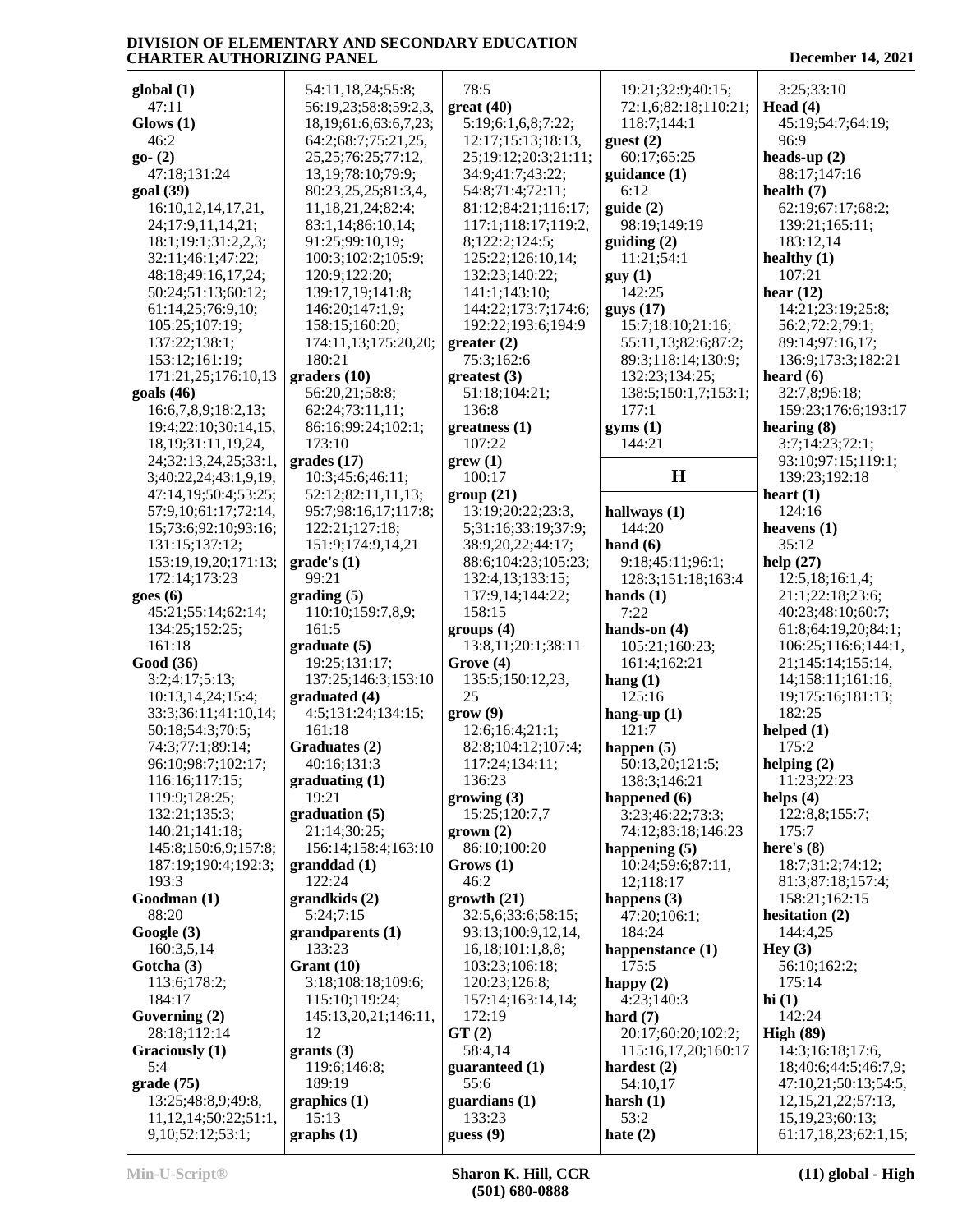63:10;66:5;69:2,10; 72:12;73:18,23,23; 75:18,20;76:1;80:2, 2;83:13;89:17,19,22, 24,25;94:1,8;97:23, 24;100:22;101:14; 102:6,10;103:24; 110:21;111:3,4; 117:12,13;118:1,3,8; 121:11;122:18,18,19; 126:10,24;127:9,13; 128:2,10;129:4; 139:4;144:24;148:8, 24;149:6,23,23; 150:23;154:24; 155:16;158:4,18; 165:23;188:5,11,14 **high- (2)** 46:25;100:25 **Higher (7)** 4:6;16:12;31:14; 99:1;100:19,20; 156:6 **highest (1)** 102:1 **high-growth (2)** 100:25;101:5 **highlight (8)** 5:25;19:23;98:9; 102:15;104:15; 106:16;132:11;133:3 **highlighted (3)** 99:19;102:5; 165:15 **highlights (2)** 18:9;100:3 **Highly (1)** 163:11 **high-poverty (1)** 101:1 **high-quality (1)** 102:25 **hiking (1)** 133:9 **hindered (2)** 17:20,20 **HIPPA (1)** 162:22 **hired (5)** 50:7,8;53:24;54:6; 72:20 **hiring (1)** 85:14 **hit (6)** 15:21;30:19;84:7; 154:4;155:19;157:17 **hits (1)** 62:21 **Hodges (2)** 3:18,19 **hold (3)** 56:11,12;154:6 **holes (1)**

 77:3 **holistic (1)** 77:24 **home (1)** 83:4 **hone (1)** 51:8 **honest (3)** 75:12;131:6; 174:25 **honestly (4)** 36:5;82:21;83:13; 84:1 **honored (2)** 97:7;98:5 **hook (1)** 142:7 **Hoover (1)** 152:11 **hope (14)** 7:15;10:25;18:25; 22:20;35:9;53:3,3; 57:1;61:21;75:5; 82:9;118:14;126:16; 178:16 **hopefully (6)** 7:7;10:22;21:18; 32:4;97:9;130:24 **hoping (1)** 41:8 **hopping (1)** 180:15 **horn (1)** 4:1 **HOS (1)** 155:18 **HOSA (3)** 154:16;155:12; 183:13 **hospital (1)** 162:21 **hosting (1)** 85:17 **HOT (15)** 44:24;45:3,4,24; 46:7,12,17;47:9; 53:6;74:5;91:7; 92:18;93:9,19;97:13 **hour (1)** 138:8 **hours (14)** 36:21;38:1;39:17, 20;40:5,6;68:7; 69:24;90:22;146:4; 166:21;168:16,17; 171:3 **houses (2)** 47:5;49:13 **HSJA (2)** 46:6,18 **hub (2)** 69:5,5 **huge (5)**

 54:9;107:15; 115:19;132:7,7 **Huh-uh (1)** 184:1 **human-being (1)** 142:4 **human-beings (1)** 142:19 **hung (1)** 36:16 **hurt (1)** 187:16 **HVAC (1)** 178:9 **hybrid (7)** 11:5;12:24;13:5; 42:19;160:9,12,22 **I IB (3)** 57:25;58:2,5 **idea (4)** 44:9;134:22;137:4; 141:1 **identified (4)** 58:4;77:6;84:9; 101:19 **identifies (1)** 104:18 **identify (1)** 9:12 **identifying (1)** 23:2 **imagine (1)** 186:13 **immediately (3)** 3:18;52:9;145:2 **impact (7)** 24:1;43:14;93:21; 102:11,16;126:6; 186:18 **impacted (2)** 64:24;158:14 **impactful (1)** 161:13 **impacting (1)** 24:3 **impeccable (1)** 6:17 **implement (10)** 35:3;49:23;53:22; 72:9;74:23;102:20; 113:23;118:16; 119:7;166:23 **implementation (6)** 49:21;72:14; 100:15;101:15; 104:16;125:15 **implemented (3)** 72:16;74:2,18 **implementing (6)** 48:7;52:8;103:2;

 105:2,6,19 **important (11)** 22:6;31:23;32:3; 33:19;37:1;52:23; 123:8;157:18; 161:22,25;190:12 **impressed (3)** 44:3;152:1;192:23 **impression (1)** 44:5 **impressive (2)** 23:21;115:1 **improve (6)** 16:21;52:13;71:25; 106:20;107:2;123:22 **improved (1)** 93:5 **improvement (2)** 82:17;191:23 **improvements (3)** 73:20,21;92:19 **improving (2)** 48:16;93:5 **inaudible (2)** 181:17;183:14 **inclement (2)** 170:9,24 **include (8)** 77:6;147:22,22; 153:20;155:25; 163:24;164:4,13 **included (3)** 19:3;35:8;41:13 **includes (2)** 98:22;104:13 **including (4)** 125:2;157:20; 163:22,23 **inclusive (1)** 181:17 **incorrect (1)** 52:20 **increase (27)** 15:24;16:11;17:12, 13,23;21:14,17; 47:23;48:19;49:2; 57:24;58:2;59:13; 81:15;83:14;84:2,3, 8;89:23;91:17,22; 93:12;105:5;153:21, 22,25;157:22 **Increased (11)** 20:16;21:6;48:1; 57:17;61:1,10; 103:14;106:4; 120:19,19;141:23 **increases (1)** 171:15 **increasing (8)** 18:3;21:8,21,23; 22:7;72:24,25; 107:18 **Index (4)**

 52:10,17,22;100:8 **indicate (1)** 122:25 **indicated (2)** 41:5;87:1 **indicates (1)** 100:17 **indicator (1)** 158:5 **indicators (2)** 52:25;153:23 **individual (7)** 12:1,9;22:17;32:5; 104:8,12;106:14 **individuality (1)** 33:23 **individualized (6)** 16:3;20:13;22:13, 18;25:19;43:8 **individually (3)** 12:6;13:12;32:4 **individuals (2)** 12:9;122:2 **industry (8)** 130:6;143:25; 144:2;145:9;177:17; 184:7,12;192:13 **inferring (1)** 105:4 **Info (2)** 139:8;174:17 **information (4)** 9:3;11:1;19:12; 167:20 **informed (2)** 101:18;118:7 **initial (2)** 35:17;167:5 **initially (2)** 30:15;171:16 **Initiative (1)** 159:22 **initiatives (1)** 159:20 **innovative (1)** 122:11 **in-person (1)** 42:18 **input (2)** 32:14;153:6 **inside (4)** 55:15;154:24; 188:2,7 **insightful (1)** 44:8 **inspire (1)** 126:23 **inspiring (1)** 11:19 **instead (6)** 48:3,22;56:10; 82:4;87:14;92:23 **instill (1)**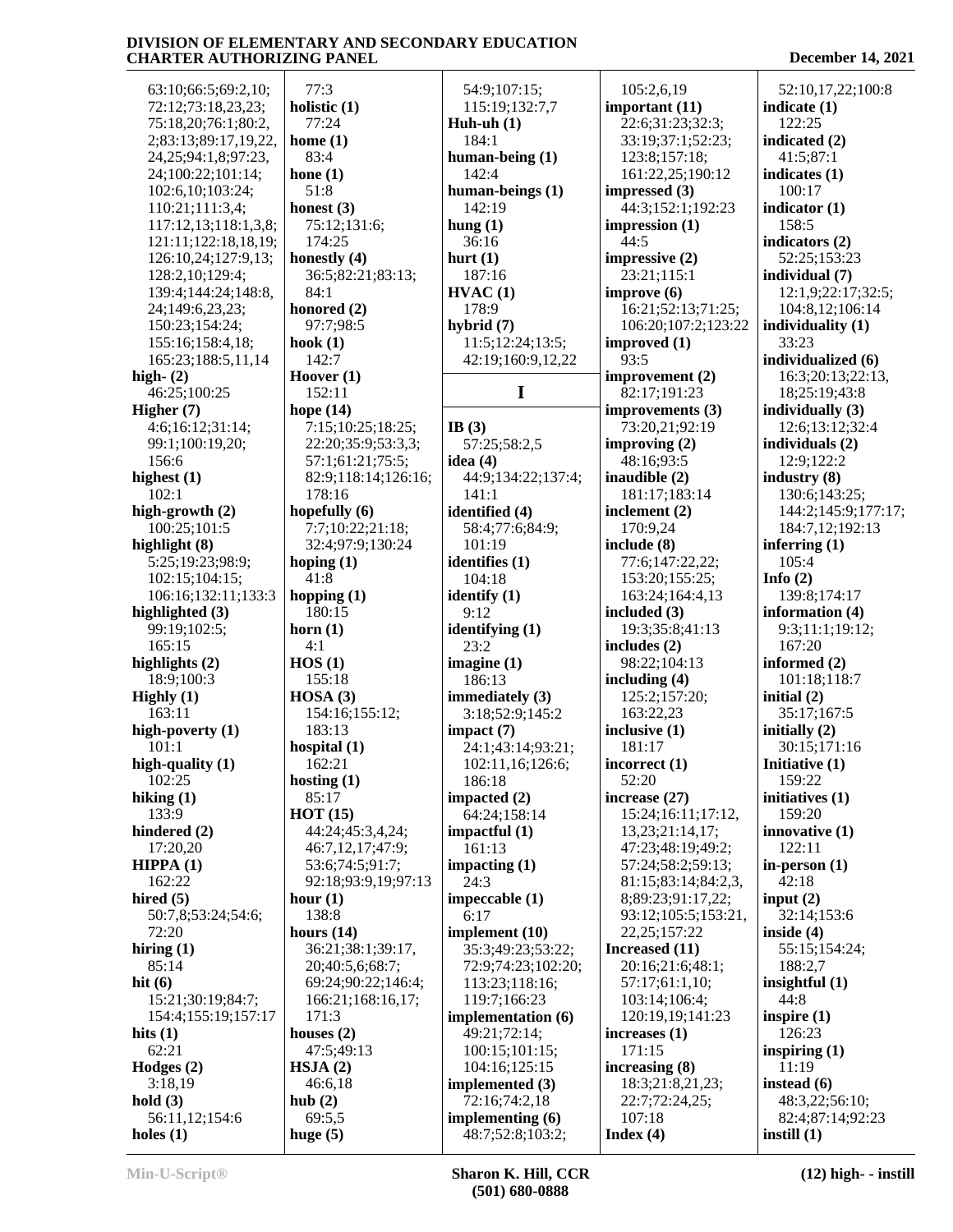# **DIVISION OF ELEMENTARY AND SECONDARY EDUCATION**

#### **CHARTER AUTHORIZING PANEL December 14, 2021** 59:23;125:25; 133:15;158:11; 160:1;175:11,13 **interviews (2) J JAG (9)** 40:22;41:3,6; 57:17;88:6,11;89:15, 17;146:12 **JAMES (73)** 8:25,25;24:8,12, 12;25:3;26:17,20; 29:4,7;35:19,21; 36:2;39:11,12,19; 66:19,25,25;67:13; 68:4,5,8,10,13,17; 69:20,25;70:3;71:5, 13;95:20;107:25; 108:1,1,10;111:10, 12;138:18;139:1,1; 147:11;164:8,10,12, 18,22,23,25,25; 166:3;167:10,13,15, 20;168:25;169:23; 182:24;183:1; 184:19,23;185:1,14, 17;186:5,8;187:2,10, 13,16;193:12,14,22 **Jana (4)** 128:12;137:1; 145:12;147:1 20,24;46:10,17;47:9, 20;49:13;50:11; 52:14;53:6,21;54:1,7, 8,12,14,16;57:10; 60:11;62:23;63:9; 69:2,10;73:23;75:13, 20;79:4;80:2,3; 83:13;86:15;88:12, 21;89:16,21,24;91:7; 92:4,18;93:9,19;94:8 **juniors (1)** 21:23 **justice (4)** 87:16;154:13; 183:16;184:11 **K K-2 (1)** 50:25 **K-6 (3)** 30:4;76:22;95:7 **Kagen (1)** 99:13 **Karber (38)** 127:14;128:9,9,17, 21,23,25;129:2; 138:13,15,16,21,23; 139:12;141:4,6,10, 13,18;142:13;143:11, 66:5,8,10,11;87:23; 122:7,8;129:12,20, 24;130:15,17,19; 131:2,5,7;132:8,16, 17,24;133:6,11,18; 134:15;135:9,12,15, 25;136:11,14;137:6, 9,10;138:10;142:21; 143:2;144:13; 149:14;155:7,8,18; 156:6,9;158:11; 159:5;160:1,15,16, 24;161:12;162:7,12, 20,21;163:2;168:22; 173:13,14,16,18; 174:1;175:1,3,3,7,14, 15;176:18;180:15, 21;182:16;187:5; 188:15;193:1 **kids' (1)** 124:15 **Kimball (1)** 106:21 **kind (45)** 6:5;15:8,21;17:18, 20;19:23;33:11;34:6; 37:19;46:5,21;50:13; 51:24;58:4;63:18; 64:18;71:20;72:4,19;

 19;144:4;145:6,11, 18;146:17,18,23; 147:18,24;148:14,18; 149:25;150:1,6,9,11

151:12;152:14;

 19:2;33:10;44:12; 83:8;94:4;105:16; 124:15;176:12;193:6

21:9;46:25;130:12,

12:3;134:11;142:6

 13:9,9;34:23; 36:21,23,24;37:14,

**Karla (3)**

 189:25 **Karli (1)** 44:3 **keep (9)**

**keeping (2)** 52:16;190:5

**key (4)**

 12 **Keys (2)** 19:5;21:25 **Keystone (2)** 180:23,23 **kick (1)** 71:18 **kicked (1)** 123:4 **kid (3)**

**Instructional (16)** 28:6,6;38:5;48:10; 61:15;67:21;69:21; 70:11;71:3;83:25; 103:25;106:8; 107:20;166:9,15,18 **instructors (1)** 89:17 **insure (5)** 47:10;55:6;85:20; 129:11;134:9 **integrity (1)** 6:17 **intent (1)** 48:25 **intention (1)** 112:21 **Interaction (1)** 28:12 **interest (6)** 98:19;124:16; 130:21;132:21,25; 142:6 **interested (4)** 30:13;139:23; 173:15,17 **interesting (2)** 188:9;191:23 **interests (4)** 3:19;12:4;99:12; 131:12 **interim (1)** 122:22 **intern (1)** 86:2 **internships (2)** 130:7;162:19 **interpretation (1)** 78:6 **interpreting (1)** 78:5 **intervening (1)** 56:8 **intervention (10)** 20:14,22;48:4,14, 23;49:5;61:24;84:11; 137:14;158:10 **interventionists (1)** 84:15 **interventions (10)** 12:12;56:10,14;

 54:17 **institutions (1)** 100:24 **Instruction (29)** 10:17;22:18;47:8; 48:2,5,24;49:15; 59:3;60:9;61:6,14,18, 23;62:2,15;63:23; 64:2,16;85:15;90:22; 98:21;101:25;102:6; 104:4;106:20;130:8; 153:18;171:3;181:4

 55:21,22 **into (35)** 3:10;14:14;21:18; 22:22,22;32:25; 33:15;54:11,21; 55:13,16;58:8;59:5, 9;60:14;62:14,25; 66:6,8;74:24;80:6; 87:18;90:16;92:13; 97:8;107:5,21; 117:23;118:11; 121:13;132:6;145:2; 146:5,10;164:18 **Intro (3)** 178:13;180:14,21 **introduce (6)** 10:12;95:18;97:14; 128:8;151:4;152:10 **introducing (3)** 118:5;179:16; 181:11 **introduction (1)** 180:20 **invite (1)** 20:2 **invited (1)** 33:15 **involved (10)** 14:5,6;16:7,9;32:8, 10;99:4;115:25; 116:8,8 **involvement (2)** 21:7,9 **iReady (1)** 105:22 **issue (6)** 26:25;27:2;28:12; 156:19;189:23;192:8 **issued (1)** 18:20 **issues (10)** 13:21;27:5,9,10, 13;28:3,15;39:21; 67:19;121:17 **item (5)** 9:24;45:1;95:2; 151:4;193:18 **items (1)** 193:15 **IV1 (1)** 9:15 **IV2 (1)** 44:24 **IV3 (1)** 94:25 **IXL (1)** 137:12 **January (3)** 5:8;59:6;179:6 **Jessica (2)** 97:16;98:7 **job (9)** 34:9;50:18;58:17; 117:1;140:21,22; 142:3,7;160:18 **jobs (3)** 33:21;40:16; 120:25 **Johnston (29)** 4:13,17;5:2;9:24, 25,25;11:3;44:19,25; 45:2,2;95:1,3,3,14, 16,24;127:6,10,12, 12;128:1;147:20; 150:14,20;151:3,5,5; 152:23 **join (2)** 129:15;155:1 **joining (2)** 127:15;145:12 **Jones (10)** 10:20;15:5,5; 18:12;19:13,15; 20:12;21:16;24:4; 42:12 **Joseph (1)** 152:10 **journey (1)** 5:25 **Junior (46)**

 14:2;44:24;45:3,5, 17,20;39:3;44:2; 54:8;58:7;61:20;

**kids (88)**

 74:11;79:17;80:1,5; 82:25;83:2;84:16; 85:10;87:10,17;94:9, 16;103:20;129:9; 130:2,9;131:6;132:3, 11;134:7,21;138:8; 144:3;145:1;147:20; 189:8 **kindergarten (4)** 48:8,9;51:8;79:9 **kinds (1)** 190:1 **knew (5)**

 50:13;72:18;76:18; 119:18;158:16 **knowing (3)** 53:20,21;153:13 **knowledge (4)** 9:8;103:17;107:3; 162:7 **known (2)** 6:16;105:25 **knows (3)** 86:6;144:13; 157:18 **L**

**lab (1)** 168:23 **labs (2)** 160:24;161:4 **lack (2)** 48:1;117:25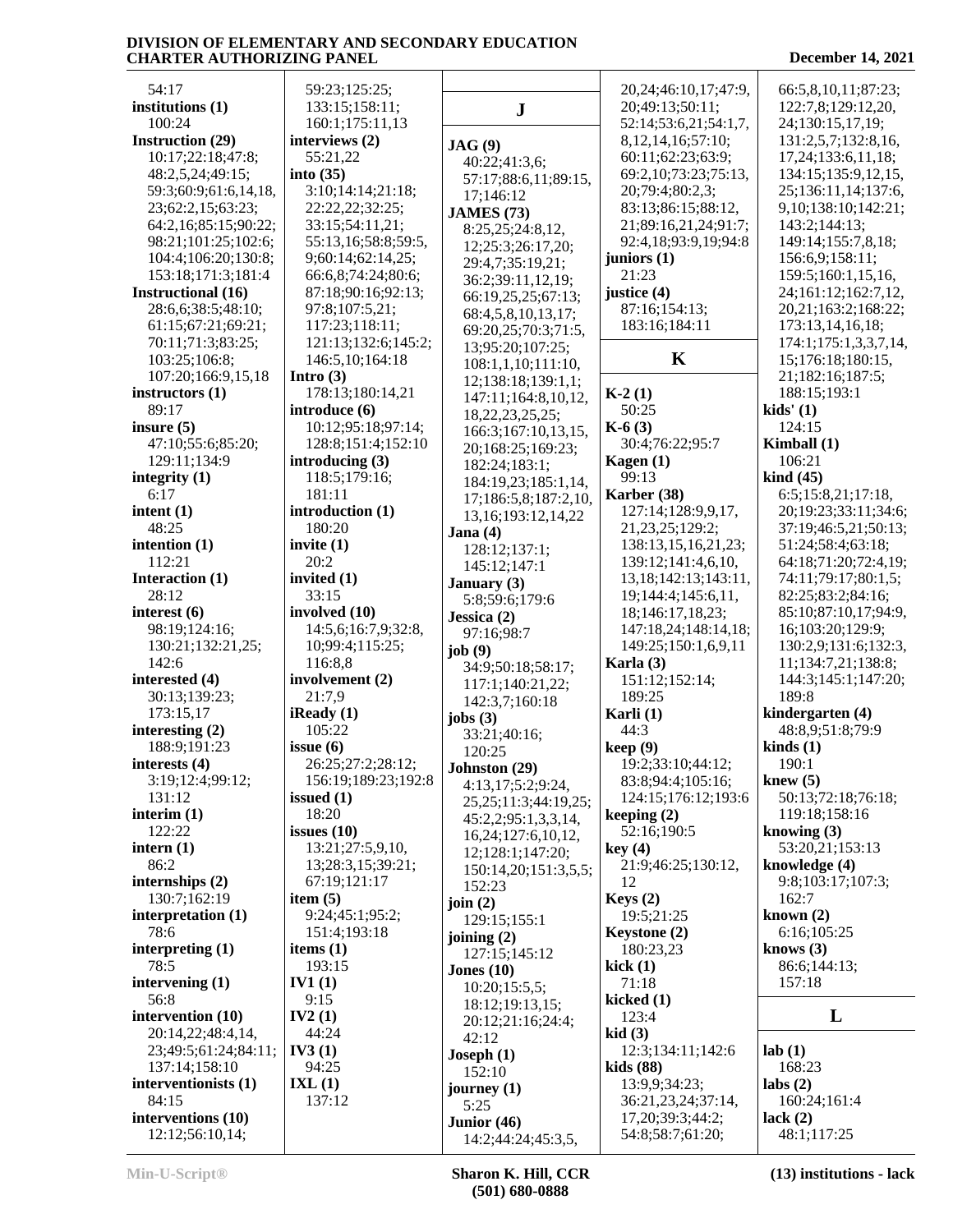| $\text{lady}(1)$                | 155:21                  | leave $(11)$              | 85:20;157:1                              | 39:9;47:4;52:19;                   |
|---------------------------------|-------------------------|---------------------------|------------------------------------------|------------------------------------|
| 129:15                          | leader $(5)$            | 53:14;55:8;98:2;          | licensure (26)                           | 53:24;65:24;66:12;                 |
| Lair $(24)$                     | 7:2;53:6;61:15;         | 103:11;104:5;122:9;       | 27:22;28:3,15,18,                        | 70:17;82:22;86:4;                  |
| 10:19;14:24;15:4,               | 119:16;120:3            | 130:24;134:8;163:2;       | 19,25;67:6;85:1,8,22;                    | 87:3;117:7;118:18;                 |
| 4;16:7;18:11;20:8;              | leaders $(3)$           | 187:11;193:18             | 111:13;112:2,6,12,                       | 120:22;124:14;                     |
| 23:11;24:5;31:7;                | 63:2,5;97:15            | led(3)                    | 14;116:21,22,24;                         | 125:17:129:10:                     |
| 32:12;33:10;34:8,19;            | Leadership (29)         | 33:8;103:13;105:4         | 139:21;157:1;                            | 135:6;142:9;148:21,                |
| 38:18,22,24;39:6;               | 4:7;6:13,22;7:7,12,     | $left(1\right)$           | 165:13,20,25;166:2;                      | 22;150:19;151:2,6,                 |
| 40:3,11;41:2,8,15;              | 18;20:11;31:7,9;        | 97:13                     | 169:6,9                                  | 17,25;153:1,15;                    |
| 42:11                           | 32:14;49:20;52:24;      | legal(24)                 | lie $(1)$                                | 163:21;165:7;                      |
| Lake $(2)$                      | 53:9,19;55:17;72:11,    | 9:10;24:14,22,23;         | 131:13                                   | 167:23;168:11,15;                  |
| 133:8,9                         | 18;73:5;92:10;93:4,     | 26:20;27:5,25;28:12;      | life $(5)$                               | 176:3;180:3;181:5;                 |
| language $(1)$                  | 21;97:14;103:8;         | 67:15,22;71:6,13;         | 11:21;13:1;49:23;                        | 185:23;190:24;                     |
| 86:3                            | 104:10,17;118:23;       | 95:19,21;108:3;           | 56:24;153:11                             | 191:12,19;192:10;                  |
| large $(5)$                     | 122:6;153:5;158:6       | 111:14,17,20,23,24;       | light $(1)$                              | 195:24                             |
| 77:11;81:15;                    | leading $(1)$           | 112:6;139:3,25;           | 126:17                                   | live $(4)$                         |
| 100:10;137:9;144:16             | 149:24                  | 165:4                     | limitation(1)                            | 51:21;59:11,25;                    |
| larger $(1)$                    | leads $(1)$             | legally(1)                | 121:18                                   | 135:24                             |
| 144:12                          | 102:6                   | 121:8                     | limited $(5)$                            | lived $(1)$                        |
| laser-focused (1)               | leap $(1)$              | legislative (1)           | 5:23;49:18;52:6;                         | 145:4                              |
| 84:19                           | 18:23                   | 123:19                    | 186:22;188:25                            | lives $(2)$                        |
|                                 |                         |                           | limits(1)                                | 24:3;163:5                         |
| last $(69)$                     | learn $(9)$             | legislator $(1)$<br>123:6 | 185:2                                    | live-streamed (1)                  |
| 5:17;19:7;20:11;                | 12:17,17;46:1;          |                           |                                          |                                    |
| 21:10,15;30:1,6;                | 57:4;119:15;123:18,     | legislators (3)           | Lincoln $(16)$                           | 3:13                               |
| 33:12;35:12,21;46:2,            | 19;162:8;192:25         | 121:12;122:14,15          | 115:11;127:9,13,                         | Living $(1)$                       |
| 8, 22; 47: 15, 22; 48: 18;      | learned $(6)$           | lens $(1)$                | 24, 25; 128: 10; 129: 4,                 | 99:6                               |
| 49:2,18,24;50:5,9;              | 7:24;121:25;            | 65:9                      | 16;132:23;133:8;                         | Load(8)                            |
| 52:3,13;56:23;68:22;            | 152:18;158:22;          | less(1)                   | 139:4;148:8,24;                          | 26:22,24,25;36:5;                  |
| 71:23;72:13,16;                 | 161:6;173:25            | 143:13                    | 149:6,23,23                              | 67:15;86:1;112:9;                  |
| 73:19,20,22,25;                 | learners (1)            | lessons(2)                | line $(3)$                               | 167:22                             |
| 74:13,22;76:22;                 | 98:22                   | 65:3;98:24                | 15:18;97:12;154:4                        | local(1)                           |
| 80:17;83:6,12,19;               | Learning (96)           | letter $(15)$             | lined $(3)$                              | 41:3                               |
| 85:4;86:15;88:6;                | 10:8;16:3;20:14,        | 3:17;52:11,12;            | 66:1;94:2,3                              | located $(2)$                      |
| 91:20,21;96:15;                 | 21;21:2;23:19;24:21;    | 53:1;82:11,11,13;         | lines $(1)$                              | 133:7,7                            |
| 105:18;110:23;                  | 28:9;30:1,6;35:3,10,    | 83:1;103:16;122:20;       | 13:14                                    | lofty $(3)$                        |
| 111:3,6;113:2;                  | 15, 16; 36: 25; 39: 15, | 174:9,11,12,21;           | link(1)                                  | 16:14;31:11;                       |
| 114:21;120:17;                  | 22;41:13;42:19;44:9;    | 175:20                    | 154:4                                    | 171:17                             |
| 122:21;129:6;                   | 46:24;47:1,5,10;        | letters $(1)$             | list $(10)$                              | logo(1)                            |
| 130:14;131:24,24;               | 48:13;51:7,22;54:23;    | 44:1                      | 39:23;101:3,6;                           | 22:14                              |
| 134:12;153:19;                  | 56:7,17,25;57:1,6;      | level $(35)$              | 134:8,24;139:9,12,                       | long(8)                            |
| 155:18;157:4,10;                | 62:15;63:13,13;         | 19:11;29:24;43:2;         | 22;145:8;175:14                          | 7:11;38:4;71:23;                   |
| 158:13;160:9;161:2;             | 64:15;68:15,20;69:3,    | 50:24;51:10;59:2,3;       | listed $(15)$                            | 79:15;82:18;85:21;                 |
| 163:10,12,15;168:13             | 9;98:12;104:1;          | 61:6,17;62:6;63:23;       | 26:24;71:14,14;                          | 139:22;175:17                      |
| lastly $(2)$                    | 105:17;110:1,15;        | 64:2;66:9;75:14,21;       | 99:20;100:13;                            | longer $(8)$                       |
| 51:11;65:10                     | 112:18,20,25;113:9,     | 76:22,25;78:10;79:2,      | 134:23;139:6,8,25;                       | 36:23;56:25;57:1,                  |
| late $(2)$                      | 18,24;114:3;117:16;     | 14;89:24;99:1,10;         | 165:15;166:4,5;                          | 2;90:8;115:13;                     |
| 170:9;185:10                    | 123:1;125:2,15;         | 100:20;101:7;             | 167:4,20;185:4                           | 120:21;167:1                       |
| later (8)                       | 126:25;127:2;131:2;     | 117:10;118:6,8;           | listening $(1)$                          | look $(49)$                        |
| 38:10,10;69:15;                 | 132:6;139:6;147:23;     | 120:9;126:24;132:9;       | 163:18                                   | 8:6;32:25;33:3,5,5;                |
| 90:16;100:2;103:15;             | 149:18;153:17;          | 133:18;160:20,20;         | literacy $(17)$                          | 34:6;47:23;48:19;                  |
| 108:20;164:7                    | 155:4,6,8;160:4,8,13;   | 189:1                     | 17:12;48:19;49:1,                        | 52:3;56:4;59:18,20,                |
| latest $(1)$                    | 162:5;163:22;           | levels $(10)$             | 4;64:24,25;76:11,21;                     | 21,22;65:5,7,16;                   |
| 55:21                           | 164:13;166:12,14;       | 47:10;50:23;55:8;         | 77:5;79:13;83:16;                        | 69:25;72:23;78:3,20;               |
| law(4)                          | 167:15;168:1,6,8;       | 61:18,23;62:2,15;         | 84:12;103:3;105:10;                      | 85:11;86:6;93:10,19;               |
| 80:24;121:13;                   | 169:16,18;170:2;        | 77:4;105:9;147:10         | 157:18,19,22                             | 94:5,16;104:1;                     |
| 122:13;170:25                   | 174:23;175:7,12,17,     | liaison $(2)$             | literally (1)                            | 116:21,22;118:25;                  |
| laws (1)                        | 19;176:22;185:5,13,     | 133:21,24                 | 103:3                                    | 122:5;124:7;133:15,                |
| 162:22                          | 15, 19; 186: 10;        | Library $(4)$             | little $(62)$                            | 16, 17; 134: 25;                   |
| LEA(7)                          | 191:24;192:21           | 27:3;111:19;              | 4:12;10:22,23;                           | 147:19;149:17;                     |
| 147:4,16;188:19;                |                         |                           |                                          |                                    |
|                                 |                         |                           |                                          |                                    |
|                                 | LEAs(2)                 | 139:21;165:8              | 11:1,2,7,11,14,16;                       | 157:11;159:8;                      |
| 189:5, 11, 12, 18               | 188:20,21               | License $(1)$             | 12:18;13:6;14:13,25;                     | 171:13;184:13;                     |
| lead $(4)$<br>73:23;83:22;84:1; | least $(1)$<br>19:11    | 27:20<br>licensed $(2)$   | 16:15,18;17:5;31:5,<br>11,17;32:22;33:8; | 187:8;189:6,10;<br>192:13,17;193:7 |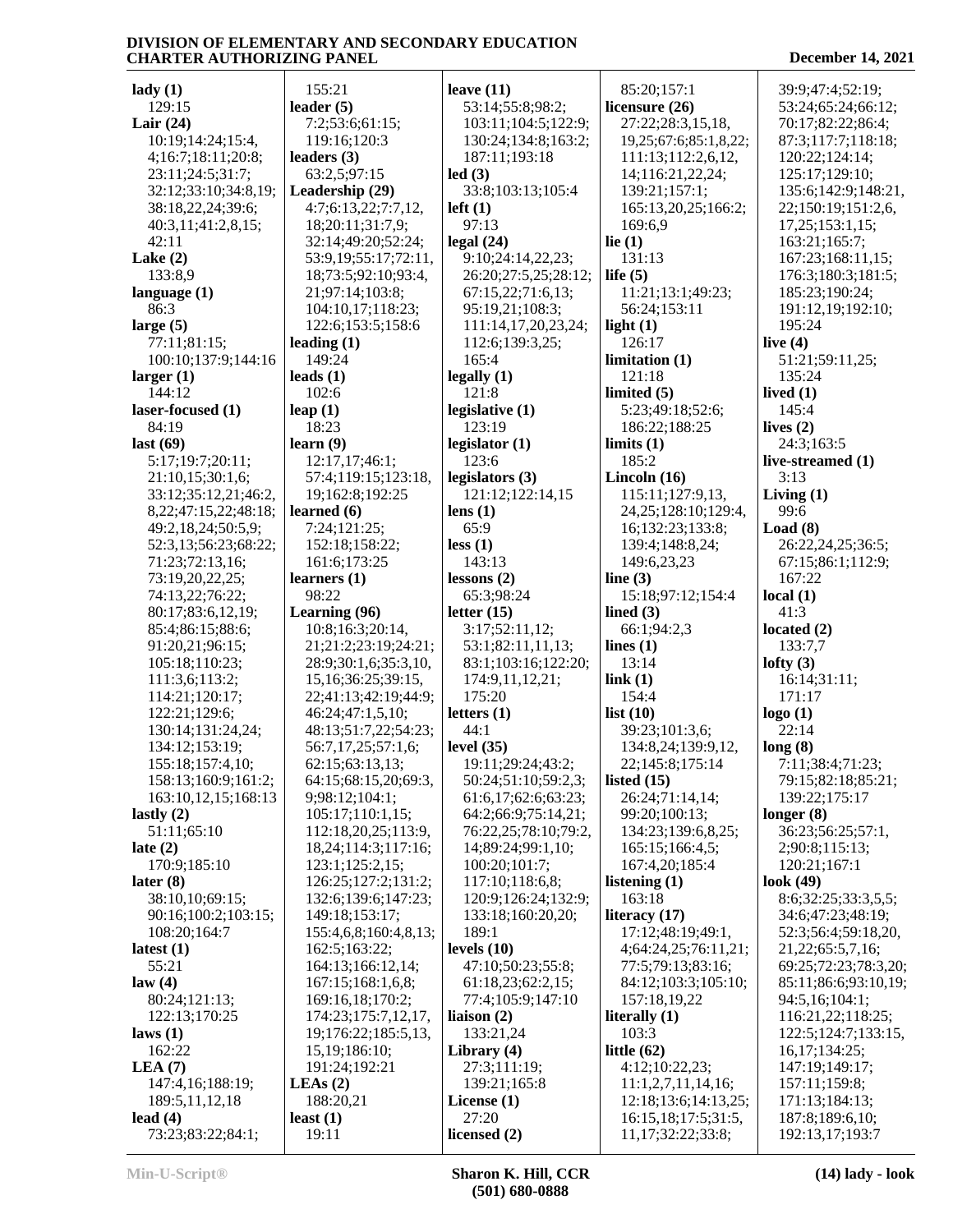| looked $(9)$            | LPN(1)                   | many $(12)$                | 152:11;156:21;                            | 64:10;73:6;84:15;         |
|-------------------------|--------------------------|----------------------------|-------------------------------------------|---------------------------|
| 7:12;30:16,23;          | 146:5                    | 22:21;36:21;46:8;          | 187:25                                    | 104:11;148:25;            |
| 31:23;32:3;58:22,23;    | Luckily $(1)$            | 78:19;82:25;100:3,         | may $(22)$                                | 159:15;161:14;            |
| 108:12;186:23           | 50:12                    | 14;102:13;105:2;           | 11:9,9,10;15:2;                           | 165:19;183:25;188:3       |
| look-in $(1)$           | lucky $(1)$              | 134:22;141:1;160:10        | 19:22;23:9;25:17;                         | meeting $(20)$            |
| 92:22                   | 133:7                    | MAP(1)                     | 37:4;45:17;53:16;                         | 3:3,12,14;5:17;8:7;       |
| looking (30)            | lunch $(3)$              | 20:24                      | 63:22;70:22;92:21;                        | 17:21;22:23;42:7;         |
| 7:1;30:24;31:12;        | 102:10;111:17;           |                            | 108:4;115:7;119:13;                       | 44:23;100:4;103:25;       |
|                         |                          | Maps(1)                    |                                           |                           |
| 34:13;37:3;40:18,21;    | 127:8                    | 153:23                     | 121:8;180:23;                             | 104:6;106:14;             |
| 43:13;65:11;76:9,23;    |                          | March (2)                  | 182:24;185:7;                             | 134:10;140:23;            |
| 82:10;85:1;91:22;       | M                        | 83:5;105:11                | 187:17;189:22                             | 148:17;149:13;            |
| 110:14;117:23;          |                          | margin(1)                  | maybe $(18)$                              | 150:5;155:23;194:14       |
| 121:15;122:10;          | ma'am(36)                | 100:10                     | 12:11;14:5,6;                             | meetings $(9)$            |
| 124:13;129:15,17,20;    | 4:17;25:11;29:25;        | mark(3)                    | 16:15;23:16;40:19;                        | 33:16;83:20;100:1;        |
| 155:24;161:10;          | 30:8;37:2;40:3,11,       | 16:18;92:22;               | 71:21;82:18;94:13;                        | 103:23;104:6,15;          |
| 174:7;177:17;           | 12;44:19;68:5;85:24;     | 109:14                     | 109:23;117:24;                            | 105:1,11,23               |
| 178:10,17,24;189:4      | 90:11,13,17,20,23;       | marked (1)                 | 120:25;132:20;                            | Melody (2)                |
| looks $(5)$             | 108:14;109:11;           | 90:4                       | 137:21;141:21;                            | 150:15:152:13             |
| 59:21,22;62:4;          | 110:7;113:2,25;          | Maryville (1)              | 143:22;172:9;187:18                       | member $(2)$              |
| 86:9,19                 | 123:13;145:18;           | 4:5                        | MCLs(1)                                   | 141:3;191:21              |
| lose $(4)$              | 147:6,11,18;152:8;       | massive (1)                | 159:1                                     | members $(13)$            |
| 4:22;120:21,24,25       | 169:22;176:23;           | 15:23                      | McMurray (1)                              | 3:22;6:14;8:6;            |
| loss(1)                 |                          | master $(15)$              | 4:11                                      | 10:15;11:10;23:8;         |
|                         | 178:5;182:3;184:23;      |                            |                                           |                           |
| 107:10                  | 190:13;191:7,16;         | 50:1,6,15;62:17;           | mean $(23)$<br>14:19;26:14;32:25;         | 33:16;37:25;108:23;       |
| $\text{losing } (1)$    | 193:9                    | 88:3;97:18,21;             |                                           | 122:3;127:24;             |
| 121:3                   | machines $(1)$           | 102:18,22;103:10,17,       | 35:4;36:10,19,23;                         | 148:15:191:6              |
| loss(11)                | 160:25                   | 19,20;104:7;106:9          | 37:9,15,17;38:6,19;                       | Memo(2)                   |
| 105:17;110:1,15;        | Macro $(1)$              | mastering(1)               | 70:16;72:5;86:17;                         | 25:24;26:5                |
| 122:25;155:8;           | 155:2                    | 48:15                      | 115:5;143:7,7;159:4;                      | memory(1)                 |
| 174:23;175:7,12,17;     | Madam (3)                | mastery $(1)$              | 183:7;185:18,24;                          | 6:19                      |
| 191:24;192:21           | 6:15;95:10;108:23        | 19:10                      | 186:6                                     | men(1)                    |
|                         |                          |                            |                                           |                           |
| losses $(1)$            | magic $(1)$              | mastery-level (1)          | meaning $(1)$                             | 144:22                    |
| 175:19                  |                          | 20:21                      | 159:12                                    |                           |
|                         | 106:1                    |                            |                                           | mentee $(1)$              |
| lost(1)                 | main(1)                  | matches $(1)$              | meaningful $(3)$                          | 141:21                    |
| 163:21                  | 185:1                    | 34:2                       | 102:12;117:22;                            | mentees $(2)$             |
| lot $(28)$              | mainly $(2)$             | matching(1)                | 126:24                                    | 132:13;142:11             |
| 7:24;12:23;13:3;        | 25:7;139:16              | 143:15                     | means $(5)$                               | mention $(1)$             |
| 14:8, 19; 18:13; 20:22; | maintain(1)              | material $(1)$             | 52:23;62:2;77:13;                         | 178:6                     |
| 22:2;40:22;51:2;        | 25:18                    | 81:8                       | 169:25;186:7                              | mentioned (5)             |
| 62:4;63:18,19;65:16;    | majority $(2)$           | maternity (1)              | measure $(2)$                             | 12:21;94:6;101:25;        |
| 74:3;76:23,25;77:3;     | 144:15;155:11            | 98:2                       | 78:2;79:11                                | 119:24;173:20             |
| 79:2;86:24;88:7;        | makes $(6)$              | math(31)                   | measured $(2)$                            | mentor $(26)$             |
| 110:8;115:20;           | 38:18;107:18;            | 16:22;47:7;48:3,7,         | 65:5;106:6                                | 102:22;103:19;            |
| 117:17;137:19;          | 123:16;137:8;140:4;      | 10;58:16;59:19,19;         | measures (1)                              | 104:7;106:10;             |
| 154:24;162:22;181:3     | 184:18                   | 63:23,25;64:1;83:15;       | 162:12                                    | 130:16;132:11,14,17,      |
| $\text{lots} (4)$       | making $(10)$            | 100:3;101:8;102:1,2;       | mechanic $(2)$                            | 21;133:13,21,21;          |
| 21:7;36:24;37:17;       | 22:5;33:23;38:11;        | 105:6,17,20,22;            | 131:9,25                                  | 137:18;141:2,22,22;       |
| 84:14                   | 50:19;73:19;99:8;        | 123:3;153:25;              | mechanics (2)                             | 143:15;149:1;             |
| lottery $(1)$           | 102:19;126:6;            | 157:11,13,24;163:15;       | 131:4,4                                   | 158:25,25;159:1;          |
| 61:21                   | 141:17;187:7             | 171:16;181:7,8,10,12       | Media (7)                                 | 161:15,21;173:9,16,       |
| louder $(2)$            | Mallory (2)              | mathematics (4)            | 27:3,7;111:19;                            | 18                        |
| 56:9;136:12             | 10:20;15:5               | 47:23,25;48:16,21          | 139:21;165:8;                             | mentoring $(12)$          |
|                         | man(2)                   | matter $(3)$               | 193:14,15                                 | 140:25;141:3;             |
| Louis $(1)$             |                          |                            |                                           |                           |
| 4:6                     | 6:17:54:23               | 62:13;72:11;               | medical(8)                                | 158:23,24;159:2,2,6,      |
| love $(10)$             | <b>Management</b> (2)    | 164:19                     | 60:24;66:8;154:16;                        | 11,16;161:12,22;          |
| 14:21;18:10;19:15;      | 129:19;136:24            | Matters (4)                | 155:12;173:15,16;                         | 175:10                    |
| 30:20;31:4;32:23;       | manipulate $(1)$         | 49:20;97:14;               | 181:22;184:10                             | mentors $(3)$             |
| 107:12;118:17;          | 82:25                    | 118:23,24                  | medicine $(1)$                            | 143:17;173:4,6            |
| 124:4;164:21            | manipulatives $(1)$      | <b>Matthew</b> (3)         | 183:13                                    | mentorship (7)            |
| loved $(3)$             | 105:21                   | 5:5,8;94:15                | meet $(21)$                               | 141:15;146:9;             |
| 20:4;126:9;191:15       | <b>Manufacturing (3)</b> | max(1)                     | 13:1,19;16:13,24;                         | 149:18;173:4,11,12;       |
| low(3)<br>52:18;69:3,13 | 154:13;181:6;<br>183:17  | 36:4<br><b>Maxwell</b> (3) | 17:14;18:1,12;28:23;<br>40:23;42:17;43:8; | 192:18<br>mentorships (1) |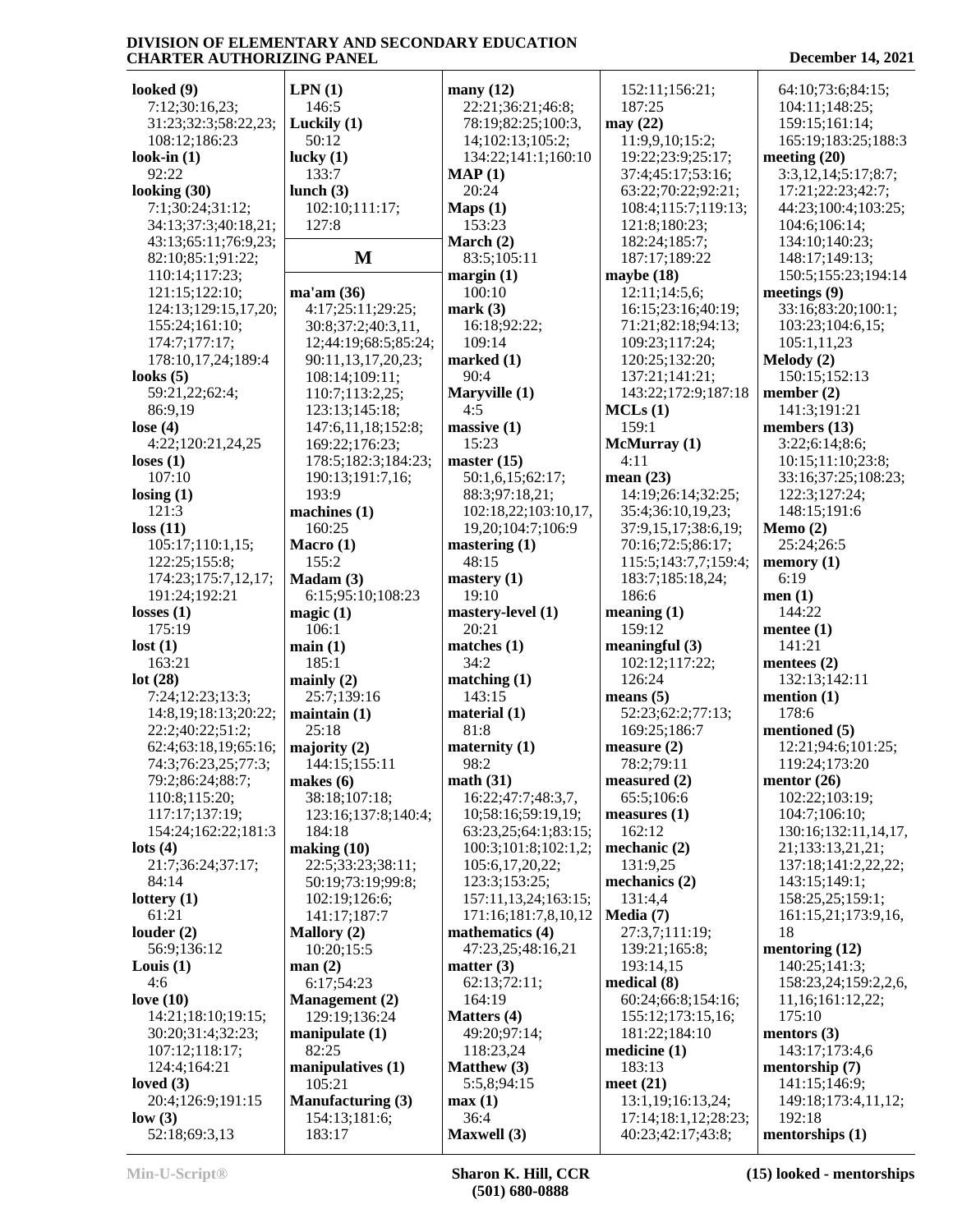146:11 **Merry (1)** 150:6 **met (5)** 19:10;31:7;90:9; 131:17;156:3 **metrics (1)** 30:25 **microphone (5)** 3:8,10;4:15;29:6; 97:2 **middle (5)** 58:1,2;117:12; 132:11;146:21 **midst (1)** 134:13 **mid-summer (1)** 37:19 **might (16)** 15:14;16:18;17:5; 19:24;36:22;39:7; 67:3;85:10;89:25; 120:22;124:8,13,14; 146:14;186:9;188:3 **might've (1)** 20:9 **miles (2)** 144:6,12 **military (4)** 22:23;134:18; 135:23;153:11 **mind (2)** 123:6;176:12 **minds (1)** 173:14 **mindset (3)** 25:14;119:12,13 **Mindy (4)** 97:18;100:1; 102:14,17 **minimal (1)** 123:4 **minimally (1)** 116:25 **minute (3)** 21:16;65:3;192:8 **minutes (10)** 8:6,14;9:2;97:3; 111:8;121:3,4;128:8; 152:7;159:15 **miscoded (1)** 185:16 **miss (1)** 131:11 **missing (4)** 56:19;77:11; 158:11;190:7 **mission (18)** 11:17;33:4,5,6,8, 22;34:2;47:2,9; 93:20;129:3;153:3,4, 8,15;158:22;191:15, 18

**mode (1)** 155:5 **model (21)** 45:8;47:12;55:3; 75:8,15,18;95:9; 99:14;102:24; 105:20;119:3,17; 125:15,18,23;127:20; 130:4;149:2,7,18; 180:22 **modeled (2)** 104:25;129:22 **modeling (1)** 104:13 **models (3)** 10:10;75:20; 151:12 **modify (1)** 17:8 **molded (1)** 107:20 **mom (1)** 162:1 **moment (9)** 42:6;77:18;91:13; 92:5;125:9;148:15, 19;191:6;192:6 **moments (4)** 36:2;42:13;125:10; 191:9 **Monday (3)** 64:8,12;90:8 **money (4)** 101:17;135:12,14; 145:3 **monitor (1)** 51:13 **monitored (1)** 51:16 **monitoring (1)** 51:11 **month (2)** 110:18;148:17 **monthly (2)** 83:20;84:15 **months (2)** 73:25;104:17 **more (61)** 5:23;10:22;11:2,7, 11,16;12:16,19;13:3; 14:19,25;16:4;22:4; 31:5;32:3;34:12; 39:9;40:14,20,25; 41:1;47:4;58:8,10,11, 12;64:14;65:4;72:1; 77:20;80:3;87:1,3; 92:3;100:11;106:25; 117:7,22;120:22; 121:9,20;123:11,16; 134:25;137:22; 140:5;143:13;153:6, 20;161:20;163:3,4,4; 165:7;171:21;172:5;

 176:11;181:14; 183:12;185:6,23 **morning (12)** 3:2,15;4:17;5:13; 8:5;10:13,14;15:4; 54:3;98:7;102:17; 194:9 **morphemic (2)** 65:2;79:7 **Morris (24)** 95:17;96:9,11,14, 21,24;97:1,4,5; 108:13;109:13,17,20; 110:7,19;111:1,9; 112:17;119:10; 121:22;123:13,23,25; 127:5 **most (13)** 6:12;27:10,11; 30:5;46:12;52:6; 54:10;99:1;104:19; 107:16;144:1,2; 185:5 **mother (1)** 98:2 **motion (36)** 8:7,8,12,18;41:18, 21;42:4,17;43:17; 91:1,5,12;92:17,25; 93:3;124:20,23; 125:7,12,21;126:4; 148:3,6,13,23; 149:22;187:23; 190:16,18,22;191:4, 11,19;192:10; 193:24;194:3 **motivating (3)** 98:24;102:25; 105:13 **motivator (1)** 107:15 **mountains (2)** 124:5,6 **move (22)** 10:25;18:16;26:17; 41:19;64:7;73:4; 82:25;83:1;91:2; 92:13;95:16;122:5,8, 15;124:5,14,21; 146:24;148:4; 150:25;151:24; 161:11 **moved (2)** 51:1;194:1 **moves (1)** 124:6 **movie (1)** 143:8 **moving (18)** 18:6,24;21:12; 27:21,24;43:20;46:3; 73:7,18;74:10;75:16; 81:4;84:5;113:9;

 146:20;162:3; 175:20;193:13 **Mrs (8)** 10:14,19,20;14:24; 97:16,18;98:1; 119:24 **much (21)** 5:10;7:6,17,19; 19:18;23:13;24:11; 49:19;79:19;80:3; 81:12;82:8;94:4; 98:3;107:1;127:5; 138:12,14;150:2; 191:7;193:20 **multiple (2)** 20:1;126:25 **Museum (1)** 99:6 **must (7)** 28:23;86:10;88:14; 101:14;161:6,12,12 **MYP (1)** 61:2 **myself (5)** 26:15;48:11;74:20; 120:2;163:19 **Nac (1)** 6:21 **Naccaman (1)** 6:20 **name (13)** 3:9;8:25;10:5; 24:12;43:12;45:16; 66:25;97:5;108:1; 128:9;139:1;152:14; 164:25 **named (1)** 71:9 **Nathan (2)** 95:17;97:5 **national (4)** 31:14,15;47:12; 101:13 **naturally (1)** 31:21 **nature (6)** 155:3,15;173:23; 175:16;181:1,9 **near (1)** 96:24 **necessarily (4)** 25:17;53:19;69:6; 170:13 **necessary (4)** 35:2;120:5;166:25; 167:17 **need (71)** 3:16;9:4;12:12,18; 13:13;14:13;22:18; 25:15;28:21;29:22;

**N needing (1)** 34:23;35:17;36:15, 19,22,22;37:4;39:7,9, 21;48:15;67:8;70:20; 72:3;75:16;76:20; 77:7,25;78:13,23; 79:3;80:9;82:25; 84:5,9;85:19;87:12, 20;93:5;94:7;97:22; 104:21;130:21; 131:16,16,18;133:1, 18;134:2;138:10; 139:13;151:15; 152:9;158:18,19; 160:24;161:18; 162:3,11;164:14; 165:7;166:7;170:17; 175:15;176:11; 179:8,22;185:20,24; 186:9;189:13 **needed (23)** 23:25;26:3;34:18; 50:4,13;52:9;53:6; 74:2;77:24;78:8,20; 80:6;83:9;87:13; 92:19;93:15;103:4; 104:9;129:5;142:1; 159:25;160:19;186:1 158:12 **needs (24)** 12:10,11;13:2; 22:5,16;24:16;42:18; 43:8,8;73:7;82:19; 89:11;93:16;95:21; 98:22;104:1,12; 137:13,20;138:20; 140:23;149:1,14; 193:5 **neighboring (1)** 106:22 **neither (2)** 72:17;74:20 **nervous (1)** 153:1 **new (24)** 4:13;19:16;20:11, 12;33:3,6;43:9,12; 50:6;63:2,2,3,14; 79:8;92:9;93:20,21; 98:1;107:7;122:10; 152:12;161:20; 191:15,18 **news (6)** 4:12;96:19;99:8; 101:18;117:19;119:9 **Newsela (2)** 65:11,14 **newsletter (3)** 55:14,14,21 **next (45)** 5:18,25;19:3,24; 20:7;21:15;33:7; 35:3;42:7;44:17;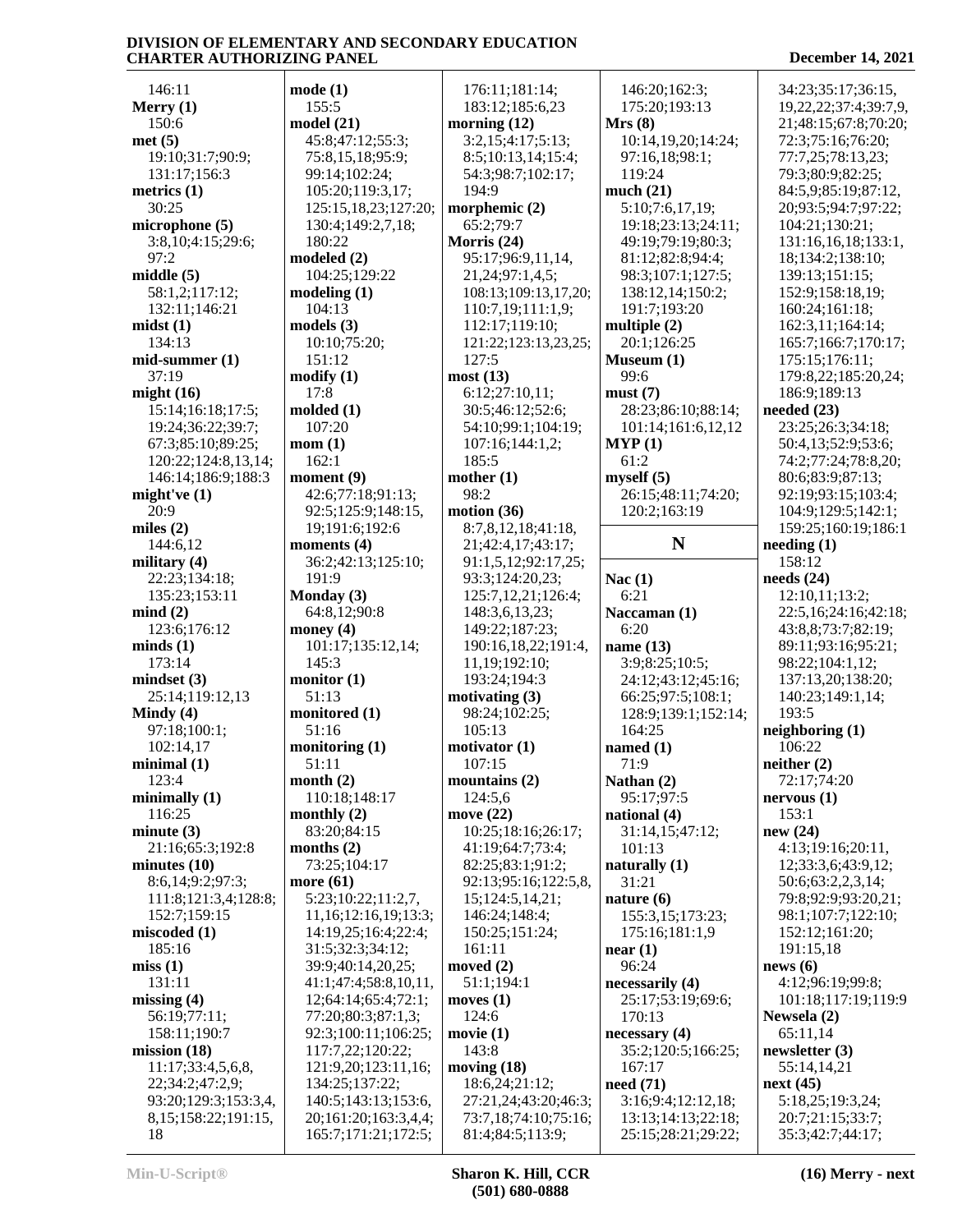| 45:1,3;46:15;47:18;  | nuggets $(1)$         | 25;165:16;167:23     | 107:21;112:4,10,20;     | opened $(1)$         |
|----------------------|-----------------------|----------------------|-------------------------|----------------------|
| 48:18;49:16;53:6,18; | 65:6                  | offer $(10)$         | 113:5, 10, 14; 115: 10, | 135:24               |
| 54:2,15;64:5;68:24;  | number(33)            | 10:9;25:20;68:24;    | 14;117:6,18;119:4,      | opinion (2)          |
| 69:9,12;79:21;95:4;  | 5:14;17:1,11;27:4,    | 69:4,6,12;155:20;    | 20;121:16,24;123:12,    | 133:18;136:8         |
| 113:24;117:12;       | 5,9,15;28:19;57:14;   | 160:11,11;189:11     | 14;124:7;129:17,18;     | opportunities (25)   |
| 123:19;127:13;       | 69:20;83:6;86:17;     | offered (3)          | 130:12:132:5;           | 14:9:37:16:38:5:     |
| 129:15;132:4;        | 100:4;101:19,20;      | 61:7;155:17;         | 133:25;135:6;136:8;     | 43:7;49:17;53:15;    |
| 146:22;148:17;       | 105:6;108:16;112:1,   | 157:23               | 139:15;141:16;          | 55:12;57:19;60:16;   |
| 150:12;151:4;        | 2,5;136:5;143:16;     | offering (12)        | 142:10,10,23;143:6,     | 93:11,13,22;98:23;   |
| 153:10,14;159:11;    | 166:5, 15, 22; 167:1; | 22:19;87:24;88:1;    | 8;144:11;150:9;         | 117:9;118:14;        |
| 161:11;163:5;        | 168:25;169:5,8,12;    | 143:24;148:24;       | 152:21;154:6,10;        | 126:25;129:12;       |
| 172:12;176:12,13;    | 177:3;185:3;188:25    | 155:24;177:11,15;    | 155:15,22,23;156:12,    | 130:5;133:12;        |
| 178:24               | numbers $(7)$         | 179:18;184:12,16;    | 24;158:15;161:20;       | 143:24;191:13;       |
|                      |                       |                      |                         |                      |
| nice $(1)$           | 13:6;61:9,10;69:2,    | 189:5                | 164:18;166:12;          | 192:3,11,14,18       |
| 176:10               | 13;86:13;147:16       | offerings $(6)$      | 167:3;170:18;           | opportunity (22)     |
| NIET(3)              | numerous $(1)$        | 20:16,19;134:6;      | 173:20;175:6;177:3;     | 10:16;12:5;13:24;    |
| 101:12;106:8;        | 137:15                | 178:15;184:15;188:1  | 179:18;180:20;          | 16:3;26:3;37:14,20;  |
| 116:4                | Nurse $(1)$           | office $(10)$        | 181:14;183:8,21;        | 40:20;58:9,13;61:5,  |
| NIET's $(3)$         | 165:9                 | 20:4;33:16;60:2;     | 184:14;185:15,18,20;    | 6;74:25;89:18;92:3,  |
| 100:15;101:15;       | nurses $(1)$          | 85:10;90:2;101:10;   | 188:19;190:3;           | 19;130:1;132:10;     |
| 102:15               | 66:3                  | 144:19;168:16;       | 191:21;195:25           | 134:20;156:24;       |
| night(1)             | nursing $(1)$         | 177:17;179:2         | one- $(1)$              | 181:15;191:21        |
| 35:21                | 66:6                  | officers (1)         | 139:12                  | opposed (8)          |
| nine $(3)$           | nutshell(1)           | 137:3                | one-hundred (2)         | 8:17;40:1;42:3;      |
| 27:19;183:3,22       | 79:17                 | official (2)         | 178:2,5                 | 44:7:91:11:125:6:    |
| NJROTC(1)            | NWEA(3)               | 36:25;96:7           | one-minute (1)          | 148:12;191:3         |
| 62:21                | 52:1;81:7;153:23      | officially (1)       | 77:22                   | oppositions (1)      |
| none $(1)$           |                       | 37:21                | one-on-one (2)          | 9:7                  |
| 85:3                 | $\mathbf 0$           | often $(3)$          | 13:16,19                | option (9)           |
| non-essential (1)    |                       | 97:22;119:13;        | ones $(7)$              | 11:4;20:15;30:7;     |
| 159:5                | observation (4)       | 126:15               | 34:14;58:5,13;          | 121:12,20;124:1;     |
| Non-print $(1)$      | 106:6,9,13,23         | old (7)              | 80:9;96:12;139:9;       | 161:3;162:15;188:3   |
| 27:6                 |                       | 33:5;61:15;66:10;    | 178:12                  | options $(5)$        |
|                      | observations (1)      |                      |                         |                      |
| nor $(2)$            | 114:16                | 67:4;165:14;167:18,  | ongoing $(3)$           | 22:20;26:6;123:20;   |
| 72:17;74:20          | observed (1)          | 20                   | 103:22;106:24;          | 135:16;188:4         |
| normal $(1)$         | 106:7                 | older $(2)$          | 120:23                  | $\bf{oral}$ $(1)$    |
| 174:24               | obtained (1)          | 66:12;167:4          | on-level $(1)$          | 98:15                |
| North $(14)$         | 122:19                | on- $(1)$            | 64:16                   | order(11)            |
| 14:2,16;121:4;       | obvious $(1)$         | 158:14               | online (6)              | 3:4;50:14;53:7;      |
| 150:19;151:2,6,17,   | 24:2                  | onboard $(1)$        | 40:1;150:13,17;         | 83:1;104:12;131:17;  |
| 25;153:15;190:23;    | obviously (6)         | 80:4                 | 152:13;154:3;170:6      | 158:18;162:9,10;     |
| 191:12,19;192:10;    | 52:10;69:1;88:24;     | once $(12)$          | only $(35)$             | 179:23;180:18        |
| 195:24               | 89:1;111:3;126:14     | 19:24;24:15;47:21;   | 5:5;10:9;31:22;         | Organization (2)     |
| northeast $(1)$      | occupation(1)         | 100:11;105:10;       | 32:13;33:20;39:12;      | 154:11,18            |
| 101:4                | 179:18                | 122:9;137:18;        | 43:14;49:11;53:10;      | organizations (1)    |
| Northwest (1)        | occupational (12)     | 142:14;158:22;       | 54:19;56:8;57:6,10,     | 191:22               |
| 129:19               | 177:11,15;178:23;     | 159:6;176:10;186:25  | 21;61:6;66:10;68:22;    | original (12)        |
| notable(1)           | 183:5,6,8,8,11,24,25; | one (122)            | 84:23;85:4;88:18;       | 39:15;46:1;49:25;    |
| 154:8                | 184:8,9               | 3:21;12:1;13:18;     | 103:1;107:12;113:4;     | 50:4;51:12,17;74:16, |
| NOTE $(3)$           | occur(1)              | 14:16;18:14;19:3;    | 115:2,14;121:7;         | 19,21,25;87:9;153:21 |
| 29:5;100:3;164:10    | 159:16                | 25:4,4,7;26:7,16,19; | 129:24;141:14,25;       | Originally (1)       |
| noted $(2)$          | occurred(2)           | 30:2,7,22;33:7;34:5, | 142:3;156:1;159:9;      | 49:10                |
| 88:6;147:21          | 34:7;175:19           | 6,20;35:10;44:6;     | 184:16;186:15,23        | <b>OSHA-10(1)</b>    |
|                      |                       |                      |                         |                      |
| notes $(2)$          | October (2)           | 49:19;51:18;52:2;    | onsite $(1)$            | 155:20               |
| 178:8,8              | 8:7,14                | 53:10;54:5,12,16;    | 168:21                  | others $(2)$         |
| notice $(1)$         | Odds(8)               | 55:1,10,20;57:14;    | on-time $(5)$           | 96:24;140:4          |
| 22:14                | 101:2,6,9;157:9,      | 58:5,18,21;59:15;    | 158:6,8,9,16;           | ours $(5)$           |
| notification (1)     | 13;163:13,13,15       | 60:12,18;61:17;62:9; | 175:11                  | 38:16;124:12;        |
| 76:17                | off $(15)$            | 64:5;65:2;66:4;      | onto $(1)$              | 144:15;188:3,7       |
| novel $(1)$          | 6:6;29:14;42:15;      | 67:17;68:22;72:9;    | 156:8                   | ourselves (1)        |
| 105:15               | 68:12;71:18;90:4;     | 75:22;81:8;84:23;    | open $(5)$              | 74:7                 |
| Noviance (1)         | 118:22;129:22;        | 85:4,4,13;90:5;94:1; | 15:1;58:6,11;           | out (73)             |
| 80:14                | 134:9,23,24;152:23,   | 100:2,5;101:12,19;   | 111:2;160:14            | 5:16;6:3;13:17;      |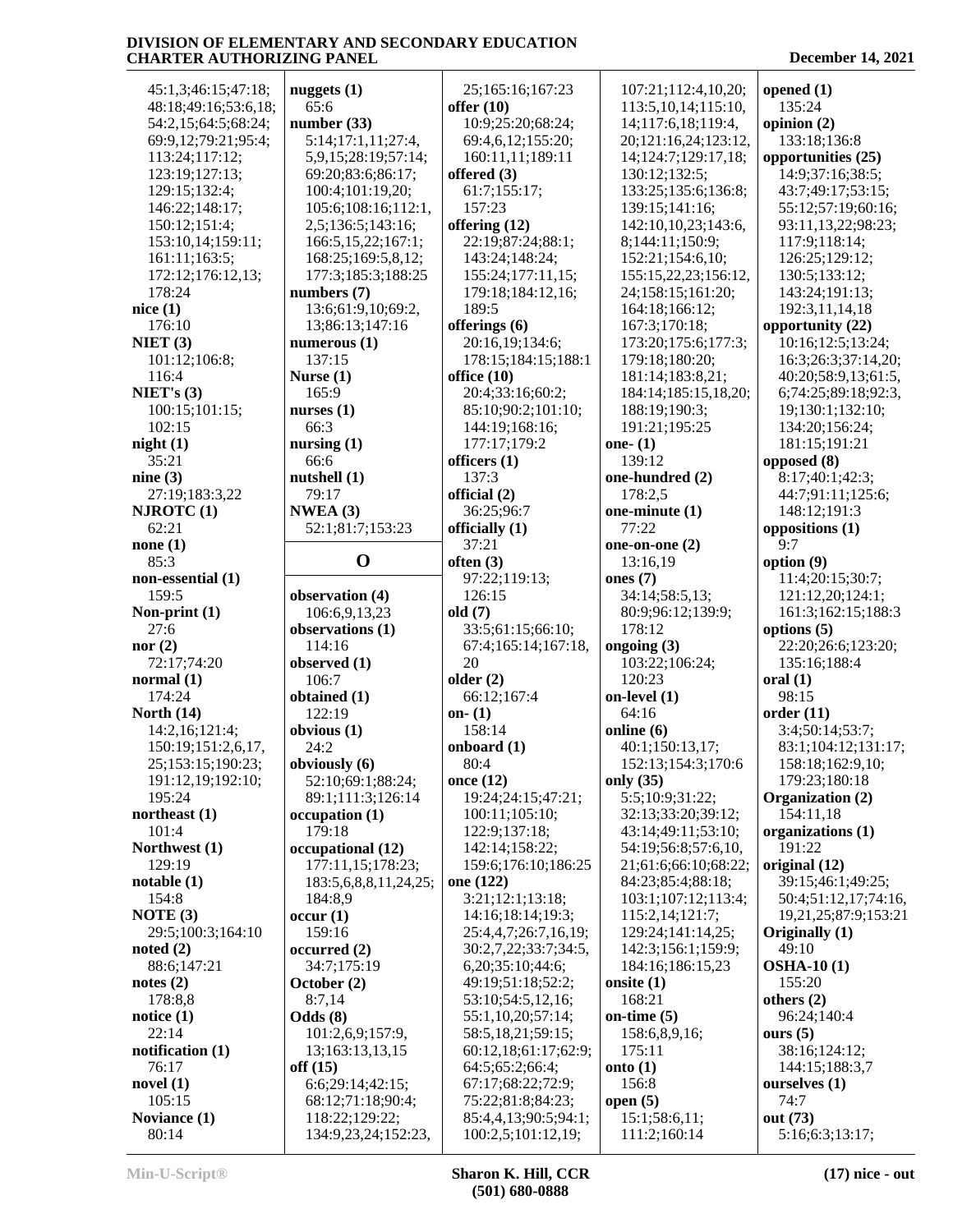| 18:25;22:10;25:24;                           | 22:17;62:9;106:11;                     | partially (1)                            | 111:21;120:1,22;                     | 83:15;189:11                              |
|----------------------------------------------|----------------------------------------|------------------------------------------|--------------------------------------|-------------------------------------------|
| 42:19;52:19;55:13,                           | 142:1                                  | 106:6                                    | 145:21,23;146:2,10                   | pharmacy(2)                               |
| 14;60:22;62:5;64:10,                         | owners (1)                             | participants (1)                         | paycheck (1)                         | 155:13;183:13                             |
| 20;73:4;78:9;87:15,                          | 135:1                                  | 89:23                                    | 130:1                                | phenomenal (1)                            |
| 23;89:11;90:6,15,18,                         | ownership (1)                          | participate (3)                          | peak(1)                              | 145:13                                    |
| 22;100:12;103:9;                             | 135:15                                 | 46:18;99:13;                             | 15:21                                | phonemic $(3)$                            |
| 105:16;106:17;                               |                                        | 105:15                                   | pedagogy (1)                         | 65:4;77:16,20                             |
| 107:15;116:6;118:2;                          | ${\bf P}$                              | participating (2)                        | 107:3                                | phonics $(1)$                             |
| 119:18,20,25;122:21;                         |                                        | 21:24;170:2                              | peer $(1)$                           | 77:1                                      |
| 123:2;126:9,17;                              | pace $(3)$                             | participation (2)                        | 173:12                               | phonological (1)                          |
| 129:20,25;131:22;                            | 12:15,20;13:12                         | 61:2;170:4                               | peers $(3)$                          | 77:2                                      |
| 133:17;134:1,2,15;                           | package (1)                            | particular (2)                           | 115:6;118:16;                        | photographic (1)                          |
| 136:18,22;137:7;                             | 113:20                                 | 134:1;141:22                             | 126:1                                | 6:19                                      |
| 140:20,24;142:14,17;                         | packet(1)                              | partner $(1)$                            | people(15)                           | physical (2)                              |
| 144:19;145:1,21;                             | 88:21                                  | 129:16                                   | 23:3,5;31:1;32:8;                    | 40:2;86:3                                 |
| 146:9;147:21;156:8,                          | packet (1)                             | partnered (4)                            | 37:17;38:9,10;60:22;                 | pick(1)                                   |
| 16;159:5;172:11;                             | 48:20                                  | 41:2;115:12;                             | 73:14,24;74:8;110:9;                 | 132:5                                     |
| 173:18;174:17,23;                            | page $(2)$                             | 132:20;135:5                             | 118:20;136:21;179:2                  | picture (5)                               |
| 175:2,14;176:7;                              | 33:18;69:22                            | partnering (1)                           | per $(7)$                            | 81:2;133:4;135:6;                         |
| 177:11;179:18;                               | pages $(1)$                            | 120:21                                   | 172:11,12,19;                        | 143:4;154:3                               |
| 184:14;187:12;                               | 79:15                                  | partners (4)                             | 181:9;185:3,7;                       | pictures $(2)$                            |
| 188:22;190:5,7                               | pair $(2)$                             | 134:23;136:21;                           | 188:25                               | 99:3;131:3                                |
| outcomes (4)                                 | 173:22,22                              | 137:11;145:9                             | percent (4)                          | piece $(10)$                              |
| 43:22;92:11;98:13;                           | pandemic (2)                           | partnership (2)                          | 84:8;158:8;178:2,5                   | 25:20;77:25;78:2,                         |
| 126:2                                        | 122:21;123:2                           | 69:4;145:19                              | percentage (10)                      | 22;80:15;81:10;89:1;                      |
| outdated (1)                                 | Panel $(24)$                           | parts(1)                                 | 14:1;16:22;17:5,                     | 136:17;143:15;146:1                       |
| 67:18                                        |                                        | 118:19                                   | 12, 14; 18: 3, 18; 21: 23;           | pieces $(5)$                              |
|                                              | 3:3,11,20,21;5:15;                     |                                          |                                      | 75:1;76:3;146:9;                          |
| outdoor (1)<br>133:6                         | 6:13,23;7:4,7,11,22,                   | pass $(2)$<br>55:24;123:7                | 100:4;141:2                          |                                           |
| outside (4)                                  | 22;8:5,14;10:15;<br>43:25;71:22;82:22; |                                          | percentages (3)<br>17:19;18:5;31:20  | 181:5;184:10                              |
|                                              |                                        | passages (1)                             |                                      | pillar $(1)$                              |
| 12:23;73:15;                                 | 92:22;108:4,24;                        | 105:10                                   | Perfect (3)                          | 159:3                                     |
| 133:20;165:23                                | 124:19;148:15;191:6                    | passed $(4)$                             | 9:16;90:3;182:23                     | pilot(1)                                  |
| outsourced (1)                               | Panel's (1)                            | 46:24;56:21;                             | performance (7)                      | 46:19                                     |
| 168:13                                       | 109:4                                  | 122:14,14                                | 99:18,20;100:6;<br>107:5,9,13;162:14 | pinpoint (1)<br>59:23                     |
| outstanding (1)<br>119:10                    | Panther (19)<br>10:7;11:18;12:2,7;     | passes $(5)$<br>8:18;42:4;125:7;         | performance-based (1)                | PLA(1)                                    |
| over $(50)$                                  | 13:22;14:9,14,20;                      | 148:13;191:4                             | 120:1                                | 137:25                                    |
| 8:23;11:25;18:18,                            | 15:12,17;18:9,14;                      | passing $(1)$                            | performed (1)                        | place $(17)$                              |
| 18;24:9,14,16;27:21;                         | 22:12;23:16;26:9;                      | 157:2                                    | 99:22                                | 12:8,14;50:15;                            |
| 46:22;47:15;49:2;                            |                                        | passion(2)                               | period(12)                           | 58:18;60:6;73:24;                         |
| 50:5;52:8;54:16;                             | 41:23;42:17;43:5,13                    |                                          |                                      |                                           |
|                                              | paper $(1)$                            | 16:2;131:13<br>passionate $(3)$          | 5:7;10:3;19:4;<br>21:19;45:5;63:15;  | 74:5;75:19,23;80:6;<br>81:8;83:25;146:25; |
| 62:23,25;66:19;67:1;<br>72:16;73:22;74:1,12, | 136:17<br>Pardon (1)                   | 72:22;134:7;                             | 95:7;127:17;151:8;                   | 162:12;177:5,20;                          |
| 22;76:19;80:17;                              | 81:20                                  | 137:23                                   | 159:14,16,19                         | 192:25                                    |
| 83:18;86:2,12;96:21;                         | parent(1)                              | past $(10)$                              | Perkins (1)                          | placed $(2)$                              |
|                                              |                                        |                                          |                                      |                                           |
| 99:4;100:7;101:16;                           | 156:22                                 | 18:18;58:3;62:9;                         | 189:22<br>permits(1)                 | 101:4,7                                   |
| 102:14;108:2;110:1;                          | parental (2)<br>21:7,9                 | 63:17;75:4;99:23;<br>110:1;131:6;135:13; | 157:3                                | placement (1)<br>101:3                    |
| 113:15;131:11,19,23;                         |                                        | 189:9                                    |                                      | places $(1)$                              |
| 132:11;135:21;<br>137:2,18;154:9;            | parents (4)<br>20:2;133:22;136:1;      | Path $(1)$                               | perseverance (1)<br>135:19           | 156:1                                     |
|                                              | 137:9                                  | 20:24                                    |                                      | plan $(55)$                               |
| 155:11;157:6;                                |                                        |                                          | person(11)                           |                                           |
| 161:11;162:20;                               | part(30)                               | paths (2)                                | 53:10;62:5;73:22;                    | 30:1;35:3,10,15;                          |
| 169:19;188:11                                | 11:13;32:11;35:14;                     | 99:4;132:5                               | 84:23;86:6;89:19,20,                 | 39:15,22;41:13;47:6;                      |
| overall (11)                                 | 38:2;46:5;48:1;                        | pathway(5)                               | 22;106:10;173:21;                    | 59:12;64:8,17;68:15,                      |
| 21:6;22:12,23;                               | 50:10;52:15,15;55:4;                   | 75:19;145:20;                            | 188:25                               | 20;76:11,14,21;77:5,                      |
| 31:20;33:22;100:8;                           | 57:14;58:2;62:14;                      | 156:11;179:10;188:2                      | personal (1)                         | 16;79:14,15,22;                           |
| 101:7,8,21;107:18;                           | 90:1;92:24;107:10;                     | pathways (8)                             | 129:5                                | 80:10;82:17,19;                           |
| 134:22                                       | 116:2,17;142:18;                       | 85:22;127:1;                             | personalities (1)                    | 84:12;109:18;                             |
| overlay $(1)$                                | 153:5;154:4,9,12,14,                   | 155:22;156:12;                           | 173:22                               | 112:18,20;113:1,9,                        |
| 130:10                                       | 16;157:8;166:11;                       | 178:14;180:15;                           | personalized (4)                     | 18, 24; 114: 5; 117: 21;                  |
| own (12)                                     | 180:22;182:15;188:8                    | 183:16;188:6                             | 132:6;137:20;                        | 125:2;134:12;138:1;                       |
| 4:1;5:4;11:23;                               | partial(1)                             | pay(9)                                   | 153:17;162:17                        | 139:6;147:23;                             |
| 12:13,15,20;13:2,12;                         | 156:25                                 | 37:25;107:11;                            | perspective (2)                      | 152:19;153:25;                            |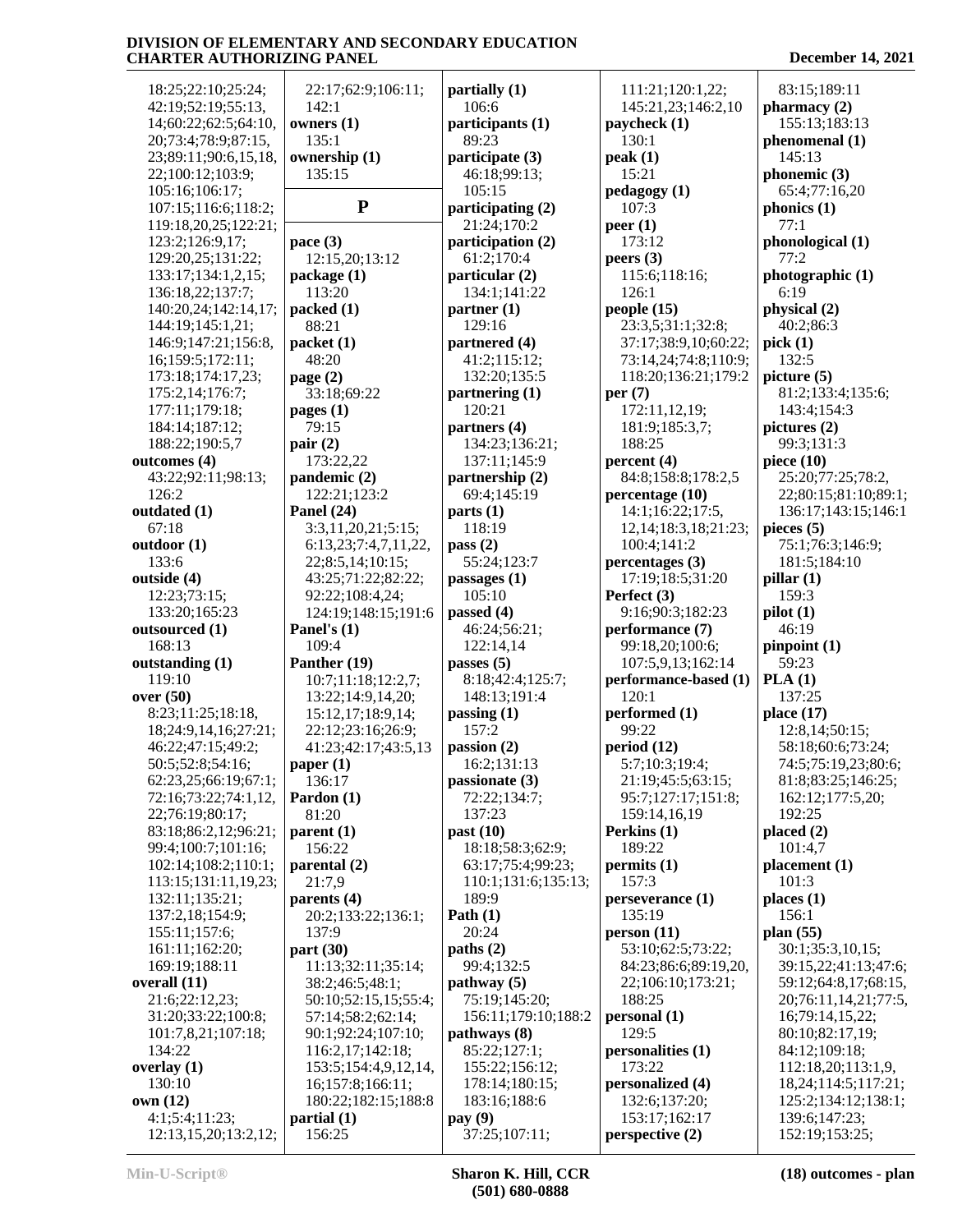163:22;164:13; 166:1,12,14;167:15; 168:1,8;169:16,18; 170:2,15;185:15; 186:10 **Planned (2)** 67:21;69:21 **planning (3)** 64:11;104:14; 158:17 **plans (3)** 185:5,13,19 **platform (8)** 12:15;15:14;48:6, 25;131:2,14;160:3,4 **platforms (1)** 136:13 **platinum (1)** 19:11 **played (3)** 15:2;23:9;143:6 **PLC (7)** 46:19;47:12;55:3; 59:12;64:11;103:23; 104:5 **PLCs (2)** 64:10;160:19 **please (16)** 3:5,8;9:18;29:2,7; 42:15;45:11,17;67:9, 23;76:13;134:4; 138:22;165:17,18; 181:18 **plus (1)** 79:7 **PM (4)** 127:8;150:22,22; 194:14 **podium (3)** 9:13;134:16; 164:11 **point (18)** 25:11;31:17;39:2; 89:10;94:2;100:12; 120:14;123:21; 124:13;131:7; 143:23;157:17; 159:23;161:9;166:2; 176:8;178:9;180:1 **points (4)** 18:18;106:15,17; 145:13 **police (1)** 137:3 **Policies (1)** 166:23 **Policy (1)** 101:10 **popped (1)** 90:5 **popular (1)** 144:1 **population (6)**

 17:1,16;18:4; 30:16;31:13;42:25 **position (4)** 4:14,18;50:25; 53:19 **positioned (1)** 96:20 **positive (2)** 102:12;153:18 **post (1)** 128:16 **post-conference (2)** 106:14,15 **post-Covid (1)** 31:25 **posted (1)** 3:14 **postsecondary (2)** 17:7;92:13 **potential (3)** 11:20;26:8;98:20 **potentially (2)** 110:12;126:1 **Poverty (2)** 145:21,22 **practice (3)** 63:25;64:14;66:8 **practiced (1)** 137:17 **Prairie (4)** 135:5;150:12,23, 25 **Praxis (1)** 157:2 **pre- (1)** 80:20 **precious (1)** 7:14 **prefer (2)** 25:3,5 **preference (1)** 25:6 **pre-learning (1)** 37:20 **prep (1)** 159:5 **preparation (2)** 143:25;149:20 **prepare (5)** 17:7;129:4;144:9; 153:16;191:14 **prepared (5)** 54:20;66:22;92:12; 103:18;153:10 **preparing (3)** 46:6;57:11;144:24 **presence (1)** 40:2 **present (8)** 9:2,24;10:11;45:1, 8;77:18;94:9;98:10 **presentation (19)** 11:25;23:12;46:4;

 71:23;72:8;90:6; 96:7;98:4,6;100:2; 128:16;138:13; 140:20;150:4,25; 156:17;163:17; 171:12;177:1 **presented (2)** 49:25;102:4 **presenters (1)** 110:23 **presenting (1)** 32:24 **pre-start (1)** 37:13 **pretty (12)** 16:14;19:18;30:8, 15;75:7;82:15;84:11; 115:1;129:7;143:6,9, 23 **prevent (1)** 28:1 **preview (1)** 87:18 **previous (7)** 16:7,10;18:2;31:9; 143:1;157:15;189:4 **previously (1)** 59:16 **primarily (1)** 76:22 **primary (2)** 77:4;104:4 **Prince (4)** 97:23;98:3;117:13, 13 **Principal (26)** 10:19,21;15:6; 45:20;50:7,12;54:6, 7;60:2;97:17,23,25; 98:8;103:15,16,18; 106:9;117:14; 127:14;128:10,12; 142:24;152:11,15; 162:2;169:4 **principals (2)** 83:20;102:21 **Print (2)** 27:6;81:9 **prior (5)** 75:25;81:16,24; 84:6;160:4 **probably (9)** 6:16;31:11,17; 33:2;52:4;94:4; 130:21;147:2;189:23 **problem-solving (1)** 98:15 **PROCEDURES (3)** 8:21,24;166:23 **process (23)** 30:13;32:23;33:7; 39:4;41:1,13;42:5; 51:7;56:14;64:11;

 74:24;76:14;93:25; 94:5;104:23;106:6, 23,24;132:15; 137:16;166:1;180:1, 19 **produce (2)** 43:22;92:11 **produced (1)** 125:22 **productive (1)** 11:22 **products (1)** 98:14 **profession (1)** 173:16 **Professional (8)** 21:2;51:6;103:13, 23;120:23;142:4; 154:16;156:23 **professionalism (1)** 107:14 **professionally (1)** 103:11 **professions (6)** 155:13;173:15; 181:22;183:12,14; 184:11 **proficiency (4)** 16:22;17:13,24; 18:3 **profile (2)** 154:2;156:20 **program (51)** 15:25;16:4;22:2; 36:3;40:17,21,22; 41:1;42:24;48:3,23, 24;58:1,2;61:2; 62:21;88:7,11;89:16, 18;99:8;101:17; 115:20;119:8; 126:14;132:23; 133:6;135:8;136:4, 24,25;137:5;140:25; 141:15,17;145:10,25; 146:12;149:2,12; 154:17,22;173:4; 179:13,23;181:17,19; 184:15;187:4; 189:10;192:4 **programming (1)** 192:21 **programs (15)** 36:24;85:13; 111:22;118:9; 130:16;131:22; 146:6,14;148:25; 154:13,15;180:6; 182:17;183:20; 192:12 **progress (16)** 12:16;31:22;46:2; 49:18;51:12,13,16; 52:4,5;59:13;65:6,

 23;78:2;79:11;92:24; 187:7 **progressed (1)** 173:25 **Project (3)** 155:21;162:8; 183:14 **project-based (3)** 117:16;155:4; 162:5 **projection (1)** 174:9 **projections (1)** 22:10 **projects (3)** 98:13;99:5;117:21 **promise (1)** 62:5 **prompts (2)** 157:21,22 **proms (1)** 135:12 **proof (1)** 122:23 **protocols (1)** 162:9 **proud (6)** 18:21;44:12;52:6; 97:10;132:1;134:21 **prove (1)** 102:8 **proven (2)** 122:17,17 **provide (18)** 14:7;43:21;49:16; 74:9,15;78:9;99:8; 100:2;103:12;107:6; 108:7;130:15; 131:15,20;136:16; 142:6;191:13;192:3 **provided (7)** 103:3;131:14; 132:9;135:18; 159:10;171:5;192:11 **provides (7)** 75:17;102:5; 104:11;106:24; 131:2;138:9;191:20 **providing (8)** 38:4;46:25;50:16; 53:15;74:16;102:21; 105:13;131:18 **public (3)** 6:10;108:18,25 **publishes (1)** 100:24 **pudding (1)** 122:24 **pull (6)** 13:8,10,15;35:22; 91:20;159:5 **pulled (2)** 15:10;193:14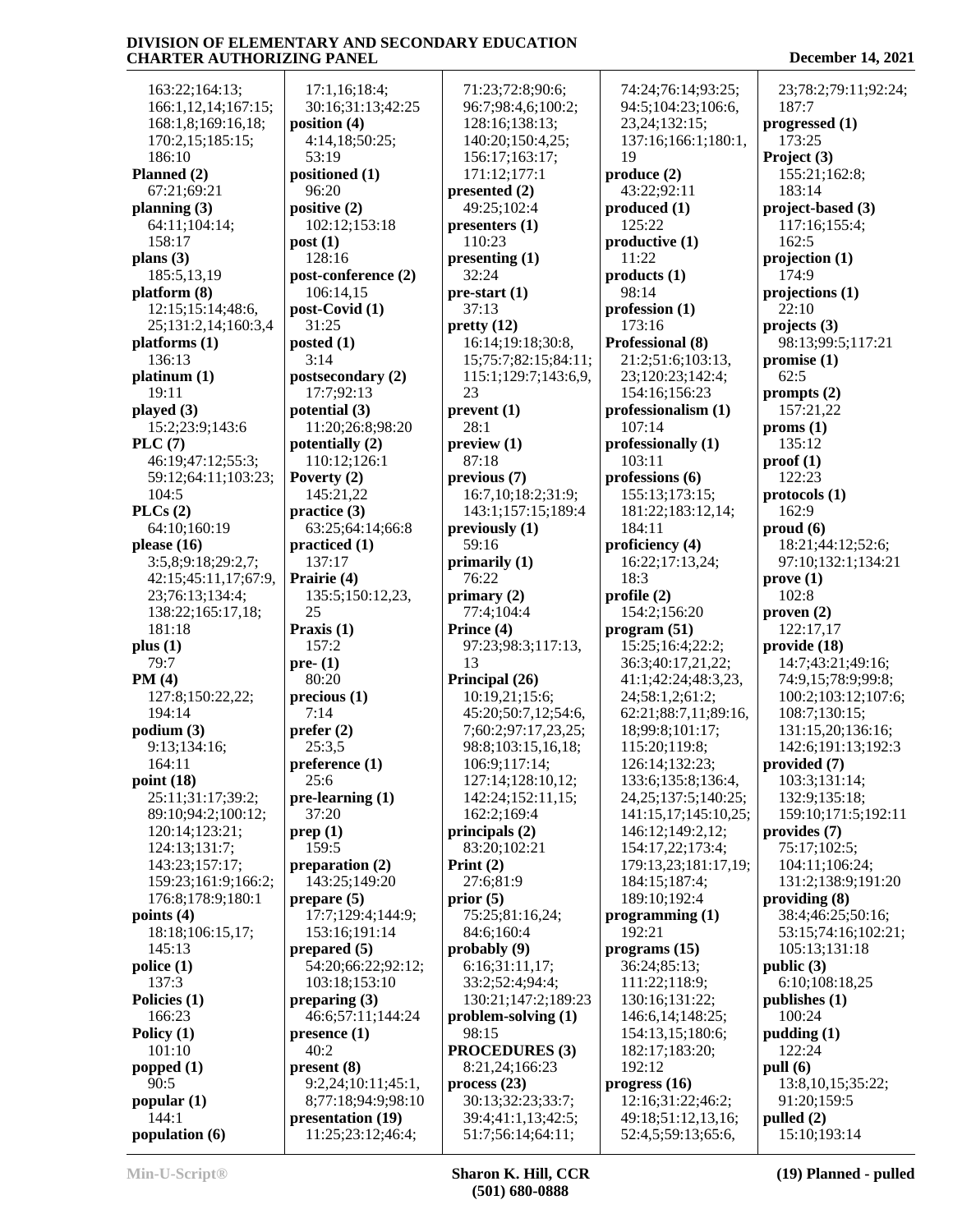119:20 **raise (5)**

105:7

119:20

 173:5 **range (1)** 138:9 **rate (7)**

 163:10 **rates (3)**

82:20

103:17

**reach (6)**

 136:22 **read (11)**

**pulling (1)** 130:23 **pull-outs (1)** 159:3 **purpose (3)** 13:17;103:5;104:6 **pursue (3)** 34:24;51:4;99:11 **pursuing (1)** 3:19 **push (8)** 20:21;21:3,11; 22:1,5;62:9;98:20; 129:18 **pushed (1)** 105:15 **pushing (1)** 129:12 **put (30)** 14:22;18:25;31:1; 47:24;50:14;51:9; 58:24;60:6;74:15; 75:19,23;79:3;80:6; 83:25;85:2;86:8; 87:13;90:15;121:13; 129:12,24;131:21; 132:24;137:10; 138:9;142:7;143:3; 157:5;186:16;187:4 **putting (1)** 133:5 **Q qualifications (1)** 103:14 **Qualified (3)** 28:23;102:9; 165:19 **qualitative (1)** 104:2 **quality (4)** 47:1;103:24;161:6, 8 **quantitative (1)** 104:2 **quick (8)** 70:1;84:25;93:24; 94:19,19;120:14; 140:25;150:17 **quickly (4)** 36:15;119:15; 122:1;165:7 **quite (7)** 6:25;16:25;23:16; 33:6;52:14;68:18;  $152:1$ **R** 7 **radio (1)** 117:19 **ran (1) ratio (2)**

 9:18;45:10;96:1; 128:3;151:18 **raised (1) Randolph (35)** 10:11,13,14,16; 20:15;25:11;26:1,13; 29:3,5,9,19,25;30:4, 20;34:20;35:7,23,25; 36:8,13,18;37:2,22; 38:7,17,19,23,25; 39:10,18;40:8,12; 41:14;42:10 **random (2)** 173:8,25 **randomly (1)** 21:14,20;30:25; 156:14;158:6,9; 136:5;158:4,15 **rather (1) rating (1)** 13:5;36:4 **rationale (15)** 25:8;26:15;36:11, 16,17;47:25;48:20, 21;68:3;85:2,9;86:5, 8;87:7;108:7 11:20;32:25;33:20, 24;134:1;176:14 **reached (1)** 34:5;48:22;51:12; 65:8;78:6,24;108:12; 130:8;148:15; 159:21,22 **readiness (8)** 17:15;100:4;130:7; 131:21;140:13; 145:1;148:25;149:8 **reading (39)** 36:3,5;47:7;49:1,4, 6,7,7;59:7,8;64:17, 21;65:8,12,13,15,19; 76:20,21,24;77:3,7,8, 9;78:25;79:1,5;84:6; 105:5,16;153:25; 157:17,21,24,25; 158:2;159:20,21; 160:8 **ready (16)** 22:21;29:12;39:11; 44:18;58:24;80:20; 91:1;94:19;107:23; 127:3;129:6;148:16; 150:18,19;151:4; 190:17 **real (5)** 66:9;70:1;75:19; 117:22;120:14 **realistic (2)** 32:3;153:20 **reality (1)** 53:2 **realized (2)** 95:10;159:25 **realizing (1)** 62:8 **really (96)** 6:5;15:24;16:1; 18:5;19:6;20:2,4,17; 23:24,25;31:18;32:1; 33:13,23;34:1;42:19, 25;44:2,8,11,12; 45:21;46:6;47:19,20; 48:12;50:9,18,19; 51:5,7;52:5;53:4,13; 54:11,13;59:17;60:4, 12,16,21;61:2,9,11, 25;62:17;63:4,5,10, 12;64:4,17;65:22; 66:4,13,14;72:21; 73:6;74:8;77:1,7,24; 78:8,20;79:2;80:4,9; 81:4;84:4;86:16; 110:14;116:23; 117:5,15,17;118:23; 119:4;130:13; 140:14,24;141:1; 143:3,8,11,22; 154:21;156:5;157:7; 174:13;176:21; 177:10;185:24; 187:19;190:4,11; 192:25 **real-time (1)** 84:16 **real-world (1)** 98:24 **reason (12)** 21:10;36:9,19,22; 39:9;73:8;123:16; 153:12;185:1,4; 186:16;187:19 **reasonable (1)** 31:4 **reasons (2)** 17:6;18:2 **rebuilding (1)** 192:20 **recall (1)** 159:15

**receive (4)** 106:3;114:17; 129:24;189:12 **received (7)** 3:17;46:20;75:4; 101:16;103:16; 115:10;119:25 **receives (1)** 106:13 **receiving (6)** 59:7;84:10;87:17; 93:14;103:19;119:6 **recently (5)** 3:23;5:20;25:24; 101:18,22 **recess (2)** 28:7;29:21 **recognition (2)** 101:9,17 **recognitions (3)** 102:5;154:8;163:9 **recognize (2)** 95:1;156:2 **recognized (7)** 45:16;100:23; 101:12;127:11; 157:13,25;161:17 **recommendation (3)** 40:15;114:1; 189:17 **recommended (1)** 36:4 **reconfiguration (1)** 81:25 **reconfigured (1)** 82:1 **record (10)** 3:9;9:14;23:14; 24:19;42:6;45:16; 90:7;150:24;165:18; 182:5 **recorded (2)** 3:13;170:3 **recording (1)** 3:12 **recovery (1)** 10:9 **recreated (1)** 158:23 **recruit (1)** 66:8 **recruiters (1)** 144:18 **red (1)** 165:15 **reduced (2)** 102:10;156:5 **re-evaluate (1)** 30:14 **re-evaluated (1)** 43:1 **refer (1)** 103:24

**reference (1)** 11:25 **referring (3)** 33:11;116:3; 183:21 **refers (1)** 109:2 **refined (1)** 73:6 **refinement (1)** 106:17 **reflect (3)** 47:20;58:15;88:4 **reflected (1)** 62:17 **refocused (2)** 57:9;93:16 **regarding (11)** 24:23;67:22;68:18; 71:14;111:14; 112:15;139:3; 148:16;165:5;166:5; 169:7 **regards (2)** 49:15;72:18 **region (2)** 101:5;116:12 **registrar (2)** 90:1;156:22 **registration (1)** 80:21 **regular (2)** 158:2,2 **regulations (2)** 162:11,24 **re-imagine (2)** 11:18;43:7 **re-imagining (1)** 31:25 **reinforcement (1)** 106:16 **reinvigorating (1)** 23:18 **relate (1)** 145:7 **related (4)** 39:14;139:6,19; 140:16 **relates (1)** 177:4 **relations (1)** 130:17 **relationship (1)** 132:19 **relationships (7)** 11:19;130:20; 133:4,11;142:21; 144:21;153:18 **release (8)** 90:14;169:20; 170:11,24;171:2; 184:21;185:10,25 **released (2)**

**rail (1)**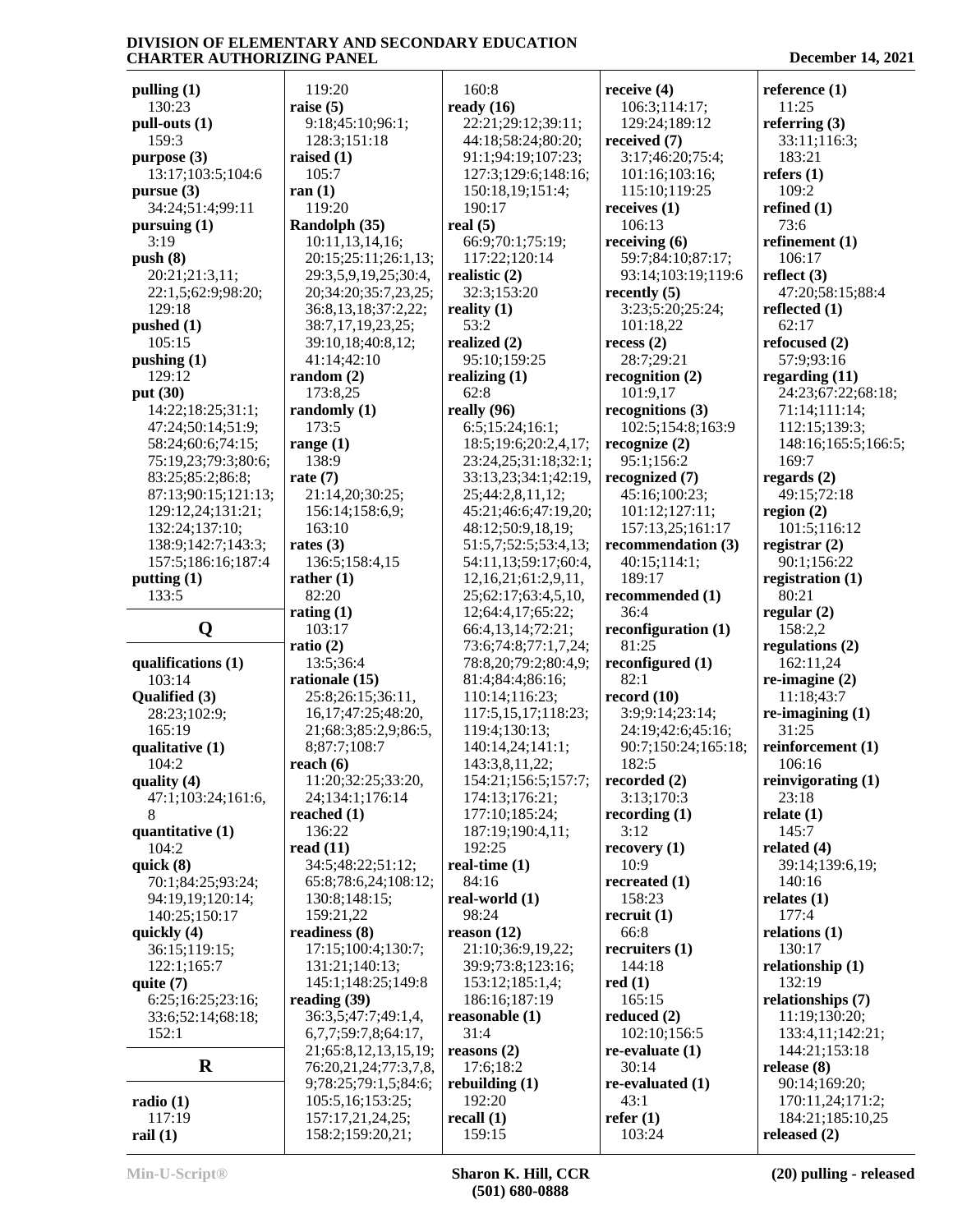156:24,25 **relevant (1)** 117:22 **re-look (1)** 85:9 **remain (2)** 24:9;132:17 **remainder (1)** 105:12 **remediation (1)** 136:5 **remember (7)** 5:14;7:1,1;49:19; 74:20;162:7;185:15 **remembers (1)** 6:19 **remind (2)** 9:11;29:4 **remiss (1)** 176:17 **removed (1)** 186:9 **renew (5)** 43:18;50:11; 112:19;113:5,17 **renewal (47)** 9:3;10:2,23;19:4; 20:11;21:13;32:2,12; 35:13;42:24;43:5; 45:4,25;46:9;91:7; 92:8;93:9,19;95:6; 97:8;98:11;110:21; 112:21,22;122:19; 124:25;125:13; 126:5,7,13,21; 127:16;147:22; 148:8,23;149:6,12, 17,22;151:7;164:4, 13;186:22;190:19; 191:11;192:2,17 **RENEWALS (1)** 8:20 **renewed (3)** 31:10;93:14;111:6 **renewing (4)** 35:5,5;94:11; 112:17 **repair (1)** 178:9 **rephrase (1)** 140:22 **replace (1)** 170:14 **replicate (1)** 126:1 **report (8)** 50:21,22,25;51:5; 58:15;100:25; 101:19;159:18 **reporter (2)** 9:4,13 **REPORTER'S (2)**

**represent (1)** 101:3 **representation (2)** 184:7,8 **representational (1)** 105:20 **representative (1)** 116:11 **representatives (2)** 135:21;137:2 **represented (1)** 116:11 **representing (4)** 127:15;151:13; 183:4,24 **request (27)** 3:7;25:12;26:21; 28:10,14,19;66:16; 67:2,10,12,14,20; 111:12,16,18,25; 112:5,12;113:23; 146:19;147:5,13; 164:15;165:14; 166:10;167:21; 184:20 **requesting (6)** 10:2,5;45:4;95:6; 127:16;151:7 **requests (2)** 46:3;139:18 **required (1)** 40:5 **requirement (1)** 90:9 **requirements (1)** 137:6 **rescind (29)** 27:12,15,18;28:2; 38:25;67:3,5,17; 87:12,15;112:3,5,8; 139:10,11,15,20,24; 163:7;166:22,24; 167:17,21,25;169:1, 3,5,8,11 **rescinded (4)** 34:15;167:8;168:2, 4 **rescinding (8)** 27:8,11,23;28:14; 68:2;116:20;140:16; 170:17 **research (1)** 104:20 **researched (1)** 99:7 **reservations (1)** 124:2 **resignation (2)** 3:17;5:17 **resolved (1)** 24:22 **resource (3)** 76:15;108:25;

 133:9 **resources (3)** 43:22;65:17; 145:14 **respected (1)** 7:19 **respond (2)** 19:1;24:20 **response (4)** 32:19;48:14;49:5; 177:22 **responsibilities (2)** 12:23;107:8 **responsibility (1)** 102:19 **responsible (2)** 3:6;103:21 **rest (3)** 10:12;25:17;95:18 **restructuring (1)** 92:10 **result (1)** 92:12 **results (4)** 83:23;99:17; 104:18;125:22 **retain (1)** 107:16 **retained (1)** 120:18 **retaining (1)** 102:25 **retention (2)** 120:20;162:7 **return (1)** 94:23 **revamped (1)** 63:16 **review (11)** 9:10;24:15;27:25; 35:20;36:2;42:8,9; 67:1;95:21;108:3; 139:25 **reviewing (2)** 35:11;43:19 **reviews (1)** 71:6 **revised (3)** 47:2;79:22;153:19 **revising (1)** 43:19 **revisit (2)** 26:18;185:22 **ride (1)** 6:8 **right (112)** 6:3;7:6,25;8:2,22; 9:16,18;15:7;18:11; 20:10;22:1,9;23:11; 24:7;26:17;29:2,8, 11;31:15;37:18;41:9, 16;44:20,22;45:11, 15;48:5;49:23;50:23;

 51:2,19,24;54:3,15; 65:17;66:17;70:3,9; 71:15;73:7,17,18,24; 74:10,23;75:2,11; 82:9;84:5,6,11; 86:15;88:1,15;89:2,5, 19,20,20,21,22,22; 90:24;94:18,23;96:1, 17;107:25;109:21; 113:13;114:9,11; 116:5;118:13;122:7, 12;124:12;127:10, 23;128:3,7,13;131:8; 132:10;133:7; 134:15;135:2; 138:25;141:10,14; 146:5,16;147:14,25; 151:18;152:7,21; 153:2;156:1;158:8; 164:22;170:13,21; 171:9;177:2,16; 184:17;186:19; 187:2,21;188:16; 193:19 **rightee (1)** 150:11 **rights (1)** 128:16 **rigorous (5)** 58:9,10;61:3; 78:10,15 **ripped (1)** 96:18 **RISE (1)** 77:13 **risk (2)** 17:1,4 **road (7)** 131:9;133:8;135:2; 141:16,20;144:6; 145:5 **roast (1)** 135:9 **robotics (3)** 154:19;183:18; 184:9 **robust (1)** 143:24 **rock (16)** 133:10;143:2,2,5, 7;150:19;151:2,6,17, 25;153:15;190:24; 191:12,19;192:10; 195:24 **Rockefeller (1)** 5:21 **rodeo (1)** 66:23 **role (7)** 5:6,10;44:7;47:16; 74:22;98:3;119:14 **roles (1)** 107:8

| December 14, 2021                        |
|------------------------------------------|
| rolled $(2)$                             |
| 132:6;164:18                             |
| rolling $(1)$                            |
| 119:11                                   |
| room $(5)$                               |
| 128:10;159:24,25;                        |
| 160:15;176:8<br>rooms $(1)$              |
| 178:10                                   |
| Rosburg $(1)$                            |
| 85:14                                    |
| rose $(2)$                               |
| 18:17;157:7                              |
| Ross(1)                                  |
| 4:20<br>roster $(4)$                     |
| 40:18,19;88:8,18                         |
| round $(1)$                              |
| 131:25                                   |
| route $(2)$                              |
| 109:10;144:23                            |
| row $(2)$                                |
| 99:20,22                                 |
| RTI(2)<br>47:8;159:24                    |
| rubric $(1)$                             |
| 106:8                                    |
| rubrics $(1)$                            |
| 98:15                                    |
| rule $(4)$                               |
| 28:22;63:9;166:25;                       |
| 178:20                                   |
| Rules $(5)$<br>28:17,21;112:14,          |
| 16;167:11                                |
| run $(5)$                                |
| 111:4;124:9;135:4,                       |
| 10;137:15                                |
| rural $(4)$                              |
| 102:8;144:10,14;                         |
| 149:13                                   |
| S                                        |
|                                          |
| sad $(4)$                                |
| 4:12,22;37:16;                           |
| 122:24                                   |
| Safety (6)                               |
| 67:18;68:3;139:22;<br>162:9,12;166:23    |
| salary $(2)$                             |
| 107:11;166:5                             |
| same (27)                                |
| 18:1;32:1;33:18;                         |
| 49:3;59:5,7;62:22;                       |
| 63:8;65:15;66:11;                        |
| 69:22;72:1;101:8;                        |
| 103:20;110:22,24;<br>111:4,6;129:3,9,10; |
| 159:18;160:7,13,16;                      |
| 175:9;192:7                              |
| <b>SARACINI</b> (49)                     |

29:5;164:10

7:10;8:9,13;23:15,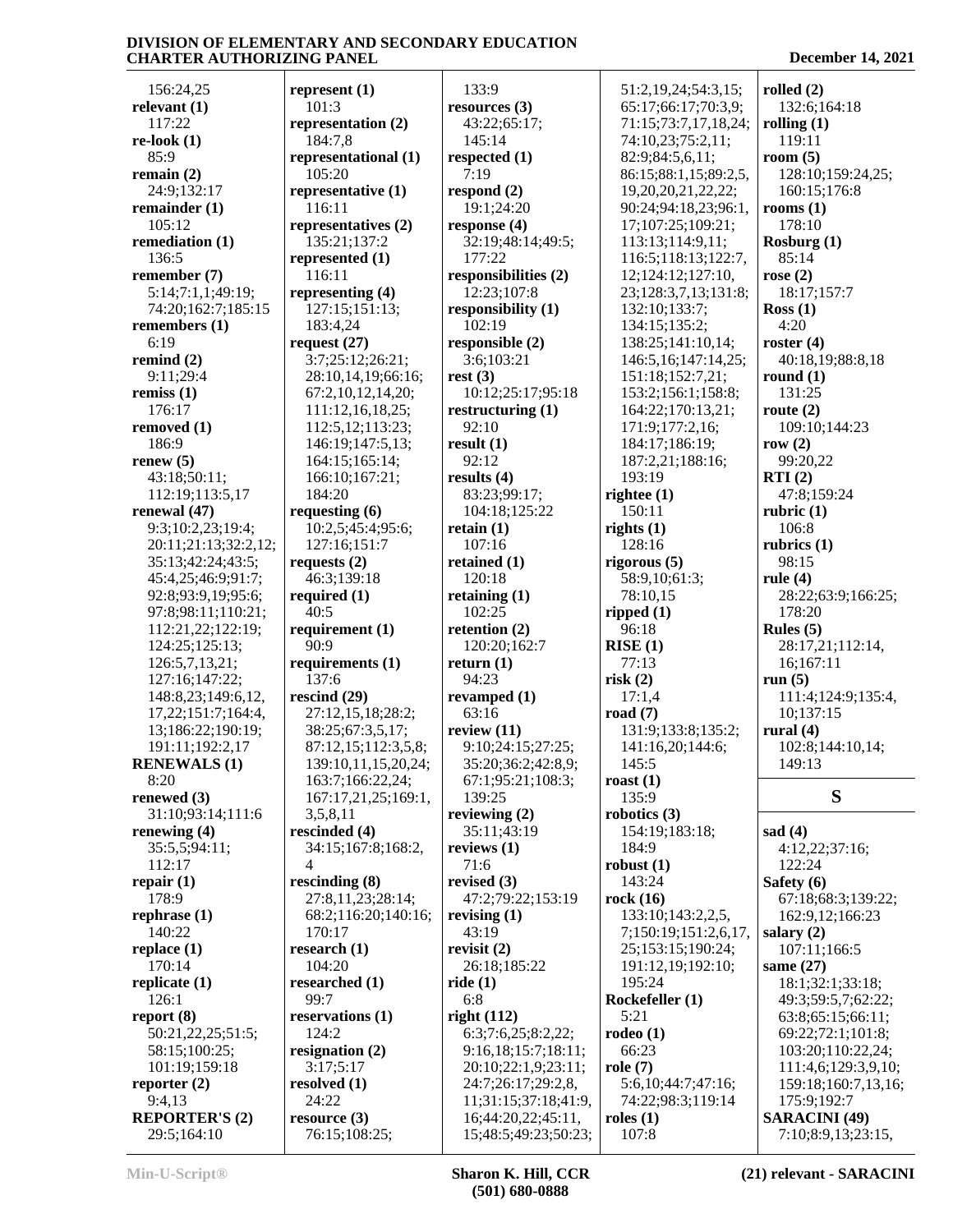| 23;30:10,11;34:11,                       | 21;105:10,12,24;                      | 49:1;58:23;59:7;     | 37:9;38:20,22;                        | 53:10                                |
|------------------------------------------|---------------------------------------|----------------------|---------------------------------------|--------------------------------------|
| 12;43:11,12;84:24,                       | 106:5,22;107:21;                      | 100:18;102:1;105:7,  | 39:3;57:20,21;                        | serving $(3)$                        |
|                                          |                                       |                      |                                       |                                      |
| 25;85:8,21,25;86:12,                     | 108:5,7,18,19,25;                     | 17;122:22,24;123:2;  | 132:22:173:4                          | 5:19;16:14;34:1                      |
| 19;91:4,6;93:17,18;                      | 110:22;111:3,4;                       | 154:1;157:6,8,9,10,  | selected $(3)$                        | $s_{\text{essions}}(1)$              |
| 116:7, 10, 14, 18, 19;                   | 112:2;115:2,11,23;                    | 11,14,16,23          | 46:18;171:18,20                       | 20:22                                |
| 126:3,4;140:7,9;                         | 117:12,14,16;118:1,                   | scoring $(1)$        | self-fund (1)                         | set $(9)$                            |
| 148:5,7;149:21,22;                       | 3,8;119:5;120:2,24;                   | 48:15                | 120:1                                 | 38:12,12,12;43:1;                    |
| 151:25;152:17;                           | 121:11;122:16,18,19,                  | screen $(5)$         | sell $(1)$                            | 63:14;109:24;                        |
|                                          |                                       | 21:15;34:4;128:18;   | 103:5                                 |                                      |
| 176:1,2,15,16,21;                        | 19,23;123:15;124:7;                   |                      |                                       | 135:17,23;185:25                     |
| 188:22;190:14,15,18,                     | 126:10;127:9,13;                      | 138:22;156:17        | selling $(1)$                         | sets $(1)$                           |
| 23;191:10,11                             | 128:2,10;129:4;                       | se $(1)$             | 131:7                                 | 12:4                                 |
| sat(6)                                   | 132:14;136:11;                        | 181:9                | semester $(12)$                       | setting $(11)$                       |
| 50:6,9;77:15;                            | 137:7:139:8.17:                       | seams $(1)$          | 20:6,7;41:4,5;                        | 11:4,5;12:24,24;                     |
| 82:22;136:25;137:1                       | 140:12;142:10;                        | 86:16                | 56:22;65:22;73:16;                    | 13:3,4,5,10,25;32:11;                |
| saw $(5)$                                | 143:2,3,5,7;144:11,                   | Searcy (13)          | 158:16;159:8;                         | 161:19                               |
| 46:8;62:23;75:14;                        | 24;146:21,22;148:8,                   | 97:18;100:1;         | 161:11,15;175:6                       | settings $(1)$                       |
| 84:7;117:18                              | 24;149:6,23,23;                       | 102:15,17,17;114:16, | seminar $(7)$                         | 11:12                                |
|                                          | 150:23;154:2,24,24;                   |                      | 50:17;58:24;63:15;                    | seven $(7)$                          |
| saying $(7)$                             |                                       | 20;115:4,9,17,19;    |                                       |                                      |
| 37:10;56:10;                             | 155:17;158:19;                        | 116:3;119:24         | 80:18;180:11,14,22                    | 5:20;53:10,16;                       |
| 128:19;153:7;161:1;                      | 159:3,11,25;161:4,                    | Seat $(8)$           | send $(1)$                            | 112:2;122:1,2;                       |
| 162:2;179:13                             | 16;165:9,23;166:23;                   | 67:20;68:6;69:21;    | 61:20                                 | 166:15                               |
| schedule (12)                            | 167:23;169:3,5,6,8,                   | 70:6,8,20,21;138:8   | senior $(3)$                          | seven- $(2)$                         |
| 13:2;22:19;50:2,6,                       | 11,16,20;170:23;                      | Second (34)          | 19:18;131:23;                         | 84:7;121:17                          |
| 15;59:5,10;62:17;                        | 173:20;174:17,17,24;                  | 8:9,13;16:21;        | 135:20                                | seventeen (1)                        |
| 88:4;94:12;124:11;                       | 175:9,13;179:6;                       | 24:25;34:4,6;41:20,  | seniors $(2)$                         | 169:12                               |
| 188:12                                   | 184:21;185:7,9,10,                    | 22;55:25;56:1;91:4,  | 20:6;21:23                            | several (9)                          |
| schedules (1)                            | 23;186:12,21;187:1;                   | 6;95:13;97:8;98:2;   | sense $(13)$                          | 11:25;28:16;32:8;                    |
| 50:1                                     |                                       | 103:21;106:21;       | 33:14;36:6;38:18;                     | 101:11;139:18;                       |
|                                          | 188:2,2,5,12,14;                      |                      |                                       |                                      |
| scheduling (4)                           | 193:6                                 | 109:22;110:21;       | 87:7;105:7;137:8;                     | 155:18;162:19;                       |
| 159:13,14;162:18;                        | Schoology (1)                         | 111:12;115:10;       | 140:5;177:5,19;                       | 163:7;173:12                         |
| 188:10                                   | 161:10                                | 124:22,24;125:17;    | 178:1;184:18;186:4,                   | Shaking (1)                          |
|                                          |                                       |                      |                                       |                                      |
| scholars (1)                             | schools $(26)$                        | 145:17;148:5,7;      | 7                                     | 96:9                                 |
| 46:11                                    | 6:2;9:9;11:15;                        | 152:21;154:6;        | sent $(2)$                            | shall $(6)$                          |
| school (241)                             | 23:4;25:10;36:15;                     | 190:20,21,23;194:2,4 | 173:18;174:17                         | 9:20;45:12;96:3;                     |
|                                          |                                       |                      |                                       |                                      |
| 6:4;9:2,5;10:18;                         | 37:17;57:16;100:25;                   | Secondary (6)        | separate $(1)$                        | 108:17;128:4;151:20                  |
| 11:17;12:23;14:3;                        | 101:1,5;115:7;                        | 4:25;66:9;77:5;      | 168:9                                 | share $(13)$                         |
| 15:9, 11, 17, 22; 16:5,                  | 118:17;119:17;                        | 79:4,18;92:13        | separately $(1)$                      | 18:10;42:6;44:1,3;                   |
| 13,20,23;18:15;                          | 120:17;125:18,24;                     | secretary $(1)$      | 33:24                                 | 92:7;118:14;125:25;                  |
| 19:19;24:16,17,20,                       | 131:25,25;135:22,22;                  | 156:22               | seq(2)                                | 128:18,21,23;132:2;                  |
| 24;25:9,24;27:11;                        | 149:2;155:16;                         | secrets $(1)$        | 27:13,17                              | 188:23,24                            |
| 28:3,22;29:2;31:25;                      | 163:12;185:1;186:18                   | 8:1                  | sequenced $(2)$                       | shared $(3)$                         |
| 32:5;33:14,16,20;                        | school's $(2)$                        | section $(15)$       | 183:3,23                              | 44:7;54:14;190:4                     |
| 36:7,21,24,25;37:5,6,                    | 16:11;21:21                           | 27:8,13;28:17,22;    | sequential $(1)$                      | shares $(1)$                         |
| 10,13,18,20;38:15,                       | school-wide (5)                       | 39:20;108:6;112:14,  | 182:17                                | 106:15                               |
| 20;40:6;43:19;44:7,                      | 98:12;104:16;                         | 16;117:20;166:11;    | seriously (1)                         | sharing $(4)$                        |
| 10,11;46:7,10,12,13,                     |                                       | 167:3;175:8,12;      | 121:14                                | 128:11;138:20,22,                    |
|                                          | 105:3,5,8                             |                      |                                       |                                      |
| 21, 23; 47: 12, 13, 15,                  | science (21)                          | 185:6,9              | servant $(1)$                         | 23                                   |
| 21;48:2,22;50:1,13,                      | 17:24;59:19;65:5,                     | sections (8)         | 6:10                                  | sheet $(1)$                          |
| 16:52:10,10,11,12,                       | 9;77:2;78:2,22;                       | 27:21;28:16;         | serve $(10)$                          | 154:7                                |
| 17, 18, 20, 22, 25; 53: 9,               | 79:11;83:16;86:3;                     | 112:11,16;164:14;    | 30:17;42:25;46:11;                    | shift $(1)$                          |
| 11, 15, 16; 54: 6, 15, 21,               | 118:12;142:25;                        | 166:4,13;169:14      | 74:4;76:15;77:12;                     | 73:12                                |
| 22, 25; 55: 3, 4, 16; 56: 6;             | 154:15;155:23,25;                     | seeing $(13)$        | 125:16,18;144:23;                     | shine $(1)$                          |
| 57:13,20,23,25;58:1;                     | 178:9,18,19;181:7;                    | 43:13,20;54:8,9;     | 149:2                                 | 126:17                               |
| 59:9;60:13,13;63:10;                     | 183:15,18                             | 64:6;78:14;83:23;    | serves $(6)$                          | shop $(2)$                           |
| 64:21;66:5;69:2,7,                       | score $(15)$                          | 93:20;117:5;137:5;   | 10:3;13:22;45:6;                      | 135:2,7                              |
| 10;72:12;73:19,23;                       | 16:11,12,17;18:17;                    | 140:13;149:18;167:8  | 95:7;127:18;151:9                     | Short $(1)$                          |
|                                          |                                       |                      |                                       |                                      |
| 74:6,14,17;75:8,18;                      | 21:22;31:13,16;                       | seek $(2)$           | serviced (1)                          | 148:1                                |
| 76:1;80:2,2;83:13;                       | 52:17;100:6,8,9,9,12,                 | 119:18;146:8         | 74:14                                 | shorten $(1)$                        |
| 89:17,19,22,24;93:4;                     | 16;153:23                             | seems $(3)$          | Services (9)                          | 110:14                               |
| 94:1,8;97:6,17,23,24;                    | scored $(1)$                          | 16:15:71:21:115:6    | 27:3;37:24;111:19;                    | show $(9)$                           |
| 99:24;100:11,13;                         | 114:18                                | SEL(1)               | 131:19;160:19;                        | 15:7;21:16;60:9;                     |
| 101:17,20,21,23;<br>102:8,24;103:1,4,15, | scores $(23)$<br>18:6, 19:31: 20, 21; | 22:1<br>select $(8)$ | 165:12,23;190:8,12<br>servicing $(1)$ | 101:14;123:3;<br>131:10;138:2;143:4; |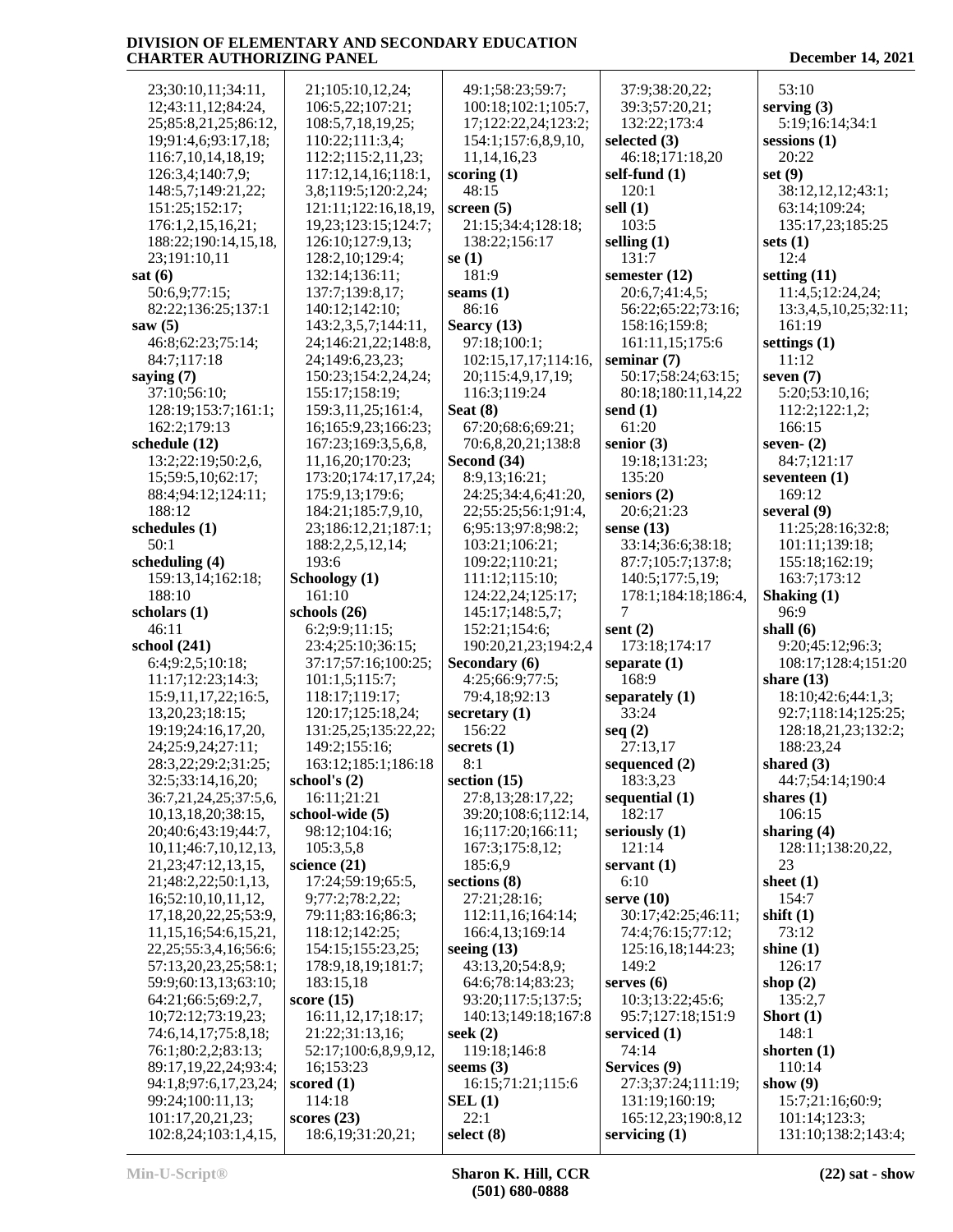| 144:17                 | 12:4;127:21                    | 70:17;71:8;120:11;                 | 161:19                   | 71:14;165:14;            |
|------------------------|--------------------------------|------------------------------------|--------------------------|--------------------------|
| showed $(3)$           | skills (14)                    | 175:5                              |                          | 178:20;181:10;           |
|                        |                                |                                    | sponsor $(1)$            |                          |
| 135:23;142:17;         | 11:21;51:22;59:2;              | somewhat (2)                       | 41:3                     | 183:22                   |
| 174:19                 | 64:14,15;98:14,25;             | 33:2;71:24                         | sports $(1)$             | standardized (1)         |
| showing $(5)$          | 99:10,16;129:5;                | somewhere (1)                      | 183:13                   | 104:18                   |
| 57:18;88:18;89:2;      | 130:5,6;154:12;                | 92:22                              | spot $(4)$               | Standards (11)           |
| 122:22;167:8           | 183:16                         | Sonja $(2)$                        | 27:24;89:20,21,22        | 5:6;28:24;46:24;         |
| shown $(2)$            | skipped (1)                    | 3:22;152:4                         | spouse $(1)$             | 48:13;49:4;59:14;        |
| 110:1;123:3            | 157:6                          | soon $(3)$                         | 120:25                   | 63:14;99:10;131:16;      |
| shows $(4)$            | sleeves $(1)$                  | 7:15:51:4:82:15                    | spread $(2)$             | 160:22;165:19            |
| 65:23;81:15;100:6;     | 119:11                         | sorry $(14)$                       | 13:16;119:9              | standards-based (4)      |
| 123:1                  | slid(1)                        | 9:6;17:3;29:4;                     | spreadsheet (2)          | 50:21,22,25;51:5         |
| shuffle-and-muffle (1) | 174:20                         | 42:22;70:3;119:12;                 | 80:12;82:24              | stands $(2)$             |
| 142:9                  | slide $(4)$                    | 138:23;153:1;                      | spring $(3)$             | 42:19;112:23             |
| side $(6)$             | 100:6;101:3;117:5;             | 156:18;164:8;                      | 41:4,6;110:13            | start $(36)$             |
| 14:16,17;96:9,9;       | 143:4                          | 167:10;188:17;                     | SPRINGS (15)             | 3:16;6:1;25:15;          |
| 136:17;152:24          | slides $(1)$                   | 192:7;193:16                       | 44:24;45:3,4,24;         | 29:12,13;36:22;37:7,     |
| side-by-side (1)       | 46:16                          | sound $(1)$                        | 46:7,12,17;47:9;         | 12;38:20;42:15;52:8;     |
| 15:15                  | slow $(1)$                     | 77:1                               | 53:6;74:5;91:7;          | 65:21;80:25;108:12,      |
| sign(1)                | 12:19                          | sounds $(3)$                       | 92:18;93:9,19;97:13      | 20, 21; 109: 15, 19, 22, |
| 144:3                  | slowed $(1)$                   | 119:8;150:6;174:6                  | SQSS(1)                  | 23, 25; 110: 2; 113: 15; |
| significant $(2)$      | 56:3                           | South $(3)$                        | 52:13                    | 114:12;117:20,23;        |
| 83:6:98:3              | slower $(1)$                   |                                    |                          |                          |
|                        |                                | 14:3,17;121:4                      | square $(1)$             | 118:3,4,22;121:9;        |
| significantly $(1)$    | 56:9                           | space $(1)$                        | 144:12                   | 123:18;142:6;            |
| 52:14                  | small $(13)$                   | 13:16                              | St(1)                    | 158:17;170:9;185:9,      |
| signs $(1)$            | 13:4,8,11;20:22;               | sparingly $(1)$                    | 4:6                      | 25                       |
| 131:12                 | 38:9;84:3;120:17;              | 116:24                             | stabilized (1)           | started (19)             |
| silence $(7)$          | 125:17;133:15;                 | speak $(7)$                        | 121:21                   | 8:4;19:16;24:7;          |
| 3:5;42:13;92:5;        | 135:1;137:14;178:9;            | 3:10;9:9;73:12;                    | stable $(1)$             | 38:9;48:7;50:24;         |
| 125:10;148:19;         | 192:8                          | 76:13;145:16;180:3,                | 121:20                   | 73:19:94:24:103:9;       |
| 191:9;192:6            | smaller $(1)$                  | 3                                  | Stacey $(17)$            | 118:1;154:8,20;          |
| silver $(1)$           | 13:3                           | <b>SPEAKERS (7)</b>                | 97:16;98:1,7,7;          | 158:7,10;160:21;         |
| 19:11                  | smart $(6)$                    | 9:22;45:14;60:18;                  | 108:14;112:19;           | 171:10;173:8,24;         |
| similar(5)             | 31:3;43:9;76:9,10;             | 65:25;96:5;128:6;                  | 113:2,6,10,13,16,19,     | 180:13                   |
| 15:16;40:9;48:20;      | 171:13,25                      | 151:22                             | 21, 25; 114: 4, 7, 9     | starting $(4)$           |
| 71:25:142:6            | smidge $(1)$                   | speaking $(5)$                     | staff $(24)$             | 5:7;80:24;116:1;         |
| single $(8)$           | 174:20                         | 3:7:9:5,12:88:7;                   | 4:21;20:4;23:2,8;        | 161:11                   |
| 54:20;62:5;78:25;      | snapshot $(1)$                 | 151:16                             | 30:23;37:25;52:22,       | starts $(2)$             |
| 139:15;158:24;         | 162:15                         | spearhead (1)                      | 23, 24; 55: 18; 108: 24; | 37:5,11                  |
| 159:19;185:18,20       | social $(8)$                   | 80:9                               | 126:8;132:15;138:4;      | startup $(1)$            |
| singletons $(1)$       | 59:13,20;65:10,13;             | Spears $(1)$                       | 141:3;151:14;153:6;      | 189:23                   |
| 160:10                 | 78:23;79:6;86:3;               | 136:25                             | 156:20,21;165:22,25,     | start-up $(1)$           |
|                        |                                |                                    |                          |                          |
| sister $(1)$           | 133:17<br>social-emotional (3) | special $(10)$<br>3:22;19:23;23:3; | 25;188:23,24             | 189:19                   |
| 20:17                  |                                |                                    | staffing $(1)$           | start-ups $(1)$          |
| $s$ it $(3)$           | 31:24;62:14;                   | 28:24;58:24;73:22;                 | 176:8                    | 189:10                   |
| 36:12;53:4;144:19      | 161:23                         | 86:2;156:7;165:20,                 | stage $(4)$              | state $(32)$             |
| sitting $(1)$          | society $(1)$                  | 21                                 | 56:21;134:12;            | 3:8;5:20;6:11;           |
| 158:7                  | 47:11                          | specialized $(1)$                  | 153:13;163:3             | 24:20;42:7;45:16;        |
| situations $(2)$       | so-forth $(2)$                 | 154:25                             | stagnant $(1)$           | 99:18,21,23;100:5,7,     |
| 11:8:17:4              | 6:3;174:7                      | specific $(11)$                    | 106:19                   | 10; 101: 7, 20; 102:1;   |
| six(5)                 | solid $(1)$                    | 12:11,11;13:21;                    | stakeholders (1)         | 109:3;110:4;115:2,       |
| 27:9;53:10;74:5;       | 36:19                          | 15:9;35:9;48:13;                   | 33:15                    | 25;118:19;122:3;         |
| 112:1;166:5            | Solution (1)                   | 49:5;58:20;65:14;                  | Stan $(4)$               | 124:3;126:2;148:16;      |
| $Six-Hour(4)$          | 163:12                         | 99:12;106:24                       | 127:14;128:9,15;         | 150:5;154:19;            |
| 28:6;70:11;71:3;       | solving $(1)$                  | specifically $(1)$                 | 145:17                   | 157:24;174:17;           |
| 166:18                 | 56:13                          | 49:1                               | stand $(5)$              | 182:8;186:20;            |
| sixteen $(1)$          | somebody (4)                   | speed $(1)$                        | 9:18;45:10;96:1;         | 189:22;193:15            |
| 169:8                  | 60:2;66:12;161:19;             | 163:18                             | 134:20;151:18            | stated (7)               |
| Size $(10)$            | 187:19                         | spend $(2)$                        | standalone (1)           | 20:15;24:18;67:24,       |
| 24:25;26:22,24,25;     | someone $(3)$                  | 5:23;130:22                        | 62:20                    | 25;92:8;106:23;          |
| 36:4;67:14;85:25;      | 49:20;142:5;162:1              | spent $(1)$                        | Standard (12)            | 152:14                   |
| 112:8;138:8;167:22     | Sometimes (7)                  | 76:23                              | 28:11,17;39:20;          | statement $(10)$         |
|                        |                                |                                    |                          |                          |
| skill $(2)$            | 14:4;31:1;34:16;               | spoke $(1)$                        | 67:4,8,19;69:24;         | 33:4,5,6,9;108:17;       |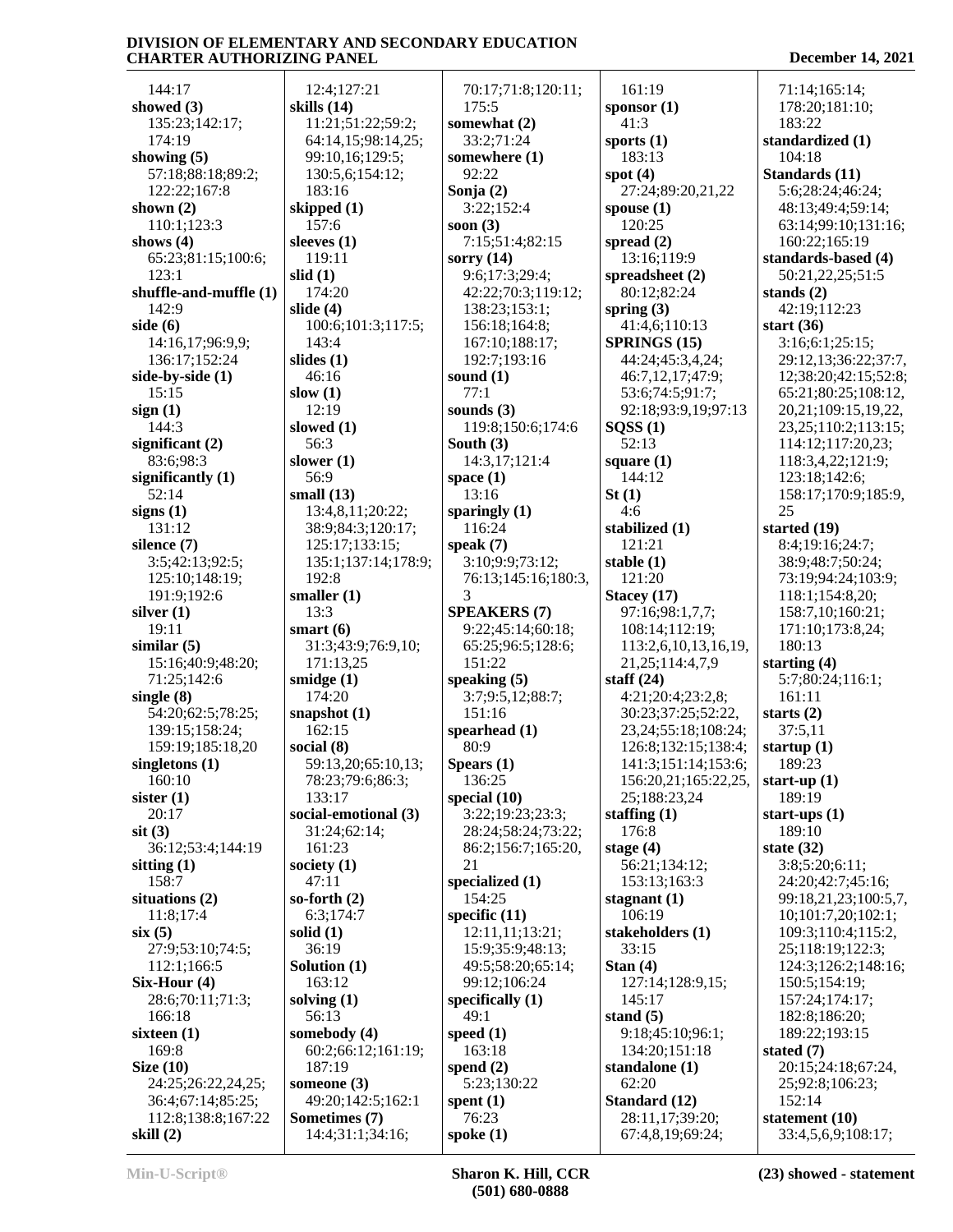| 120:8;121:24,24;     | 59:11;180:19         | 14:1,2,4,12,18,19,22,      | <b>Student-Teacher (1)</b> | Summit (3)           |
|----------------------|----------------------|----------------------------|----------------------------|----------------------|
| 191:15,18            | strength $(1)$       | 23;15:23;16:1,4,14,        | 28:11                      | 160:4;161:7,7        |
| statements (1)       | 6:22                 | 25;17:2,7,16;18:6;         | studies (8)                | super $(3)$          |
| 49:19                | strengths $(3)$      | 19:1,6,7,17,20;20:1,       | 59:20;65:10,13;            | 39:3;132:1;136:23    |
| state's $(1)$        | 11:23;99:2;106:17    | 1,20,25;22:3,8,15,18,      | 78:23;79:6;86:3;           | Superintendent (9)   |
| 105:8                | stress $(1)$         | 21;23:6,18,24;24:2,        | 105:15;183:20              | 28:15;53:5;95:17;    |
| station $(1)$        | 155:5                | 21;25:21;28:8,9;           | study $(8)$                | 97:6;112:6;119:15;   |
| 117:19               | stretched (1)        | 29:17,24;30:23;            | 118:9;179:13,23;           | 152:12;169:9;185:7   |
| status $(1)$         | 193:1                | 31:16;32:4,11;33:2,        | 180:6;181:17,20;           | superintendents (1)  |
| 122:20               | strict $(1)$         | 19;37:4,9;38:6,21;         | 184:15;187:4               | 85:13                |
| statute $(3)$        | 162:11               | 40:7,19,20,25;41:4;        | stuff $(11)$               | support $(43)$       |
| 71:14;109:2;167:1    | strive $(1)$         | 42:18,20;43:14,23;         | 154:25;155:2,15;           | 7:20;12:19;13:13;    |
| stay $(3)$           | 107:22               | 44:4,11;45:7;46:6;         | 162:23,25;173:23;          | 42:16;43:17;53:9,12; |
| 66:21;122:4;         | strived $(1)$        | 47:1,10,21;48:14;          | 175:16;176:11;             | 55:18;59:4;76:15,20; |
| 159:17               | 19:6                 | 49:9,14,17;50:17,20,       | 181:1,9;188:6              | 77:7;79:15;84:6,9;   |
| staying $(1)$        | striving $(1)$       | 23;51:10,21;53:13;         | subject $(1)$              | 92:8,17;93:3,15;     |
| 4:24                 | 33:1                 | 54:1;55:7,12,22,22,        | 175:16                     | 102:21;103:12;       |
| stays $(1)$          | strong $(6)$         | 23;56:2,16;57:5,7,18;      | subjects $(1)$             | 104:9,10,11,13;      |
| 81:10                | 43:21;149:7,12;      | 58:3,4,11,12,20,23;        | 62:21                      | 106:2;125:12,21;     |
| steal $(1)$          | 157:17;191:20;       | 59:1,6,24;60:1,16,19;      | submission (1)             | 126:4;130:15;        |
| 97:12                | 192:11               | 61:5,10;62:8;64:13;        | 113:8                      | 144:16;145:9;        |
| STEM(4)              | strongly $(1)$       | 65:3;66:7;72:23;           | submitted (3)              | 148:23;149:6,19,22;  |
| 177:17;184:9,10;     | 121:12               | 73:7,10;74:4,9,15;         | 35:17,25;147:5             | 175:7;189:19,19;     |
| 192:13               | structure $(3)$      | 75:3,19,24;76:25;          | submitting $(1)$           | 191:11,19;192:4,10   |
| step $(4)$           | 97:21;119:22;        | 77:6,12,19;78:4,23;        | 5:17                       | supporting (1)       |
| 9:12;123:6;153:10;   | 140:14               | 79:10,25;80:12;            | subsection (2)             | 60:4                 |
| 163:5                | structures $(2)$     | 81:10;82:25;83:7;          | 185:6,8                    | supports $(3)$       |
| Stephanie (1)        | 99:14;181:3          | 84:8,10;87:14,17,20;       | success $(16)$             | 58:25;59:8;83:24     |
| 88:20                | struggle $(2)$       | 88:9,19;89:3;91:15,        | 17:8;59:12;60:8,           | supposed $(3)$       |
| Stephen (2)          | 78:4,5               | 23;92:3,11,12;93:11,       | 17,21,23;62:1,4,6;         | 72:15:83:4:175:18    |
| 97:23;117:13         | struggled (1)        | 13, 14, 21; 95: 8; 98: 19, | 66:11;79:22;80:10;         | <b>SUPT (20)</b>     |
| steps $(3)$          | 104:19               | 20, 23; 99: 3, 11, 12, 22; | 102:16;105:24;             | 96:9,11,14,21,24;    |
| 19:24;53:18;129:3    | struggles $(1)$      | 100:4,17,19;102:3,7,       | 107:5;161:25               | 97:1,4;108:13;       |
| still $(23)$         | 30:5                 | 9,11;104:10,19,23,         | successes $(2)$            | 109:17,20;110:7,19;  |
| 13:6;26:8;27:22;     | struggling $(3)$     | 24;105:14,16;107:1,        | 101:12;105:2               | 111:1,9;119:10;      |
| 59:3;68:17,23;69:20; | 56:18;60:4;134:1     | 3,9,22;117:8,17,20;        | successful (17)            | 121:22;123:13,23,25; |
| 71:9;73:3;74:14,14;  | stuck $(2)$          | 119:1,2;120:7,7;           | 11:22;12:12;35:15;         | 127:5                |
| 77:11;78:13;129:13;  | 36:6,9               | 122:8;125:23;126:7,        | 39:3;57:13;62:4;           | sure $(57)$          |
| 131:15;157:12;       | student $(63)$       | 8,24;127:1,19;129:4;       | 64:6;78:12;122:9;          | 6:25;20:18,25;       |
| 177:25;178:10;       | 11:20;12:3;13:18;    | 131:23;133:25;             | 125:14;134:10;             | 22:5;23:4;30:20;     |
| 179:4;182:13;188:4,  | 17:23;22:13;25:15;   | 136:5,7,9;138:3;           | 135:4;138:2;141:17;        | 33:17,24;36:8;38:17; |
| 5,9                  | 32:14;33:24;42:25;   | 139:17,19;140:23;          | 155:1;158:20;163:5         | 55:7;57:10,12;60:6,  |
| stood $(1)$          | 51:11,13,16;52:1;    | 141:2,25;143:16,16,        | successfully $(1)$         | 15;61:3,4,19;62:11;  |
| 140:20               | 57:12;58:15;59:12,   | 24;144:2,7;145:22,         | 192:21                     | 63:11;68:18;69:22;   |
| stop $(4)$           | 13;62:1,10;72:24,25; | 24;146:3,10,14;            | sucked $(1)$               | 70:25;72:5;86:8;     |
| 25:1;138:20,21,23    | 79:5,22;80:9;93:12;  | 149:1,9,19;151:10;         | 176:7                      | 87:4;95:12;97:2;     |
| stories $(2)$        | 98:13;99:15;100:22;  | 153:7,16;154:1,10,         | suggest $(1)$              | 102:19;116:5,17;     |
| 132:3;144:13         | 101:14,24;102:6,16;  | 17;155:1;156:7,11,         | 92:20                      | 120:4,5;121:23;      |
| story $(1)$          | 103:25;104:3,4;      | 13;157:15,22;158:24,       | suggestion $(2)$           | 122:7;127:1;139:13,  |
| 99:7                 | 107:18;110:15;       | 25;159:17;160:18;          | 92:20,24                   | 14;142:7;145:18;     |
| straight $(3)$       | 117:19;120:9;        | 161:23;162:17,25;          | summative (4)              | 147:15;150:14;       |
| 22:21;119:25;        | 126:10;130:5;        | 165:22;168:8,17,20;        | 52:1;76:20;81:7;           | 154:4;159:23;        |
| 129:20               | 135:19;136:1,7;      | 170:1;173:6,24;            | 159:10                     | 161:21;162:23;       |
| strategies (7)       | 137:12,25;142:3;     | 174:1,2;181:15,16;         | summer $(16)$              | 163:2;167:4,17;      |
| 65:12;79:6;100:1;    | 145:24;146:2;153:9,  | 185:10;188:22,25;          | 30:1;35:13,18,25;          | 172:1,3,4;173:9;     |
| 103:25;104:16;       | 13;154:11,14,20;     | 189:12;190:9,12;           | 36:24;37:13,17,19,         | 185:19;186:1;189:7;  |
| 105:3;125:25         | 156:11;158:24;       | 191:14,21;192:4,12,        | 24;50:19;52:8;74:1;        | 190:7                |
| strategy $(9)$       | 161:14;173:11,21;    | 20,24                      | 104:17;110:15;             | surprisingly $(1)$   |
| 79:1;104:20,22,22,   | 188:9,13;191:22,23   | students' (5)              | 121:18;132:15              | 157:11               |
| 25;105:4,4,7,20      | students $(266)$     | 16:22;24:3;39:25;          | summers $(1)$              | survey $(1)$         |
| streaming $(1)$      | 10:4;11:6,8,21;      | 49:1;137:19                | 33:12                      | 173:13               |
| 184:14               | 12:1,8,14,16,22,25;  | student's $(1)$            | summertime (1)             | surveys $(3)$        |
| streamline $(2)$     | 13:5,8,13,19,22,25;  | 99:2                       | 162:20                     | 116:15;136:8;        |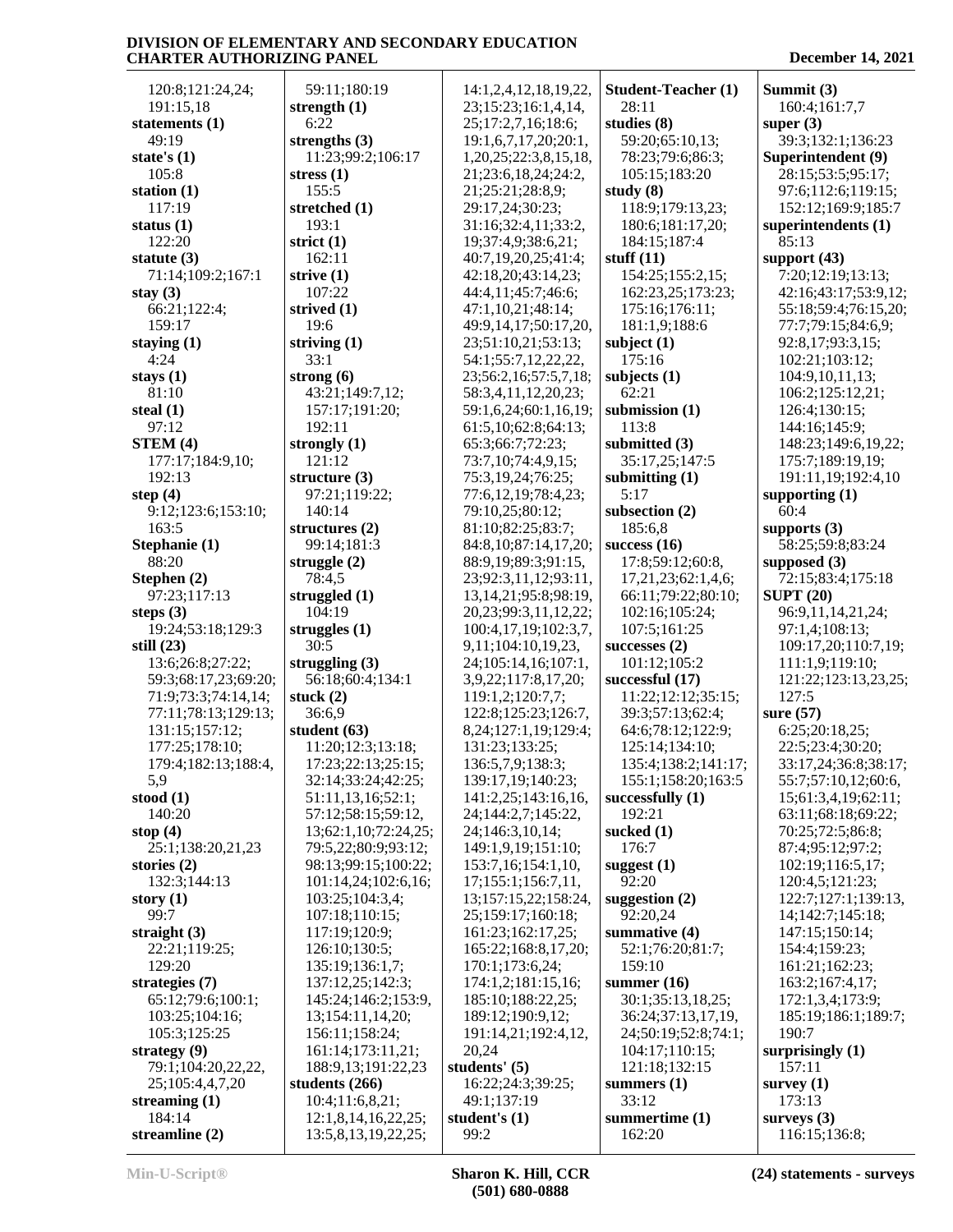| 173:18                                      | 25:13;44:4;58:17;       | 102:7,22;103:13,19,      | 157:16;161:15        | 56:14               |
|---------------------------------------------|-------------------------|--------------------------|----------------------|---------------------|
| suspect $(1)$                               | 68:7;71:10;80:12;       | 24;104:5,8,11,13,25;     | tested $(3)$         | threshold (1)       |
| 6:18                                        | 171:21;177:6;           | 105:15,24;106:2,3,7,     | 19:8;83:9;104:22     | 13:7                |
| Sutherlin (2)                               | 179:17;180:10;          | 10,11,18;107:2,4,7,      | testimony $(5)$      | throughout (10)     |
| 5:5,8                                       | 181:6,8;183:19          | 12, 16, 17, 22; 109: 24; | 9:19;45:12;96:2;     | 47:24;59:9;87:21;   |
| swear $(7)$                                 | talks $(1)$             | 114:17;117:21;           | 128:4;151:19         | 102:20;105:12;      |
| 9:4,7,19;45:11;                             | 105:6                   | 118:24;119:21;           | testing $(1)$        | 132:17;133:19;      |
| 96:1;128:3;151:18                           | TAP(25)                 | 120:6, 15, 18, 20, 21,   | 31:20                | 137:17;140:14;159:7 |
| sweat $(1)$                                 | 100:15,15;101:15;       | 25;133:24;141:3;         | thagerim $(1)$       | throw $(1)$         |
| 115:20                                      | 102:15,20,23;103:2,     | 153:7;156:25;159:1;      | 13:14                | 167:22              |
| sweet $(1)$                                 | 2,7,9,10,22;106:4;      | 160:14,17;161:20;        | thanks $(4)$         | throwing $(1)$      |
| 148:1                                       | 107:1,5,6,11,15,18;     | 165:20,22;168:10,13,     | 32:19;102:2;         | 68:11               |
| switch $(1)$                                | 115:3,13;119:3,5,17;    | 16;173:13;174:2;         | 171:11;182:23        | Thursday (9)        |
| 152:23                                      | 125:16                  | 175:14;181:2;192:24      | that'll $(1)$        | 50:17;56:23;59:1;   |
| SWLO(1)                                     | target $(2)$            | teacher's $(1)$          | 5:24                 | 63:16,21;64:8,13;   |
| 99:4                                        | 172:15;173:6            | 106:16                   | theorem $(1)$        | 80:19;90:8          |
| SWLOS(2)                                    | targeted $(15)$         | teaches $(1)$            | 13:14                | Thursdays (1)       |
|                                             |                         |                          |                      |                     |
| 98:13;99:8                                  | 12:19;47:8;48:23;       | 143:1                    | Therefore (2)        | 64:7                |
| sworn $(2)$                                 | 49:4;56:9,15;58:14,     | teaching (18)            | 48:25;133:1          | Tier $(2)$          |
| 95:22;151:15                                | 25;59:8;61:24,24;       | 11:21;26:22,24,25;       | thinking $(11)$      | 58:25;117:12        |
| synchronous (2)                             | 63:17;77:7,25;84:11     | 28:24;32:11;36:5;        | 43:25;99:15;         | TIF(2)              |
| 160:13;168:7                                | targeting $(2)$         | 67:15;86:1;104:14;       | 109:13;121:19;       | 115:10;119:24       |
| synchronously $(1)$                         | 58:19,21                | 112:9;118:23;            | 122:11;143:14;       | tight $(4)$         |
| 168:14                                      | targets $(3)$           | 125:14;160:14;           | 170:12;172:8,9;      | 86:17,18,18,18      |
| system $(16)$                               | 46:25;48:13;            | 165:19;167:22;           | 178:3;193:3          | till(2)             |
| 100:16;101:16;                              | 104:21                  | 175:18;181:9             | third $(7)$          | 95:20;185:10        |
| 102:15,20,23;103:2,                         | Taryn $(2)$             | team $(13)$              | 61:14;67:14;97:8;    | Tim(9)              |
| 2,5,7,9,22;106:4;                           | 45:9,18                 | 10:12;31:8,9;            | 110:21;111:16;       | 4:13,15;5:1;9:25;   |
| 107:2;115:3,13;                             | task(1)                 | 32:14;48:11;95:18;       | 178:22,23            | 44:15;45:2;95:3;    |
| 135:16                                      | 116:1                   | 97:15;104:10,17;         | thirteen $(1)$       | 127:12;151:5        |
|                                             | taskforce (1)           | 122:12;148:14;           | 169:1                | timeframe (1)       |
| T                                           | 116:7                   | 153:5;158:6              | thirteenth (1)       | 38:13               |
|                                             | taste $(1)$             | tears $(1)$              | 28:10                | timelines $(1)$     |
| table(4)                                    | 54:8                    | 115:20                   | though $(1)$         | 94:16               |
| 21:17;129:9;                                | taught $(3)$            | Tech $(5)$               | 52:7                 | times (5)           |
| 136:25;137:1                                | 62:20;103:24;           | 154:11;155:13;           | thought $(9)$        | 11:25;59:1;60:1;    |
| tad(1)                                      | 168:9                   | 156:12;183:13;           | 15:13;61:11;82:6;    | 106:7;137:15        |
| 15:22                                       | teach $(5)$             | 191:22                   | 137:4;141:7;171:24;  | title $(1)$         |
| tail $(1)$                                  | 56:11;61:16;65:3;       | <b>Technical (10)</b>    | 180:16,17;187:20     | 3:9                 |
| 123:5                                       | 104:25;175:17           | 4:19;140:17;             | thoughtful $(2)$     | titled $(1)$        |
| takeaways (1)                               | Teacher (50)            | 149:24;154:14,17;        | 43:18;44:8           | 19:16               |
| 23:20                                       | 27:16,19,22;28:18;      | 157:3;165:3;177:4;       | thoughts $(4)$       | today $(18)$        |
| Talented (2)                                | 56:3,4;61:16,20,21;     | 183:4,23                 | 7:5;42:6;92:7;       | 45:22,23,25;56:19;  |
| 111:25;169:1                                | 64:25;67:6;97:19,21;    | technically (1)          | 148:15               | 75:23;90:2;97:5,7,  |
| talk $(40)$                                 | 99:1;101:24;102:3,      | 19:21                    | thousand-percent (1) | 16;98:4,9;129:14;   |
| 10:22;13:20;14:19,                          | 18;103:8,10,17,20;      | Technique (1)            | 75:11                | 161:14;164:15;      |
| 25;19:13;23:18;25:5;                        | 104:7,8,9,17;106:4,8,   | 95:5                     | three $(33)$         | 186:16,23;190:5;    |
| 30:17,21;31:5,19;                           | 9, 13, 18, 21; 107: 10; | Technology (7)           | 11:12;17:11;31:8;    | 193:21              |
| 33:7,18;44:6,6;                             | 111:13;112:12;          | 95:5;97:9;98:8;          | 65:2;74:23;75:20;    | today's $(1)$       |
| 45:24;46:15,21;47:4,                        | 114:14;115:25;          | 101:24;125:14;           | 76:10;85:16;100:13;  | 136:12              |
| 14;53:5,23;58:7;                            | 120:8;126:14;           | 126:22;178:19            | 106:7;110:3,5;       | together $(11)$     |
| 73:10;75:23;76:10;                          | 132:22;134:2;136:7;     | telling $(1)$            | 119:19;146:24;       | 7:8;14:23;44:23;    |
| 79:16;87:10;94:13;                          | 139:20;142:25;          | 63:24                    | 147:3;156:21,23;     | 55:5;64:21;94:5,9,  |
| 114:14;115:6;                               | 158:25;159:4,17,18;     | tells $(1)$              | 157:4;172:13;        | 11;114:6;132:16;    |
| 142:23;154:10,22;                           | 165:13;175:15;          | 170:25                   | 177:12;182:1,5,13,   | 193:4               |
| 163:8;171:15,18;                            | 188:11                  | ten $(2)$                | 17;183:4,10,17,17,   | told(3)             |
| 176:3;178:13;185:22                         | teachers (74)           | 27:19;166:22             | 19,24,25;186:21;     | 50:10;77:10,23      |
| talked $(14)$                               | 13:5, 16: 23: 19;       | term $(4)$               | 191:22               | tomorrow(1)         |
| 33:13;50:9,19;                              | 28:25;31:8;32:9;        | 97:8,19,21;117:25        | three-fourths (1)    | 151:1               |
| 51:18;59:15;63:18;                          | 44:6;51:10;55:5;        | test $(11)$              | 102:9                | took(8)             |
|                                             | 57:7;63:5;64:10;        | 18:6;56:12;78:12;        | three-minute (1)     | 47:16;48:6;50:23;   |
| 72:12,19;73:20;74:1,<br>11;77:10;80:5;136:2 | 77:21;78:15;85:2;       | 83:9,10;104:18;          | 77:22                | 83:11;87:15,22;     |
|                                             |                         |                          |                      |                     |
| talking $(13)$                              | 98:12,18,21;99:9,14;    | 105:7;122:22;123:2;      | three-step $(1)$     | 115:20;131:3        |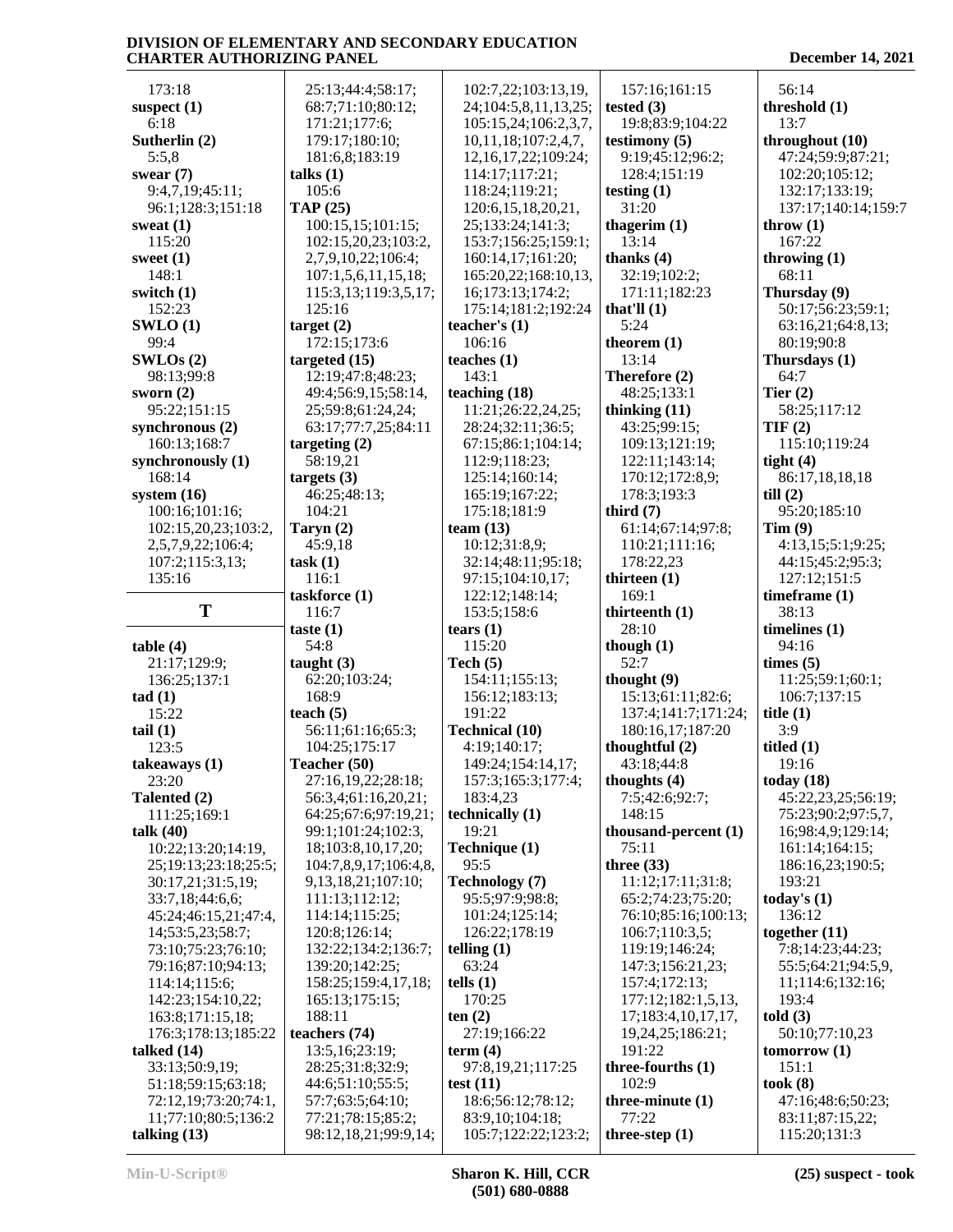**tools (1)** 98:21 **Toot (2)** 4:2,3 **tooting (1)** 4:1 **top (3)** 99:20;163:14,14 **tornado (2)** 96:8,17 **toss (1)** 136:17 **total (2)** 17:1;185:7 **totally (2)** 173:8;176:18 **TOTs (1)** 77:13 **touch (1)** 143:18 **touched (1)** 65:24 **touches (1)** 64:12 **touching (1)** 65:19 **tough (2)** 131:9;135:14 **toughest (1)** 142:18 **tour (1)** 152:3 **toward (1)** 105:25 **towards (8)** 18:16;19:7;20:21; 22:5;37:22;81:4; 98:19;137:19 **town (2)** 14:16,17 **track (6)** 7:6;73:17;81:3; 92:23;94:10;136:4 **tracker (6)** 47:3;51:20;59:12, 16,17,25 **tracking (2)** 84:17;136:7 **tracks (6)** 80:13,23,25;81:6,6, 7 **trade (8)** 122:2;127:21; 130:5;135:22; 177:16;184:7,12; 192:13 **traditional (18)** 13:10;44:7;45:8; 56:7;87:25;95:9; 109:14;110:8; 124:11;127:20; 151:11;160:11; 162:16;175:4,4;

 181:16,19;186:21 **traditionally (2)** 64:23;110:2 **trails (1)** 133:10 **train (2)** 77:14,15 **trained (1)** 77:21 **training (4)** 52:21;77:14;83:2; 129:17 **transcript (1)** 3:13 **transfer (1)** 71:9 **transferred (2)** 44:10;70:23 **transform (1)** 103:4 **transformed (1)** 115:23 **transition (9)** 54:9,11,17,21; 62:24;63:1,6,11; 146:25 **translate (1)** 78:11 **transparent (1)** 72:15 **transportation (2)** 14:8;131:19 **trauma (1)** 22:4 **Tree (1)** 163:12 **trees (1)** 96:21 **tremendously (2)** 154:21;175:2 **trenches (1)** 106:12 **trends (1)** 157:4 **tried (2)** 47:18;119:19 **Tripp (1)** 108:24 **trouble (1)** 56:13 **true (2)** 103:8;140:13 **truly (2)** 22:15;31:3 **truth (15)** 9:20,20,21;45:13, 13,13;96:3,3,4;128:5, 5,5;151:20,20,21 **try (12)** 39:2;40:25;51:9; 132:4;134:2,9,24; 138:2;165:6;176:14; 181:4,4

**trying (15)** 5:16;51:7;75:9; 129:11,16,18,23; 136:16;163:1; 174:22;175:11; 177:19,25;189:21; 190:2 **TSA (2)** 154:14;183:18 **Tube (1)** 15:1 **Tuesday (10)** 50:17;59:1;63:16, 21;64:7,8,13;80:19; 90:8;193:17 **turn (1)** 102:14 **turned (3)** 64:4;129:8;172:11 **tutoring (1)** 159:11 **twice (2)** 46:19;101:13 **twist (1)** 129:10 **two (40)** 26:23;33:12;37:5; 38:16;39:12;48:6; 49:3,9;50:5;52:13; 59:1;76:8,10,22; 77:13;81:14,25; 82:11,12;84:25;85:5, 12;94:9;106:10; 110:3,5;119:25; 141:23;155:21; 156:24;157:23; 159:20;174:10,25; 177:11,17;183:7; 184:16;188:19,21 **two-and-a-half (2)** 74:22;83:19 **two-year (2)** 92:22;94:6 **type (14)** 59:23;60:5,8,9,16, 20,21,23,24;61:9; 62:18,24;117:9; 137:5 **types (2)** 57:18;60:14 **typically (2)** 14:1;37:24 **typing (1)** 71:6 **U UALR (2)** 155:24;157:13 **ultimate (1)** 31:2 **UNANIMOUS (7)** 8:16;42:2;91:10;

 125:5;148:11;191:2; 194:7 **unavailable (1)** 3:20 **under (11)** 108:15,18;175:9; 177:16;178:18; 183:13,15;184:11; 185:8;188:3;189:12 **Unfortunately (4)** 16:12,24;18:1,11 **unique (8)** 11:14,24;12:3,4; 22:15;74:5;103:7; 154:18 **Unit (5)** 9:25;45:2;95:3; 127:12;151:5 **United (5)** 145:20;146:1,6,8, 11 **units (2)** 183:3,22 **universe (1)** 90:16 **University (3)** 4:5;100:24;144:6 **unless (2)** 14:10;188:24 **unnecessary (1)** 187:17 **up (64)** 7:1,12;9:12;14:2, 24;15:1;19:2;21:17; 24:8;30:21;31:21; 34:2,4;35:22;50:7; 51:1;54:9;58:6; 61:22;62:13;64:22, 25;66:1,19;71:6; 77:1;80:10;90:5; 91:24;94:2,3;95:2; 116:1;117:24; 119:11;120:10,12; 131:10;132:20; 133:14;134:20; 135:17,23,23,24; 138:2;141:16; 142:17;144:3,13,17; 147:15;164:9;171:1, 16;172:7;175:17,20; 176:7;178:7;187:8; 193:6,7,14 **upcoming (2)** 19:4;41:4 **updated (3)** 167:2,5;171:14 **updates (1)** 20:10 **upfront (1)** 74:12 **upon (5)** 53:20;54:2;68:1; 74:14;117:10

| upside-down (1)                            |
|--------------------------------------------|
| 129:8<br>USA(2)<br>154:12;183:16           |
| use (33)                                   |
| 16:16;31:13;48:9;<br>80:11,18,19;97:22;    |
| 98:18;101:24;104:3;<br>108:8;115:7;116:24; |
| 130:16;131:13;<br>132:14,18;133:10,13,     |
| 19;135:11;137:12,                          |
| 13;142:1,2;153:24;<br>158:5;173:11;        |
| 174:12,20;178:8;<br>181:3;186:14           |
| used $(6)$                                 |
| 48:8,22;63:1;99:5;<br>115:12;132:12        |
| uses $(2)$<br>102:15;115:14                |
| using $(16)$<br>21:1;48:3,4,23,24;         |
| 56:13;60:5;65:9;                           |
| 77:21;85:5;99:13;<br>106:7;116:5,6;119:5;  |
| 160:25<br>utilize (4)                      |
| 48:5;64:1;83:4;                            |
| 98:12<br>Utilizing (6)                     |
| 12:15,24;34:14;<br>60:9;86:1,9             |
|                                            |
| V                                          |
| V1a(1)                                     |
| 127:9<br>V1b(1)                            |
| 150:23                                     |
| V1c(2)<br>151:2;195:24                     |
| VA(1)<br>162:21                            |
| vague(1)<br>51:13                          |
| Valid (2)<br>27:20;72:5                    |
| validity (1)<br>17:18                      |
| value $(2)$                                |
| 136:15;161:22<br>value-added (6)           |
| 53:14;100:8,12,14,<br>16;163:1             |
| valued $(1)$<br>12:8                       |
| varied $(1)$<br>80:1                       |
| variety $(1)$<br>100:23                    |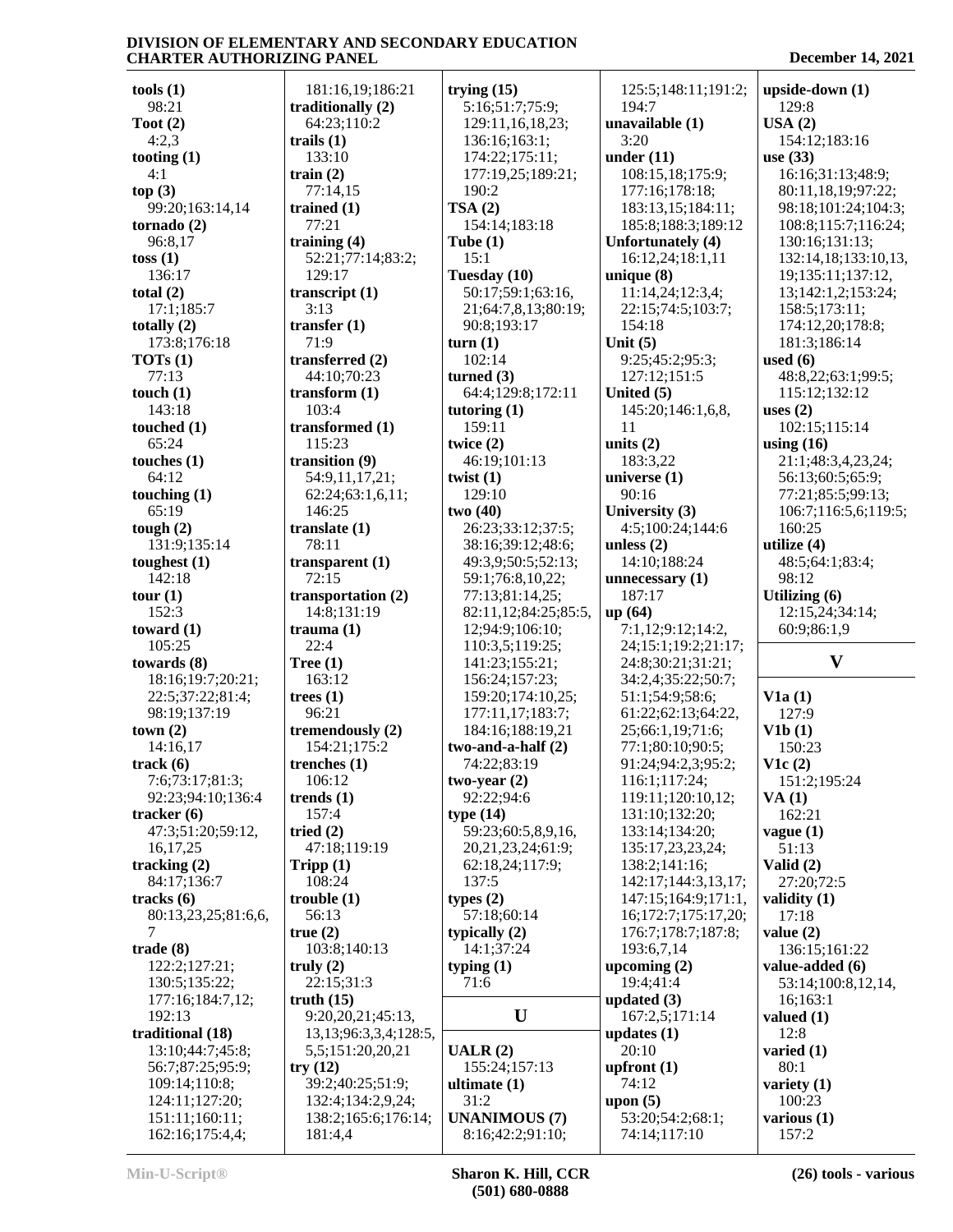| vast $(1)$                        | 192:16                          | 59:18;62:3;129:25;                  | 121:18;133:13;                   | 45:13;63:2,13;76:19; |
|-----------------------------------|---------------------------------|-------------------------------------|----------------------------------|----------------------|
| 155:11                            | voted $(4)$                     | 163:3                               | 137:17;159:6                     | 96:3;121:11;128:5;   |
| verify $(1)$                      | 126:13;149:5,11;                | walked $(1)$                        | weekly $(2)$                     | 129:8;139:22;151:20  |
| 166:8                             | 192:2                           | 58:22                               | 13:20;20:22                      | wholeheartedly (2)   |
| version $(1)$                     | vouch $(2)$                     | walking $(2)$                       | weeks $(5)$                      | 60:7;130:18          |
| 156:23                            | 138:3,4                         | 164:9;177:1                         | 37:5;38:16;85:16;                | who's $(1)$          |
| Versus $(7)$                      | vouching $(1)$                  | walks $(2)$                         | 110:3,6                          | 155:24               |
|                                   |                                 |                                     |                                  |                      |
| 13:8;15:9,17;                     | 138:5                           | 62:10;153:13                        | Weighted (9)                     | wide $(1)$           |
| 173:16;174:24;                    |                                 | wall $(1)$                          | 18:22;58:16;83:15;               | 120:16               |
| 183:20,20                         | W                               | 64:19                               | 84:3;93:12;100:9;                | William (2)          |
| via(4)                            |                                 | Walter (4)                          | 159:8,9;161:5                    | 45:9,19              |
| 42:18;46:8;105:11;                | wait $(1)$                      | 108:22,23,24;                       | welcome $(5)$                    | Williams (51)        |
| 127:16                            | 95:20                           | 109:11                              | 3:4;76:6;86:22;                  | 5:11,13;6:9,16,20,   |
| viable $(1)$                      | waiting $(1)$                   | <b>WALTERS (1)</b>                  | 138:16;191:8                     | 24;7:9,16,17,21;     |
| 55:6                              | 92:23                           | 109:6                               | welding $(2)$                    | 32:20,21;34:3,9,10;  |
| video $(6)$                       | waive $(1)$                     | wants $(2)$                         | 131:4,25                         | 41:19,22;42:14,16;   |
|                                   |                                 |                                     |                                  |                      |
| 14:22;15:1,2;23:7,                | 29:21                           | 173:21,21                           | weren't $(4)$                    | 71:17,19;75:6;76:5;  |
| 9;126:9                           | waiver (91)                     | Warrants (1)                        | 34:14;63:1;87:17,                | 92:16,17;94:6;95:10; |
| videoed $(1)$                     | 24:10,24,25;26:21,              | 27:20                               | 20                               | 118:21,22;121:6;     |
| 135:25                            | 22;27:3,3,5,8,9,11,12,          | water $(1)$                         | west $(2)$                       | 125:11,12;140:18,19; |
| view $(1)$                        | 16,22;28:2,5,10,14,             | 122:5                               | 121:4;145:7                      | 141:5,7,12,14;       |
| 51:21                             | 19;39:16,17,23;46:3;            | waving $(1)$                        | what's $(15)$                    | 142:12;143:10;       |
| viewed $(2)$                      | 66:16;67:2,3,8,10,12,           | 128:13                              | 55:15,19;71:25;                  | 148:20,21;174:4,5;   |
| 15:2;23:9                         | 14, 20, 22; 69: 23;             | $\text{Wax}\left(1\right)$          | 74:23;87:23;118:2;               | 175:21,24;191:17,18; |
| viewing $(1)$                     | 70:11;71:8;85:1,6;              | 99:6                                | 119:21;124:8;141:7,              | 192:8;194:1,4        |
| 3:12                              |                                 |                                     |                                  |                      |
|                                   | 86:5;87:2,12;108:5,8,           | way (48)                            | 16;154:18;158:12;                | willing $(2)$        |
| virtual $(15)$                    | 18;109:7;111:6,12,              | 6:3;24:18;48:5;                     | 176:12;184:6;190:11              | 161:21;167:24        |
| 10:9;11:4;24:21;                  | 16,18;112:3,9,12;               | 49:25;51:16;52:19;                  | whenever $(2)$                   | Wisdom $(1)$         |
| 28:9;29:18;30:6;                  | 116:24;121:10;                  | 55:5;56:4,8;64:1,20,                | 57:19;71:6                       | 79:10                |
| 42:18;83:7;160:8,11,              | 139:18;164:15;                  | 22;65:1;70:4,23;                    | <b>WHEREUPON (2)</b>             | wish $(10)$          |
| 16;168:9;175:4,4;                 | 165:4,8,9,12,13,14;             | 71:2;72:6,7;73:5;                   | 15:2;23:9                        | 112:3;139:7,24;      |
| 186:12                            | 166:7,9,15,17,20,22;            | 74:18,18;75:8,16;                   | whichever $(1)$                  | 165:3,6,11;166:3,24; |
|                                   |                                 |                                     |                                  |                      |
|                                   |                                 |                                     |                                  |                      |
| virtually $(1)$                   | 167:3,17,21,25;                 | 78:19;83:9;84:13;                   | 25:5                             | 167:21;169:1         |
| 105:16                            | 168:2,25;169:4,6,9,             | 87:8;89:5;94:10;                    | Whisnant (90)                    | Wit $(1)$            |
| vision $(15)$                     | 12;177:3,5,7,13,18,             | 97:20;102:12;                       | 151:12;152:2,8,10,               | 79:9                 |
| 47:2,11;49:22;                    | 20;180:7;183:3;                 | 108:11;120:12;                      | 14,25;154:7;156:20;              | within $(19)$        |
| 53:8,13;55:2;72:8;                | 184:20;185:2;                   | 124:5;134:10;                       | 163:24;164:3,19;                 | 13:7;26:2;46:13;     |
| 75:14;93:20;153:3,4,              | 187:17;189:14,18;               | 145:20,24;146:1,6,8,                | 165:17,21;168:2,5,               | 53:17;56:6;59:3;     |
| 8,9,12;158:22                     | 190:6                           | 11;149:24;155:22;                   | 11,22;169:22;170:5,              | 60:10;65:9;74:6;     |
|                                   |                                 | 160:18;173:11;                      |                                  |                      |
| visions $(1)$                     | <b>WAIVERS (51)</b>             |                                     | 7, 10, 12, 16, 20, 22;           | 79:4;121:1;122:6;    |
| 173:23                            | 24:6,8;26:24;                   | 184:16;186:14;187:5                 | 171:4,6,20,24;172:2,             | 123:15;130:16;       |
| visit $(6)$                       | 27:18;34:14,22;35:2,            | ways $(11)$                         | 4,8,11,17,19,21,23,              | 132:14;133:24;       |
| 6:4;23:15;89:2;                   | 8, 14, 18; 36: 6; 39: 13;       | 18:5;63:20;65:7;                    | 25;173:7;174:16;                 | 141:24;142:5;144:16  |
| 152:17;176:18;                    | 41:24;43:6;66:20;               | 73:4;99:9;106:19;                   | 175:22,25;176:5,20,              | without $(8)$        |
| 192:23                            | 67:7;68:19,19;70:17;            | 122:11;129:23;                      | 23;177:6,9,23;178:2,             | 26:15;27:20;36:16;   |
| visited $(2)$                     | 87:6;91:8;93:10;                | 145:11;146:13;157:2                 | 5, 22; 179: 1, 4, 10, 12,        | 76:3;103:11;144:4,   |
| 96:10;151:25                      | 107:24;109:2;                   | weakness $(1)$                      | 15, 20, 22, 25; 180: 5, 9,       | 25;177:25            |
| visiting $(3)$                    | 111:13,19;112:1,24;             | 105:19                              | 13;181:1,18,24;                  | women $(1)$          |
| 23:24;31:10;                      | 113:8,23;116:20;                | weaknesses (1)                      | 182:1,3,5,8,11,13,15,            | 144:22               |
| 162:24                            |                                 | 62:9                                | 19,22;183:6,9,11;                | won $(1)$            |
|                                   | 125:1;126:21;138:7,             |                                     |                                  |                      |
| vital $(1)$                       | 17, 19; 139: 4, 5, 8;           | weather $(2)$                       | 186:15,20;187:14;                | 157:8                |
| 105:23                            | 140:16;148:9;                   | 170:9,24                            | 188:14;189:13,24;                | wonderful (4)        |
| voice $(5)$                       | 149:17;163:6,7;                 | website $(3)$                       | 190:2,10,13;191:7,               | 23:15:58:17:89:15;   |
| 136:12,14;142:1,2,                | 164:24;165:2;166:3,             | 3:14;15:3;23:10                     | 16;192:22;193:9                  | 176:18               |
| 2                                 | 4;190:25;192:17;                | <b>Wednesday</b> (5)                | White (1)                        | wondering $(1)$      |
| voices $(1)$                      | 193:8                           | 64:9;90:7,14,19,22                  | 4:20                             | 96:19                |
| 136:9                             | <b>WAIVERS/LEGAL (1)</b>        | <b>Wednesday's (2)</b>              | Whitney (11)                     | word $(2)$           |
| Void $(1)$                        | 66:24                           | 193:16,18                           | 8:23,25;24:12;                   | 116:6;153:2          |
| 27:20                             | waiving $(4)$                   | week $(15)$                         | 66:25;94:13;108:1;               | wording $(1)$        |
| vote $(9)$                        | 28:7;70:6;183:3;                | 5:18,18;11:6;                       | 139:1;147:8;163:8,               | 68:11                |
| 42:23;43:4,12;                    | 184:25                          | 35:12;59:1;73:9;                    | 25;164:25                        | Words $(1)$          |
|                                   |                                 |                                     |                                  |                      |
| 93:8,18;126:20;<br>148:16;149:16; | walk $(7)$<br>19:22;56:20;57:4; | 90:10;91:21;104:1;<br>109:22;110:9; | whole $(13)$<br>9:20;26:8;33:25; | 160:8<br>work (51)   |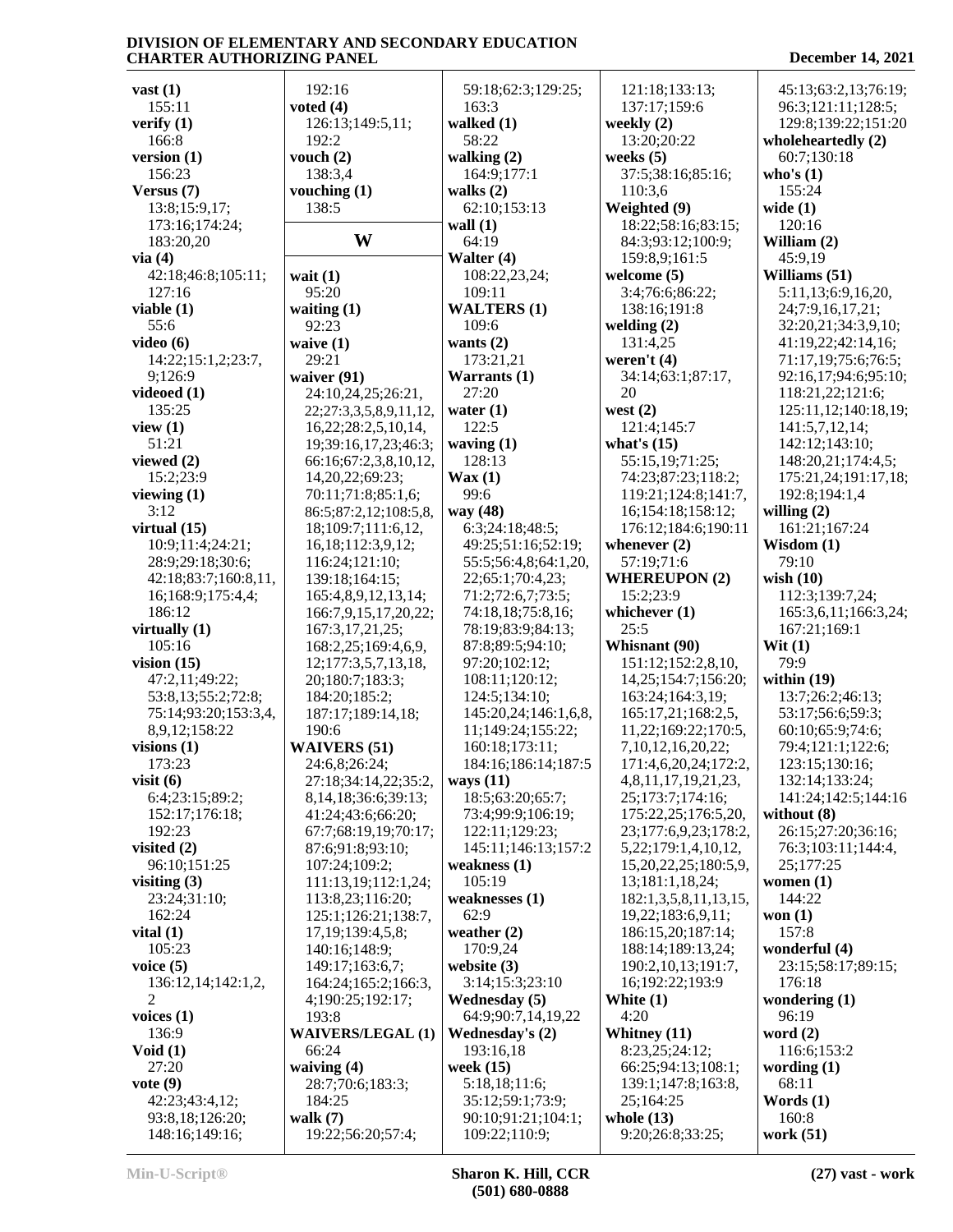| 5:6;7:8;11:9;12:5,         | 23;184:1,3,5;188:17,       | 158:13                        | 100(1)               | $18-19(5)$           |
|----------------------------|----------------------------|-------------------------------|----------------------|----------------------|
|                            |                            | year-and-a-half (1)           | 134:15               |                      |
| 13, 14, 20, 21; 13: 10,    | 19;189:2,15,21;            |                               |                      | 52:11,18;105:5;      |
| 15;14:7;19:5;21:25;        | 190:20;192:5,7;            | 46:23                         | $100\%$ (13)         | 157:9;174:10         |
| 23:4;33:21;37:25;          | 194:2,4                    | years $(77)$                  | 114:13,15,17,22,     | 19(4)                |
| 42:20;44:2;46:16;          | write $(1)$                | 5:14,20;6:17;                 | 25;120:15;126:14;    | 8:14;79:15;85:4;     |
| 50:14;59:2;65:1;           | 79:14                      | 15:20;22:11;32:1;             | 141:4,5;161:3;168:9; | 163:14               |
|                            |                            |                               |                      |                      |
| 76:16;83:16;85:2;          | writer $(1)$               | 35:4;41:23;47:15,22;          | 173:25;186:24        | 190(2)               |
| 88:8;93:12,15;97:24;       | 145:13                     | 48:6,18;49:3,9,24;            | 1004(1)              | 38:1,3               |
| 98:1;102:2;104:3,4;        | writing $(4)$              | 50:5,10;52:3,13;              | 112:13               | $190$ -day $(1)$     |
| 115:20;118:15,17;          | 91:14;99:7;157:21;         | 54:2;58:1;72:16;              | 103(1)               | 37:23                |
| 121:16;123:9;              | 190:3                      | 74:13,22,23;76:22;            | 108:19               | $19-20(1)$           |
| 124:12;126:11;             | written $(10)$             | 80:17;81:25;82:12,            | 10f(1)               | 105:9                |
|                            |                            |                               |                      |                      |
| 130:19;133:1;              | 47:17;51:17;71:2;          | 23;83:3,19;92:23;             | 146:12               | 19th(1)              |
| 134:19;152:20,22;          | 74:19,23;75:1;84:13;       | 94:9,11;96:16;99:4;           | 10th $(4)$           | 8:7                  |
| 160:24;187:6;189:8;        | 87:8;98:16;145:20          | 100:13,14;102:13;             | 63:6;75:21;76:1;     | $1-A4.1(1)$          |
| 192:20;193:2,7             | wrong $(2)$                | 103:9;110:2;113:24;           | 81:4                 | 28:11                |
| worked (8)                 | 116:6;186:6                | 115:11,11,21;119:15,          | 11:02(1)             |                      |
| 20:17;30:22;39:5;          | wrote $(1)$                | 25;120:19;122:17;             | 94:22                | $\overline{2}$       |
|                            |                            |                               |                      |                      |
| 48:12;110:2;142:15,        | 74:21                      | 125:1;129:7;130:14,           | 11:08(1)             |                      |
| 15;146:6                   |                            | 22;135:5,13;143:1;            | 94:22                | 2,500(1)             |
| workforce (4)              | $\mathbf{Y}$               | 146:24;147:3;148:8;           | 11:51(1)             | 10:4                 |
| 22:22;92:14;               |                            | 152:16;154:9,21;              | 127:8                | 2:10(1)              |
| 148:25;162:19              | y'all(4)                   | 156:15;157:4;                 | 11th $(3)$           | 64:10                |
| working $(26)$             |                            |                               |                      |                      |
|                            | 39:13;129:2;154:3;         | 163:10;172:12;                | 76:1;77:19;81:4      | 2:24(1)              |
| 4:19;5:22;6:1,2;           | 164:20                     | 174:11,25;176:12,13;          | 12(9)                | 194:14               |
| 7:3;13:11;23:2;43:8;       | year $(143)$               | 182:1,5,13,17;                | 10:4;103:9;115:10,   | 2:30(1)              |
| 48:11;76:21;84:13;         | 15:22,24;16:20,23;         | 186:21;190:24                 | 11,21;130:23;137:2;  | 64:11                |
| 85:21;105:25;              | 17:13,24;18:16,18,         | yesterday (4)                 | 139:18;141:9         | 20(17)               |
| 106:12,19;115:7;           | 24;19:7,8,9,16,18,19;      | 6:5;7:3;163:25;               | $12-(1)$             | 6:16;9:2;16:12,13,   |
|                            |                            | 186:16                        |                      |                      |
| 122:25;123:8;124:2,        | 21:3,10,19;23:1;           |                               | 110:17               | 18;31:14;78:18;97:3; |
| 8, 10; 129: 13; 157: 1, 2; | 30:6;37:21;46:2,8,         | young $(2)$                   | 120(2)               | 120:16;121:3;128:8;  |
| 168:19;187:5               | 21;47:13;50:1,2,3,3,       | 142:25;144:22                 | 40:5;68:7            | 135:21;152:7;        |
| works $(6)$                | 10,16;51:1;52:11,18;       |                               | 1240(2)              | 171:18,18;172:7,13   |
| 25:16;39:8;85:13;          | 54:11,12,20;55:4;          | ${\bf z}$                     | 85:6;109:2           | $20\%$ (3)           |
| 104:24;124:1,16            | 58:16;63:6,7;64:5;         |                               | 12-month $(4)$       | 153:22;171:15,16     |
|                            |                            |                               |                      |                      |
| World $(7)$                | 68:22,23,24;69:1,9,        | zero $(1)$                    | 121:15,17;123:17;    | $200-to-1(1)$        |
| 46:7;101:19;               | 11, 12; 72: 13; 73: 19,    | 165:21                        | 124:10               | 36:3                 |
| 117:22;129:8;              | 21, 22; 76: 18, 18; 80: 4; | $\mathrm{Zoom}\left(3\right)$ | 12th $(5)$           | 2016(1)              |
| 134:14;136:12;             | 81:16;82:22;83:3,5,6,      | 46:8;105:12;                  | 76:1;77:12;81:4,     | 17:25                |
| 161:24                     | 12;84:2;85:3,4;            | 127:16                        | 11;173:10            | 2017-2018 (2)        |
| worry $(3)$                | 86:15;88:4;90:14;          |                               | $13\%$ (1)           | 16:20;100:11         |
|                            |                            |                               |                      |                      |
| 54:23;121:3;               | 94:1;99:23;100:11,         | $\mathbf{1}$                  | 105:17               | 2018(2)              |
| 165:24                     | 18,21;105:12,18;           |                               | 14(4)                | 101:7,18             |
| Wright- $(1)$              | 106:7,21;109:22;           | 1(1)                          | 3:3;19:7,10;157:1    | 2018-2019 (1)        |
| 4:10                       | 111:3,6;112:20;            | 195:25                        | 15(1)                | 15:22                |
| WRIGHT-McMURRAY (93)       | 113:2,5,10,14;             | $1-(1)$                       | 28:19                | 2019(3)              |
| 3:24;4:3,20;6:25;          | 114:21,21,22;120:17;       | 39:20                         | 15-to-1 $(1)$        | 18:21;101:6;         |
|                            | 122:21,21;123:2;           |                               | 13:4                 | 163:14               |
| 29:13,15,20,23;30:3,       |                            | 1:00(3)                       |                      |                      |
| 9;40:13,14;41:7,10,        | 129:15;131:23,24;          | 127:7,8;185:11                | $17-(1)$             | 2020(2)              |
| 20,22;43:16,17;            | 134:12;135:13;             | 1:30(1)                       | 174:9                | 18:20;105:11         |
| 86:23,24;87:5,24;          | 145:14,15;146:22;          | 150:22                        | $17-1501(1)$         | $2020 - 2021(1)$     |
| 88:2,5,11,13,17,25;        | 153:19;155:18,19;          | 1:36(1)                       | 27:17                | 46:18                |
| 89:6,9,12,14;90:3;         | 156:10;157:5,7,10,         | 150:22                        | $17-18(3)$           | 2021(7)              |
|                            |                            |                               |                      |                      |
| 91:2,6;92:6,8;117:2,       | 12,24;158:7,13;            | 10(6)                         | 52:11;105:3;157:9    | 3:3;8:14;17:15;      |
| 3;118:13;125:20,21;        | 159:11,24;160:5,6,8,       | 18:18;78:18;110:2;            | 178(1)               | 18:21;46:20;99:17;   |
| 140:10,11;148:4,7;         | 9,21;161:2,2,18;           | 122:17;157:1;184:20           | 38:5                 | 101:3                |
| 149:4,5;152:5;             | 163:13,15;168:13,13,       | $10\%$ (4)                    | $178$ -day $(1)$     | $20-21(3)$           |
| 176:24,25;177:8,10,        | 15, 172, 11, 12, 16, 19;   | 16:23;105:4;                  | 109:14               | 81:16;163:15,16      |
| 24;178:3,17,23;            | 174:19,24,24,25;           | 163:14,14                     | 18(3)                | $2022 - (1)$         |
|                            |                            |                               |                      |                      |
| 179:3,7,11,14,17,21,       | 175:3;178:24;179:4,        | 10:00(1)                      | 85:5;163:13;         | 55:3                 |
| 24;180:2,6,12,25;          | 6;180:15,20,21;            | 185:10                        | 174:10               | 2022-2023 (1)        |
| 181:14,21,25;182:2,        | 185:3,7                    | 10:06(1)                      | 180(3)               | 47:13                |
| 4,7,10,12,14,18,20,        | year- $(1)$                | 44:21                         | 48:3,22;159:21       | 2023(1)              |
|                            |                            |                               |                      |                      |